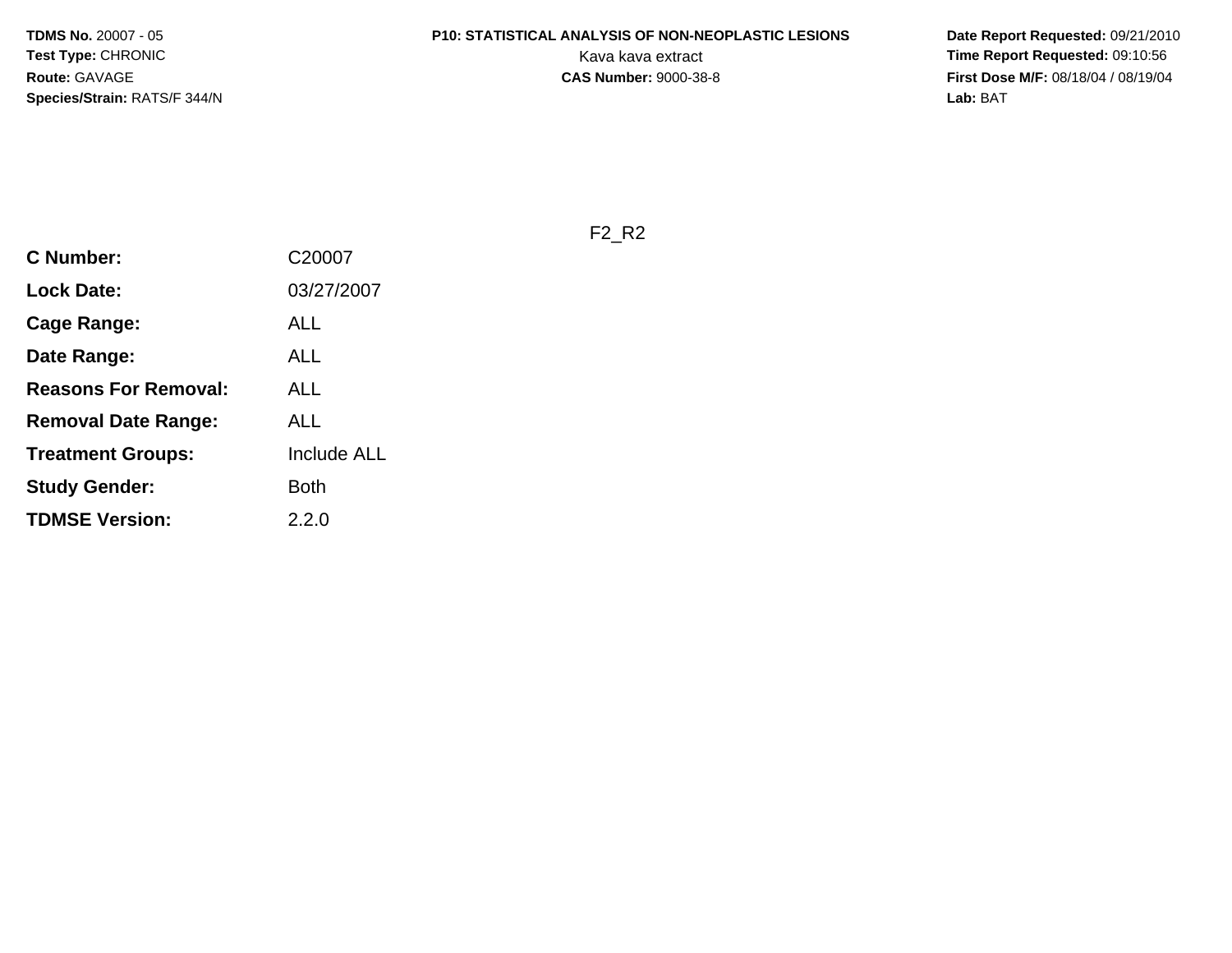**Date Report Requested:** 09/21/2010 Kava kava extract **Time Report Requested:** 09:10:56<br>**CAS Number:** 9000-38-8<br>**Time Report Requested:** 09/19/04 **First Dose M/F:** 08/18/04 / 08/19/04 Lab: BAT **Lab:** BAT

#### **SUMMARY OF STATISTICALLY SIGNIFICANT (P<=.05) RESULTS IN THE ANALYSIS OF KAVA KAVA EXTRACT**

#### **MALE RATS**

#### **Organ**

Bone MarrowEye: Irisa Degeneration Eye: RetinaIntestine Large, ColonKidneyKidney: Pelvis, Transitional EpitheliumLiver

Liver: Bile DuctLiver: CentrilobularLiver: HepatocyteLung

Lung: AlveolusLymph Node: MediastinalNosePancreas: Acinus

Parathyroid GlandPituitary Gland: Pars Distalise Inflammation ProstateProstate: EpitheliumSpleenn Fibrosis<br>The Second Second Second Second Second Second Second Second Second Second Second Second Second Second Second S

Stomach, Forestomach

#### **Morphology**

 Hyperplasia Inflammation Parasite Metazoan Mineralization Hyperplasia Basophilic Focus Clear Cell Focus Degeneration Cystic Hematopoietic Cell ProliferationHepatodiaphragmatic NoduleMixed Cell Focus Hyperplasiar **Fatty Change** e **Hypertrophy**  Inflammation Granulomatous **Necrosis** s **Infiltration Cellular Histiocyte**  Hyperplasia Lymphoid Inflammation Hyperplasia Metaplasia Hepatocyte Hyperplasia HyperplasiaHyperplasia<br>Fibrosis **Thrombosis** h Erosion and the Erosion Inflammation MineralizationUlcer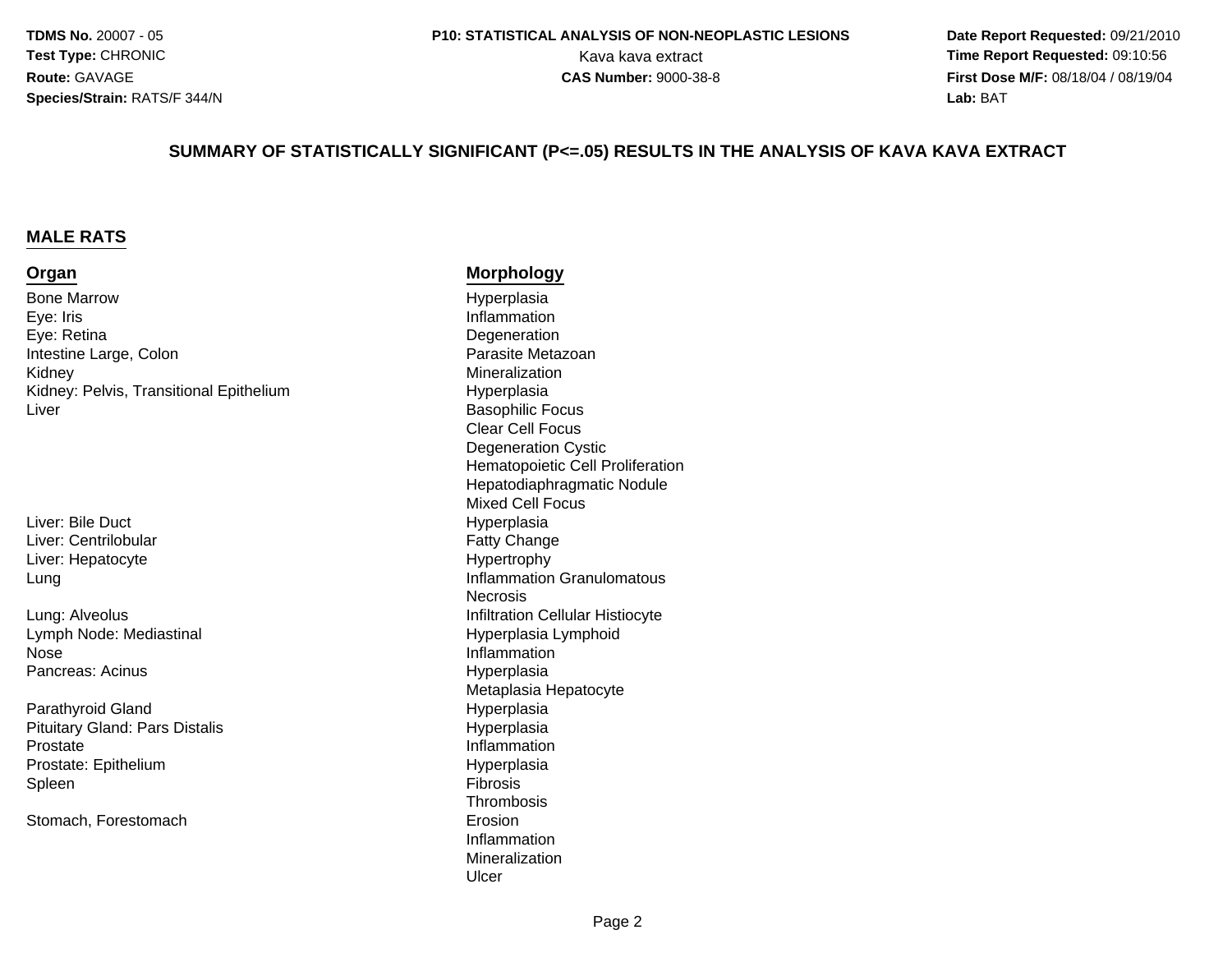#### **P10: STATISTICAL ANALYSIS OF NON-NEOPLASTIC LESIONS**

 **Date Report Requested:** 09/21/2010 Kava kava extract **Time Report Requested:** 09:10:56<br>**CAS Number:** 9000-38-8<br>**Time Report Requested:** 09/19/04 **First Dose M/F:** 08/18/04 / 08/19/04 Lab: BAT **Lab:** BAT

#### **SUMMARY OF STATISTICALLY SIGNIFICANT (P<=.05) RESULTS IN THE ANALYSIS OF KAVA KAVA EXTRACT**

Stomach, Forestomach: EpitheliumTestes: Germinal EpitheliumTestes: Interstitial Cell

#### **FEMALE RATS**

#### **Organ**

Adrenal Medulla**Brain** n Necrosis Clitoral GlandEye: Retina**Heart** Intestine Large, ColonKidneyKidney: Cortexx Cyst Kidney: PelvisKidney: Pelvis, Transitional EpitheliumLiver

Liver: CentrilobularLiver: HepatocyteLymph Node, Mesenteric Foreign Body Nose

Pancreas: AcinusPituitary Gland: Pars DistalisSpleenn Fibrosis and the Second Second Second Second Second Second Second Second Second Second Second Second Second S

Stomach, Forestomach

Stomach, Forestomach: Epithelium**Thymus** s Atrophy Thyroid Gland: C-CellThyroid Gland: Folliclee Cyst Uterus: Endometrium

 Hyperplasia **Degeneration** Hyperplasia

#### **Morphology**

Hyperplasia<br>Necrosis Hyperplasia **Degeneration**  Cardiomyopathyn **Parasite Metazoan** Nephropathy<br>Cyst Inflammation Hyperplasia Basophilic Focus Inflammation ChronicMixed Cell Focus Fatty Changee Hypertrophy InflammationInflammations and the contract of the Metaplasia Hepatocyte Hyperplasia<br>Fibrosis Hematopoietic Cell Proliferation Inflammation Ulcerm Hyperplasia<br>Atrophy HyperplasiaHyperplasia Cystic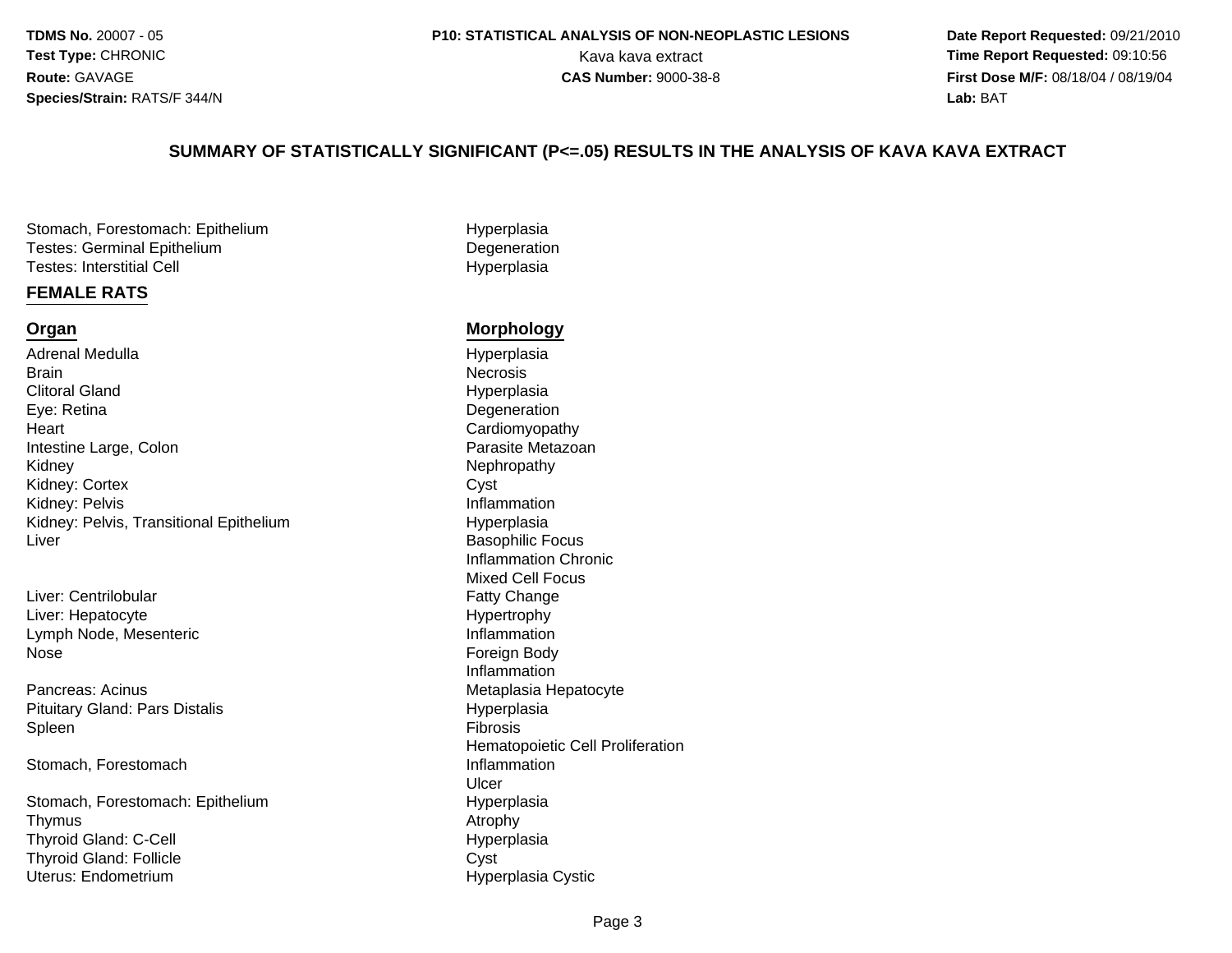**Date Report Requested:** 09/21/2010 Kava kava extract **Time Report Requested:** 09:10:56<br>**CAS Number:** 9000-38-8<br>**Tirst Dose M/F:** 08/18/04 / 08/19/04 **First Dose M/F:** 08/18/04 / 08/19/04 Lab: BAT **Lab:** BAT

|                                                     |          |          | <b>Males</b> |          |  |
|-----------------------------------------------------|----------|----------|--------------|----------|--|
| <b>DOSE</b>                                         | 0.0 G/KG | 0.1 G/KG | 0.3 G/KG     | 1.0 G/KG |  |
|                                                     |          |          |              |          |  |
| <b>Adrenal Cortex</b><br><b>Degeneration Cystic</b> |          |          |              |          |  |
| <b>LESION RATES</b>                                 |          |          |              |          |  |
| <b>OVERALL</b> (a)                                  | 1/49(2%) | 0/50(0%) | 0/50(0%)     | 0/50(0%) |  |
| POLY-3 RATE (b)                                     | 1/43.34  | 0/44.61  | 0/45.55      | 0/41.46  |  |
| POLY-3 PERCENT (g)                                  | 2.3%     | 0%       | 0%           | 0%       |  |
| <b>TERMINAL (d)</b>                                 | 1/34(3%) | 0/35(0%) | 0/34(0%)     | 0/31(0%) |  |
| <b>FIRST INCIDENCE</b>                              | 727 (T)  | ---      | $---$        | $---$    |  |
| <b>STATISTICAL TESTS</b>                            |          |          |              |          |  |
| POLY <sub>3</sub>                                   | P=0.500N | P=0.494N | P=0.490N     | P=0.509N |  |
| <b>POLY 1.5</b>                                     | P=0.497N | P=0.498N | P=0.492N     | P=0.507N |  |
| POLY 6                                              | P=0.502N | P=0.490N | P=0.488N     | P=0.510N |  |
| <b>COCH-ARM / FISHERS</b>                           | P=0.498N | P=0.495N | P=0.495N     | P=0.495N |  |
| <b>MAX-ISO-POLY-3</b>                               | P=0.143N | P=0.157N | P=0.157N     | P=0.171N |  |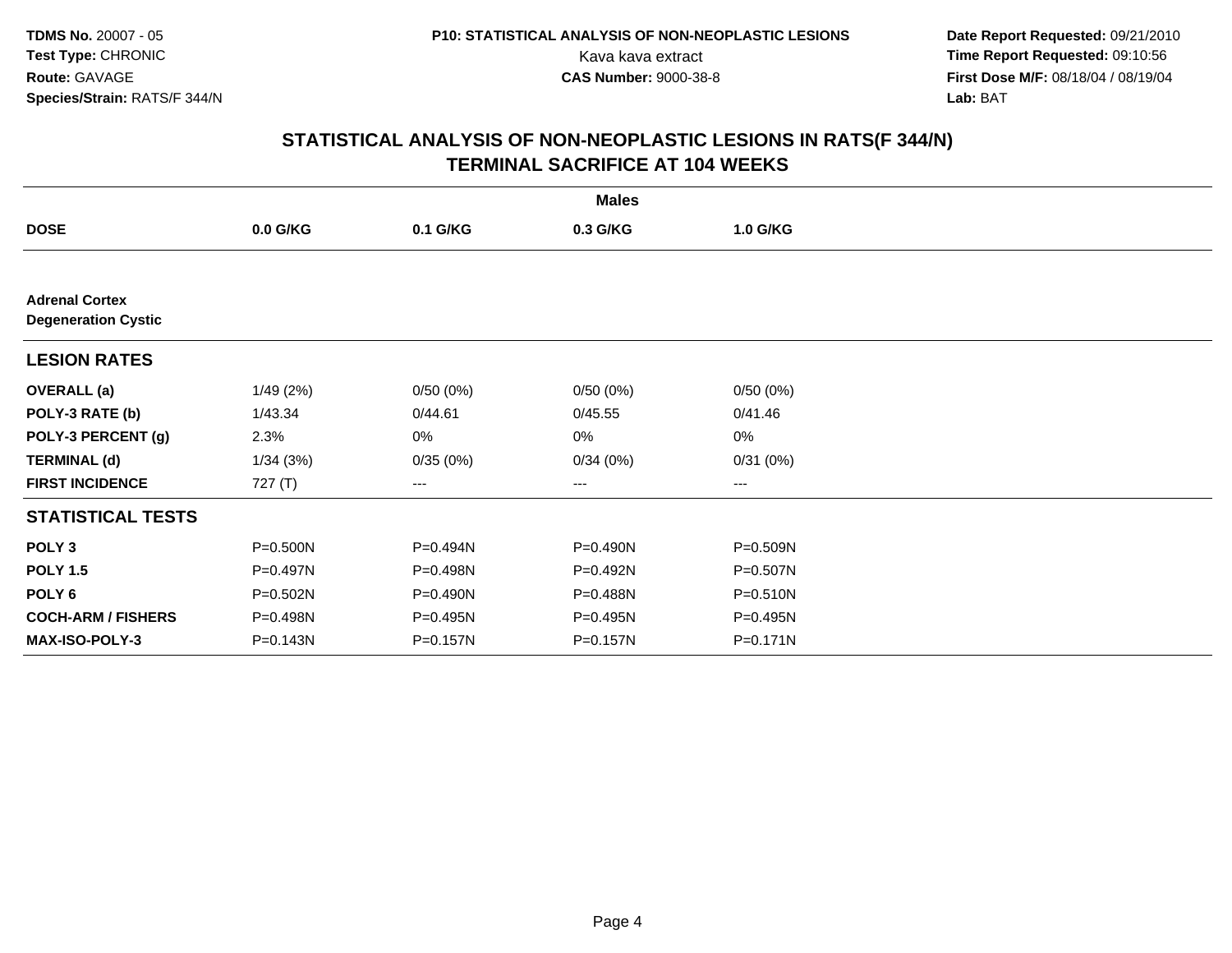**Date Report Requested:** 09/21/2010 Kava kava extract **Time Report Requested:** 09:10:56<br>**CAS Number:** 9000-38-8<br>**Tirst Dose M/F:** 08/18/04 / 08/19/04 **First Dose M/F:** 08/18/04 / 08/19/04 Lab: BAT **Lab:** BAT

|                                      | <b>Males</b> |             |             |             |  |  |  |  |
|--------------------------------------|--------------|-------------|-------------|-------------|--|--|--|--|
| <b>DOSE</b>                          | $0.0$ G/KG   | 0.1 G/KG    | 0.3 G/KG    | 1.0 G/KG    |  |  |  |  |
|                                      |              |             |             |             |  |  |  |  |
| <b>Adrenal Cortex</b><br>Hypertrophy |              |             |             |             |  |  |  |  |
| <b>LESION RATES</b>                  |              |             |             |             |  |  |  |  |
| <b>OVERALL</b> (a)                   | 2/49(4%)     | 5/50 (10%)  | 3/50(6%)    | 3/50(6%)    |  |  |  |  |
| POLY-3 RATE (b)                      | 2/43.34      | 5/44.82     | 3/45.55     | 3/42.22     |  |  |  |  |
| POLY-3 PERCENT (g)                   | 4.6%         | 11.2%       | 6.6%        | 7.1%        |  |  |  |  |
| <b>TERMINAL (d)</b>                  | 2/34(6%)     | 4/35 (11%)  | 3/34(9%)    | 2/31(7%)    |  |  |  |  |
| <b>FIRST INCIDENCE</b>               | 727 (T)      | 673         | 727 (T)     | 454         |  |  |  |  |
| <b>STATISTICAL TESTS</b>             |              |             |             |             |  |  |  |  |
| POLY <sub>3</sub>                    | P=0.582N     | $P=0.229$   | $P = 0.523$ | $P = 0.488$ |  |  |  |  |
| <b>POLY 1.5</b>                      | P=0.578N     | $P=0.222$   | $P = 0.518$ | $P = 0.489$ |  |  |  |  |
| POLY 6                               | P=0.587N     | $P = 0.240$ | $P=0.527$   | $P=0.487$   |  |  |  |  |
| <b>COCH-ARM / FISHERS</b>            | P=0.552N     | $P = 0.226$ | $P = 0.510$ | $P = 0.510$ |  |  |  |  |
| <b>MAX-ISO-POLY-3</b>                | $P=0.427$    | $P = 0.131$ | $P = 0.346$ | $P = 0.316$ |  |  |  |  |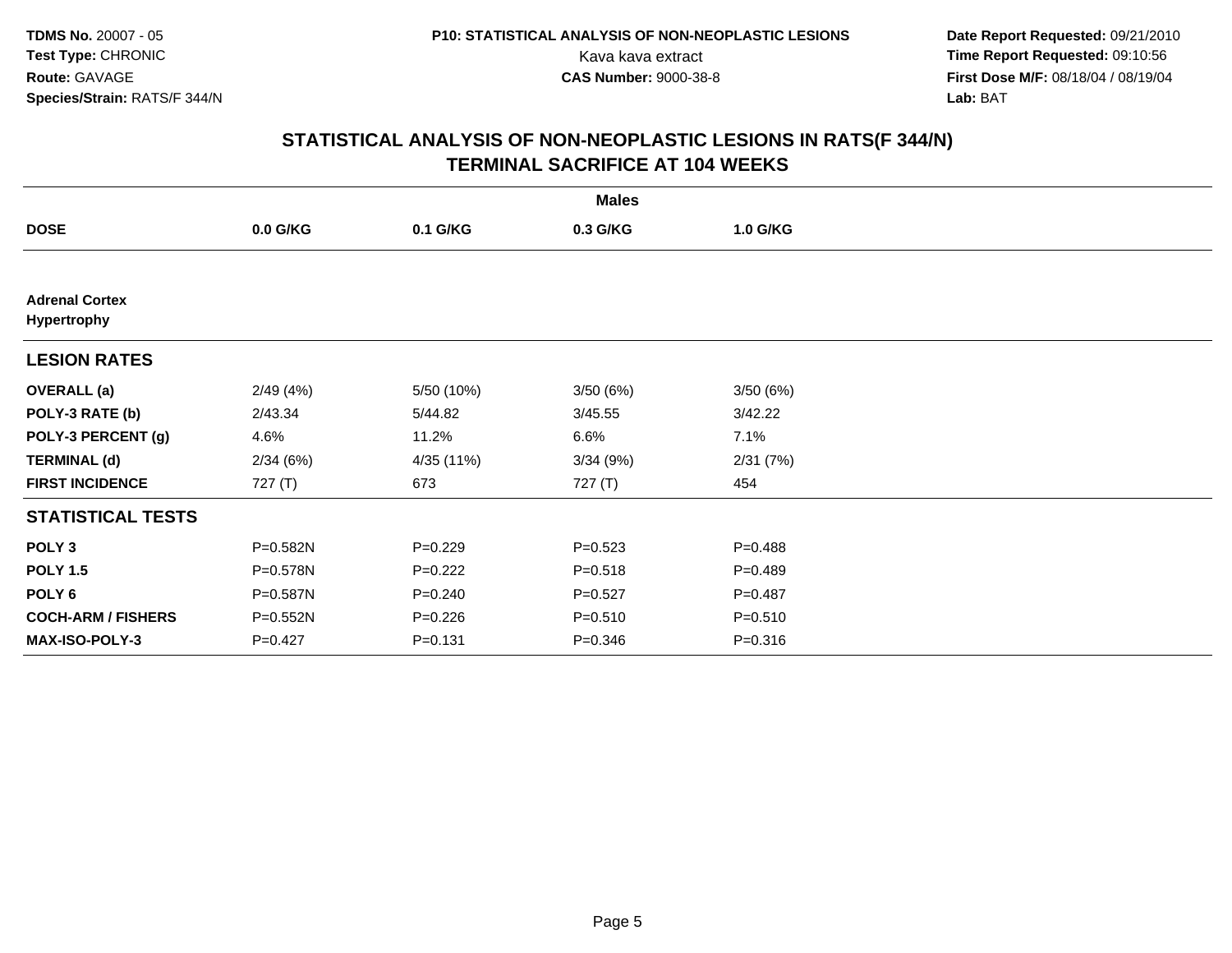**Date Report Requested:** 09/21/2010 Kava kava extract **Time Report Requested:** 09:10:56<br>**CAS Number:** 9000-38-8<br>**Tirst Dose M/F:** 08/18/04 / 08/19/04 **First Dose M/F:** 08/18/04 / 08/19/04 Lab: BAT **Lab:** BAT

|                                          | <b>Males</b> |          |              |             |  |  |  |
|------------------------------------------|--------------|----------|--------------|-------------|--|--|--|
| <b>DOSE</b>                              | $0.0$ G/KG   | 0.1 G/KG | 0.3 G/KG     | 1.0 G/KG    |  |  |  |
|                                          |              |          |              |             |  |  |  |
| <b>Adrenal Cortex</b><br><b>Necrosis</b> |              |          |              |             |  |  |  |
| <b>LESION RATES</b>                      |              |          |              |             |  |  |  |
| <b>OVERALL</b> (a)                       | 1/49(2%)     | 1/50(2%) | 1/50(2%)     | 1/50(2%)    |  |  |  |
| POLY-3 RATE (b)                          | 1/43.34      | 1/44.61  | 1/45.76      | 1/42.01     |  |  |  |
| POLY-3 PERCENT (g)                       | 2.3%         | 2.2%     | 2.2%         | 2.4%        |  |  |  |
| <b>TERMINAL (d)</b>                      | 1/34(3%)     | 1/35(3%) | 0/34(0%)     | 0/31(0%)    |  |  |  |
| <b>FIRST INCIDENCE</b>                   | 727 (T)      | 727 (T)  | 673          | 559         |  |  |  |
| <b>STATISTICAL TESTS</b>                 |              |          |              |             |  |  |  |
| POLY <sub>3</sub>                        | $P = 0.658$  | P=0.754N | P=0.749N     | $P=0.754$   |  |  |  |
| <b>POLY 1.5</b>                          | $P = 0.661$  | P=0.758N | P=0.751N     | $P=0.754$   |  |  |  |
| POLY 6                                   | $P = 0.654$  | P=0.749N | $P = 0.746N$ | $P = 0.754$ |  |  |  |
| <b>COCH-ARM / FISHERS</b>                | P=0.671N     | P=0.747N | P=0.747N     | P=0.747N    |  |  |  |
| <b>MAX-ISO-POLY-3</b>                    | P=0.730      | P=0.491N | P=0.484N     | $P = 0.490$ |  |  |  |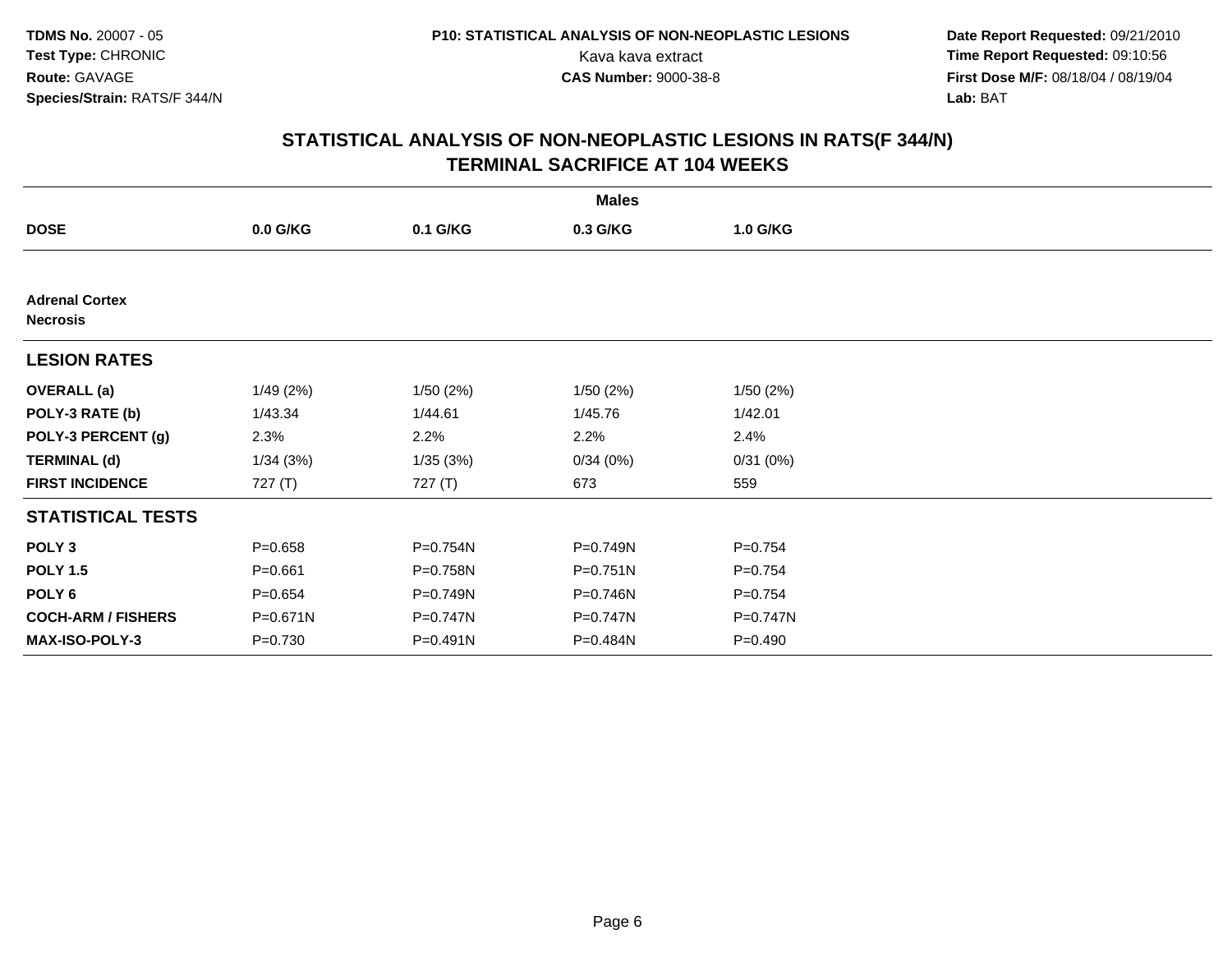**Date Report Requested:** 09/21/2010 Kava kava extract **Time Report Requested:** 09:10:56<br>**CAS Number:** 9000-38-8<br>**Tirst Dose M/F:** 08/18/04 / 08/19/04 **First Dose M/F:** 08/18/04 / 08/19/04 Lab: BAT **Lab:** BAT

|                                                        |             |              | <b>Males</b> |             |  |  |  |  |
|--------------------------------------------------------|-------------|--------------|--------------|-------------|--|--|--|--|
| <b>DOSE</b>                                            | $0.0$ G/KG  | 0.1 G/KG     | 0.3 G/KG     | 1.0 G/KG    |  |  |  |  |
|                                                        |             |              |              |             |  |  |  |  |
| <b>Adrenal Cortex: Zona Fasciculata</b><br>Hyperplasia |             |              |              |             |  |  |  |  |
| <b>LESION RATES</b>                                    |             |              |              |             |  |  |  |  |
| <b>OVERALL</b> (a)                                     | 8/49 (16%)  | 6/50 (12%)   | 9/50 (18%)   | 13/50 (26%) |  |  |  |  |
| POLY-3 RATE (b)                                        | 8/43.83     | 6/44.91      | 9/46.09      | 13/44.19    |  |  |  |  |
| POLY-3 PERCENT (g)                                     | 18.3%       | 13.4%        | 19.5%        | 29.4%       |  |  |  |  |
| <b>TERMINAL (d)</b>                                    | 7/34 (21%)  | 5/35 (14%)   | 6/34(18%)    | 7/31 (23%)  |  |  |  |  |
| <b>FIRST INCIDENCE</b>                                 | 582         | 646          | 664          | 447         |  |  |  |  |
| <b>STATISTICAL TESTS</b>                               |             |              |              |             |  |  |  |  |
| POLY <sub>3</sub>                                      | $P=0.052$   | P=0.367N     | $P = 0.546$  | $P = 0.163$ |  |  |  |  |
| <b>POLY 1.5</b>                                        | $P=0.052$   | P=0.380N     | $P = 0.535$  | $P = 0.156$ |  |  |  |  |
| POLY <sub>6</sub>                                      | $P = 0.053$ | $P = 0.351N$ | $P = 0.557$  | $P = 0.172$ |  |  |  |  |
| <b>COCH-ARM / FISHERS</b>                              | $P = 0.061$ | P=0.371N     | $P = 0.518$  | $P = 0.176$ |  |  |  |  |
| <b>MAX-ISO-POLY-3</b>                                  | $P = 0.084$ | P=0.266N     | $P = 0.438$  | $P = 0.108$ |  |  |  |  |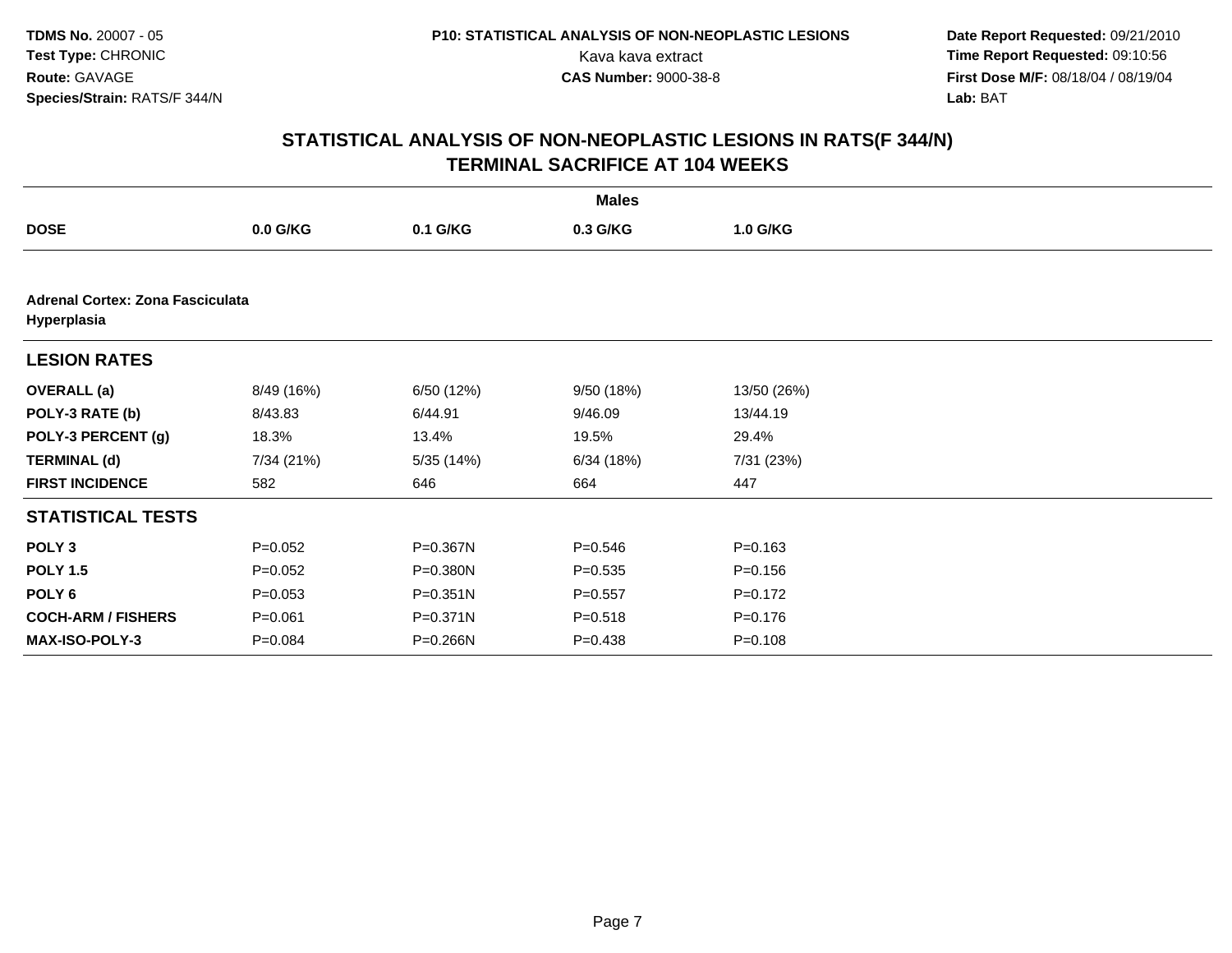**Date Report Requested:** 09/21/2010 Kava kava extract **Time Report Requested:** 09:10:56<br>**CAS Number:** 9000-38-8<br>**Tirst Dose M/F:** 08/18/04 / 08/19/04 **First Dose M/F:** 08/18/04 / 08/19/04 Lab: BAT **Lab:** BAT

| <b>Males</b>                          |             |             |             |             |  |  |
|---------------------------------------|-------------|-------------|-------------|-------------|--|--|
| <b>DOSE</b>                           | $0.0$ G/KG  | 0.1 G/KG    | 0.3 G/KG    | 1.0 G/KG    |  |  |
|                                       |             |             |             |             |  |  |
| <b>Adrenal Medulla</b><br>Hyperplasia |             |             |             |             |  |  |
| <b>LESION RATES</b>                   |             |             |             |             |  |  |
| <b>OVERALL</b> (a)                    | 9/49 (18%)  | 11/50 (22%) | 10/50 (20%) | 10/50 (20%) |  |  |
| POLY-3 RATE (b)                       | 9/44.84     | 11/45.44    | 10/46.81    | 10/42.62    |  |  |
| POLY-3 PERCENT (g)                    | 20.1%       | 24.2%       | 21.4%       | 23.5%       |  |  |
| <b>TERMINAL (d)</b>                   | 5/34 (15%)  | 6/35(17%)   | 6/34(18%)   | 6/31 (19%)  |  |  |
| <b>FIRST INCIDENCE</b>                | 545         | 615         | 590         | 589         |  |  |
| <b>STATISTICAL TESTS</b>              |             |             |             |             |  |  |
| POLY <sub>3</sub>                     | $P=0.476$   | $P = 0.413$ | $P = 0.542$ | $P = 0.450$ |  |  |
| <b>POLY 1.5</b>                       | $P=0.493$   | $P=0.403$   | $P = 0.533$ | $P = 0.461$ |  |  |
| POLY <sub>6</sub>                     | $P=0.458$   | $P=0.428$   | $P = 0.547$ | $P=0.441$   |  |  |
| <b>COCH-ARM / FISHERS</b>             | $P = 0.558$ | $P = 0.421$ | $P = 0.520$ | $P = 0.520$ |  |  |
| <b>MAX-ISO-POLY-3</b>                 | $P = 0.564$ | $P = 0.319$ | $P=0.439$   | $P = 0.354$ |  |  |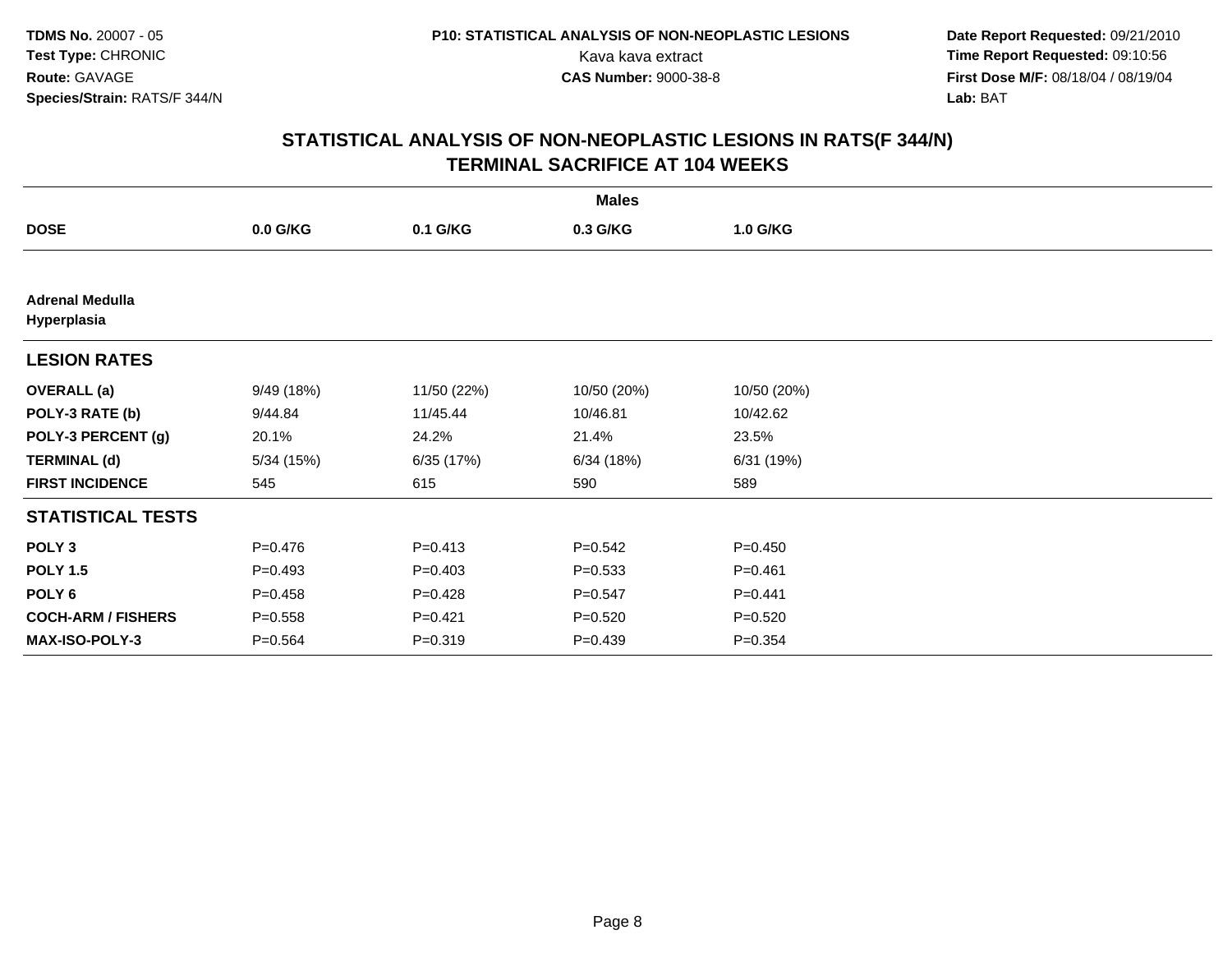**Date Report Requested:** 09/21/2010 Kava kava extract **Time Report Requested:** 09:10:56<br>**CAS Number:** 9000-38-8<br>**Tirst Dose M/F:** 08/18/04 / 08/19/04 **First Dose M/F:** 08/18/04 / 08/19/04 Lab: BAT **Lab:** BAT

| <b>Males</b>                      |             |             |             |             |  |  |
|-----------------------------------|-------------|-------------|-------------|-------------|--|--|
| <b>DOSE</b>                       | $0.0$ G/KG  | 0.1 G/KG    | 0.3 G/KG    | 1.0 G/KG    |  |  |
|                                   |             |             |             |             |  |  |
| <b>Bone Marrow</b><br>Hyperplasia |             |             |             |             |  |  |
| <b>LESION RATES</b>               |             |             |             |             |  |  |
| <b>OVERALL</b> (a)                | 16/49 (33%) | 17/50 (34%) | 24/50 (48%) | 29/50 (58%) |  |  |
| POLY-3 RATE (b)                   | 16/45.46    | 17/48.23    | 24/48.54    | 29/44.64    |  |  |
| POLY-3 PERCENT (g)                | 35.2%       | 35.3%       | 49.4%       | 65%         |  |  |
| <b>TERMINAL (d)</b>               | 9/34(27%)   | 7/35 (20%)  | 13/34 (38%) | 19/31 (61%) |  |  |
| <b>FIRST INCIDENCE</b>            | 511         | 168         | 590         | 451         |  |  |
| <b>STATISTICAL TESTS</b>          |             |             |             |             |  |  |
| POLY <sub>3</sub>                 | P<0.001**   | $P = 0.583$ | $P = 0.116$ | $P=0.003**$ |  |  |
| <b>POLY 1.5</b>                   | P<0.001**   | $P = 0.551$ | $P = 0.103$ | P=0.003**   |  |  |
| POLY <sub>6</sub>                 | P<0.001**   | P=0.552N    | $P = 0.133$ | P=0.003**   |  |  |
| <b>COCH-ARM / FISHERS</b>         | P=0.004**   | $P = 0.528$ | $P = 0.088$ | P=0.010**   |  |  |
| <b>MAX-ISO-POLY-3</b>             | P=0.002**   | $P = 0.497$ | $P = 0.085$ | P=0.002**   |  |  |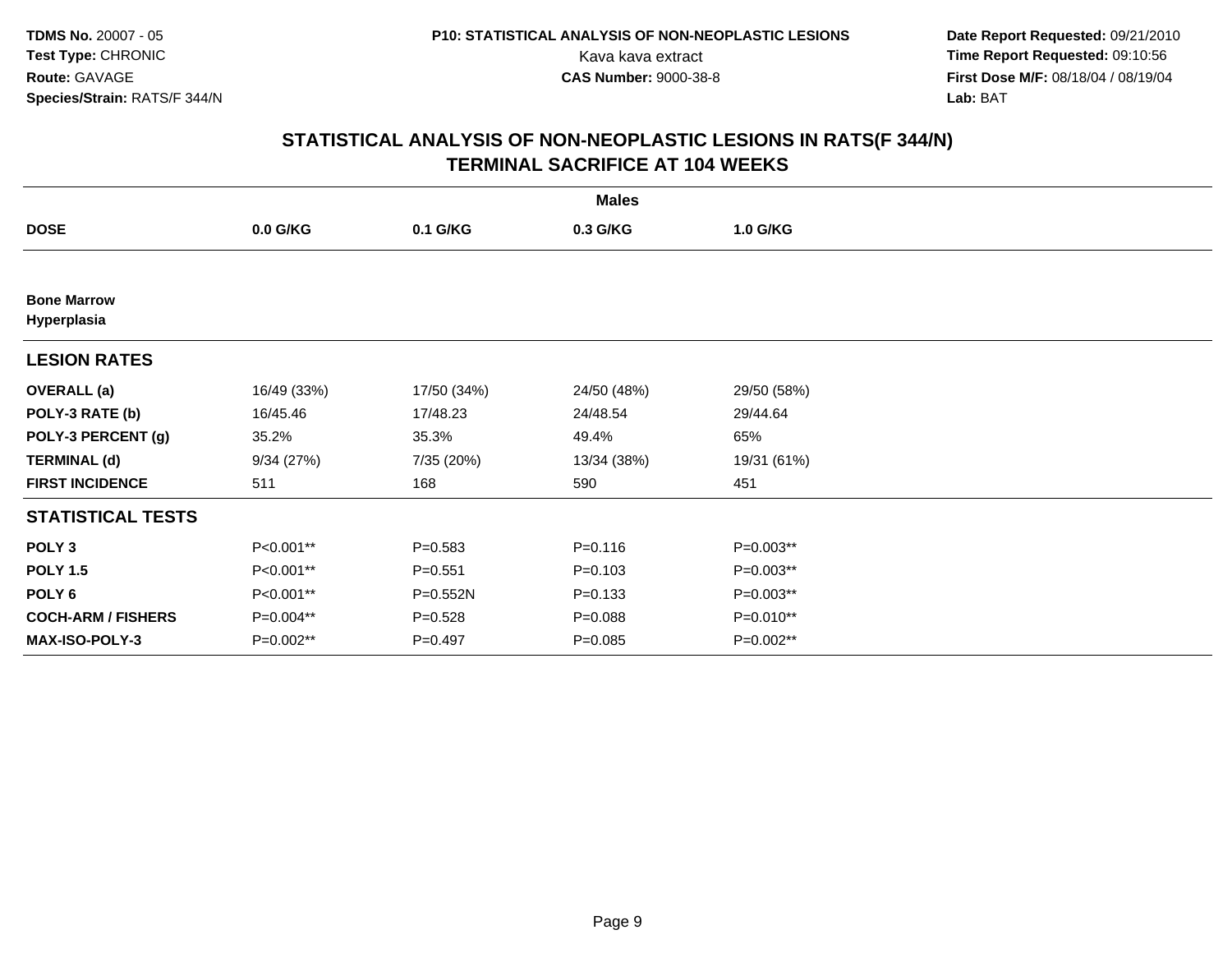**Date Report Requested:** 09/21/2010 Kava kava extract **Time Report Requested:** 09:10:56<br>**CAS Number:** 9000-38-8<br>**Tirst Dose M/F:** 08/18/04 / 08/19/04 **First Dose M/F:** 08/18/04 / 08/19/04 Lab: BAT **Lab:** BAT

|                                            | <b>Males</b> |          |                        |                        |  |  |  |
|--------------------------------------------|--------------|----------|------------------------|------------------------|--|--|--|
| <b>DOSE</b>                                | 0.0 G/KG     | 0.1 G/KG | 0.3 G/KG               | 1.0 G/KG               |  |  |  |
|                                            |              |          |                        |                        |  |  |  |
| <b>Bone Marrow</b><br><b>Myelofibrosis</b> |              |          |                        |                        |  |  |  |
| <b>LESION RATES</b>                        |              |          |                        |                        |  |  |  |
| <b>OVERALL</b> (a)                         | 0/49(0%)     | 0/50(0%) | 0/50(0%)               | 0/50(0%)               |  |  |  |
| POLY-3 RATE (b)                            | 0/43.34      | 0/44.61  | 0/45.55                | 0/41.46                |  |  |  |
| POLY-3 PERCENT (g)                         | 0%           | 0%       | 0%                     | $0\%$                  |  |  |  |
| <b>TERMINAL (d)</b>                        | 0/34(0%)     | 0/35(0%) | 0/34(0%)               | 0/31(0%)               |  |  |  |
| <b>FIRST INCIDENCE</b>                     | ---          | $--$     | $\qquad \qquad \cdots$ | $\qquad \qquad \cdots$ |  |  |  |
| <b>STATISTICAL TESTS</b>                   |              |          |                        |                        |  |  |  |
| POLY <sub>3</sub>                          | (e)          | (e)      | (e)                    | (e)                    |  |  |  |
| <b>POLY 1.5</b>                            | (e)          | (e)      | (e)                    | (e)                    |  |  |  |
| POLY <sub>6</sub>                          | (e)          | (e)      | (e)                    | (e)                    |  |  |  |
| <b>COCH-ARM / FISHERS</b>                  | (e)          | (e)      | (e)                    | (e)                    |  |  |  |
| MAX-ISO-POLY-3                             | (e)          | (e)      | (e)                    | (e)                    |  |  |  |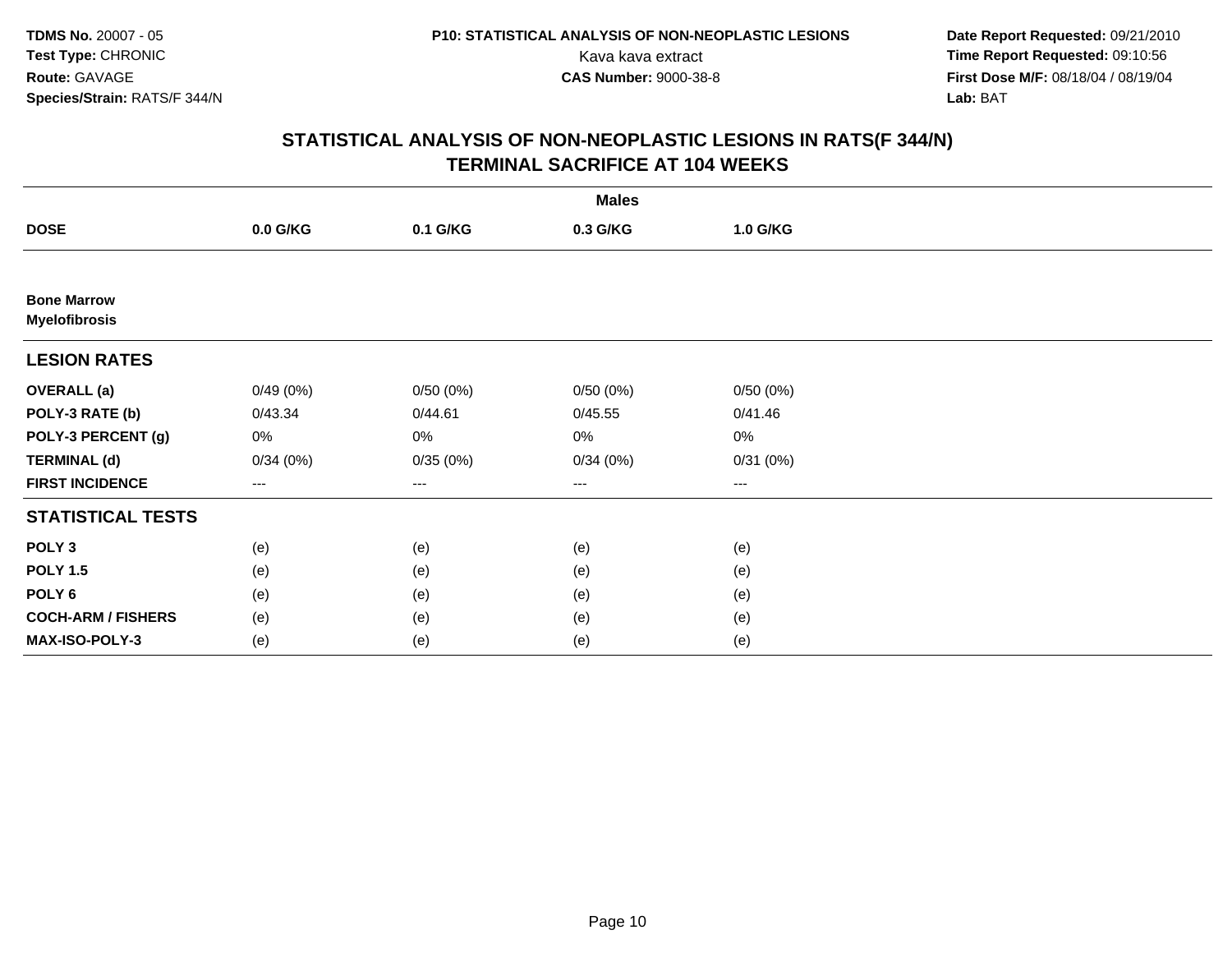**Date Report Requested:** 09/21/2010 Kava kava extract **Time Report Requested:** 09:10:56<br>**CAS Number:** 9000-38-8<br>**Tirst Dose M/F:** 08/18/04 / 08/19/04 **First Dose M/F:** 08/18/04 / 08/19/04 Lab: BAT **Lab:** BAT

|                            |             |              | <b>Males</b> |             |  |
|----------------------------|-------------|--------------|--------------|-------------|--|
| <b>DOSE</b>                | $0.0$ G/KG  | 0.1 G/KG     | 0.3 G/KG     | 1.0 G/KG    |  |
|                            |             |              |              |             |  |
| <b>Brain</b><br>Hemorrhage |             |              |              |             |  |
| <b>LESION RATES</b>        |             |              |              |             |  |
| <b>OVERALL</b> (a)         | 1/49(2%)    | 1/50(2%)     | 0/50(0%)     | 2/50(4%)    |  |
| POLY-3 RATE (b)            | 1/44.01     | 1/45.00      | 0/45.55      | 2/42.23     |  |
| POLY-3 PERCENT (g)         | 2.3%        | 2.2%         | 0%           | 4.7%        |  |
| <b>TERMINAL (d)</b>        | 0/34(0%)    | 0/35(0%)     | 0/34(0%)     | 1/31 (3%)   |  |
| <b>FIRST INCIDENCE</b>     | 504         | 615          | ---          | 447         |  |
| <b>STATISTICAL TESTS</b>   |             |              |              |             |  |
| POLY <sub>3</sub>          | $P = 0.313$ | P=0.756N     | P=0.493N     | $P = 0.486$ |  |
| <b>POLY 1.5</b>            | $P = 0.317$ | P=0.759N     | P=0.494N     | $P = 0.488$ |  |
| POLY <sub>6</sub>          | $P = 0.309$ | $P = 0.751N$ | P=0.493N     | $P = 0.483$ |  |
| <b>COCH-ARM / FISHERS</b>  | $P = 0.329$ | P=0.747N     | P=0.495N     | $P = 0.508$ |  |
| MAX-ISO-POLY-3             | $P = 0.268$ | P=0.493N     | P=0.157N     | $P = 0.273$ |  |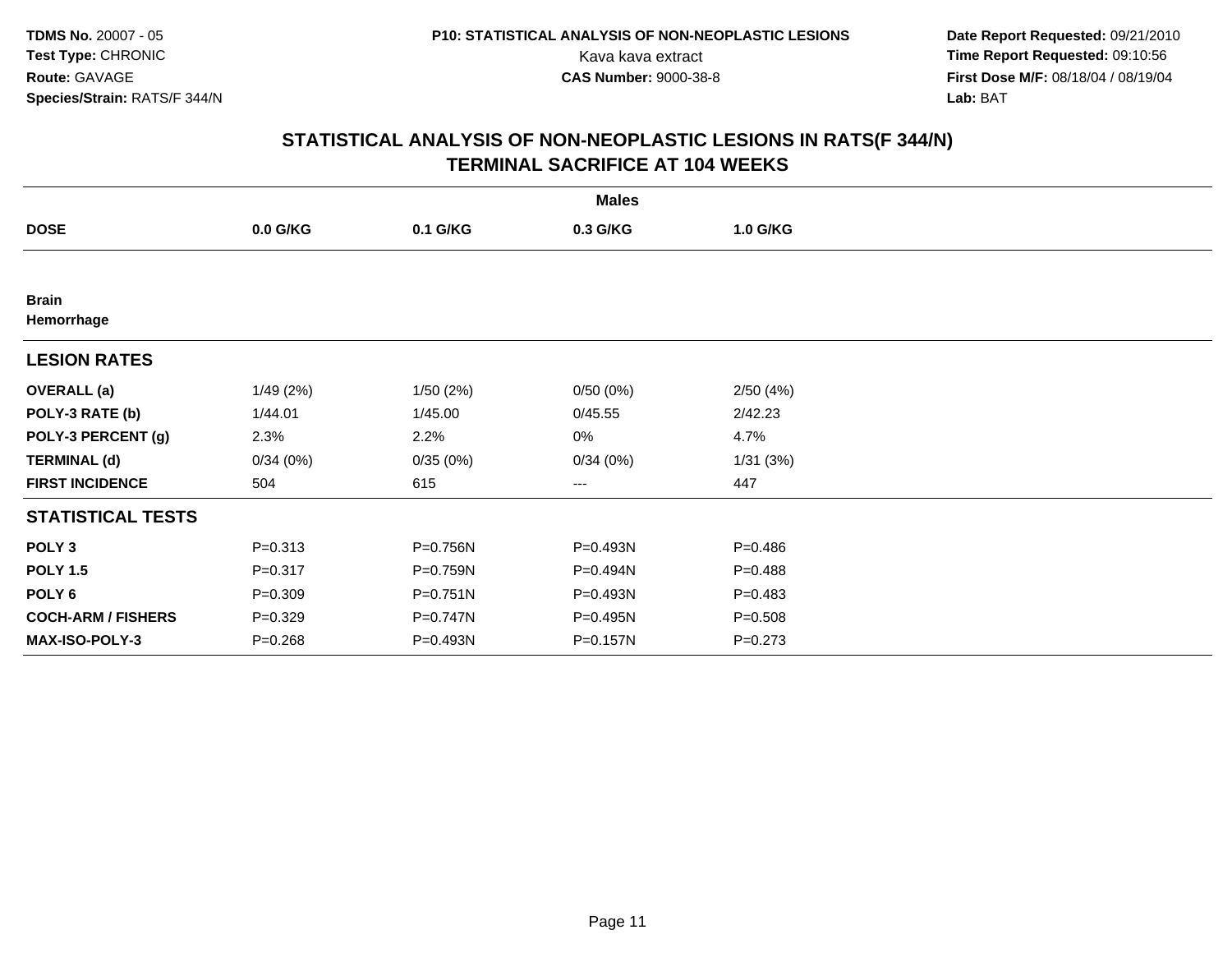**Date Report Requested:** 09/21/2010 Kava kava extract **Time Report Requested:** 09:10:56<br>**CAS Number:** 9000-38-8<br>**Tirst Dose M/F:** 08/18/04 / 08/19/04 **First Dose M/F:** 08/18/04 / 08/19/04 Lab: BAT **Lab:** BAT

|                                 | <b>Males</b> |          |          |             |  |  |  |
|---------------------------------|--------------|----------|----------|-------------|--|--|--|
| <b>DOSE</b>                     | $0.0$ G/KG   | 0.1 G/KG | 0.3 G/KG | 1.0 G/KG    |  |  |  |
|                                 |              |          |          |             |  |  |  |
| <b>Brain</b><br><b>Necrosis</b> |              |          |          |             |  |  |  |
| <b>LESION RATES</b>             |              |          |          |             |  |  |  |
| <b>OVERALL</b> (a)              | 2/49(4%)     | 0/50(0%) | 2/50(4%) | 2/50(4%)    |  |  |  |
| POLY-3 RATE (b)                 | 2/43.84      | 0/44.61  | 2/46.00  | 2/41.67     |  |  |  |
| POLY-3 PERCENT (g)              | 4.6%         | 0%       | 4.4%     | 4.8%        |  |  |  |
| <b>TERMINAL (d)</b>             | 0/34(0%)     | 0/35(0%) | 1/34(3%) | 1/31(3%)    |  |  |  |
| <b>FIRST INCIDENCE</b>          | 629          | ---      | 598      | 673         |  |  |  |
| <b>STATISTICAL TESTS</b>        |              |          |          |             |  |  |  |
| POLY <sub>3</sub>               | $P = 0.411$  | P=0.233N | P=0.677N | $P = 0.676$ |  |  |  |
| <b>POLY 1.5</b>                 | $P=0.419$    | P=0.236N | P=0.680N | $P = 0.680$ |  |  |  |
| POLY 6                          | $P = 0.401$  | P=0.230N | P=0.675N | $P = 0.671$ |  |  |  |
| <b>COCH-ARM / FISHERS</b>       | $P=0.441$    | P=0.242N | P=0.684N | P=0.684N    |  |  |  |
| <b>MAX-ISO-POLY-3</b>           | $P = 0.433$  | P=0.075N | P=0.480N | $P = 0.479$ |  |  |  |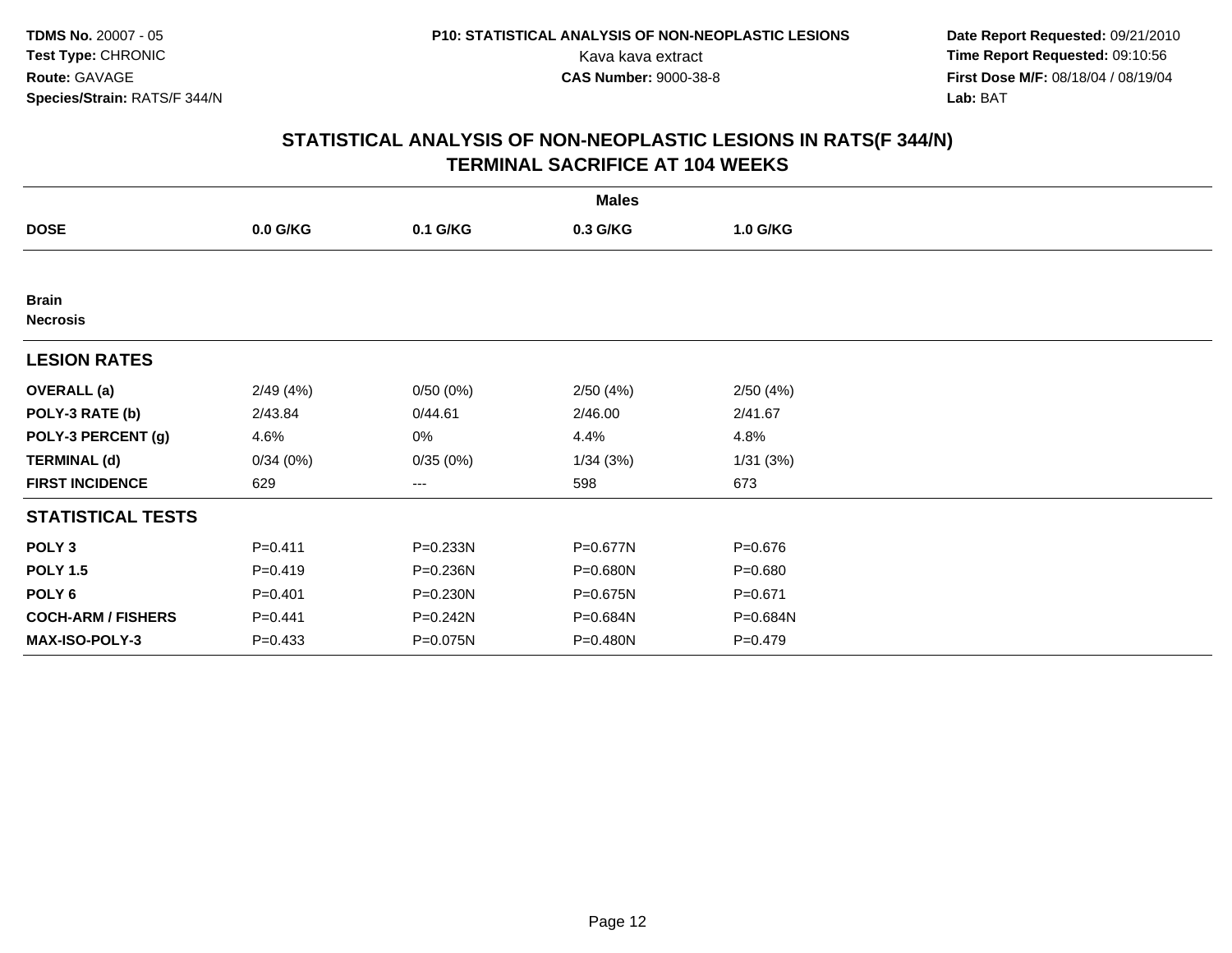**Date Report Requested:** 09/21/2010 Kava kava extract **Time Report Requested:** 09:10:56<br>**CAS Number:** 9000-38-8<br>**Tirst Dose M/F:** 08/18/04 / 08/19/04 **First Dose M/F:** 08/18/04 / 08/19/04 Lab: BAT **Lab:** BAT

|                                          | <b>Males</b> |             |             |             |  |  |  |  |
|------------------------------------------|--------------|-------------|-------------|-------------|--|--|--|--|
| <b>DOSE</b>                              | 0.0 G/KG     | 0.1 G/KG    | 0.3 G/KG    | 1.0 G/KG    |  |  |  |  |
|                                          |              |             |             |             |  |  |  |  |
| <b>Coagulating Gland</b><br>Inflammation |              |             |             |             |  |  |  |  |
| <b>LESION RATES</b>                      |              |             |             |             |  |  |  |  |
| <b>OVERALL (a)</b>                       | 1/2(50%)     | 2/2 (100%)  | $0/0 (0\%)$ | $0/0 (0\%)$ |  |  |  |  |
| POLY-3 RATE (b)                          | 1/2.00       | 2/2.00      | 0/0.00      | 0/0.00      |  |  |  |  |
| POLY-3 PERCENT (g)                       | 50%          | 100%        | 0%          | 0%          |  |  |  |  |
| <b>TERMINAL (d)</b>                      | $0/1$ $(0%)$ | 2/2 (100%)  | $0/0 (0\%)$ | $0/0 (0\%)$ |  |  |  |  |
| <b>FIRST INCIDENCE</b>                   | 545          | 727 (T)     | $---$       | ---         |  |  |  |  |
| <b>STATISTICAL TESTS</b>                 |              |             |             |             |  |  |  |  |
| POLY <sub>3</sub>                        | (e)          | $P = 0.500$ | (e)         | (e)         |  |  |  |  |
| <b>POLY 1.5</b>                          | (e)          | $P = 0.500$ | (e)         | (e)         |  |  |  |  |
| POLY 6                                   | (e)          | $P = 0.500$ | (e)         | (e)         |  |  |  |  |
| <b>COCH-ARM / FISHERS</b>                | $P = 1.000$  | $P = 0.500$ | (e)         | (e)         |  |  |  |  |
| MAX-ISO-POLY-3                           | (e)          | $P = 0.159$ | (e)         | (e)         |  |  |  |  |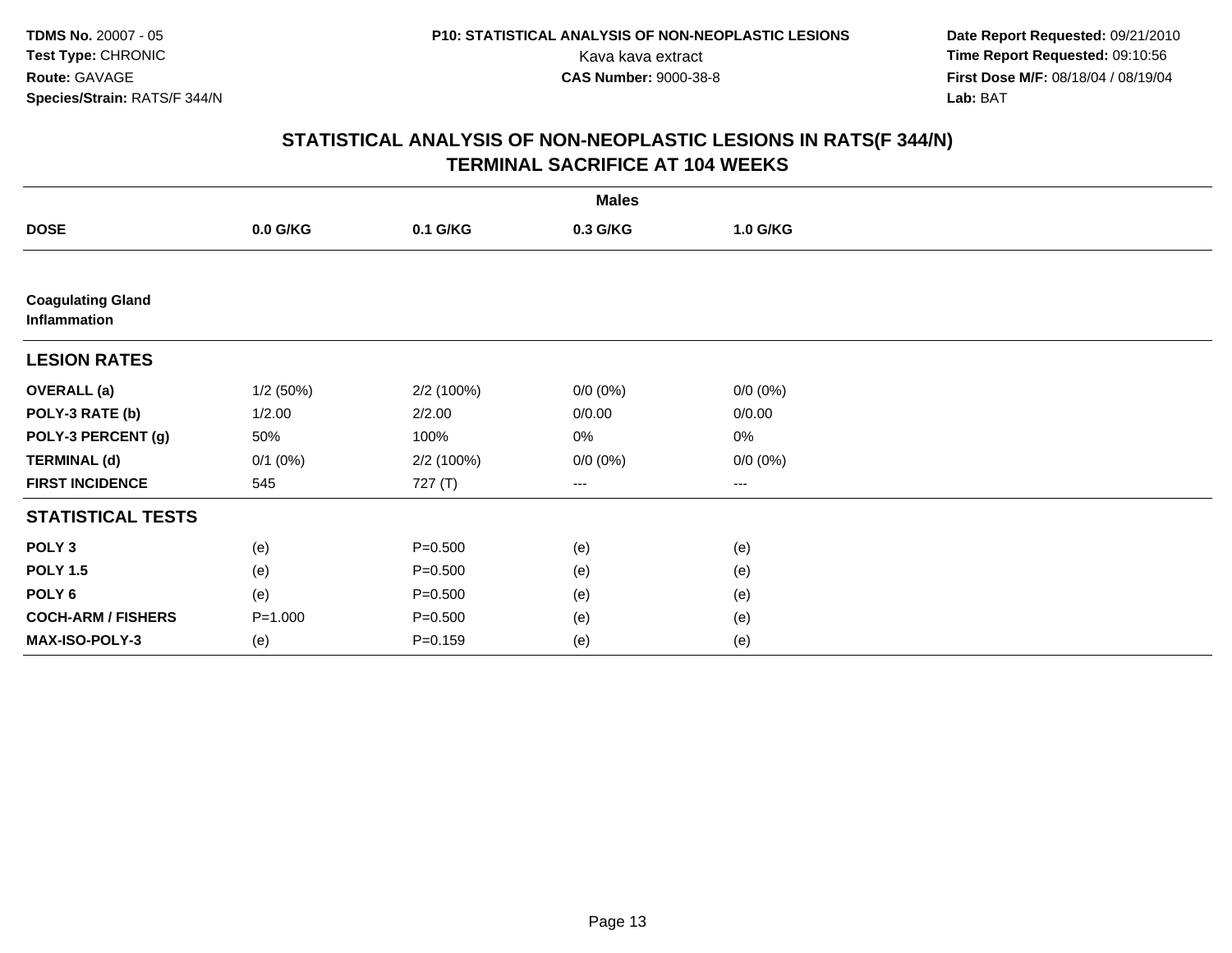**Date Report Requested:** 09/21/2010 Kava kava extract **Time Report Requested:** 09:10:56<br>**CAS Number:** 9000-38-8<br>**Tirst Dose M/F:** 08/18/04 / 08/19/04 **First Dose M/F:** 08/18/04 / 08/19/04 Lab: BAT **Lab:** BAT

| <b>Males</b>                      |             |             |             |             |  |  |
|-----------------------------------|-------------|-------------|-------------|-------------|--|--|
| <b>DOSE</b>                       | $0.0$ G/KG  | 0.1 G/KG    | 0.3 G/KG    | 1.0 G/KG    |  |  |
|                                   |             |             |             |             |  |  |
| <b>Epididymis</b><br>Inflammation |             |             |             |             |  |  |
| <b>LESION RATES</b>               |             |             |             |             |  |  |
| <b>OVERALL</b> (a)                | 1/49(2%)    | 4/50 (8%)   | 3/50(6%)    | 2/50(4%)    |  |  |
| POLY-3 RATE (b)                   | 1/43.34     | 4/44.61     | 3/45.79     | 2/41.46     |  |  |
| POLY-3 PERCENT (g)                | 2.3%        | 9%          | 6.6%        | 4.8%        |  |  |
| <b>TERMINAL (d)</b>               | 1/34(3%)    | 4/35 (11%)  | 2/34(6%)    | 2/31(7%)    |  |  |
| <b>FIRST INCIDENCE</b>            | 727 $(T)$   | 727 (T)     | 664         | 727 (T)     |  |  |
| <b>STATISTICAL TESTS</b>          |             |             |             |             |  |  |
| POLY <sub>3</sub>                 | P=0.581N    | $P = 0.187$ | $P = 0.325$ | $P = 0.485$ |  |  |
| <b>POLY 1.5</b>                   | P=0.575N    | $P = 0.182$ | $P = 0.320$ | $P=0.487$   |  |  |
| POLY 6                            | P=0.588N    | $P = 0.194$ | $P = 0.330$ | $P=0.482$   |  |  |
| <b>COCH-ARM / FISHERS</b>         | P=0.544N    | $P = 0.187$ | $P = 0.316$ | $P = 0.508$ |  |  |
| <b>MAX-ISO-POLY-3</b>             | $P = 0.318$ | $P = 0.091$ | $P = 0.173$ | $P=0.272$   |  |  |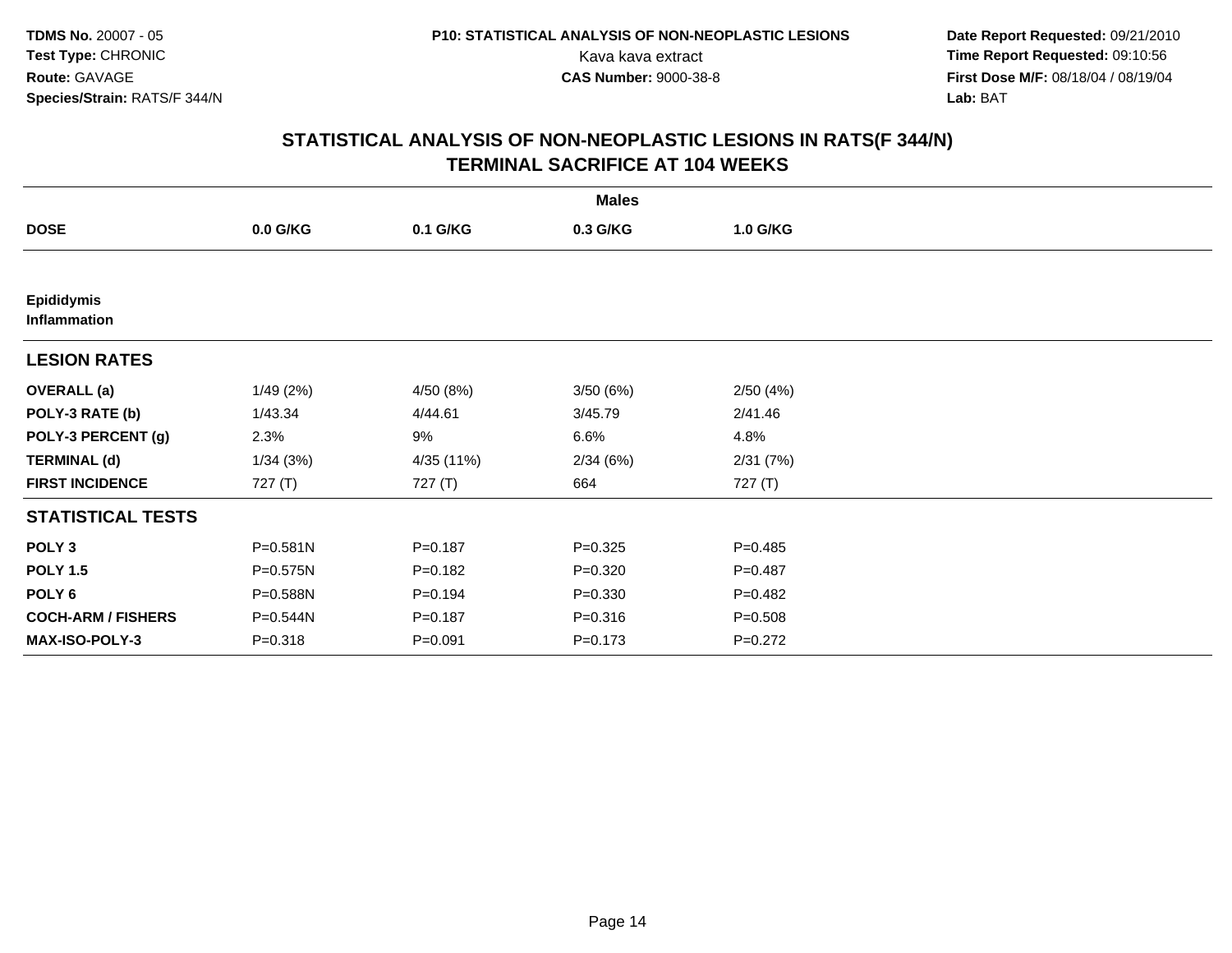**Date Report Requested:** 09/21/2010 Kava kava extract **Time Report Requested:** 09:10:56<br>**CAS Number:** 9000-38-8<br>**Tirst Dose M/F:** 08/18/04 / 08/19/04 **First Dose M/F:** 08/18/04 / 08/19/04 Lab: BAT **Lab:** BAT

|                             |                   |          | <b>Males</b> |          |  |
|-----------------------------|-------------------|----------|--------------|----------|--|
| <b>DOSE</b>                 | 0.0 G/KG          | 0.1 G/KG | 0.3 G/KG     | 1.0 G/KG |  |
|                             |                   |          |              |          |  |
| Eye: Cornea<br>Inflammation |                   |          |              |          |  |
| <b>LESION RATES</b>         |                   |          |              |          |  |
| <b>OVERALL</b> (a)          | 0/49(0%)          | 0/50(0%) | 1/50(2%)     | 0/50(0%) |  |
| POLY-3 RATE (b)             | 0/43.34           | 0/44.61  | 1/45.97      | 0/41.46  |  |
| POLY-3 PERCENT (g)          | 0%                | 0%       | 2.2%         | $0\%$    |  |
| <b>TERMINAL (d)</b>         | 0/34(0%)          | 0/35(0%) | 0/34(0%)     | 0/31(0%) |  |
| <b>FIRST INCIDENCE</b>      | $\qquad \qquad -$ | $---$    | 608          | $\cdots$ |  |
| <b>STATISTICAL TESTS</b>    |                   |          |              |          |  |
| POLY <sub>3</sub>           | P=0.788N          | (e)      | $P = 0.512$  | (e)      |  |
| <b>POLY 1.5</b>             | P=0.785N          | (e)      | $P = 0.509$  | (e)      |  |
| POLY 6                      | P=0.791N          | (e)      | $P = 0.515$  | (e)      |  |
| <b>COCH-ARM / FISHERS</b>   | P=0.778N          | (e)      | $P = 0.505$  | (e)      |  |
| MAX-ISO-POLY-3              | $P = 0.407$       | (e)      | $P = 0.172$  | (e)      |  |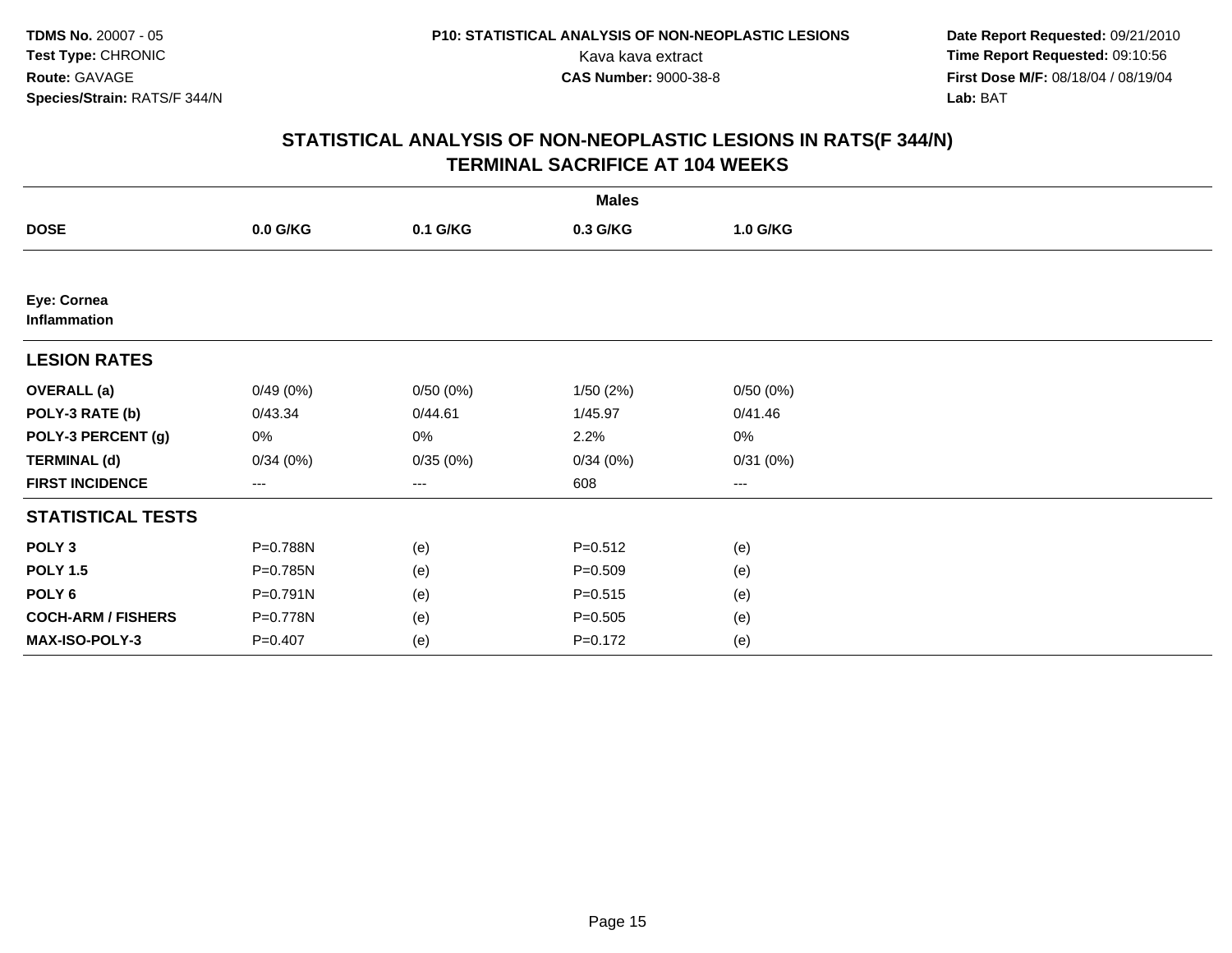**Date Report Requested:** 09/21/2010 Kava kava extract **Time Report Requested:** 09:10:56<br>**CAS Number:** 9000-38-8<br>**Tirst Dose M/F:** 08/18/04 / 08/19/04 **First Dose M/F:** 08/18/04 / 08/19/04 Lab: BAT **Lab:** BAT

|                           |            |          | <b>Males</b> |             |  |
|---------------------------|------------|----------|--------------|-------------|--|
| <b>DOSE</b>               | 0.0 G/KG   | 0.1 G/KG | 0.3 G/KG     | 1.0 G/KG    |  |
|                           |            |          |              |             |  |
| Eye: Iris<br>Inflammation |            |          |              |             |  |
| <b>LESION RATES</b>       |            |          |              |             |  |
| <b>OVERALL (a)</b>        | 0/49(0%)   | 0/50(0%) | 0/50(0%)     | 2/50(4%)    |  |
| POLY-3 RATE (b)           | 0/43.34    | 0/44.61  | 0/45.55      | 2/42.28     |  |
| POLY-3 PERCENT (g)        | 0%         | 0%       | 0%           | 4.7%        |  |
| <b>TERMINAL (d)</b>       | 0/34(0%)   | 0/35(0%) | 0/34(0%)     | 0/31(0%)    |  |
| <b>FIRST INCIDENCE</b>    | $--$       | ---      | $---$        | 528         |  |
| <b>STATISTICAL TESTS</b>  |            |          |              |             |  |
| POLY <sub>3</sub>         | $P=0.039*$ | (e)      | (e)          | $P = 0.231$ |  |
| <b>POLY 1.5</b>           | $P=0.039*$ | (e)      | (e)          | $P=0.232$   |  |
| POLY <sub>6</sub>         | $P=0.039*$ | (e)      | (e)          | $P = 0.232$ |  |
| <b>COCH-ARM / FISHERS</b> | $P=0.043*$ | (e)      | (e)          | $P = 0.253$ |  |
| MAX-ISO-POLY-3            | $P=0.035*$ | (e)      | (e)          | $P = 0.077$ |  |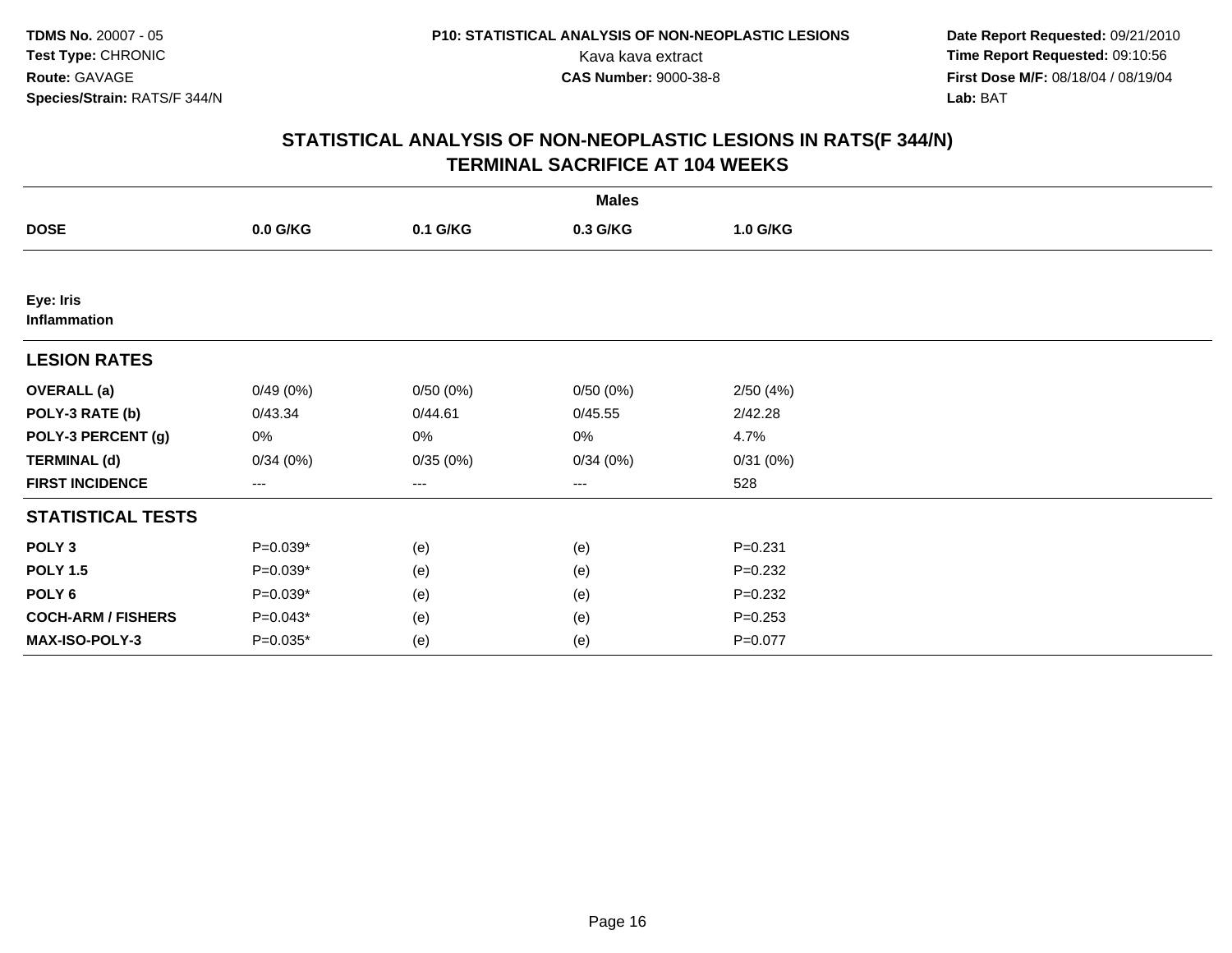**Date Report Requested:** 09/21/2010 Kava kava extract **Time Report Requested:** 09:10:56<br>**CAS Number:** 9000-38-8<br>**Tirst Dose M/F:** 08/18/04 / 08/19/04 **First Dose M/F:** 08/18/04 / 08/19/04 Lab: BAT **Lab:** BAT

|                              | <b>Males</b> |           |          |                        |  |  |  |  |
|------------------------------|--------------|-----------|----------|------------------------|--|--|--|--|
| <b>DOSE</b>                  | $0.0$ G/KG   | 0.1 G/KG  | 0.3 G/KG | 1.0 G/KG               |  |  |  |  |
|                              |              |           |          |                        |  |  |  |  |
| Eye: Lens<br><b>Cataract</b> |              |           |          |                        |  |  |  |  |
| <b>LESION RATES</b>          |              |           |          |                        |  |  |  |  |
| <b>OVERALL</b> (a)           | 2/49(4%)     | 1/50(2%)  | 2/50(4%) | 0/50(0%)               |  |  |  |  |
| POLY-3 RATE (b)              | 2/43.34      | 1/44.61   | 2/45.55  | 0/41.46                |  |  |  |  |
| POLY-3 PERCENT (g)           | 4.6%         | 2.2%      | 4.4%     | 0%                     |  |  |  |  |
| <b>TERMINAL (d)</b>          | 2/34(6%)     | 1/35(3%)  | 2/34(6%) | 0/31(0%)               |  |  |  |  |
| <b>FIRST INCIDENCE</b>       | 727 (T)      | 727 $(T)$ | 727 (T)  | $\qquad \qquad \cdots$ |  |  |  |  |
| <b>STATISTICAL TESTS</b>     |              |           |          |                        |  |  |  |  |
| POLY <sub>3</sub>            | P=0.225N     | P=0.490N  | P=0.676N | P=0.247N               |  |  |  |  |
| <b>POLY 1.5</b>              | P=0.220N     | P=0.496N  | P=0.680N | P=0.245N               |  |  |  |  |
| POLY 6                       | $P = 0.231N$ | P=0.482N  | P=0.673N | $P = 0.249N$           |  |  |  |  |
| <b>COCH-ARM / FISHERS</b>    | P=0.206N     | P=0.492N  | P=0.684N | P=0.242N               |  |  |  |  |
| <b>MAX-ISO-POLY-3</b>        | P=0.180N     | P=0.273N  | P=0.479N | P=0.086N               |  |  |  |  |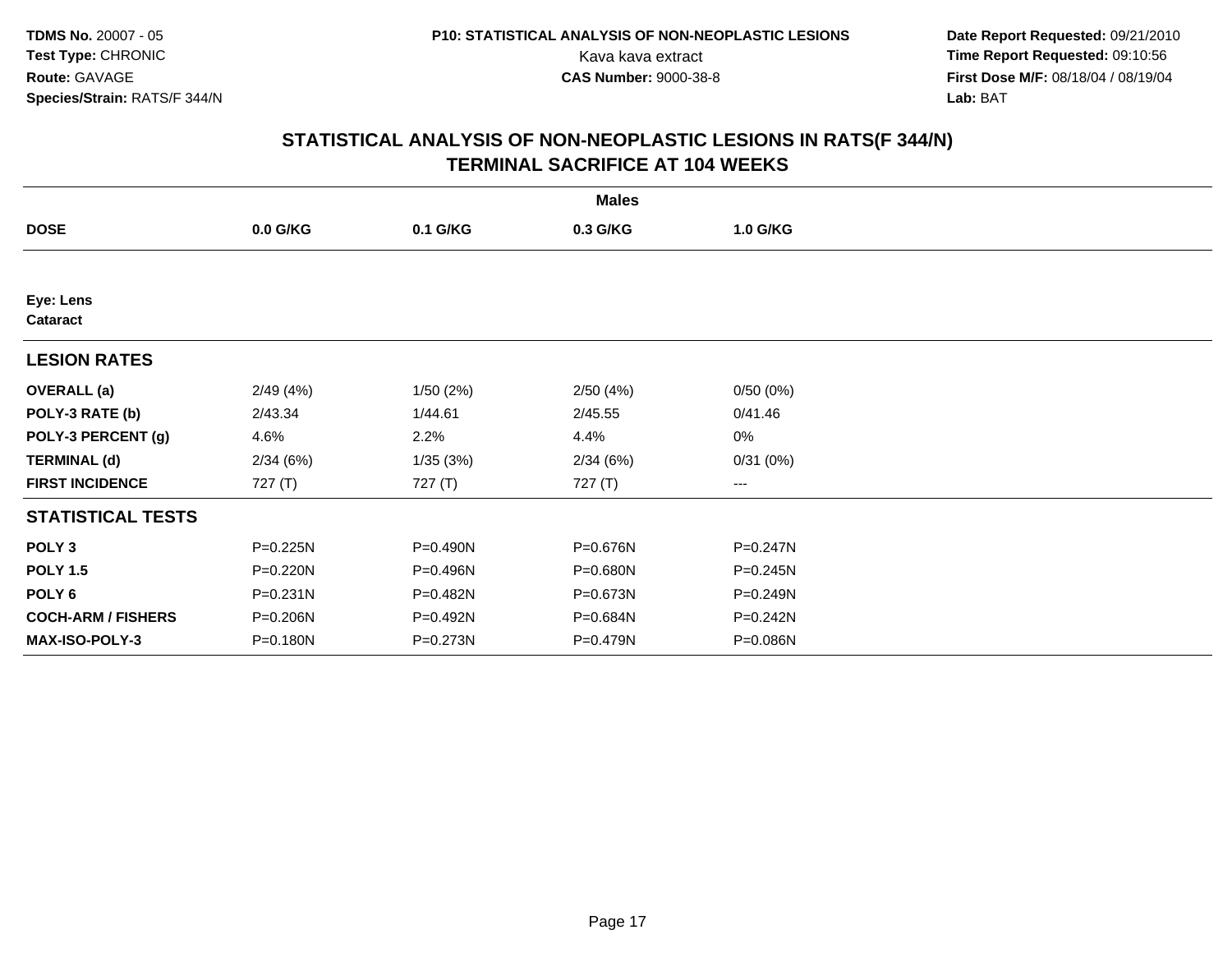**Date Report Requested:** 09/21/2010 Kava kava extract **Time Report Requested:** 09:10:56<br>**CAS Number:** 9000-38-8<br>**Tirst Dose M/F:** 08/18/04 / 08/19/04 **First Dose M/F:** 08/18/04 / 08/19/04 Lab: BAT **Lab:** BAT

| <b>Males</b>                |            |            |             |             |  |  |
|-----------------------------|------------|------------|-------------|-------------|--|--|
| <b>DOSE</b>                 | 0.0 G/KG   | 0.1 G/KG   | 0.3 G/KG    | 1.0 G/KG    |  |  |
|                             |            |            |             |             |  |  |
| Eye: Retina<br>Degeneration |            |            |             |             |  |  |
| <b>LESION RATES</b>         |            |            |             |             |  |  |
| <b>OVERALL (a)</b>          | 6/49 (12%) | 6/50 (12%) | 10/50 (20%) | 16/50 (32%) |  |  |
| POLY-3 RATE (b)             | 6/43.62    | 6/44.66    | 10/45.80    | 16/41.88    |  |  |
| POLY-3 PERCENT (g)          | 13.8%      | 13.4%      | 21.8%       | 38.2%       |  |  |
| <b>TERMINAL (d)</b>         | 5/34(15%)  | 5/35 (14%) | 8/34 (24%)  | 14/31 (45%) |  |  |
| <b>FIRST INCIDENCE</b>      | 651        | 714        | 689         | 670         |  |  |
| <b>STATISTICAL TESTS</b>    |            |            |             |             |  |  |
| POLY <sub>3</sub>           | P<0.001**  | P=0.605N   | $P = 0.235$ | P=0.008**   |  |  |
| <b>POLY 1.5</b>             | P=0.002**  | P=0.615N   | $P = 0.230$ | P=0.009**   |  |  |
| POLY 6                      | P<0.001**  | P=0.592N   | $P = 0.240$ | P=0.007**   |  |  |
| <b>COCH-ARM / FISHERS</b>   | P=0.003**  | P=0.606N   | $P = 0.220$ | P=0.016*    |  |  |
| MAX-ISO-POLY-3              | P=0.002**  | P=0.482N   | $P = 0.164$ | P=0.004**   |  |  |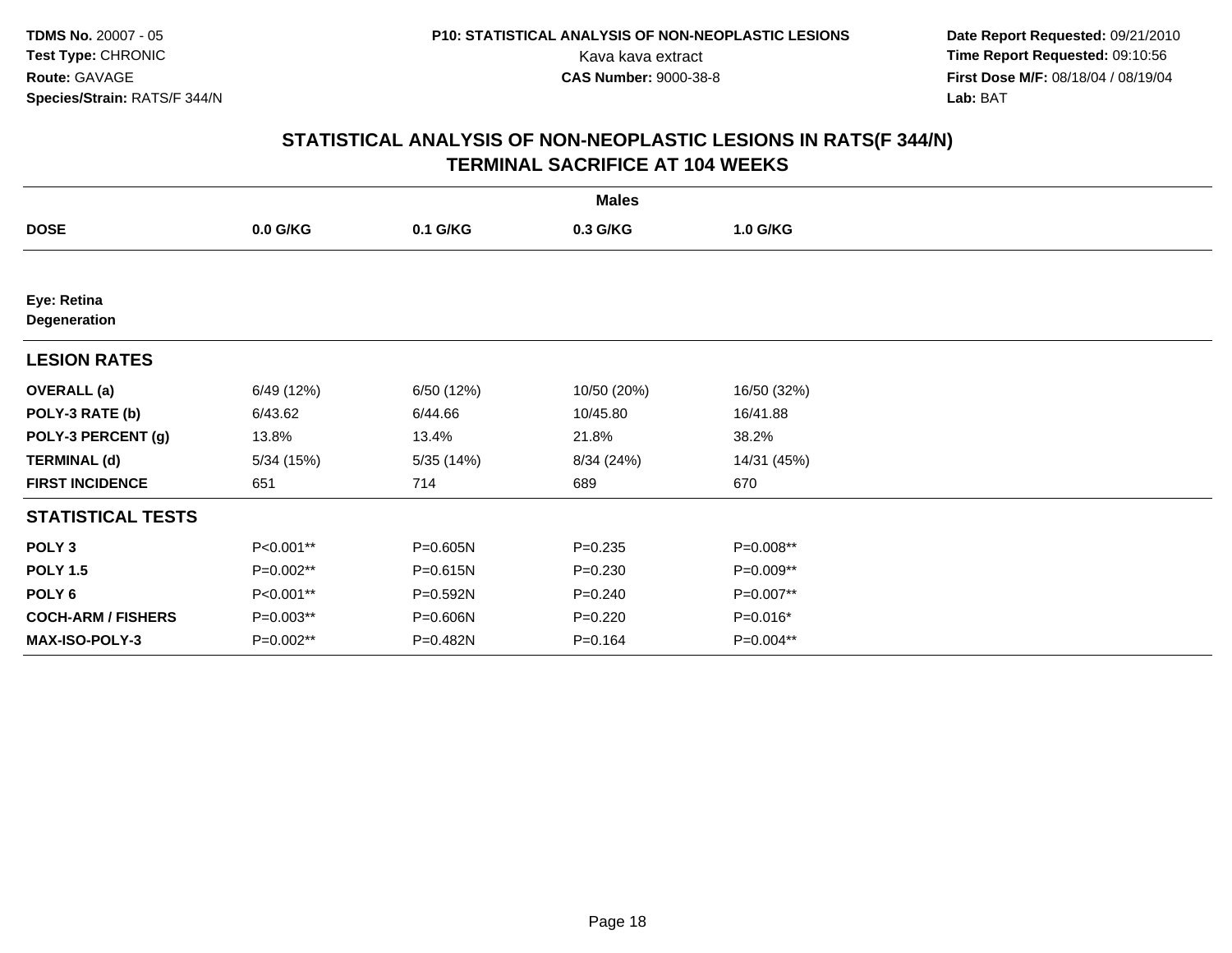**Date Report Requested:** 09/21/2010 Kava kava extract **Time Report Requested:** 09:10:56<br>**CAS Number:** 9000-38-8<br>**Tirst Dose M/F:** 08/18/04 / 08/19/04 **First Dose M/F:** 08/18/04 / 08/19/04 Lab: BAT **Lab:** BAT

| <b>Males</b>                  |          |          |                        |                        |  |  |
|-------------------------------|----------|----------|------------------------|------------------------|--|--|
| <b>DOSE</b>                   | 0.0 G/KG | 0.1 G/KG | 0.3 G/KG               | 1.0 G/KG               |  |  |
|                               |          |          |                        |                        |  |  |
| Eye: Retina<br><b>Gliosis</b> |          |          |                        |                        |  |  |
| <b>LESION RATES</b>           |          |          |                        |                        |  |  |
| <b>OVERALL</b> (a)            | 0/49(0%) | 0/50(0%) | 0/50(0%)               | 0/50(0%)               |  |  |
| POLY-3 RATE (b)               | 0/43.34  | 0/44.61  | 0/45.55                | 0/41.46                |  |  |
| POLY-3 PERCENT (g)            | 0%       | 0%       | 0%                     | $0\%$                  |  |  |
| <b>TERMINAL (d)</b>           | 0/34(0%) | 0/35(0%) | 0/34(0%)               | 0/31(0%)               |  |  |
| <b>FIRST INCIDENCE</b>        | $--$     | $--$     | $\qquad \qquad \cdots$ | $\qquad \qquad \cdots$ |  |  |
| <b>STATISTICAL TESTS</b>      |          |          |                        |                        |  |  |
| POLY <sub>3</sub>             | (e)      | (e)      | (e)                    | (e)                    |  |  |
| <b>POLY 1.5</b>               | (e)      | (e)      | (e)                    | (e)                    |  |  |
| POLY <sub>6</sub>             | (e)      | (e)      | (e)                    | (e)                    |  |  |
| <b>COCH-ARM / FISHERS</b>     | (e)      | (e)      | (e)                    | (e)                    |  |  |
| MAX-ISO-POLY-3                | (e)      | (e)      | (e)                    | (e)                    |  |  |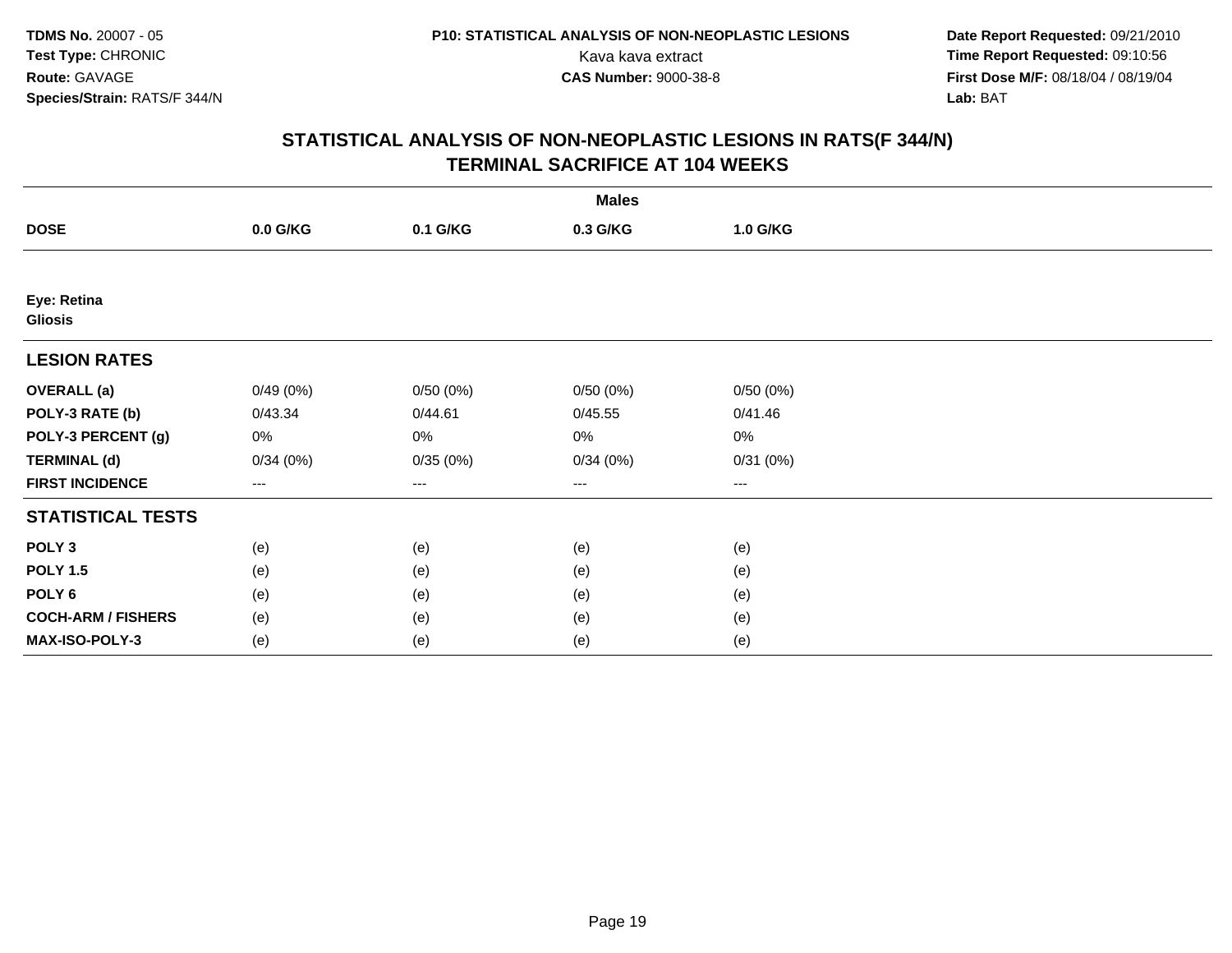**Date Report Requested:** 09/21/2010 Kava kava extract **Time Report Requested:** 09:10:56<br>**CAS Number:** 9000-38-8<br>**Tirst Dose M/F:** 08/18/04 / 08/19/04 **First Dose M/F:** 08/18/04 / 08/19/04 Lab: BAT **Lab:** BAT

| <b>Males</b>              |              |              |              |             |  |  |  |
|---------------------------|--------------|--------------|--------------|-------------|--|--|--|
| <b>DOSE</b>               | 0.0 G/KG     | 0.1 G/KG     | 0.3 G/KG     | 1.0 G/KG    |  |  |  |
|                           |              |              |              |             |  |  |  |
| Heart<br>Cardiomyopathy   |              |              |              |             |  |  |  |
| <b>LESION RATES</b>       |              |              |              |             |  |  |  |
| <b>OVERALL (a)</b>        | 48/49 (98%)  | 49/50 (98%)  | 48/50 (96%)  | 46/50 (92%) |  |  |  |
| POLY-3 RATE (b)           | 48/48.33     | 49/49.95     | 48/49.79     | 46/48.00    |  |  |  |
| POLY-3 PERCENT (g)        | 99.3%        | 98.1%        | 96.4%        | 95.8%       |  |  |  |
| <b>TERMINAL (d)</b>       | 34/34 (100%) | 35/35 (100%) | 33/34 (97%)  | 29/31 (94%) |  |  |  |
| <b>FIRST INCIDENCE</b>    | 504          | 30           | 454          | 447         |  |  |  |
| <b>STATISTICAL TESTS</b>  |              |              |              |             |  |  |  |
| POLY <sub>3</sub>         | P=0.263N     | P=0.657N     | P=0.372N     | P=0.320N    |  |  |  |
| <b>POLY 1.5</b>           | P=0.306N     | P=0.709N     | P=0.423N     | P=0.384N    |  |  |  |
| POLY 6                    | P=0.217N     | $P = 0.601N$ | P=0.339N     | P=0.263N    |  |  |  |
| <b>COCH-ARM / FISHERS</b> | P=0.078N     | $P = 0.747$  | P=0.508N     | P=0.187N    |  |  |  |
| MAX-ISO-POLY-3            | P=0.220N     | P=0.281N     | $P = 0.141N$ | P=0.125N    |  |  |  |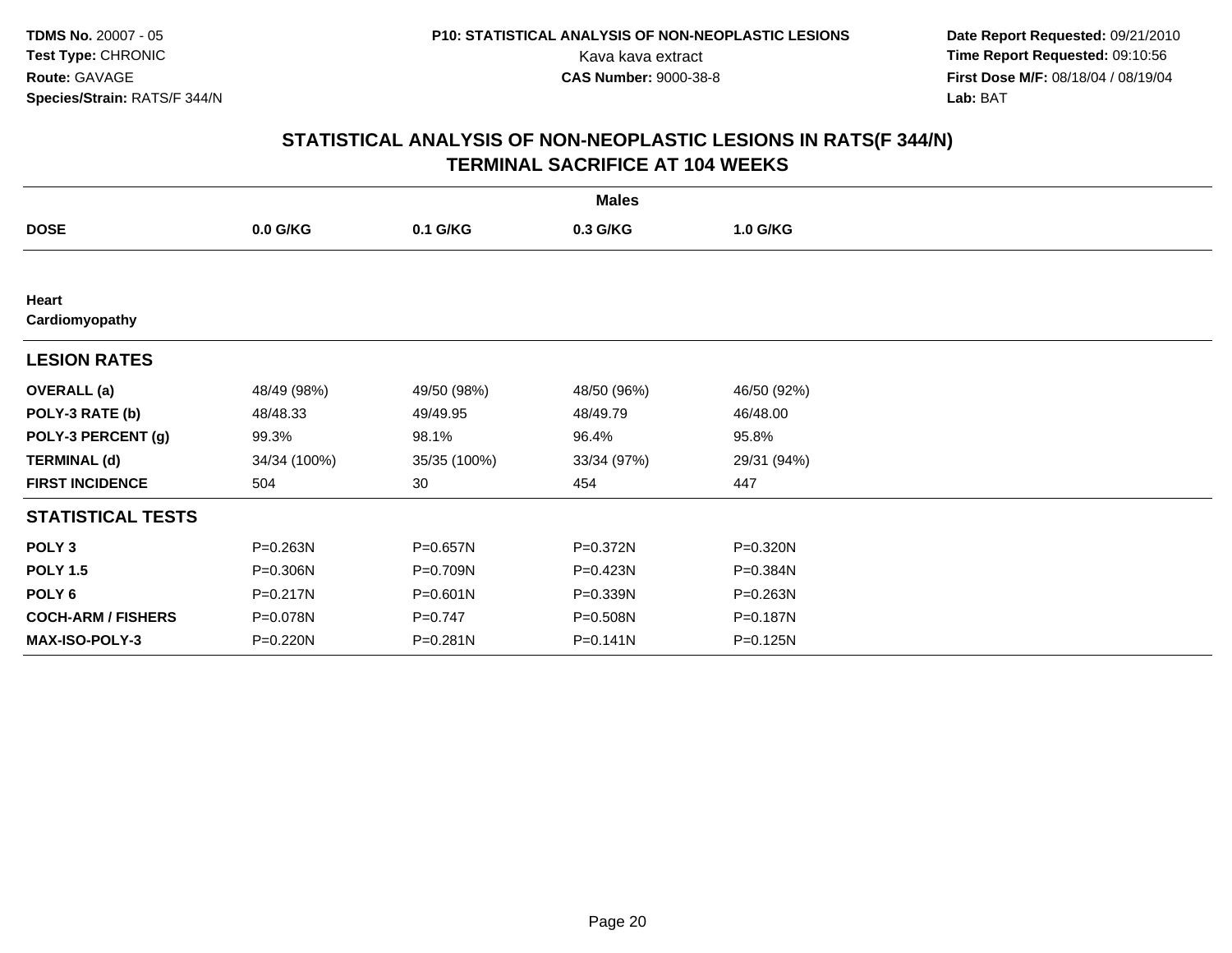**Date Report Requested:** 09/21/2010 Kava kava extract **Time Report Requested:** 09:10:56<br>**CAS Number:** 9000-38-8<br>**Tirst Dose M/F:** 08/18/04 / 08/19/04 **First Dose M/F:** 08/18/04 / 08/19/04 Lab: BAT **Lab:** BAT

| <b>Males</b>                              |              |          |             |              |  |  |  |
|-------------------------------------------|--------------|----------|-------------|--------------|--|--|--|
| <b>DOSE</b>                               | $0.0$ G/KG   | 0.1 G/KG | 0.3 G/KG    | 1.0 G/KG     |  |  |  |
|                                           |              |          |             |              |  |  |  |
| <b>Heart: Atrium</b><br><b>Thrombosis</b> |              |          |             |              |  |  |  |
| <b>LESION RATES</b>                       |              |          |             |              |  |  |  |
| <b>OVERALL</b> (a)                        | 2/49(4%)     | 2/50(4%) | 3/50(6%)    | 1/50(2%)     |  |  |  |
| POLY-3 RATE (b)                           | 2/43.69      | 2/45.27  | 3/46.02     | 1/41.61      |  |  |  |
| POLY-3 PERCENT (g)                        | 4.6%         | 4.4%     | 6.5%        | 2.4%         |  |  |  |
| <b>TERMINAL (d)</b>                       | 1/34(3%)     | 0/35(0%) | 2/34(6%)    | 0/31(0%)     |  |  |  |
| <b>FIRST INCIDENCE</b>                    | 629          | 571      | 590         | 689          |  |  |  |
| <b>STATISTICAL TESTS</b>                  |              |          |             |              |  |  |  |
| POLY <sub>3</sub>                         | P=0.405N     | P=0.681N | $P = 0.524$ | P=0.517N     |  |  |  |
| <b>POLY 1.5</b>                           | P=0.397N     | P=0.688N | $P = 0.518$ | P=0.513N     |  |  |  |
| POLY 6                                    | $P = 0.415N$ | P=0.672N | $P = 0.528$ | $P = 0.521N$ |  |  |  |
| <b>COCH-ARM / FISHERS</b>                 | P=0.368N     | P=0.684N | $P = 0.510$ | P=0.492N     |  |  |  |
| <b>MAX-ISO-POLY-3</b>                     | P=0.449N     | P=0.485N | $P = 0.347$ | P=0.300N     |  |  |  |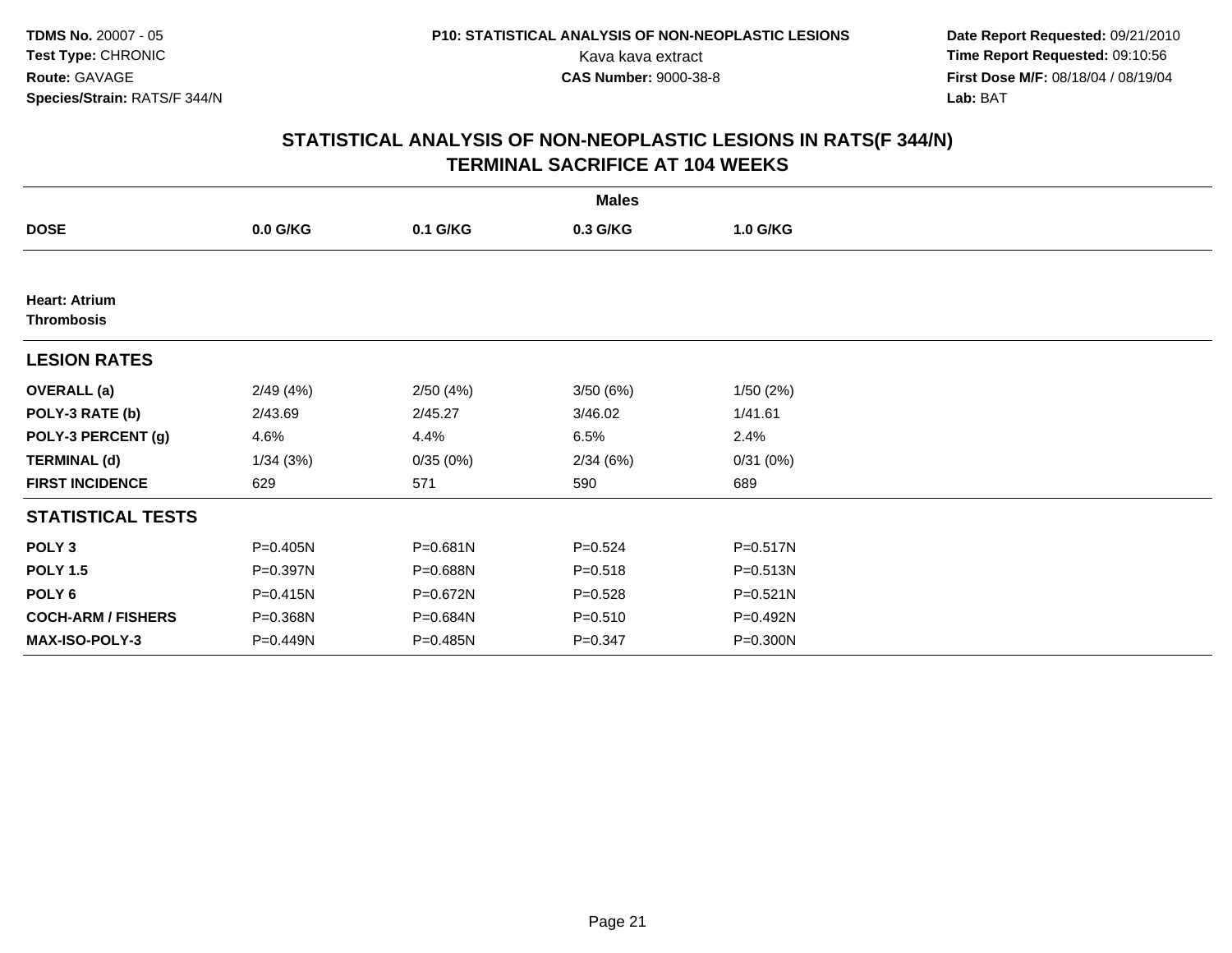**Date Report Requested:** 09/21/2010 Kava kava extract **Time Report Requested:** 09:10:56<br>**CAS Number:** 9000-38-8<br>**Tirst Dose M/F:** 08/18/04 / 08/19/04 **First Dose M/F:** 08/18/04 / 08/19/04 Lab: BAT **Lab:** BAT

|                                                           | <b>Males</b> |           |              |           |  |  |  |
|-----------------------------------------------------------|--------------|-----------|--------------|-----------|--|--|--|
| <b>DOSE</b>                                               | $0.0$ G/KG   | 0.1 G/KG  | 0.3 G/KG     | 1.0 G/KG  |  |  |  |
|                                                           |              |           |              |           |  |  |  |
| <b>Intestine Large, Colon</b><br><b>Parasite Metazoan</b> |              |           |              |           |  |  |  |
| <b>LESION RATES</b>                                       |              |           |              |           |  |  |  |
| <b>OVERALL</b> (a)                                        | 7/49 (14%)   | 2/50(4%)  | 5/50 (10%)   | 2/50(4%)  |  |  |  |
| POLY-3 RATE (b)                                           | 7/43.47      | 2/44.61   | 5/46.56      | 2/41.53   |  |  |  |
| POLY-3 PERCENT (g)                                        | 16.1%        | 4.5%      | 10.7%        | 4.8%      |  |  |  |
| <b>TERMINAL (d)</b>                                       | 6/34(18%)    | 2/35(6%)  | 2/34(6%)     | 1/31(3%)  |  |  |  |
| <b>FIRST INCIDENCE</b>                                    | 694          | 727(T)    | 608          | 709       |  |  |  |
| <b>STATISTICAL TESTS</b>                                  |              |           |              |           |  |  |  |
| POLY <sub>3</sub>                                         | P=0.172N     | P=0.072N  | $P = 0.331N$ | P=0.089N  |  |  |  |
| <b>POLY 1.5</b>                                           | P=0.165N     | P=0.076N  | P=0.345N     | P=0.087N  |  |  |  |
| POLY <sub>6</sub>                                         | P=0.181N     | P=0.067N  | P=0.316N     | P=0.090N  |  |  |  |
| <b>COCH-ARM / FISHERS</b>                                 | P=0.146N     | P=0.075N  | P=0.365N     | P=0.075N  |  |  |  |
| <b>MAX-ISO-POLY-3</b>                                     | P=0.066N     | P=0.036N* | P=0.235N     | P=0.048N* |  |  |  |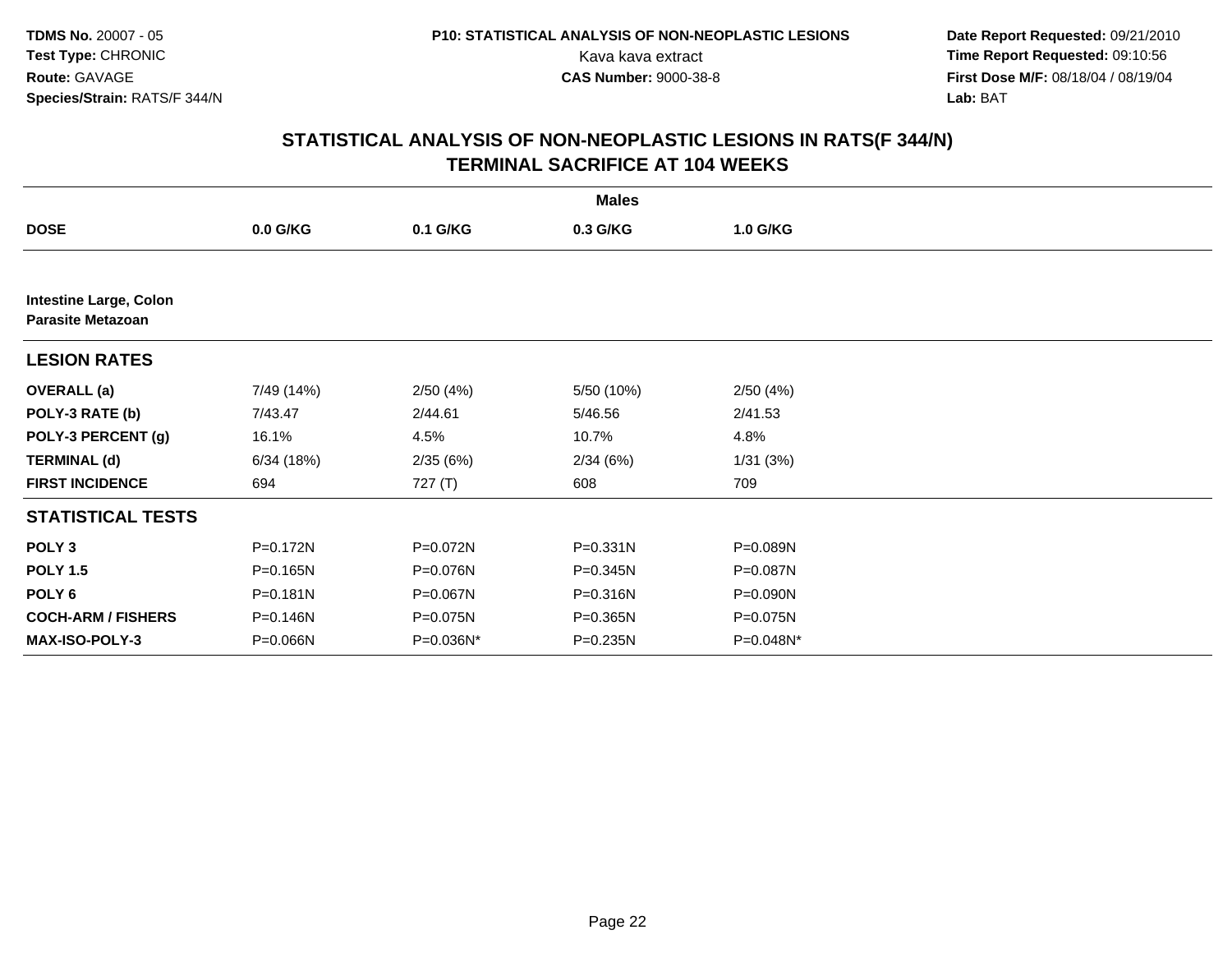**Date Report Requested:** 09/21/2010 Kava kava extract **Time Report Requested:** 09:10:56<br>**CAS Number:** 9000-38-8<br>**Tirst Dose M/F:** 08/18/04 / 08/19/04 **First Dose M/F:** 08/18/04 / 08/19/04 Lab: BAT **Lab:** BAT

|                                          | <b>Males</b> |          |          |             |  |  |  |  |
|------------------------------------------|--------------|----------|----------|-------------|--|--|--|--|
| <b>DOSE</b>                              | $0.0$ G/KG   | 0.1 G/KG | 0.3 G/KG | 1.0 G/KG    |  |  |  |  |
|                                          |              |          |          |             |  |  |  |  |
| <b>Islets, Pancreatic</b><br>Hyperplasia |              |          |          |             |  |  |  |  |
| <b>LESION RATES</b>                      |              |          |          |             |  |  |  |  |
| <b>OVERALL</b> (a)                       | 2/49(4%)     | 2/50(4%) | 2/50(4%) | 3/50(6%)    |  |  |  |  |
| POLY-3 RATE (b)                          | 2/43.99      | 2/44.66  | 2/46.18  | 3/41.46     |  |  |  |  |
| POLY-3 PERCENT (g)                       | 4.6%         | 4.5%     | 4.3%     | 7.2%        |  |  |  |  |
| <b>TERMINAL (d)</b>                      | 1/34(3%)     | 1/35(3%) | 0/34(0%) | 3/31(10%)   |  |  |  |  |
| <b>FIRST INCIDENCE</b>                   | 511          | 714      | 616      | 727 (T)     |  |  |  |  |
| <b>STATISTICAL TESTS</b>                 |              |          |          |             |  |  |  |  |
| POLY <sub>3</sub>                        | $P = 0.364$  | P=0.689N | P=0.676N | $P = 0.473$ |  |  |  |  |
| <b>POLY 1.5</b>                          | $P = 0.374$  | P=0.693N | P=0.680N | $P = 0.480$ |  |  |  |  |
| POLY 6                                   | $P = 0.354$  | P=0.683N | P=0.672N | $P = 0.466$ |  |  |  |  |
| <b>COCH-ARM / FISHERS</b>                | $P=0.402$    | P=0.684N | P=0.684N | $P = 0.510$ |  |  |  |  |
| <b>MAX-ISO-POLY-3</b>                    | $P=0.466$    | P=0.493N | P=0.479N | $P = 0.306$ |  |  |  |  |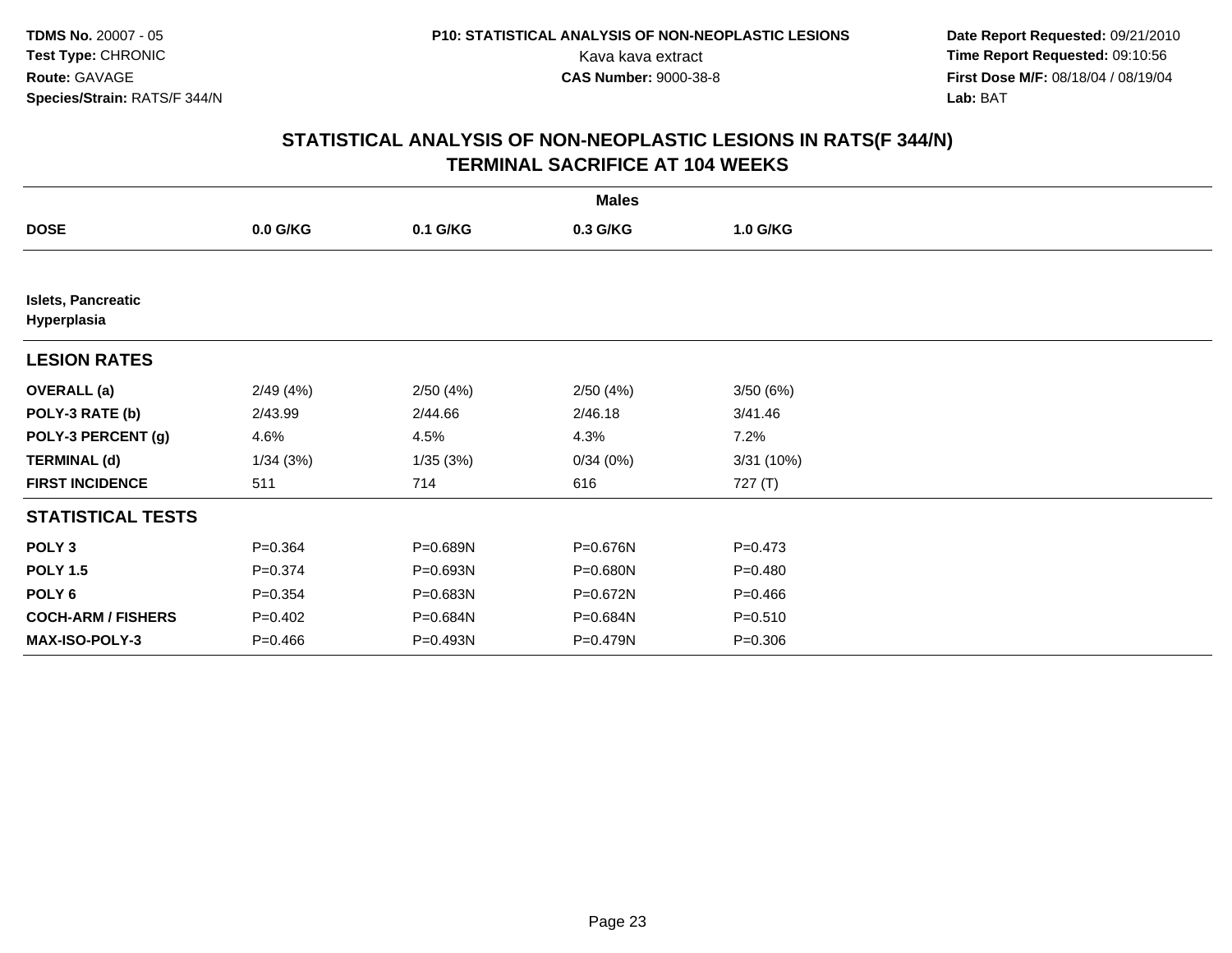**Date Report Requested:** 09/21/2010 Kava kava extract **Time Report Requested:** 09:10:56<br>**CAS Number:** 9000-38-8<br>**Tirst Dose M/F:** 08/18/04 / 08/19/04 **First Dose M/F:** 08/18/04 / 08/19/04 Lab: BAT **Lab:** BAT

|                                                | <b>Males</b> |          |              |             |  |  |  |
|------------------------------------------------|--------------|----------|--------------|-------------|--|--|--|
| <b>DOSE</b>                                    | $0.0$ G/KG   | 0.1 G/KG | 0.3 G/KG     | 1.0 G/KG    |  |  |  |
|                                                |              |          |              |             |  |  |  |
| Kidney<br><b>Accumulation, Hyaline Droplet</b> |              |          |              |             |  |  |  |
| <b>LESION RATES</b>                            |              |          |              |             |  |  |  |
| <b>OVERALL</b> (a)                             | 1/49(2%)     | 0/50(0%) | 1/50(2%)     | 2/50(4%)    |  |  |  |
| POLY-3 RATE (b)                                | 1/43.69      | 0/44.61  | 1/45.55      | 2/41.53     |  |  |  |
| POLY-3 PERCENT (g)                             | 2.3%         | 0%       | 2.2%         | 4.8%        |  |  |  |
| <b>TERMINAL (d)</b>                            | 0/34(0%)     | 0/35(0%) | 1/34(3%)     | 1/31(3%)    |  |  |  |
| <b>FIRST INCIDENCE</b>                         | 629          | ---      | 727 (T)      | 709         |  |  |  |
| <b>STATISTICAL TESTS</b>                       |              |          |              |             |  |  |  |
| POLY <sub>3</sub>                              | $P=0.222$    | P=0.496N | $P = 0.751N$ | $P=0.482$   |  |  |  |
| <b>POLY 1.5</b>                                | $P=0.228$    | P=0.499N | P=0.753N     | $P = 0.486$ |  |  |  |
| POLY <sub>6</sub>                              | $P = 0.216$  | P=0.493N | $P = 0.751N$ | $P=0.478$   |  |  |  |
| <b>COCH-ARM / FISHERS</b>                      | $P = 0.241$  | P=0.495N | P=0.747N     | $P = 0.508$ |  |  |  |
| <b>MAX-ISO-POLY-3</b>                          | $P=0.225$    | P=0.157N | P=0.487N     | $P=0.271$   |  |  |  |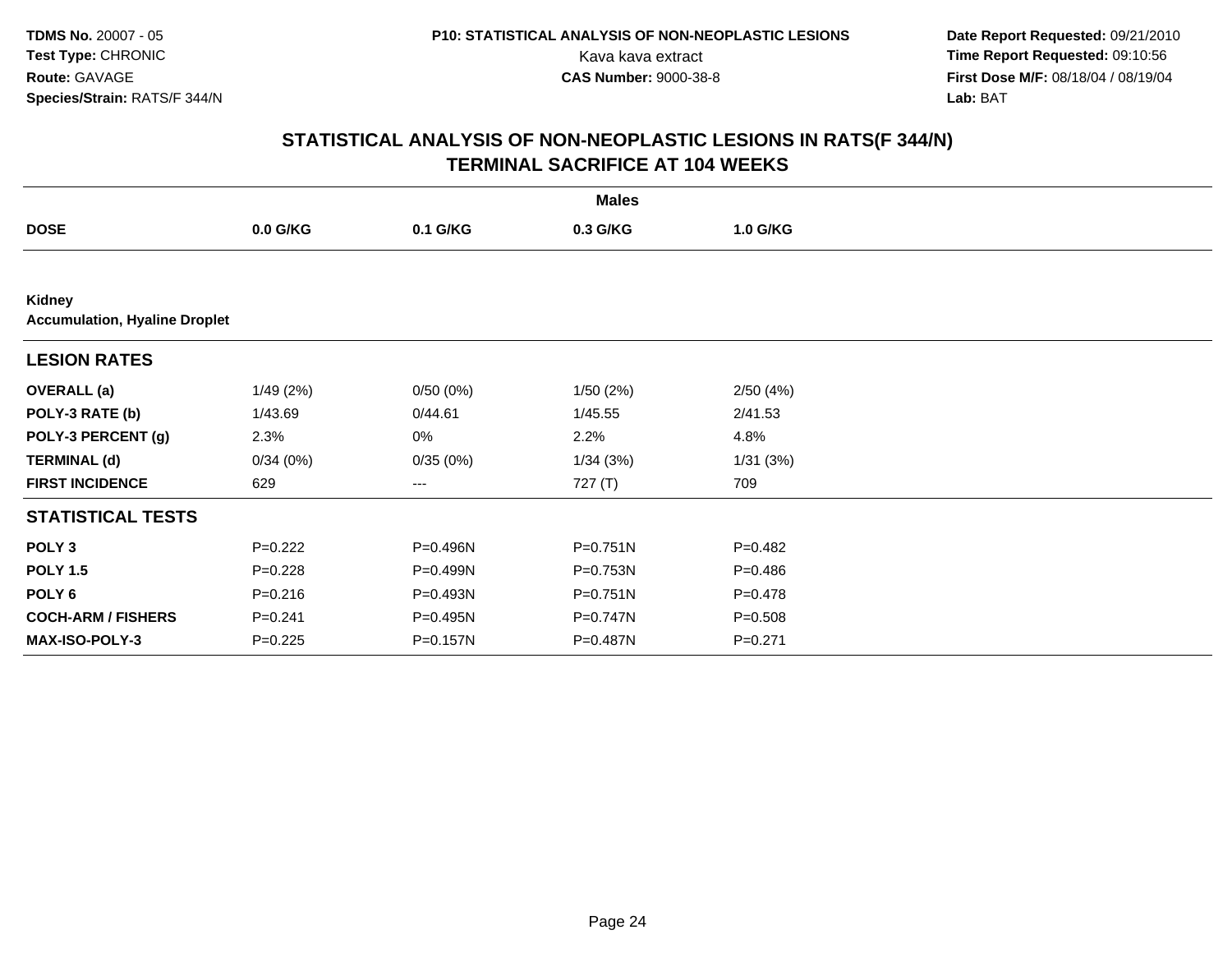**Date Report Requested:** 09/21/2010 Kava kava extract **Time Report Requested:** 09:10:56<br>**CAS Number:** 9000-38-8<br>**Tirst Dose M/F:** 08/18/04 / 08/19/04 **First Dose M/F:** 08/18/04 / 08/19/04 Lab: BAT **Lab:** BAT

|                           | <b>Males</b> |          |          |                        |  |  |  |  |
|---------------------------|--------------|----------|----------|------------------------|--|--|--|--|
| <b>DOSE</b>               | $0.0$ G/KG   | 0.1 G/KG | 0.3 G/KG | 1.0 G/KG               |  |  |  |  |
|                           |              |          |          |                        |  |  |  |  |
| Kidney<br><b>Infarct</b>  |              |          |          |                        |  |  |  |  |
| <b>LESION RATES</b>       |              |          |          |                        |  |  |  |  |
| <b>OVERALL</b> (a)        | 1/49(2%)     | 0/50(0%) | 1/50(2%) | 0/50(0%)               |  |  |  |  |
| POLY-3 RATE (b)           | 1/43.34      | 0/44.61  | 1/45.55  | 0/41.46                |  |  |  |  |
| POLY-3 PERCENT (g)        | 2.3%         | 0%       | 2.2%     | 0%                     |  |  |  |  |
| <b>TERMINAL (d)</b>       | 1/34(3%)     | 0/35(0%) | 1/34(3%) | 0/31(0%)               |  |  |  |  |
| <b>FIRST INCIDENCE</b>    | 727 (T)      | ---      | 727 (T)  | $\qquad \qquad \cdots$ |  |  |  |  |
| <b>STATISTICAL TESTS</b>  |              |          |          |                        |  |  |  |  |
| POLY <sub>3</sub>         | P=0.476N     | P=0.494N | P=0.750N | P=0.509N               |  |  |  |  |
| <b>POLY 1.5</b>           | P=0.472N     | P=0.498N | P=0.752N | P=0.507N               |  |  |  |  |
| POLY <sub>6</sub>         | P=0.482N     | P=0.490N | P=0.748N | $P = 0.510N$           |  |  |  |  |
| <b>COCH-ARM / FISHERS</b> | $P = 0.461N$ | P=0.495N | P=0.747N | P=0.495N               |  |  |  |  |
| <b>MAX-ISO-POLY-3</b>     | P=0.276N     | P=0.157N | P=0.485N | P=0.171N               |  |  |  |  |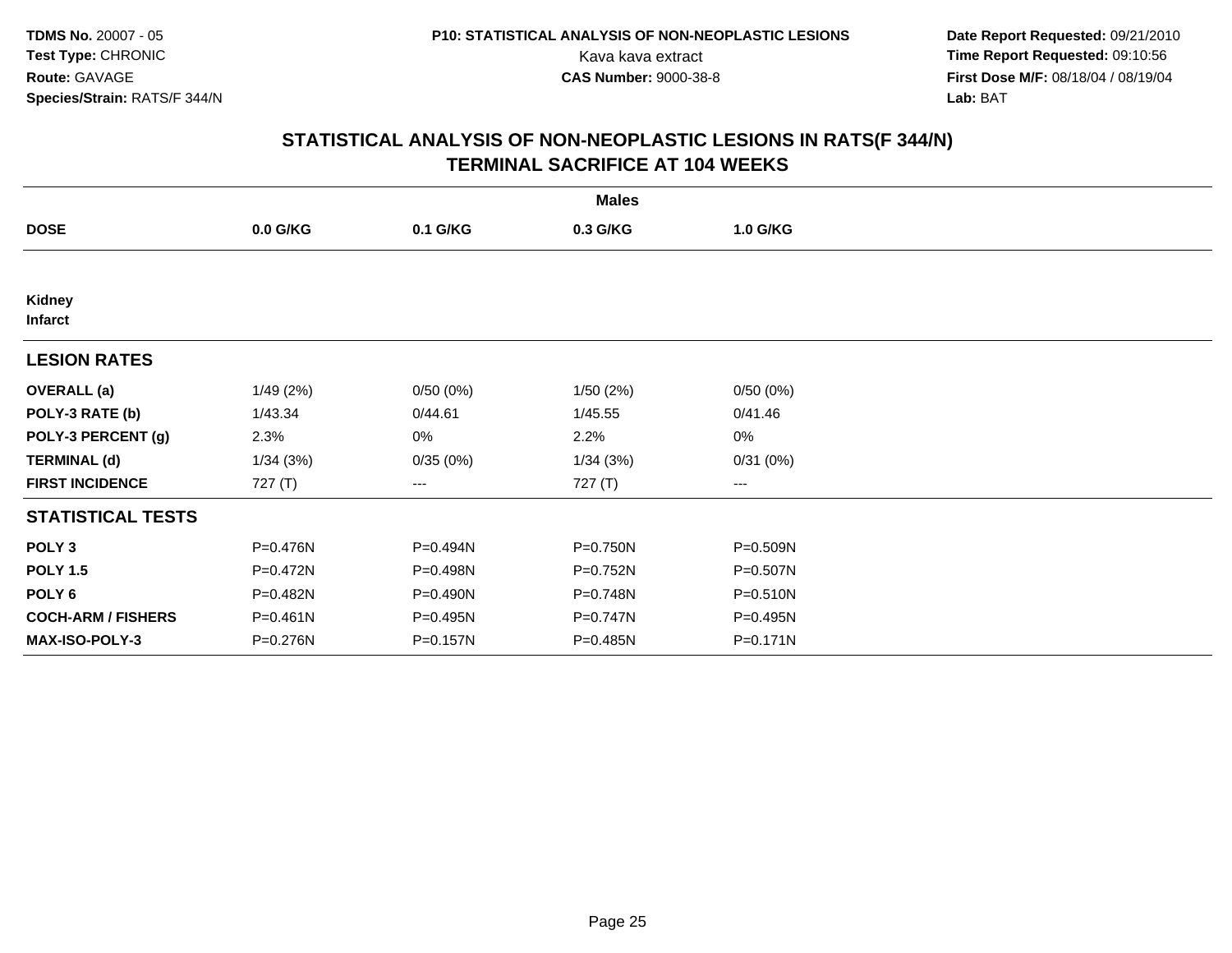**Date Report Requested:** 09/21/2010 Kava kava extract **Time Report Requested:** 09:10:56<br>**CAS Number:** 9000-38-8<br>**Tirst Dose M/F:** 08/18/04 / 08/19/04 **First Dose M/F:** 08/18/04 / 08/19/04 Lab: BAT **Lab:** BAT

| <b>Males</b>                           |             |             |             |              |  |  |  |
|----------------------------------------|-------------|-------------|-------------|--------------|--|--|--|
| <b>DOSE</b>                            | $0.0$ G/KG  | 0.1 G/KG    | 0.3 G/KG    | 1.0 G/KG     |  |  |  |
|                                        |             |             |             |              |  |  |  |
| <b>Kidney</b><br><b>Mineralization</b> |             |             |             |              |  |  |  |
| <b>LESION RATES</b>                    |             |             |             |              |  |  |  |
| <b>OVERALL</b> (a)                     | 38/49 (78%) | 43/50 (86%) | 41/50 (82%) | 34/50 (68%)  |  |  |  |
| POLY-3 RATE (b)                        | 38/48.07    | 43/47.78    | 41/49.32    | 34/45.59     |  |  |  |
| POLY-3 PERCENT (g)                     | 79.1%       | 90%         | 83.1%       | 74.6%        |  |  |  |
| <b>TERMINAL (d)</b>                    | 26/34 (77%) | 31/35 (89%) | 27/34 (79%) | 24/31 (77%)  |  |  |  |
| <b>FIRST INCIDENCE</b>                 | 504         | 525         | 454         | 451          |  |  |  |
| <b>STATISTICAL TESTS</b>               |             |             |             |              |  |  |  |
| POLY <sub>3</sub>                      | P=0.127N    | $P = 0.111$ | $P = 0.398$ | P=0.392N     |  |  |  |
| <b>POLY 1.5</b>                        | P=0.100N    | $P = 0.107$ | $P = 0.392$ | $P = 0.351N$ |  |  |  |
| POLY <sub>6</sub>                      | P=0.174N    | $P = 0.121$ | $P=0.404$   | P=0.448N     |  |  |  |
| <b>COCH-ARM / FISHERS</b>              | P=0.042N*   | $P = 0.204$ | $P = 0.382$ | P=0.200N     |  |  |  |
| MAX-ISO-POLY-3                         | P=0.176N    | $P = 0.067$ | $P = 0.303$ | P=0.305N     |  |  |  |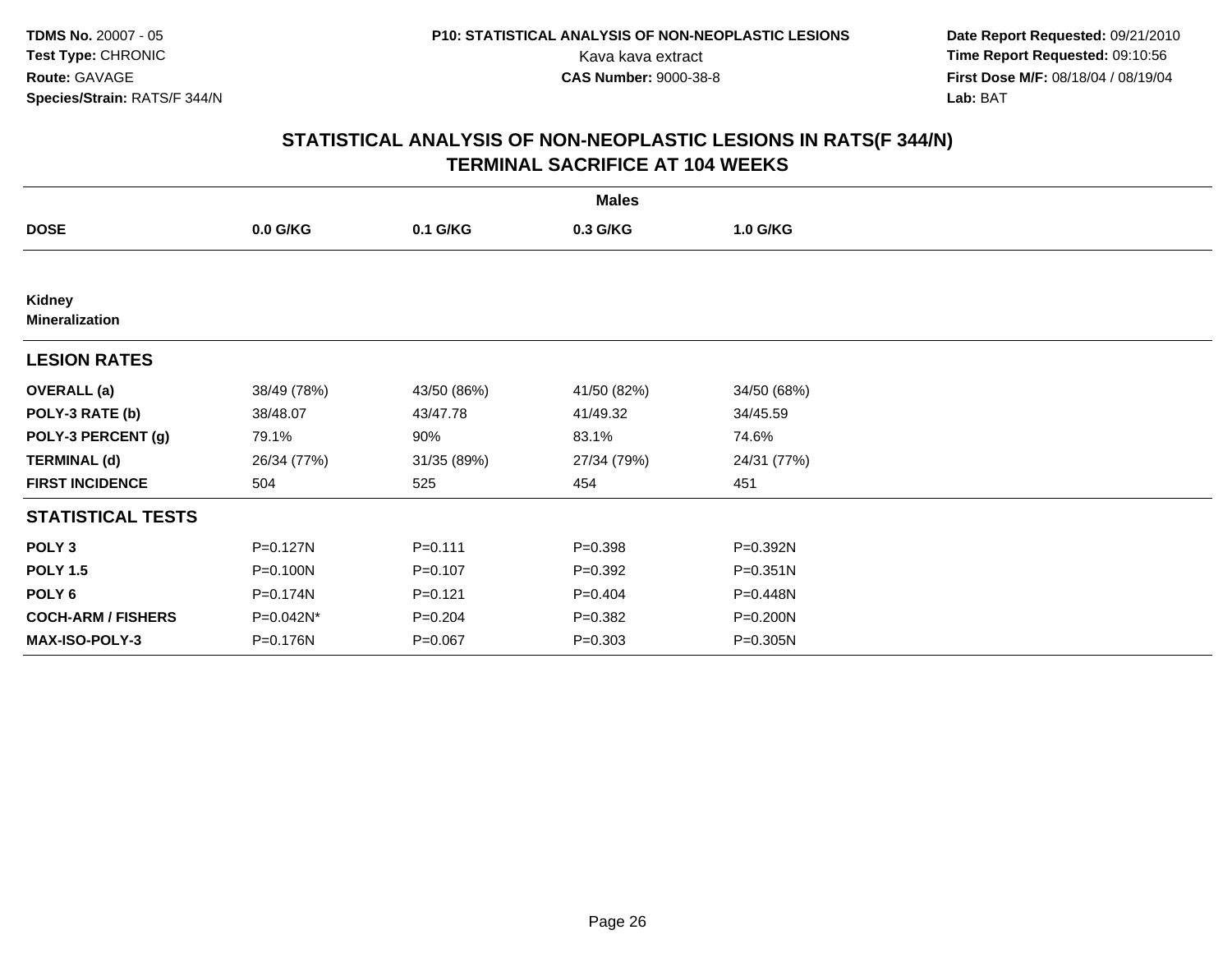**Date Report Requested:** 09/21/2010 Kava kava extract **Time Report Requested:** 09:10:56<br>**CAS Number:** 9000-38-8<br>**Tirst Dose M/F:** 08/18/04 / 08/19/04 **First Dose M/F:** 08/18/04 / 08/19/04 Lab: BAT **Lab:** BAT

| <b>Males</b>              |             |             |             |              |  |  |
|---------------------------|-------------|-------------|-------------|--------------|--|--|
| <b>DOSE</b>               | $0.0$ G/KG  | 0.1 G/KG    | 0.3 G/KG    | 1.0 G/KG     |  |  |
|                           |             |             |             |              |  |  |
| Kidney<br>Nephropathy     |             |             |             |              |  |  |
| <b>LESION RATES</b>       |             |             |             |              |  |  |
| <b>OVERALL</b> (a)        | 46/49 (94%) | 47/50 (94%) | 48/50 (96%) | 48/50 (96%)  |  |  |
| POLY-3 RATE (b)           | 46/48.33    | 47/48.01    | 48/50.00    | 48/48.00     |  |  |
| POLY-3 PERCENT (g)        | 95.2%       | 97.9%       | 96%         | 100%         |  |  |
| <b>TERMINAL (d)</b>       | 32/34 (94%) | 34/35 (97%) | 32/34 (94%) | 31/31 (100%) |  |  |
| <b>FIRST INCIDENCE</b>    | 504         | 525         | 454         | 447          |  |  |
| <b>STATISTICAL TESTS</b>  |             |             |             |              |  |  |
| POLY <sub>3</sub>         | $P = 0.175$ | $P = 0.430$ | $P = 0.616$ | $P = 0.177$  |  |  |
| <b>POLY 1.5</b>           | $P = 0.151$ | $P = 0.404$ | $P = 0.569$ | $P = 0.151$  |  |  |
| POLY <sub>6</sub>         | $P=0.197$   | $P=0.475$   | $P = 0.659$ | $P = 0.215$  |  |  |
| <b>COCH-ARM / FISHERS</b> | $P = 0.412$ | $P = 0.651$ | $P = 0.490$ | $P = 0.490$  |  |  |
| <b>MAX-ISO-POLY-3</b>     | $P = 0.116$ | $P=0.229$   | $P = 0.419$ | $P = 0.053$  |  |  |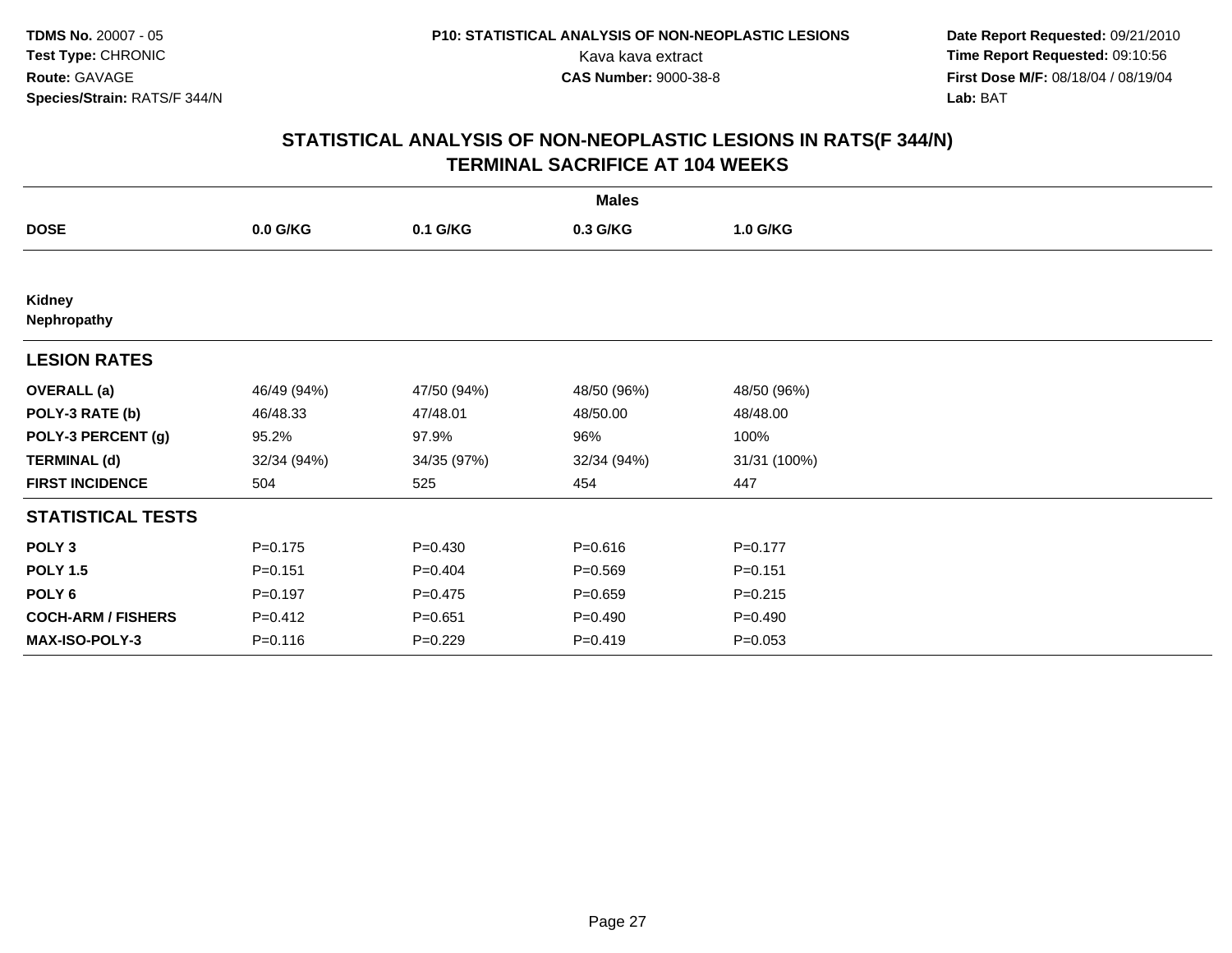**Date Report Requested:** 09/21/2010 Kava kava extract **Time Report Requested:** 09:10:56<br>**CAS Number:** 9000-38-8<br>**Tirst Dose M/F:** 08/18/04 / 08/19/04 **First Dose M/F:** 08/18/04 / 08/19/04 Lab: BAT **Lab:** BAT

| <b>Males</b>                  |             |          |          |             |  |  |
|-------------------------------|-------------|----------|----------|-------------|--|--|
| <b>DOSE</b>                   | $0.0$ G/KG  | 0.1 G/KG | 0.3 G/KG | 1.0 G/KG    |  |  |
|                               |             |          |          |             |  |  |
| <b>Kidney: Cortex</b><br>Cyst |             |          |          |             |  |  |
| <b>LESION RATES</b>           |             |          |          |             |  |  |
| <b>OVERALL</b> (a)            | 1/49(2%)    | 0/50(0%) | 0/50(0%) | 1/50(2%)    |  |  |
| POLY-3 RATE (b)               | 1/43.34     | 0/44.61  | 0/45.55  | 1/41.46     |  |  |
| POLY-3 PERCENT (g)            | 2.3%        | 0%       | 0%       | 2.4%        |  |  |
| <b>TERMINAL (d)</b>           | 1/34(3%)    | 0/35(0%) | 0/34(0%) | 1/31(3%)    |  |  |
| <b>FIRST INCIDENCE</b>        | 727(T)      | ---      | ---      | 727(T)      |  |  |
| <b>STATISTICAL TESTS</b>      |             |          |          |             |  |  |
| POLY <sub>3</sub>             | $P = 0.524$ | P=0.494N | P=0.490N | $P = 0.751$ |  |  |
| <b>POLY 1.5</b>               | $P = 0.528$ | P=0.498N | P=0.492N | $P=0.753$   |  |  |
| POLY <sub>6</sub>             | $P = 0.518$ | P=0.490N | P=0.488N | $P=0.749$   |  |  |
| <b>COCH-ARM / FISHERS</b>     | $P = 0.539$ | P=0.495N | P=0.495N | P=0.747N    |  |  |
| <b>MAX-ISO-POLY-3</b>         | $P = 0.398$ | P=0.157N | P=0.157N | $P = 0.487$ |  |  |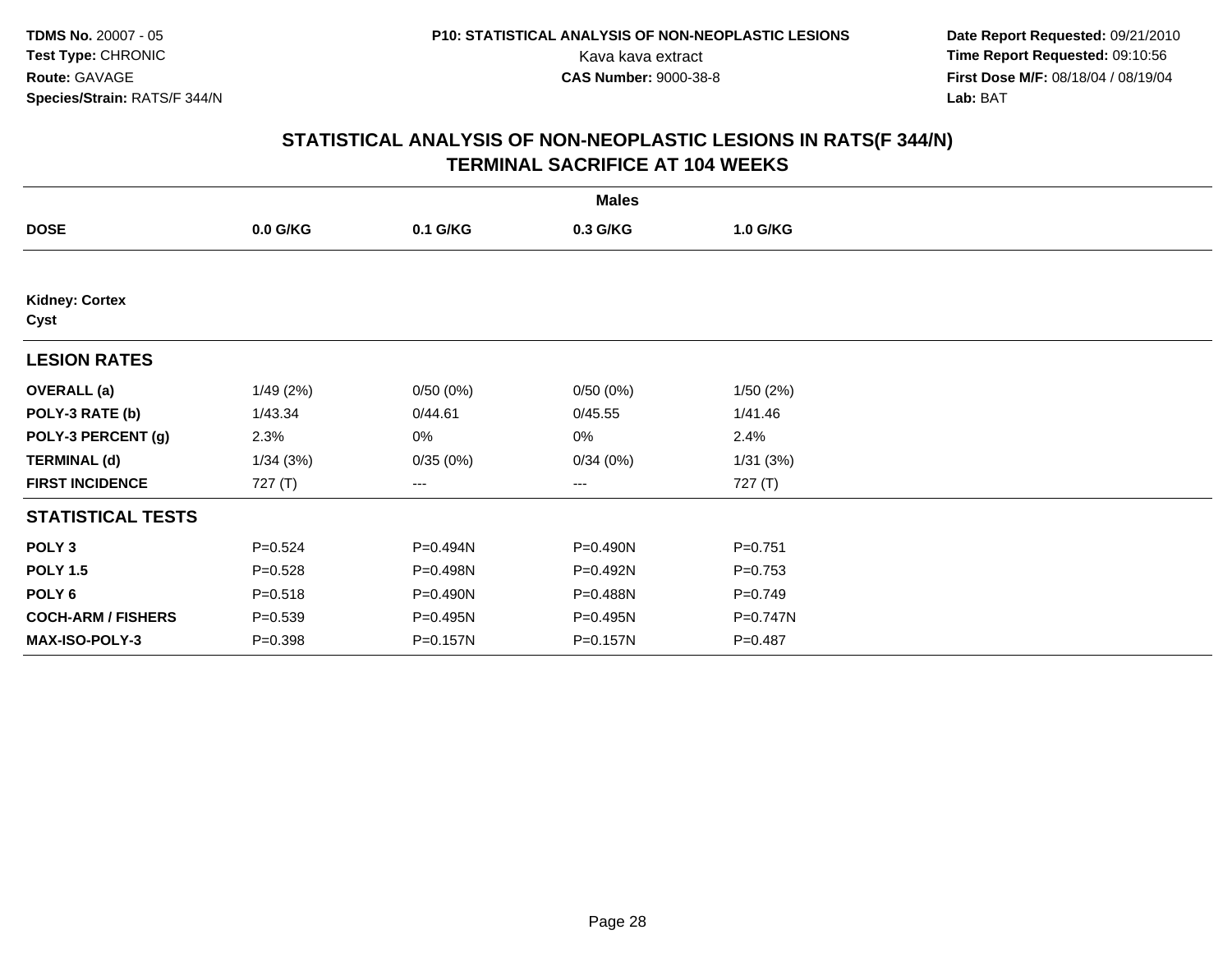**Date Report Requested:** 09/21/2010 Kava kava extract **Time Report Requested:** 09:10:56<br>**CAS Number:** 9000-38-8<br>**Tirst Dose M/F:** 08/18/04 / 08/19/04 **First Dose M/F:** 08/18/04 / 08/19/04 Lab: BAT **Lab:** BAT

| <b>Males</b>                          |             |          |          |             |  |  |
|---------------------------------------|-------------|----------|----------|-------------|--|--|
| <b>DOSE</b>                           | $0.0$ G/KG  | 0.1 G/KG | 0.3 G/KG | 1.0 G/KG    |  |  |
|                                       |             |          |          |             |  |  |
| <b>Kidney: Pelvis</b><br>Inflammation |             |          |          |             |  |  |
| <b>LESION RATES</b>                   |             |          |          |             |  |  |
| <b>OVERALL</b> (a)                    | 1/49(2%)    | 0/50(0%) | 0/50(0%) | 1/50(2%)    |  |  |
| POLY-3 RATE (b)                       | 1/43.92     | 0/44.61  | 0/45.55  | 1/41.68     |  |  |
| POLY-3 PERCENT (g)                    | 2.3%        | 0%       | 0%       | 2.4%        |  |  |
| <b>TERMINAL (d)</b>                   | 0/34(0%)    | 0/35(0%) | 0/34(0%) | 0/31(0%)    |  |  |
| <b>FIRST INCIDENCE</b>                | 545         | ---      | ---      | 670         |  |  |
| <b>STATISTICAL TESTS</b>              |             |          |          |             |  |  |
| POLY <sub>3</sub>                     | $P = 0.525$ | P=0.497N | P=0.493N | $P = 0.749$ |  |  |
| <b>POLY 1.5</b>                       | $P = 0.529$ | P=0.499N | P=0.494N | $P = 0.751$ |  |  |
| POLY <sub>6</sub>                     | $P = 0.520$ | P=0.494N | P=0.492N | $P = 0.747$ |  |  |
| <b>COCH-ARM / FISHERS</b>             | $P = 0.539$ | P=0.495N | P=0.495N | P=0.747N    |  |  |
| MAX-ISO-POLY-3                        | $P = 0.398$ | P=0.157N | P=0.157N | $P = 0.485$ |  |  |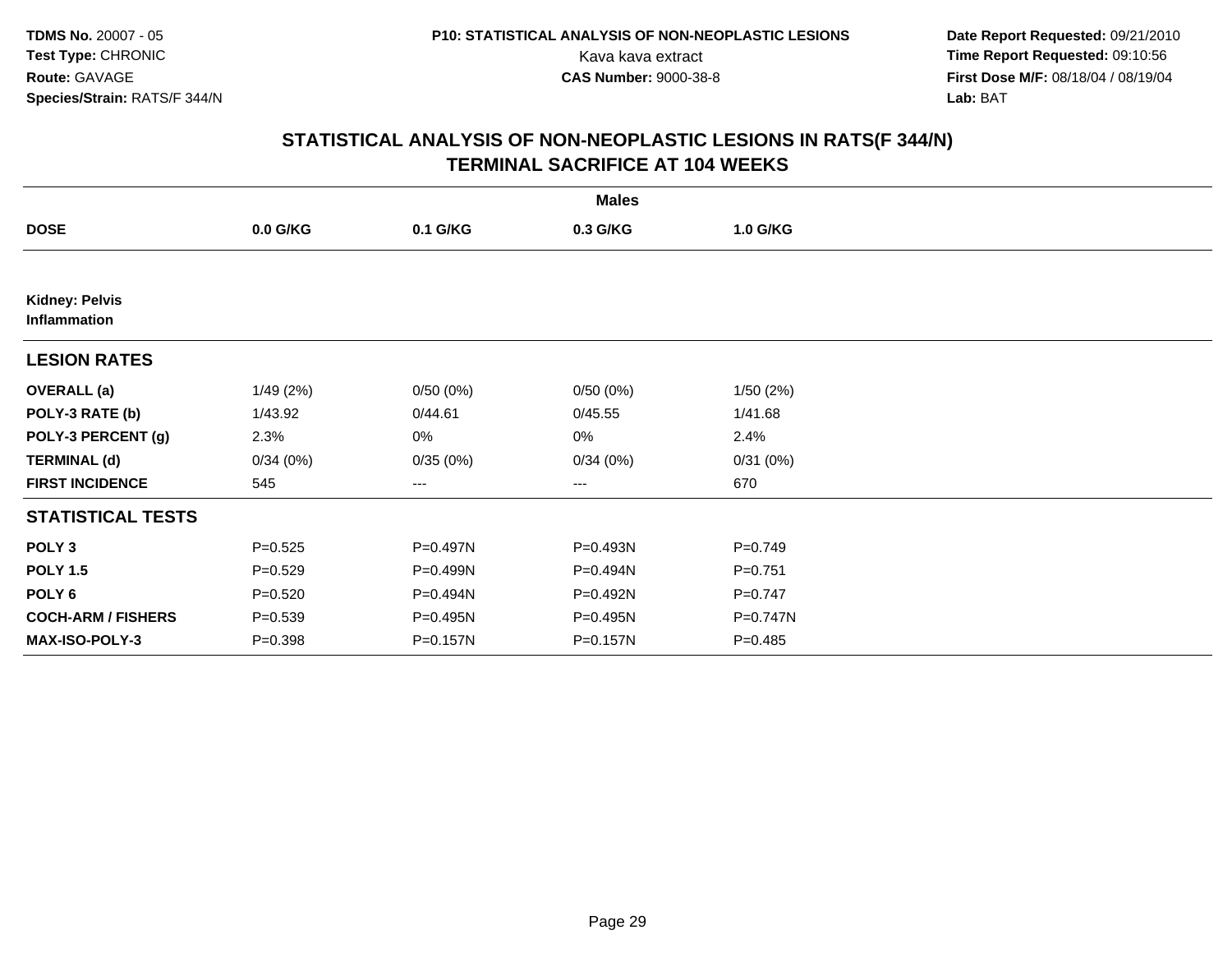**Date Report Requested:** 09/21/2010 Kava kava extract **Time Report Requested:** 09:10:56<br>**CAS Number:** 9000-38-8<br>**Tirst Dose M/F:** 08/18/04 / 08/19/04 **First Dose M/F:** 08/18/04 / 08/19/04 Lab: BAT **Lab:** BAT

| <b>Males</b>                                           |            |             |             |             |  |  |
|--------------------------------------------------------|------------|-------------|-------------|-------------|--|--|
| <b>DOSE</b>                                            | $0.0$ G/KG | 0.1 G/KG    | 0.3 G/KG    | 1.0 G/KG    |  |  |
|                                                        |            |             |             |             |  |  |
| Kidney: Pelvis, Transitional Epithelium<br>Hyperplasia |            |             |             |             |  |  |
| <b>LESION RATES</b>                                    |            |             |             |             |  |  |
| <b>OVERALL</b> (a)                                     | 0/49(0%)   | 1/50(2%)    | 1/50(2%)    | 15/50 (30%) |  |  |
| POLY-3 RATE (b)                                        | 0/43.34    | 1/44.61     | 1/45.55     | 15/42.91    |  |  |
| POLY-3 PERCENT (g)                                     | 0%         | 2.2%        | 2.2%        | 35%         |  |  |
| <b>TERMINAL (d)</b>                                    | 0/34(0%)   | 1/35(3%)    | 1/34(3%)    | 9/31 (29%)  |  |  |
| <b>FIRST INCIDENCE</b>                                 | ---        | 727 (T)     | 727 (T)     | 589         |  |  |
| <b>STATISTICAL TESTS</b>                               |            |             |             |             |  |  |
| POLY <sub>3</sub>                                      | P<0.001**  | $P = 0.506$ | $P = 0.510$ | P<0.001**   |  |  |
| <b>POLY 1.5</b>                                        | P<0.001**  | $P = 0.502$ | $P = 0.508$ | P<0.001**   |  |  |
| POLY <sub>6</sub>                                      | P<0.001**  | $P = 0.510$ | $P = 0.512$ | P<0.001**   |  |  |
| <b>COCH-ARM / FISHERS</b>                              | P<0.001**  | $P = 0.505$ | $P = 0.505$ | P<0.001**   |  |  |
| <b>MAX-ISO-POLY-3</b>                                  | P<0.001**  | $P = 0.164$ | $P = 0.170$ | P<0.001**   |  |  |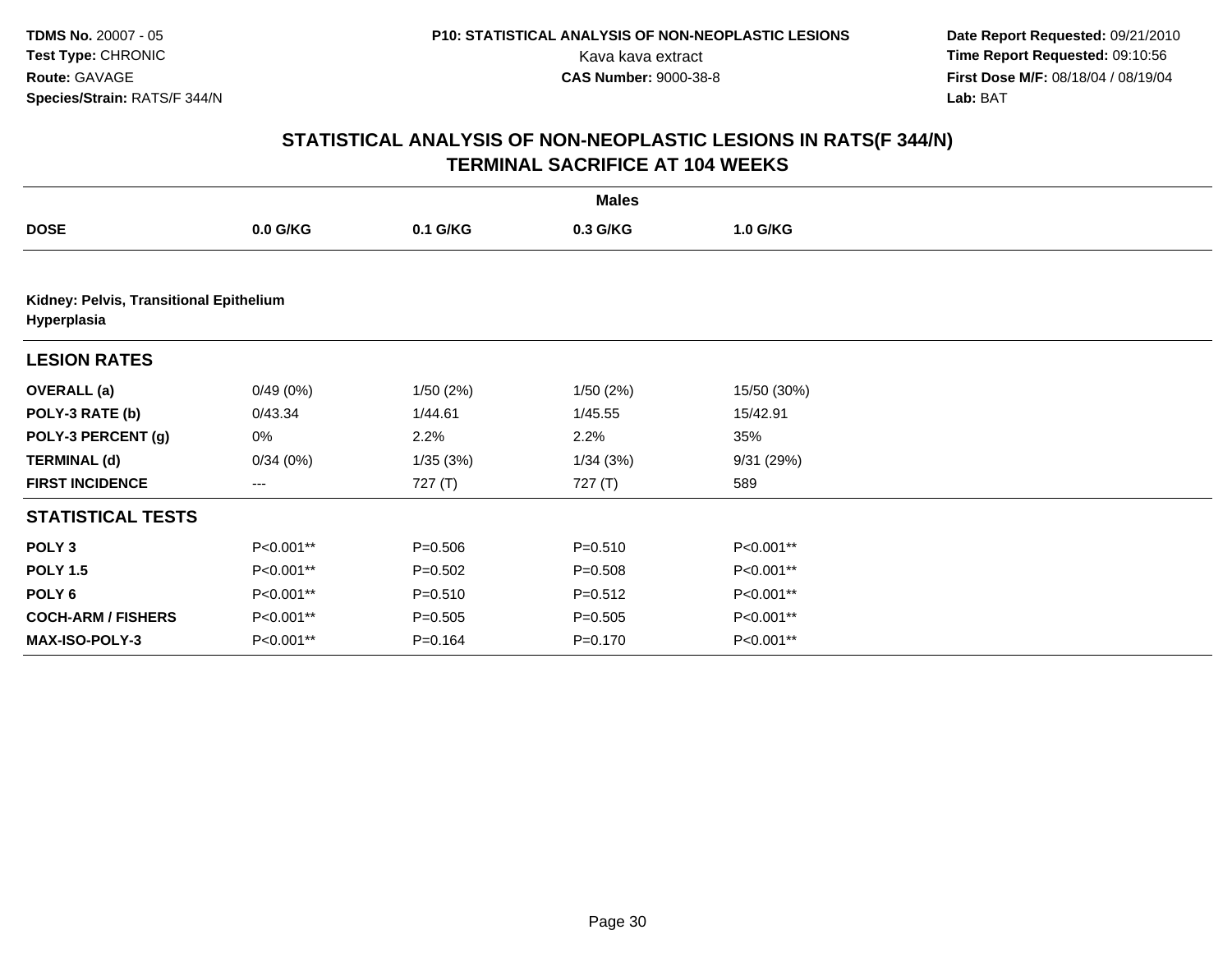**Date Report Requested:** 09/21/2010 Kava kava extract **Time Report Requested:** 09:10:56<br>**CAS Number:** 9000-38-8<br>**Tirst Dose M/F:** 08/18/04 / 08/19/04 **First Dose M/F:** 08/18/04 / 08/19/04 Lab: BAT **Lab:** BAT

| <b>Males</b>                                   |          |          |          |          |  |  |
|------------------------------------------------|----------|----------|----------|----------|--|--|
| <b>DOSE</b>                                    | 0.0 G/KG | 0.1 G/KG | 0.3 G/KG | 1.0 G/KG |  |  |
|                                                |          |          |          |          |  |  |
| <b>Kidney: Renal Tubule</b><br><b>Necrosis</b> |          |          |          |          |  |  |
| <b>LESION RATES</b>                            |          |          |          |          |  |  |
| <b>OVERALL (a)</b>                             | 0/49(0%) | 0/50(0%) | 0/50(0%) | 0/50(0%) |  |  |
| POLY-3 RATE (b)                                | 0/43.34  | 0/44.61  | 0/45.55  | 0/41.46  |  |  |
| POLY-3 PERCENT (g)                             | 0%       | 0%       | 0%       | $0\%$    |  |  |
| <b>TERMINAL (d)</b>                            | 0/34(0%) | 0/35(0%) | 0/34(0%) | 0/31(0%) |  |  |
| <b>FIRST INCIDENCE</b>                         | $--$     | ---      | $---$    | $---$    |  |  |
| <b>STATISTICAL TESTS</b>                       |          |          |          |          |  |  |
| POLY <sub>3</sub>                              | (e)      | (e)      | (e)      | (e)      |  |  |
| <b>POLY 1.5</b>                                | (e)      | (e)      | (e)      | (e)      |  |  |
| POLY <sub>6</sub>                              | (e)      | (e)      | (e)      | (e)      |  |  |
| <b>COCH-ARM / FISHERS</b>                      | (e)      | (e)      | (e)      | (e)      |  |  |
| MAX-ISO-POLY-3                                 | (e)      | (e)      | (e)      | (e)      |  |  |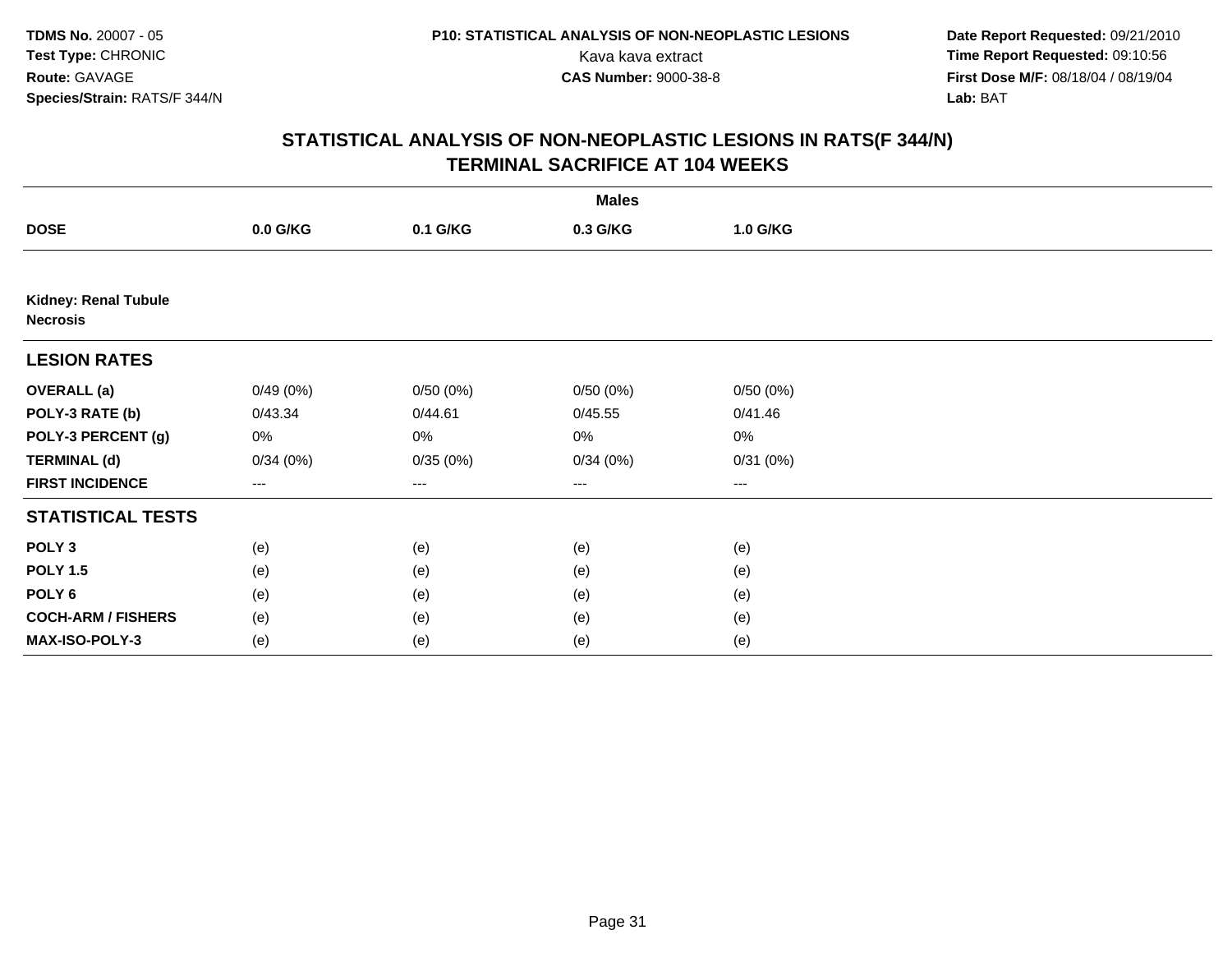**Date Report Requested:** 09/21/2010 Kava kava extract **Time Report Requested:** 09:10:56<br>**CAS Number:** 9000-38-8<br>**Tirst Dose M/F:** 08/18/04 / 08/19/04 **First Dose M/F:** 08/18/04 / 08/19/04 Lab: BAT **Lab:** BAT

| <b>Males</b>              |             |             |             |             |  |  |
|---------------------------|-------------|-------------|-------------|-------------|--|--|
| <b>DOSE</b>               | $0.0$ G/KG  | 0.1 G/KG    | 0.3 G/KG    | 1.0 G/KG    |  |  |
|                           |             |             |             |             |  |  |
| Liver<br>Angiectasis      |             |             |             |             |  |  |
| <b>LESION RATES</b>       |             |             |             |             |  |  |
| <b>OVERALL</b> (a)        | 0/49(0%)    | 1/50(2%)    | 2/50(4%)    | 1/50(2%)    |  |  |
| POLY-3 RATE (b)           | 0/43.34     | 1/44.61     | 2/45.55     | 1/41.46     |  |  |
| POLY-3 PERCENT (g)        | 0%          | 2.2%        | 4.4%        | 2.4%        |  |  |
| <b>TERMINAL (d)</b>       | 0/34(0%)    | 1/35(3%)    | 2/34(6%)    | 1/31(3%)    |  |  |
| <b>FIRST INCIDENCE</b>    | ---         | 727 (T)     | 727 (T)     | 727 (T)     |  |  |
| <b>STATISTICAL TESTS</b>  |             |             |             |             |  |  |
| POLY <sub>3</sub>         | $P=0.497$   | $P = 0.506$ | $P = 0.248$ | $P=0.491$   |  |  |
| <b>POLY 1.5</b>           | $P = 0.503$ | $P = 0.502$ | $P = 0.246$ | $P=0.493$   |  |  |
| POLY 6                    | $P=0.490$   | $P = 0.510$ | $P = 0.250$ | $P=0.490$   |  |  |
| <b>COCH-ARM / FISHERS</b> | $P = 0.529$ | $P = 0.505$ | $P = 0.253$ | $P = 0.505$ |  |  |
| <b>MAX-ISO-POLY-3</b>     | $P=0.252$   | $P = 0.164$ | $P = 0.086$ | $P = 0.160$ |  |  |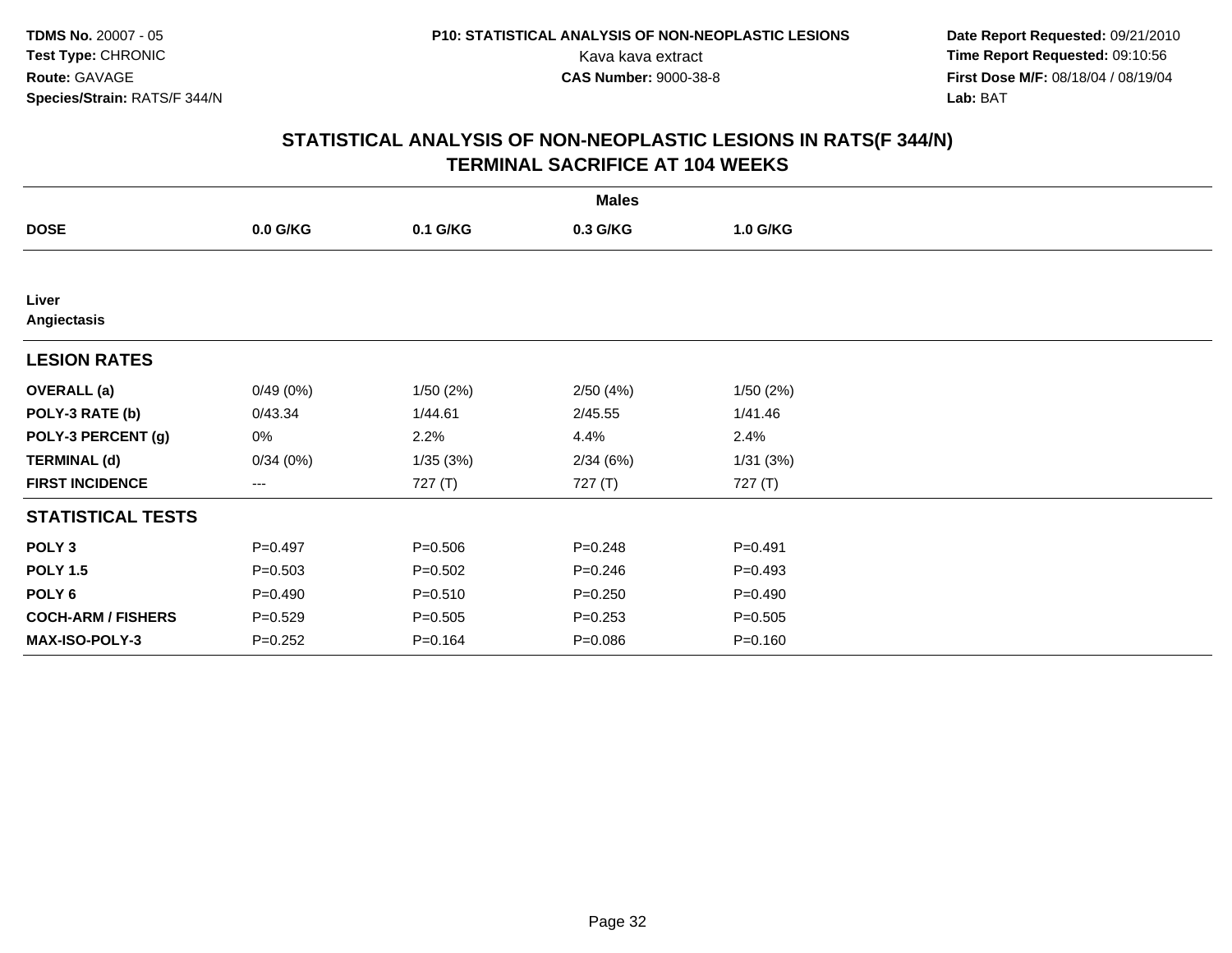**Date Report Requested:** 09/21/2010 Kava kava extract **Time Report Requested:** 09:10:56<br>**CAS Number:** 9000-38-8<br>**Tirst Dose M/F:** 08/18/04 / 08/19/04 **First Dose M/F:** 08/18/04 / 08/19/04 Lab: BAT **Lab:** BAT

| <b>Males</b>                     |             |             |              |             |  |  |
|----------------------------------|-------------|-------------|--------------|-------------|--|--|
| <b>DOSE</b>                      | $0.0$ G/KG  | 0.1 G/KG    | 0.3 G/KG     | 1.0 G/KG    |  |  |
|                                  |             |             |              |             |  |  |
| Liver<br><b>Basophilic Focus</b> |             |             |              |             |  |  |
| <b>LESION RATES</b>              |             |             |              |             |  |  |
| <b>OVERALL</b> (a)               | 21/49 (43%) | 30/50 (60%) | 18/50 (36%)  | 13/50 (26%) |  |  |
| POLY-3 RATE (b)                  | 21/43.92    | 30/45.47    | 18/46.05     | 13/41.74    |  |  |
| POLY-3 PERCENT (g)               | 47.8%       | 66%         | 39.1%        | 31.2%       |  |  |
| <b>TERMINAL (d)</b>              | 20/34 (59%) | 25/35 (71%) | 15/34 (44%)  | 11/31 (36%) |  |  |
| <b>FIRST INCIDENCE</b>           | 545         | 646         | 664          | 673         |  |  |
| <b>STATISTICAL TESTS</b>         |             |             |              |             |  |  |
| POLY <sub>3</sub>                | P=0.007N**  | $P = 0.057$ | P=0.264N     | P=0.083N    |  |  |
| <b>POLY 1.5</b>                  | P=0.006N**  | P=0.050*    | P=0.284N     | P=0.081N    |  |  |
| POLY <sub>6</sub>                | P=0.007N**  | $P = 0.074$ | $P = 0.242N$ | P=0.082N    |  |  |
| <b>COCH-ARM / FISHERS</b>        | P=0.004N**  | $P = 0.066$ | P=0.311N     | P=0.060N    |  |  |
| <b>MAX-ISO-POLY-3</b>            | P=0.011N*   | P=0.037*    | P=0.203N     | P=0.058N    |  |  |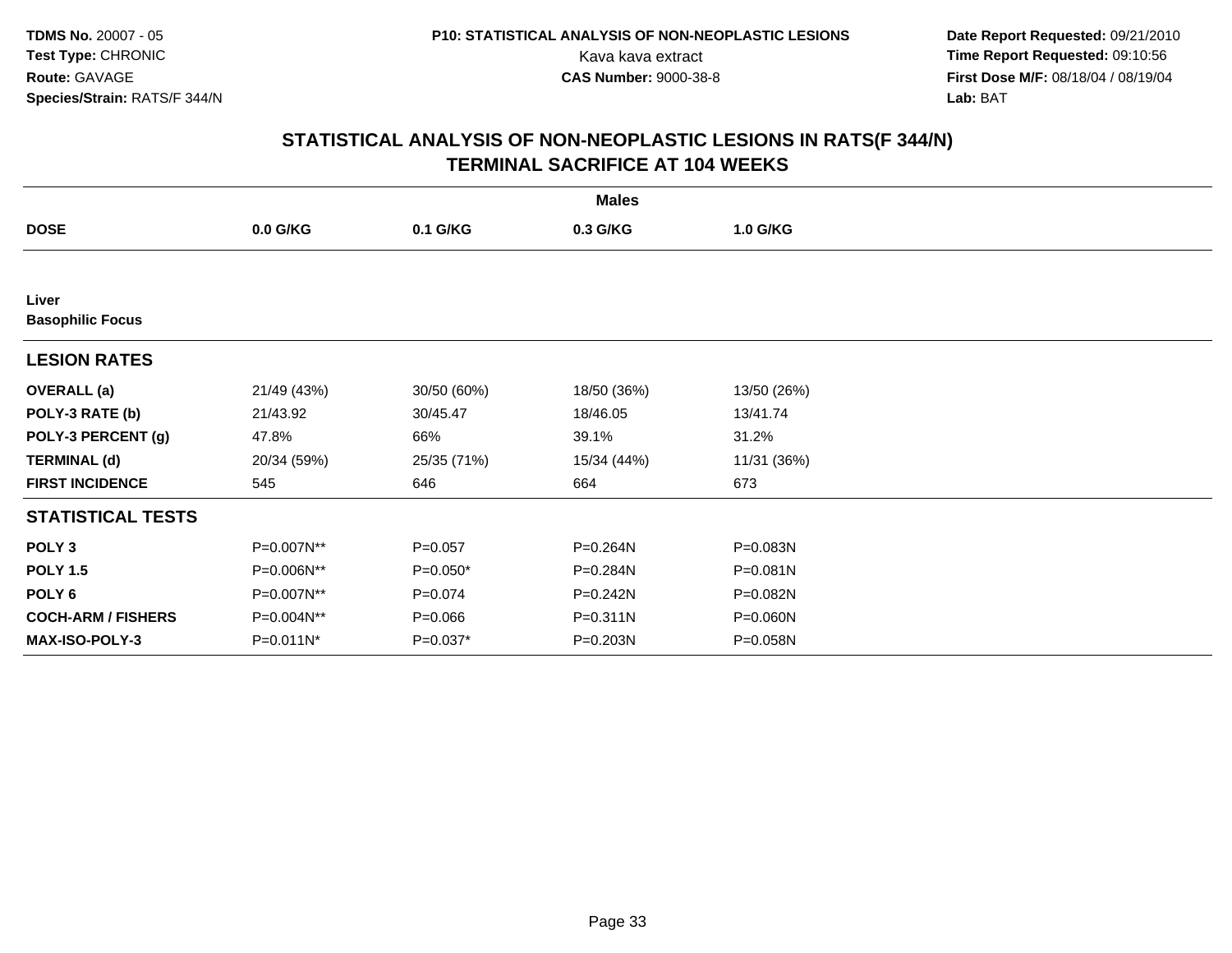**Date Report Requested:** 09/21/2010 Kava kava extract **Time Report Requested:** 09:10:56<br>**CAS Number:** 9000-38-8<br>**Tirst Dose M/F:** 08/18/04 / 08/19/04 **First Dose M/F:** 08/18/04 / 08/19/04 Lab: BAT **Lab:** BAT

| <b>Males</b>                     |             |             |             |              |  |
|----------------------------------|-------------|-------------|-------------|--------------|--|
| <b>DOSE</b>                      | 0.0 G/KG    | 0.1 G/KG    | 0.3 G/KG    | 1.0 G/KG     |  |
|                                  |             |             |             |              |  |
| Liver<br><b>Clear Cell Focus</b> |             |             |             |              |  |
| <b>LESION RATES</b>              |             |             |             |              |  |
| <b>OVERALL (a)</b>               | 18/49 (37%) | 25/50 (50%) | 25/50 (50%) | 11/50 (22%)  |  |
| POLY-3 RATE (b)                  | 18/43.34    | 25/44.91    | 25/45.69    | 11/42.01     |  |
| POLY-3 PERCENT (g)               | 41.5%       | 55.7%       | 54.7%       | 26.2%        |  |
| <b>TERMINAL (d)</b>              | 18/34 (53%) | 24/35 (69%) | 24/34 (71%) | 10/31 (32%)  |  |
| <b>FIRST INCIDENCE</b>           | 727 $(T)$   | 646         | 694         | 556          |  |
| <b>STATISTICAL TESTS</b>         |             |             |             |              |  |
| POLY <sub>3</sub>                | P=0.011N*   | $P = 0.126$ | $P = 0.144$ | P=0.098N     |  |
| <b>POLY 1.5</b>                  | P=0.011N*   | $P = 0.113$ | $P = 0.138$ | $P = 0.101N$ |  |
| POLY 6                           | P=0.011N*   | $P = 0.147$ | $P = 0.147$ | P=0.093N     |  |
| <b>COCH-ARM / FISHERS</b>        | P=0.008N**  | $P=0.129$   | $P = 0.129$ | P=0.082N     |  |
| MAX-ISO-POLY-3                   | P=0.017N*   | $P = 0.089$ | $P = 0.105$ | P=0.067N     |  |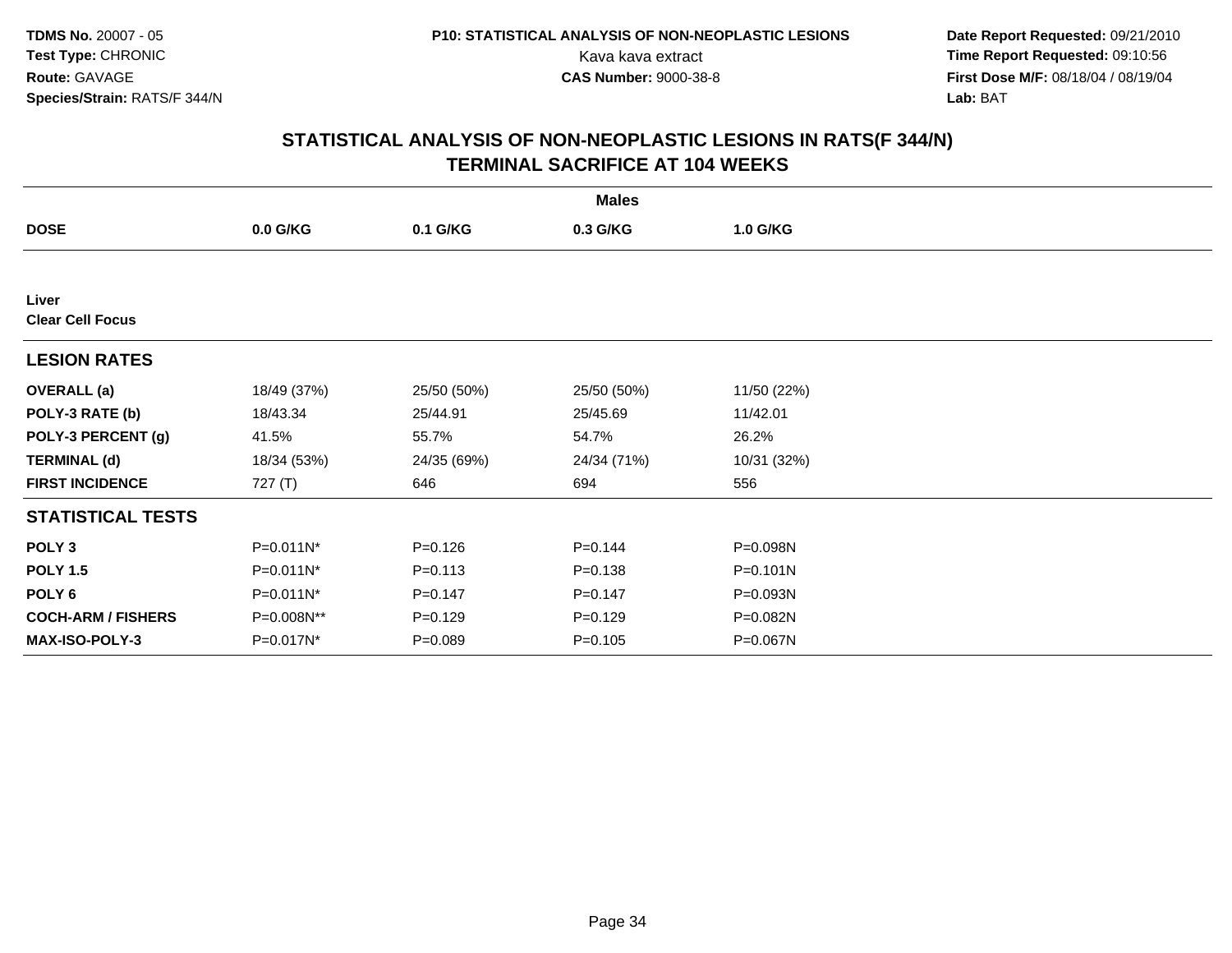**Date Report Requested:** 09/21/2010 Kava kava extract **Time Report Requested:** 09:10:56<br>**CAS Number:** 9000-38-8<br>**Tirst Dose M/F:** 08/18/04 / 08/19/04 **First Dose M/F:** 08/18/04 / 08/19/04 Lab: BAT **Lab:** BAT

| <b>Males</b>                        |             |             |             |            |  |  |
|-------------------------------------|-------------|-------------|-------------|------------|--|--|
| <b>DOSE</b>                         | $0.0$ G/KG  | 0.1 G/KG    | 0.3 G/KG    | 1.0 G/KG   |  |  |
|                                     |             |             |             |            |  |  |
| Liver<br><b>Degeneration Cystic</b> |             |             |             |            |  |  |
| <b>LESION RATES</b>                 |             |             |             |            |  |  |
| <b>OVERALL</b> (a)                  | 0/49(0%)    | 4/50 (8%)   | 3/50(6%)    | 5/50 (10%) |  |  |
| POLY-3 RATE (b)                     | 0/43.34     | 4/44.61     | 3/46.43     | 5/42.42    |  |  |
| POLY-3 PERCENT (g)                  | 0%          | 9%          | 6.5%        | 11.8%      |  |  |
| <b>TERMINAL (d)</b>                 | 0/34(0%)    | 4/35 (11%)  | 0/34(0%)    | 1/31(3%)   |  |  |
| <b>FIRST INCIDENCE</b>              | ---         | 727 (T)     | 608         | 556        |  |  |
| <b>STATISTICAL TESTS</b>            |             |             |             |            |  |  |
| POLY <sub>3</sub>                   | $P = 0.080$ | $P = 0.064$ | $P = 0.131$ | P=0.028*   |  |  |
| <b>POLY 1.5</b>                     | $P = 0.081$ | $P = 0.062$ | $P = 0.128$ | P=0.028*   |  |  |
| POLY <sub>6</sub>                   | $P = 0.081$ | $P = 0.066$ | $P = 0.135$ | $P=0.029*$ |  |  |
| <b>COCH-ARM / FISHERS</b>           | $P = 0.094$ | $P = 0.061$ | $P = 0.125$ | $P=0.030*$ |  |  |
| <b>MAX-ISO-POLY-3</b>               | P=0.027*    | P=0.022*    | P=0.048*    | P=0.010**  |  |  |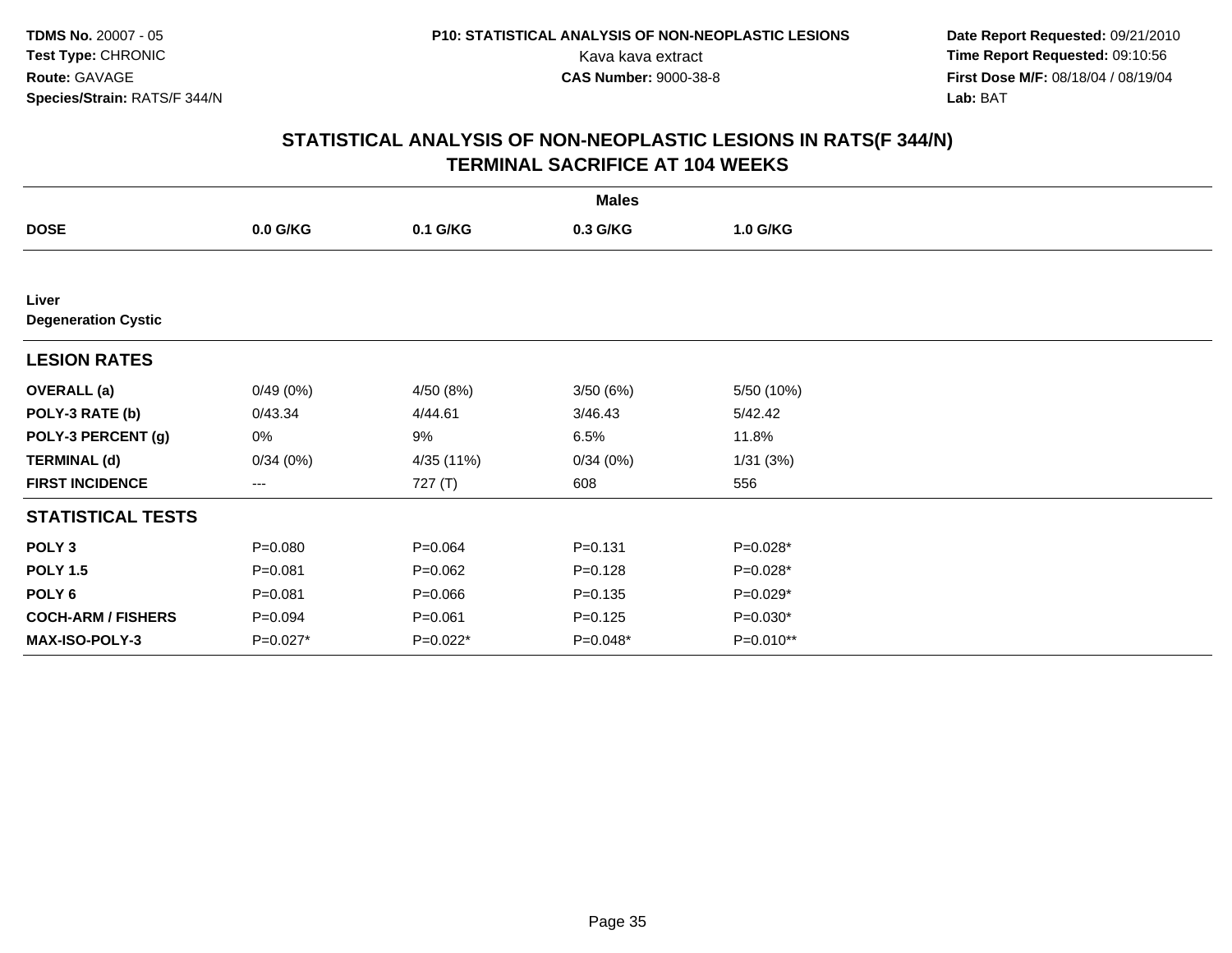**Date Report Requested:** 09/21/2010 Kava kava extract **Time Report Requested:** 09:10:56<br>**CAS Number:** 9000-38-8<br>**Tirst Dose M/F:** 08/18/04 / 08/19/04 **First Dose M/F:** 08/18/04 / 08/19/04 Lab: BAT **Lab:** BAT

| <b>Males</b>                       |              |             |              |             |  |  |
|------------------------------------|--------------|-------------|--------------|-------------|--|--|
| <b>DOSE</b>                        | 0.0 G/KG     | 0.1 G/KG    | 0.3 G/KG     | 1.0 G/KG    |  |  |
|                                    |              |             |              |             |  |  |
| Liver<br><b>Eosinophilic Focus</b> |              |             |              |             |  |  |
| <b>LESION RATES</b>                |              |             |              |             |  |  |
| <b>OVERALL (a)</b>                 | 15/49 (31%)  | 18/50 (36%) | 14/50 (28%)  | 13/50 (26%) |  |  |
| POLY-3 RATE (b)                    | 15/43.50     | 18/44.84    | 14/46.52     | 13/42.54    |  |  |
| POLY-3 PERCENT (g)                 | 34.5%        | 40.1%       | 30.1%        | 30.6%       |  |  |
| <b>TERMINAL (d)</b>                | 14/34 (41%)  | 17/35 (49%) | 10/34 (29%)  | 10/31 (32%) |  |  |
| <b>FIRST INCIDENCE</b>             | 686          | 666         | 616          | 556         |  |  |
| <b>STATISTICAL TESTS</b>           |              |             |              |             |  |  |
| POLY <sub>3</sub>                  | P=0.299N     | $P = 0.370$ | $P = 0.413N$ | P=0.437N    |  |  |
| <b>POLY 1.5</b>                    | P=0.294N     | $P = 0.347$ | P=0.439N     | P=0.440N    |  |  |
| POLY 6                             | $P = 0.301N$ | $P=0.400$   | P=0.384N     | P=0.428N    |  |  |
| <b>COCH-ARM / FISHERS</b>          | P=0.244N     | $P = 0.361$ | P=0.474N     | P=0.387N    |  |  |
| MAX-ISO-POLY-3                     | P=0.404N     | $P=0.292$   | P=0.332N     | P=0.349N    |  |  |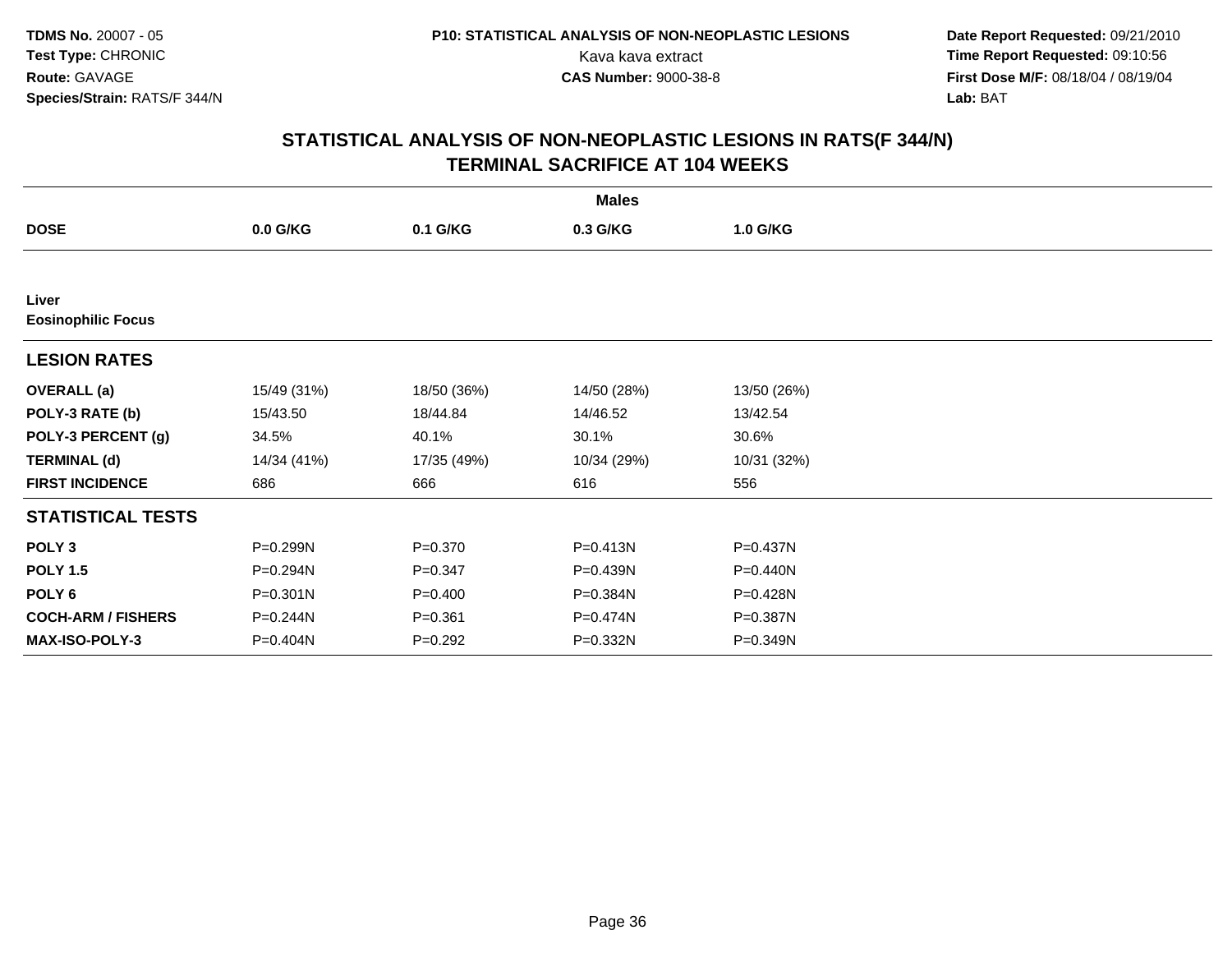**Date Report Requested:** 09/21/2010 Kava kava extract **Time Report Requested:** 09:10:56<br>**CAS Number:** 9000-38-8<br>**Tirst Dose M/F:** 08/18/04 / 08/19/04 **First Dose M/F:** 08/18/04 / 08/19/04 Lab: BAT **Lab:** BAT

|                                      |              |            | <b>Males</b> |            |  |
|--------------------------------------|--------------|------------|--------------|------------|--|
| <b>DOSE</b>                          | 0.0 G/KG     | 0.1 G/KG   | 0.3 G/KG     | 1.0 G/KG   |  |
|                                      |              |            |              |            |  |
| Liver<br><b>Fatty Change Diffuse</b> |              |            |              |            |  |
| <b>LESION RATES</b>                  |              |            |              |            |  |
| <b>OVERALL</b> (a)                   | 11/49 (22%)  | 8/50 (16%) | 12/50 (24%)  | 8/50 (16%) |  |
| POLY-3 RATE (b)                      | 11/46.20     | 8/45.70    | 12/46.52     | 8/42.85    |  |
| POLY-3 PERCENT (g)                   | 23.8%        | 17.5%      | 25.8%        | 18.7%      |  |
| <b>TERMINAL (d)</b>                  | 5/34(15%)    | 4/35 (11%) | 8/34 (24%)   | 3/31(10%)  |  |
| <b>FIRST INCIDENCE</b>               | 504          | 525        | 598          | 559        |  |
| <b>STATISTICAL TESTS</b>             |              |            |              |            |  |
| POLY <sub>3</sub>                    | $P = 0.417N$ | P=0.313N   | $P = 0.508$  | P=0.370N   |  |
| <b>POLY 1.5</b>                      | P=0.395N     | P=0.315N   | $P = 0.514$  | P=0.353N   |  |
| POLY 6                               | P=0.437N     | P=0.308N   | $P=0.499$    | P=0.385N   |  |
| <b>COCH-ARM / FISHERS</b>            | P=0.329N     | P=0.288N   | $P=0.522$    | P=0.288N   |  |
| <b>MAX-ISO-POLY-3</b>                | P=0.462N     | P=0.231N   | $P = 0.411$  | P=0.286N   |  |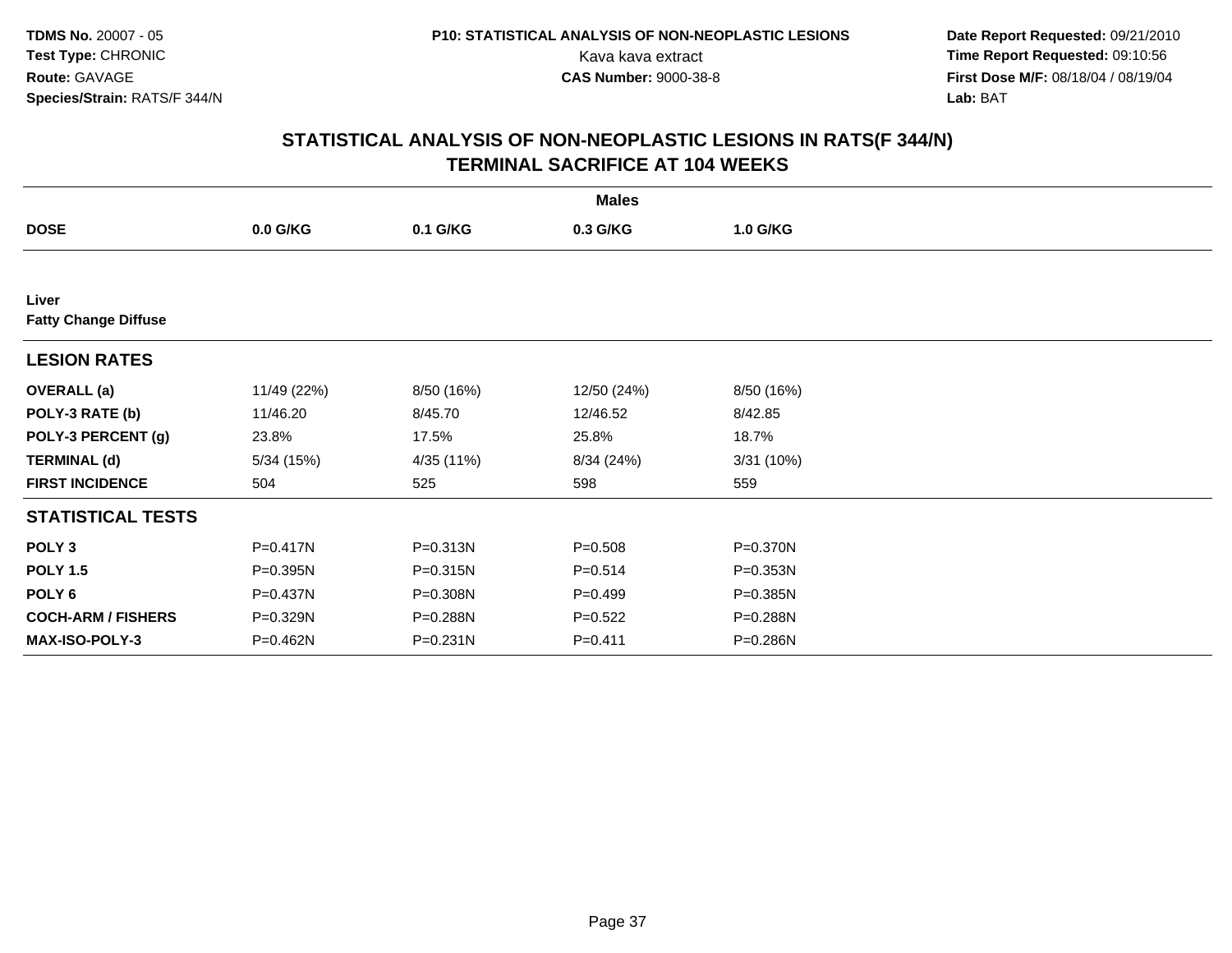**Date Report Requested:** 09/21/2010 Kava kava extract **Time Report Requested:** 09:10:56<br>**CAS Number:** 9000-38-8<br>**Tirst Dose M/F:** 08/18/04 / 08/19/04 **First Dose M/F:** 08/18/04 / 08/19/04 Lab: BAT **Lab:** BAT

|                                                  |            |          | <b>Males</b> |           |  |  |  |  |
|--------------------------------------------------|------------|----------|--------------|-----------|--|--|--|--|
| <b>DOSE</b>                                      | $0.0$ G/KG | 0.1 G/KG | 0.3 G/KG     | 1.0 G/KG  |  |  |  |  |
|                                                  |            |          |              |           |  |  |  |  |
| Liver<br><b>Hematopoietic Cell Proliferation</b> |            |          |              |           |  |  |  |  |
| <b>LESION RATES</b>                              |            |          |              |           |  |  |  |  |
| <b>OVERALL</b> (a)                               | 3/49(6%)   | 3/50(6%) | 1/50(2%)     | 0/50(0%)  |  |  |  |  |
| POLY-3 RATE (b)                                  | 3/44.15    | 3/45.25  | 1/45.55      | 0/41.46   |  |  |  |  |
| POLY-3 PERCENT (g)                               | 6.8%       | 6.6%     | 2.2%         | 0%        |  |  |  |  |
| <b>TERMINAL (d)</b>                              | 1/34(3%)   | 0/35(0%) | 1/34(3%)     | 0/31(0%)  |  |  |  |  |
| <b>FIRST INCIDENCE</b>                           | 511        | 571      | 727 (T)      | ---       |  |  |  |  |
| <b>STATISTICAL TESTS</b>                         |            |          |              |           |  |  |  |  |
| POLY <sub>3</sub>                                | P=0.078N   | P=0.651N | P=0.294N     | P=0.130N  |  |  |  |  |
| <b>POLY 1.5</b>                                  | P=0.075N   | P=0.658N | P=0.295N     | P=0.127N  |  |  |  |  |
| POLY 6                                           | P=0.081N   | P=0.641N | P=0.294N     | P=0.133N  |  |  |  |  |
| <b>COCH-ARM / FISHERS</b>                        | P=0.068N   | P=0.651N | P=0.301N     | P=0.117N  |  |  |  |  |
| <b>MAX-ISO-POLY-3</b>                            | P=0.100N   | P=0.487N | P=0.148N     | P=0.048N* |  |  |  |  |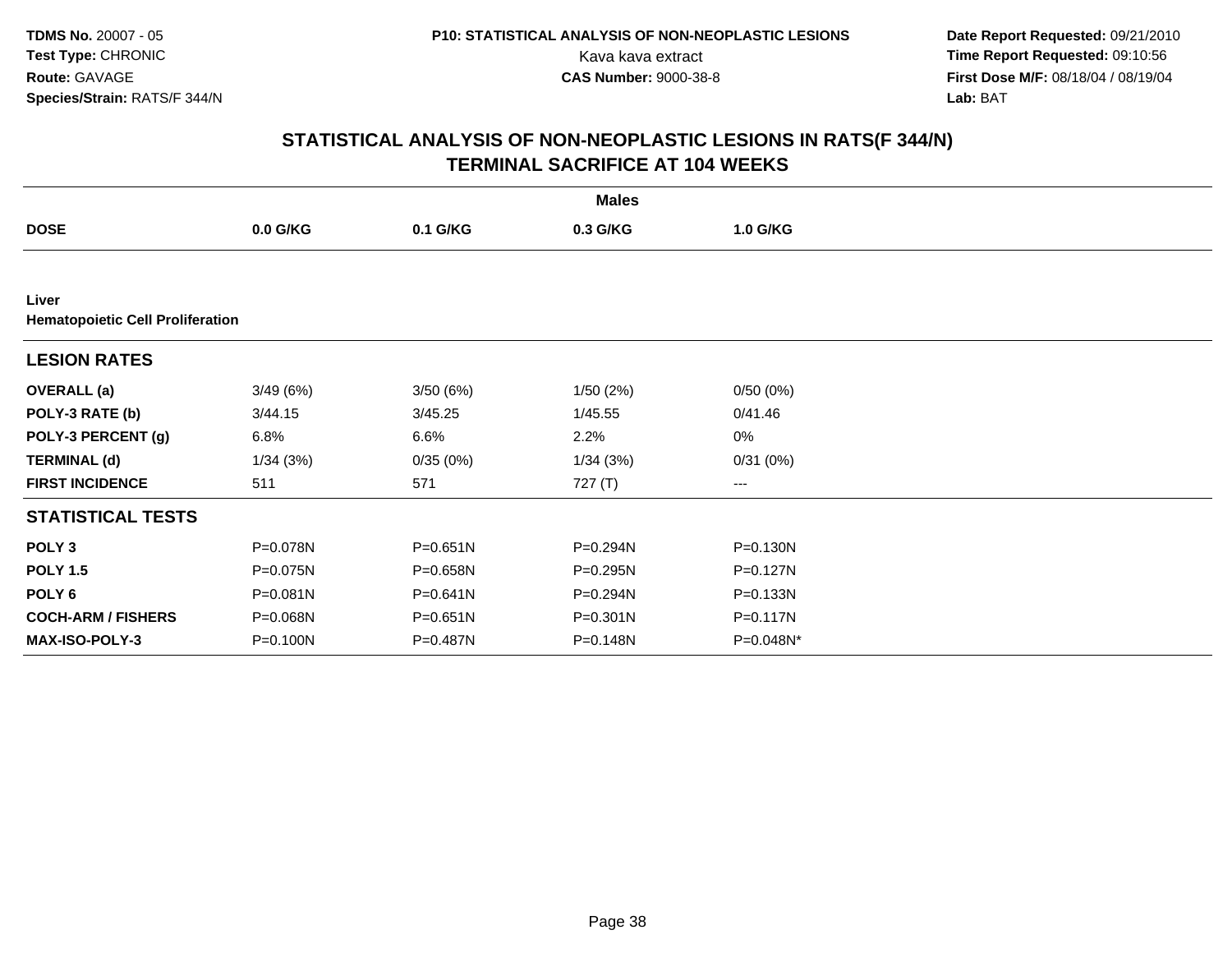**Date Report Requested:** 09/21/2010 Kava kava extract **Time Report Requested:** 09:10:56<br>**CAS Number:** 9000-38-8<br>**Tirst Dose M/F:** 08/18/04 / 08/19/04 **First Dose M/F:** 08/18/04 / 08/19/04 Lab: BAT **Lab:** BAT

|                                            |              |             | <b>Males</b> |          |  |
|--------------------------------------------|--------------|-------------|--------------|----------|--|
| <b>DOSE</b>                                | $0.0$ G/KG   | 0.1 G/KG    | 0.3 G/KG     | 1.0 G/KG |  |
|                                            |              |             |              |          |  |
| Liver<br><b>Hepatodiaphragmatic Nodule</b> |              |             |              |          |  |
| <b>LESION RATES</b>                        |              |             |              |          |  |
| <b>OVERALL</b> (a)                         | 2/49(4%)     | 7/50 (14%)  | 4/50 (8%)    | 1/50(2%) |  |
| POLY-3 RATE (b)                            | 2/43.75      | 7/44.66     | 4/45.81      | 1/41.81  |  |
| POLY-3 PERCENT (g)                         | 4.6%         | 15.7%       | 8.7%         | 2.4%     |  |
| <b>TERMINAL (d)</b>                        | 1/34(3%)     | 6/35 (17%)  | 2/34(6%)     | 0/31(0%) |  |
| <b>FIRST INCIDENCE</b>                     | 610          | 714         | 689          | 629      |  |
| <b>STATISTICAL TESTS</b>                   |              |             |              |          |  |
| POLY <sub>3</sub>                          | P=0.138N     | $P = 0.083$ | $P = 0.358$  | P=0.516N |  |
| <b>POLY 1.5</b>                            | P=0.135N     | $P = 0.080$ | $P = 0.354$  | P=0.513N |  |
| POLY 6                                     | $P = 0.141N$ | $P = 0.086$ | $P = 0.362$  | P=0.519N |  |
| <b>COCH-ARM / FISHERS</b>                  | P=0.117N     | $P = 0.085$ | $P = 0.349$  | P=0.492N |  |
| <b>MAX-ISO-POLY-3</b>                      | P=0.160N     | P=0.041*    | $P=0.221$    | P=0.298N |  |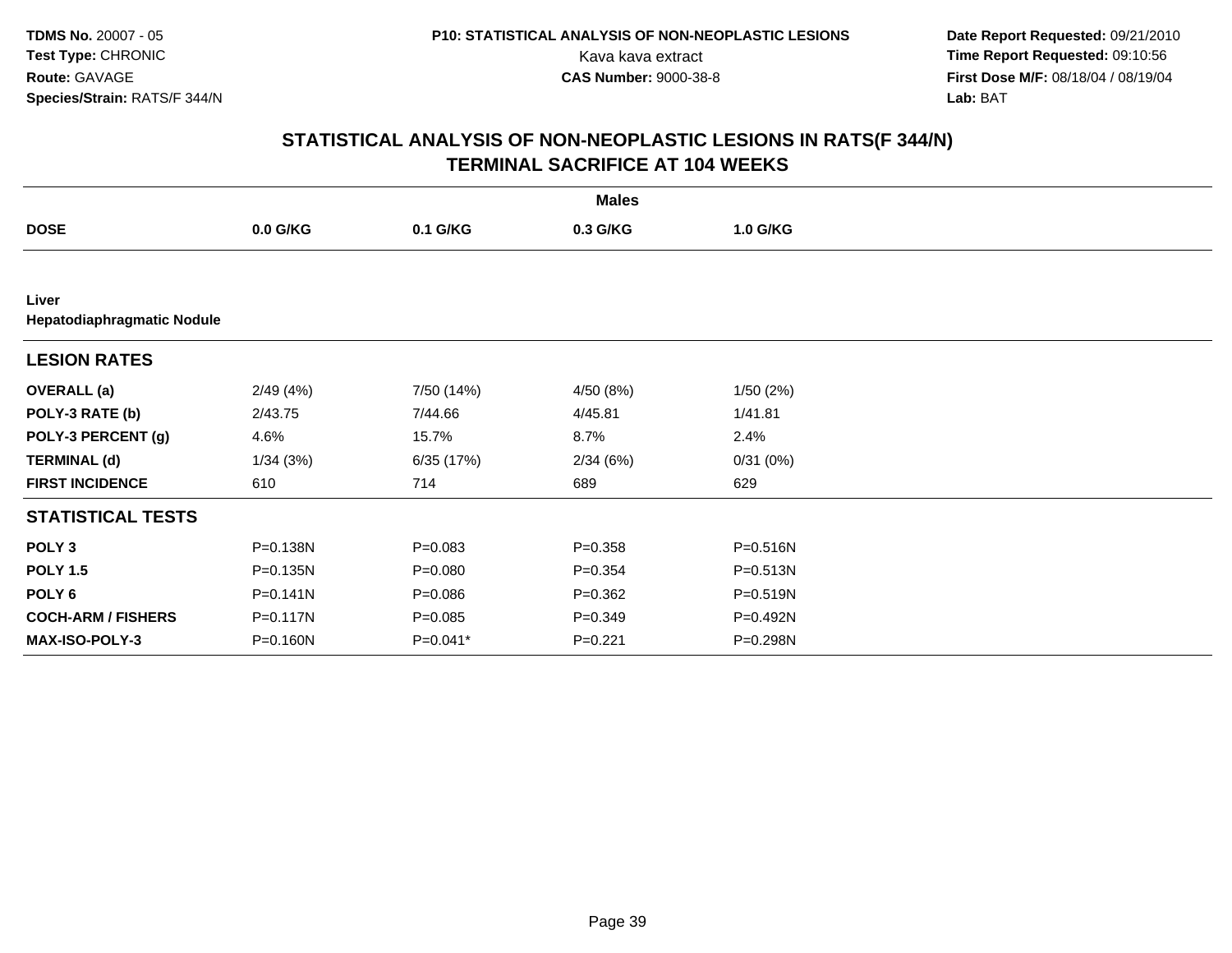**Date Report Requested:** 09/21/2010 Kava kava extract **Time Report Requested:** 09:10:56<br>**CAS Number:** 9000-38-8<br>**Tirst Dose M/F:** 08/18/04 / 08/19/04 **First Dose M/F:** 08/18/04 / 08/19/04 Lab: BAT **Lab:** BAT

|                                      |              |             | <b>Males</b> |             |  |
|--------------------------------------|--------------|-------------|--------------|-------------|--|
| <b>DOSE</b>                          | $0.0$ G/KG   | 0.1 G/KG    | 0.3 G/KG     | 1.0 G/KG    |  |
|                                      |              |             |              |             |  |
| Liver<br><b>Inflammation Chronic</b> |              |             |              |             |  |
| <b>LESION RATES</b>                  |              |             |              |             |  |
| <b>OVERALL</b> (a)                   | 36/49 (73%)  | 39/50 (78%) | 32/50 (64%)  | 34/50 (68%) |  |
| POLY-3 RATE (b)                      | 36/44.82     | 39/46.00    | 32/46.96     | 34/45.25    |  |
| POLY-3 PERCENT (g)                   | 80.3%        | 84.8%       | 68.1%        | 75.1%       |  |
| <b>TERMINAL (d)</b>                  | 32/34 (94%)  | 33/35 (94%) | 27/34 (79%)  | 26/31 (84%) |  |
| <b>FIRST INCIDENCE</b>               | 504          | 571         | 598          | 447         |  |
| <b>STATISTICAL TESTS</b>             |              |             |              |             |  |
| POLY <sub>3</sub>                    | P=0.249N     | $P = 0.378$ | P=0.122N     | P=0.359N    |  |
| <b>POLY 1.5</b>                      | P=0.278N     | $P = 0.323$ | P=0.159N     | P=0.409N    |  |
| POLY 6                               | $P = 0.220N$ | $P = 0.486$ | $P = 0.082N$ | P=0.293N    |  |
| <b>COCH-ARM / FISHERS</b>            | P=0.243N     | $P = 0.385$ | P=0.212N     | P=0.353N    |  |
| <b>MAX-ISO-POLY-3</b>                | $P = 0.151N$ | $P=0.272$   | $P = 0.081N$ | P=0.263N    |  |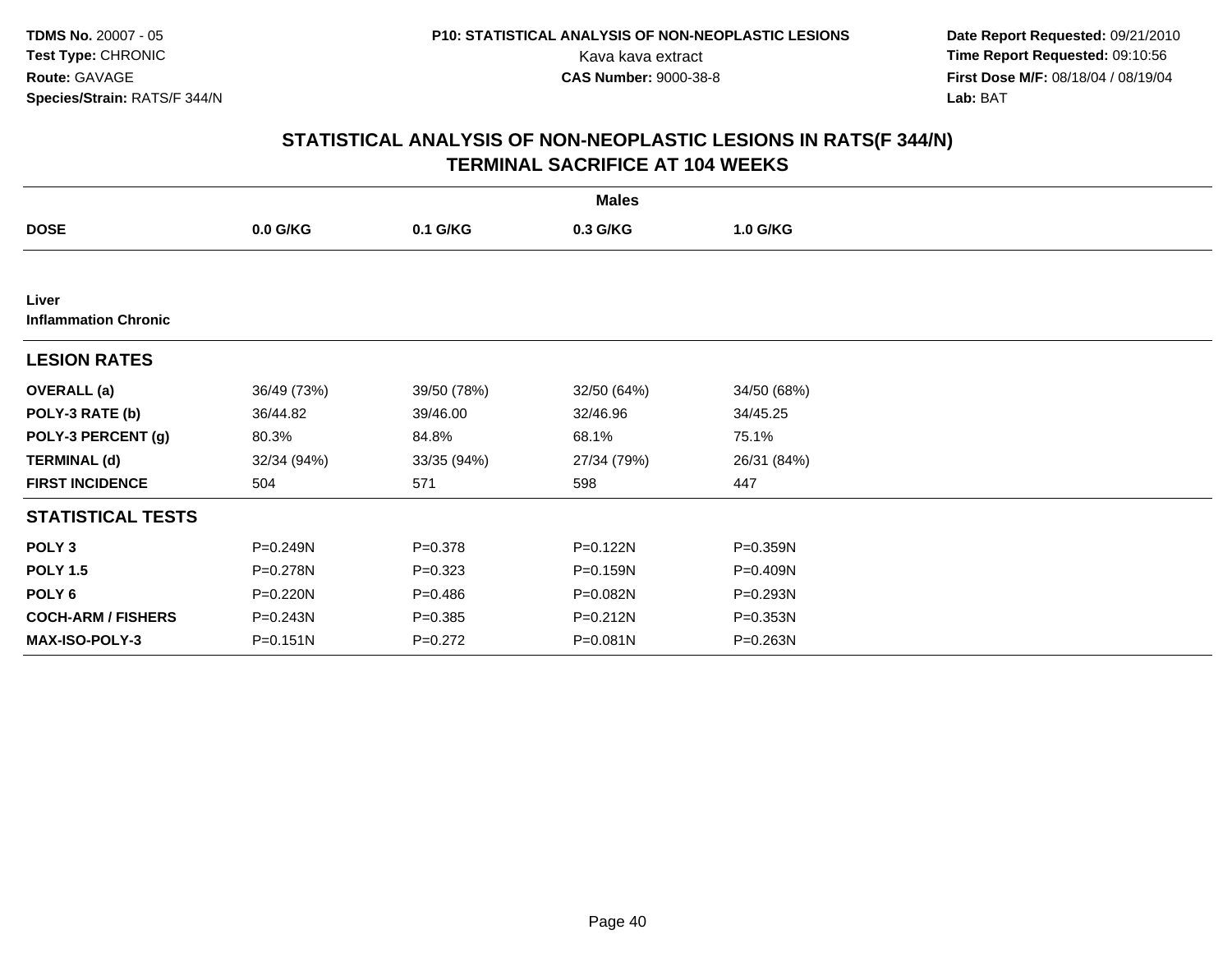**Date Report Requested:** 09/21/2010 Kava kava extract **Time Report Requested:** 09:10:56<br>**CAS Number:** 9000-38-8<br>**Tirst Dose M/F:** 08/18/04 / 08/19/04 **First Dose M/F:** 08/18/04 / 08/19/04 Lab: BAT **Lab:** BAT

|                                  |           |             | <b>Males</b> |           |  |
|----------------------------------|-----------|-------------|--------------|-----------|--|
| <b>DOSE</b>                      | 0.0 G/KG  | 0.1 G/KG    | 0.3 G/KG     | 1.0 G/KG  |  |
|                                  |           |             |              |           |  |
| Liver<br><b>Mixed Cell Focus</b> |           |             |              |           |  |
| <b>LESION RATES</b>              |           |             |              |           |  |
| <b>OVERALL</b> (a)               | 4/49 (8%) | 5/50 (10%)  | 4/50 (8%)    | 0/50(0%)  |  |
| POLY-3 RATE (b)                  | 4/44.05   | 5/44.89     | 4/46.41      | 0/41.46   |  |
| POLY-3 PERCENT (g)               | 9.1%      | 11.1%       | 8.6%         | 0%        |  |
| <b>TERMINAL (d)</b>              | 2/34(6%)  | 3/35(9%)    | 2/34(6%)     | 0/31(0%)  |  |
| <b>FIRST INCIDENCE</b>           | 545       | 666         | 598          | ---       |  |
| <b>STATISTICAL TESTS</b>         |           |             |              |           |  |
| POLY <sub>3</sub>                | P=0.041N* | $P = 0.512$ | P=0.614N     | P=0.068N  |  |
| <b>POLY 1.5</b>                  | P=0.039N* | $P = 0.503$ | P=0.621N     | P=0.066N  |  |
| POLY <sub>6</sub>                | P=0.044N* | $P = 0.523$ | P=0.608N     | P=0.070N  |  |
| <b>COCH-ARM / FISHERS</b>        | P=0.032N* | $P = 0.513$ | P=0.631N     | P=0.056N  |  |
| <b>MAX-ISO-POLY-3</b>            | P=0.067N  | $P = 0.374$ | $P = 0.469N$ | P=0.026N* |  |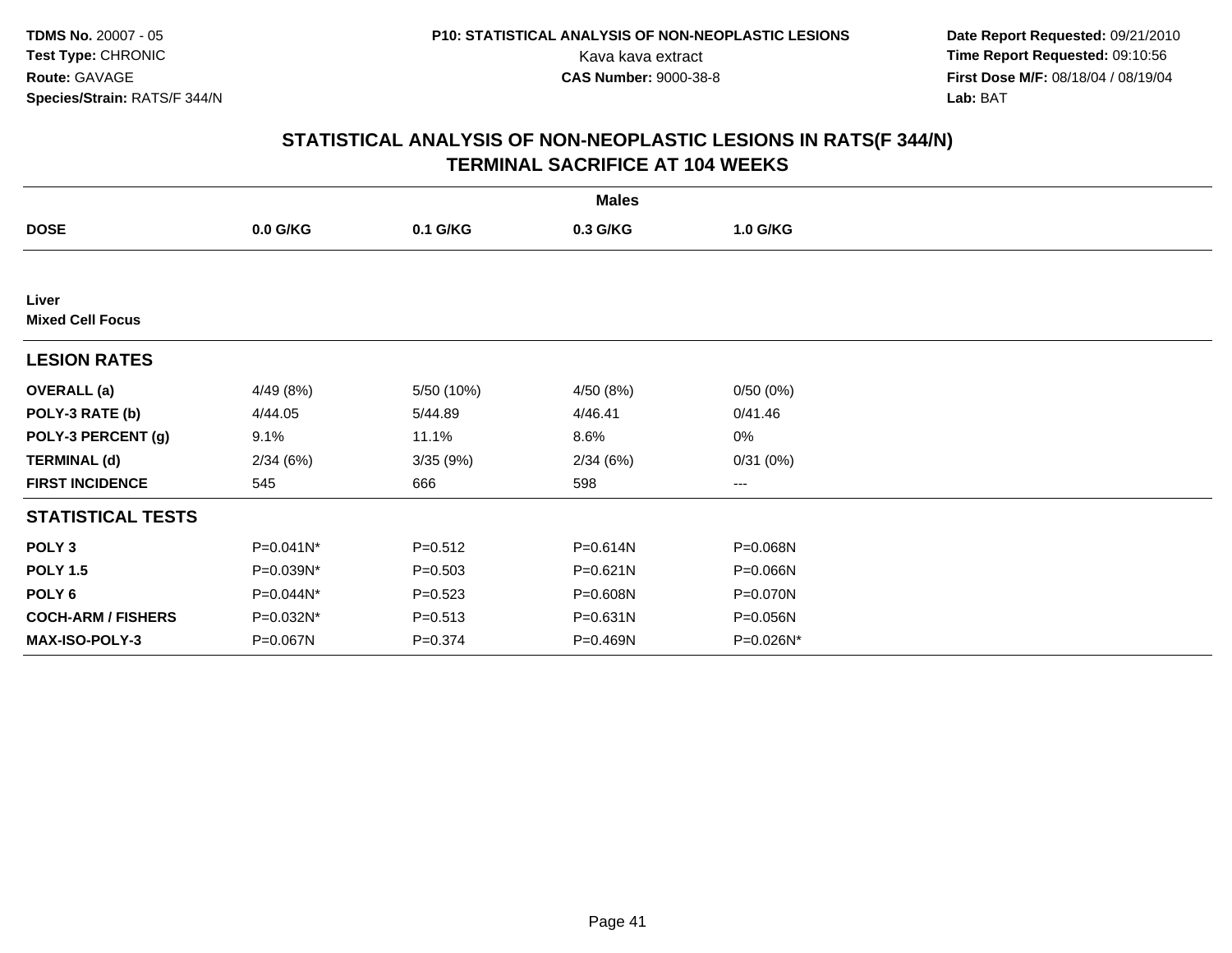**Date Report Requested:** 09/21/2010 Kava kava extract **Time Report Requested:** 09:10:56<br>**CAS Number:** 9000-38-8<br>**Tirst Dose M/F:** 08/18/04 / 08/19/04 **First Dose M/F:** 08/18/04 / 08/19/04 Lab: BAT **Lab:** BAT

|                           |            |             | <b>Males</b> |             |  |
|---------------------------|------------|-------------|--------------|-------------|--|
| <b>DOSE</b>               | $0.0$ G/KG | 0.1 G/KG    | 0.3 G/KG     | 1.0 G/KG    |  |
|                           |            |             |              |             |  |
| Liver<br><b>Necrosis</b>  |            |             |              |             |  |
| <b>LESION RATES</b>       |            |             |              |             |  |
| <b>OVERALL</b> (a)        | 1/49(2%)   | 2/50(4%)    | 0/50(0%)     | 1/50(2%)    |  |
| POLY-3 RATE (b)           | 1/43.54    | 2/44.61     | 0/45.55      | 1/41.46     |  |
| POLY-3 PERCENT (g)        | 2.3%       | 4.5%        | 0%           | 2.4%        |  |
| <b>TERMINAL (d)</b>       | 0/34(0%)   | 2/35(6%)    | 0/34(0%)     | 1/31(3%)    |  |
| <b>FIRST INCIDENCE</b>    | 675        | 727 (T)     | ---          | 727 (T)     |  |
| <b>STATISTICAL TESTS</b>  |            |             |              |             |  |
| POLY <sub>3</sub>         | P=0.588N   | $P = 0.508$ | P=0.491N     | $P = 0.750$ |  |
| <b>POLY 1.5</b>           | P=0.586N   | $P = 0.503$ | P=0.493N     | $P=0.752$   |  |
| POLY 6                    | P=0.590N   | $P = 0.515$ | P=0.490N     | $P=0.747$   |  |
| <b>COCH-ARM / FISHERS</b> | P=0.573N   | $P = 0.508$ | P=0.495N     | P=0.747N    |  |
| <b>MAX-ISO-POLY-3</b>     | P=0.409N   | $P = 0.289$ | P=0.157N     | $P = 0.486$ |  |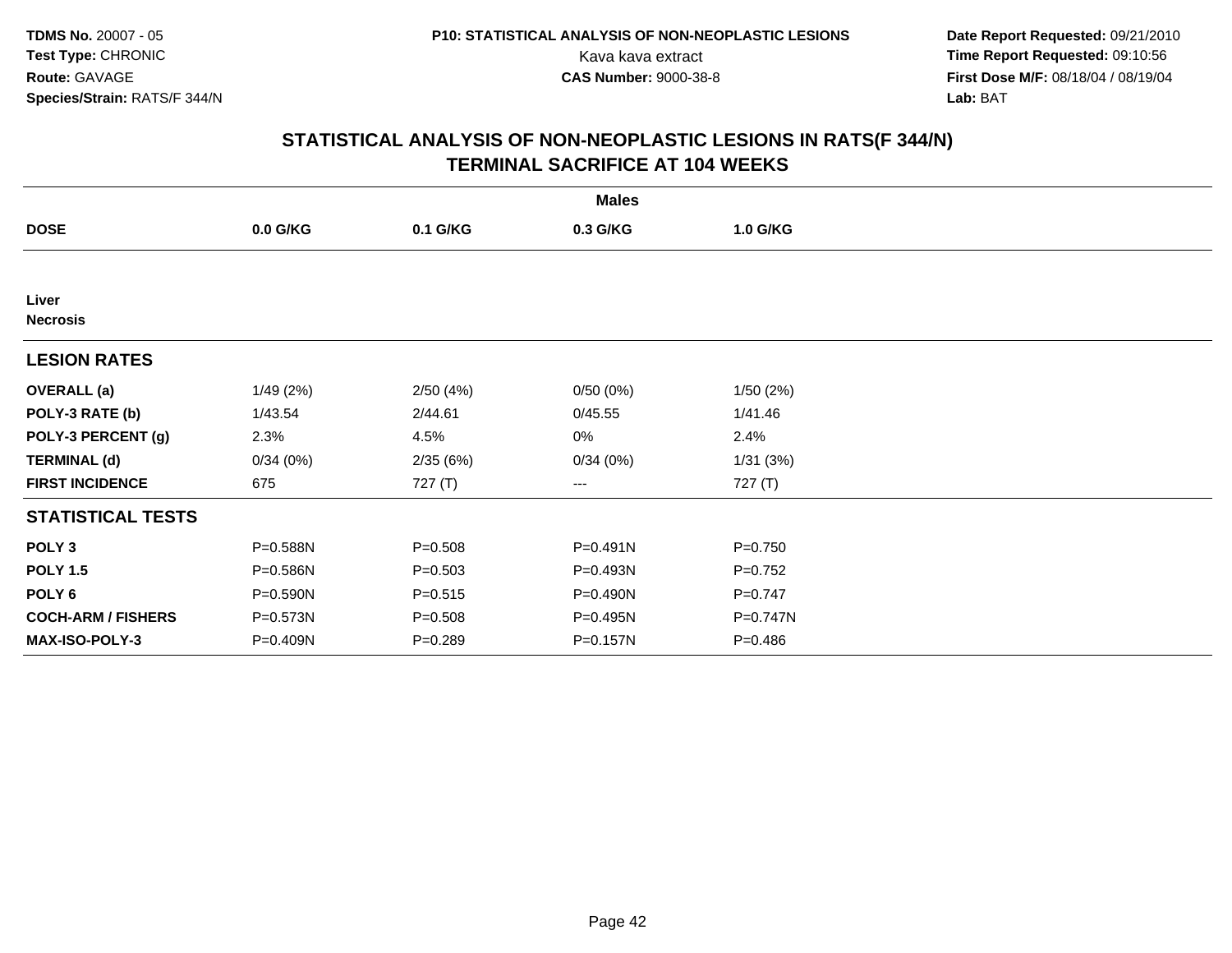**Date Report Requested:** 09/21/2010 Kava kava extract **Time Report Requested:** 09:10:56<br>**CAS Number:** 9000-38-8<br>**Tirst Dose M/F:** 08/18/04 / 08/19/04 **First Dose M/F:** 08/18/04 / 08/19/04 Lab: BAT **Lab:** BAT

|                                          |             |          | <b>Males</b> |             |  |
|------------------------------------------|-------------|----------|--------------|-------------|--|
| <b>DOSE</b>                              | $0.0$ G/KG  | 0.1 G/KG | 0.3 G/KG     | 1.0 G/KG    |  |
|                                          |             |          |              |             |  |
| Liver<br><b>Pigmentation Hemosiderin</b> |             |          |              |             |  |
| <b>LESION RATES</b>                      |             |          |              |             |  |
| <b>OVERALL</b> (a)                       | 1/49(2%)    | 0/50(0%) | 2/50(4%)     | 2/50(4%)    |  |
| POLY-3 RATE (b)                          | 1/43.69     | 0/44.61  | 2/45.66      | 2/41.78     |  |
| POLY-3 PERCENT (g)                       | 2.3%        | 0%       | 4.4%         | 4.8%        |  |
| <b>TERMINAL (d)</b>                      | 0/34(0%)    | 0/35(0%) | 1/34(3%)     | 1/31(3%)    |  |
| <b>FIRST INCIDENCE</b>                   | 629         | ---      | 701          | 640         |  |
| <b>STATISTICAL TESTS</b>                 |             |          |              |             |  |
| POLY <sub>3</sub>                        | $P = 0.260$ | P=0.496N | $P = 0.515$  | $P=0.484$   |  |
| <b>POLY 1.5</b>                          | $P = 0.266$ | P=0.499N | $P = 0.512$  | $P=0.487$   |  |
| POLY <sub>6</sub>                        | $P = 0.254$ | P=0.493N | $P = 0.517$  | $P=0.482$   |  |
| <b>COCH-ARM / FISHERS</b>                | $P = 0.285$ | P=0.495N | $P = 0.508$  | $P = 0.508$ |  |
| <b>MAX-ISO-POLY-3</b>                    | $P = 0.268$ | P=0.157N | $P = 0.296$  | $P=0.272$   |  |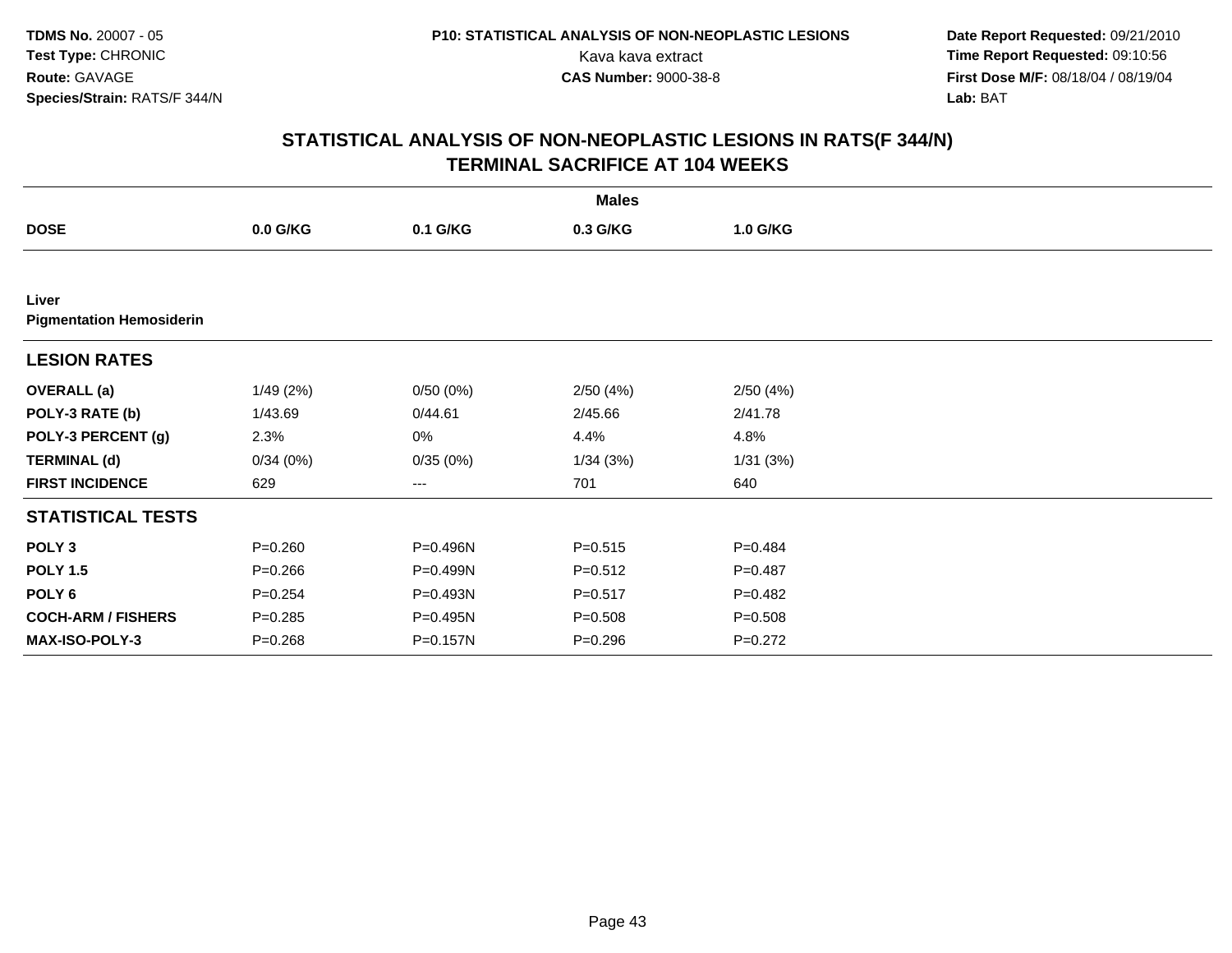**Date Report Requested:** 09/21/2010 Kava kava extract **Time Report Requested:** 09:10:56<br>**CAS Number:** 9000-38-8<br>**Tirst Dose M/F:** 08/18/04 / 08/19/04 **First Dose M/F:** 08/18/04 / 08/19/04 Lab: BAT **Lab:** BAT

|                                        |              |             | <b>Males</b> |             |  |
|----------------------------------------|--------------|-------------|--------------|-------------|--|
| <b>DOSE</b>                            | $0.0$ G/KG   | 0.1 G/KG    | 0.3 G/KG     | 1.0 G/KG    |  |
|                                        |              |             |              |             |  |
| <b>Liver: Bile Duct</b><br>Hyperplasia |              |             |              |             |  |
| <b>LESION RATES</b>                    |              |             |              |             |  |
| <b>OVERALL</b> (a)                     | 32/49 (65%)  | 39/50 (78%) | 40/50 (80%)  | 34/50 (68%) |  |
| POLY-3 RATE (b)                        | 32/46.31     | 39/46.13    | 40/48.37     | 34/45.34    |  |
| POLY-3 PERCENT (g)                     | 69.1%        | 84.6%       | 82.7%        | 75%         |  |
| <b>TERMINAL (d)</b>                    | 24/34 (71%)  | 30/35 (86%) | 29/34 (85%)  | 22/31 (71%) |  |
| <b>FIRST INCIDENCE</b>                 | 504          | 615         | 590          | 447         |  |
| <b>STATISTICAL TESTS</b>               |              |             |              |             |  |
| POLY <sub>3</sub>                      | P=0.514N     | $P = 0.056$ | $P = 0.087$  | $P = 0.343$ |  |
| <b>POLY 1.5</b>                        | P=0.508N     | $P = 0.059$ | $P = 0.081$  | $P = 0.346$ |  |
| POLY 6                                 | $P = 0.510N$ | $P=0.057$   | $P=0.094$    | $P = 0.351$ |  |
| <b>COCH-ARM / FISHERS</b>              | P=0.379N     | $P = 0.119$ | $P = 0.078$  | $P = 0.472$ |  |
| <b>MAX-ISO-POLY-3</b>                  | $P = 0.135$  | $P=0.033*$  | $P = 0.056$  | $P = 0.263$ |  |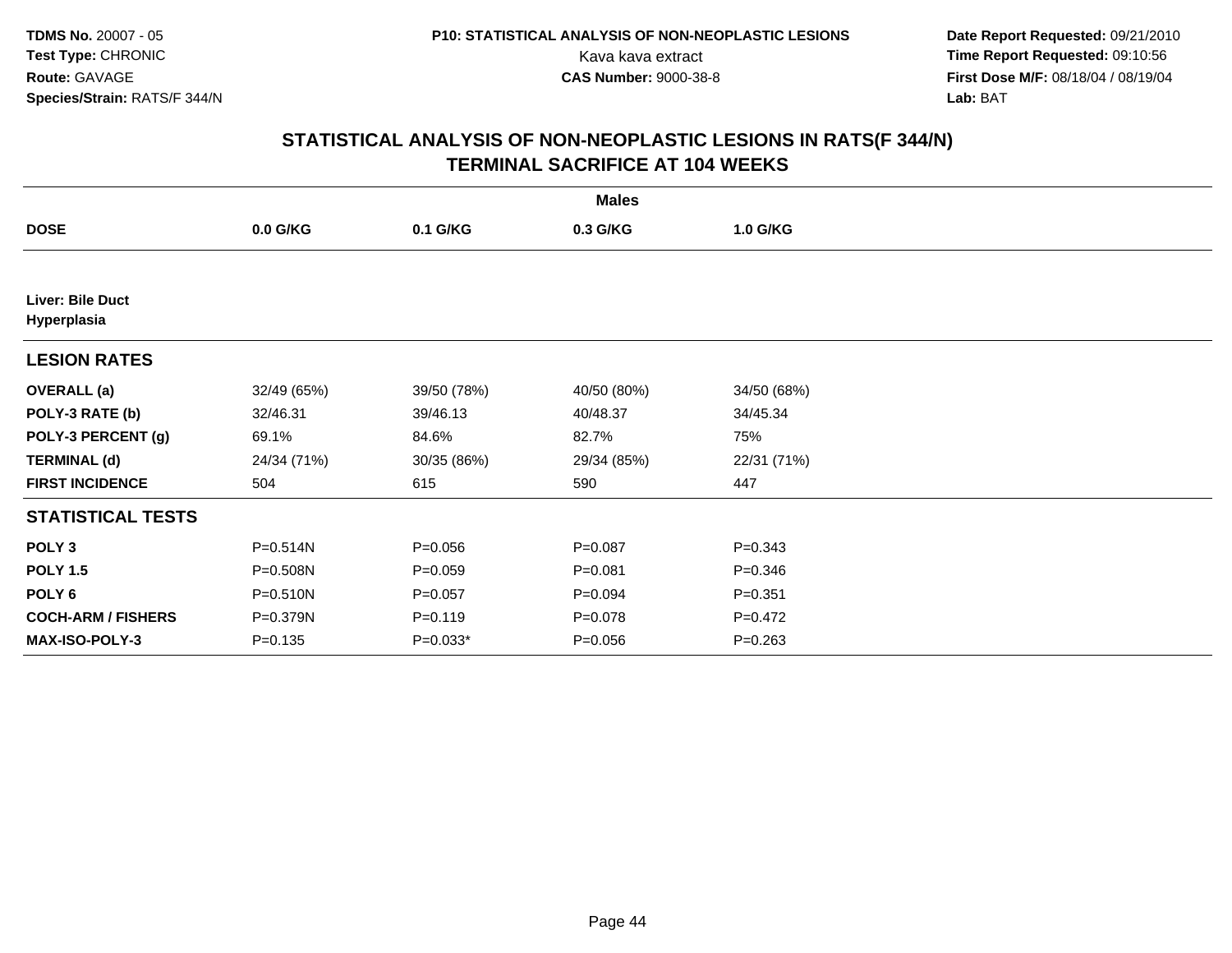**Date Report Requested:** 09/21/2010 Kava kava extract **Time Report Requested:** 09:10:56<br>**CAS Number:** 9000-38-8<br>**Tirst Dose M/F:** 08/18/04 / 08/19/04 **First Dose M/F:** 08/18/04 / 08/19/04 Lab: BAT **Lab:** BAT

|                                                    |            |            | <b>Males</b> |             |  |
|----------------------------------------------------|------------|------------|--------------|-------------|--|
| <b>DOSE</b>                                        | $0.0$ G/KG | 0.1 G/KG   | 0.3 G/KG     | 1.0 G/KG    |  |
|                                                    |            |            |              |             |  |
| <b>Liver: Centrilobular</b><br><b>Fatty Change</b> |            |            |              |             |  |
| <b>LESION RATES</b>                                |            |            |              |             |  |
| <b>OVERALL</b> (a)                                 | 1/49(2%)   | 7/50 (14%) | 4/50 (8%)    | 21/50 (42%) |  |
| POLY-3 RATE (b)                                    | 1/43.50    | 7/44.61    | 4/45.95      | 21/42.62    |  |
| POLY-3 PERCENT (g)                                 | 2.3%       | 15.7%      | 8.7%         | 49.3%       |  |
| <b>TERMINAL (d)</b>                                | 0/34(0%)   | 7/35 (20%) | 3/34(9%)     | 19/31 (61%) |  |
| <b>FIRST INCIDENCE</b>                             | 686        | 727 $(T)$  | 616          | 528         |  |
| <b>STATISTICAL TESTS</b>                           |            |            |              |             |  |
| POLY <sub>3</sub>                                  | P<0.001**  | P=0.032*   | $P = 0.195$  | P<0.001**   |  |
| <b>POLY 1.5</b>                                    | P<0.001**  | $P=0.031*$ | $P = 0.192$  | P<0.001**   |  |
| POLY 6                                             | P<0.001**  | P=0.034*   | $P = 0.199$  | P<0.001**   |  |
| <b>COCH-ARM / FISHERS</b>                          | P<0.001**  | $P=0.032*$ | $P = 0.187$  | P<0.001**   |  |
| MAX-ISO-POLY-3                                     | P<0.001**  | $P=0.013*$ | $P = 0.098$  | P<0.001**   |  |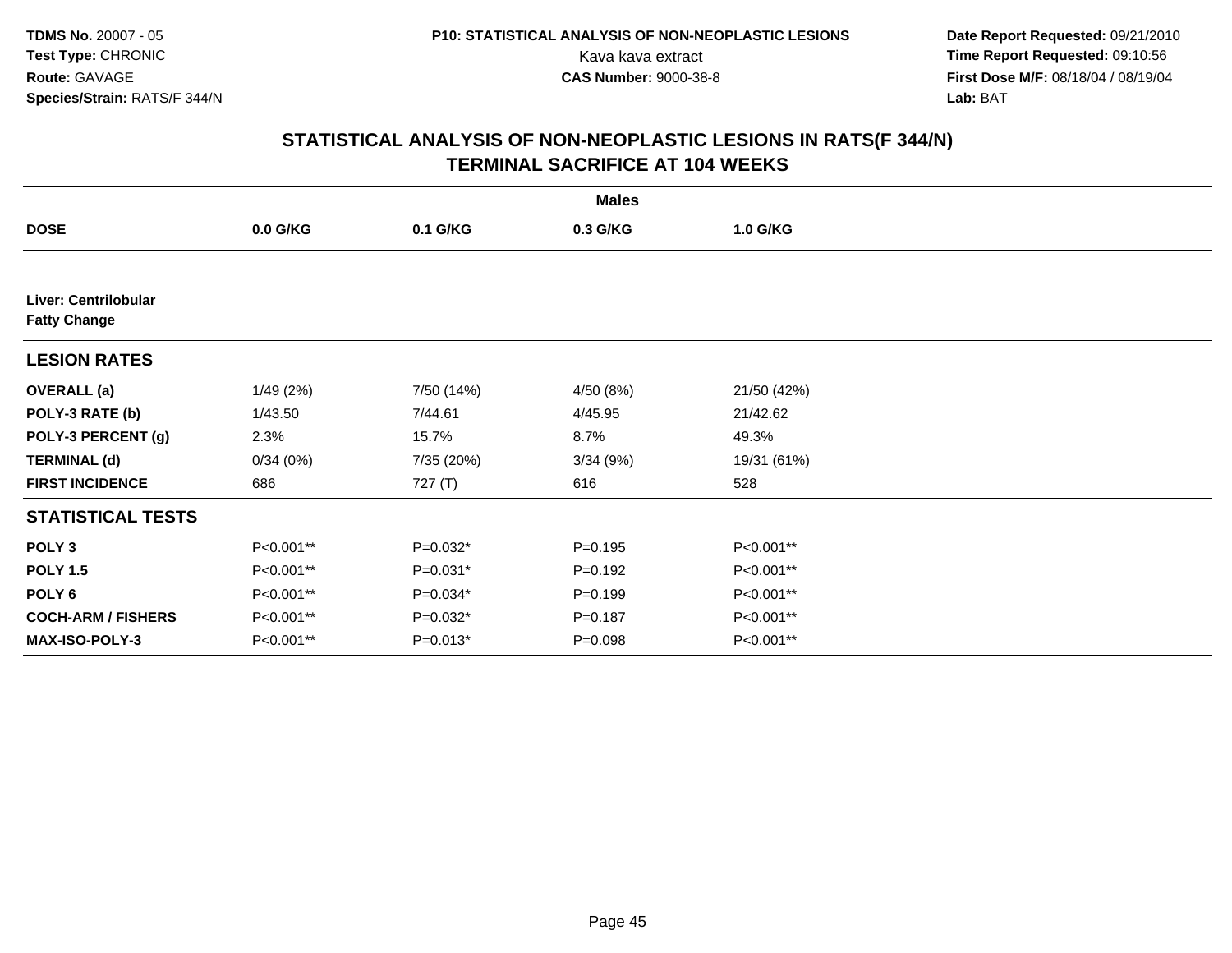**Date Report Requested:** 09/21/2010 Kava kava extract **Time Report Requested:** 09:10:56<br>**CAS Number:** 9000-38-8<br>**Tirst Dose M/F:** 08/18/04 / 08/19/04 **First Dose M/F:** 08/18/04 / 08/19/04 Lab: BAT **Lab:** BAT

|                                                |             |             | <b>Males</b>           |             |  |
|------------------------------------------------|-------------|-------------|------------------------|-------------|--|
| <b>DOSE</b>                                    | $0.0$ G/KG  | 0.1 G/KG    | 0.3 G/KG               | 1.0 G/KG    |  |
|                                                |             |             |                        |             |  |
| <b>Liver: Centrilobular</b><br><b>Necrosis</b> |             |             |                        |             |  |
| <b>LESION RATES</b>                            |             |             |                        |             |  |
| <b>OVERALL</b> (a)                             | 0/49(0%)    | 2/50(4%)    | 0/50(0%)               | 1/50(2%)    |  |
| POLY-3 RATE (b)                                | 0/43.34     | 2/45.12     | 0/45.55                | 1/41.68     |  |
| POLY-3 PERCENT (g)                             | 0%          | 4.4%        | 0%                     | 2.4%        |  |
| <b>TERMINAL (d)</b>                            | 0/34(0%)    | 1/35(3%)    | 0/34(0%)               | 0/31(0%)    |  |
| <b>FIRST INCIDENCE</b>                         | ---         | 571         | $\qquad \qquad \cdots$ | 670         |  |
| <b>STATISTICAL TESTS</b>                       |             |             |                        |             |  |
| POLY <sub>3</sub>                              | $P = 0.604$ | $P = 0.246$ | (e)                    | $P=0.492$   |  |
| <b>POLY 1.5</b>                                | $P = 0.604$ | $P = 0.241$ | (e)                    | $P=0.493$   |  |
| POLY 6                                         | $P = 0.604$ | $P = 0.253$ | (e)                    | $P=0.492$   |  |
| <b>COCH-ARM / FISHERS</b>                      | $P = 0.620$ | $P = 0.253$ | (e)                    | $P = 0.505$ |  |
| MAX-ISO-POLY-3                                 | $P = 0.335$ | $P = 0.083$ | (e)                    | $P = 0.160$ |  |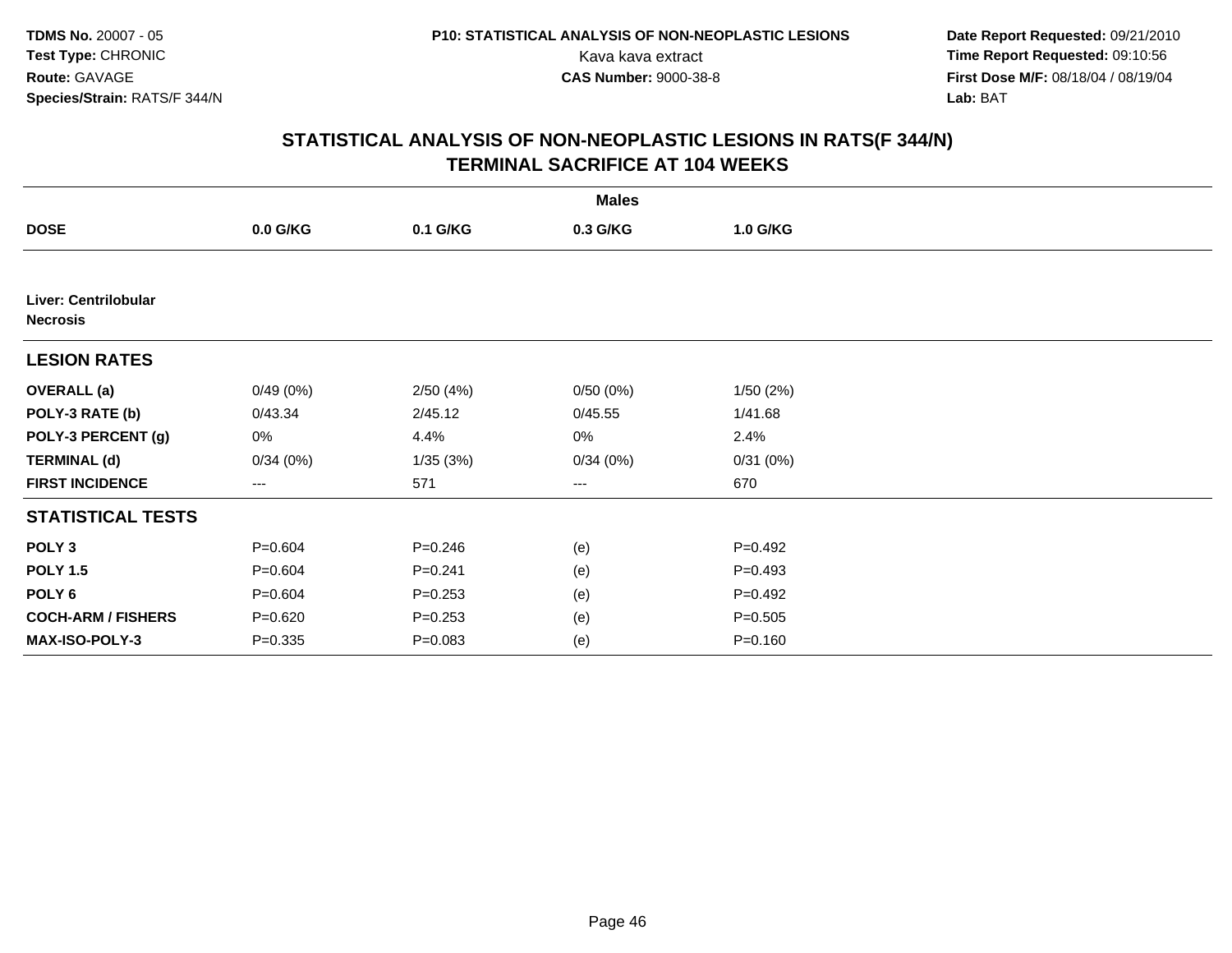**Date Report Requested:** 09/21/2010 Kava kava extract **Time Report Requested:** 09:10:56<br>**CAS Number:** 9000-38-8<br>**Tirst Dose M/F:** 08/18/04 / 08/19/04 **First Dose M/F:** 08/18/04 / 08/19/04 Lab: BAT **Lab:** BAT

|                                  |            |             | <b>Males</b> |             |  |
|----------------------------------|------------|-------------|--------------|-------------|--|
| <b>DOSE</b>                      | $0.0$ G/KG | 0.1 G/KG    | 0.3 G/KG     | 1.0 G/KG    |  |
|                                  |            |             |              |             |  |
| Liver: Hepatocyte<br>Hypertrophy |            |             |              |             |  |
| <b>LESION RATES</b>              |            |             |              |             |  |
| <b>OVERALL</b> (a)               | 0/49(0%)   | 2/50(4%)    | 2/50(4%)     | 22/50 (44%) |  |
| POLY-3 RATE (b)                  | 0/43.34    | 2/44.61     | 2/45.55      | 22/44.64    |  |
| POLY-3 PERCENT (g)               | 0%         | 4.5%        | 4.4%         | 49.3%       |  |
| <b>TERMINAL (d)</b>              | 0/34(0%)   | 2/35(6%)    | 2/34(6%)     | 15/31 (48%) |  |
| <b>FIRST INCIDENCE</b>           | ---        | 727 (T)     | 727 (T)      | 30          |  |
| <b>STATISTICAL TESTS</b>         |            |             |              |             |  |
| POLY <sub>3</sub>                | P<0.001**  | $P = 0.243$ | $P = 0.248$  | P<0.001**   |  |
| <b>POLY 1.5</b>                  | P<0.001**  | $P = 0.240$ | $P = 0.246$  | P<0.001**   |  |
| POLY 6                           | P<0.001**  | $P = 0.248$ | $P = 0.250$  | P<0.001**   |  |
| <b>COCH-ARM / FISHERS</b>        | P<0.001**  | $P = 0.253$ | $P = 0.253$  | P<0.001**   |  |
| MAX-ISO-POLY-3                   | P<0.001**  | $P = 0.081$ | $P = 0.086$  | P<0.001**   |  |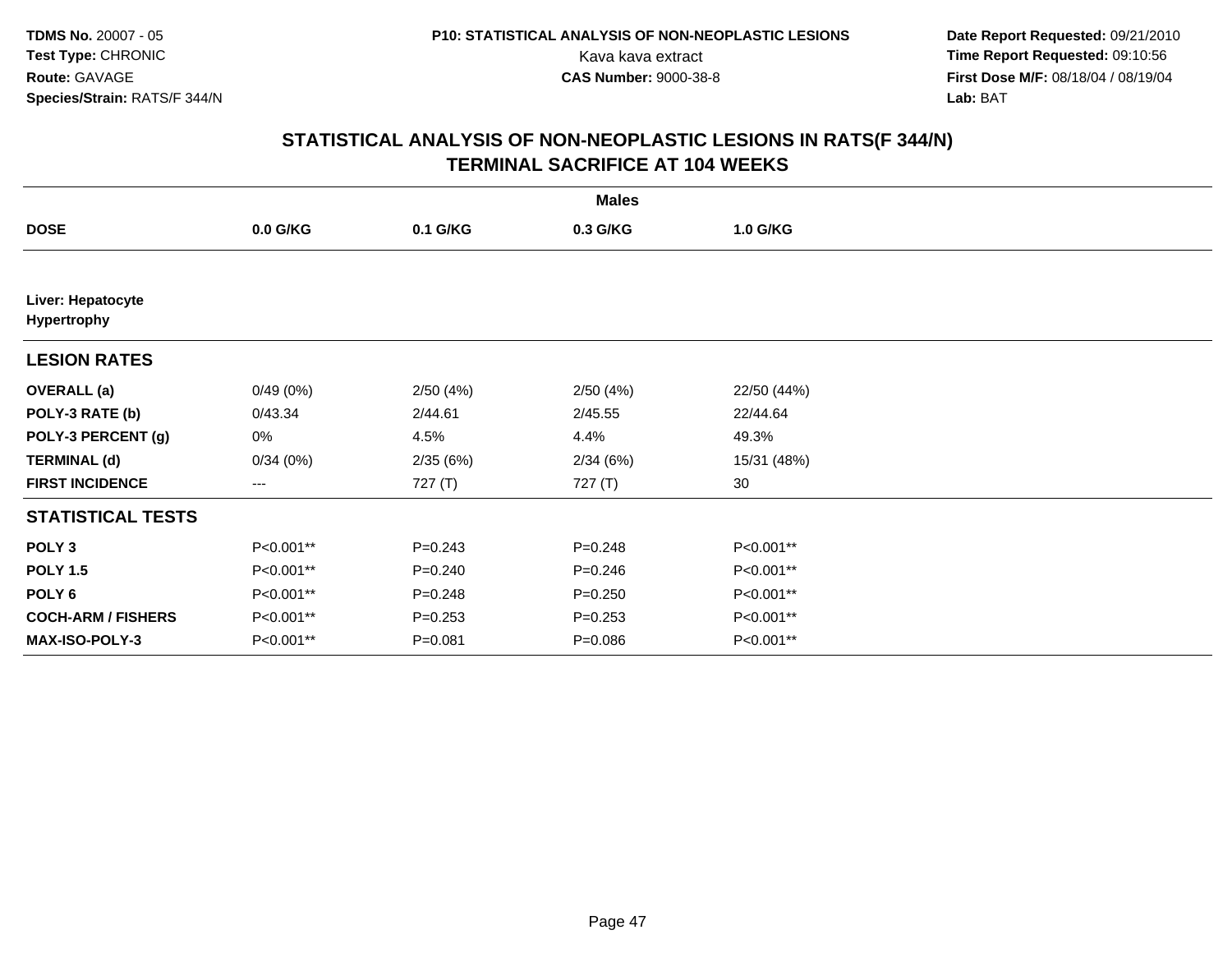**Date Report Requested:** 09/21/2010 Kava kava extract **Time Report Requested:** 09:10:56<br>**CAS Number:** 9000-38-8<br>**Tirst Dose M/F:** 08/18/04 / 08/19/04 **First Dose M/F:** 08/18/04 / 08/19/04 Lab: BAT **Lab:** BAT

|                                        |             |             | <b>Males</b> |             |  |
|----------------------------------------|-------------|-------------|--------------|-------------|--|
| <b>DOSE</b>                            | $0.0$ G/KG  | 0.1 G/KG    | 0.3 G/KG     | 1.0 G/KG    |  |
|                                        |             |             |              |             |  |
| <b>Liver: Oval Cell</b><br>Hyperplasia |             |             |              |             |  |
| <b>LESION RATES</b>                    |             |             |              |             |  |
| <b>OVERALL</b> (a)                     | 0/49(0%)    | 2/50(4%)    | 1/50(2%)     | 1/50(2%)    |  |
| POLY-3 RATE (b)                        | 0/43.34     | 2/45.06     | 1/45.55      | 1/41.46     |  |
| POLY-3 PERCENT (g)                     | 0%          | 4.4%        | 2.2%         | 2.4%        |  |
| <b>TERMINAL (d)</b>                    | 0/34(0%)    | 0/35(0%)    | 1/34(3%)     | 1/31(3%)    |  |
| <b>FIRST INCIDENCE</b>                 | ---         | 615         | 727 (T)      | 727 (T)     |  |
| <b>STATISTICAL TESTS</b>               |             |             |              |             |  |
| POLY <sub>3</sub>                      | $P = 0.604$ | $P = 0.246$ | $P = 0.510$  | $P = 0.491$ |  |
| <b>POLY 1.5</b>                        | $P = 0.608$ | $P = 0.241$ | $P = 0.508$  | $P = 0.493$ |  |
| POLY <sub>6</sub>                      | $P = 0.600$ | $P = 0.252$ | $P = 0.512$  | $P=0.490$   |  |
| <b>COCH-ARM / FISHERS</b>              | $P = 0.630$ | $P = 0.253$ | $P = 0.505$  | $P = 0.505$ |  |
| <b>MAX-ISO-POLY-3</b>                  | $P = 0.302$ | $P = 0.083$ | $P = 0.170$  | $P = 0.160$ |  |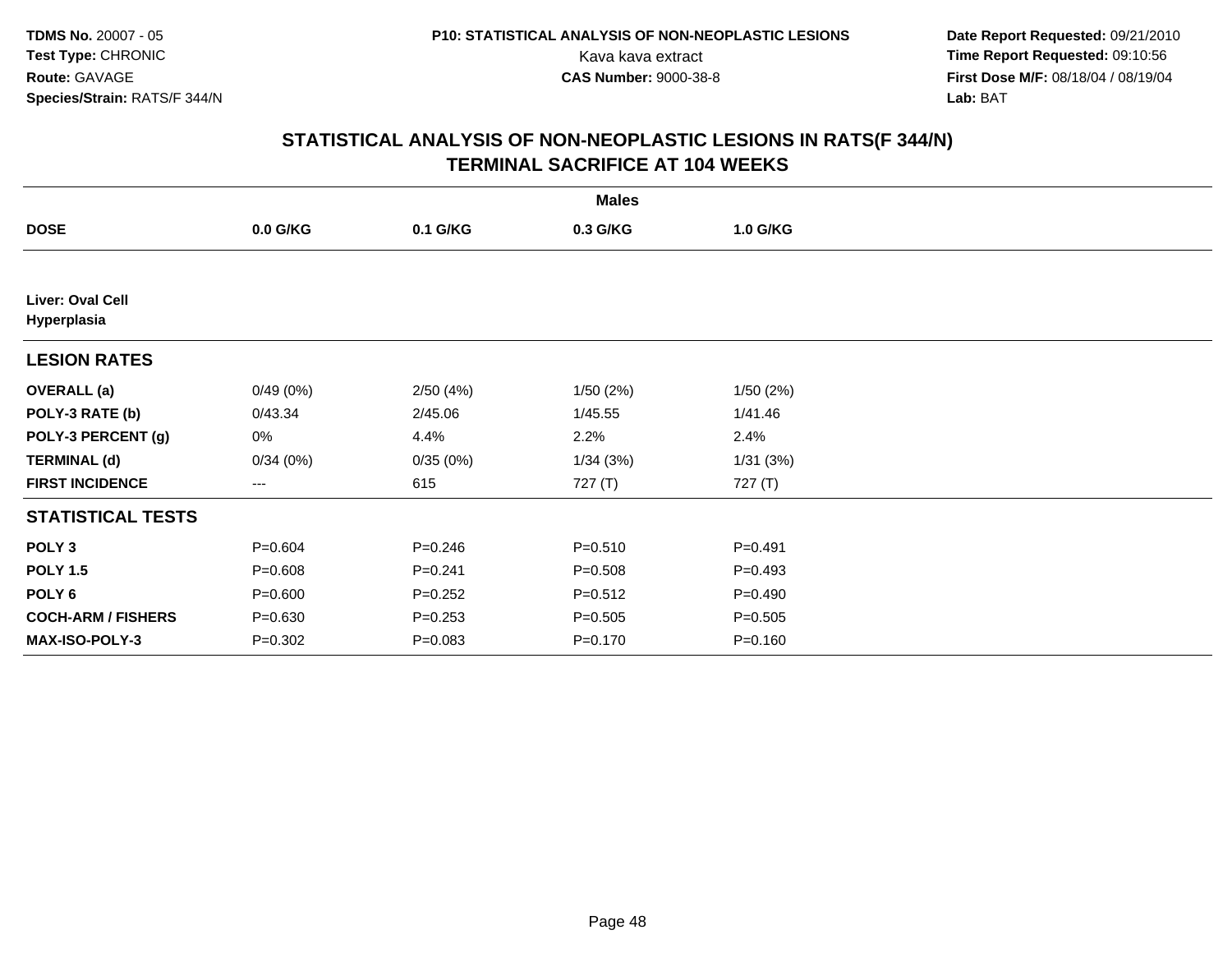**Date Report Requested:** 09/21/2010 Kava kava extract **Time Report Requested:** 09:10:56<br>**CAS Number:** 9000-38-8<br>**Tirst Dose M/F:** 08/18/04 / 08/19/04 **First Dose M/F:** 08/18/04 / 08/19/04 Lab: BAT **Lab:** BAT

| <b>Males</b>                        |             |          |             |             |  |  |  |
|-------------------------------------|-------------|----------|-------------|-------------|--|--|--|
| <b>DOSE</b>                         | $0.0$ G/KG  | 0.1 G/KG | 0.3 G/KG    | 1.0 G/KG    |  |  |  |
|                                     |             |          |             |             |  |  |  |
| Lung<br><b>Inflammation Chronic</b> |             |          |             |             |  |  |  |
| <b>LESION RATES</b>                 |             |          |             |             |  |  |  |
| <b>OVERALL</b> (a)                  | 6/49 (12%)  | 3/50(6%) | 9/50(18%)   | 9/50(18%)   |  |  |  |
| POLY-3 RATE (b)                     | 6/44.59     | 3/44.71  | 9/46.00     | 9/42.01     |  |  |  |
| POLY-3 PERCENT (g)                  | 13.5%       | 6.7%     | 19.6%       | 21.4%       |  |  |  |
| <b>TERMINAL (d)</b>                 | 3/34(9%)    | 1/35(3%) | 6/34(18%)   | 6/31 (19%)  |  |  |  |
| <b>FIRST INCIDENCE</b>              | 582         | 714      | 664         | 670         |  |  |  |
| <b>STATISTICAL TESTS</b>            |             |          |             |             |  |  |  |
| POLY <sub>3</sub>                   | $P = 0.090$ | P=0.240N | $P = 0.309$ | $P = 0.244$ |  |  |  |
| <b>POLY 1.5</b>                     | $P=0.099$   | P=0.244N | $P = 0.308$ | $P = 0.255$ |  |  |  |
| POLY <sub>6</sub>                   | $P = 0.083$ | P=0.237N | $P = 0.307$ | $P = 0.233$ |  |  |  |
| <b>COCH-ARM / FISHERS</b>           | $P = 0.127$ | P=0.233N | $P = 0.303$ | $P = 0.303$ |  |  |  |
| <b>MAX-ISO-POLY-3</b>               | $P=0.127$   | P=0.146N | $P = 0.220$ | $P = 0.173$ |  |  |  |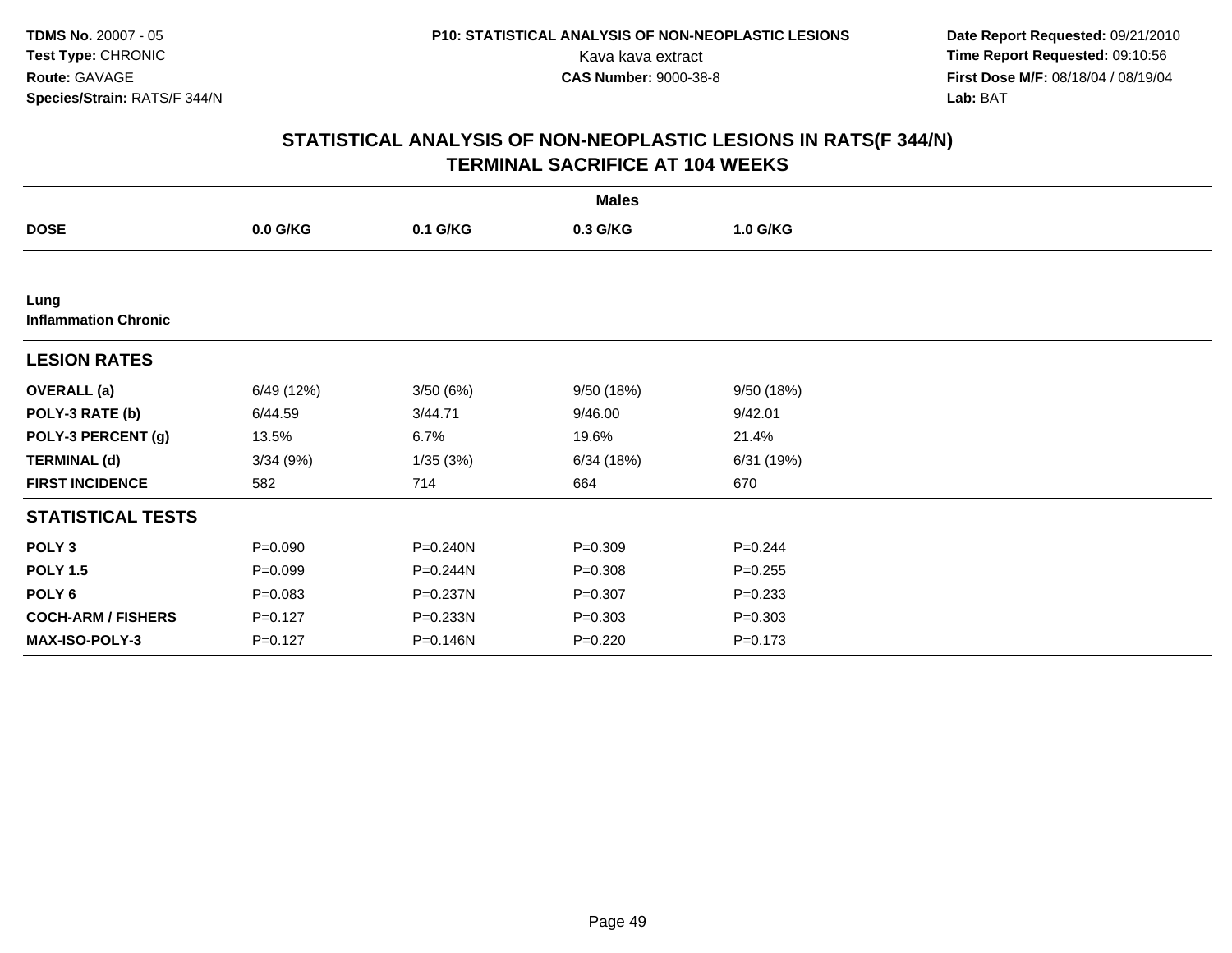**Date Report Requested:** 09/21/2010 Kava kava extract **Time Report Requested:** 09:10:56<br>**CAS Number:** 9000-38-8<br>**Tirst Dose M/F:** 08/18/04 / 08/19/04 **First Dose M/F:** 08/18/04 / 08/19/04 Lab: BAT **Lab:** BAT

|                                           |           |          | <b>Males</b>      |             |  |
|-------------------------------------------|-----------|----------|-------------------|-------------|--|
| <b>DOSE</b>                               | 0.0 G/KG  | 0.1 G/KG | 0.3 G/KG          | 1.0 G/KG    |  |
|                                           |           |          |                   |             |  |
| Lung<br><b>Inflammation Granulomatous</b> |           |          |                   |             |  |
| <b>LESION RATES</b>                       |           |          |                   |             |  |
| <b>OVERALL (a)</b>                        | 0/49(0%)  | 0/50(0%) | 0/50(0%)          | 3/50(6%)    |  |
| POLY-3 RATE (b)                           | 0/43.34   | 0/44.61  | 0/45.55           | 3/41.69     |  |
| POLY-3 PERCENT (g)                        | 0%        | 0%       | 0%                | 7.2%        |  |
| <b>TERMINAL (d)</b>                       | 0/34(0%)  | 0/35(0%) | 0/34(0%)          | 2/31(7%)    |  |
| <b>FIRST INCIDENCE</b>                    | ---       | ---      | $\qquad \qquad -$ | 665         |  |
| <b>STATISTICAL TESTS</b>                  |           |          |                   |             |  |
| POLY <sub>3</sub>                         | P=0.007** | (e)      | (e)               | $P = 0.111$ |  |
| <b>POLY 1.5</b>                           | P=0.007** | (e)      | (e)               | $P = 0.113$ |  |
| POLY 6                                    | P=0.007** | (e)      | (e)               | $P = 0.111$ |  |
| <b>COCH-ARM / FISHERS</b>                 | P=0.009** | (e)      | (e)               | $P = 0.125$ |  |
| MAX-ISO-POLY-3                            | P=0.010** | (e)      | (e)               | P=0.038*    |  |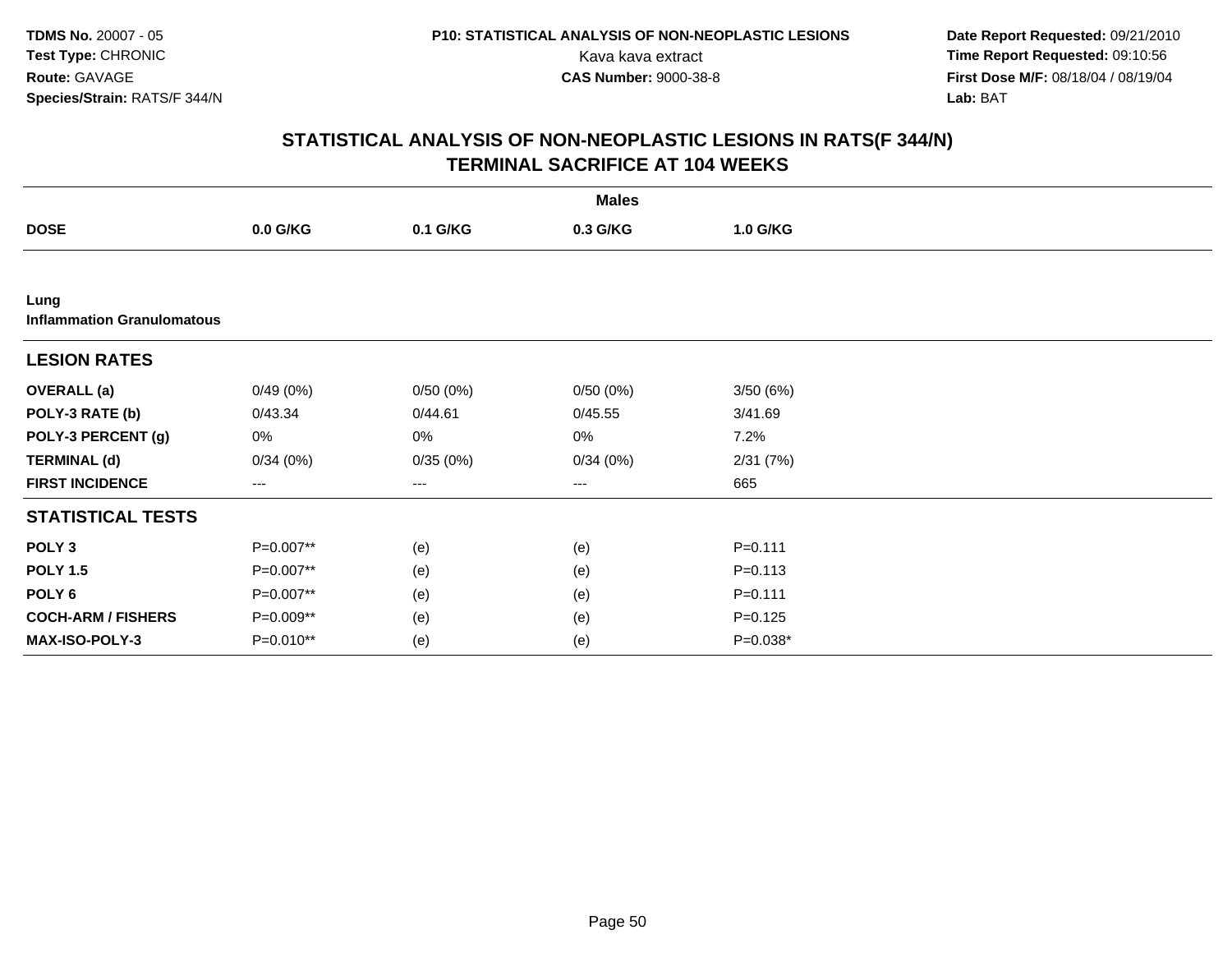**Date Report Requested:** 09/21/2010 Kava kava extract **Time Report Requested:** 09:10:56<br>**CAS Number:** 9000-38-8<br>**Tirst Dose M/F:** 08/18/04 / 08/19/04 **First Dose M/F:** 08/18/04 / 08/19/04 Lab: BAT **Lab:** BAT

| <b>Males</b>              |            |          |          |                        |  |  |  |
|---------------------------|------------|----------|----------|------------------------|--|--|--|
| <b>DOSE</b>               | $0.0$ G/KG | 0.1 G/KG | 0.3 G/KG | 1.0 G/KG               |  |  |  |
|                           |            |          |          |                        |  |  |  |
| Lung<br><b>Necrosis</b>   |            |          |          |                        |  |  |  |
| <b>LESION RATES</b>       |            |          |          |                        |  |  |  |
| <b>OVERALL</b> (a)        | 2/49(4%)   | 0/50(0%) | 0/50(0%) | 0/50(0%)               |  |  |  |
| POLY-3 RATE (b)           | 2/43.84    | 0/44.61  | 0/45.55  | 0/41.46                |  |  |  |
| POLY-3 PERCENT (g)        | 4.6%       | 0%       | 0%       | 0%                     |  |  |  |
| <b>TERMINAL (d)</b>       | 0/34(0%)   | 0/35(0%) | 0/34(0%) | 0/31(0%)               |  |  |  |
| <b>FIRST INCIDENCE</b>    | 629        | ---      | ---      | $\qquad \qquad \cdots$ |  |  |  |
| <b>STATISTICAL TESTS</b>  |            |          |          |                        |  |  |  |
| POLY <sub>3</sub>         | P=0.262N   | P=0.233N | P=0.229N | $P = 0.250N$           |  |  |  |
| <b>POLY 1.5</b>           | P=0.259N   | P=0.236N | P=0.230N | P=0.247N               |  |  |  |
| POLY <sub>6</sub>         | P=0.264N   | P=0.230N | P=0.229N | P=0.254N               |  |  |  |
| <b>COCH-ARM / FISHERS</b> | P=0.260N   | P=0.242N | P=0.242N | P=0.242N               |  |  |  |
| <b>MAX-ISO-POLY-3</b>     | P=0.045N*  | P=0.075N | P=0.075N | P=0.089N               |  |  |  |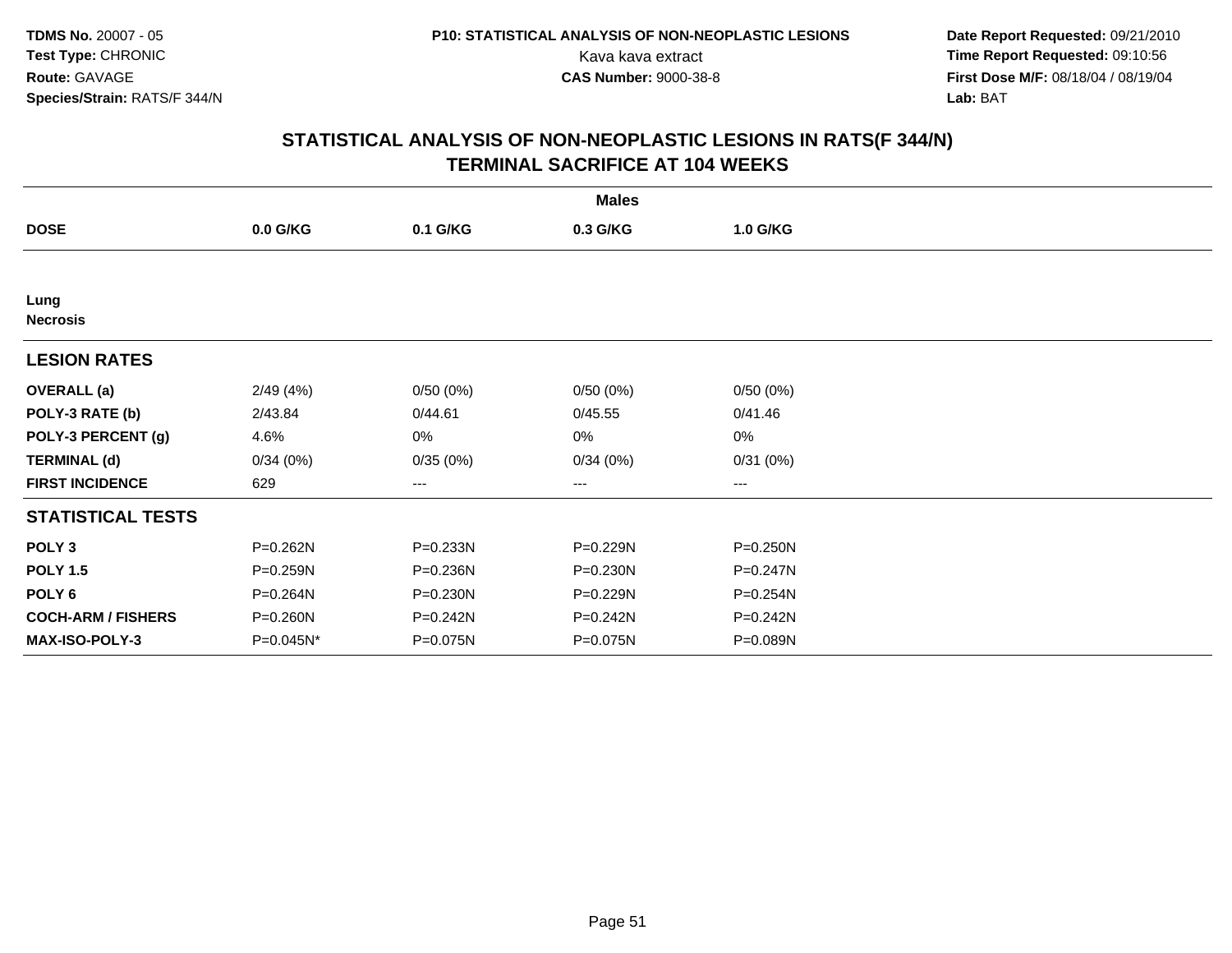**Date Report Requested:** 09/21/2010 Kava kava extract **Time Report Requested:** 09:10:56<br>**CAS Number:** 9000-38-8<br>**Tirst Dose M/F:** 08/18/04 / 08/19/04 **First Dose M/F:** 08/18/04 / 08/19/04 Lab: BAT **Lab:** BAT

| <b>Males</b>                             |              |              |             |             |  |  |  |
|------------------------------------------|--------------|--------------|-------------|-------------|--|--|--|
| <b>DOSE</b>                              | $0.0$ G/KG   | 0.1 G/KG     | 0.3 G/KG    | 1.0 G/KG    |  |  |  |
|                                          |              |              |             |             |  |  |  |
| Lung: Alveolar Epithelium<br>Hyperplasia |              |              |             |             |  |  |  |
| <b>LESION RATES</b>                      |              |              |             |             |  |  |  |
| <b>OVERALL</b> (a)                       | 19/49 (39%)  | 13/50 (26%)  | 20/50 (40%) | 15/50 (30%) |  |  |  |
| POLY-3 RATE (b)                          | 19/44.71     | 13/44.79     | 20/46.58    | 15/42.35    |  |  |  |
| POLY-3 PERCENT (g)                       | 42.5%        | 29%          | 42.9%       | 35.4%       |  |  |  |
| <b>TERMINAL (d)</b>                      | 16/34 (47%)  | 12/35 (34%)  | 15/34 (44%) | 13/31 (42%) |  |  |  |
| <b>FIRST INCIDENCE</b>                   | 504          | 679          | 608         | 454         |  |  |  |
| <b>STATISTICAL TESTS</b>                 |              |              |             |             |  |  |  |
| POLY <sub>3</sub>                        | P=0.470N     | $P = 0.131N$ | $P = 0.567$ | P=0.322N    |  |  |  |
| <b>POLY 1.5</b>                          | P=0.443N     | P=0.139N     | $P = 0.552$ | P=0.308N    |  |  |  |
| POLY <sub>6</sub>                        | $P = 0.504N$ | $P = 0.119N$ | P=0.586N    | P=0.339N    |  |  |  |
| <b>COCH-ARM / FISHERS</b>                | P=0.362N     | P=0.126N     | $P = 0.532$ | P=0.240N    |  |  |  |
| <b>MAX-ISO-POLY-3</b>                    | $P = 0.411N$ | P=0.090N     | $P=0.482$   | P=0.254N    |  |  |  |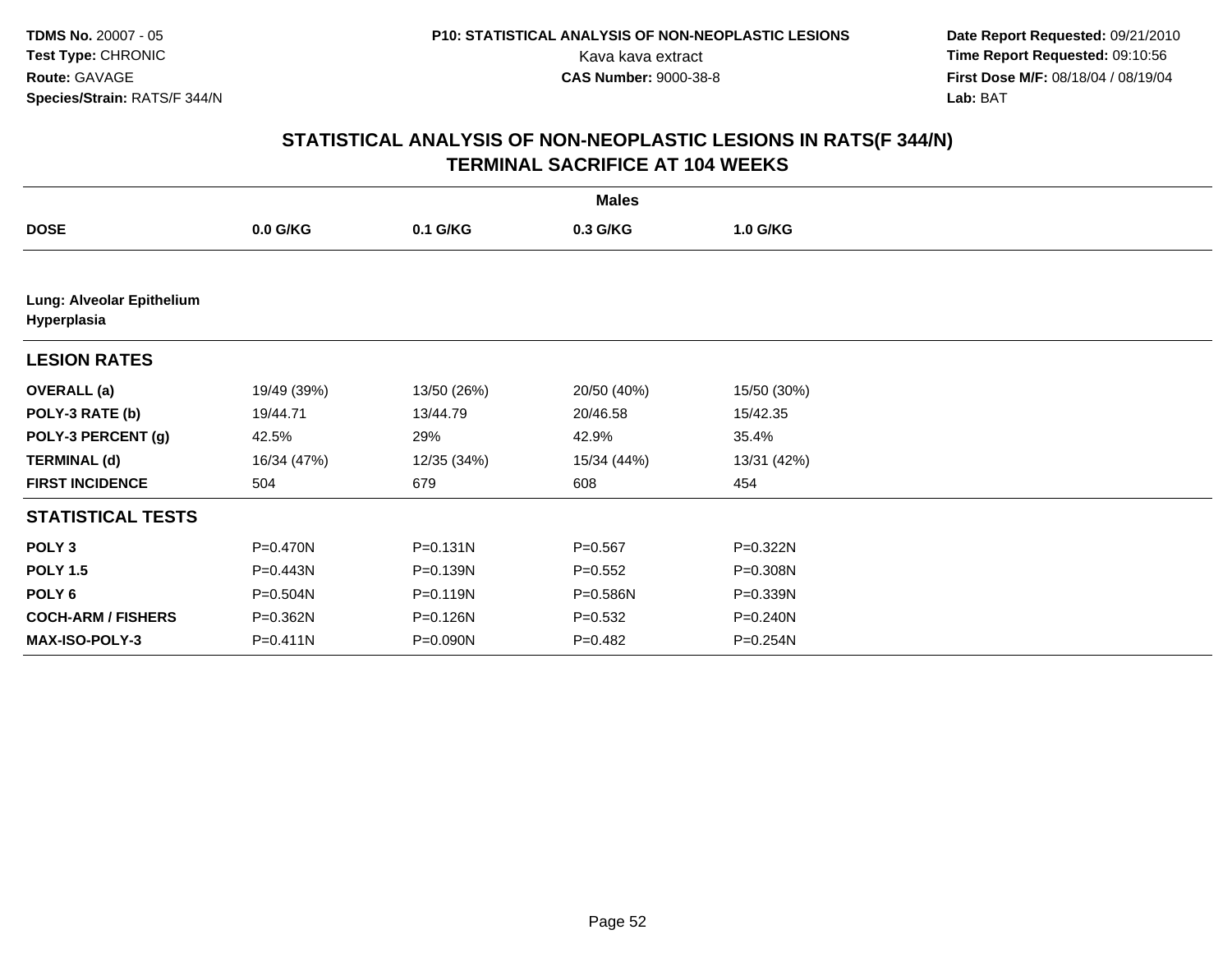**Date Report Requested:** 09/21/2010 Kava kava extract **Time Report Requested:** 09:10:56<br>**CAS Number:** 9000-38-8<br>**Tirst Dose M/F:** 08/18/04 / 08/19/04 **First Dose M/F:** 08/18/04 / 08/19/04 Lab: BAT **Lab:** BAT

| <b>Males</b>                             |              |          |          |              |  |  |  |
|------------------------------------------|--------------|----------|----------|--------------|--|--|--|
| <b>DOSE</b>                              | 0.0 G/KG     | 0.1 G/KG | 0.3 G/KG | 1.0 G/KG     |  |  |  |
|                                          |              |          |          |              |  |  |  |
| Lung: Alveolar Epithelium<br>Hypertrophy |              |          |          |              |  |  |  |
| <b>LESION RATES</b>                      |              |          |          |              |  |  |  |
| <b>OVERALL</b> (a)                       | 2/49(4%)     | 0/50(0%) | 2/50(4%) | 1/50(2%)     |  |  |  |
| POLY-3 RATE (b)                          | 2/43.75      | 0/44.61  | 2/45.90  | 1/41.46      |  |  |  |
| POLY-3 PERCENT (g)                       | 4.6%         | 0%       | 4.4%     | 2.4%         |  |  |  |
| <b>TERMINAL (d)</b>                      | 1/34(3%)     | 0/35(0%) | 0/34(0%) | 1/31(3%)     |  |  |  |
| <b>FIRST INCIDENCE</b>                   | 610          | $---$    | 664      | 727 (T)      |  |  |  |
| <b>STATISTICAL TESTS</b>                 |              |          |          |              |  |  |  |
| POLY <sub>3</sub>                        | P=0.613N     | P=0.233N | P=0.677N | P=0.519N     |  |  |  |
| <b>POLY 1.5</b>                          | $P = 0.605N$ | P=0.236N | P=0.680N | $P = 0.514N$ |  |  |  |
| POLY 6                                   | $P = 0.622N$ | P=0.229N | P=0.674N | P=0.524N     |  |  |  |
| <b>COCH-ARM / FISHERS</b>                | P=0.588N     | P=0.242N | P=0.684N | P=0.492N     |  |  |  |
| <b>MAX-ISO-POLY-3</b>                    | P=0.438N     | P=0.075N | P=0.480N | P=0.302N     |  |  |  |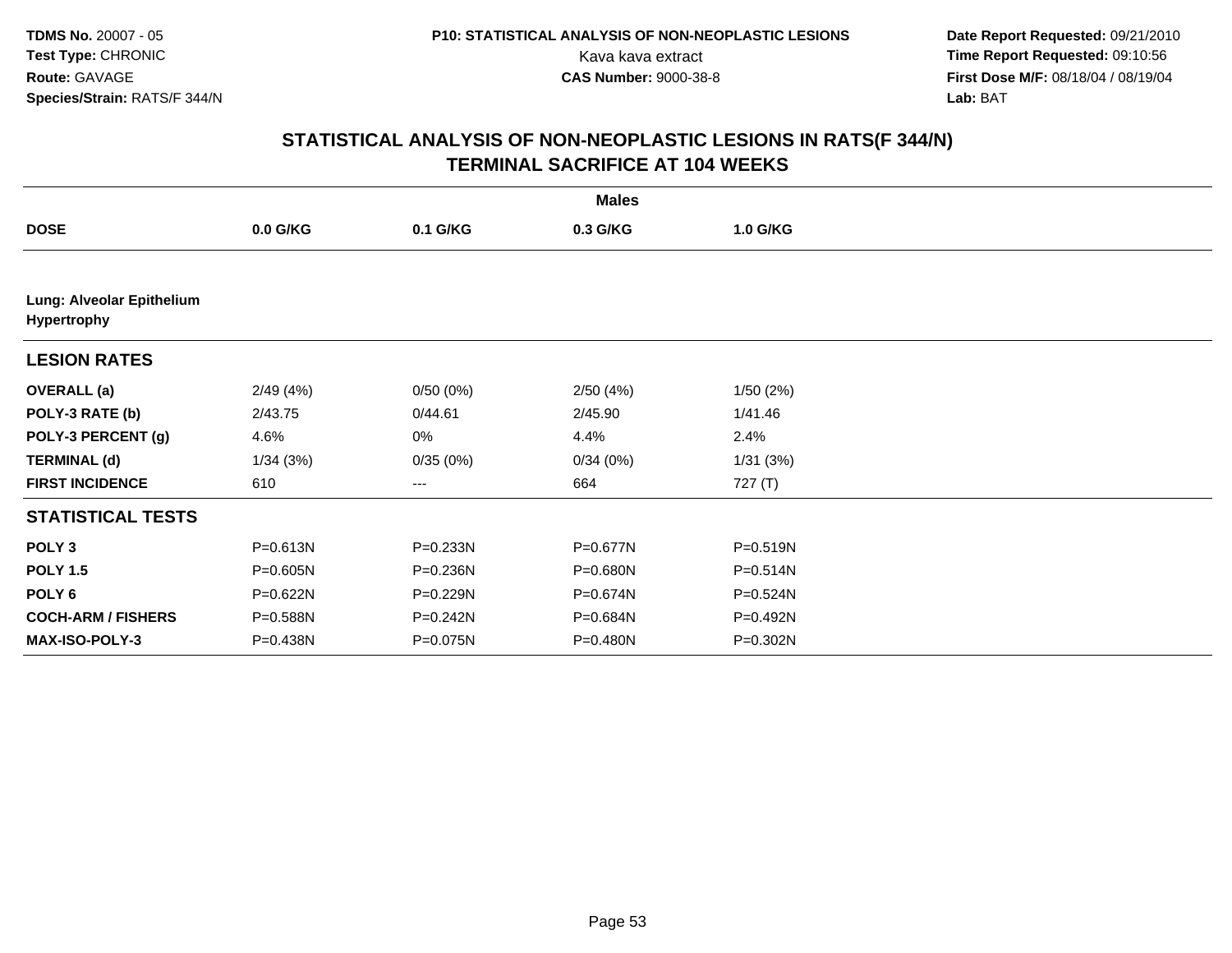**Date Report Requested:** 09/21/2010 Kava kava extract **Time Report Requested:** 09:10:56<br>**CAS Number:** 9000-38-8<br>**Tirst Dose M/F:** 08/18/04 / 08/19/04 **First Dose M/F:** 08/18/04 / 08/19/04 Lab: BAT **Lab:** BAT

| <b>Males</b>                            |              |              |             |          |  |  |  |
|-----------------------------------------|--------------|--------------|-------------|----------|--|--|--|
| <b>DOSE</b>                             | 0.0 G/KG     | 0.1 G/KG     | 0.3 G/KG    | 1.0 G/KG |  |  |  |
|                                         |              |              |             |          |  |  |  |
| Lung: Alveolar Epithelium<br>Metaplasia |              |              |             |          |  |  |  |
| <b>LESION RATES</b>                     |              |              |             |          |  |  |  |
| <b>OVERALL</b> (a)                      | 1/49(2%)     | 1/50(2%)     | 2/50 (4%)   | 0/50(0%) |  |  |  |
| POLY-3 RATE (b)                         | 1/43.34      | 1/44.61      | 2/46.07     | 0/41.46  |  |  |  |
| POLY-3 PERCENT (g)                      | 2.3%         | 2.2%         | 4.3%        | 0%       |  |  |  |
| <b>TERMINAL (d)</b>                     | 1/34(3%)     | 1/35(3%)     | 0/34(0%)    | 0/31(0%) |  |  |  |
| <b>FIRST INCIDENCE</b>                  | 727(T)       | 727 (T)      | 608         | $---$    |  |  |  |
| <b>STATISTICAL TESTS</b>                |              |              |             |          |  |  |  |
| POLY <sub>3</sub>                       | P=0.346N     | P=0.754N     | $P = 0.521$ | P=0.509N |  |  |  |
| <b>POLY 1.5</b>                         | $P = 0.341N$ | P=0.758N     | $P = 0.516$ | P=0.507N |  |  |  |
| POLY 6                                  | P=0.352N     | P=0.749N     | $P=0.527$   | P=0.510N |  |  |  |
| <b>COCH-ARM / FISHERS</b>               | P=0.322N     | $P = 0.747N$ | $P = 0.508$ | P=0.495N |  |  |  |
| <b>MAX-ISO-POLY-3</b>                   | P=0.308N     | P=0.491N     | $P = 0.303$ | P=0.171N |  |  |  |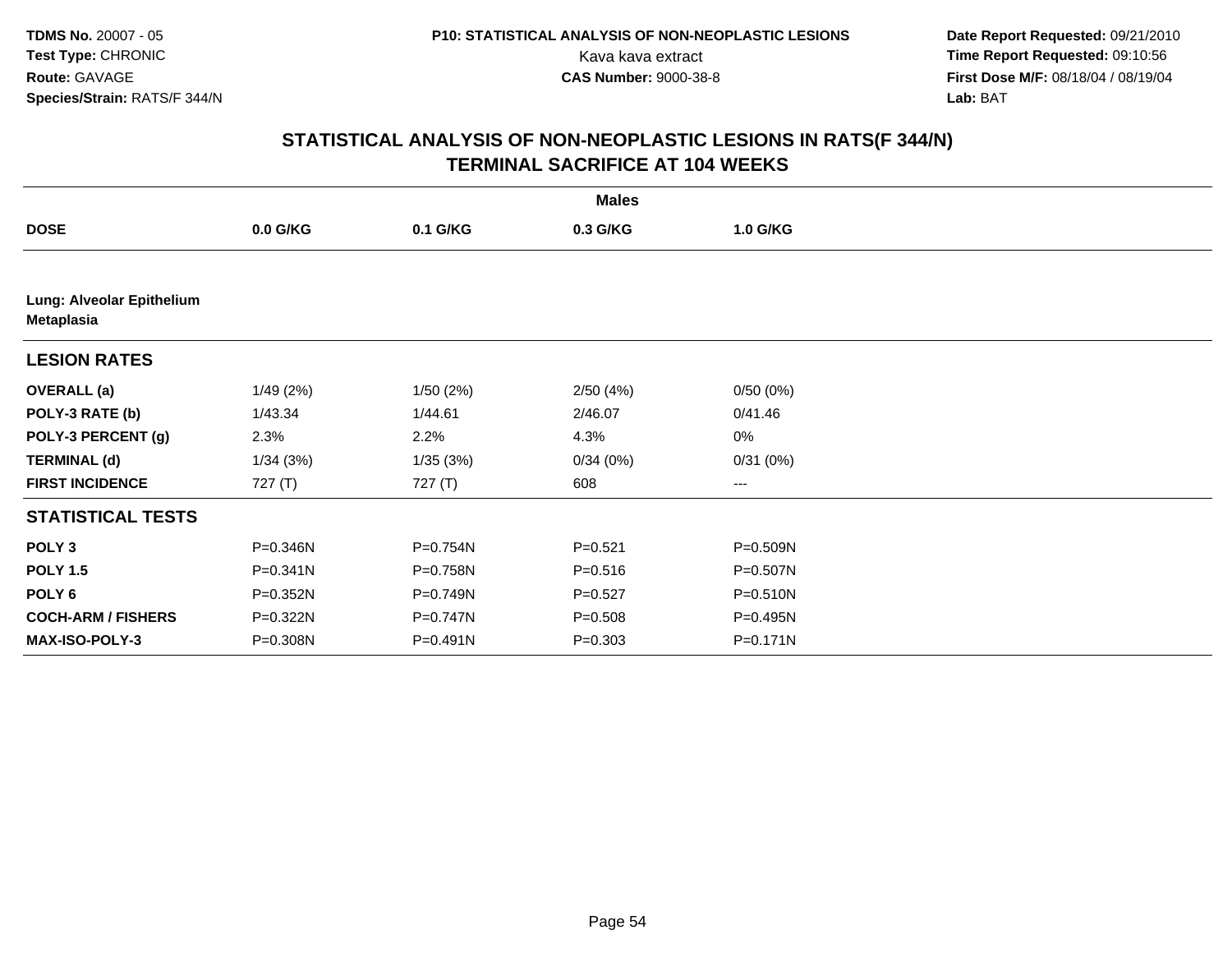**Date Report Requested:** 09/21/2010 Kava kava extract **Time Report Requested:** 09:10:56<br>**CAS Number:** 9000-38-8<br>**Tirst Dose M/F:** 08/18/04 / 08/19/04 **First Dose M/F:** 08/18/04 / 08/19/04 Lab: BAT **Lab:** BAT

| <b>Males</b>                                                     |             |           |             |             |  |  |  |  |
|------------------------------------------------------------------|-------------|-----------|-------------|-------------|--|--|--|--|
| <b>DOSE</b>                                                      | 0.0 G/KG    | 0.1 G/KG  | 0.3 G/KG    | 1.0 G/KG    |  |  |  |  |
|                                                                  |             |           |             |             |  |  |  |  |
| <b>Lung: Alveolus</b><br><b>Infiltration Cellular Histiocyte</b> |             |           |             |             |  |  |  |  |
| <b>LESION RATES</b>                                              |             |           |             |             |  |  |  |  |
| <b>OVERALL</b> (a)                                               | 8/49 (16%)  | 3/50(6%)  | 11/50 (22%) | 9/50 (18%)  |  |  |  |  |
| POLY-3 RATE (b)                                                  | 8/43.47     | 3/44.79   | 11/45.66    | 9/41.83     |  |  |  |  |
| POLY-3 PERCENT (g)                                               | 18.4%       | 6.7%      | 24.1%       | 21.5%       |  |  |  |  |
| <b>TERMINAL (d)</b>                                              | 7/34 (21%)  | 2/35(6%)  | 10/34 (29%) | 7/31 (23%)  |  |  |  |  |
| <b>FIRST INCIDENCE</b>                                           | 694         | 679       | 701         | 670         |  |  |  |  |
| <b>STATISTICAL TESTS</b>                                         |             |           |             |             |  |  |  |  |
| POLY <sub>3</sub>                                                | $P = 0.192$ | P=0.088N  | $P = 0.346$ | $P=0.465$   |  |  |  |  |
| <b>POLY 1.5</b>                                                  | $P = 0.206$ | P=0.094N  | $P = 0.337$ | $P=0.470$   |  |  |  |  |
| POLY <sub>6</sub>                                                | $P=0.179$   | P=0.081N  | $P = 0.351$ | $P=0.462$   |  |  |  |  |
| <b>COCH-ARM / FISHERS</b>                                        | $P = 0.250$ | P=0.094N  | $P=0.323$   | $P = 0.518$ |  |  |  |  |
| <b>MAX-ISO-POLY-3</b>                                            | $P = 0.178$ | P=0.048N* | $P = 0.260$ | $P = 0.362$ |  |  |  |  |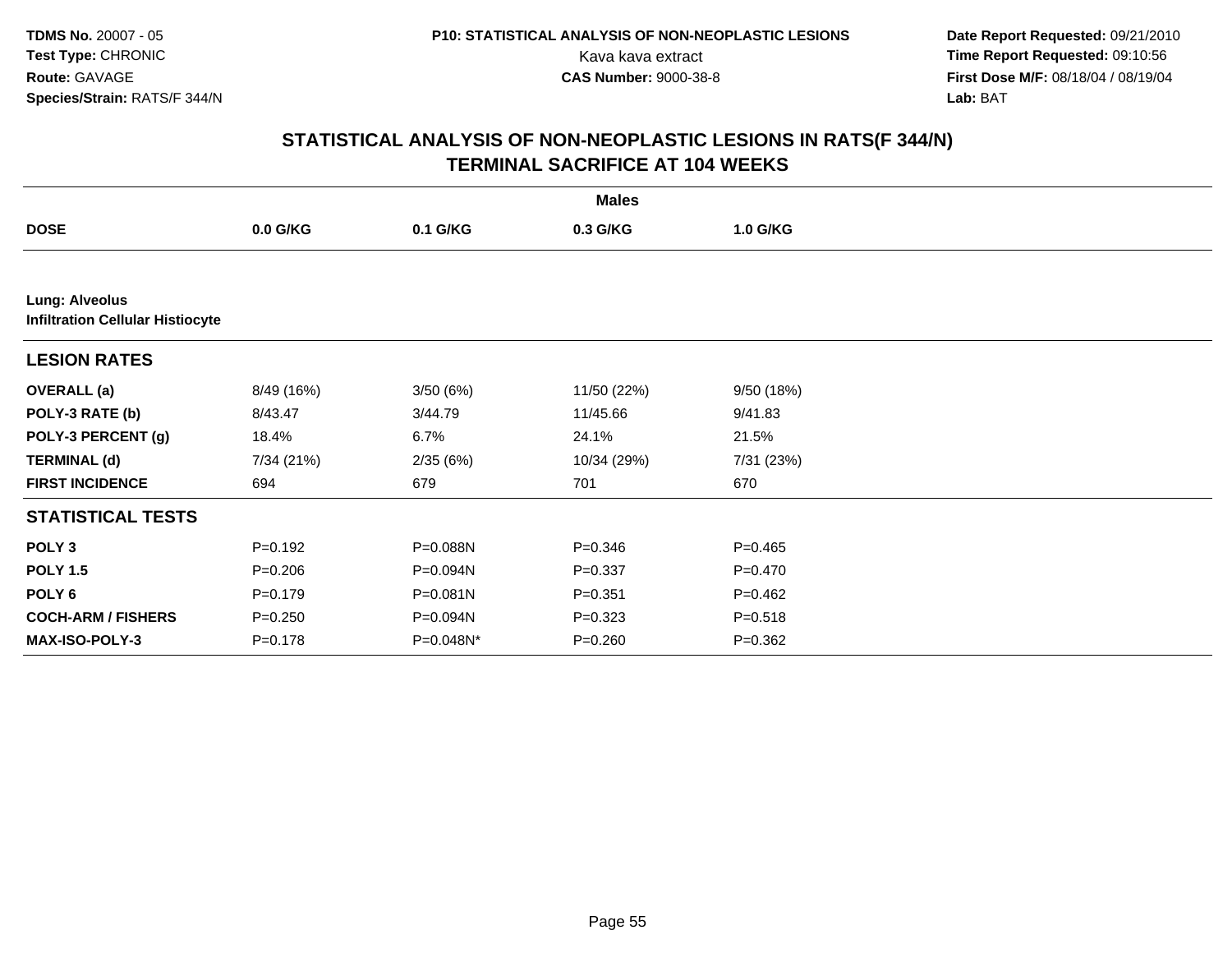**Date Report Requested:** 09/21/2010 Kava kava extract **Time Report Requested:** 09:10:56<br>**CAS Number:** 9000-38-8<br>**Tirst Dose M/F:** 08/18/04 / 08/19/04 **First Dose M/F:** 08/18/04 / 08/19/04 Lab: BAT **Lab:** BAT

| <b>Males</b>                      |             |          |          |             |  |  |  |
|-----------------------------------|-------------|----------|----------|-------------|--|--|--|
| <b>DOSE</b>                       | $0.0$ G/KG  | 0.1 G/KG | 0.3 G/KG | 1.0 G/KG    |  |  |  |
|                                   |             |          |          |             |  |  |  |
| Lymph Node, Mesenteric<br>Atrophy |             |          |          |             |  |  |  |
| <b>LESION RATES</b>               |             |          |          |             |  |  |  |
| <b>OVERALL</b> (a)                | 2/49(4%)    | 2/50(4%) | 0/50(0%) | 5/50 (10%)  |  |  |  |
| POLY-3 RATE (b)                   | 2/43.50     | 2/44.82  | 0/45.55  | 5/42.09     |  |  |  |
| POLY-3 PERCENT (g)                | 4.6%        | 4.5%     | 0%       | 11.9%       |  |  |  |
| <b>TERMINAL (d)</b>               | 1/34(3%)    | 1/35(3%) | 0/34(0%) | 2/31(7%)    |  |  |  |
| <b>FIRST INCIDENCE</b>            | 686         | 673      | ---      | 629         |  |  |  |
| <b>STATISTICAL TESTS</b>          |             |          |          |             |  |  |  |
| POLY <sub>3</sub>                 | $P = 0.061$ | P=0.683N | P=0.227N | $P=0.202$   |  |  |  |
| <b>POLY 1.5</b>                   | $P = 0.063$ | P=0.690N | P=0.229N | $P = 0.204$ |  |  |  |
| POLY <sub>6</sub>                 | $P = 0.060$ | P=0.675N | P=0.226N | $P=0.202$   |  |  |  |
| <b>COCH-ARM / FISHERS</b>         | $P = 0.071$ | P=0.684N | P=0.242N | $P = 0.226$ |  |  |  |
| <b>MAX-ISO-POLY-3</b>             | $P = 0.055$ | P=0.487N | P=0.075N | $P = 0.114$ |  |  |  |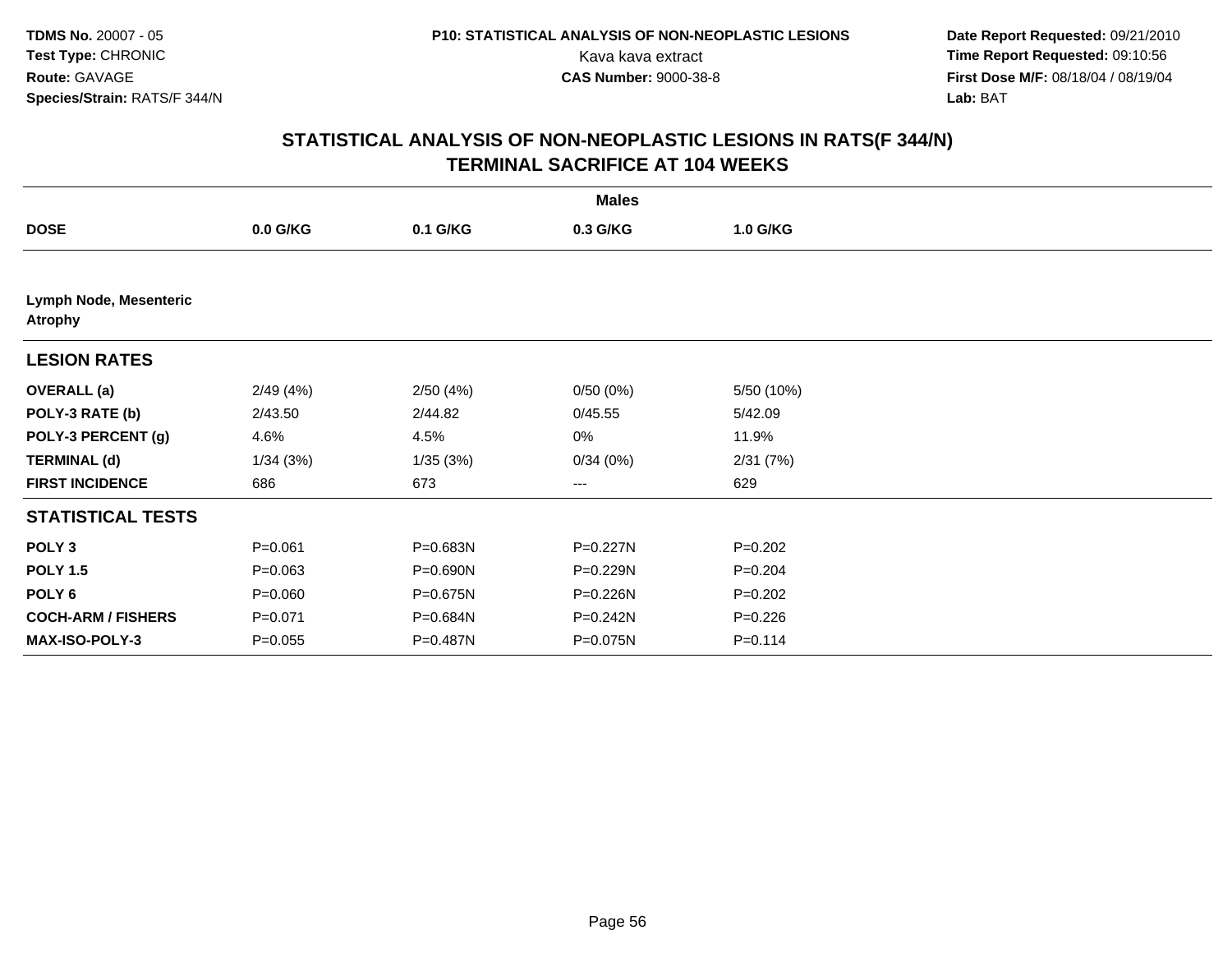**Date Report Requested:** 09/21/2010 Kava kava extract **Time Report Requested:** 09:10:56<br>**CAS Number:** 9000-38-8<br>**Tirst Dose M/F:** 08/18/04 / 08/19/04 **First Dose M/F:** 08/18/04 / 08/19/04 Lab: BAT **Lab:** BAT

| <b>Males</b>                           |          |                        |          |          |  |  |  |
|----------------------------------------|----------|------------------------|----------|----------|--|--|--|
| <b>DOSE</b>                            | 0.0 G/KG | 0.1 G/KG               | 0.3 G/KG | 1.0 G/KG |  |  |  |
|                                        |          |                        |          |          |  |  |  |
| Lymph Node, Mesenteric<br>Inflammation |          |                        |          |          |  |  |  |
| <b>LESION RATES</b>                    |          |                        |          |          |  |  |  |
| <b>OVERALL</b> (a)                     | 0/49(0%) | 0/50(0%)               | 0/50(0%) | 0/50(0%) |  |  |  |
| POLY-3 RATE (b)                        | 0/43.34  | 0/44.61                | 0/45.55  | 0/41.46  |  |  |  |
| POLY-3 PERCENT (g)                     | 0%       | 0%                     | 0%       | 0%       |  |  |  |
| <b>TERMINAL (d)</b>                    | 0/34(0%) | 0/35(0%)               | 0/34(0%) | 0/31(0%) |  |  |  |
| <b>FIRST INCIDENCE</b>                 | $---$    | $\qquad \qquad \cdots$ | ---      | ---      |  |  |  |
| <b>STATISTICAL TESTS</b>               |          |                        |          |          |  |  |  |
| POLY <sub>3</sub>                      | (e)      | (e)                    | (e)      | (e)      |  |  |  |
| <b>POLY 1.5</b>                        | (e)      | (e)                    | (e)      | (e)      |  |  |  |
| POLY <sub>6</sub>                      | (e)      | (e)                    | (e)      | (e)      |  |  |  |
| <b>COCH-ARM / FISHERS</b>              | (e)      | (e)                    | (e)      | (e)      |  |  |  |
| MAX-ISO-POLY-3                         | (e)      | (e)                    | (e)      | (e)      |  |  |  |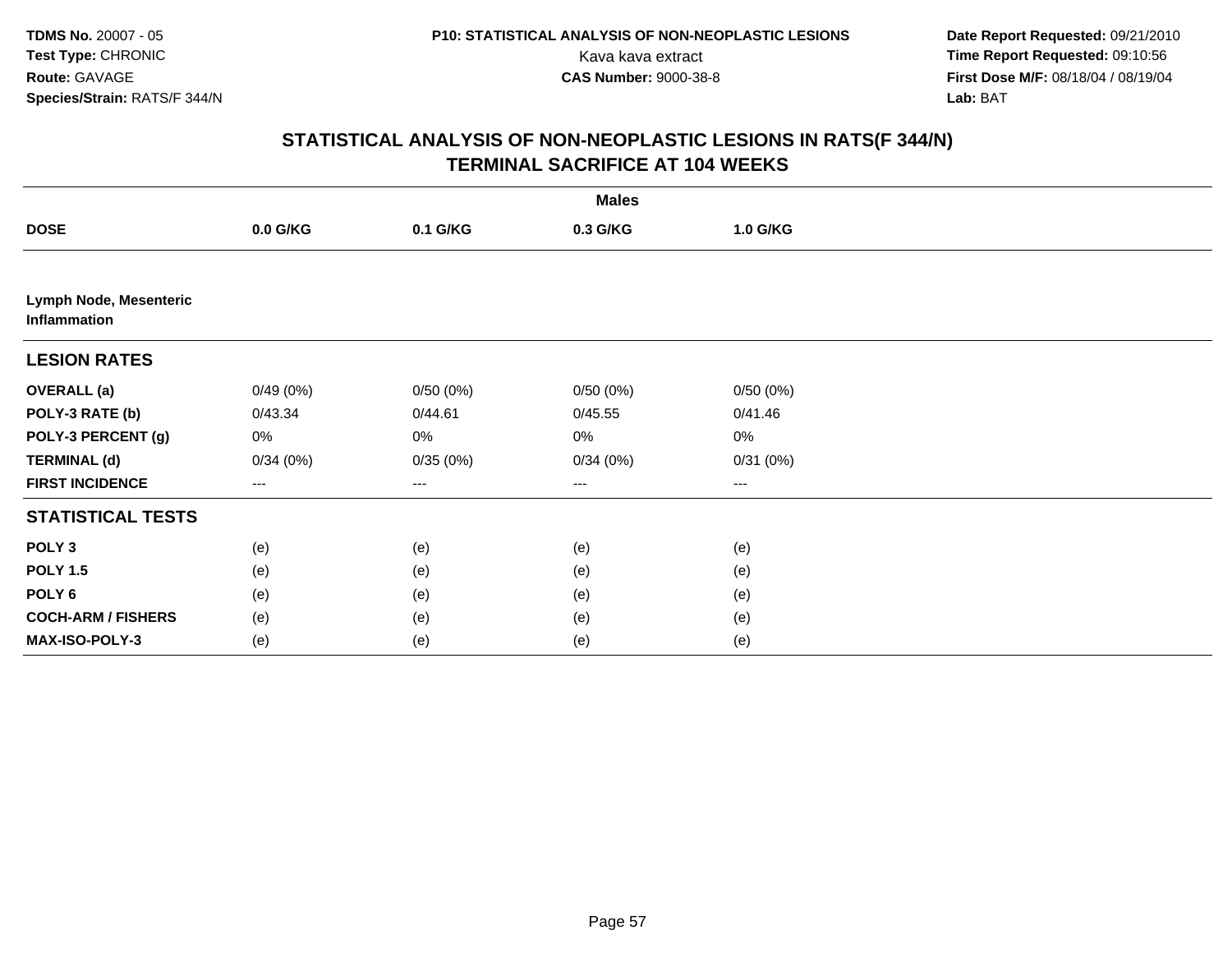**Date Report Requested:** 09/21/2010 Kava kava extract **Time Report Requested:** 09:10:56<br>**CAS Number:** 9000-38-8<br>**Tirst Dose M/F:** 08/18/04 / 08/19/04 **First Dose M/F:** 08/18/04 / 08/19/04 Lab: BAT **Lab:** BAT

| <b>Males</b>                                           |              |                        |              |             |  |  |  |
|--------------------------------------------------------|--------------|------------------------|--------------|-------------|--|--|--|
| <b>DOSE</b>                                            | 0.0 G/KG     | 0.1 G/KG               | 0.3 G/KG     | 1.0 G/KG    |  |  |  |
|                                                        |              |                        |              |             |  |  |  |
| <b>Lymph Node: Mediastinal</b><br>Hyperplasia Lymphoid |              |                        |              |             |  |  |  |
| <b>LESION RATES</b>                                    |              |                        |              |             |  |  |  |
| <b>OVERALL</b> (a)                                     | $3/4$ (75%)  | $0/3(0\%)$             | 0/2(0%)      | 1/5(20%)    |  |  |  |
| POLY-3 RATE (b)                                        | 3/4.00       | 0/2.55                 | 0/1.59       | 1/4.82      |  |  |  |
| POLY-3 PERCENT (g)                                     | 75%          | 0%                     | 0%           | 20.8%       |  |  |  |
| <b>TERMINAL (d)</b>                                    | $3/4$ (75%)  | $0/1$ $(0%)$           | $0/1$ $(0%)$ | $1/4$ (25%) |  |  |  |
| <b>FIRST INCIDENCE</b>                                 | 727(T)       | $\qquad \qquad \cdots$ | ---          | 727(T)      |  |  |  |
| <b>STATISTICAL TESTS</b>                               |              |                        |              |             |  |  |  |
| POLY <sub>3</sub>                                      | $P = 0.245N$ | P=0.097N               | P=0.246N     | P=0.162N    |  |  |  |
| <b>POLY 1.5</b>                                        | P=0.269N     | P=0.078N               | P=0.203N     | P=0.157N    |  |  |  |
| POLY <sub>6</sub>                                      | P=0.215N     | $P = 0.135N$           | P=0.316N     | P=0.173N    |  |  |  |
| <b>COCH-ARM / FISHERS</b>                              | P=0.326N     | P=0.114N               | P=0.200N     | P=0.167N    |  |  |  |
| <b>MAX-ISO-POLY-3</b>                                  | P=0.017N*    | P=0.023N*              | P=0.089N     | P=0.050N*   |  |  |  |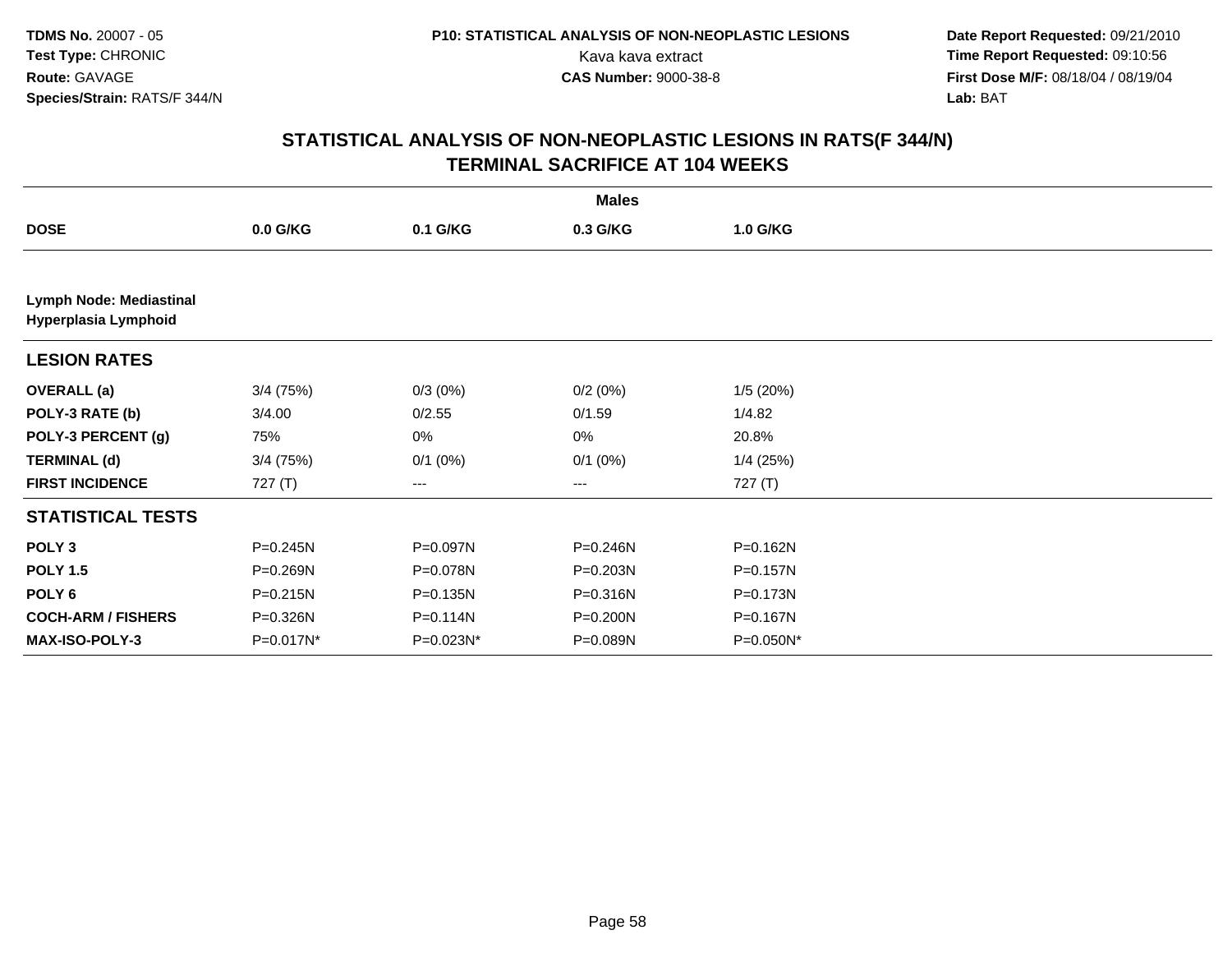**Date Report Requested:** 09/21/2010 Kava kava extract **Time Report Requested:** 09:10:56<br>**CAS Number:** 9000-38-8<br>**Tirst Dose M/F:** 08/18/04 / 08/19/04 **First Dose M/F:** 08/18/04 / 08/19/04 Lab: BAT **Lab:** BAT

|                                     |              |          | <b>Males</b> |                   |  |
|-------------------------------------|--------------|----------|--------------|-------------------|--|
| <b>DOSE</b>                         | $0.0$ G/KG   | 0.1 G/KG | 0.3 G/KG     | 1.0 G/KG          |  |
|                                     |              |          |              |                   |  |
| <b>Mammary Gland</b><br>Hyperplasia |              |          |              |                   |  |
| <b>LESION RATES</b>                 |              |          |              |                   |  |
| <b>OVERALL</b> (a)                  | 1/48(2%)     | 0/50(0%) | 0/50(0%)     | 0/50(0%)          |  |
| POLY-3 RATE (b)                     | 1/43.01      | 0/44.61  | 0/45.55      | 0/41.46           |  |
| POLY-3 PERCENT (g)                  | 2.3%         | 0%       | 0%           | $0\%$             |  |
| <b>TERMINAL (d)</b>                 | 1/34(3%)     | 0/35(0%) | 0/34(0%)     | 0/31(0%)          |  |
| <b>FIRST INCIDENCE</b>              | 727(T)       | ---      | $\cdots$     | $\qquad \qquad -$ |  |
| <b>STATISTICAL TESTS</b>            |              |          |              |                   |  |
| POLY <sub>3</sub>                   | P=0.495N     | P=0.493N | P=0.489N     | P=0.507N          |  |
| <b>POLY 1.5</b>                     | P=0.494N     | P=0.495N | P=0.490N     | P=0.505N          |  |
| POLY 6                              | P=0.497N     | P=0.489N | P=0.488N     | P=0.510N          |  |
| <b>COCH-ARM / FISHERS</b>           | P=0.496N     | P=0.490N | P=0.490N     | P=0.490N          |  |
| <b>MAX-ISO-POLY-3</b>               | $P = 0.141N$ | P=0.156N | P=0.156N     | P=0.170N          |  |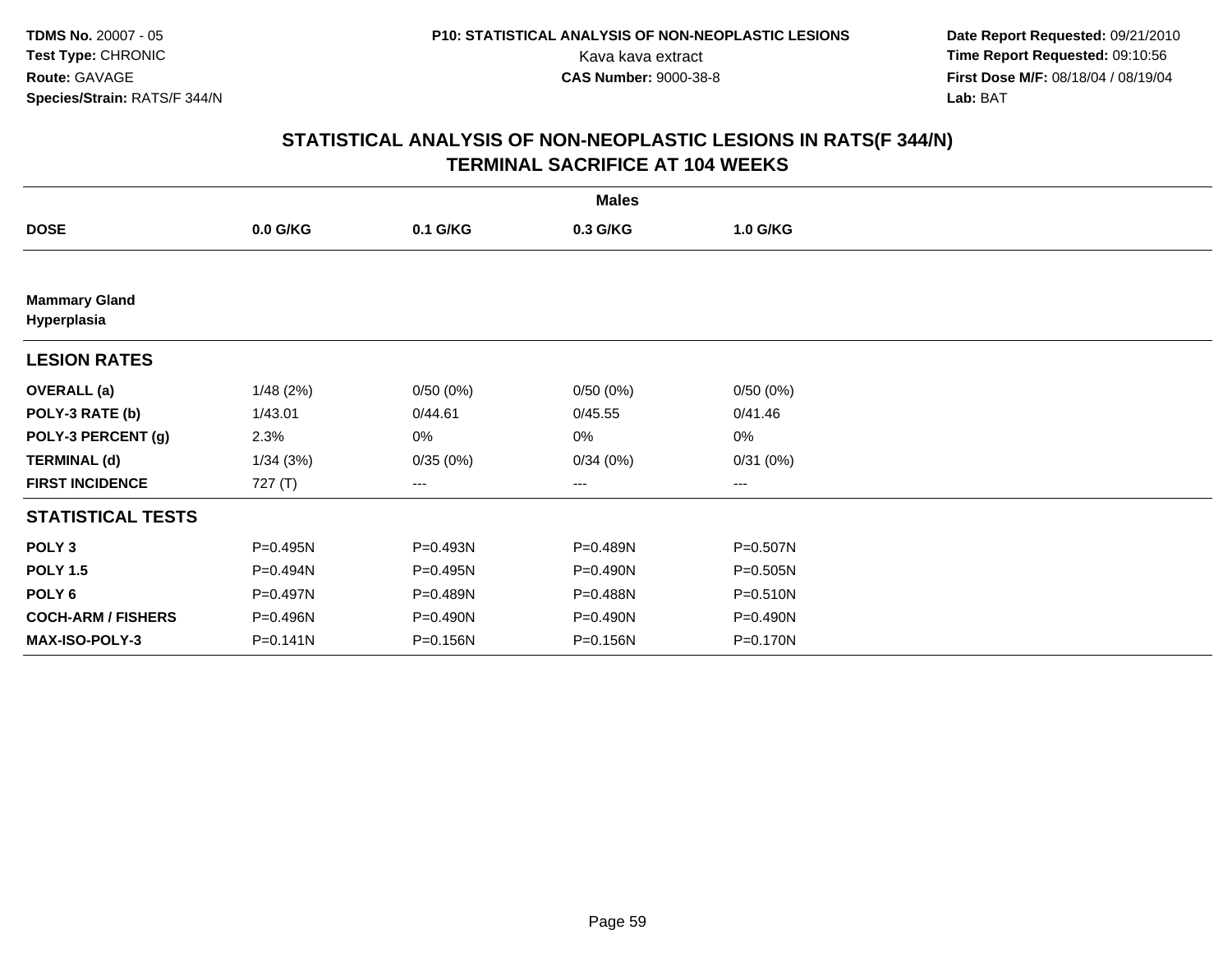**Date Report Requested:** 09/21/2010 Kava kava extract **Time Report Requested:** 09:10:56<br>**CAS Number:** 9000-38-8<br>**Tirst Dose M/F:** 08/18/04 / 08/19/04 **First Dose M/F:** 08/18/04 / 08/19/04 Lab: BAT **Lab:** BAT

| <b>Males</b>                             |             |             |             |             |  |  |  |
|------------------------------------------|-------------|-------------|-------------|-------------|--|--|--|
| <b>DOSE</b>                              | $0.0$ G/KG  | 0.1 G/KG    | 0.3 G/KG    | 1.0 G/KG    |  |  |  |
|                                          |             |             |             |             |  |  |  |
| <b>Mesentery: Fat</b><br><b>Necrosis</b> |             |             |             |             |  |  |  |
| <b>LESION RATES</b>                      |             |             |             |             |  |  |  |
| <b>OVERALL</b> (a)                       | 4/6 (67%)   | 7/8 (88%)   | 6/7(86%)    | 5/6 (83%)   |  |  |  |
| POLY-3 RATE (b)                          | 4/5.52      | 7/7.49      | 6/6.54      | 5/6.00      |  |  |  |
| POLY-3 PERCENT (g)                       | 72.5%       | 93.5%       | 91.8%       | 83.3%       |  |  |  |
| <b>TERMINAL (d)</b>                      | 2/2 (100%)  | 4/4 (100%)  | 4/4 (100%)  | 4/5 (80%)   |  |  |  |
| <b>FIRST INCIDENCE</b>                   | 504         | 615         | 598         | 559         |  |  |  |
| <b>STATISTICAL TESTS</b>                 |             |             |             |             |  |  |  |
| POLY <sub>3</sub>                        | P=0.713N    | $P = 0.383$ | $P=0.447$   | $P = 0.603$ |  |  |  |
| <b>POLY 1.5</b>                          | $P = 0.640$ | $P = 0.382$ | $P = 0.440$ | $P = 0.552$ |  |  |  |
| POLY <sub>6</sub>                        | P=0.627N    | $P=0.427$   | $P = 0.494$ | $P = 0.699$ |  |  |  |
| <b>COCH-ARM / FISHERS</b>                | $P = 0.554$ | $P = 0.385$ | $P = 0.437$ | $P = 0.500$ |  |  |  |
| <b>MAX-ISO-POLY-3</b>                    | $P = 0.305$ | $P = 0.136$ | $P = 0.174$ | $P = 0.337$ |  |  |  |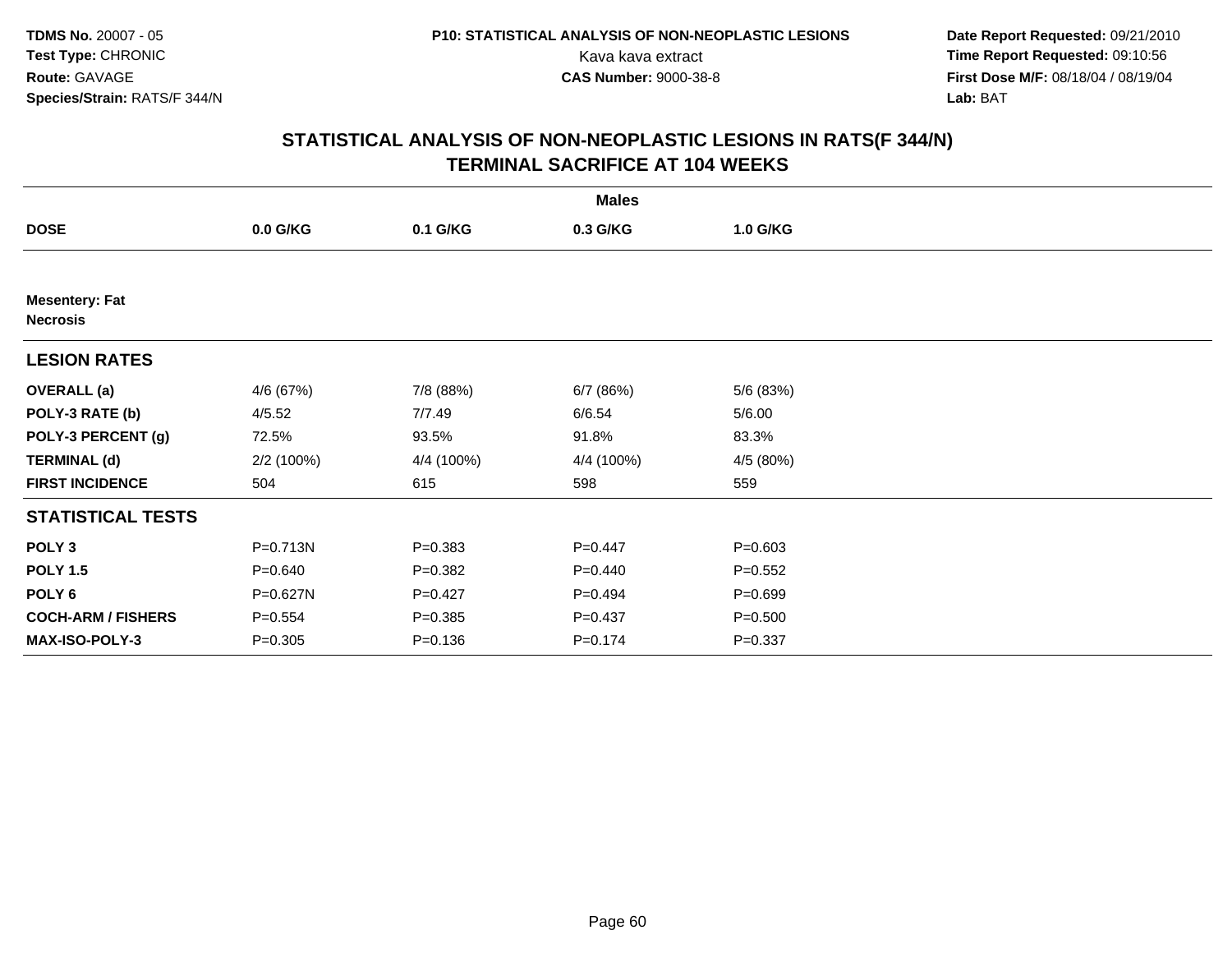**Date Report Requested:** 09/21/2010 Kava kava extract **Time Report Requested:** 09:10:56<br>**CAS Number:** 9000-38-8<br>**Tirst Dose M/F:** 08/18/04 / 08/19/04 **First Dose M/F:** 08/18/04 / 08/19/04 Lab: BAT **Lab:** BAT

|                                    |            |             | <b>Males</b> |             |  |
|------------------------------------|------------|-------------|--------------|-------------|--|
| <b>DOSE</b>                        | $0.0$ G/KG | 0.1 G/KG    | 0.3 G/KG     | 1.0 G/KG    |  |
|                                    |            |             |              |             |  |
| <b>Nose</b><br><b>Foreign Body</b> |            |             |              |             |  |
| <b>LESION RATES</b>                |            |             |              |             |  |
| <b>OVERALL</b> (a)                 | 1/49(2%)   | 4/50 (8%)   | 1/50(2%)     | 2/50(4%)    |  |
| POLY-3 RATE (b)                    | 1/44.01    | 4/44.61     | 1/45.55      | 2/41.67     |  |
| POLY-3 PERCENT (g)                 | 2.3%       | 9%          | 2.2%         | 4.8%        |  |
| <b>TERMINAL (d)</b>                | 0/34(0%)   | 4/35 (11%)  | 1/34(3%)     | 1/31(3%)    |  |
| <b>FIRST INCIDENCE</b>             | 504        | 727 (T)     | 727 (T)      | 673         |  |
| <b>STATISTICAL TESTS</b>           |            |             |              |             |  |
| POLY <sub>3</sub>                  | P=0.617N   | $P = 0.182$ | P=0.753N     | $P = 0.481$ |  |
| <b>POLY 1.5</b>                    | P=0.612N   | $P = 0.179$ | P=0.754N     | $P=0.485$   |  |
| POLY <sub>6</sub>                  | P=0.620N   | $P = 0.187$ | P=0.753N     | $P=0.478$   |  |
| <b>COCH-ARM / FISHERS</b>          | P=0.586N   | $P = 0.187$ | P=0.747N     | $P = 0.508$ |  |
| <b>MAX-ISO-POLY-3</b>              | $P=0.419$  | $P = 0.086$ | P=0.489N     | $P = 0.271$ |  |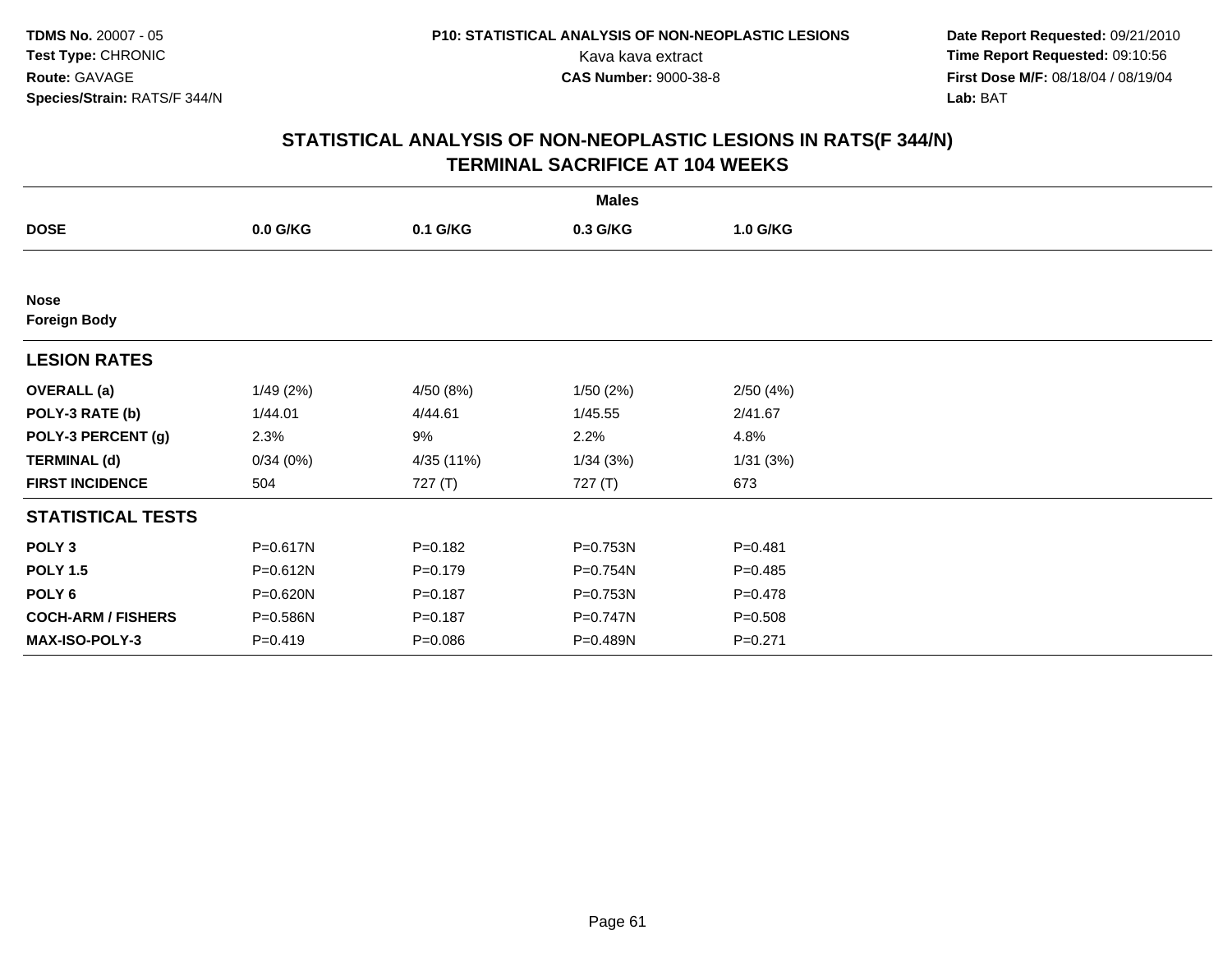**Date Report Requested:** 09/21/2010 Kava kava extract **Time Report Requested:** 09:10:56<br>**CAS Number:** 9000-38-8<br>**Tirst Dose M/F:** 08/18/04 / 08/19/04 **First Dose M/F:** 08/18/04 / 08/19/04 Lab: BAT **Lab:** BAT

|                             |             |             | <b>Males</b> |             |  |
|-----------------------------|-------------|-------------|--------------|-------------|--|
| <b>DOSE</b>                 | 0.0 G/KG    | 0.1 G/KG    | 0.3 G/KG     | 1.0 G/KG    |  |
|                             |             |             |              |             |  |
| <b>Nose</b><br>Inflammation |             |             |              |             |  |
| <b>LESION RATES</b>         |             |             |              |             |  |
| <b>OVERALL (a)</b>          | 18/49 (37%) | 14/50 (28%) | 10/50 (20%)  | 18/50 (36%) |  |
| POLY-3 RATE (b)             | 18/45.50    | 14/45.68    | 10/46.16     | 18/44.90    |  |
| POLY-3 PERCENT (g)          | 39.6%       | 30.7%       | 21.7%        | 40.1%       |  |
| <b>TERMINAL (d)</b>         | 13/34 (38%) | 10/35 (29%) | 7/34 (21%)   | 10/31 (32%) |  |
| <b>FIRST INCIDENCE</b>      | 504         | 571         | 630          | 447         |  |
| <b>STATISTICAL TESTS</b>    |             |             |              |             |  |
| POLY <sub>3</sub>           | $P = 0.317$ | P=0.250N    | P=0.048N*    | $P = 0.565$ |  |
| <b>POLY 1.5</b>             | $P = 0.318$ | P=0.260N    | P=0.049N*    | $P = 0.559$ |  |
| POLY 6                      | $P = 0.317$ | P=0.238N    | P=0.050N*    | $P = 0.573$ |  |
| <b>COCH-ARM / FISHERS</b>   | $P = 0.354$ | P=0.238N    | P=0.052N     | P=0.553N    |  |
| MAX-ISO-POLY-3              | $P = 0.274$ | P=0.186N    | P=0.029N*    | $P = 0.478$ |  |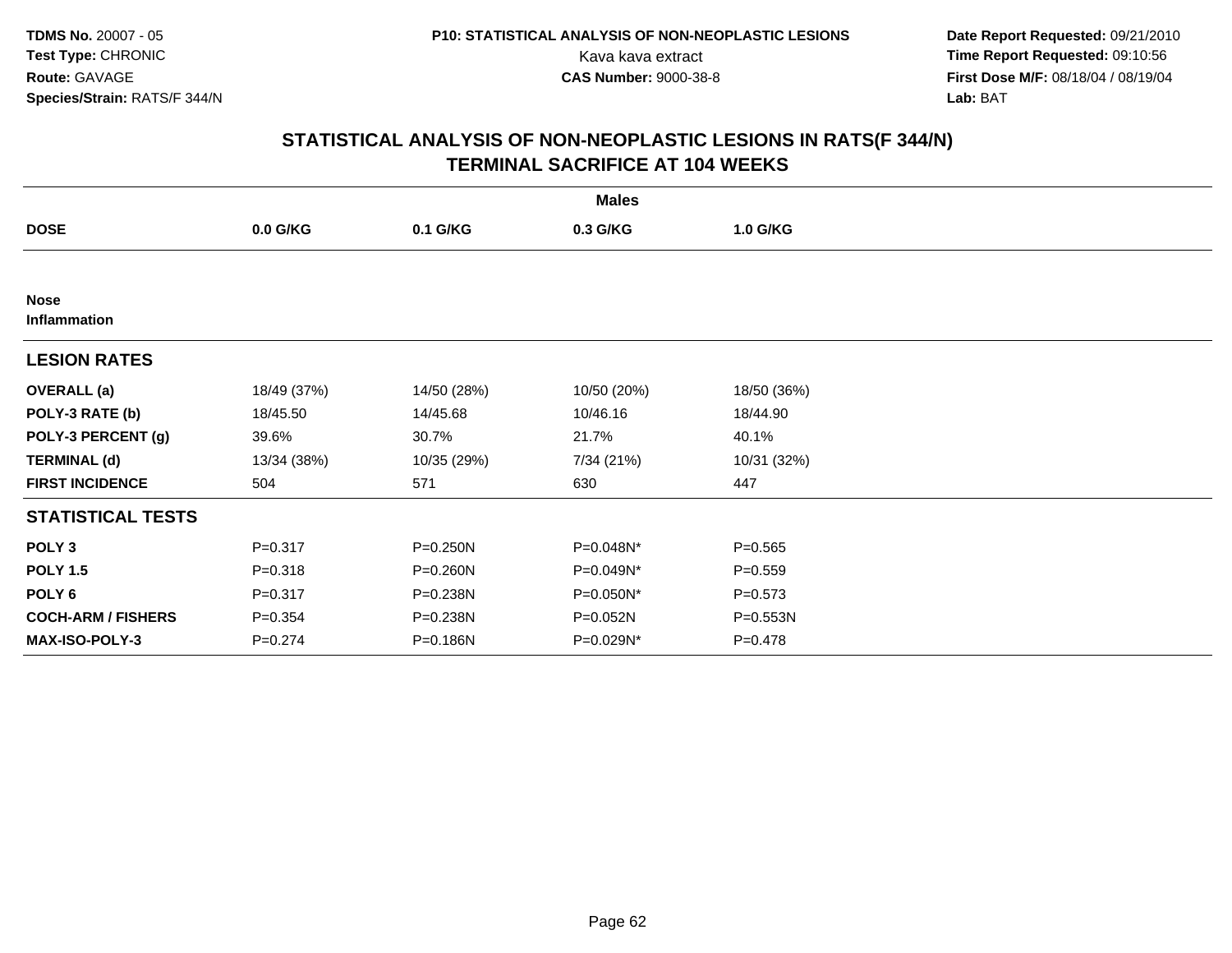**Date Report Requested:** 09/21/2010 Kava kava extract **Time Report Requested:** 09:10:56<br>**CAS Number:** 9000-38-8<br>**Tirst Dose M/F:** 08/18/04 / 08/19/04 **First Dose M/F:** 08/18/04 / 08/19/04 Lab: BAT **Lab:** BAT

|                                                 |             |           | <b>Males</b> |             |  |
|-------------------------------------------------|-------------|-----------|--------------|-------------|--|
| <b>DOSE</b>                                     | 0.0 G/KG    | 0.1 G/KG  | 0.3 G/KG     | 1.0 G/KG    |  |
|                                                 |             |           |              |             |  |
| <b>Nose: Olfactory Epithelium</b><br>Metaplasia |             |           |              |             |  |
| <b>LESION RATES</b>                             |             |           |              |             |  |
| <b>OVERALL</b> (a)                              | 2/49(4%)    | 1/50(2%)  | 3/50(6%)     | 5/50 (10%)  |  |
| POLY-3 RATE (b)                                 | 2/43.34     | 1/44.61   | 3/45.55      | 5/43.20     |  |
| POLY-3 PERCENT (g)                              | 4.6%        | 2.2%      | 6.6%         | 11.6%       |  |
| <b>TERMINAL (d)</b>                             | 2/34(6%)    | 1/35 (3%) | 3/34(9%)     | 1/31(3%)    |  |
| <b>FIRST INCIDENCE</b>                          | 727(T)      | 727(T)    | 727 (T)      | 528         |  |
| <b>STATISTICAL TESTS</b>                        |             |           |              |             |  |
| POLY <sub>3</sub>                               | $P=0.072$   | P=0.490N  | $P = 0.523$  | $P = 0.214$ |  |
| <b>POLY 1.5</b>                                 | $P=0.072$   | P=0.496N  | $P = 0.518$  | $P = 0.211$ |  |
| POLY <sub>6</sub>                               | $P=0.072$   | P=0.482N  | $P = 0.527$  | $P=0.220$   |  |
| <b>COCH-ARM / FISHERS</b>                       | $P = 0.079$ | P=0.492N  | $P = 0.510$  | $P = 0.226$ |  |
| <b>MAX-ISO-POLY-3</b>                           | $P = 0.097$ | P=0.273N  | $P = 0.346$  | $P = 0.119$ |  |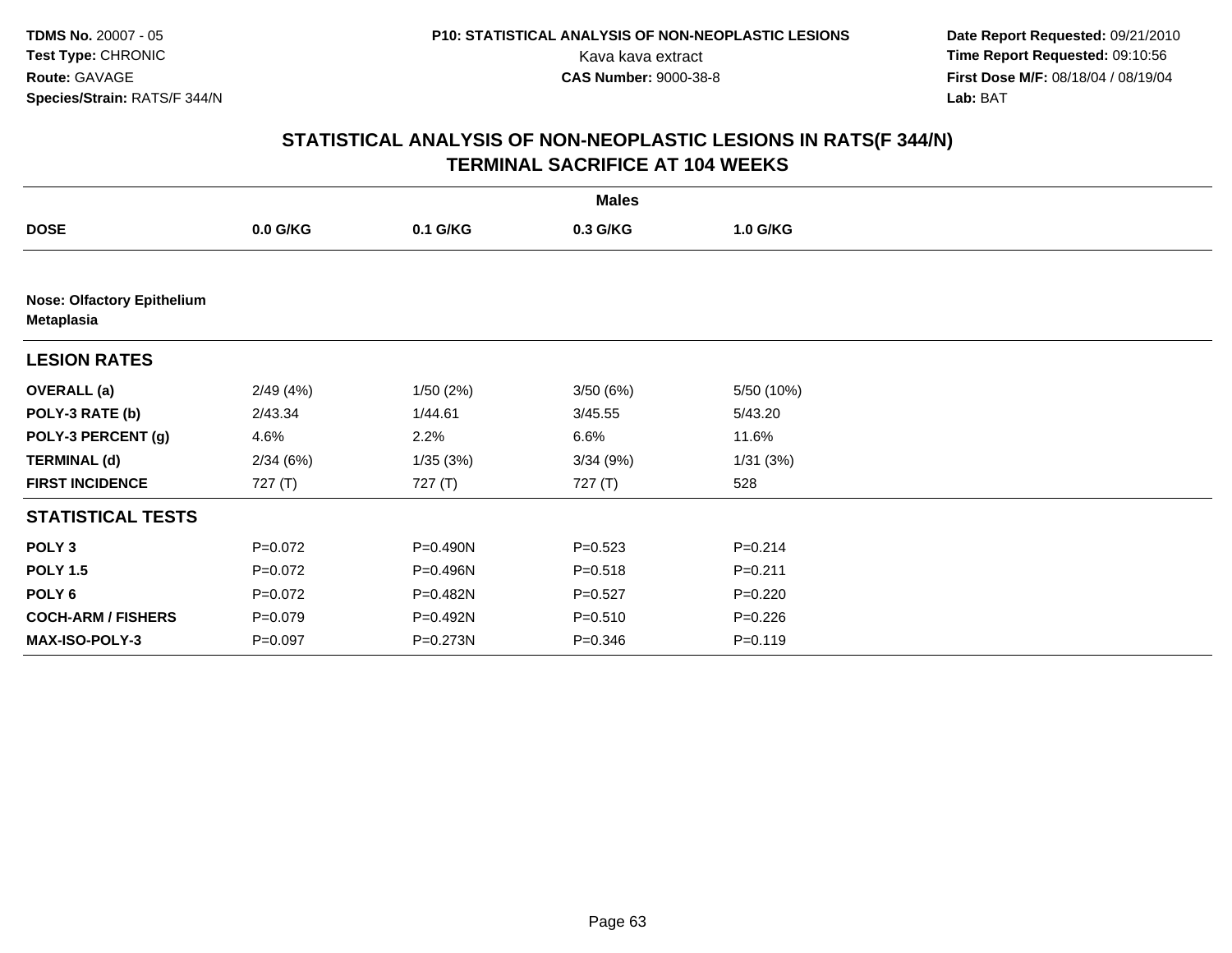**Date Report Requested:** 09/21/2010 Kava kava extract **Time Report Requested:** 09:10:56<br>**CAS Number:** 9000-38-8<br>**Tirst Dose M/F:** 08/18/04 / 08/19/04 **First Dose M/F:** 08/18/04 / 08/19/04 Lab: BAT **Lab:** BAT

|                                                    |             |             | <b>Males</b> |             |  |  |  |  |
|----------------------------------------------------|-------------|-------------|--------------|-------------|--|--|--|--|
| <b>DOSE</b>                                        | $0.0$ G/KG  | 0.1 G/KG    | 0.3 G/KG     | 1.0 G/KG    |  |  |  |  |
|                                                    |             |             |              |             |  |  |  |  |
| <b>Nose: Respiratory Epithelium</b><br>Hyperplasia |             |             |              |             |  |  |  |  |
| <b>LESION RATES</b>                                |             |             |              |             |  |  |  |  |
| <b>OVERALL</b> (a)                                 | 1/49(2%)    | 3/50(6%)    | 1/50(2%)     | 4/50 (8%)   |  |  |  |  |
| POLY-3 RATE (b)                                    | 1/43.34     | 3/44.87     | 1/45.55      | 4/41.93     |  |  |  |  |
| POLY-3 PERCENT (g)                                 | 2.3%        | 6.7%        | 2.2%         | 9.5%        |  |  |  |  |
| <b>TERMINAL (d)</b>                                | 1/34(3%)    | 1/35(3%)    | 1/34(3%)     | 3/31(10%)   |  |  |  |  |
| <b>FIRST INCIDENCE</b>                             | 727 $(T)$   | 679         | 727(T)       | 589         |  |  |  |  |
| <b>STATISTICAL TESTS</b>                           |             |             |              |             |  |  |  |  |
| POLY <sub>3</sub>                                  | $P = 0.154$ | $P = 0.318$ | P=0.750N     | $P = 0.168$ |  |  |  |  |
| <b>POLY 1.5</b>                                    | $P = 0.156$ | $P = 0.310$ | P=0.752N     | $P = 0.170$ |  |  |  |  |
| POLY <sub>6</sub>                                  | $P = 0.151$ | $P=0.328$   | P=0.748N     | $P = 0.167$ |  |  |  |  |
| <b>COCH-ARM / FISHERS</b>                          | $P = 0.172$ | $P = 0.316$ | $P=0.747N$   | $P = 0.187$ |  |  |  |  |
| <b>MAX-ISO-POLY-3</b>                              | $P = 0.115$ | $P = 0.166$ | $P = 0.485N$ | $P = 0.081$ |  |  |  |  |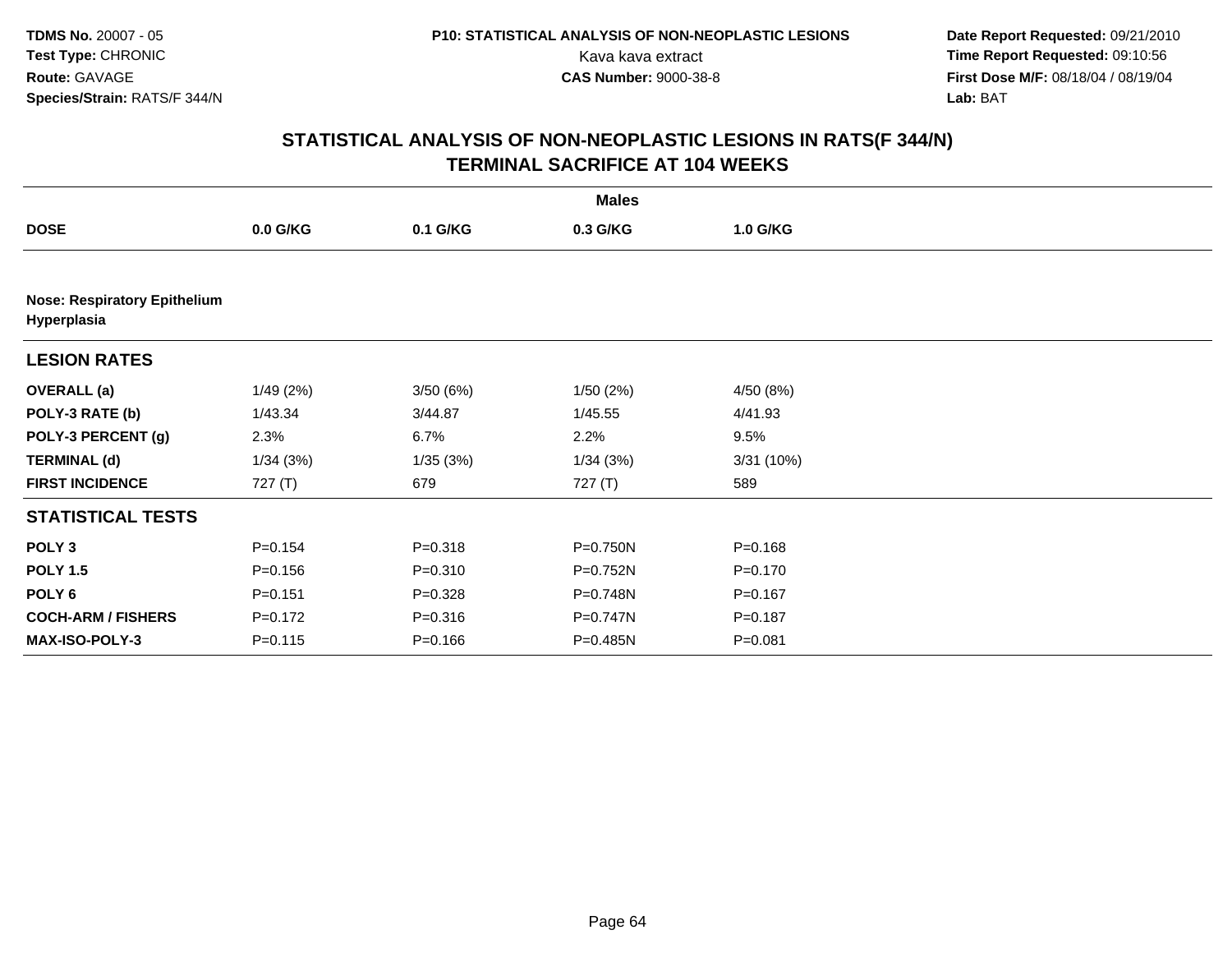**Date Report Requested:** 09/21/2010 Kava kava extract **Time Report Requested:** 09:10:56<br>**CAS Number:** 9000-38-8<br>**Tirst Dose M/F:** 08/18/04 / 08/19/04 **First Dose M/F:** 08/18/04 / 08/19/04 Lab: BAT **Lab:** BAT

|                                   |             |             | <b>Males</b> |             |  |
|-----------------------------------|-------------|-------------|--------------|-------------|--|
| <b>DOSE</b>                       | $0.0$ G/KG  | 0.1 G/KG    | 0.3 G/KG     | 1.0 G/KG    |  |
|                                   |             |             |              |             |  |
| <b>Pancreas</b><br><b>Atrophy</b> |             |             |              |             |  |
| <b>LESION RATES</b>               |             |             |              |             |  |
| <b>OVERALL</b> (a)                | 16/49 (33%) | 13/50 (26%) | 18/50 (36%)  | 18/50 (36%) |  |
| POLY-3 RATE (b)                   | 16/44.94    | 13/45.20    | 18/46.76     | 18/43.12    |  |
| POLY-3 PERCENT (g)                | 35.6%       | 28.8%       | 38.5%        | 41.8%       |  |
| <b>TERMINAL (d)</b>               | 11/34 (32%) | 11/35 (31%) | 13/34 (38%)  | 11/31 (36%) |  |
| <b>FIRST INCIDENCE</b>            | 582         | 571         | 608          | 559         |  |
| <b>STATISTICAL TESTS</b>          |             |             |              |             |  |
| POLY <sub>3</sub>                 | $P = 0.202$ | P=0.319N    | $P=0.472$    | $P = 0.354$ |  |
| <b>POLY 1.5</b>                   | $P = 0.217$ | P=0.328N    | $P=0.463$    | $P = 0.365$ |  |
| POLY 6                            | $P = 0.193$ | P=0.312N    | $P = 0.476$  | $P = 0.347$ |  |
| <b>COCH-ARM / FISHERS</b>         | $P = 0.283$ | P=0.306N    | $P=0.445$    | $P=0.445$   |  |
| <b>MAX-ISO-POLY-3</b>             | $P = 0.295$ | P=0.244N    | $P = 0.387$  | $P = 0.281$ |  |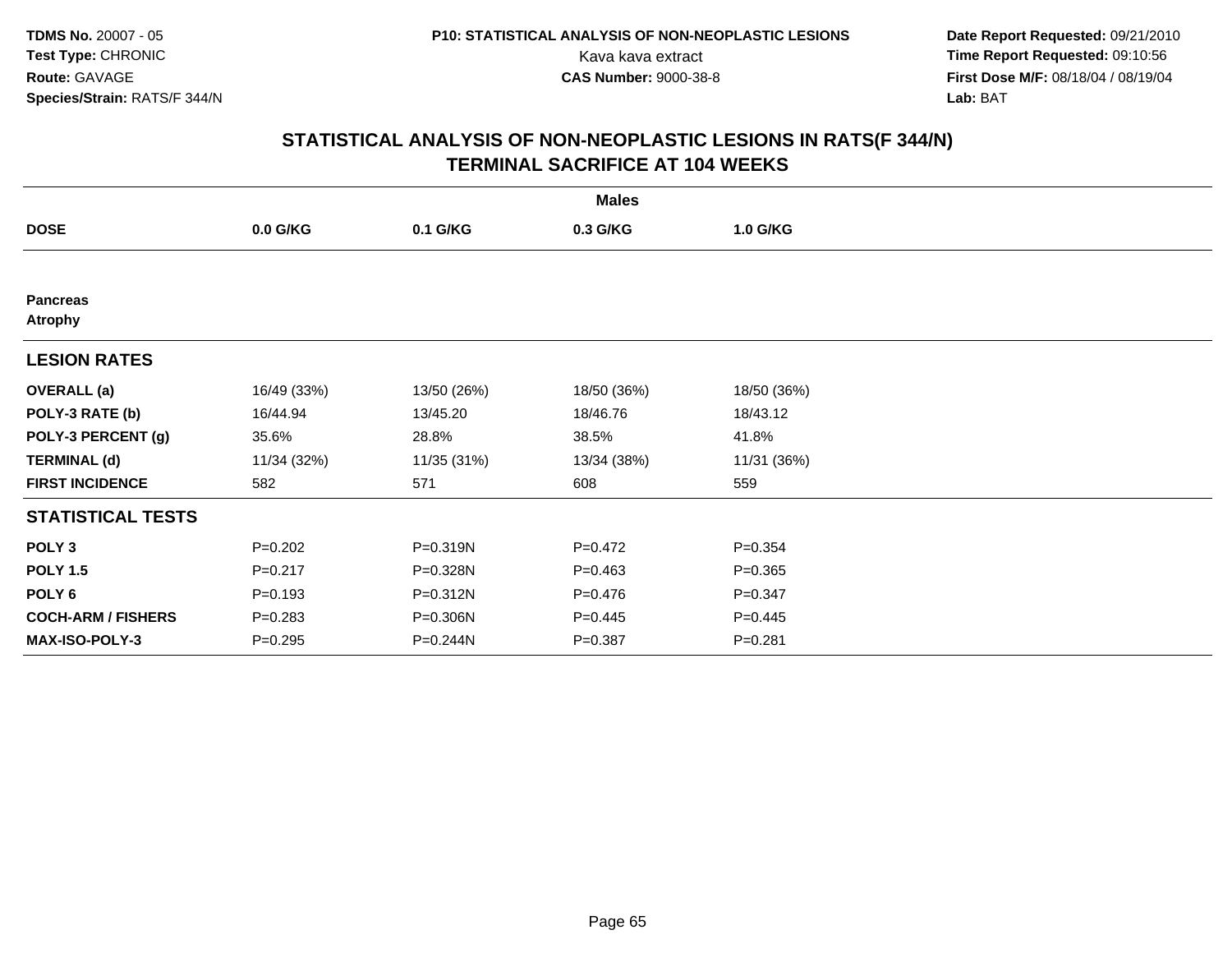**Date Report Requested:** 09/21/2010 Kava kava extract **Time Report Requested:** 09:10:56<br>**CAS Number:** 9000-38-8<br>**Tirst Dose M/F:** 08/18/04 / 08/19/04 **First Dose M/F:** 08/18/04 / 08/19/04 Lab: BAT **Lab:** BAT

|                                 |             |          | <b>Males</b> |             |  |
|---------------------------------|-------------|----------|--------------|-------------|--|
| <b>DOSE</b>                     | 0.0 G/KG    | 0.1 G/KG | 0.3 G/KG     | 1.0 G/KG    |  |
|                                 |             |          |              |             |  |
| <b>Pancreas</b><br>Inflammation |             |          |              |             |  |
| <b>LESION RATES</b>             |             |          |              |             |  |
| <b>OVERALL (a)</b>              | 0/49(0%)    | 0/50(0%) | 2/50(4%)     | 1/50(2%)    |  |
| POLY-3 RATE (b)                 | 0/43.34     | 0/44.61  | 2/45.65      | 1/41.46     |  |
| POLY-3 PERCENT (g)              | 0%          | 0%       | 4.4%         | 2.4%        |  |
| <b>TERMINAL (d)</b>             | 0/34(0%)    | 0/35(0%) | 1/34(3%)     | 1/31(3%)    |  |
| <b>FIRST INCIDENCE</b>          | ---         | ---      | 702          | 727 (T)     |  |
| <b>STATISTICAL TESTS</b>        |             |          |              |             |  |
| POLY <sub>3</sub>               | $P = 0.356$ | (e)      | $P = 0.249$  | $P = 0.491$ |  |
| <b>POLY 1.5</b>                 | $P = 0.363$ | (e)      | $P = 0.246$  | $P = 0.493$ |  |
| POLY 6                          | $P = 0.348$ | (e)      | $P = 0.251$  | $P = 0.490$ |  |
| <b>COCH-ARM / FISHERS</b>       | $P = 0.386$ | (e)      | $P = 0.253$  | $P = 0.505$ |  |
| MAX-ISO-POLY-3                  | $P = 0.196$ | (e)      | $P = 0.086$  | $P = 0.160$ |  |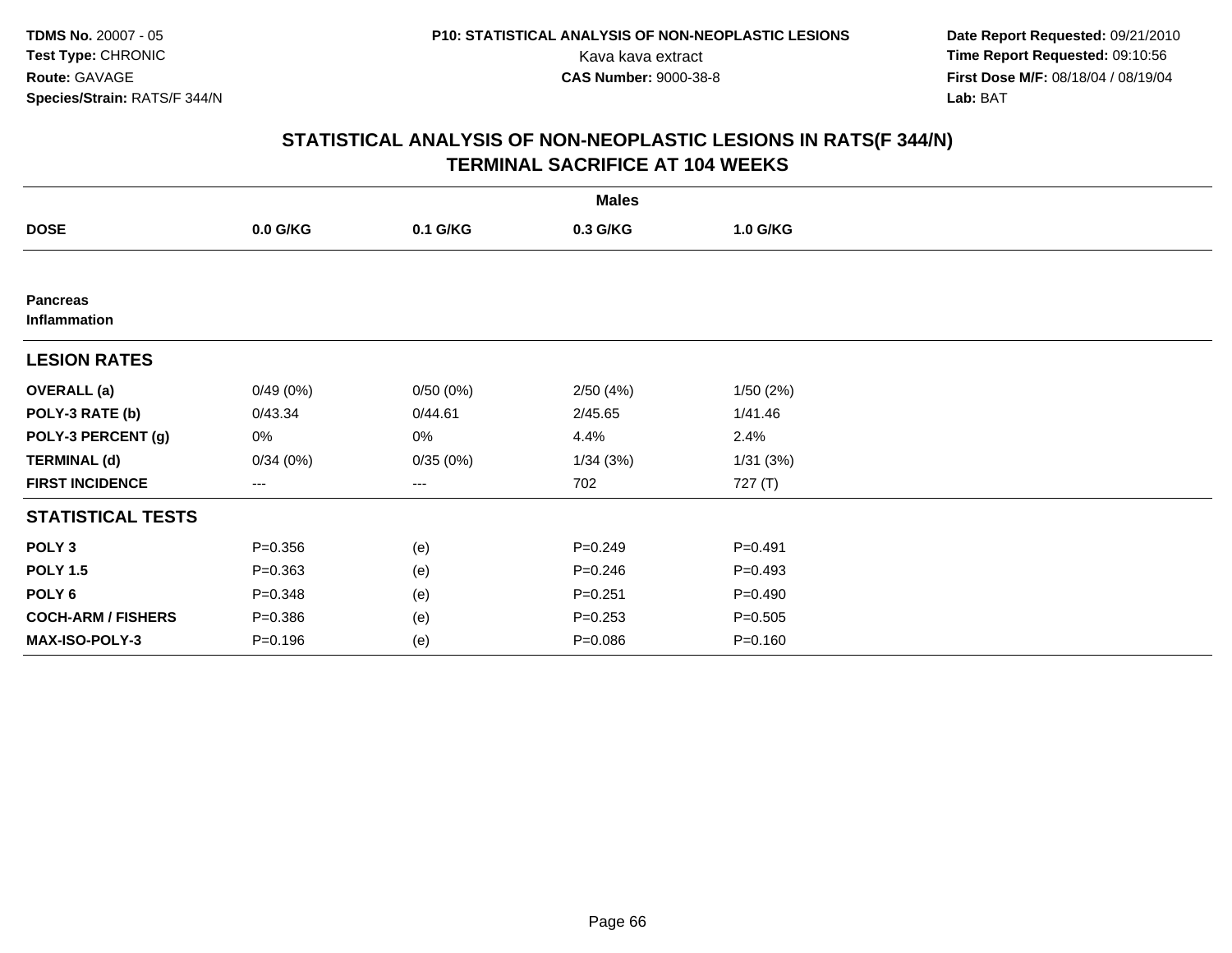**Date Report Requested:** 09/21/2010 Kava kava extract **Time Report Requested:** 09:10:56<br>**CAS Number:** 9000-38-8<br>**Tirst Dose M/F:** 08/18/04 / 08/19/04 **First Dose M/F:** 08/18/04 / 08/19/04 Lab: BAT **Lab:** BAT

|                                        |            |             | <b>Males</b> |              |  |
|----------------------------------------|------------|-------------|--------------|--------------|--|
| <b>DOSE</b>                            | $0.0$ G/KG | 0.1 G/KG    | 0.3 G/KG     | 1.0 G/KG     |  |
|                                        |            |             |              |              |  |
| <b>Pancreas: Acinus</b><br>Hyperplasia |            |             |              |              |  |
| <b>LESION RATES</b>                    |            |             |              |              |  |
| <b>OVERALL</b> (a)                     | 6/49 (12%) | 9/50 (18%)  | 9/50(18%)    | 2/50(4%)     |  |
| POLY-3 RATE (b)                        | 6/43.50    | 9/44.61     | 9/46.14      | 2/41.81      |  |
| POLY-3 PERCENT (g)                     | 13.8%      | 20.2%       | 19.5%        | 4.8%         |  |
| <b>TERMINAL (d)</b>                    | 5/34(15%)  | 9/35(26%)   | 7/34 (21%)   | 1/31(3%)     |  |
| <b>FIRST INCIDENCE</b>                 | 686        | 727 (T)     | 630          | 629          |  |
| <b>STATISTICAL TESTS</b>               |            |             |              |              |  |
| POLY <sub>3</sub>                      | P=0.056N   | $P = 0.304$ | $P = 0.330$  | P=0.145N     |  |
| <b>POLY 1.5</b>                        | P=0.053N   | $P = 0.294$ | $P = 0.319$  | P=0.144N     |  |
| POLY 6                                 | P=0.058N   | $P = 0.317$ | $P = 0.341$  | $P = 0.146N$ |  |
| <b>COCH-ARM / FISHERS</b>              | P=0.043N*  | $P = 0.303$ | $P = 0.303$  | P=0.128N     |  |
| MAX-ISO-POLY-3                         | P=0.079N   | $P = 0.215$ | $P = 0.241$  | P=0.081N     |  |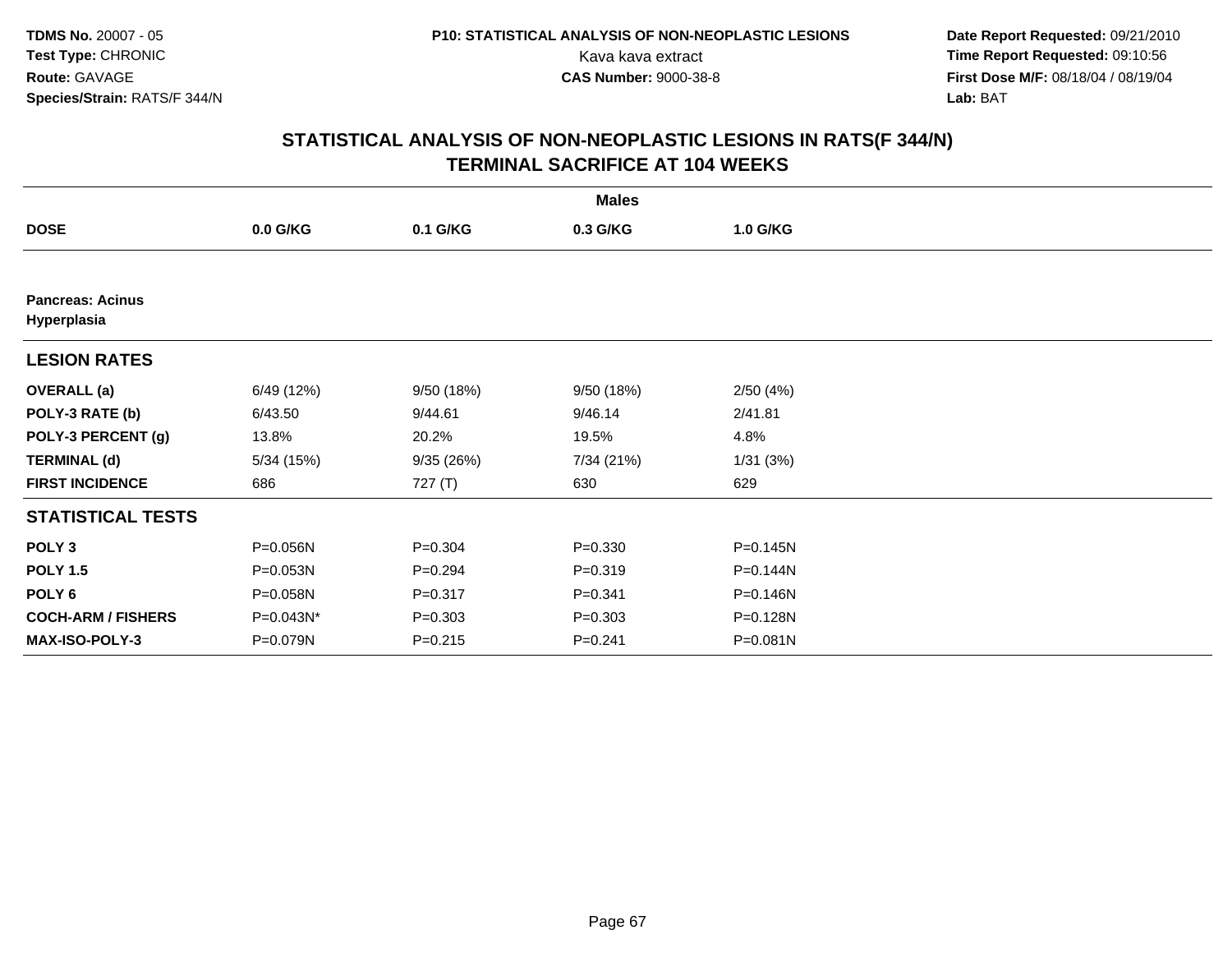**Date Report Requested:** 09/21/2010 Kava kava extract **Time Report Requested:** 09:10:56<br>**CAS Number:** 9000-38-8<br>**Tirst Dose M/F:** 08/18/04 / 08/19/04 **First Dose M/F:** 08/18/04 / 08/19/04 Lab: BAT **Lab:** BAT

|                                                         |            |          | <b>Males</b> |            |  |
|---------------------------------------------------------|------------|----------|--------------|------------|--|
| <b>DOSE</b>                                             | $0.0$ G/KG | 0.1 G/KG | 0.3 G/KG     | 1.0 G/KG   |  |
|                                                         |            |          |              |            |  |
| <b>Pancreas: Acinus</b><br><b>Metaplasia Hepatocyte</b> |            |          |              |            |  |
| <b>LESION RATES</b>                                     |            |          |              |            |  |
| <b>OVERALL</b> (a)                                      | 0/49(0%)   | 0/50(0%) | 0/50(0%)     | 6/50 (12%) |  |
| POLY-3 RATE (b)                                         | 0/43.34    | 0/44.61  | 0/45.55      | 6/41.65    |  |
| POLY-3 PERCENT (g)                                      | 0%         | 0%       | 0%           | 14.4%      |  |
| <b>TERMINAL (d)</b>                                     | 0/34(0%)   | 0/35(0%) | 0/34(0%)     | 5/31 (16%) |  |
| <b>FIRST INCIDENCE</b>                                  | ---        | $--$     | ---          | 679        |  |
| <b>STATISTICAL TESTS</b>                                |            |          |              |            |  |
| POLY <sub>3</sub>                                       | P<0.001**  | (e)      | (e)          | $P=0.013*$ |  |
| <b>POLY 1.5</b>                                         | P<0.001**  | (e)      | (e)          | $P=0.013*$ |  |
| POLY <sub>6</sub>                                       | P<0.001**  | (e)      | (e)          | $P=0.013*$ |  |
| <b>COCH-ARM / FISHERS</b>                               | P<0.001**  | (e)      | (e)          | $P=0.014*$ |  |
| MAX-ISO-POLY-3                                          | P<0.001**  | (e)      | (e)          | P=0.005**  |  |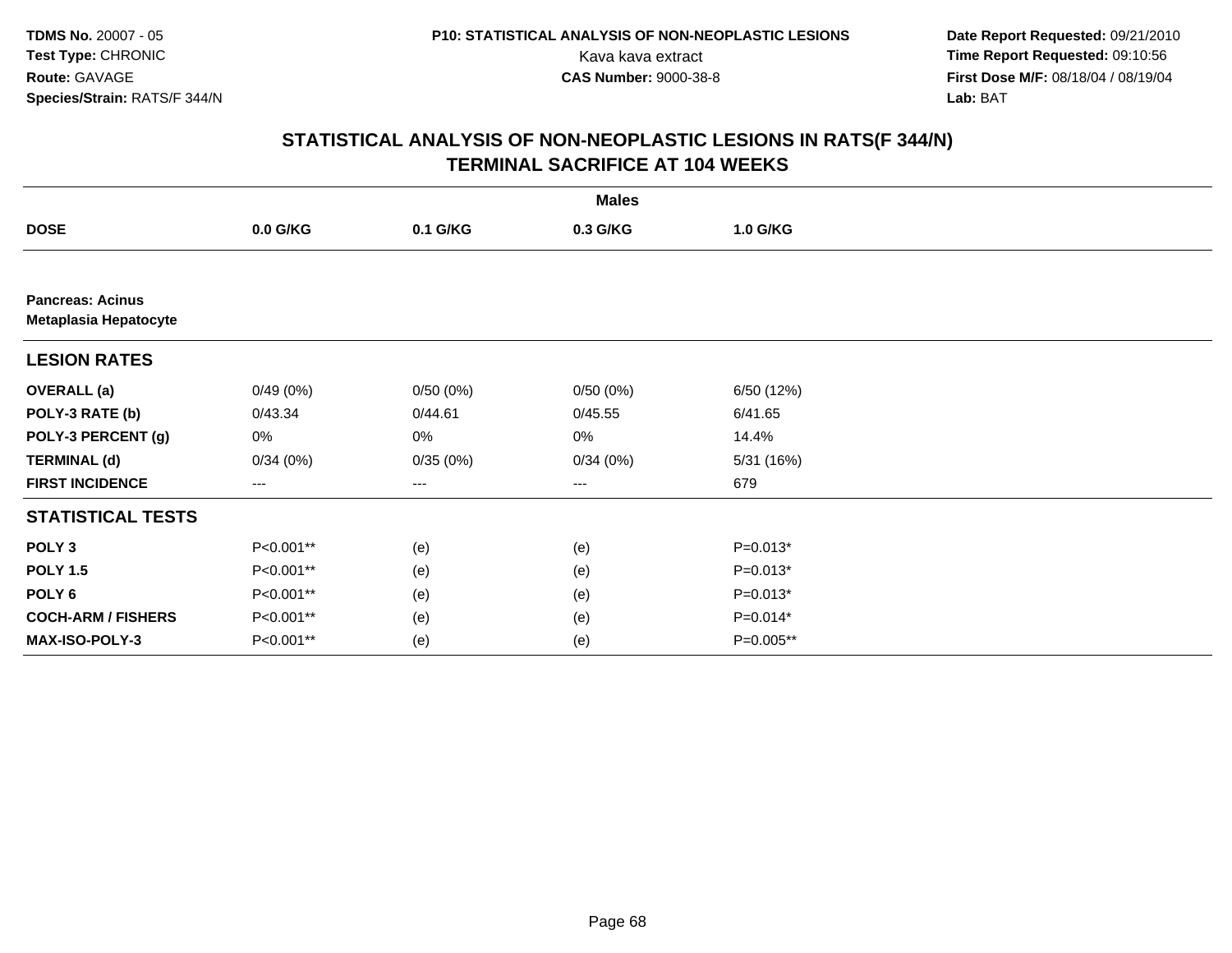**Date Report Requested:** 09/21/2010 Kava kava extract **Time Report Requested:** 09:10:56<br>**CAS Number:** 9000-38-8<br>**Tirst Dose M/F:** 08/18/04 / 08/19/04 **First Dose M/F:** 08/18/04 / 08/19/04 Lab: BAT **Lab:** BAT

|                                         |            |          | <b>Males</b> |             |  |
|-----------------------------------------|------------|----------|--------------|-------------|--|
| <b>DOSE</b>                             | $0.0$ G/KG | 0.1 G/KG | 0.3 G/KG     | 1.0 G/KG    |  |
|                                         |            |          |              |             |  |
| <b>Parathyroid Gland</b><br>Hyperplasia |            |          |              |             |  |
| <b>LESION RATES</b>                     |            |          |              |             |  |
| <b>OVERALL</b> (a)                      | 1/49(2%)   | 0/50(0%) | 1/48(2%)     | 10/50 (20%) |  |
| POLY-3 RATE (b)                         | 1/44.01    | 0/44.61  | 1/43.87      | 10/42.56    |  |
| POLY-3 PERCENT (g)                      | 2.3%       | 0%       | 2.3%         | 23.5%       |  |
| <b>TERMINAL (d)</b>                     | 0/34(0%)   | 0/35(0%) | 0/33(0%)     | 6/31 (19%)  |  |
| <b>FIRST INCIDENCE</b>                  | 504        | ---      | 701          | 559         |  |
| <b>STATISTICAL TESTS</b>                |            |          |              |             |  |
| POLY <sub>3</sub>                       | P<0.001**  | P=0.497N | $P = 0.760$  | P=0.003**   |  |
| <b>POLY 1.5</b>                         | P<0.001**  | P=0.500N | $P = 0.758$  | P=0.003**   |  |
| POLY <sub>6</sub>                       | P<0.001**  | P=0.494N | P=0.760N     | P=0.003**   |  |
| <b>COCH-ARM / FISHERS</b>               | P<0.001**  | P=0.495N | $P=0.747$    | P=0.004**   |  |
| MAX-ISO-POLY-3                          | P<0.001**  | P=0.157N | $P = 0.498$  | P<0.001**   |  |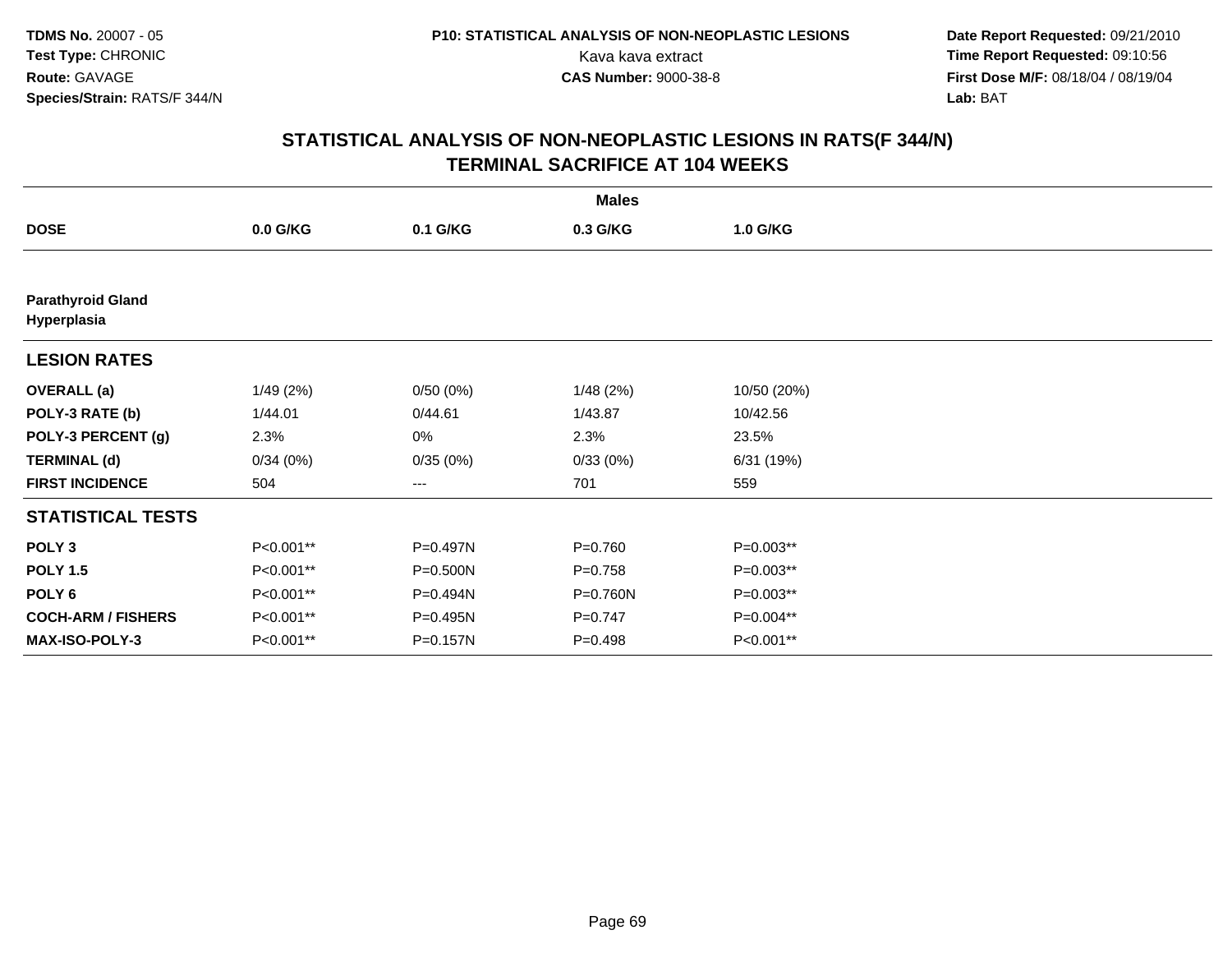**Date Report Requested:** 09/21/2010 Kava kava extract **Time Report Requested:** 09:10:56<br>**CAS Number:** 9000-38-8<br>**Tirst Dose M/F:** 08/18/04 / 08/19/04 **First Dose M/F:** 08/18/04 / 08/19/04 Lab: BAT **Lab:** BAT

|                                                      |           |          | <b>Males</b> |          |  |  |  |  |  |
|------------------------------------------------------|-----------|----------|--------------|----------|--|--|--|--|--|
| <b>DOSE</b>                                          | 0.0 G/KG  | 0.1 G/KG | 0.3 G/KG     | 1.0 G/KG |  |  |  |  |  |
|                                                      |           |          |              |          |  |  |  |  |  |
| <b>Pituitary Gland: Pars Distalis</b><br>Angiectasis |           |          |              |          |  |  |  |  |  |
| <b>LESION RATES</b>                                  |           |          |              |          |  |  |  |  |  |
| <b>OVERALL (a)</b>                                   | 0/49(0%)  | 0/50(0%) | 1/50(2%)     | 0/50(0%) |  |  |  |  |  |
| POLY-3 RATE (b)                                      | 0/43.34   | 0/44.61  | 1/45.55      | 0/41.46  |  |  |  |  |  |
| POLY-3 PERCENT (g)                                   | 0%        | 0%       | 2.2%         | $0\%$    |  |  |  |  |  |
| <b>TERMINAL (d)</b>                                  | 0/34(0%)  | 0/35(0%) | 1/34(3%)     | 0/31(0%) |  |  |  |  |  |
| <b>FIRST INCIDENCE</b>                               | ---       | $\cdots$ | 727 (T)      | $\cdots$ |  |  |  |  |  |
| <b>STATISTICAL TESTS</b>                             |           |          |              |          |  |  |  |  |  |
| POLY <sub>3</sub>                                    | P=0.788N  | (e)      | $P = 0.510$  | (e)      |  |  |  |  |  |
| <b>POLY 1.5</b>                                      | P=0.785N  | (e)      | $P = 0.508$  | (e)      |  |  |  |  |  |
| POLY 6                                               | P=0.791N  | (e)      | $P = 0.512$  | (e)      |  |  |  |  |  |
| <b>COCH-ARM / FISHERS</b>                            | P=0.778N  | (e)      | $P = 0.505$  | (e)      |  |  |  |  |  |
| MAX-ISO-POLY-3                                       | $P=0.405$ | (e)      | $P = 0.170$  | (e)      |  |  |  |  |  |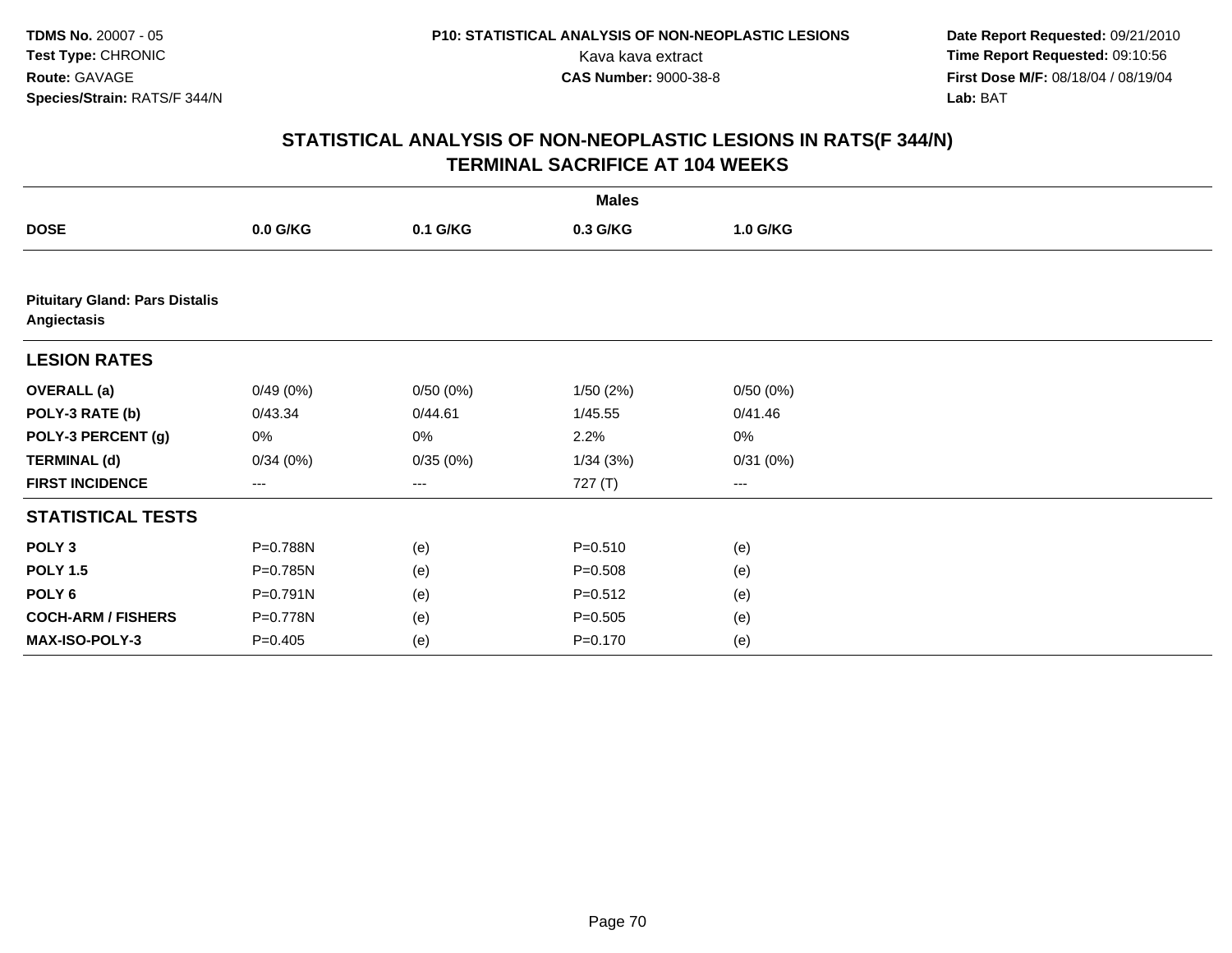**Date Report Requested:** 09/21/2010 Kava kava extract **Time Report Requested:** 09:10:56<br>**CAS Number:** 9000-38-8<br>**Tirst Dose M/F:** 08/18/04 / 08/19/04 **First Dose M/F:** 08/18/04 / 08/19/04 Lab: BAT **Lab:** BAT

|                                                      |              |             | <b>Males</b> |             |  |  |  |  |  |
|------------------------------------------------------|--------------|-------------|--------------|-------------|--|--|--|--|--|
| <b>DOSE</b>                                          | $0.0$ G/KG   | 0.1 G/KG    | 0.3 G/KG     | 1.0 G/KG    |  |  |  |  |  |
|                                                      |              |             |              |             |  |  |  |  |  |
| <b>Pituitary Gland: Pars Distalis</b><br>Hyperplasia |              |             |              |             |  |  |  |  |  |
| <b>LESION RATES</b>                                  |              |             |              |             |  |  |  |  |  |
| <b>OVERALL</b> (a)                                   | 17/49 (35%)  | 20/50 (40%) | 21/50 (42%)  | 11/50 (22%) |  |  |  |  |  |
| POLY-3 RATE (b)                                      | 17/44.07     | 20/46.75    | 21/46.59     | 11/43.66    |  |  |  |  |  |
| POLY-3 PERCENT (g)                                   | 38.6%        | 42.8%       | 45.1%        | 25.2%       |  |  |  |  |  |
| <b>TERMINAL (d)</b>                                  | 13/34 (38%)  | 11/35 (31%) | 17/34 (50%)  | 6/31(19%)   |  |  |  |  |  |
| <b>FIRST INCIDENCE</b>                               | 629          | 571         | 608          | 454         |  |  |  |  |  |
| <b>STATISTICAL TESTS</b>                             |              |             |              |             |  |  |  |  |  |
| POLY <sub>3</sub>                                    | P=0.052N     | $P=0.423$   | $P = 0.338$  | P=0.130N    |  |  |  |  |  |
| <b>POLY 1.5</b>                                      | $P = 0.051N$ | $P = 0.377$ | $P = 0.321$  | P=0.136N    |  |  |  |  |  |
| POLY <sub>6</sub>                                    | P=0.057N     | $P=0.489$   | $P = 0.353$  | P=0.124N    |  |  |  |  |  |
| <b>COCH-ARM / FISHERS</b>                            | P=0.039N*    | $P = 0.368$ | $P = 0.295$  | P=0.119N    |  |  |  |  |  |
| <b>MAX-ISO-POLY-3</b>                                | P=0.083N     | $P = 0.344$ | $P = 0.269$  | P=0.089N    |  |  |  |  |  |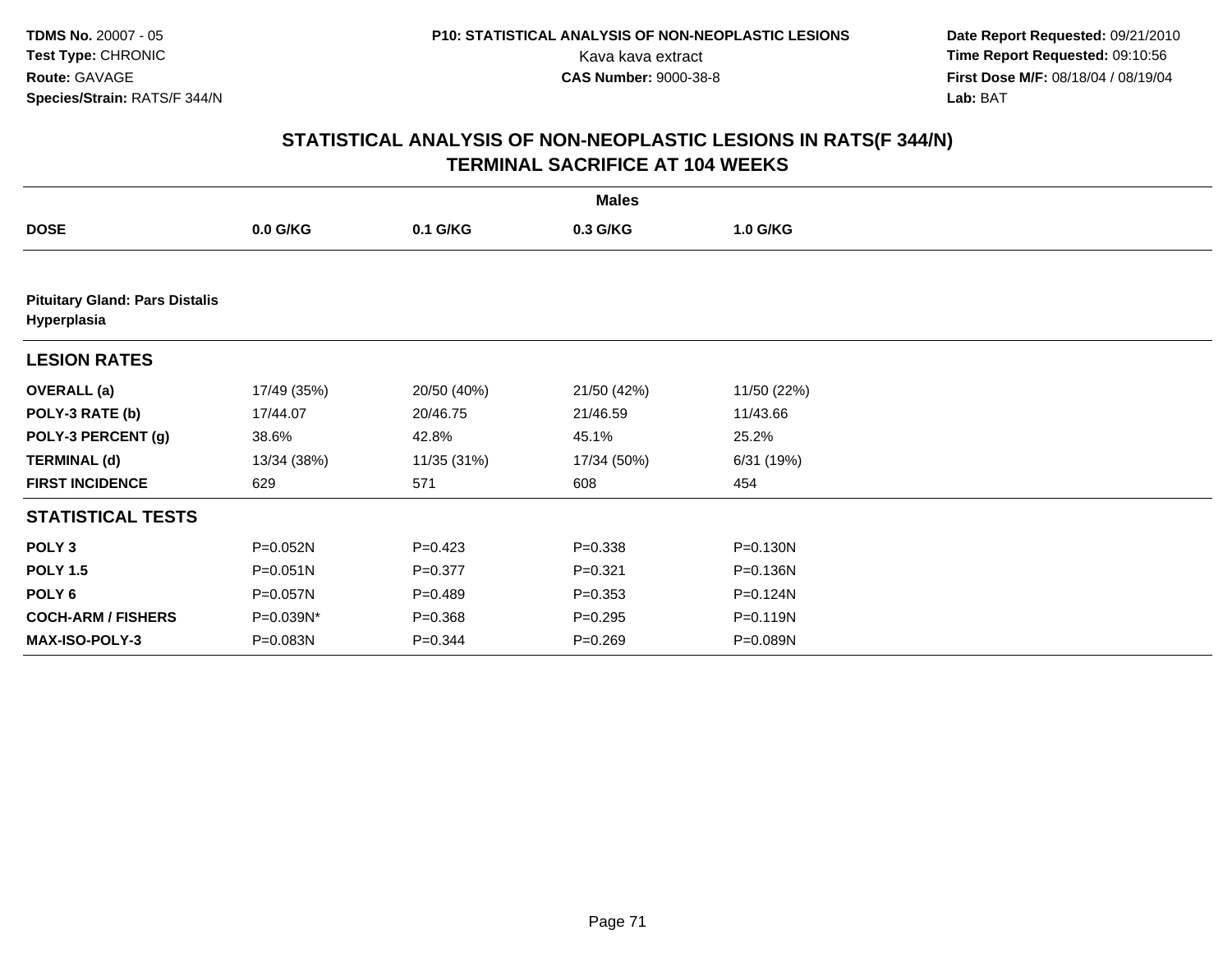**Date Report Requested:** 09/21/2010 Kava kava extract **Time Report Requested:** 09:10:56<br>**CAS Number:** 9000-38-8<br>**Tirst Dose M/F:** 08/18/04 / 08/19/04 **First Dose M/F:** 08/18/04 / 08/19/04 Lab: BAT **Lab:** BAT

|                                        |             |          | <b>Males</b> |             |  |
|----------------------------------------|-------------|----------|--------------|-------------|--|
| <b>DOSE</b>                            | 0.0 G/KG    | 0.1 G/KG | 0.3 G/KG     | 1.0 G/KG    |  |
|                                        |             |          |              |             |  |
| <b>Preputial Gland</b><br>Inflammation |             |          |              |             |  |
| <b>LESION RATES</b>                    |             |          |              |             |  |
| <b>OVERALL</b> (a)                     | 0/49(0%)    | 0/50(0%) | 1/49(2%)     | 2/50(4%)    |  |
| POLY-3 RATE (b)                        | 0/43.34     | 0/44.61  | 1/44.70      | 2/42.01     |  |
| POLY-3 PERCENT (g)                     | 0%          | 0%       | 2.2%         | 4.8%        |  |
| <b>TERMINAL (d)</b>                    | 0/34(0%)    | 0/35(0%) | 1/34(3%)     | 1/31(3%)    |  |
| <b>FIRST INCIDENCE</b>                 | ---         | ---      | 727 (T)      | 559         |  |
| <b>STATISTICAL TESTS</b>               |             |          |              |             |  |
| POLY <sub>3</sub>                      | $P = 0.084$ | (e)      | $P = 0.506$  | $P = 0.230$ |  |
| <b>POLY 1.5</b>                        | $P = 0.085$ | (e)      | $P = 0.504$  | $P = 0.231$ |  |
| POLY <sub>6</sub>                      | $P = 0.082$ | (e)      | $P = 0.508$  | $P = 0.230$ |  |
| <b>COCH-ARM / FISHERS</b>              | $P = 0.092$ | (e)      | $P = 0.500$  | $P = 0.253$ |  |
| MAX-ISO-POLY-3                         | $P = 0.081$ | (e)      | $P = 0.166$  | $P = 0.077$ |  |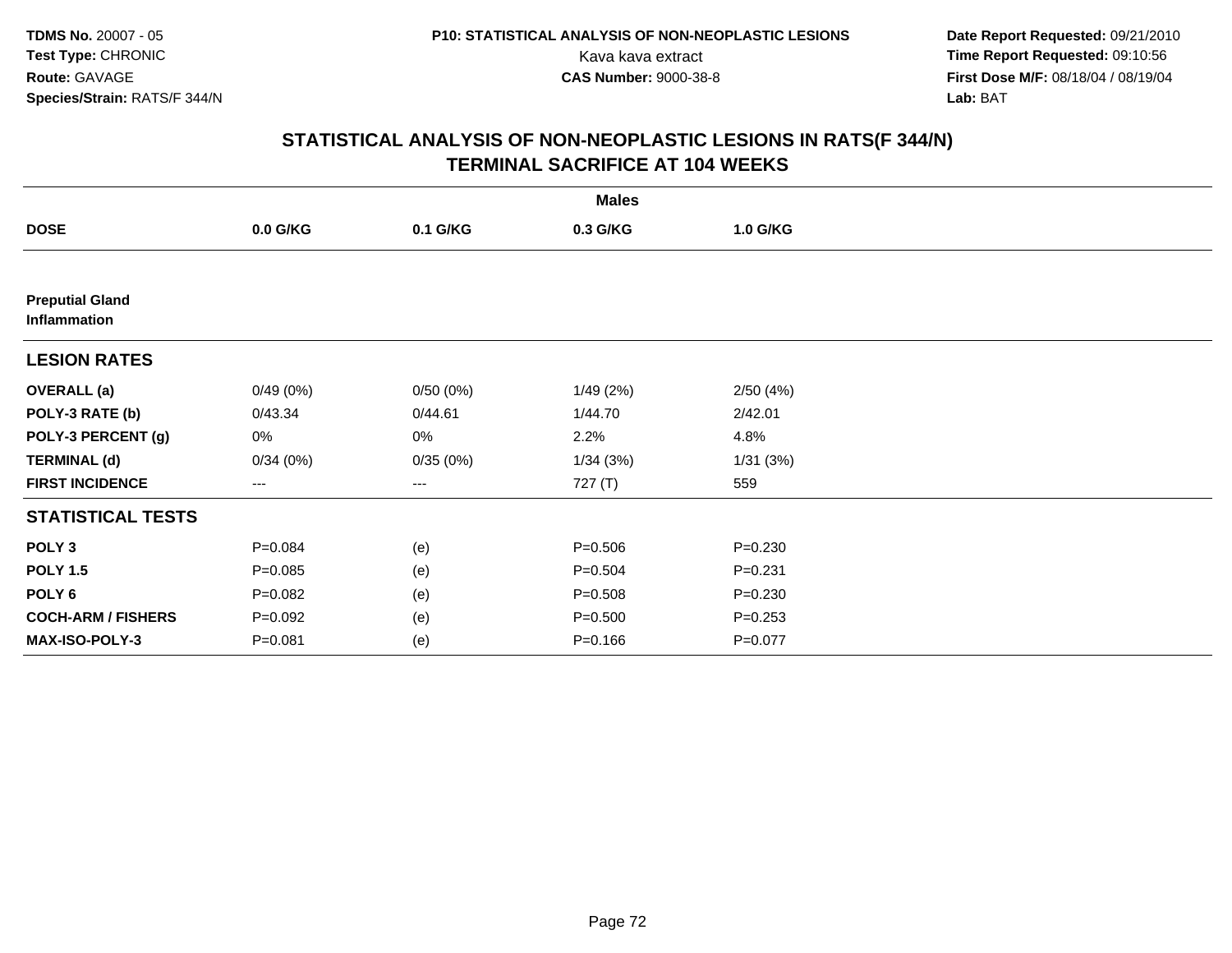**Date Report Requested:** 09/21/2010 Kava kava extract **Time Report Requested:** 09:10:56<br>**CAS Number:** 9000-38-8<br>**Tirst Dose M/F:** 08/18/04 / 08/19/04 **First Dose M/F:** 08/18/04 / 08/19/04 Lab: BAT **Lab:** BAT

|                                 |             |             | <b>Males</b> |             |  |
|---------------------------------|-------------|-------------|--------------|-------------|--|
| <b>DOSE</b>                     | 0.0 G/KG    | 0.1 G/KG    | 0.3 G/KG     | 1.0 G/KG    |  |
|                                 |             |             |              |             |  |
| <b>Prostate</b><br>Inflammation |             |             |              |             |  |
| <b>LESION RATES</b>             |             |             |              |             |  |
| <b>OVERALL (a)</b>              | 28/49 (57%) | 24/50 (48%) | 21/50 (42%)  | 16/50 (32%) |  |
| POLY-3 RATE (b)                 | 28/47.77    | 24/45.93    | 21/46.35     | 16/44.64    |  |
| POLY-3 PERCENT (g)              | 58.6%       | 52.3%       | 45.3%        | 35.8%       |  |
| <b>TERMINAL (d)</b>             | 18/34 (53%) | 20/35 (57%) | 15/34 (44%)  | 7/31 (23%)  |  |
| <b>FIRST INCIDENCE</b>          | 504         | 525         | 664          | 447         |  |
| <b>STATISTICAL TESTS</b>        |             |             |              |             |  |
| POLY <sub>3</sub>               | P=0.019N*   | P=0.340N    | P=0.135N     | P=0.021N*   |  |
| <b>POLY 1.5</b>                 | P=0.017N*   | P=0.320N    | P=0.117N     | P=0.018N*   |  |
| POLY 6                          | P=0.019N*   | P=0.365N    | P=0.164N     | P=0.023N*   |  |
| <b>COCH-ARM / FISHERS</b>       | P=0.011N*   | P=0.239N    | P=0.096N     | P=0.010N**  |  |
| MAX-ISO-POLY-3                  | P=0.025N*   | P=0.272N    | P=0.099N     | P=0.015N*   |  |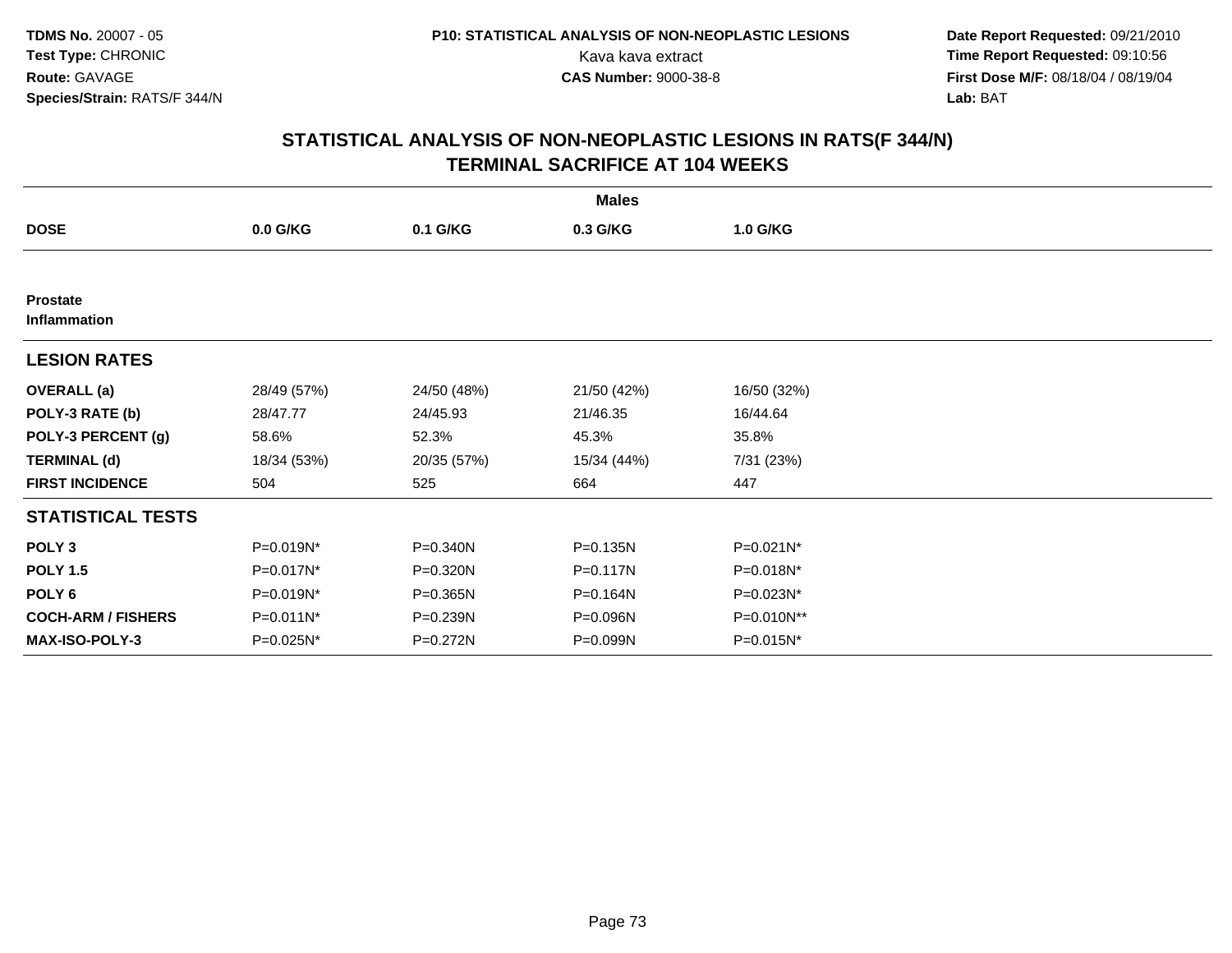**Date Report Requested:** 09/21/2010 Kava kava extract **Time Report Requested:** 09:10:56<br>**CAS Number:** 9000-38-8<br>**Tirst Dose M/F:** 08/18/04 / 08/19/04 **First Dose M/F:** 08/18/04 / 08/19/04 Lab: BAT **Lab:** BAT

|                                            |              |              | <b>Males</b> |           |  |
|--------------------------------------------|--------------|--------------|--------------|-----------|--|
| <b>DOSE</b>                                | $0.0$ G/KG   | 0.1 G/KG     | 0.3 G/KG     | 1.0 G/KG  |  |
|                                            |              |              |              |           |  |
| <b>Prostate: Epithelium</b><br>Hyperplasia |              |              |              |           |  |
| <b>LESION RATES</b>                        |              |              |              |           |  |
| <b>OVERALL</b> (a)                         | 9/49 (18%)   | 8/50 (16%)   | 2/50(4%)     | 3/50(6%)  |  |
| POLY-3 RATE (b)                            | 9/43.47      | 8/45.27      | 2/45.70      | 3/41.46   |  |
| POLY-3 PERCENT (g)                         | 20.7%        | 17.7%        | 4.4%         | 7.2%      |  |
| <b>TERMINAL (d)</b>                        | 8/34 (24%)   | 6/35 (17%)   | 1/34(3%)     | 3/31(10%) |  |
| <b>FIRST INCIDENCE</b>                     | 694          | 571          | 689          | 727 (T)   |  |
| <b>STATISTICAL TESTS</b>                   |              |              |              |           |  |
| POLY <sub>3</sub>                          | $P = 0.051N$ | P=0.463N     | P=0.019N*    | P=0.069N  |  |
| <b>POLY 1.5</b>                            | P=0.048N*    | $P = 0.484N$ | P=0.021N*    | P=0.067N  |  |
| POLY 6                                     | P=0.054N     | P=0.437N     | P=0.018N*    | P=0.070N  |  |
| <b>COCH-ARM / FISHERS</b>                  | P=0.042N*    | P=0.482N     | P=0.023N*    | P=0.056N  |  |
| MAX-ISO-POLY-3                             | P=0.035N*    | P=0.360N     | P=0.009N**   | P=0.040N* |  |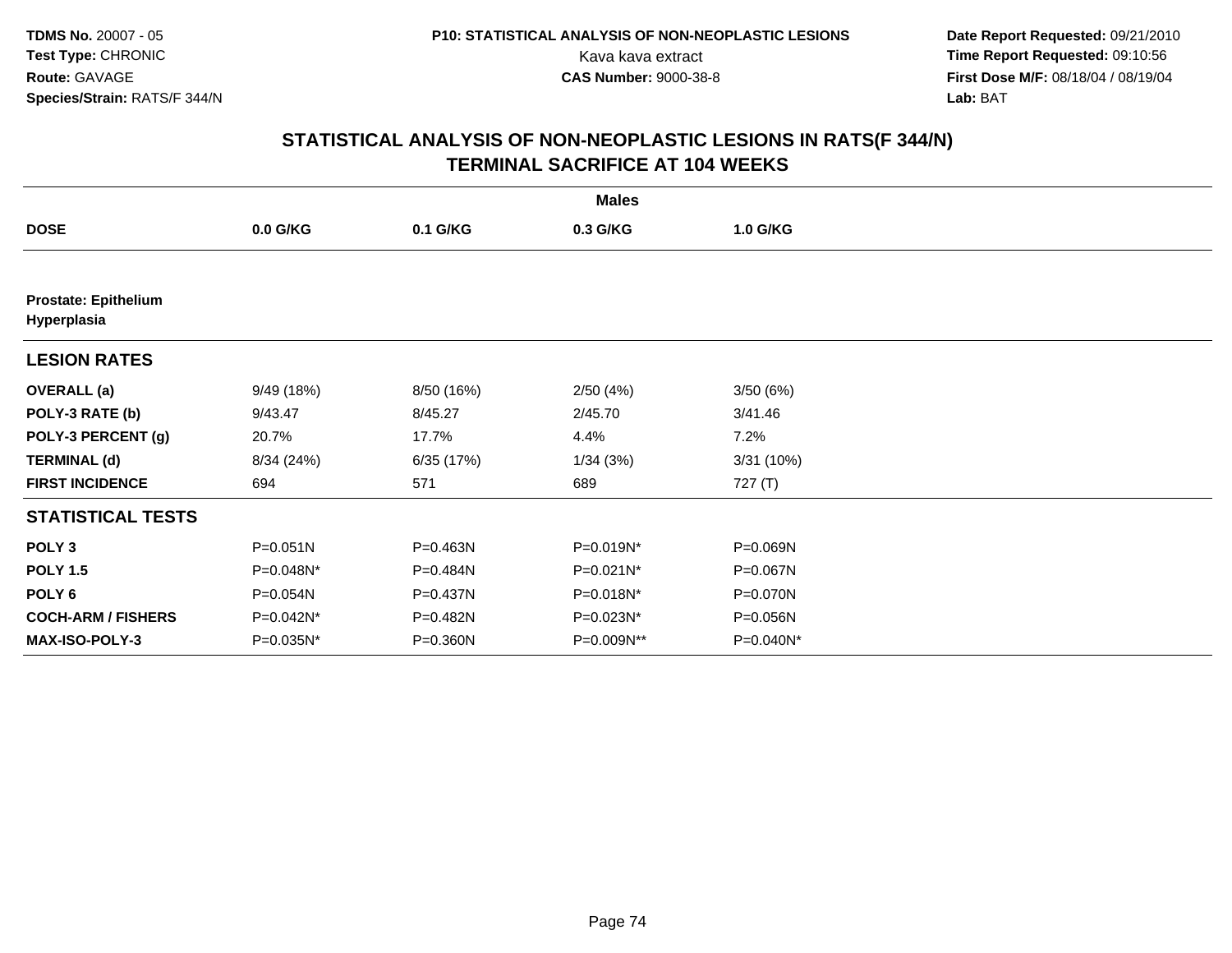**Date Report Requested:** 09/21/2010 Kava kava extract **Time Report Requested:** 09:10:56<br>**CAS Number:** 9000-38-8<br>**Tirst Dose M/F:** 08/18/04 / 08/19/04 **First Dose M/F:** 08/18/04 / 08/19/04 Lab: BAT **Lab:** BAT

|                                        |             |          | <b>Males</b> |             |  |
|----------------------------------------|-------------|----------|--------------|-------------|--|
| <b>DOSE</b>                            | 0.0 G/KG    | 0.1 G/KG | 0.3 G/KG     | 1.0 G/KG    |  |
|                                        |             |          |              |             |  |
| <b>Seminal Vesicle</b><br>Inflammation |             |          |              |             |  |
| <b>LESION RATES</b>                    |             |          |              |             |  |
| <b>OVERALL (a)</b>                     | 0/49(0%)    | 0/50(0%) | 1/50(2%)     | 2/50(4%)    |  |
| POLY-3 RATE (b)                        | 0/43.34     | 0/44.61  | 1/45.79      | 2/41.75     |  |
| POLY-3 PERCENT (g)                     | 0%          | 0%       | 2.2%         | 4.8%        |  |
| <b>TERMINAL (d)</b>                    | 0/34(0%)    | 0/35(0%) | 0/34(0%)     | 0/31(0%)    |  |
| <b>FIRST INCIDENCE</b>                 | ---         | ---      | 664          | 670         |  |
| <b>STATISTICAL TESTS</b>               |             |          |              |             |  |
| POLY <sub>3</sub>                      | $P=0.082$   | (e)      | $P = 0.511$  | $P=0.229$   |  |
| <b>POLY 1.5</b>                        | $P = 0.084$ | (e)      | $P = 0.508$  | $P = 0.230$ |  |
| POLY 6                                 | $P = 0.081$ | (e)      | $P = 0.514$  | $P = 0.228$ |  |
| <b>COCH-ARM / FISHERS</b>              | $P = 0.091$ | (e)      | $P = 0.505$  | $P = 0.253$ |  |
| MAX-ISO-POLY-3                         | $P = 0.081$ | (e)      | $P = 0.171$  | $P = 0.077$ |  |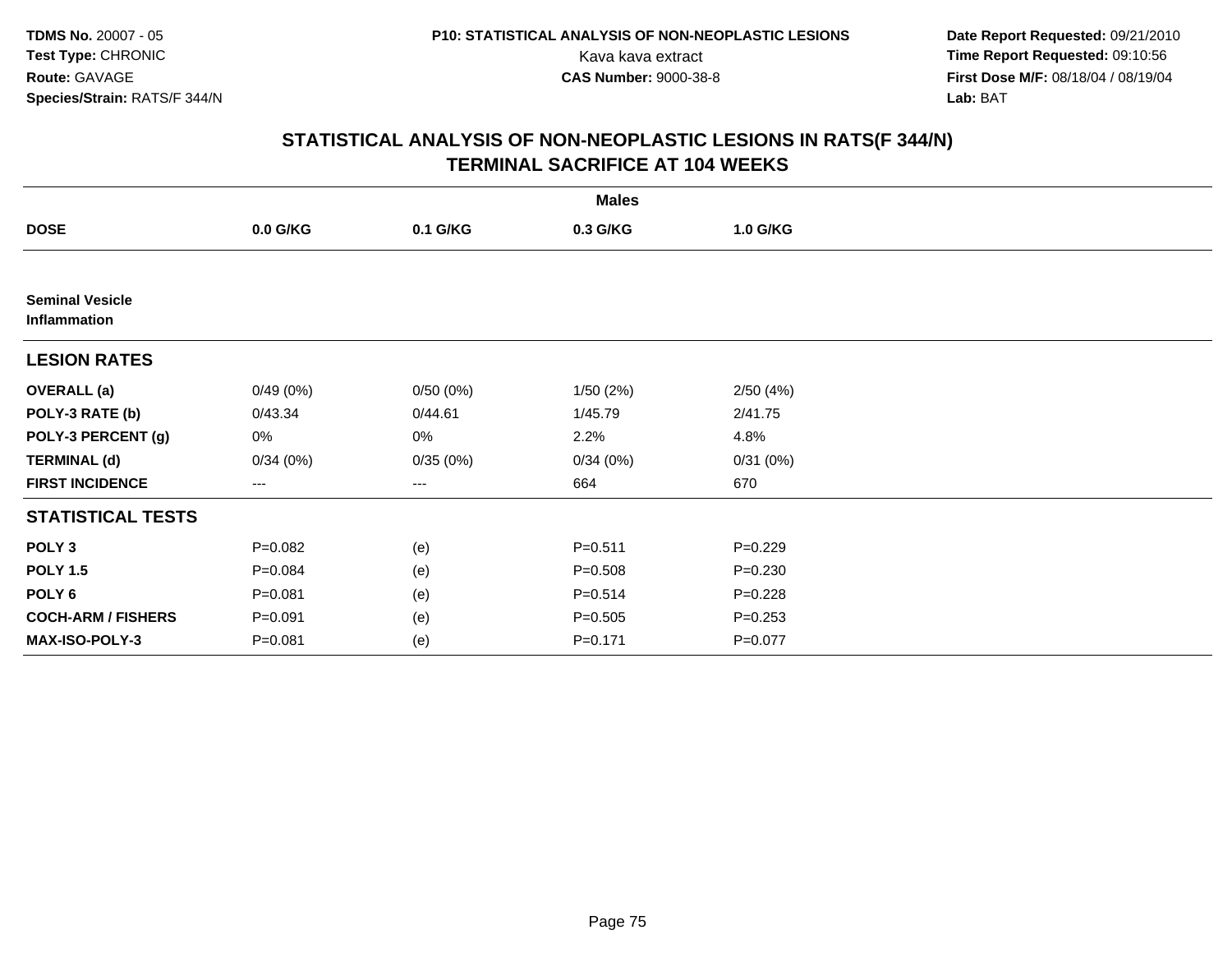**Date Report Requested:** 09/21/2010 Kava kava extract **Time Report Requested:** 09:10:56<br>**CAS Number:** 9000-38-8<br>**Tirst Dose M/F:** 08/18/04 / 08/19/04 **First Dose M/F:** 08/18/04 / 08/19/04 Lab: BAT **Lab:** BAT

|                             |             |             | <b>Males</b>             |             |  |
|-----------------------------|-------------|-------------|--------------------------|-------------|--|
| <b>DOSE</b>                 | $0.0$ G/KG  | 0.1 G/KG    | 0.3 G/KG                 | 1.0 G/KG    |  |
|                             |             |             |                          |             |  |
| <b>Skin</b><br>Inflammation |             |             |                          |             |  |
| <b>LESION RATES</b>         |             |             |                          |             |  |
| <b>OVERALL</b> (a)          | 0/49(0%)    | 2/50(4%)    | 0/50(0%)                 | 1/50(2%)    |  |
| POLY-3 RATE (b)             | 0/43.34     | 2/44.61     | 0/45.55                  | 1/41.46     |  |
| POLY-3 PERCENT (g)          | 0%          | 4.5%        | 0%                       | 2.4%        |  |
| <b>TERMINAL (d)</b>         | 0/34(0%)    | 2/35(6%)    | 0/34(0%)                 | 1/31(3%)    |  |
| <b>FIRST INCIDENCE</b>      | ---         | 727 (T)     | $\hspace{0.05cm} \ldots$ | 727 (T)     |  |
| <b>STATISTICAL TESTS</b>    |             |             |                          |             |  |
| POLY <sub>3</sub>           | $P = 0.601$ | $P = 0.243$ | (e)                      | $P = 0.491$ |  |
| <b>POLY 1.5</b>             | $P = 0.603$ | $P = 0.240$ | (e)                      | $P=0.493$   |  |
| POLY <sub>6</sub>           | $P = 0.600$ | $P = 0.248$ | (e)                      | $P=0.490$   |  |
| <b>COCH-ARM / FISHERS</b>   | $P = 0.620$ | $P = 0.253$ | (e)                      | $P = 0.505$ |  |
| MAX-ISO-POLY-3              | $P = 0.335$ | $P = 0.081$ | (e)                      | $P = 0.160$ |  |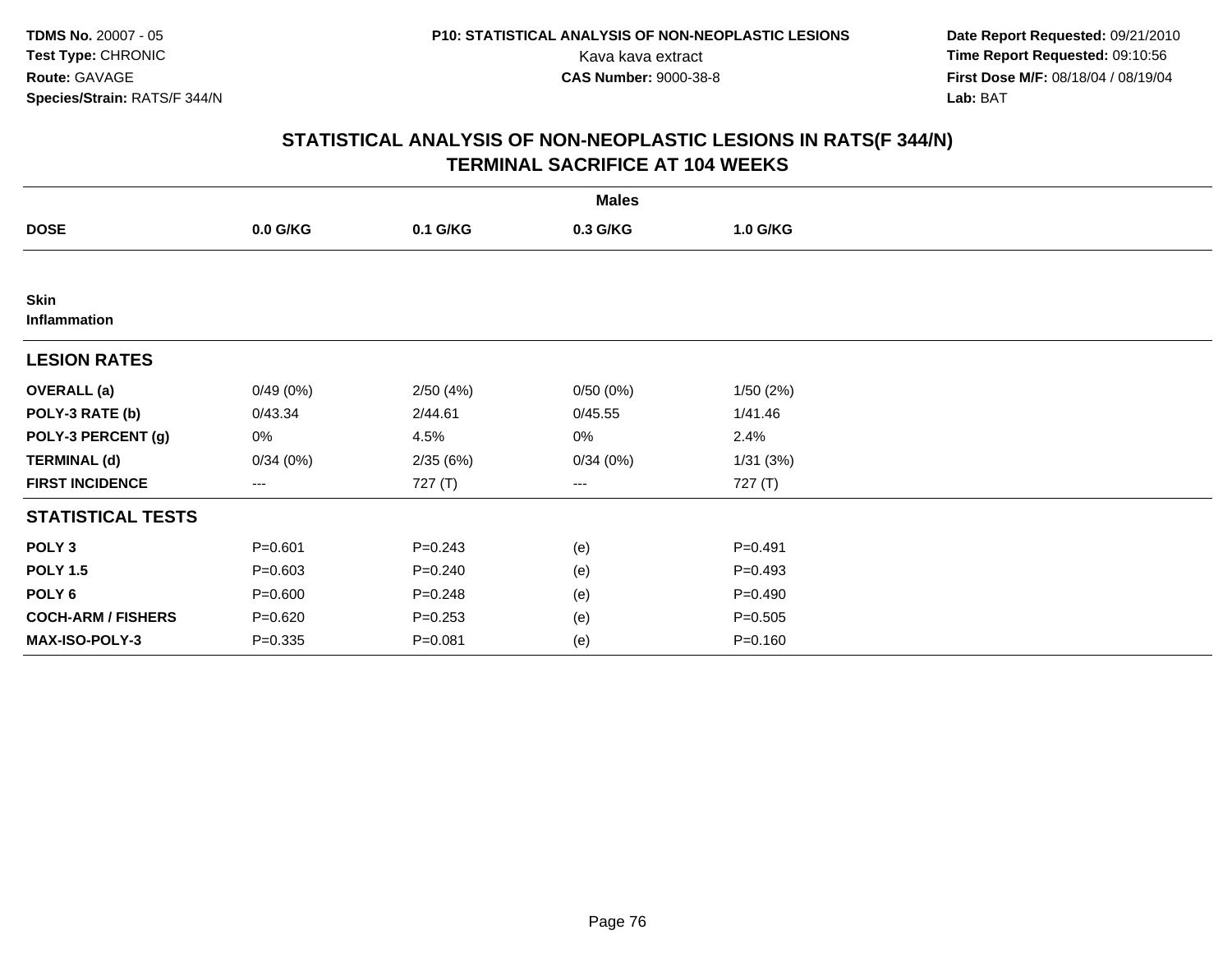**Date Report Requested:** 09/21/2010 Kava kava extract **Time Report Requested:** 09:10:56<br>**CAS Number:** 9000-38-8<br>**Tirst Dose M/F:** 08/18/04 / 08/19/04 **First Dose M/F:** 08/18/04 / 08/19/04 Lab: BAT **Lab:** BAT

|                           |            |          | <b>Males</b> |             |  |
|---------------------------|------------|----------|--------------|-------------|--|
| <b>DOSE</b>               | $0.0$ G/KG | 0.1 G/KG | 0.3 G/KG     | 1.0 G/KG    |  |
|                           |            |          |              |             |  |
| Spleen<br><b>Fibrosis</b> |            |          |              |             |  |
| <b>LESION RATES</b>       |            |          |              |             |  |
| <b>OVERALL</b> (a)        | 0/49(0%)   | 0/50(0%) | 0/50(0%)     | 2/50(4%)    |  |
| POLY-3 RATE (b)           | 0/43.34    | 0/44.61  | 0/45.55      | 2/41.82     |  |
| POLY-3 PERCENT (g)        | 0%         | 0%       | 0%           | 4.8%        |  |
| <b>TERMINAL (d)</b>       | 0/34(0%)   | 0/35(0%) | 0/34(0%)     | 0/31(0%)    |  |
| <b>FIRST INCIDENCE</b>    | ---        | ---      | ---          | 673         |  |
| <b>STATISTICAL TESTS</b>  |            |          |              |             |  |
| POLY <sub>3</sub>         | $P=0.038*$ | (e)      | (e)          | $P=0.229$   |  |
| <b>POLY 1.5</b>           | $P=0.039*$ | (e)      | (e)          | $P = 0.230$ |  |
| POLY 6                    | $P=0.038*$ | (e)      | (e)          | $P=0.229$   |  |
| <b>COCH-ARM / FISHERS</b> | $P=0.043*$ | (e)      | (e)          | $P = 0.253$ |  |
| MAX-ISO-POLY-3            | $P=0.035*$ | (e)      | (e)          | $P = 0.077$ |  |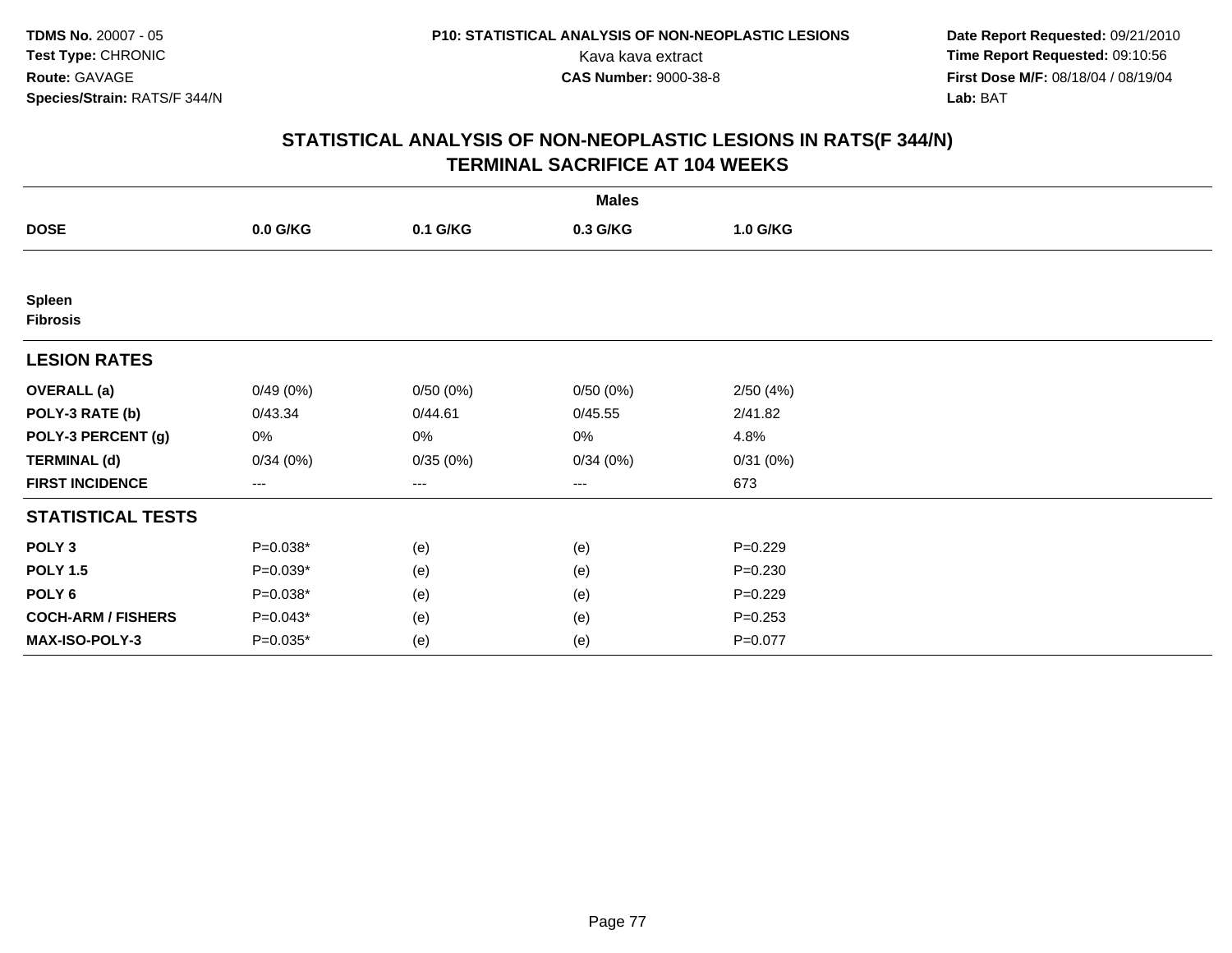**Date Report Requested:** 09/21/2010 Kava kava extract **Time Report Requested:** 09:10:56<br>**CAS Number:** 9000-38-8<br>**Tirst Dose M/F:** 08/18/04 / 08/19/04 **First Dose M/F:** 08/18/04 / 08/19/04 Lab: BAT **Lab:** BAT

|                                                          |             |             | <b>Males</b> |            |  |
|----------------------------------------------------------|-------------|-------------|--------------|------------|--|
| <b>DOSE</b>                                              | $0.0$ G/KG  | 0.1 G/KG    | 0.3 G/KG     | 1.0 G/KG   |  |
|                                                          |             |             |              |            |  |
| <b>Spleen</b><br><b>Hematopoietic Cell Proliferation</b> |             |             |              |            |  |
| <b>LESION RATES</b>                                      |             |             |              |            |  |
| <b>OVERALL</b> (a)                                       | 10/49 (20%) | 10/50 (20%) | 7/50 (14%)   | 5/50 (10%) |  |
| POLY-3 RATE (b)                                          | 10/45.09    | 10/47.69    | 7/46.67      | 5/43.82    |  |
| POLY-3 PERCENT (g)                                       | 22.2%       | 21%         | 15%          | 11.4%      |  |
| <b>TERMINAL (d)</b>                                      | 5/34(15%)   | 2/35(6%)    | 2/34(6%)     | 1/31(3%)   |  |
| <b>FIRST INCIDENCE</b>                                   | 504         | 168         | 616          | 447        |  |
| <b>STATISTICAL TESTS</b>                                 |             |             |              |            |  |
| POLY <sub>3</sub>                                        | P=0.107N    | P=0.544N    | P=0.269N     | P=0.141N   |  |
| <b>POLY 1.5</b>                                          | P=0.102N    | P=0.566N    | P=0.275N     | P=0.140N   |  |
| POLY 6                                                   | P=0.116N    | P=0.516N    | P=0.263N     | P=0.144N   |  |
| <b>COCH-ARM / FISHERS</b>                                | P=0.083N    | P=0.579N    | P=0.282N     | P=0.122N   |  |
| <b>MAX-ISO-POLY-3</b>                                    | P=0.158N    | P=0.444N    | P=0.191N     | P=0.091N   |  |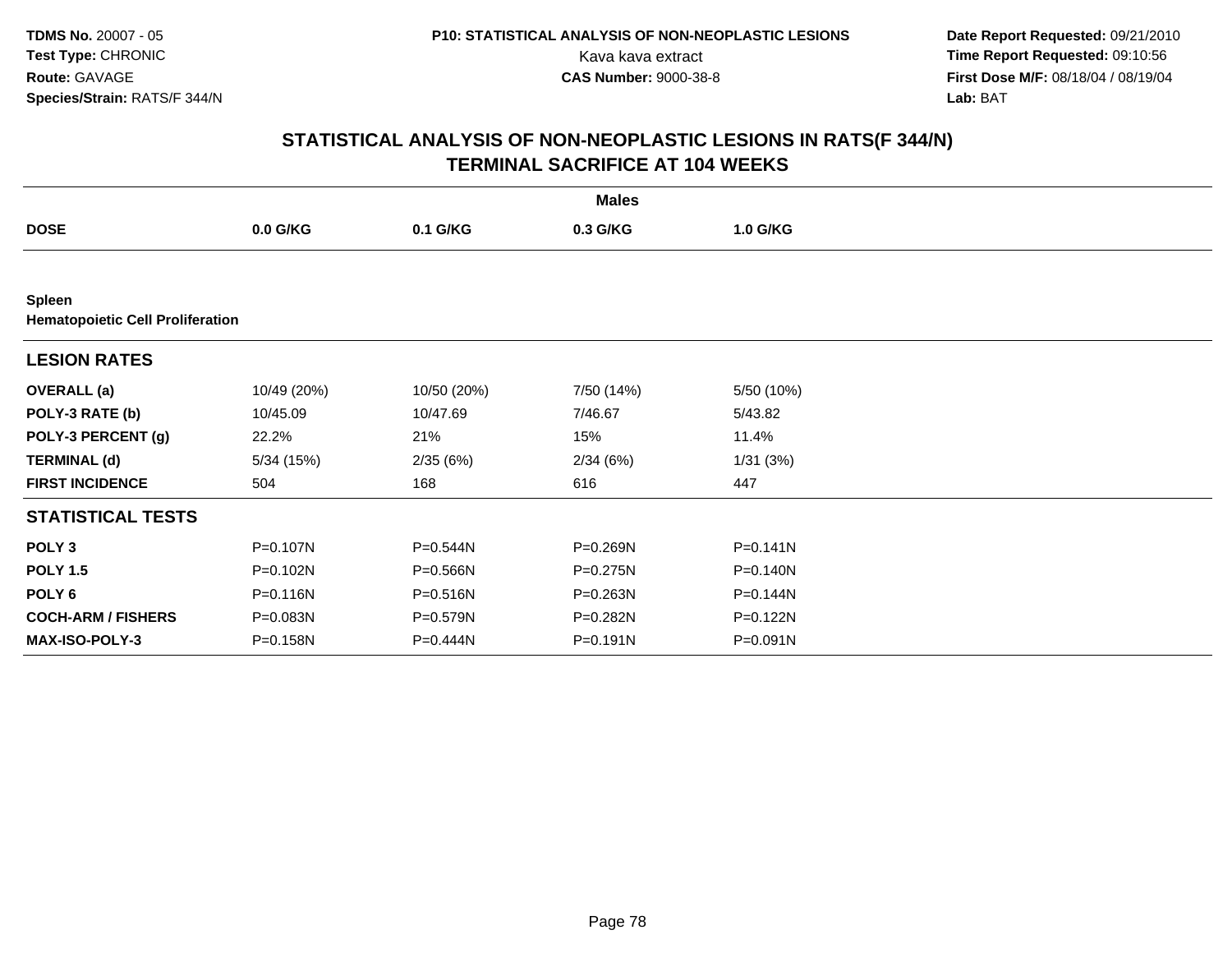**Date Report Requested:** 09/21/2010 Kava kava extract **Time Report Requested:** 09:10:56<br>**CAS Number:** 9000-38-8<br>**Tirst Dose M/F:** 08/18/04 / 08/19/04 **First Dose M/F:** 08/18/04 / 08/19/04 Lab: BAT **Lab:** BAT

|                                                  |             |             | <b>Males</b> |             |
|--------------------------------------------------|-------------|-------------|--------------|-------------|
| <b>DOSE</b>                                      | $0.0$ G/KG  | 0.1 G/KG    | 0.3 G/KG     | 1.0 G/KG    |
|                                                  |             |             |              |             |
| <b>Spleen</b><br><b>Pigmentation Hemosiderin</b> |             |             |              |             |
| <b>LESION RATES</b>                              |             |             |              |             |
| <b>OVERALL</b> (a)                               | 31/49 (63%) | 32/50 (64%) | 35/50 (70%)  | 32/50 (64%) |
| POLY-3 RATE (b)                                  | 31/46.89    | 32/45.08    | 35/48.36     | 32/46.15    |
| POLY-3 PERCENT (g)                               | 66.1%       | 71%         | 72.4%        | 69.3%       |
| <b>TERMINAL (d)</b>                              | 24/34 (71%) | 29/35 (83%) | 25/34 (74%)  | 21/31 (68%) |
| <b>FIRST INCIDENCE</b>                           | 504         | 666         | 454          | 447         |
| <b>STATISTICAL TESTS</b>                         |             |             |              |             |
| POLY <sub>3</sub>                                | $P = 0.510$ | $P = 0.387$ | $P = 0.326$  | $P=0.455$   |
| <b>POLY 1.5</b>                                  | $P = 0.486$ | $P = 0.418$ | $P = 0.319$  | $P=0.446$   |
| POLY <sub>6</sub>                                | $P = 0.555$ | $P = 0.359$ | $P = 0.340$  | $P=0.483$   |
| <b>COCH-ARM / FISHERS</b>                        | P=0.549N    | $P = 0.553$ | $P = 0.310$  | $P = 0.553$ |
| <b>MAX-ISO-POLY-3</b>                            | $P = 0.488$ | $P = 0.306$ | $P=0.252$    | $P = 0.368$ |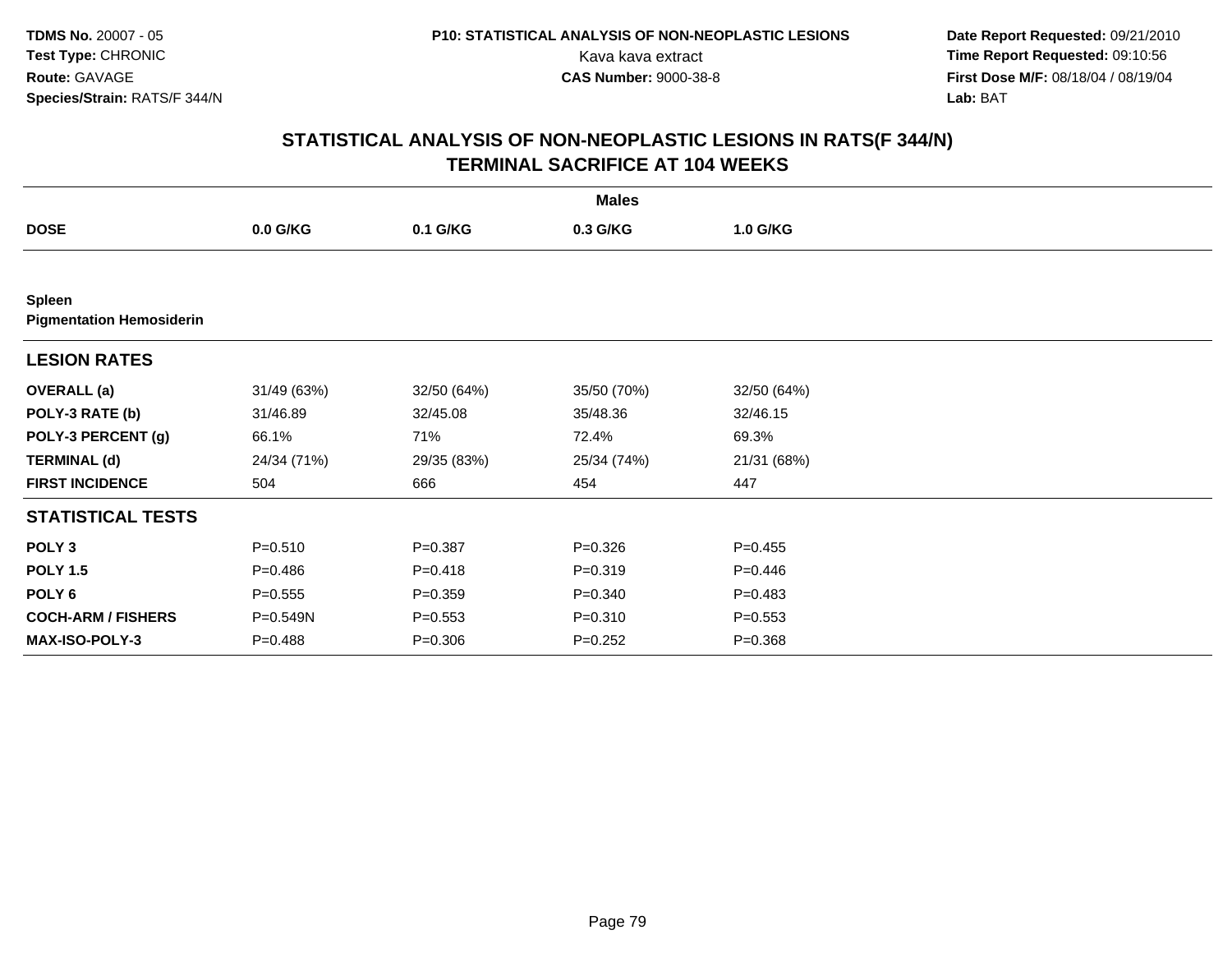**Date Report Requested:** 09/21/2010 Kava kava extract **Time Report Requested:** 09:10:56<br>**CAS Number:** 9000-38-8<br>**Tirst Dose M/F:** 08/18/04 / 08/19/04 **First Dose M/F:** 08/18/04 / 08/19/04 Lab: BAT **Lab:** BAT

|                                    |            |          | <b>Males</b> |             |  |
|------------------------------------|------------|----------|--------------|-------------|--|
| <b>DOSE</b>                        | 0.0 G/KG   | 0.1 G/KG | 0.3 G/KG     | 1.0 G/KG    |  |
|                                    |            |          |              |             |  |
| <b>Spleen</b><br><b>Thrombosis</b> |            |          |              |             |  |
| <b>LESION RATES</b>                |            |          |              |             |  |
| <b>OVERALL (a)</b>                 | 0/49(0%)   | 0/50(0%) | 0/50(0%)     | 2/50(4%)    |  |
| POLY-3 RATE (b)                    | 0/43.34    | 0/44.61  | 0/45.55      | 2/41.46     |  |
| POLY-3 PERCENT (g)                 | 0%         | 0%       | 0%           | 4.8%        |  |
| <b>TERMINAL (d)</b>                | 0/34(0%)   | 0/35(0%) | 0/34(0%)     | 2/31(7%)    |  |
| <b>FIRST INCIDENCE</b>             | ---        | ---      | ---          | 727 (T)     |  |
| <b>STATISTICAL TESTS</b>           |            |          |              |             |  |
| POLY <sub>3</sub>                  | $P=0.038*$ | (e)      | (e)          | $P=0.227$   |  |
| <b>POLY 1.5</b>                    | $P=0.039*$ | (e)      | (e)          | $P=0.229$   |  |
| POLY <sub>6</sub>                  | $P=0.037*$ | (e)      | (e)          | $P = 0.225$ |  |
| <b>COCH-ARM / FISHERS</b>          | $P=0.043*$ | (e)      | (e)          | $P = 0.253$ |  |
| MAX-ISO-POLY-3                     | $P=0.035*$ | (e)      | (e)          | $P = 0.077$ |  |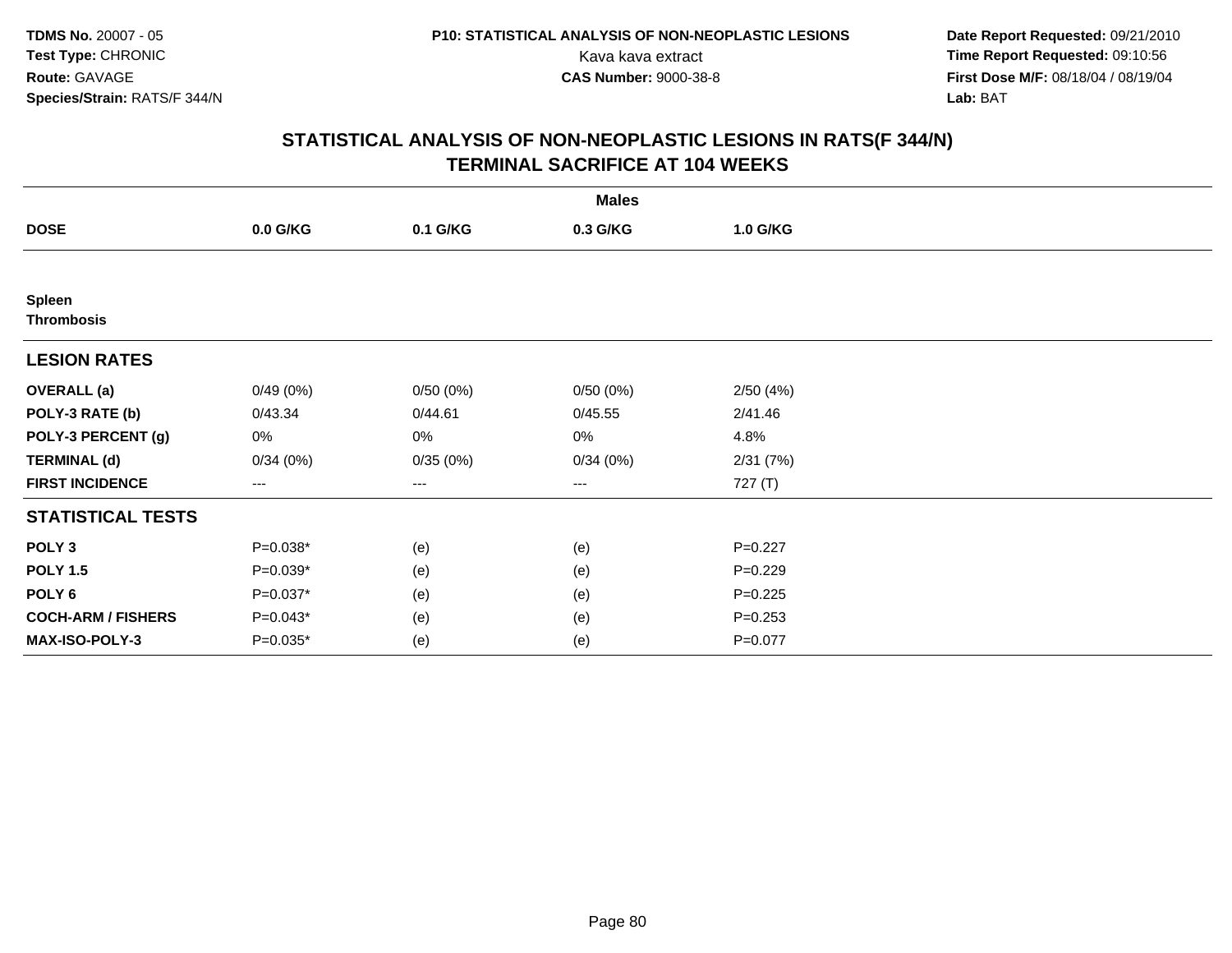**Date Report Requested:** 09/21/2010 Kava kava extract **Time Report Requested:** 09:10:56<br>**CAS Number:** 9000-38-8<br>**Tirst Dose M/F:** 08/18/04 / 08/19/04 **First Dose M/F:** 08/18/04 / 08/19/04 Lab: BAT **Lab:** BAT

|                                                    |              |          | <b>Males</b> |              |  |
|----------------------------------------------------|--------------|----------|--------------|--------------|--|
| <b>DOSE</b>                                        | $0.0$ G/KG   | 0.1 G/KG | 0.3 G/KG     | 1.0 G/KG     |  |
|                                                    |              |          |              |              |  |
| <b>Spleen: Lymphoid Follicle</b><br><b>Atrophy</b> |              |          |              |              |  |
| <b>LESION RATES</b>                                |              |          |              |              |  |
| <b>OVERALL</b> (a)                                 | 2/49(4%)     | 2/50(4%) | 2/50(4%)     | 1/50(2%)     |  |
| POLY-3 RATE (b)                                    | 2/44.41      | 2/45.18  | 2/46.01      | 1/42.08      |  |
| POLY-3 PERCENT (g)                                 | 4.5%         | 4.4%     | 4.4%         | 2.4%         |  |
| <b>TERMINAL (d)</b>                                | 0/34(0%)     | 0/35(0%) | 0/34(0%)     | 0/31(0%)     |  |
| <b>FIRST INCIDENCE</b>                             | 504          | 571      | 630          | 528          |  |
| <b>STATISTICAL TESTS</b>                           |              |          |              |              |  |
| POLY <sub>3</sub>                                  | P=0.410N     | P=0.688N | P=0.681N     | P=0.519N     |  |
| <b>POLY 1.5</b>                                    | P=0.403N     | P=0.692N | P=0.683N     | P=0.514N     |  |
| POLY <sub>6</sub>                                  | $P = 0.417N$ | P=0.682N | P=0.680N     | $P = 0.524N$ |  |
| <b>COCH-ARM / FISHERS</b>                          | P=0.379N     | P=0.684N | P=0.684N     | P=0.492N     |  |
| <b>MAX-ISO-POLY-3</b>                              | P=0.502N     | P=0.492N | $P = 0.485N$ | P=0.302N     |  |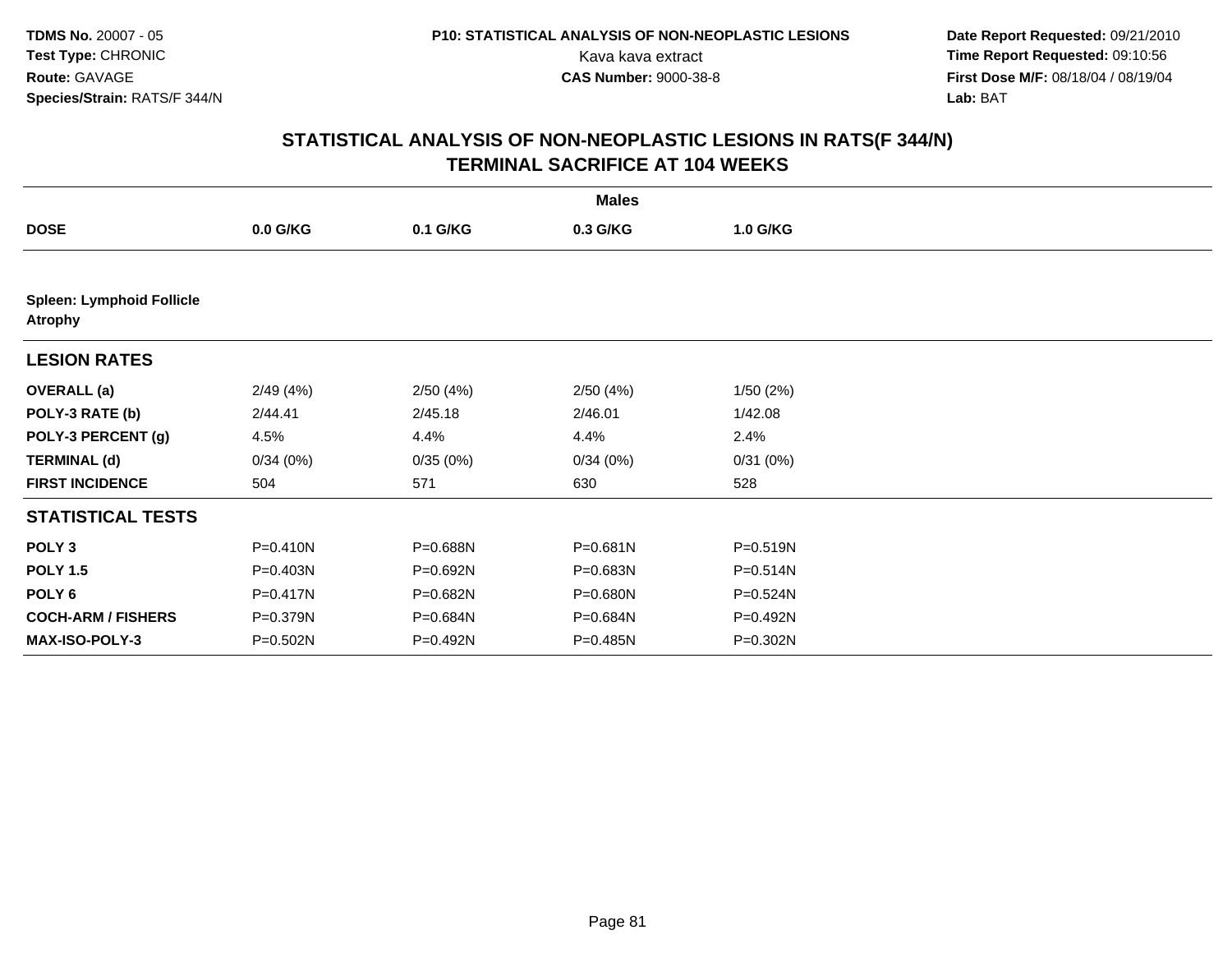**Date Report Requested:** 09/21/2010 Kava kava extract **Time Report Requested:** 09:10:56<br>**CAS Number:** 9000-38-8<br>**Tirst Dose M/F:** 08/18/04 / 08/19/04 **First Dose M/F:** 08/18/04 / 08/19/04 Lab: BAT **Lab:** BAT

|                                        |            |          | <b>Males</b> |             |  |
|----------------------------------------|------------|----------|--------------|-------------|--|
| <b>DOSE</b>                            | $0.0$ G/KG | 0.1 G/KG | 0.3 G/KG     | 1.0 G/KG    |  |
|                                        |            |          |              |             |  |
| Stomach, Forestomach<br><b>Erosion</b> |            |          |              |             |  |
| <b>LESION RATES</b>                    |            |          |              |             |  |
| <b>OVERALL</b> (a)                     | 0/49(0%)   | 0/50(0%) | 1/50(2%)     | 4/50 (8%)   |  |
| POLY-3 RATE (b)                        | 0/43.34    | 0/44.61  | 1/45.95      | 4/42.21     |  |
| POLY-3 PERCENT (g)                     | 0%         | 0%       | 2.2%         | 9.5%        |  |
| <b>TERMINAL (d)</b>                    | 0/34(0%)   | 0/35(0%) | 0/34(0%)     | 2/31(7%)    |  |
| <b>FIRST INCIDENCE</b>                 | ---        | ---      | 616          | 559         |  |
| <b>STATISTICAL TESTS</b>               |            |          |              |             |  |
| POLY <sub>3</sub>                      | P=0.004**  | (e)      | $P = 0.512$  | $P = 0.057$ |  |
| <b>POLY 1.5</b>                        | P=0.004**  | (e)      | $P = 0.509$  | $P = 0.057$ |  |
| POLY <sub>6</sub>                      | P=0.004**  | (e)      | $P = 0.515$  | $P = 0.057$ |  |
| <b>COCH-ARM / FISHERS</b>              | P=0.006**  | (e)      | $P = 0.505$  | $P = 0.061$ |  |
| MAX-ISO-POLY-3                         | P=0.007**  | (e)      | $P = 0.172$  | $P=0.020*$  |  |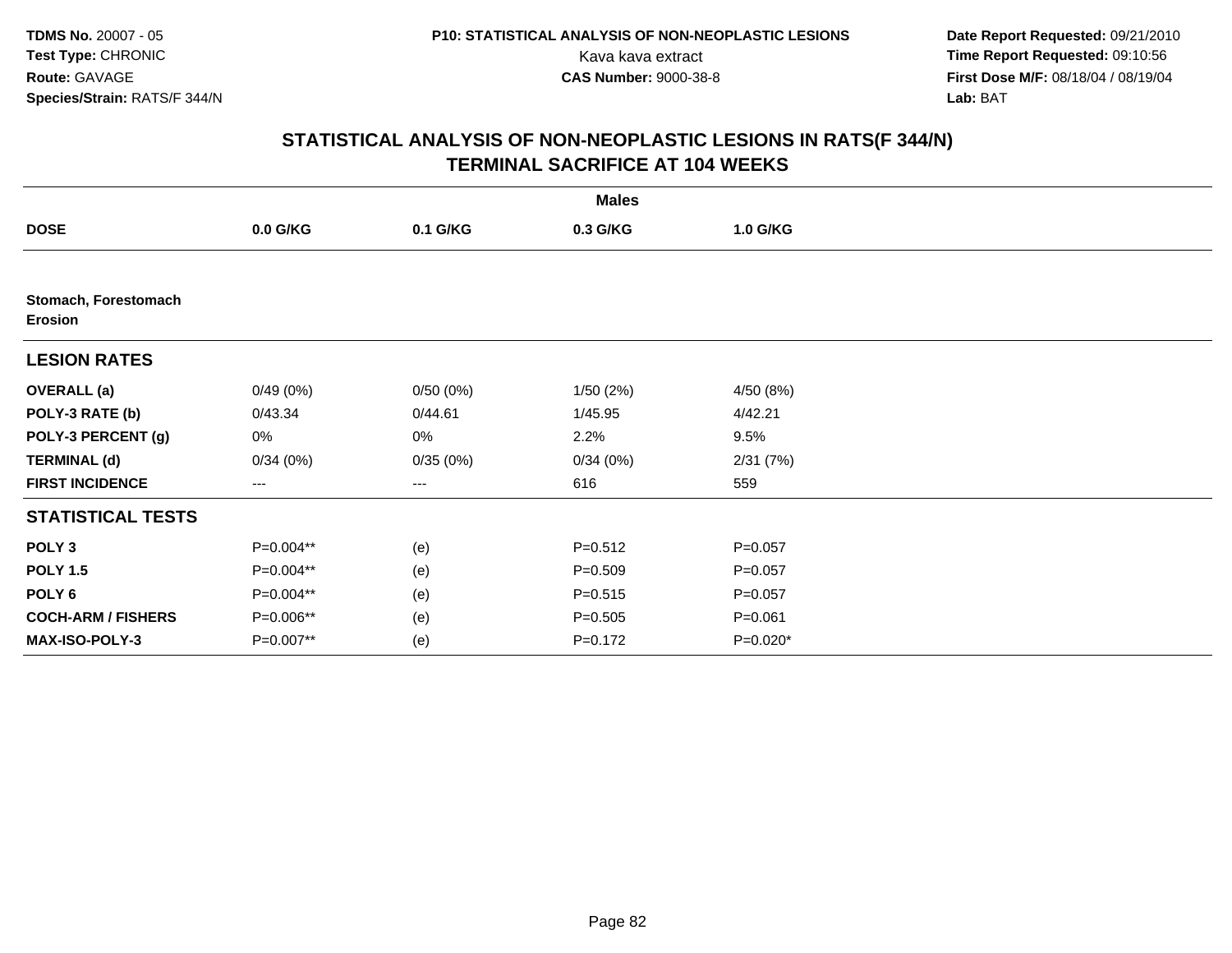**Date Report Requested:** 09/21/2010 Kava kava extract **Time Report Requested:** 09:10:56<br>**CAS Number:** 9000-38-8<br>**Tirst Dose M/F:** 08/18/04 / 08/19/04 **First Dose M/F:** 08/18/04 / 08/19/04 Lab: BAT **Lab:** BAT

|                                      |            |           | <b>Males</b> |             |  |
|--------------------------------------|------------|-----------|--------------|-------------|--|
| <b>DOSE</b>                          | $0.0$ G/KG | 0.1 G/KG  | 0.3 G/KG     | 1.0 G/KG    |  |
|                                      |            |           |              |             |  |
| Stomach, Forestomach<br>Inflammation |            |           |              |             |  |
| <b>LESION RATES</b>                  |            |           |              |             |  |
| <b>OVERALL</b> (a)                   | 8/49 (16%) | 4/50 (8%) | 9/50 (18%)   | 22/50 (44%) |  |
| POLY-3 RATE (b)                      | 8/46.37    | 4/45.68   | 9/47.00      | 22/44.31    |  |
| POLY-3 PERCENT (g)                   | 17.3%      | 8.8%      | 19.2%        | 49.7%       |  |
| <b>TERMINAL (d)</b>                  | 1/34(3%)   | 1/35 (3%) | 3/34(9%)     | 11/31 (36%) |  |
| <b>FIRST INCIDENCE</b>               | 504        | 525       | 590          | 559         |  |
| <b>STATISTICAL TESTS</b>             |            |           |              |             |  |
| POLY <sub>3</sub>                    | P<0.001**  | P=0.184N  | $P = 0.512$  | P<0.001**   |  |
| <b>POLY 1.5</b>                      | P<0.001**  | P=0.184N  | $P = 0.514$  | P<0.001**   |  |
| POLY <sub>6</sub>                    | P<0.001**  | P=0.183N  | $P = 0.510$  | P<0.001**   |  |
| <b>COCH-ARM / FISHERS</b>            | P<0.001**  | P=0.168N  | $P = 0.518$  | $P=0.002**$ |  |
| <b>MAX-ISO-POLY-3</b>                | P<0.001**  | P=0.116N  | $P=0.405$    | P<0.001**   |  |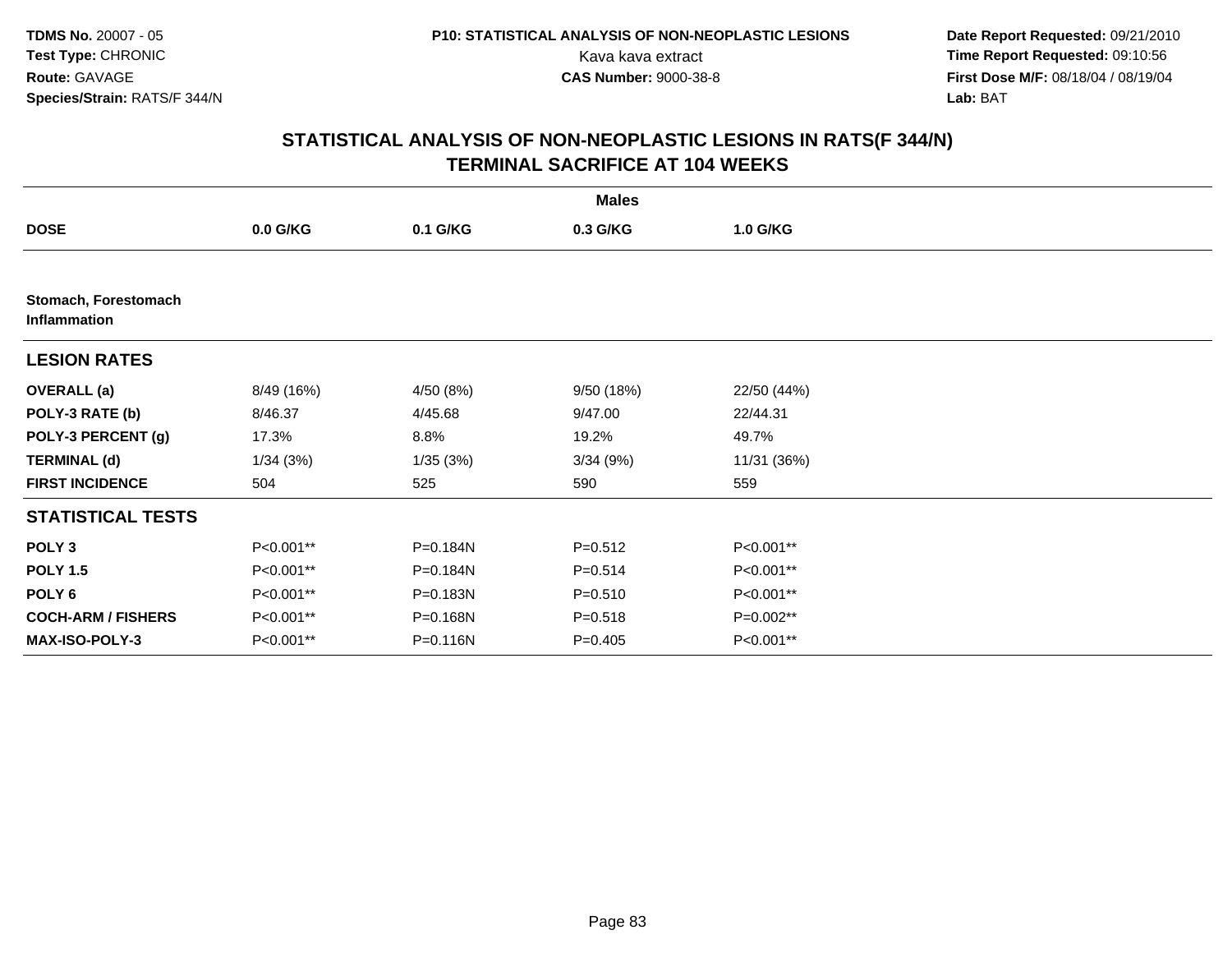**Date Report Requested:** 09/21/2010 Kava kava extract **Time Report Requested:** 09:10:56<br>**CAS Number:** 9000-38-8<br>**Tirst Dose M/F:** 08/18/04 / 08/19/04 **First Dose M/F:** 08/18/04 / 08/19/04 Lab: BAT **Lab:** BAT

|                                               |             |             | <b>Males</b> |             |  |
|-----------------------------------------------|-------------|-------------|--------------|-------------|--|
| <b>DOSE</b>                                   | $0.0$ G/KG  | 0.1 G/KG    | 0.3 G/KG     | 1.0 G/KG    |  |
|                                               |             |             |              |             |  |
| Stomach, Forestomach<br><b>Mineralization</b> |             |             |              |             |  |
| <b>LESION RATES</b>                           |             |             |              |             |  |
| <b>OVERALL (a)</b>                            | 0/49(0%)    | 2/50(4%)    | 1/50(2%)     | 3/50(6%)    |  |
| POLY-3 RATE (b)                               | 0/43.34     | 2/44.91     | 1/45.69      | 3/41.74     |  |
| POLY-3 PERCENT (g)                            | 0%          | 4.5%        | 2.2%         | 7.2%        |  |
| <b>TERMINAL (d)</b>                           | 0/34(0%)    | 1/35(3%)    | 0/34(0%)     | 1/31(3%)    |  |
| <b>FIRST INCIDENCE</b>                        | ---         | 646         | 694          | 689         |  |
| <b>STATISTICAL TESTS</b>                      |             |             |              |             |  |
| POLY <sub>3</sub>                             | $P = 0.120$ | $P = 0.245$ | $P = 0.511$  | $P = 0.112$ |  |
| <b>POLY 1.5</b>                               | $P = 0.123$ | $P = 0.240$ | $P = 0.508$  | $P = 0.113$ |  |
| POLY <sub>6</sub>                             | $P = 0.119$ | $P = 0.251$ | $P = 0.513$  | $P = 0.111$ |  |
| <b>COCH-ARM / FISHERS</b>                     | $P = 0.135$ | $P = 0.253$ | $P = 0.505$  | $P = 0.125$ |  |
| <b>MAX-ISO-POLY-3</b>                         | $P = 0.063$ | $P = 0.082$ | $P = 0.170$  | P=0.038*    |  |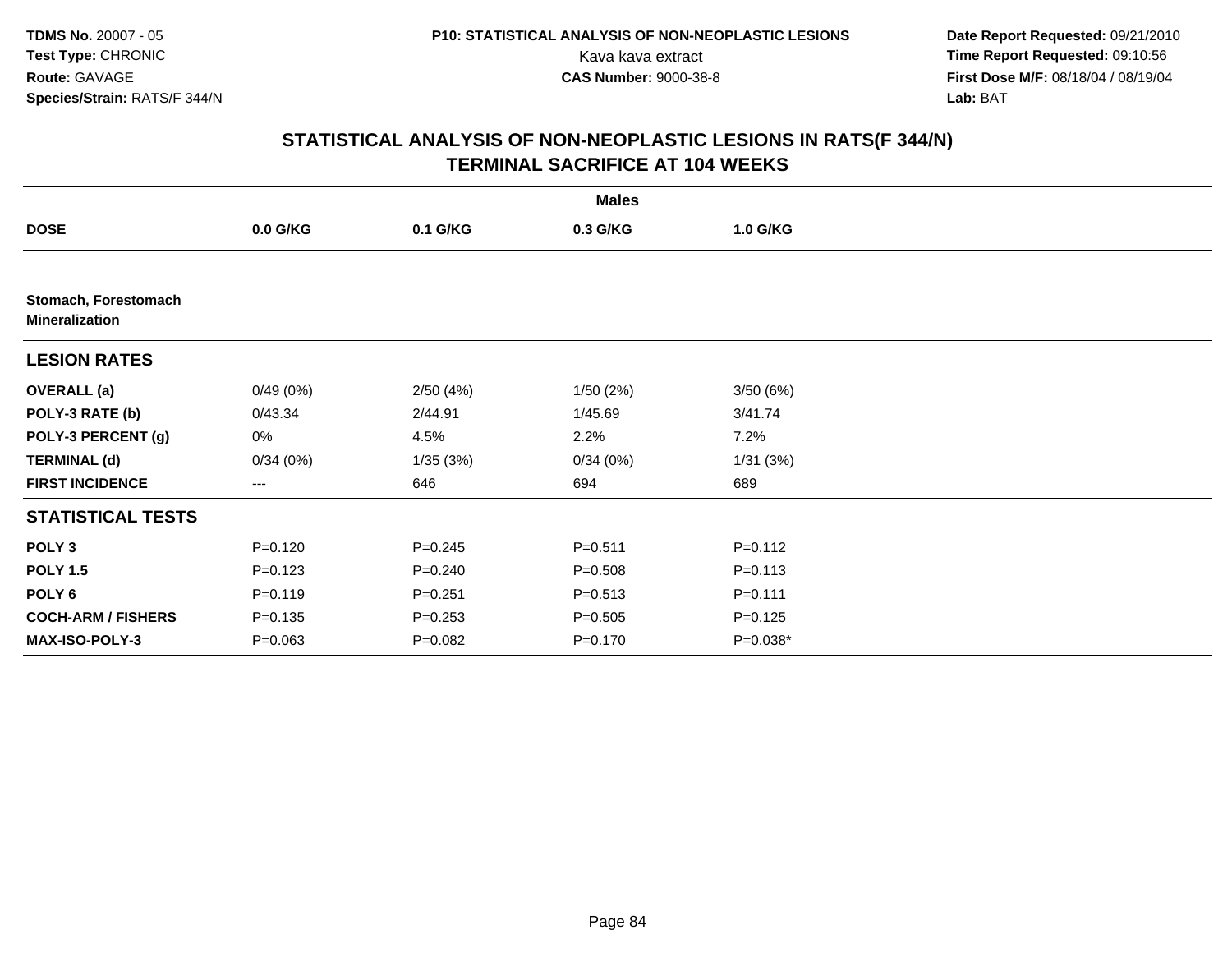**Date Report Requested:** 09/21/2010 Kava kava extract **Time Report Requested:** 09:10:56<br>**CAS Number:** 9000-38-8<br>**Tirst Dose M/F:** 08/18/04 / 08/19/04 **First Dose M/F:** 08/18/04 / 08/19/04 Lab: BAT **Lab:** BAT

|                                      |            |              | <b>Males</b> |             |  |
|--------------------------------------|------------|--------------|--------------|-------------|--|
| <b>DOSE</b>                          | $0.0$ G/KG | 0.1 G/KG     | 0.3 G/KG     | 1.0 G/KG    |  |
|                                      |            |              |              |             |  |
| Stomach, Forestomach<br><b>Ulcer</b> |            |              |              |             |  |
| <b>LESION RATES</b>                  |            |              |              |             |  |
| <b>OVERALL</b> (a)                   | 4/49 (8%)  | 0/50(0%)     | 6/50 (12%)   | 13/50 (26%) |  |
| POLY-3 RATE (b)                      | 4/44.89    | 0/44.61      | 6/46.61      | 13/43.34    |  |
| POLY-3 PERCENT (g)                   | 8.9%       | 0%           | 12.9%        | 30%         |  |
| <b>TERMINAL (d)</b>                  | 0/34(0%)   | 0/35(0%)     | 1/34(3%)     | 5/31 (16%)  |  |
| <b>FIRST INCIDENCE</b>               | 504        | ---          | 590          | 589         |  |
| <b>STATISTICAL TESTS</b>             |            |              |              |             |  |
| POLY <sub>3</sub>                    | P<0.001**  | $P = 0.061N$ | $P = 0.393$  | P=0.011*    |  |
| <b>POLY 1.5</b>                      | P<0.001**  | $P = 0.061N$ | $P = 0.389$  | P=0.011*    |  |
| POLY 6                               | P<0.001**  | P=0.060N     | $P = 0.397$  | P=0.011*    |  |
| <b>COCH-ARM / FISHERS</b>            | P<0.001**  | P=0.056N     | $P = 0.383$  | P=0.017*    |  |
| <b>MAX-ISO-POLY-3</b>                | P<0.001**  | P=0.020N*    | $P = 0.276$  | P=0.006**   |  |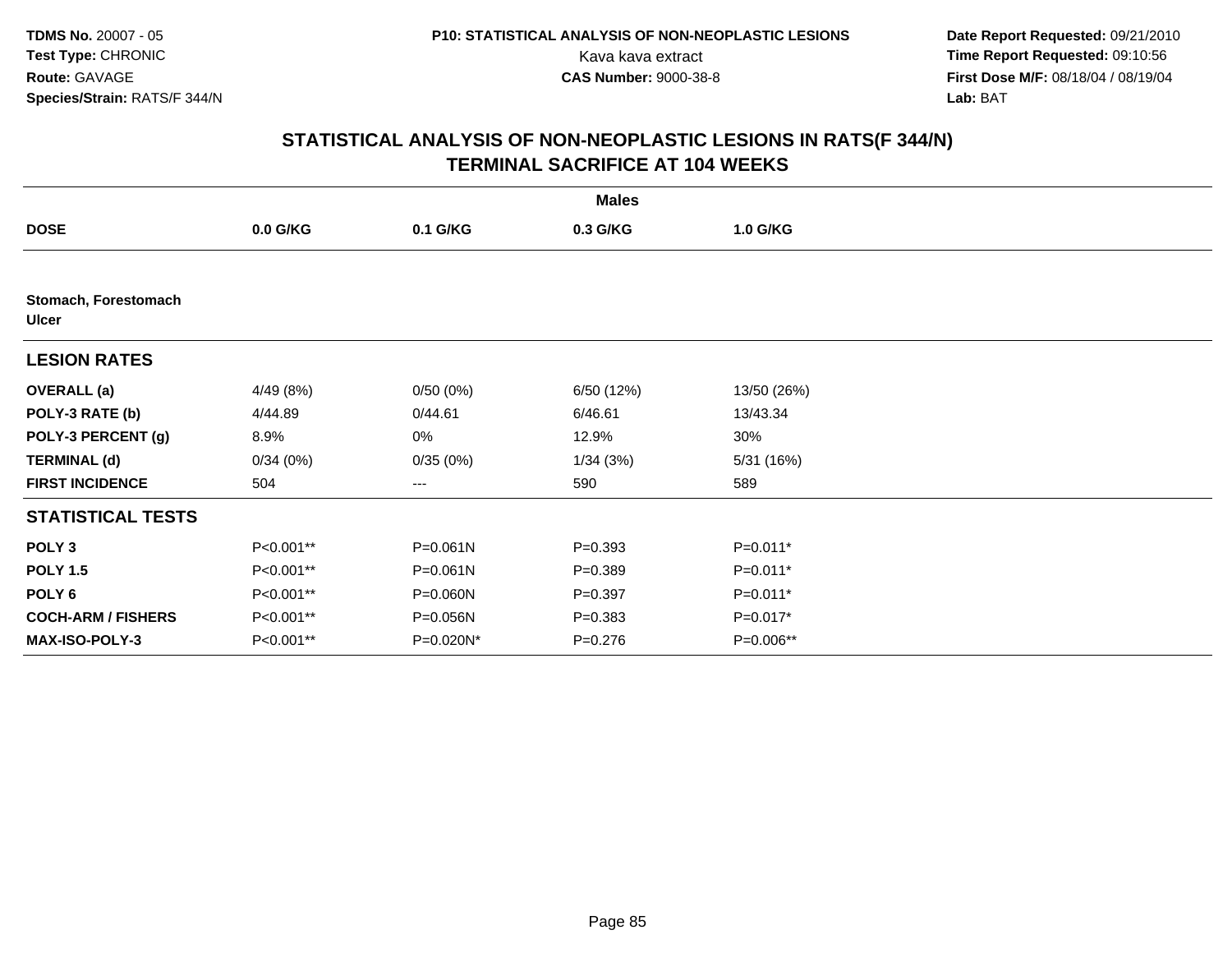**Date Report Requested:** 09/21/2010 Kava kava extract **Time Report Requested:** 09:10:56<br>**CAS Number:** 9000-38-8<br>**Tirst Dose M/F:** 08/18/04 / 08/19/04 **First Dose M/F:** 08/18/04 / 08/19/04 Lab: BAT **Lab:** BAT

|                                                      |             |              | <b>Males</b> |             |  |
|------------------------------------------------------|-------------|--------------|--------------|-------------|--|
| <b>DOSE</b>                                          | $0.0$ G/KG  | 0.1 G/KG     | 0.3 G/KG     | 1.0 G/KG    |  |
|                                                      |             |              |              |             |  |
| Stomach, Forestomach: Epithelium<br><b>Dysplasia</b> |             |              |              |             |  |
| <b>LESION RATES</b>                                  |             |              |              |             |  |
| <b>OVERALL (a)</b>                                   | 1/49(2%)    | 0/50(0%)     | 2/50(4%)     | 1/50(2%)    |  |
| POLY-3 RATE (b)                                      | 1/43.50     | 0/44.61      | 2/46.02      | 1/41.46     |  |
| POLY-3 PERCENT (g)                                   | 2.3%        | 0%           | 4.4%         | 2.4%        |  |
| <b>TERMINAL (d)</b>                                  | 0/34(0%)    | 0/35(0%)     | 1/34(3%)     | 1/31(3%)    |  |
| <b>FIRST INCIDENCE</b>                               | 686         | $--$         | 590          | 727 (T)     |  |
| <b>STATISTICAL TESTS</b>                             |             |              |              |             |  |
| POLY <sub>3</sub>                                    | $P = 0.549$ | P=0.495N     | $P = 0.520$  | $P = 0.750$ |  |
| <b>POLY 1.5</b>                                      | $P = 0.558$ | P=0.498N     | $P = 0.515$  | $P=0.752$   |  |
| POLY <sub>6</sub>                                    | $P = 0.539$ | $P = 0.491N$ | $P=0.524$    | $P = 0.748$ |  |
| <b>COCH-ARM / FISHERS</b>                            | $P = 0.580$ | P=0.495N     | $P = 0.508$  | P=0.747N    |  |
| <b>MAX-ISO-POLY-3</b>                                | $P = 0.404$ | P=0.157N     | $P = 0.301$  | $P = 0.486$ |  |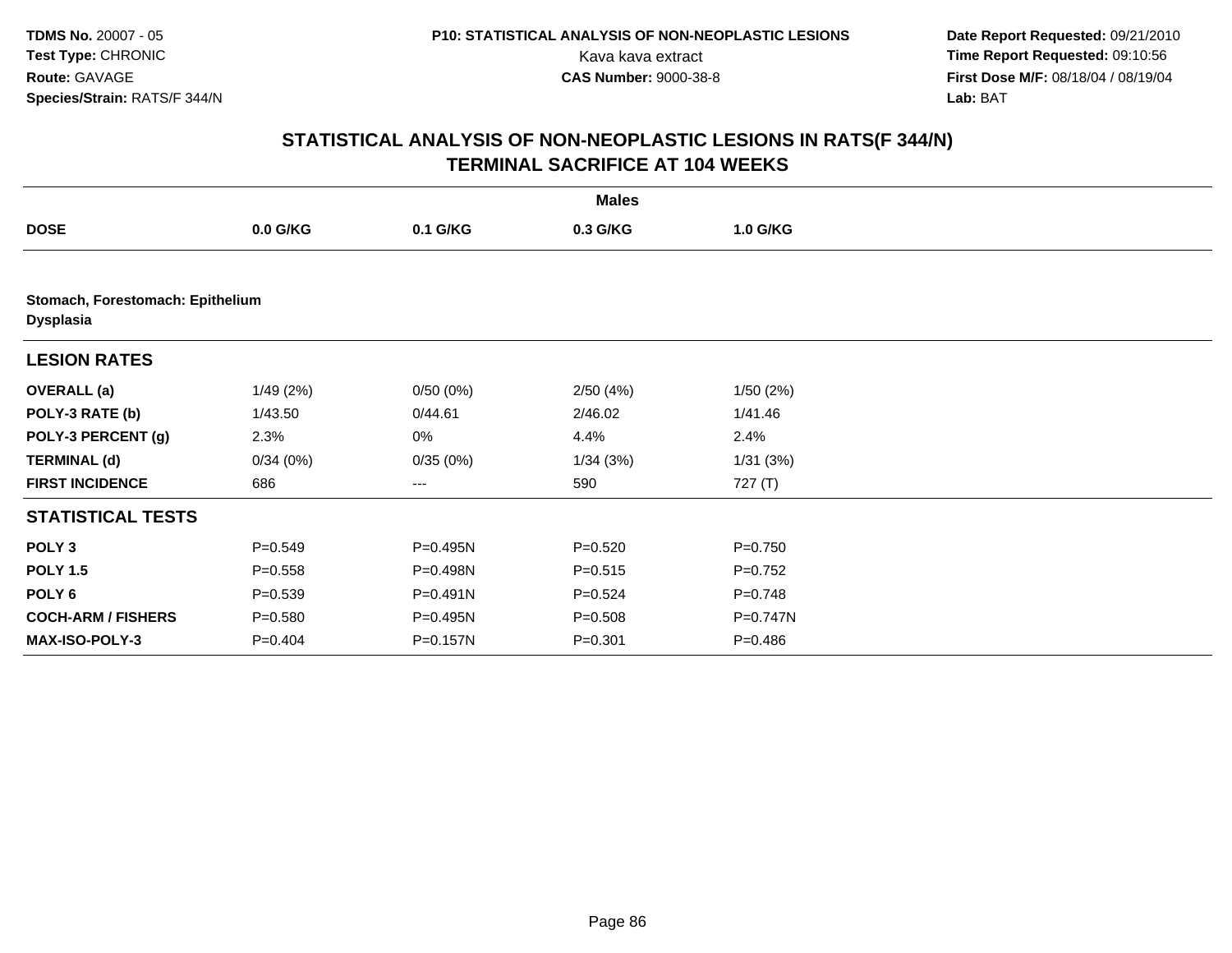**Date Report Requested:** 09/21/2010 Kava kava extract **Time Report Requested:** 09:10:56<br>**CAS Number:** 9000-38-8<br>**Tirst Dose M/F:** 08/18/04 / 08/19/04 **First Dose M/F:** 08/18/04 / 08/19/04 Lab: BAT **Lab:** BAT

|                           |                                  |              | <b>Males</b> |             |  |  |  |  |  |  |
|---------------------------|----------------------------------|--------------|--------------|-------------|--|--|--|--|--|--|
| <b>DOSE</b>               | $0.0$ G/KG                       | 0.1 G/KG     | 0.3 G/KG     | 1.0 G/KG    |  |  |  |  |  |  |
|                           |                                  |              |              |             |  |  |  |  |  |  |
| Hyperplasia               | Stomach, Forestomach: Epithelium |              |              |             |  |  |  |  |  |  |
| <b>LESION RATES</b>       |                                  |              |              |             |  |  |  |  |  |  |
| <b>OVERALL (a)</b>        | 6/49 (12%)                       | 4/50 (8%)    | 11/50 (22%)  | 27/50 (54%) |  |  |  |  |  |  |
| POLY-3 RATE (b)           | 6/45.55                          | 4/45.68      | 11/47.24     | 27/45.78    |  |  |  |  |  |  |
| POLY-3 PERCENT (g)        | 13.2%                            | 8.8%         | 23.3%        | 59%         |  |  |  |  |  |  |
| <b>TERMINAL (d)</b>       | 1/34(3%)                         | 1/35(3%)     | 4/34 (12%)   | 14/31 (45%) |  |  |  |  |  |  |
| <b>FIRST INCIDENCE</b>    | 504                              | 525          | 590          | 447         |  |  |  |  |  |  |
| <b>STATISTICAL TESTS</b>  |                                  |              |              |             |  |  |  |  |  |  |
| POLY <sub>3</sub>         | P<0.001**                        | P=0.368N     | $P = 0.160$  | P<0.001**   |  |  |  |  |  |  |
| <b>POLY 1.5</b>           | P<0.001**                        | P=0.372N     | $P = 0.157$  | P<0.001**   |  |  |  |  |  |  |
| POLY <sub>6</sub>         | P<0.001**                        | P=0.362N     | $P = 0.165$  | P<0.001**   |  |  |  |  |  |  |
| <b>COCH-ARM / FISHERS</b> | P<0.001**                        | $P = 0.357N$ | $P=0.154$    | P<0.001**   |  |  |  |  |  |  |
| <b>MAX-ISO-POLY-3</b>     | P<0.001**                        | P=0.252N     | $P = 0.106$  | P<0.001**   |  |  |  |  |  |  |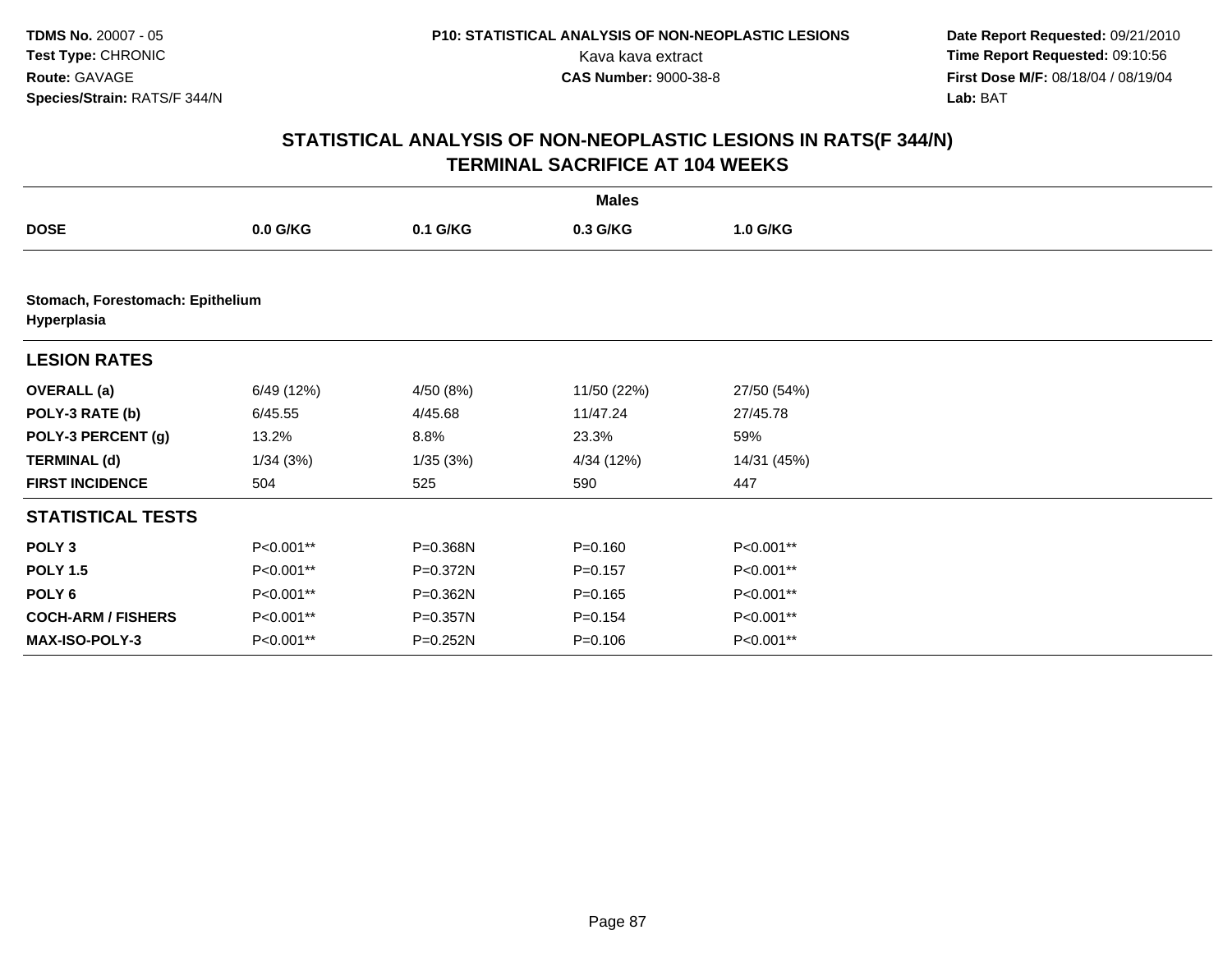**Date Report Requested:** 09/21/2010 Kava kava extract **Time Report Requested:** 09:10:56<br>**CAS Number:** 9000-38-8<br>**Tirst Dose M/F:** 08/18/04 / 08/19/04 **First Dose M/F:** 08/18/04 / 08/19/04 Lab: BAT **Lab:** BAT

|                                    |             |             | <b>Males</b> |             |  |
|------------------------------------|-------------|-------------|--------------|-------------|--|
| <b>DOSE</b>                        | $0.0$ G/KG  | 0.1 G/KG    | 0.3 G/KG     | 1.0 G/KG    |  |
|                                    |             |             |              |             |  |
| Stomach, Glandular<br>Inflammation |             |             |              |             |  |
| <b>LESION RATES</b>                |             |             |              |             |  |
| <b>OVERALL</b> (a)                 | 2/49(4%)    | 3/50(6%)    | 3/50(6%)     | 3/50(6%)    |  |
| POLY-3 RATE (b)                    | 2/43.97     | 3/45.06     | 3/46.36      | 3/41.81     |  |
| POLY-3 PERCENT (g)                 | 4.6%        | 6.7%        | 6.5%         | 7.2%        |  |
| <b>TERMINAL (d)</b>                | 0/34(0%)    | 1/35(3%)    | 0/34(0%)     | 1/31(3%)    |  |
| <b>FIRST INCIDENCE</b>             | 629         | 615         | 590          | 670         |  |
| <b>STATISTICAL TESTS</b>           |             |             |              |             |  |
| POLY <sub>3</sub>                  | $P=0.462$   | $P = 0.511$ | $P = 0.524$  | $P=0.477$   |  |
| <b>POLY 1.5</b>                    | $P=0.472$   | $P = 0.504$ | $P = 0.518$  | $P=0.482$   |  |
| POLY <sub>6</sub>                  | $P = 0.451$ | $P = 0.519$ | $P = 0.529$  | $P=0.472$   |  |
| <b>COCH-ARM / FISHERS</b>          | $P = 0.506$ | $P = 0.510$ | $P = 0.510$  | $P = 0.510$ |  |
| <b>MAX-ISO-POLY-3</b>              | $P = 0.504$ | $P = 0.334$ | $P = 0.348$  | $P = 0.308$ |  |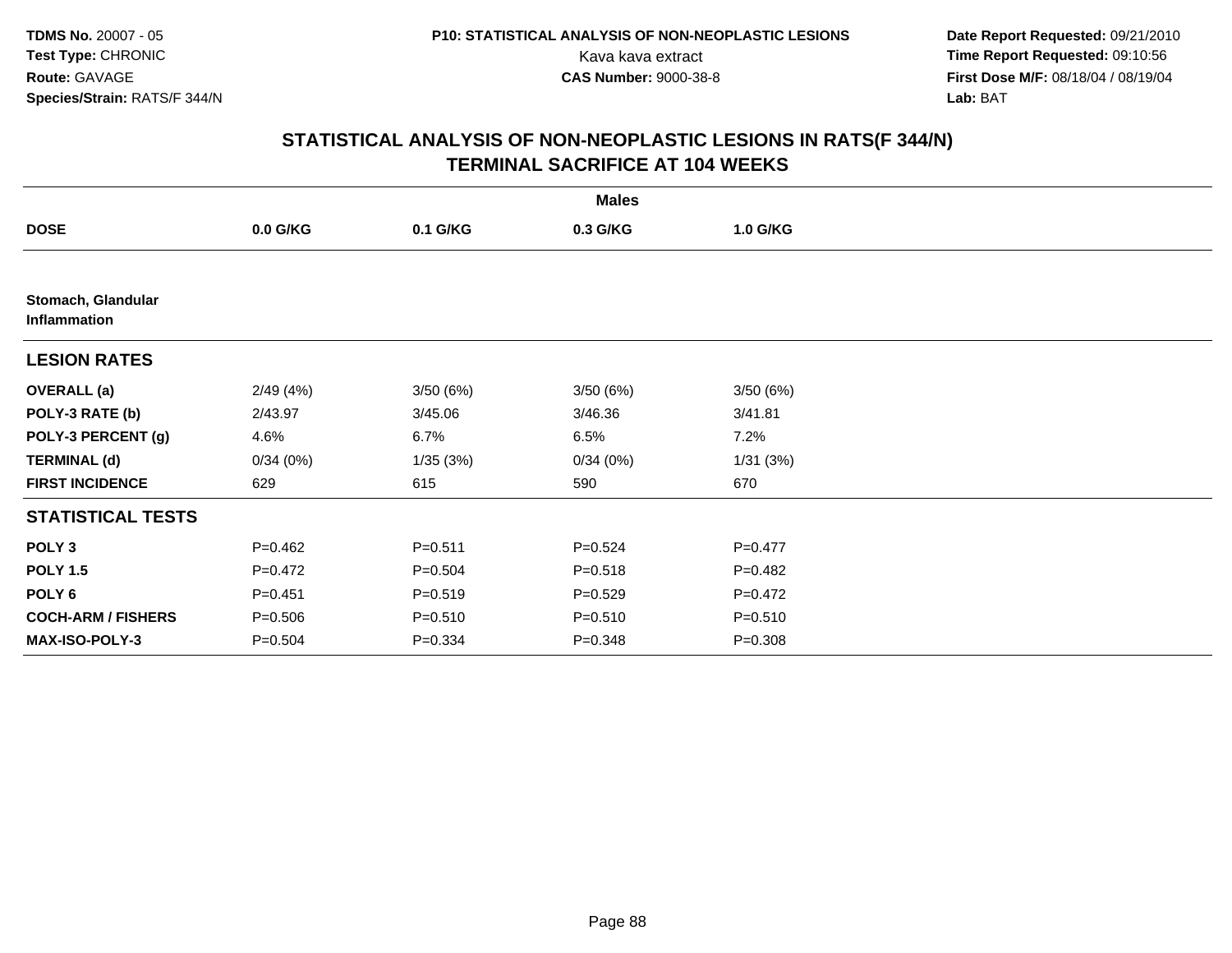**Date Report Requested:** 09/21/2010 Kava kava extract **Time Report Requested:** 09:10:56<br>**CAS Number:** 9000-38-8<br>**Tirst Dose M/F:** 08/18/04 / 08/19/04 **First Dose M/F:** 08/18/04 / 08/19/04 Lab: BAT **Lab:** BAT

|                                                   |             |              | <b>Males</b> |             |  |
|---------------------------------------------------|-------------|--------------|--------------|-------------|--|
| <b>DOSE</b>                                       | $0.0$ G/KG  | 0.1 G/KG     | 0.3 G/KG     | 1.0 G/KG    |  |
|                                                   |             |              |              |             |  |
| Stomach, Glandular: Epithelium<br><b>Necrosis</b> |             |              |              |             |  |
| <b>LESION RATES</b>                               |             |              |              |             |  |
| <b>OVERALL</b> (a)                                | 2/49(4%)    | 1/50(2%)     | 2/50(4%)     | 3/50(6%)    |  |
| POLY-3 RATE (b)                                   | 2/43.69     | 1/45.12      | 2/46.00      | 3/41.59     |  |
| POLY-3 PERCENT (g)                                | 4.6%        | 2.2%         | 4.4%         | 7.2%        |  |
| <b>TERMINAL (d)</b>                               | 1/34(3%)    | 0/35(0%)     | 0/34(0%)     | 2/31(7%)    |  |
| <b>FIRST INCIDENCE</b>                            | 629         | 571          | 664          | 694         |  |
| <b>STATISTICAL TESTS</b>                          |             |              |              |             |  |
| POLY <sub>3</sub>                                 | $P = 0.278$ | P=0.489N     | P=0.675N     | $P = 0.478$ |  |
| <b>POLY 1.5</b>                                   | $P = 0.287$ | P=0.495N     | P=0.680N     | $P=0.482$   |  |
| POLY <sub>6</sub>                                 | $P = 0.269$ | $P = 0.481N$ | P=0.672N     | $P = 0.472$ |  |
| <b>COCH-ARM / FISHERS</b>                         | $P = 0.310$ | P=0.492N     | P=0.684N     | $P = 0.510$ |  |
| <b>MAX-ISO-POLY-3</b>                             | $P = 0.340$ | P=0.273N     | P=0.478N     | $P = 0.309$ |  |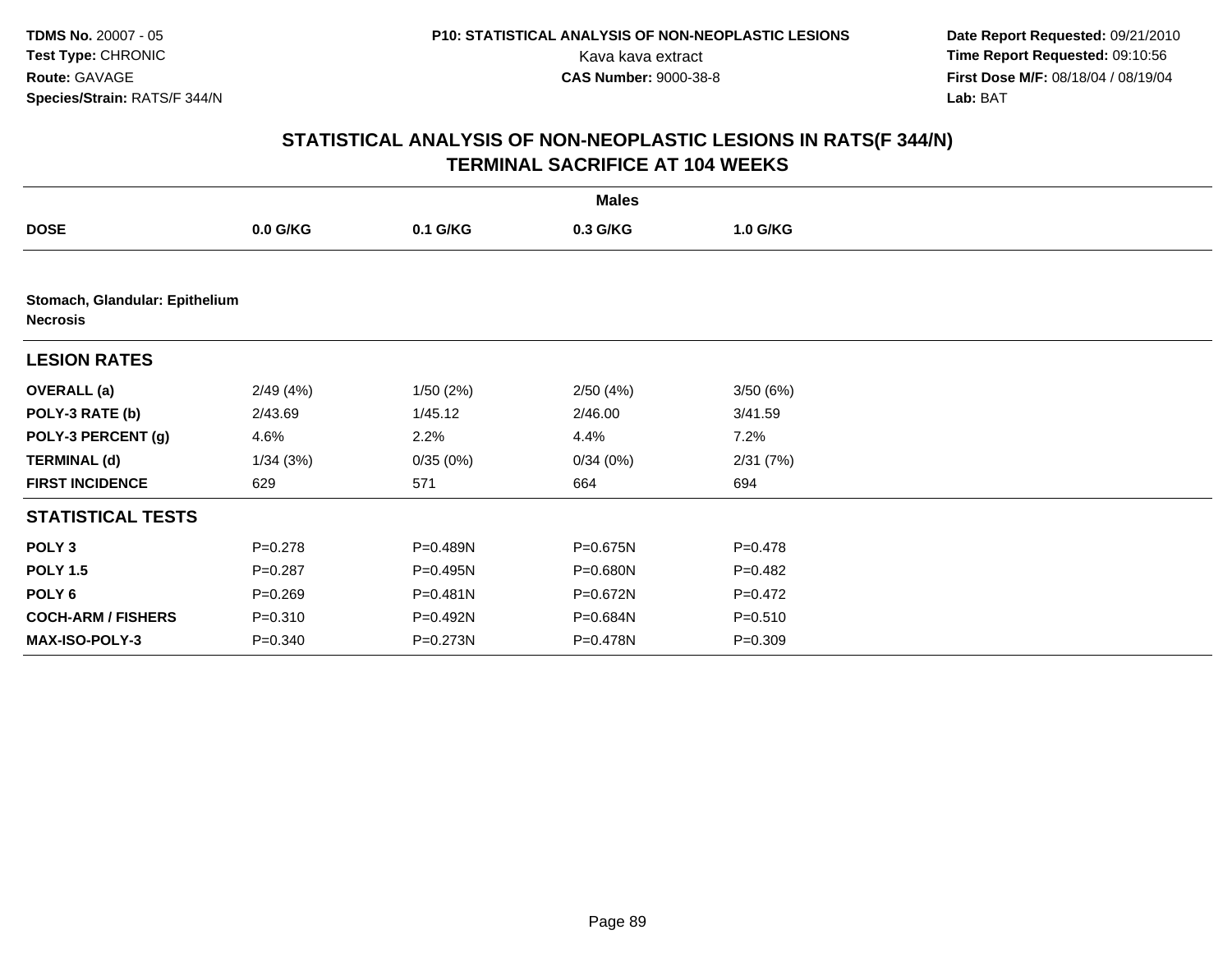**Date Report Requested:** 09/21/2010 Kava kava extract **Time Report Requested:** 09:10:56<br>**CAS Number:** 9000-38-8<br>**Tirst Dose M/F:** 08/18/04 / 08/19/04 **First Dose M/F:** 08/18/04 / 08/19/04 Lab: BAT **Lab:** BAT

|                                                    |           |              | <b>Males</b> |              |  |
|----------------------------------------------------|-----------|--------------|--------------|--------------|--|
| <b>DOSE</b>                                        | 0.0 G/KG  | 0.1 G/KG     | 0.3 G/KG     | 1.0 G/KG     |  |
|                                                    |           |              |              |              |  |
| <b>Testes: Germinal Epithelium</b><br>Degeneration |           |              |              |              |  |
| <b>LESION RATES</b>                                |           |              |              |              |  |
| <b>OVERALL (a)</b>                                 | 3/49(6%)  | 0/50(0%)     | 0/50(0%)     | 0/50(0%)     |  |
| POLY-3 RATE (b)                                    | 3/44.29   | 0/44.61      | 0/45.55      | 0/41.46      |  |
| POLY-3 PERCENT (g)                                 | 6.8%      | 0%           | 0%           | 0%           |  |
| <b>TERMINAL (d)</b>                                | 1/34(3%)  | 0/35(0%)     | 0/34(0%)     | 0/31(0%)     |  |
| <b>FIRST INCIDENCE</b>                             | 504       | $\cdots$     | ---          | ---          |  |
| <b>STATISTICAL TESTS</b>                           |           |              |              |              |  |
| POLY <sub>3</sub>                                  | P=0.146N  | $P = 0.117N$ | P=0.114N     | $P = 0.131N$ |  |
| <b>POLY 1.5</b>                                    | P=0.144N  | P=0.119N     | P=0.114N     | P=0.128N     |  |
| POLY <sub>6</sub>                                  | P=0.148N  | P=0.115N     | P=0.114N     | P=0.134N     |  |
| <b>COCH-ARM / FISHERS</b>                          | P=0.147N  | P=0.117N     | P=0.117N     | P=0.117N     |  |
| <b>MAX-ISO-POLY-3</b>                              | P=0.015N* | P=0.038N*    | P=0.037N*    | P=0.049N*    |  |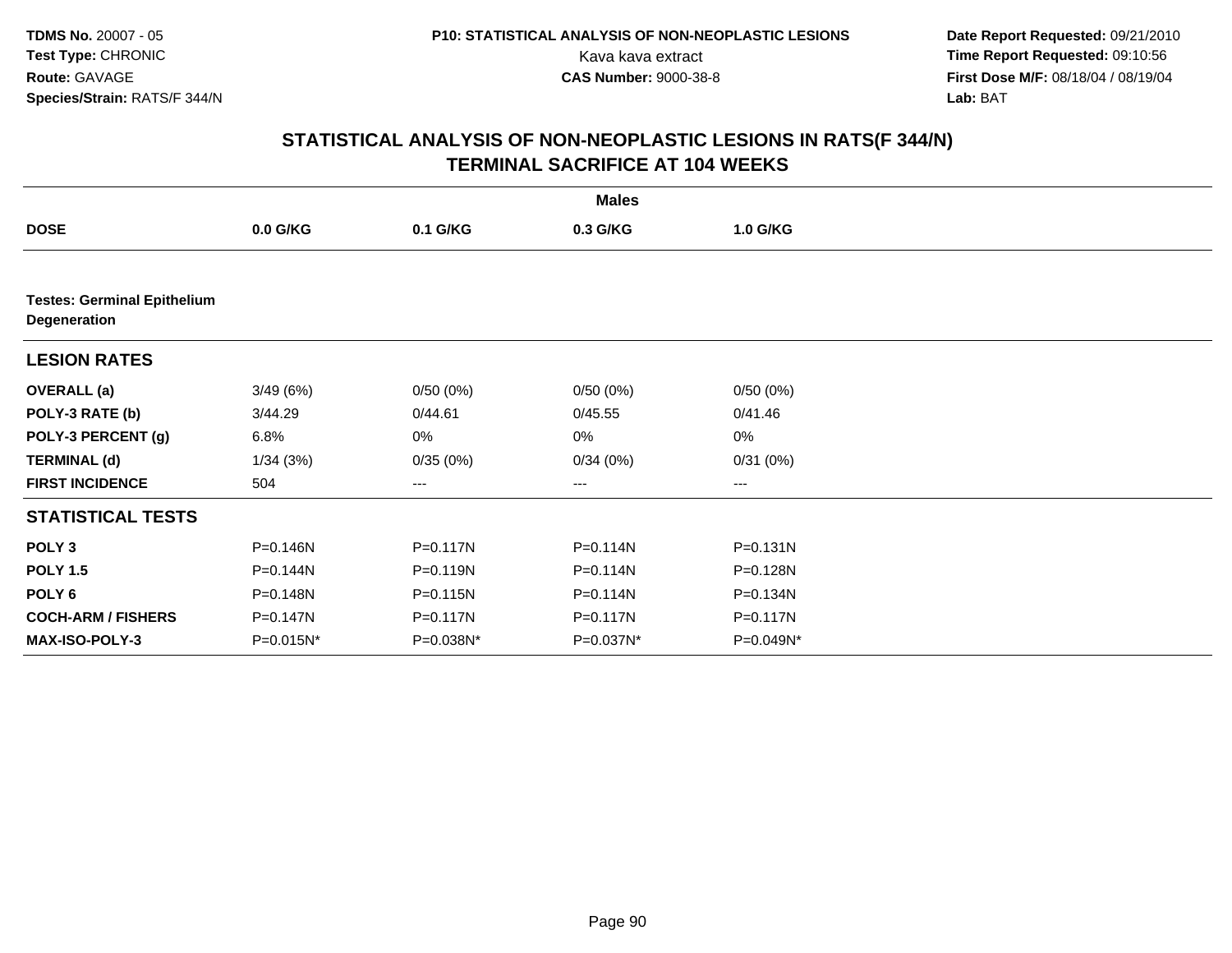**Date Report Requested:** 09/21/2010 Kava kava extract **Time Report Requested:** 09:10:56<br>**CAS Number:** 9000-38-8<br>**Tirst Dose M/F:** 08/18/04 / 08/19/04 **First Dose M/F:** 08/18/04 / 08/19/04 Lab: BAT **Lab:** BAT

|                                                 |             |              | <b>Males</b> |            |  |
|-------------------------------------------------|-------------|--------------|--------------|------------|--|
| <b>DOSE</b>                                     | 0.0 G/KG    | 0.1 G/KG     | 0.3 G/KG     | 1.0 G/KG   |  |
|                                                 |             |              |              |            |  |
| <b>Testes: Interstitial Cell</b><br>Hyperplasia |             |              |              |            |  |
| <b>LESION RATES</b>                             |             |              |              |            |  |
| <b>OVERALL</b> (a)                              | 17/49 (35%) | 15/50 (30%)  | 10/50 (20%)  | 4/50 (8%)  |  |
| POLY-3 RATE (b)                                 | 17/46.01    | 15/46.20     | 10/47.03     | 4/44.06    |  |
| POLY-3 PERCENT (g)                              | 37%         | 32.5%        | 21.3%        | 9.1%       |  |
| <b>TERMINAL (d)</b>                             | 11/34 (32%) | 9/35 (26%)   | 4/34 (12%)   | 0/31(0%)   |  |
| <b>FIRST INCIDENCE</b>                          | 504         | 525          | 608          | 447        |  |
| <b>STATISTICAL TESTS</b>                        |             |              |              |            |  |
| POLY <sub>3</sub>                               | P<0.001N**  | P=0.408N     | P=0.073N     | P<0.001N** |  |
| <b>POLY 1.5</b>                                 | P<0.001N**  | $P = 0.419N$ | P=0.075N     | P<0.001N** |  |
| POLY 6                                          | P<0.001N**  | P=0.390N     | $P = 0.071N$ | P<0.001N** |  |
| <b>COCH-ARM / FISHERS</b>                       | P<0.001N**  | P=0.388N     | P=0.078N     | P<0.001N** |  |
| MAX-ISO-POLY-3                                  | P=0.002N**  | P=0.326N     | P=0.046N*    | P<0.001N** |  |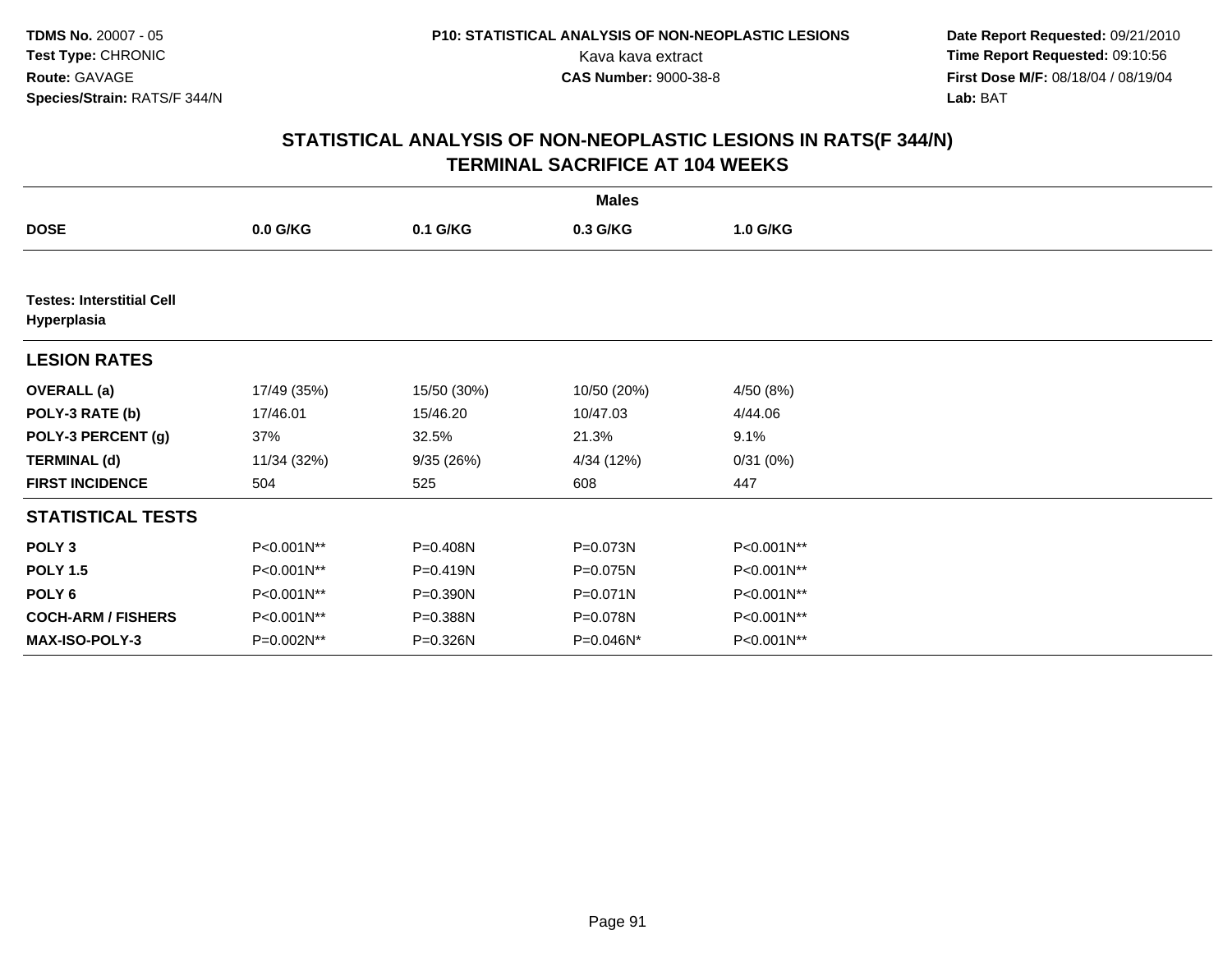**Date Report Requested:** 09/21/2010 Kava kava extract **Time Report Requested:** 09:10:56<br>**CAS Number:** 9000-38-8<br>**Tirst Dose M/F:** 08/18/04 / 08/19/04 **First Dose M/F:** 08/18/04 / 08/19/04 Lab: BAT **Lab:** BAT

|                                 |              |              | <b>Males</b> |              |  |
|---------------------------------|--------------|--------------|--------------|--------------|--|
| <b>DOSE</b>                     | 0.0 G/KG     | 0.1 G/KG     | 0.3 G/KG     | 1.0 G/KG     |  |
|                                 |              |              |              |              |  |
| <b>Thymus</b><br><b>Atrophy</b> |              |              |              |              |  |
| <b>LESION RATES</b>             |              |              |              |              |  |
| <b>OVERALL</b> (a)              | 47/48 (98%)  | 49/50 (98%)  | 49/50 (98%)  | 46/50 (92%)  |  |
| POLY-3 RATE (b)                 | 47/48.00     | 49/49.00     | 49/49.79     | 46/47.79     |  |
| POLY-3 PERCENT (g)              | 97.9%        | 100%         | 98.4%        | 96.3%        |  |
| <b>TERMINAL (d)</b>             | 33/34 (97%)  | 35/35 (100%) | 34/34 (100%) | 30/31 (97%)  |  |
| <b>FIRST INCIDENCE</b>          | 504          | 168          | 454          | 447          |  |
| <b>STATISTICAL TESTS</b>        |              |              |              |              |  |
| POLY <sub>3</sub>               | P=0.269N     | $P = 0.496$  | $P = 0.724$  | $P = 0.549N$ |  |
| <b>POLY 1.5</b>                 | $P = 0.251N$ | $P=0.499$    | $P = 0.738$  | P=0.523N     |  |
| POLY 6                          | P=0.304N     | $P = 0.496$  | $P=0.694$    | P=0.592N     |  |
| <b>COCH-ARM / FISHERS</b>       | P=0.060N     | $P=0.742$    | $P=0.742$    | P=0.194N     |  |
| MAX-ISO-POLY-3                  | $P = 0.251N$ | $P = 0.156$  | $P = 0.424$  | P=0.312N     |  |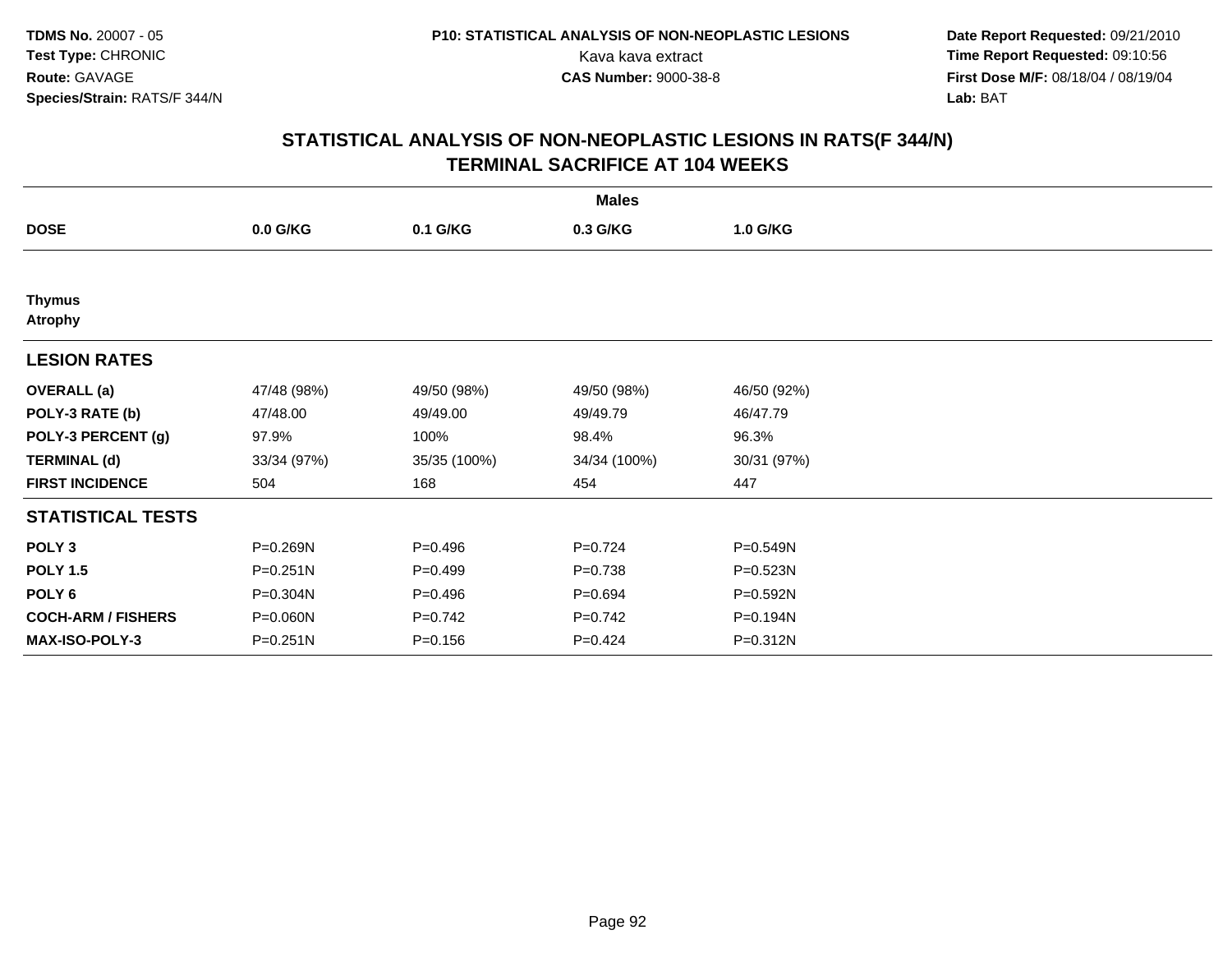**Date Report Requested:** 09/21/2010 Kava kava extract **Time Report Requested:** 09:10:56<br>**CAS Number:** 9000-38-8<br>**Tirst Dose M/F:** 08/18/04 / 08/19/04 **First Dose M/F:** 08/18/04 / 08/19/04 Lab: BAT **Lab:** BAT

|                                             |              |             | <b>Males</b> |              |  |
|---------------------------------------------|--------------|-------------|--------------|--------------|--|
| <b>DOSE</b>                                 | $0.0$ G/KG   | 0.1 G/KG    | 0.3 G/KG     | 1.0 G/KG     |  |
|                                             |              |             |              |              |  |
| <b>Thyroid Gland: C-Cell</b><br>Hyperplasia |              |             |              |              |  |
| <b>LESION RATES</b>                         |              |             |              |              |  |
| <b>OVERALL</b> (a)                          | 8/49 (16%)   | 12/50 (24%) | 12/50 (24%)  | 7/50 (14%)   |  |
| POLY-3 RATE (b)                             | 8/43.47      | 12/44.66    | 12/46.12     | 7/42.12      |  |
| POLY-3 PERCENT (g)                          | 18.4%        | 26.9%       | 26%          | 16.6%        |  |
| <b>TERMINAL (d)</b>                         | 7/34 (21%)   | 11/35 (31%) | 10/34 (29%)  | 4/31 (13%)   |  |
| <b>FIRST INCIDENCE</b>                      | 694          | 714         | 608          | 665          |  |
| <b>STATISTICAL TESTS</b>                    |              |             |              |              |  |
| POLY <sub>3</sub>                           | P=0.289N     | $P = 0.243$ | $P=0.270$    | $P = 0.527N$ |  |
| <b>POLY 1.5</b>                             | P=0.282N     | $P=0.232$   | $P = 0.259$  | P=0.525N     |  |
| POLY <sub>6</sub>                           | $P = 0.291N$ | $P = 0.258$ | $P = 0.281$  | $P = 0.524N$ |  |
| <b>COCH-ARM / FISHERS</b>                   | P=0.237N     | $P = 0.242$ | $P = 0.242$  | P=0.483N     |  |
| <b>MAX-ISO-POLY-3</b>                       | P=0.354N     | $P = 0.173$ | $P = 0.199$  | P=0.414N     |  |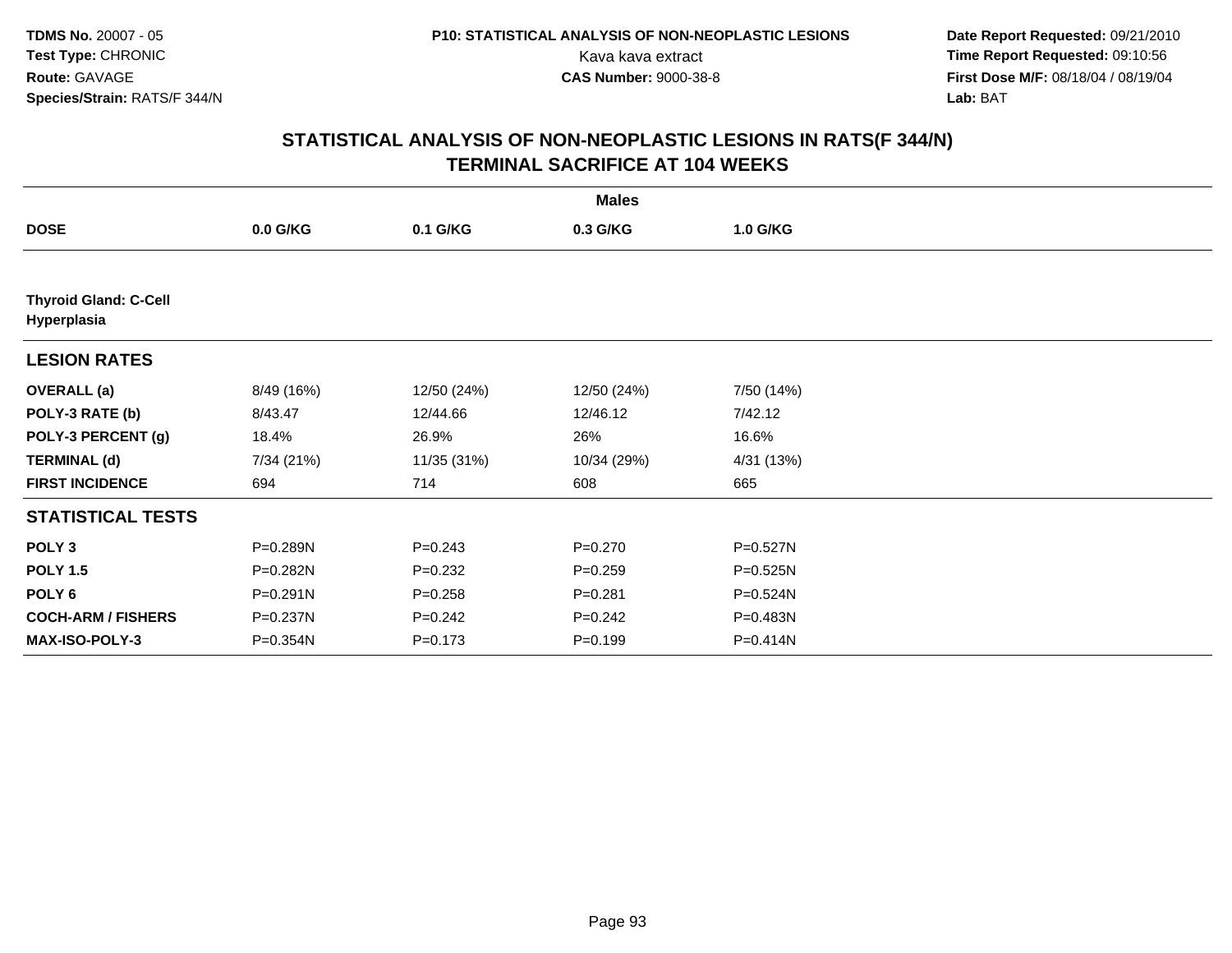**Date Report Requested:** 09/21/2010 Kava kava extract **Time Report Requested:** 09:10:56<br>**CAS Number:** 9000-38-8<br>**Tirst Dose M/F:** 08/18/04 / 08/19/04 **First Dose M/F:** 08/18/04 / 08/19/04 Lab: BAT **Lab:** BAT

|                                        |          |          | <b>Males</b> |          |  |
|----------------------------------------|----------|----------|--------------|----------|--|
| <b>DOSE</b>                            | 0.0 G/KG | 0.1 G/KG | 0.3 G/KG     | 1.0 G/KG |  |
|                                        |          |          |              |          |  |
| <b>Thyroid Gland: Follicle</b><br>Cyst |          |          |              |          |  |
| <b>LESION RATES</b>                    |          |          |              |          |  |
| <b>OVERALL</b> (a)                     | 0/49(0%) | 0/50(0%) | 0/50(0%)     | 0/50(0%) |  |
| POLY-3 RATE (b)                        | 0/43.34  | 0/44.61  | 0/45.55      | 0/41.46  |  |
| POLY-3 PERCENT (g)                     | 0%       | 0%       | 0%           | 0%       |  |
| <b>TERMINAL (d)</b>                    | 0/34(0%) | 0/35(0%) | 0/34(0%)     | 0/31(0%) |  |
| <b>FIRST INCIDENCE</b>                 | ---      | ---      | ---          | $--$     |  |
| <b>STATISTICAL TESTS</b>               |          |          |              |          |  |
| POLY <sub>3</sub>                      | (e)      | (e)      | (e)          | (e)      |  |
| <b>POLY 1.5</b>                        | (e)      | (e)      | (e)          | (e)      |  |
| POLY <sub>6</sub>                      | (e)      | (e)      | (e)          | (e)      |  |
| <b>COCH-ARM / FISHERS</b>              | (e)      | (e)      | (e)          | (e)      |  |
| MAX-ISO-POLY-3                         | (e)      | (e)      | (e)          | (e)      |  |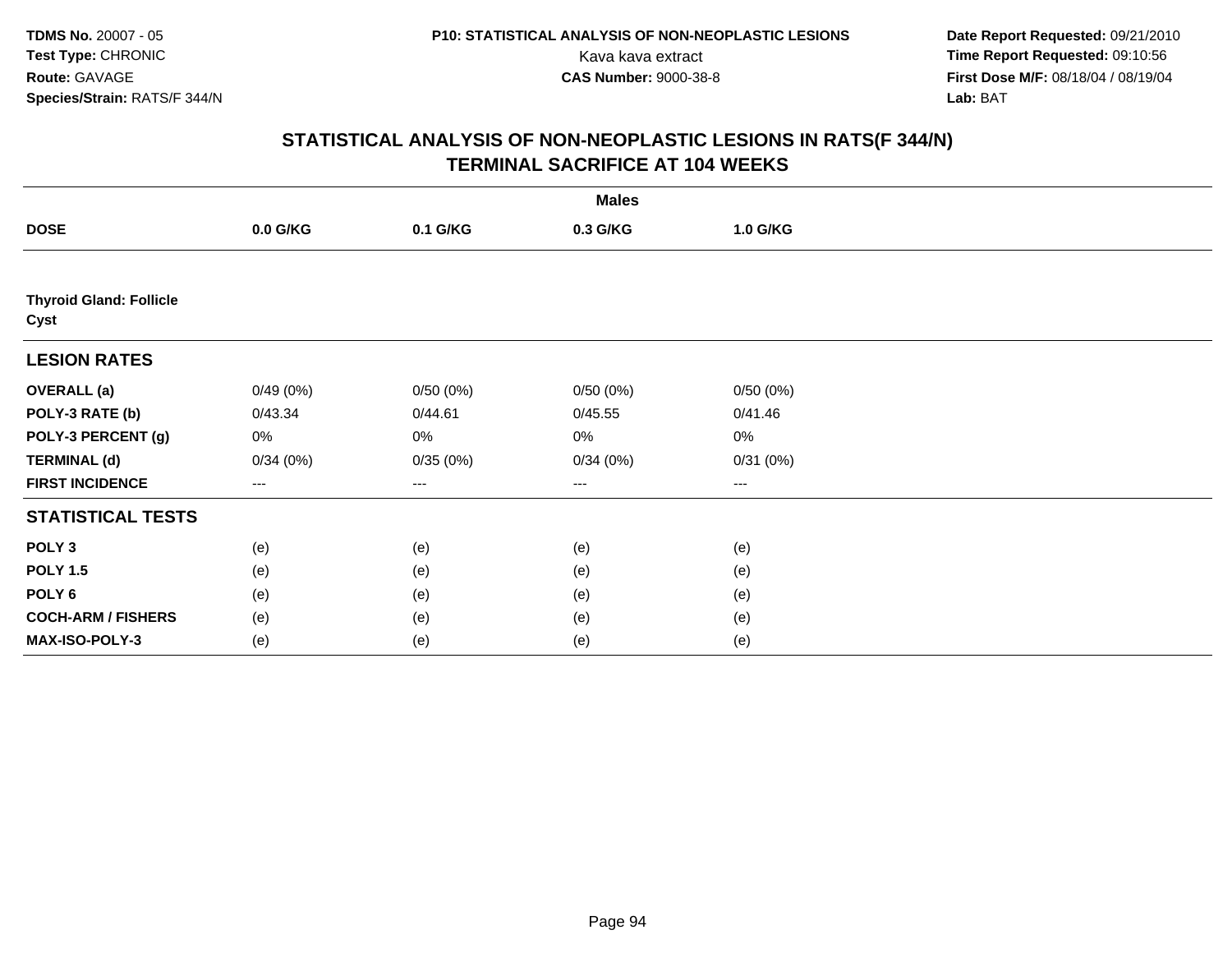**Date Report Requested:** 09/21/2010 Kava kava extract **Time Report Requested:** 09:10:56<br>**CAS Number:** 9000-38-8<br>**Tirst Dose M/F:** 08/18/04 / 08/19/04 **First Dose M/F:** 08/18/04 / 08/19/04 Lab: BAT **Lab:** BAT

|                                                      |             |             | <b>Males</b> |             |  |
|------------------------------------------------------|-------------|-------------|--------------|-------------|--|
| <b>DOSE</b>                                          | $0.0$ G/KG  | 0.1 G/KG    | 0.3 G/KG     | 1.0 G/KG    |  |
|                                                      |             |             |              |             |  |
| <b>Thyroid Gland: Follicular Cell</b><br>Hyperplasia |             |             |              |             |  |
| <b>LESION RATES</b>                                  |             |             |              |             |  |
| <b>OVERALL</b> (a)                                   | 0/49(0%)    | 2/50(4%)    | 0/50(0%)     | 1/50(2%)    |  |
| POLY-3 RATE (b)                                      | 0/43.34     | 2/44.61     | 0/45.55      | 1/41.46     |  |
| POLY-3 PERCENT (g)                                   | 0%          | 4.5%        | 0%           | 2.4%        |  |
| <b>TERMINAL (d)</b>                                  | 0/34(0%)    | 2/35(6%)    | 0/34(0%)     | 1/31(3%)    |  |
| <b>FIRST INCIDENCE</b>                               | ---         | 727 (T)     | ---          | 727 (T)     |  |
| <b>STATISTICAL TESTS</b>                             |             |             |              |             |  |
| POLY <sub>3</sub>                                    | $P = 0.601$ | $P = 0.243$ | (e)          | $P = 0.491$ |  |
| <b>POLY 1.5</b>                                      | $P = 0.603$ | $P = 0.240$ | (e)          | $P = 0.493$ |  |
| POLY <sub>6</sub>                                    | $P = 0.600$ | $P = 0.248$ | (e)          | $P = 0.490$ |  |
| <b>COCH-ARM / FISHERS</b>                            | $P = 0.620$ | $P = 0.253$ | (e)          | $P = 0.505$ |  |
| MAX-ISO-POLY-3                                       | $P = 0.335$ | $P = 0.081$ | (e)          | $P = 0.160$ |  |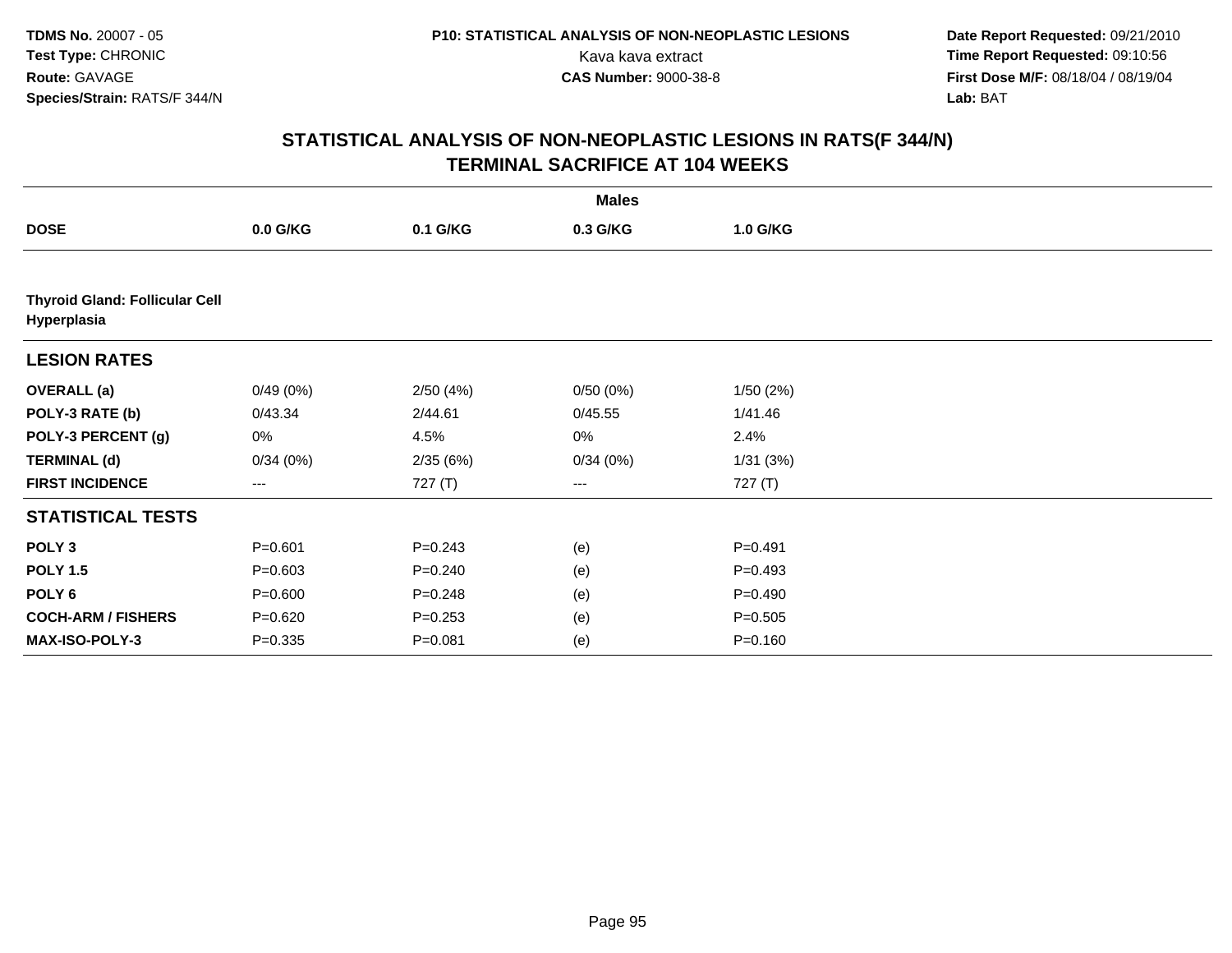**Date Report Requested:** 09/21/2010 Kava kava extract **Time Report Requested:** 09:10:56<br>**CAS Number:** 9000-38-8<br>**Tirst Dose M/F:** 08/18/04 / 08/19/04 **First Dose M/F:** 08/18/04 / 08/19/04 Lab: BAT **Lab:** BAT

|                                     |              |            | <b>Males</b> |              |  |
|-------------------------------------|--------------|------------|--------------|--------------|--|
| <b>DOSE</b>                         | 0.0 G/KG     | 0.1 G/KG   | 0.3 G/KG     | 1.0 G/KG     |  |
|                                     |              |            |              |              |  |
| <b>Tooth</b><br><b>Malformation</b> |              |            |              |              |  |
| <b>LESION RATES</b>                 |              |            |              |              |  |
| <b>OVERALL (a)</b>                  | 10/10 (100%) | 6/6 (100%) | 9/9 (100%)   | 11/11 (100%) |  |
| POLY-3 RATE (b)                     | 10/10.00     | 6/6.00     | 9/9.00       | 11/11.00     |  |
| POLY-3 PERCENT (g)                  | 100%         | 100%       | 100%         | 100%         |  |
| <b>TERMINAL (d)</b>                 | 10/10 (100%) | 4/4 (100%) | 5/5 (100%)   | 7/7 (100%)   |  |
| <b>FIRST INCIDENCE</b>              | 727 (T)      | 525        | 590          | 589          |  |
| <b>STATISTICAL TESTS</b>            |              |            |              |              |  |
| POLY <sub>3</sub>                   | (e)          | (e)        | (e)          | (e)          |  |
| <b>POLY 1.5</b>                     | (e)          | (e)        | (e)          | (e)          |  |
| POLY <sub>6</sub>                   | (e)          | (e)        | (e)          | (e)          |  |
| <b>COCH-ARM / FISHERS</b>           | (e)          | (e)        | (e)          | (e)          |  |
| MAX-ISO-POLY-3                      | (e)          | (e)        | (e)          | (e)          |  |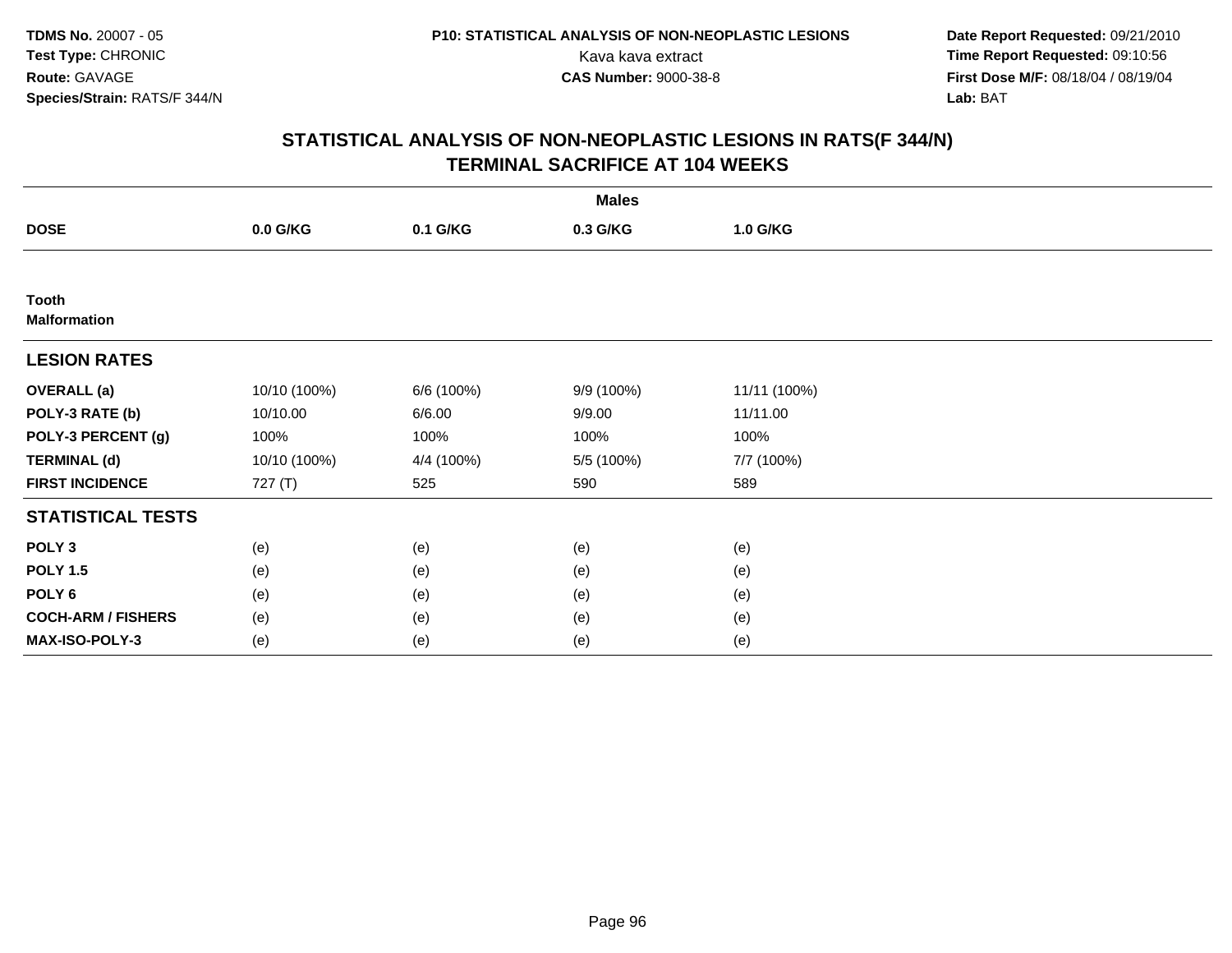**Date Report Requested:** 09/21/2010 Kava kava extract **Time Report Requested:** 09:10:56<br>**CAS Number:** 9000-38-8<br>**Tirst Dose M/F:** 08/18/04 / 08/19/04 **First Dose M/F:** 08/18/04 / 08/19/04 Lab: BAT **Lab:** BAT

| <b>Males</b>                           |             |          |          |             |  |  |  |
|----------------------------------------|-------------|----------|----------|-------------|--|--|--|
| <b>DOSE</b>                            | $0.0$ G/KG  | 0.1 G/KG | 0.3 G/KG | 1.0 G/KG    |  |  |  |
|                                        |             |          |          |             |  |  |  |
| <b>Urinary Bladder</b><br>Inflammation |             |          |          |             |  |  |  |
| <b>LESION RATES</b>                    |             |          |          |             |  |  |  |
| <b>OVERALL</b> (a)                     | 2/49(4%)    | 0/50(0%) | 1/50(2%) | 2/50(4%)    |  |  |  |
| POLY-3 RATE (b)                        | 2/43.92     | 0/44.61  | 1/45.79  | 2/42.32     |  |  |  |
| POLY-3 PERCENT (g)                     | 4.6%        | 0%       | 2.2%     | 4.7%        |  |  |  |
| <b>TERMINAL (d)</b>                    | 1/34(3%)    | 0/35(0%) | 0/34(0%) | 0/31(0%)    |  |  |  |
| <b>FIRST INCIDENCE</b>                 | 545         | ---      | 664      | 559         |  |  |  |
| <b>STATISTICAL TESTS</b>               |             |          |          |             |  |  |  |
| POLY <sub>3</sub>                      | $P = 0.394$ | P=0.234N | P=0.485N | $P = 0.681$ |  |  |  |
| <b>POLY 1.5</b>                        | $P = 0.398$ | P=0.236N | P=0.488N | $P = 0.682$ |  |  |  |
| POLY <sub>6</sub>                      | $P=0.389$   | P=0.230N | P=0.483N | $P = 0.681$ |  |  |  |
| <b>COCH-ARM / FISHERS</b>              | $P=0.412$   | P=0.242N | P=0.492N | P=0.684N    |  |  |  |
| MAX-ISO-POLY-3                         | $P=0.405$   | P=0.075N | P=0.271N | $P=0.485$   |  |  |  |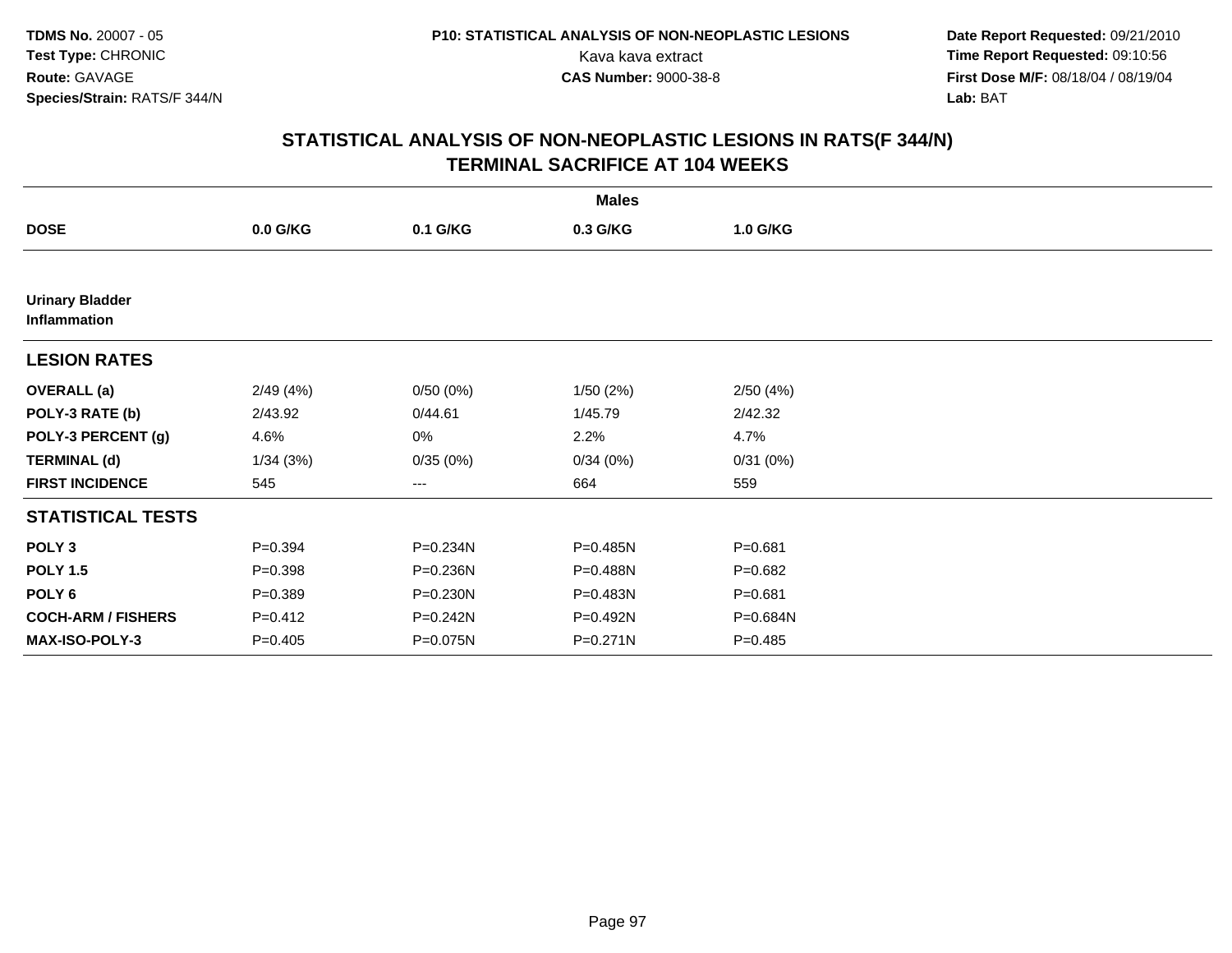**Date Report Requested:** 09/21/2010 Kava kava extract **Time Report Requested:** 09:10:56<br>**CAS Number:** 9000-38-8<br>**Tirst Dose M/F:** 08/18/04 / 08/19/04 **First Dose M/F:** 08/18/04 / 08/19/04 Lab: BAT **Lab:** BAT

|                                                     | <b>Females</b> |             |             |             |  |  |  |  |
|-----------------------------------------------------|----------------|-------------|-------------|-------------|--|--|--|--|
| <b>DOSE</b>                                         | $0.0$ G/KG     | 0.1 G/KG    | 0.3 G/KG    | 1.0 G/KG    |  |  |  |  |
|                                                     |                |             |             |             |  |  |  |  |
| <b>Adrenal Cortex</b><br><b>Degeneration Cystic</b> |                |             |             |             |  |  |  |  |
| <b>LESION RATES</b>                                 |                |             |             |             |  |  |  |  |
| <b>OVERALL</b> (a)                                  | 3/50(6%)       | 6/50 (12%)  | 7/50 (14%)  | 6/50 (12%)  |  |  |  |  |
| POLY-3 RATE (b)                                     | 3/44.11        | 6/44.49     | 7/40.88     | 6/41.90     |  |  |  |  |
| POLY-3 PERCENT (g)                                  | 6.8%           | 13.5%       | 17.1%       | 14.3%       |  |  |  |  |
| <b>TERMINAL (d)</b>                                 | 2/34(6%)       | 5/34(15%)   | 3/24(13%)   | 4/34 (12%)  |  |  |  |  |
| <b>FIRST INCIDENCE</b>                              | 701            | 705         | 647         | 629         |  |  |  |  |
| <b>STATISTICAL TESTS</b>                            |                |             |             |             |  |  |  |  |
| POLY <sub>3</sub>                                   | $P = 0.308$    | $P = 0.246$ | $P = 0.126$ | $P = 0.216$ |  |  |  |  |
| <b>POLY 1.5</b>                                     | $P = 0.312$    | $P = 0.242$ | $P = 0.141$ | $P = 0.218$ |  |  |  |  |
| POLY 6                                              | $P = 0.319$    | $P = 0.247$ | $P = 0.108$ | $P=0.222$   |  |  |  |  |
| <b>COCH-ARM / FISHERS</b>                           | $P = 0.353$    | $P = 0.243$ | $P = 0.159$ | $P = 0.243$ |  |  |  |  |
| <b>MAX-ISO-POLY-3</b>                               | $P = 0.185$    | $P = 0.150$ | $P = 0.076$ | $P = 0.133$ |  |  |  |  |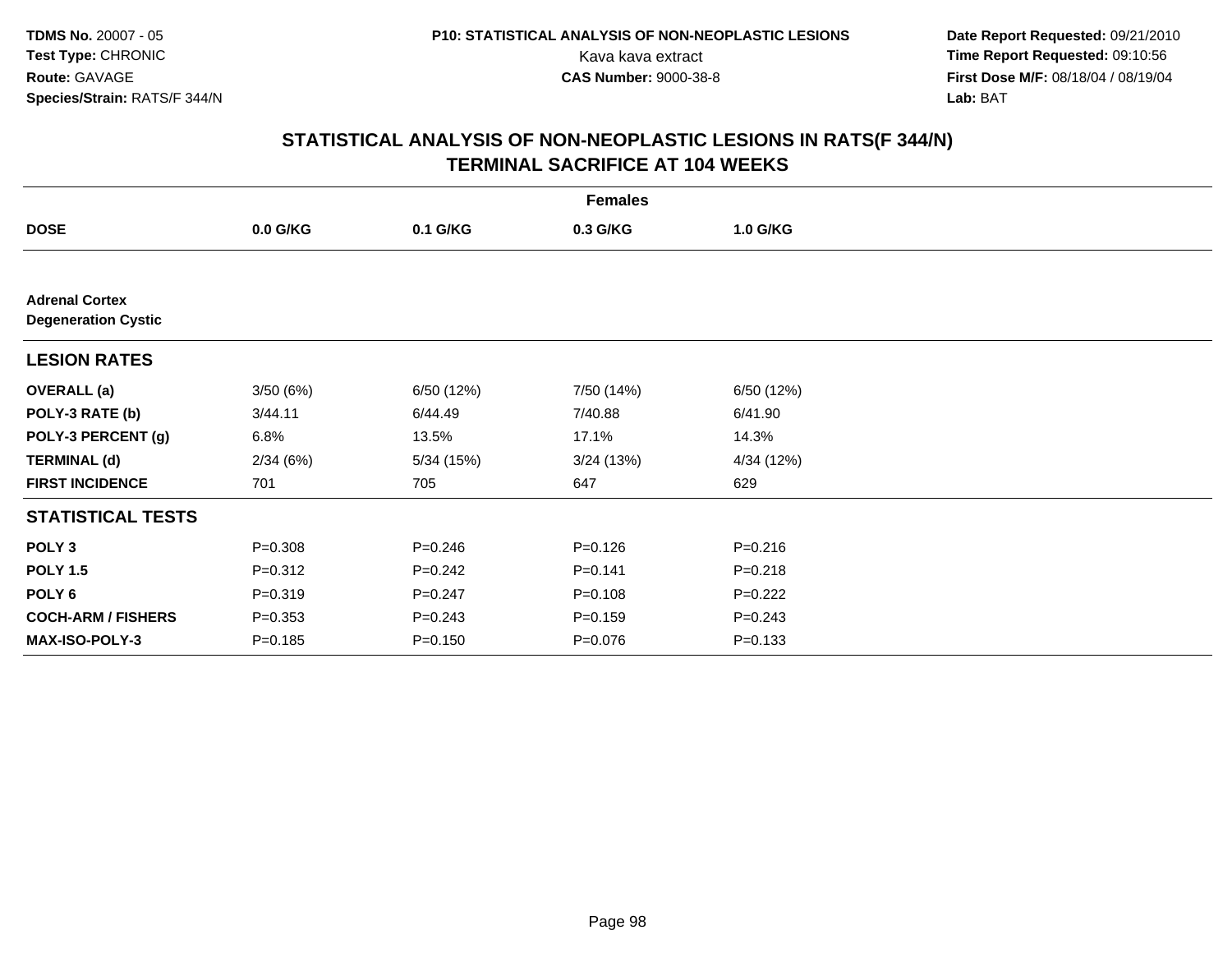**Date Report Requested:** 09/21/2010 Kava kava extract **Time Report Requested:** 09:10:56<br>**CAS Number:** 9000-38-8<br>**Tirst Dose M/F:** 08/18/04 / 08/19/04 **First Dose M/F:** 08/18/04 / 08/19/04 Lab: BAT **Lab:** BAT

| <b>Females</b>                       |             |             |          |             |  |  |  |
|--------------------------------------|-------------|-------------|----------|-------------|--|--|--|
| <b>DOSE</b>                          | 0.0 G/KG    | 0.1 G/KG    | 0.3 G/KG | 1.0 G/KG    |  |  |  |
|                                      |             |             |          |             |  |  |  |
| <b>Adrenal Cortex</b><br>Hypertrophy |             |             |          |             |  |  |  |
| <b>LESION RATES</b>                  |             |             |          |             |  |  |  |
| <b>OVERALL</b> (a)                   | 2/50(4%)    | 3/50(6%)    | 1/50(2%) | 3/50(6%)    |  |  |  |
| POLY-3 RATE (b)                      | 2/44.00     | 3/44.99     | 1/40.19  | 3/41.67     |  |  |  |
| POLY-3 PERCENT (g)                   | 4.6%        | 6.7%        | 2.5%     | 7.2%        |  |  |  |
| <b>TERMINAL (d)</b>                  | 2/34(6%)    | 1/34(3%)    | 1/24(4%) | 2/34(6%)    |  |  |  |
| <b>FIRST INCIDENCE</b>               | 728 (T)     | 615         | 728 (T)  | 688         |  |  |  |
| <b>STATISTICAL TESTS</b>             |             |             |          |             |  |  |  |
| POLY <sub>3</sub>                    | $P = 0.440$ | $P = 0.510$ | P=0.532N | $P = 0.475$ |  |  |  |
| <b>POLY 1.5</b>                      | $P=0.442$   | $P = 0.503$ | P=0.516N | $P=0.477$   |  |  |  |
| POLY 6                               | $P=0.446$   | $P = 0.517$ | P=0.555N | $P = 0.481$ |  |  |  |
| <b>COCH-ARM / FISHERS</b>            | $P = 0.465$ | $P = 0.500$ | P=0.500N | $P = 0.500$ |  |  |  |
| MAX-ISO-POLY-3                       | $P = 0.476$ | $P = 0.334$ | P=0.315N | $P = 0.306$ |  |  |  |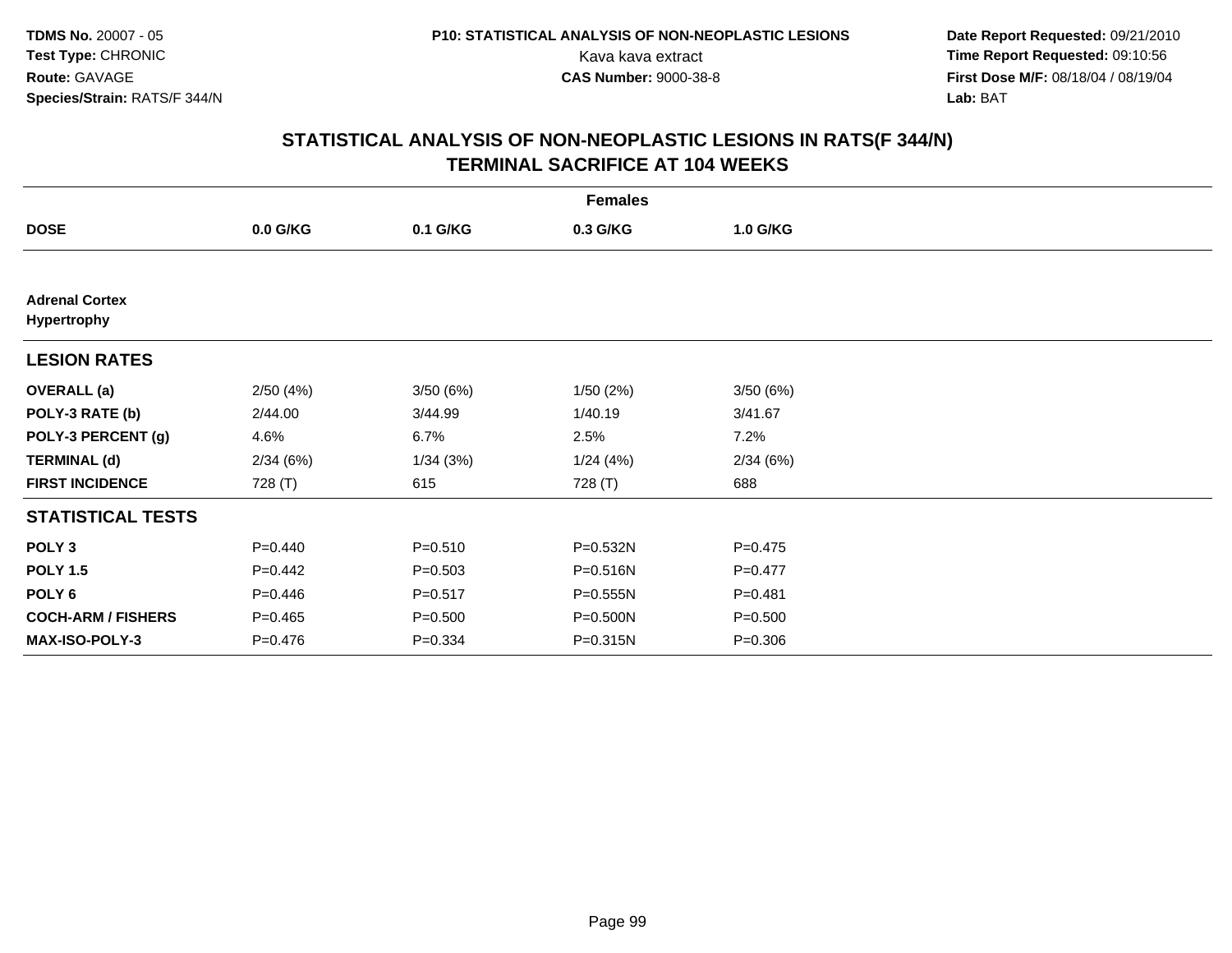**Date Report Requested:** 09/21/2010 Kava kava extract **Time Report Requested:** 09:10:56<br>**CAS Number:** 9000-38-8<br>**Tirst Dose M/F:** 08/18/04 / 08/19/04 **First Dose M/F:** 08/18/04 / 08/19/04 Lab: BAT **Lab:** BAT

| <b>Females</b>                           |             |          |              |              |  |  |  |
|------------------------------------------|-------------|----------|--------------|--------------|--|--|--|
| <b>DOSE</b>                              | $0.0$ G/KG  | 0.1 G/KG | 0.3 G/KG     | 1.0 G/KG     |  |  |  |
|                                          |             |          |              |              |  |  |  |
| <b>Adrenal Cortex</b><br><b>Necrosis</b> |             |          |              |              |  |  |  |
| <b>LESION RATES</b>                      |             |          |              |              |  |  |  |
| <b>OVERALL</b> (a)                       | 2/50(4%)    | 0/50(0%) | 1/50(2%)     | 2/50(4%)     |  |  |  |
| POLY-3 RATE (b)                          | 2/44.14     | 0/44.40  | 1/40.51      | 2/42.73      |  |  |  |
| POLY-3 PERCENT (g)                       | 4.5%        | 0%       | 2.5%         | 4.7%         |  |  |  |
| <b>TERMINAL (d)</b>                      | 1/34(3%)    | 0/34(0%) | 0/24(0%)     | 0/34(0%)     |  |  |  |
| <b>FIRST INCIDENCE</b>                   | 692         | ---      | 639          | 380          |  |  |  |
| <b>STATISTICAL TESTS</b>                 |             |          |              |              |  |  |  |
| POLY <sub>3</sub>                        | $P = 0.397$ | P=0.236N | P=0.530N     | $P = 0.682$  |  |  |  |
| <b>POLY 1.5</b>                          | $P = 0.397$ | P=0.238N | P=0.516N     | $P = 0.681$  |  |  |  |
| POLY 6                                   | $P = 0.403$ | P=0.235N | $P = 0.552N$ | $P = 0.689$  |  |  |  |
| <b>COCH-ARM / FISHERS</b>                | $P = 0.408$ | P=0.247N | P=0.500N     | $P = 0.691N$ |  |  |  |
| <b>MAX-ISO-POLY-3</b>                    | $P = 0.411$ | P=0.076N | $P = 0.313N$ | $P = 0.486$  |  |  |  |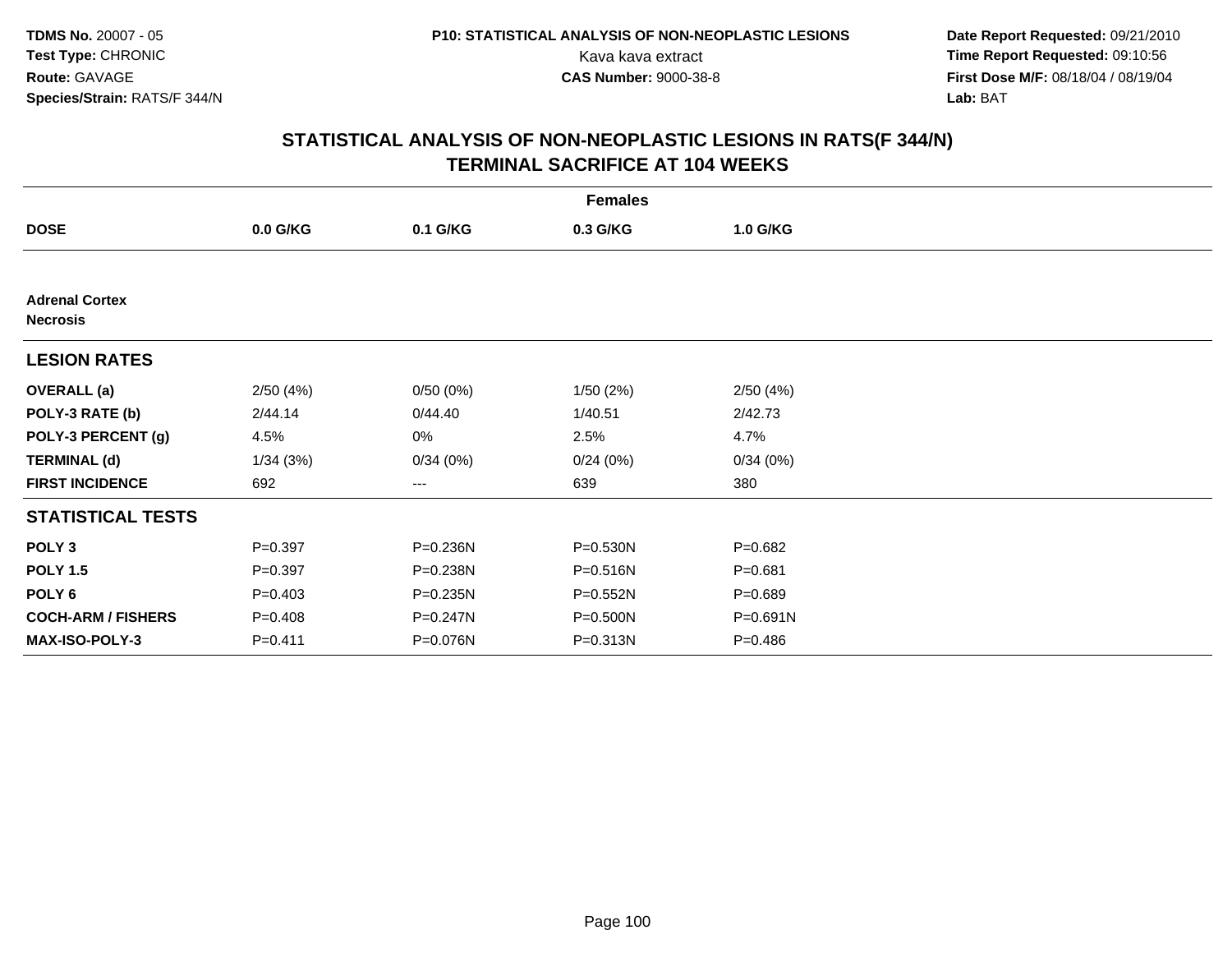**Date Report Requested:** 09/21/2010 Kava kava extract **Time Report Requested:** 09:10:56<br>**CAS Number:** 9000-38-8<br>**Tirst Dose M/F:** 08/18/04 / 08/19/04 **First Dose M/F:** 08/18/04 / 08/19/04 Lab: BAT **Lab:** BAT

| <b>Females</b>                                  |             |              |              |             |  |  |  |
|-------------------------------------------------|-------------|--------------|--------------|-------------|--|--|--|
| <b>DOSE</b>                                     | $0.0$ G/KG  | 0.1 G/KG     | 0.3 G/KG     | 1.0 G/KG    |  |  |  |
|                                                 |             |              |              |             |  |  |  |
| Adrenal Cortex: Zona Fasciculata<br>Hyperplasia |             |              |              |             |  |  |  |
| <b>LESION RATES</b>                             |             |              |              |             |  |  |  |
| <b>OVERALL</b> (a)                              | 6/50 (12%)  | 6/50 (12%)   | 4/50 (8%)    | 9/50 (18%)  |  |  |  |
| POLY-3 RATE (b)                                 | 6/44.00     | 6/44.51      | 4/40.51      | 9/41.55     |  |  |  |
| POLY-3 PERCENT (g)                              | 13.6%       | 13.5%        | 9.9%         | 21.7%       |  |  |  |
| <b>TERMINAL (d)</b>                             | 6/34(18%)   | 5/34(15%)    | 3/24(13%)    | 8/34 (24%)  |  |  |  |
| <b>FIRST INCIDENCE</b>                          | 728 (T)     | 701          | 639          | 721         |  |  |  |
| <b>STATISTICAL TESTS</b>                        |             |              |              |             |  |  |  |
| POLY <sub>3</sub>                               | $P = 0.145$ | $P = 0.613N$ | P=0.422N     | $P=0.245$   |  |  |  |
| <b>POLY 1.5</b>                                 | $P=0.149$   | P=0.620N     | P=0.397N     | $P = 0.249$ |  |  |  |
| POLY <sub>6</sub>                               | $P=0.149$   | P=0.609N     | $P = 0.461N$ | $P = 0.251$ |  |  |  |
| <b>COCH-ARM / FISHERS</b>                       | $P = 0.176$ | $P = 0.620N$ | P=0.370N     | $P = 0.288$ |  |  |  |
| <b>MAX-ISO-POLY-3</b>                           | $P = 0.193$ | P=0.491N     | P=0.304N     | $P = 0.172$ |  |  |  |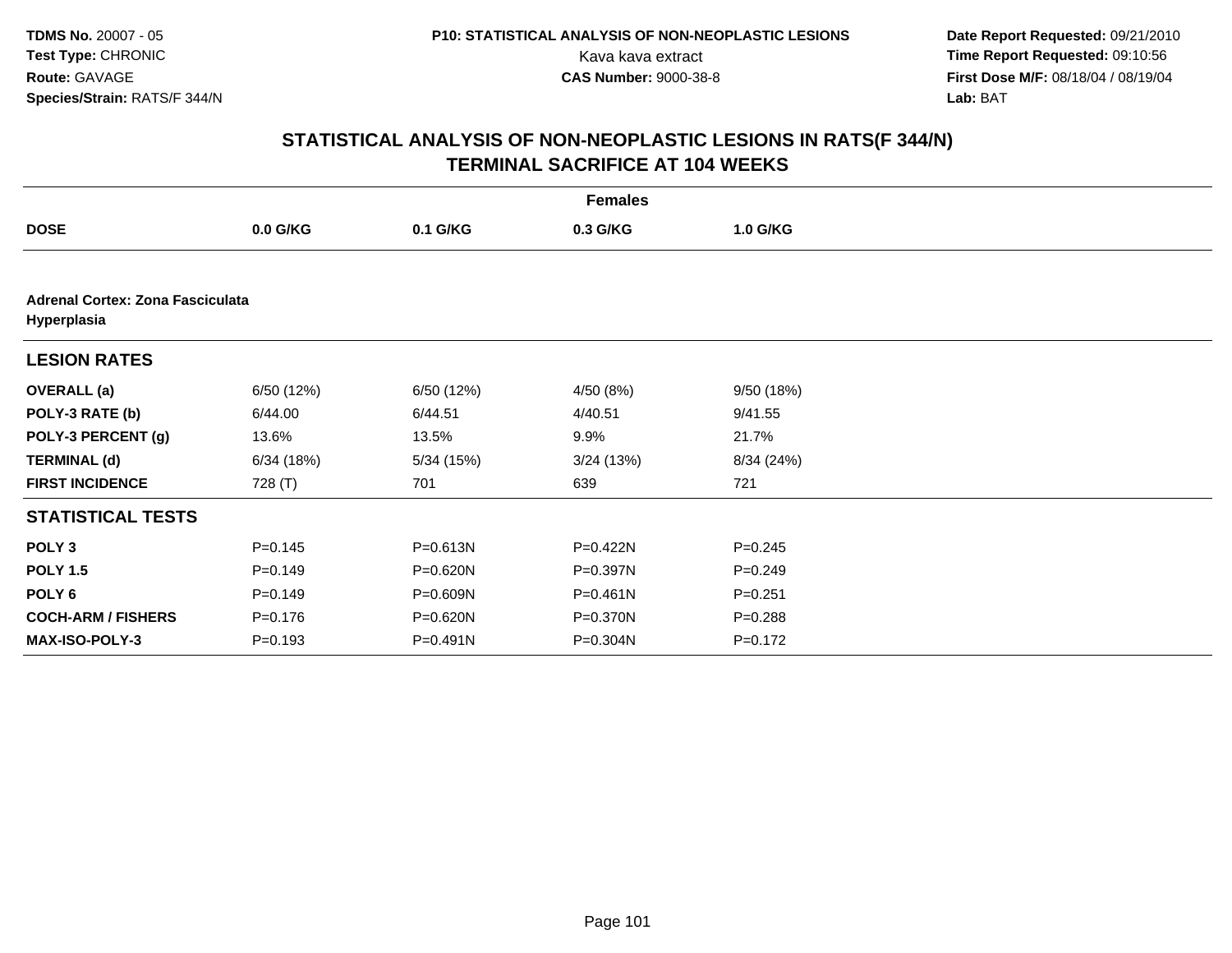**Date Report Requested:** 09/21/2010 Kava kava extract **Time Report Requested:** 09:10:56<br>**CAS Number:** 9000-38-8<br>**Tirst Dose M/F:** 08/18/04 / 08/19/04 **First Dose M/F:** 08/18/04 / 08/19/04 Lab: BAT **Lab:** BAT

| <b>Females</b>                        |              |              |          |              |  |  |  |
|---------------------------------------|--------------|--------------|----------|--------------|--|--|--|
| <b>DOSE</b>                           | $0.0$ G/KG   | 0.1 G/KG     | 0.3 G/KG | 1.0 G/KG     |  |  |  |
|                                       |              |              |          |              |  |  |  |
| <b>Adrenal Medulla</b><br>Hyperplasia |              |              |          |              |  |  |  |
| <b>LESION RATES</b>                   |              |              |          |              |  |  |  |
| <b>OVERALL</b> (a)                    | 3/50(6%)     | 0/50(0%)     | 1/50(2%) | 1/50(2%)     |  |  |  |
| POLY-3 RATE (b)                       | 3/45.23      | 0/44.40      | 1/40.19  | 1/41.67      |  |  |  |
| POLY-3 PERCENT (g)                    | 6.6%         | 0%           | 2.5%     | 2.4%         |  |  |  |
| <b>TERMINAL (d)</b>                   | 0/34(0%)     | 0/34(0%)     | 1/24(4%) | 0/34(0%)     |  |  |  |
| <b>FIRST INCIDENCE</b>                | 450          | ---          | 728 (T)  | 688          |  |  |  |
| <b>STATISTICAL TESTS</b>              |              |              |          |              |  |  |  |
| POLY <sub>3</sub>                     | $P = 0.466N$ | P=0.122N     | P=0.349N | P=0.335N     |  |  |  |
| <b>POLY 1.5</b>                       | P=0.465N     | P=0.122N     | P=0.328N | P=0.330N     |  |  |  |
| POLY 6                                | $P = 0.462N$ | $P = 0.123N$ | P=0.379N | $P = 0.335N$ |  |  |  |
| <b>COCH-ARM / FISHERS</b>             | $P = 0.454N$ | $P = 0.121N$ | P=0.309N | P=0.309N     |  |  |  |
| <b>MAX-ISO-POLY-3</b>                 | P=0.143N     | P=0.040N*    | P=0.198N | P=0.185N     |  |  |  |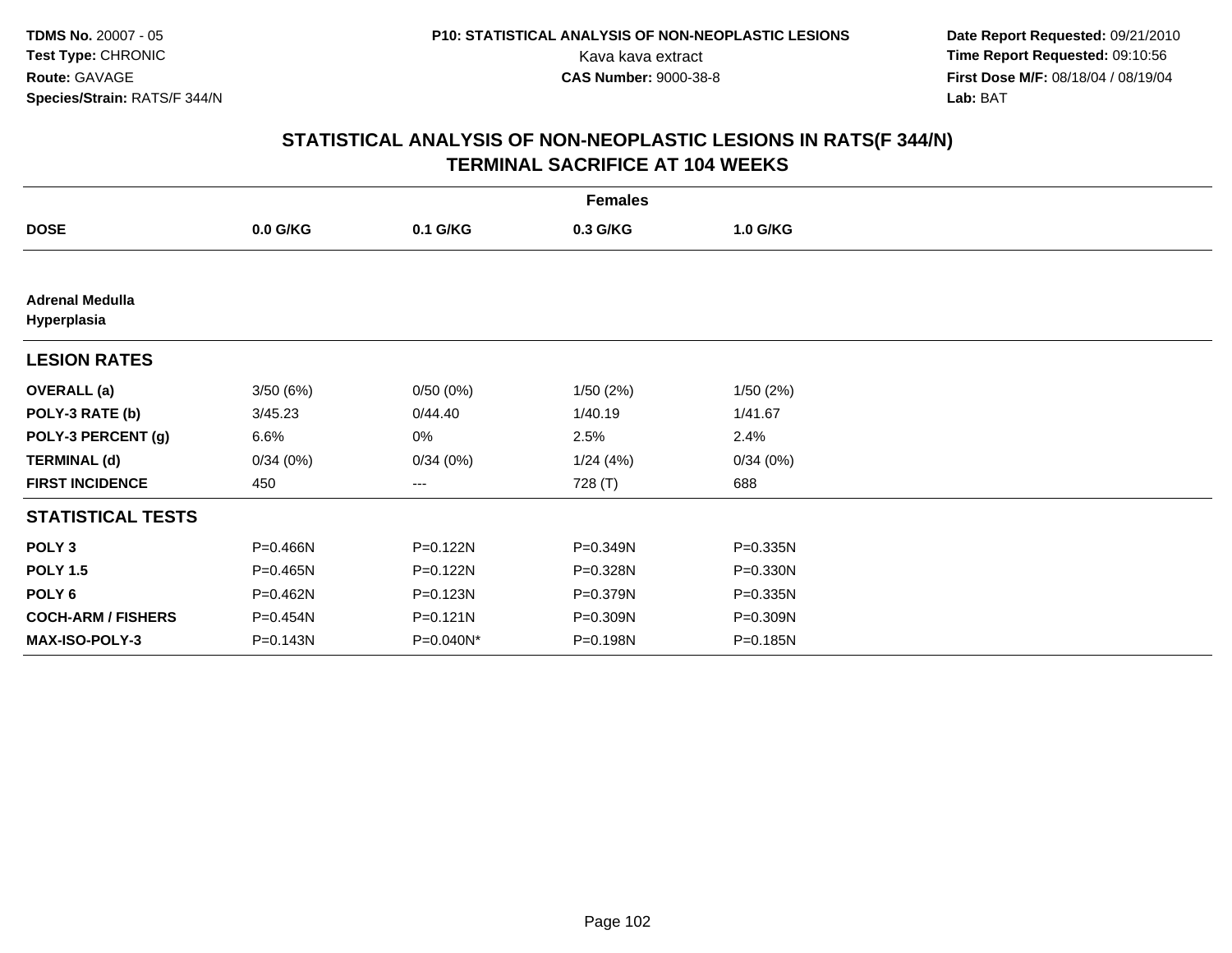**Date Report Requested:** 09/21/2010 Kava kava extract **Time Report Requested:** 09:10:56<br>**CAS Number:** 9000-38-8<br>**Tirst Dose M/F:** 08/18/04 / 08/19/04 **First Dose M/F:** 08/18/04 / 08/19/04 Lab: BAT **Lab:** BAT

| <b>Females</b>                    |             |             |             |             |  |  |  |
|-----------------------------------|-------------|-------------|-------------|-------------|--|--|--|
| <b>DOSE</b>                       | $0.0$ G/KG  | 0.1 G/KG    | 0.3 G/KG    | 1.0 G/KG    |  |  |  |
|                                   |             |             |             |             |  |  |  |
| <b>Bone Marrow</b><br>Hyperplasia |             |             |             |             |  |  |  |
| <b>LESION RATES</b>               |             |             |             |             |  |  |  |
| <b>OVERALL</b> (a)                | 26/50 (52%) | 27/50 (54%) | 19/50 (38%) | 23/50 (46%) |  |  |  |
| POLY-3 RATE (b)                   | 26/47.27    | 27/47.01    | 19/43.27    | 23/44.15    |  |  |  |
| POLY-3 PERCENT (g)                | 55%         | 57.4%       | 43.9%       | 52.1%       |  |  |  |
| <b>TERMINAL (d)</b>               | 16/34 (47%) | 17/34 (50%) | 8/24 (33%)  | 14/34 (41%) |  |  |  |
| <b>FIRST INCIDENCE</b>            | 450         | 605         | 518         | 380         |  |  |  |
| <b>STATISTICAL TESTS</b>          |             |             |             |             |  |  |  |
| POLY <sub>3</sub>                 | P=0.404N    | $P = 0.488$ | P=0.196N    | P=0.473N    |  |  |  |
| <b>POLY 1.5</b>                   | P=0.386N    | $P = 0.475$ | P=0.154N    | P=0.455N    |  |  |  |
| POLY 6                            | P=0.391N    | $P = 0.505$ | P=0.259N    | P=0.460N    |  |  |  |
| <b>COCH-ARM / FISHERS</b>         | P=0.293N    | $P = 0.500$ | P=0.114N    | P=0.345N    |  |  |  |
| <b>MAX-ISO-POLY-3</b>             | P=0.361N    | $P = 0.404$ | P=0.152N    | P=0.392N    |  |  |  |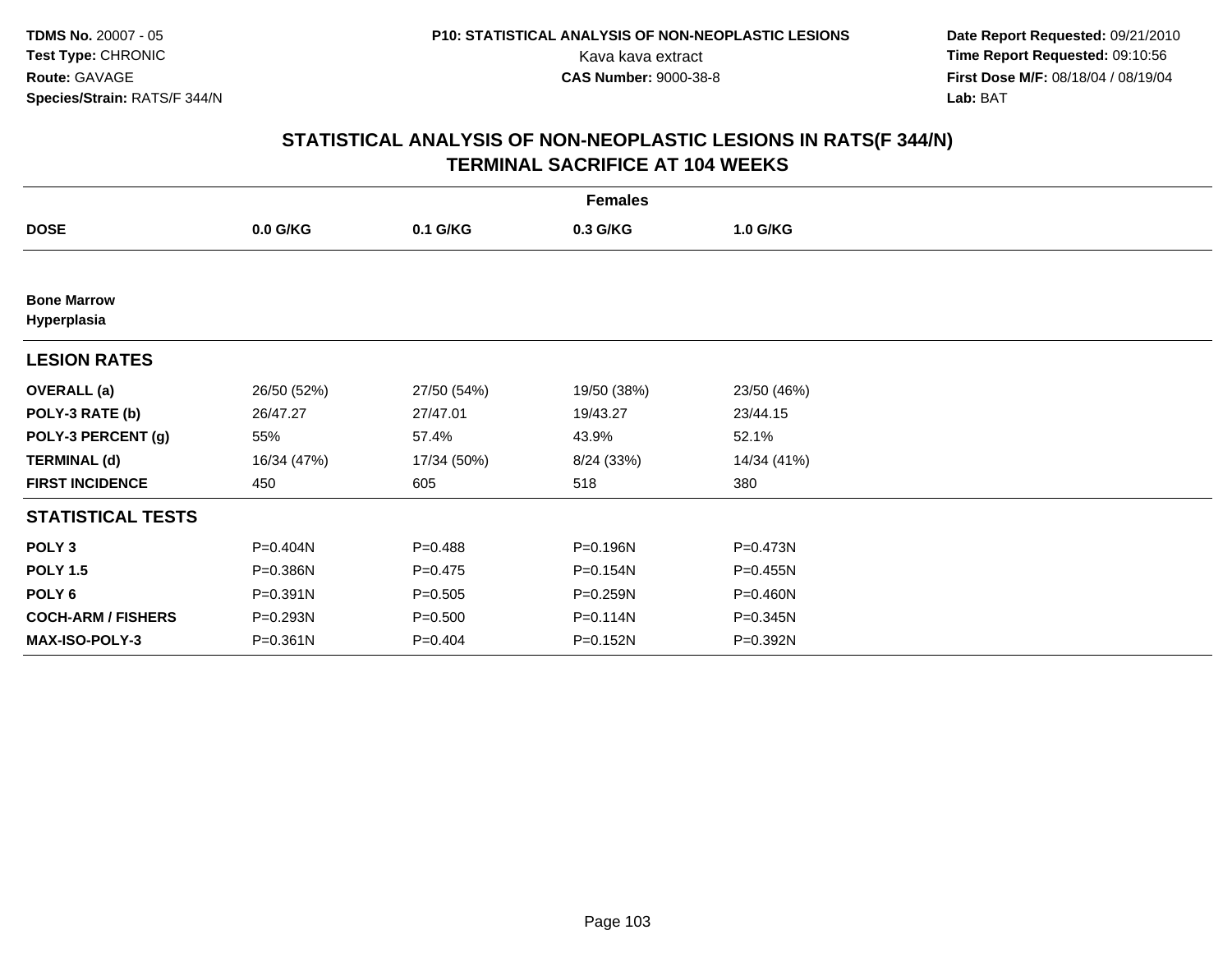**Date Report Requested:** 09/21/2010 Kava kava extract **Time Report Requested:** 09:10:56<br>**CAS Number:** 9000-38-8<br>**Tirst Dose M/F:** 08/18/04 / 08/19/04 **First Dose M/F:** 08/18/04 / 08/19/04 Lab: BAT **Lab:** BAT

| <b>Females</b>                             |          |          |              |              |  |  |  |
|--------------------------------------------|----------|----------|--------------|--------------|--|--|--|
| <b>DOSE</b>                                | 0.0 G/KG | 0.1 G/KG | 0.3 G/KG     | 1.0 G/KG     |  |  |  |
|                                            |          |          |              |              |  |  |  |
| <b>Bone Marrow</b><br><b>Myelofibrosis</b> |          |          |              |              |  |  |  |
| <b>LESION RATES</b>                        |          |          |              |              |  |  |  |
| <b>OVERALL</b> (a)                         | 2/50(4%) | 1/50(2%) | 1/50(2%)     | 1/50(2%)     |  |  |  |
| POLY-3 RATE (b)                            | 2/44.76  | 1/44.51  | 1/40.28      | 1/42.06      |  |  |  |
| POLY-3 PERCENT (g)                         | 4.5%     | 2.3%     | 2.5%         | 2.4%         |  |  |  |
| <b>TERMINAL (d)</b>                        | 0/34(0%) | 0/34(0%) | 0/24(0%)     | 0/34(0%)     |  |  |  |
| <b>FIRST INCIDENCE</b>                     | 506      | 701      | 705          | 559          |  |  |  |
| <b>STATISTICAL TESTS</b>                   |          |          |              |              |  |  |  |
| POLY <sub>3</sub>                          | P=0.514N | P=0.502N | P=0.537N     | $P = 0.522N$ |  |  |  |
| <b>POLY 1.5</b>                            | P=0.513N | P=0.503N | P=0.520N     | P=0.520N     |  |  |  |
| POLY 6                                     | P=0.509N | P=0.502N | $P = 0.561N$ | $P = 0.519N$ |  |  |  |
| <b>COCH-ARM / FISHERS</b>                  | P=0.500N | P=0.500N | P=0.500N     | P=0.500N     |  |  |  |
| <b>MAX-ISO-POLY-3</b>                      | P=0.461N | P=0.282N | P=0.320N     | P=0.304N     |  |  |  |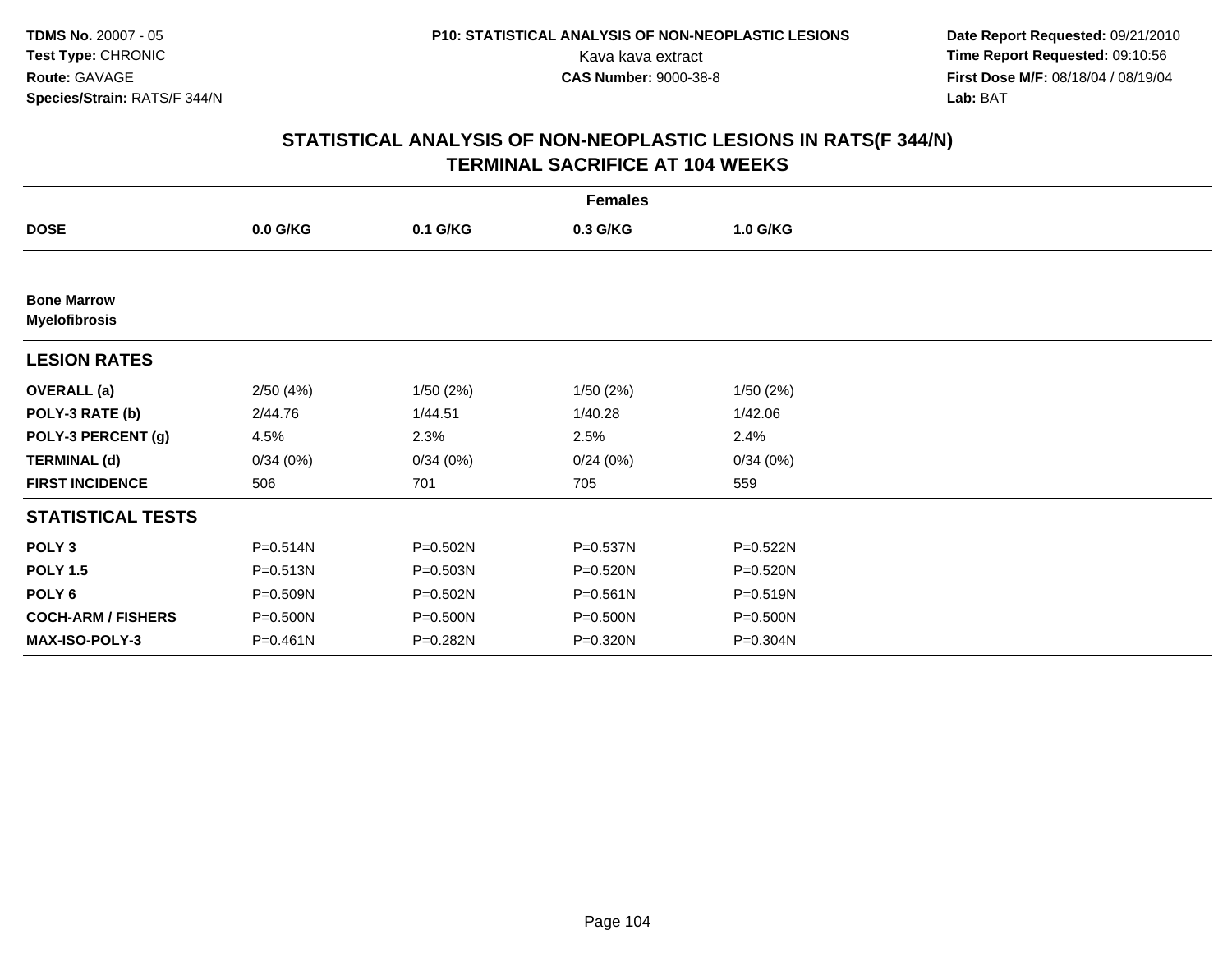**Date Report Requested:** 09/21/2010 Kava kava extract **Time Report Requested:** 09:10:56<br>**CAS Number:** 9000-38-8<br>**Tirst Dose M/F:** 08/18/04 / 08/19/04 **First Dose M/F:** 08/18/04 / 08/19/04 Lab: BAT **Lab:** BAT

| <b>Females</b>             |             |             |             |          |  |  |  |
|----------------------------|-------------|-------------|-------------|----------|--|--|--|
| <b>DOSE</b>                | 0.0 G/KG    | 0.1 G/KG    | 0.3 G/KG    | 1.0 G/KG |  |  |  |
|                            |             |             |             |          |  |  |  |
| <b>Brain</b><br>Hemorrhage |             |             |             |          |  |  |  |
| <b>LESION RATES</b>        |             |             |             |          |  |  |  |
| <b>OVERALL</b> (a)         | 0/50(0%)    | 2/50(4%)    | 2/50(4%)    | 0/50(0%) |  |  |  |
| POLY-3 RATE (b)            | 0/44.00     | 2/45.02     | 2/41.04     | 0/41.52  |  |  |  |
| POLY-3 PERCENT (g)         | 0%          | 4.4%        | 4.9%        | 0%       |  |  |  |
| <b>TERMINAL (d)</b>        | 0/34(0%)    | 0/34(0%)    | 0/24(0%)    | 0/34(0%) |  |  |  |
| <b>FIRST INCIDENCE</b>     | ---         | 605         | 579         | $---$    |  |  |  |
| <b>STATISTICAL TESTS</b>   |             |             |             |          |  |  |  |
| POLY <sub>3</sub>          | P=0.396N    | $P = 0.242$ | $P=0.222$   | (e)      |  |  |  |
| <b>POLY 1.5</b>            | P=0.394N    | $P = 0.239$ | $P=0.229$   | (e)      |  |  |  |
| POLY <sub>6</sub>          | P=0.392N    | $P = 0.245$ | $P = 0.211$ | (e)      |  |  |  |
| <b>COCH-ARM / FISHERS</b>  | P=0.373N    | $P = 0.247$ | $P = 0.247$ | (e)      |  |  |  |
| MAX-ISO-POLY-3             | $P = 0.286$ | $P = 0.081$ | $P=0.075$   | (e)      |  |  |  |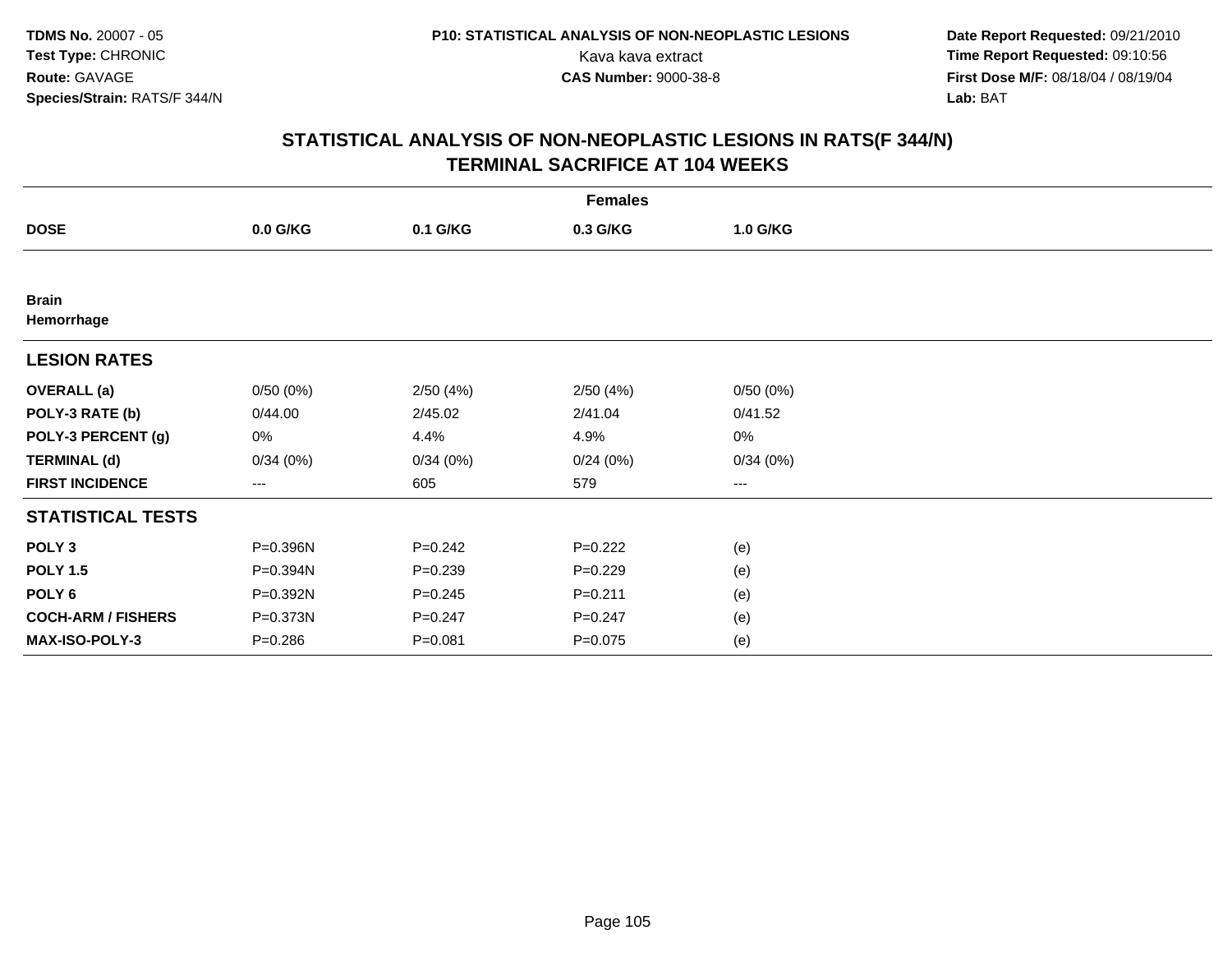**Date Report Requested:** 09/21/2010 Kava kava extract **Time Report Requested:** 09:10:56<br>**CAS Number:** 9000-38-8<br>**Tirst Dose M/F:** 08/18/04 / 08/19/04 **First Dose M/F:** 08/18/04 / 08/19/04 Lab: BAT **Lab:** BAT

| <b>Females</b>                  |             |             |             |          |  |  |  |
|---------------------------------|-------------|-------------|-------------|----------|--|--|--|
| <b>DOSE</b>                     | 0.0 G/KG    | 0.1 G/KG    | 0.3 G/KG    | 1.0 G/KG |  |  |  |
|                                 |             |             |             |          |  |  |  |
| <b>Brain</b><br><b>Necrosis</b> |             |             |             |          |  |  |  |
| <b>LESION RATES</b>             |             |             |             |          |  |  |  |
| <b>OVERALL</b> (a)              | 0/50(0%)    | 3/50 (6%)   | 2/50(4%)    | 0/50(0%) |  |  |  |
| POLY-3 RATE (b)                 | 0/44.00     | 3/45.05     | 2/40.54     | 0/41.52  |  |  |  |
| POLY-3 PERCENT (g)              | 0%          | 6.7%        | 4.9%        | 0%       |  |  |  |
| <b>TERMINAL (d)</b>             | 0/34(0%)    | 0/34(0%)    | 1/24(4%)    | 0/34(0%) |  |  |  |
| <b>FIRST INCIDENCE</b>          | ---         | 605         | 629         | ---      |  |  |  |
| <b>STATISTICAL TESTS</b>        |             |             |             |          |  |  |  |
| POLY <sub>3</sub>               | P=0.300N    | $P = 0.123$ | $P = 0.219$ | (e)      |  |  |  |
| <b>POLY 1.5</b>                 | P=0.299N    | $P = 0.120$ | $P=0.228$   | (e)      |  |  |  |
| POLY 6                          | P=0.295N    | $P = 0.125$ | $P=0.207$   | (e)      |  |  |  |
| <b>COCH-ARM / FISHERS</b>       | P=0.281N    | $P=0.121$   | $P = 0.247$ | (e)      |  |  |  |
| MAX-ISO-POLY-3                  | $P = 0.237$ | P=0.041*    | $P=0.075$   | (e)      |  |  |  |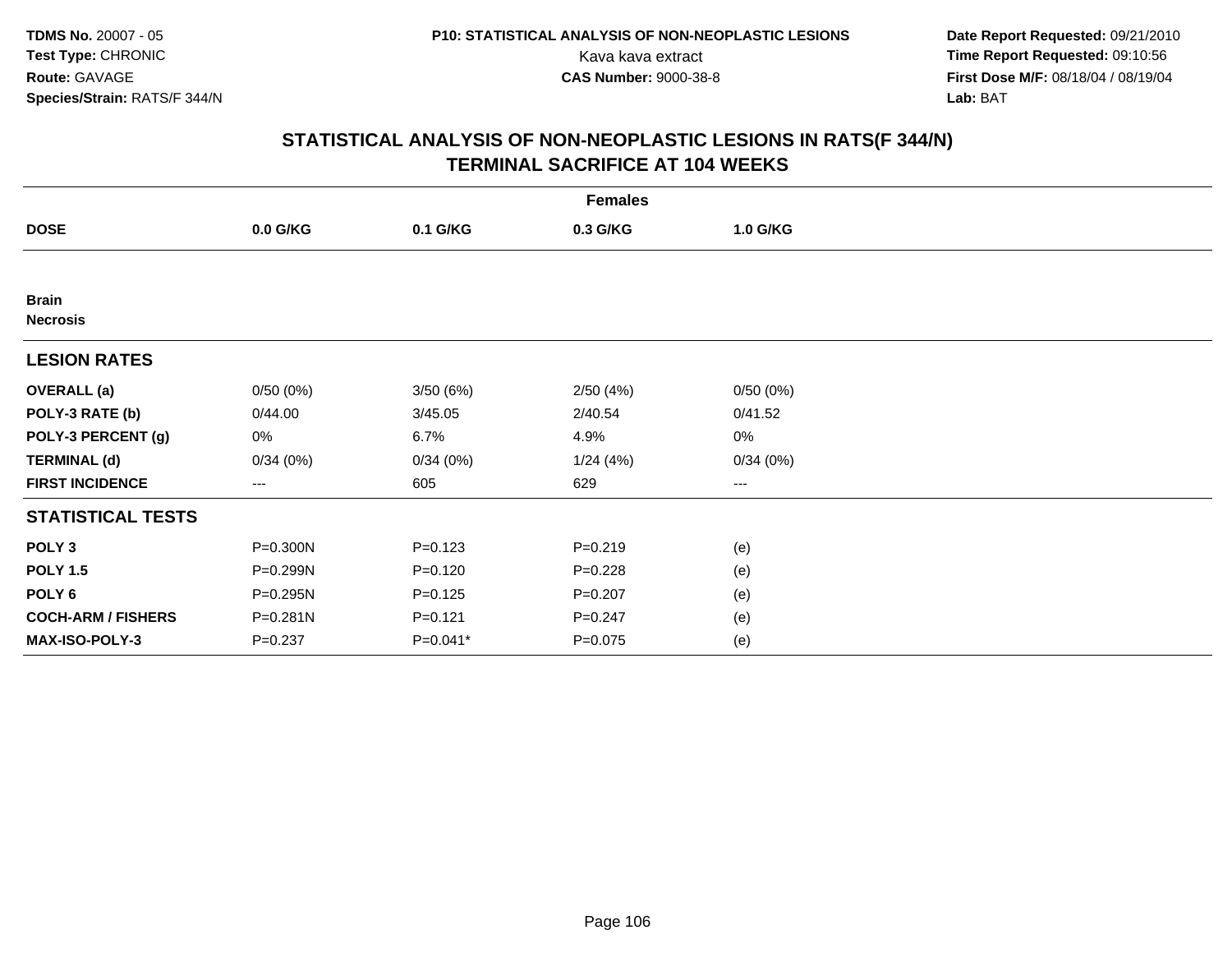**Date Report Requested:** 09/21/2010 Kava kava extract **Time Report Requested:** 09:10:56<br>**CAS Number:** 9000-38-8<br>**Tirst Dose M/F:** 08/18/04 / 08/19/04 **First Dose M/F:** 08/18/04 / 08/19/04 Lab: BAT **Lab:** BAT

| <b>Females</b>                       |                   |             |            |             |  |  |  |
|--------------------------------------|-------------------|-------------|------------|-------------|--|--|--|
| <b>DOSE</b>                          | 0.0 G/KG          | 0.1 G/KG    | 0.3 G/KG   | 1.0 G/KG    |  |  |  |
|                                      |                   |             |            |             |  |  |  |
| <b>Clitoral Gland</b><br>Hyperplasia |                   |             |            |             |  |  |  |
| <b>LESION RATES</b>                  |                   |             |            |             |  |  |  |
| <b>OVERALL</b> (a)                   | 0/50(0%)          | 3/49(6%)    | 5/50 (10%) | 1/49(2%)    |  |  |  |
| POLY-3 RATE (b)                      | 0/44.00           | 3/43.80     | 5/40.37    | 1/41.37     |  |  |  |
| POLY-3 PERCENT (g)                   | 0%                | 6.9%        | 12.4%      | 2.4%        |  |  |  |
| <b>TERMINAL (d)</b>                  | 0/34(0%)          | 3/34(9%)    | 4/24 (17%) | 1/34(3%)    |  |  |  |
| <b>FIRST INCIDENCE</b>               | $\qquad \qquad -$ | 728 (T)     | 681        | 728 (T)     |  |  |  |
| <b>STATISTICAL TESTS</b>             |                   |             |            |             |  |  |  |
| POLY <sub>3</sub>                    | P=0.537N          | $P = 0.118$ | P=0.024*   | $P = 0.488$ |  |  |  |
| <b>POLY 1.5</b>                      | P=0.535N          | $P = 0.116$ | $P=0.027*$ | $P = 0.488$ |  |  |  |
| POLY 6                               | P=0.530N          | $P = 0.119$ | $P=0.019*$ | $P = 0.490$ |  |  |  |
| <b>COCH-ARM / FISHERS</b>            | P=0.506N          | $P = 0.117$ | P=0.028*   | $P = 0.495$ |  |  |  |
| <b>MAX-ISO-POLY-3</b>                | $P = 0.109$       | P=0.038*    | P=0.009**  | $P = 0.157$ |  |  |  |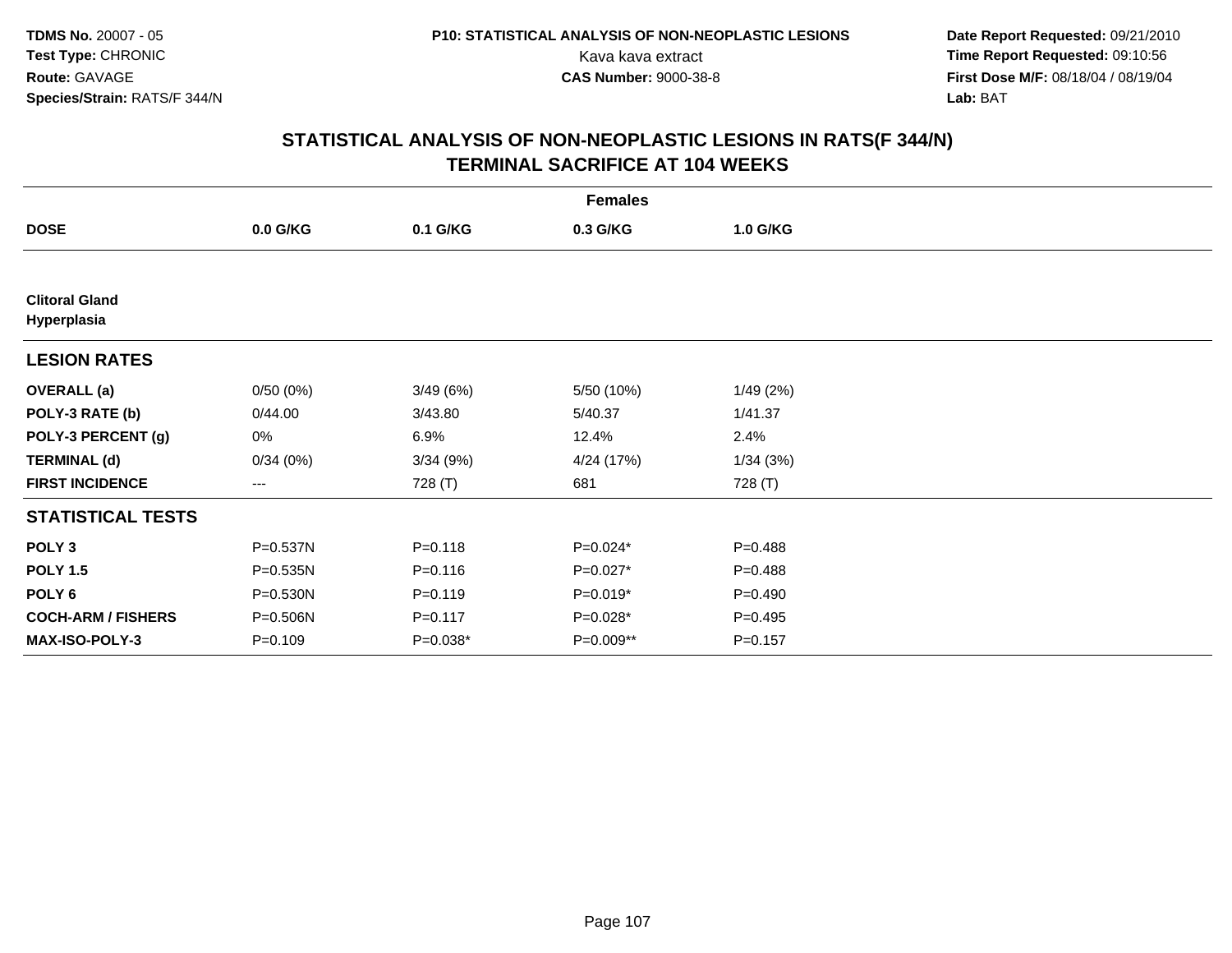**Date Report Requested:** 09/21/2010 Kava kava extract **Time Report Requested:** 09:10:56<br>**CAS Number:** 9000-38-8<br>**Tirst Dose M/F:** 08/18/04 / 08/19/04 **First Dose M/F:** 08/18/04 / 08/19/04 Lab: BAT **Lab:** BAT

| <b>Females</b>                        |            |             |                        |              |  |  |  |
|---------------------------------------|------------|-------------|------------------------|--------------|--|--|--|
| <b>DOSE</b>                           | $0.0$ G/KG | 0.1 G/KG    | 0.3 G/KG               | 1.0 G/KG     |  |  |  |
|                                       |            |             |                        |              |  |  |  |
| <b>Clitoral Gland</b><br>Inflammation |            |             |                        |              |  |  |  |
| <b>LESION RATES</b>                   |            |             |                        |              |  |  |  |
| <b>OVERALL</b> (a)                    | 1/50(2%)   | 2/49(4%)    | 0/50(0%)               | 0/49(0%)     |  |  |  |
| POLY-3 RATE (b)                       | 1/44.00    | 2/44.14     | 0/40.19                | 0/41.37      |  |  |  |
| POLY-3 PERCENT (g)                    | 2.3%       | 4.5%        | 0%                     | 0%           |  |  |  |
| <b>TERMINAL (d)</b>                   | 1/34(3%)   | 1/34(3%)    | 0/24(0%)               | 0/34(0%)     |  |  |  |
| <b>FIRST INCIDENCE</b>                | 728 (T)    | 632         | $\qquad \qquad \cdots$ | ---          |  |  |  |
| <b>STATISTICAL TESTS</b>              |            |             |                        |              |  |  |  |
| POLY <sub>3</sub>                     | P=0.232N   | $P = 0.501$ | P=0.518N               | P=0.512N     |  |  |  |
| <b>POLY 1.5</b>                       | P=0.234N   | $P=0.496$   | P=0.509N               | P=0.512N     |  |  |  |
| POLY 6                                | P=0.228N   | $P = 0.507$ | $P = 0.531N$           | $P = 0.510N$ |  |  |  |
| <b>COCH-ARM / FISHERS</b>             | P=0.230N   | $P=0.492$   | P=0.500N               | $P = 0.505N$ |  |  |  |
| <b>MAX-ISO-POLY-3</b>                 | P=0.198N   | $P = 0.283$ | P=0.180N               | P=0.173N     |  |  |  |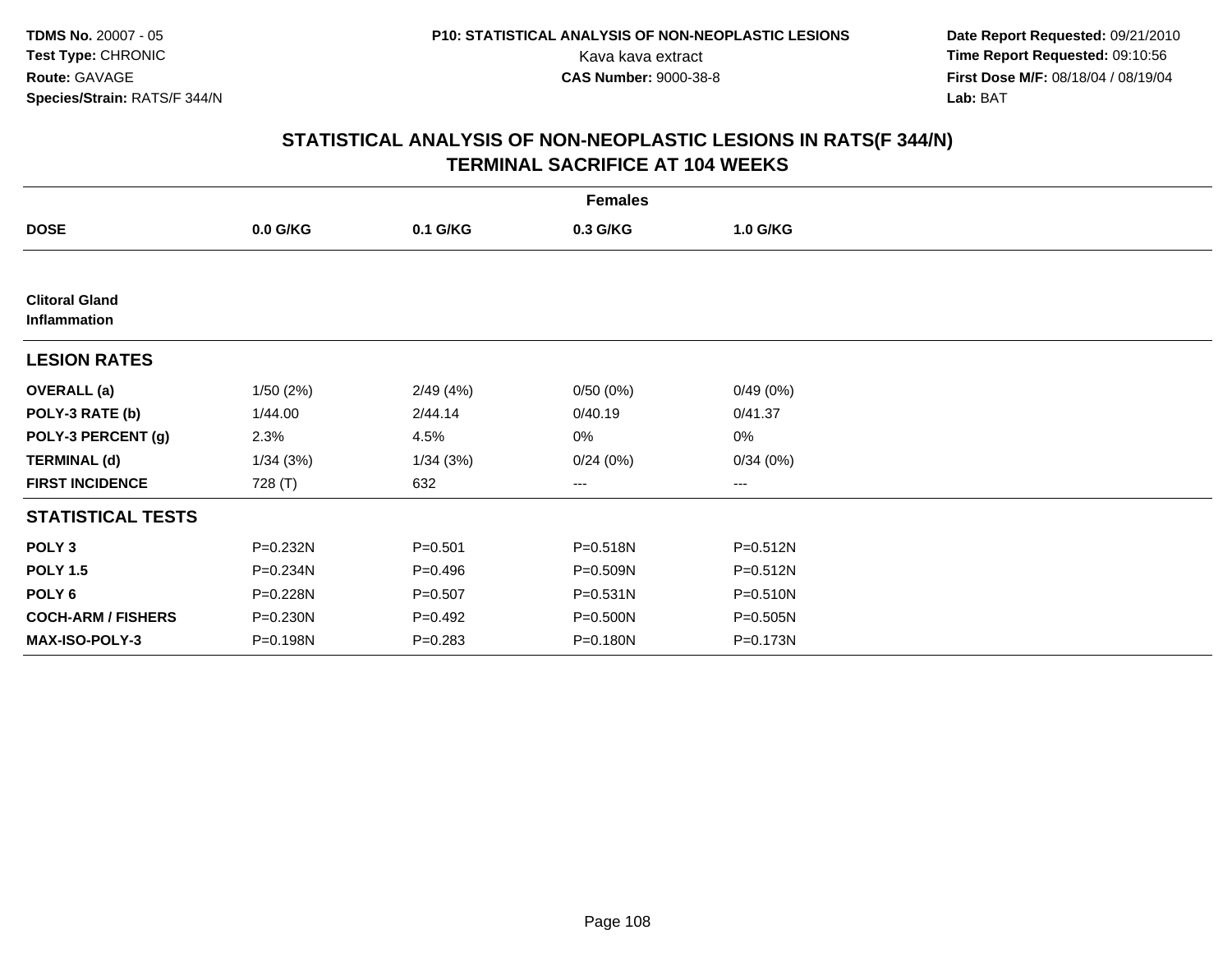**Date Report Requested:** 09/21/2010 Kava kava extract **Time Report Requested:** 09:10:56<br>**CAS Number:** 9000-38-8<br>**Tirst Dose M/F:** 08/18/04 / 08/19/04 **First Dose M/F:** 08/18/04 / 08/19/04 Lab: BAT **Lab:** BAT

| <b>Females</b>                           |             |             |             |             |  |  |  |
|------------------------------------------|-------------|-------------|-------------|-------------|--|--|--|
| <b>DOSE</b>                              | 0.0 G/KG    | 0.1 G/KG    | 0.3 G/KG    | 1.0 G/KG    |  |  |  |
|                                          |             |             |             |             |  |  |  |
| <b>Coagulating Gland</b><br>Inflammation |             |             |             |             |  |  |  |
| <b>LESION RATES</b>                      |             |             |             |             |  |  |  |
| <b>OVERALL</b> (a)                       | $0/0 (0\%)$ | $0/0 (0\%)$ | $0/0 (0\%)$ | $0/0 (0\%)$ |  |  |  |
| POLY-3 RATE (b)                          | 0/0.00      | 0/0.00      | 0/0.00      | 0/0.00      |  |  |  |
| POLY-3 PERCENT (g)                       | 0%          | 0%          | 0%          | $0\%$       |  |  |  |
| <b>TERMINAL (d)</b>                      | $0/0 (0\%)$ | $0/0 (0\%)$ | $0/0 (0\%)$ | $0/0 (0\%)$ |  |  |  |
| <b>FIRST INCIDENCE</b>                   | ---         | ---         | $---$       | ---         |  |  |  |
| <b>STATISTICAL TESTS</b>                 |             |             |             |             |  |  |  |
| POLY <sub>3</sub>                        | (e)         | (e)         | (e)         | (e)         |  |  |  |
| <b>POLY 1.5</b>                          | (e)         | (e)         | (e)         | (e)         |  |  |  |
| POLY <sub>6</sub>                        | (e)         | (e)         | (e)         | (e)         |  |  |  |
| <b>COCH-ARM / FISHERS</b>                | (e)         | (e)         | (e)         | (e)         |  |  |  |
| MAX-ISO-POLY-3                           | (e)         | (e)         | (e)         | (e)         |  |  |  |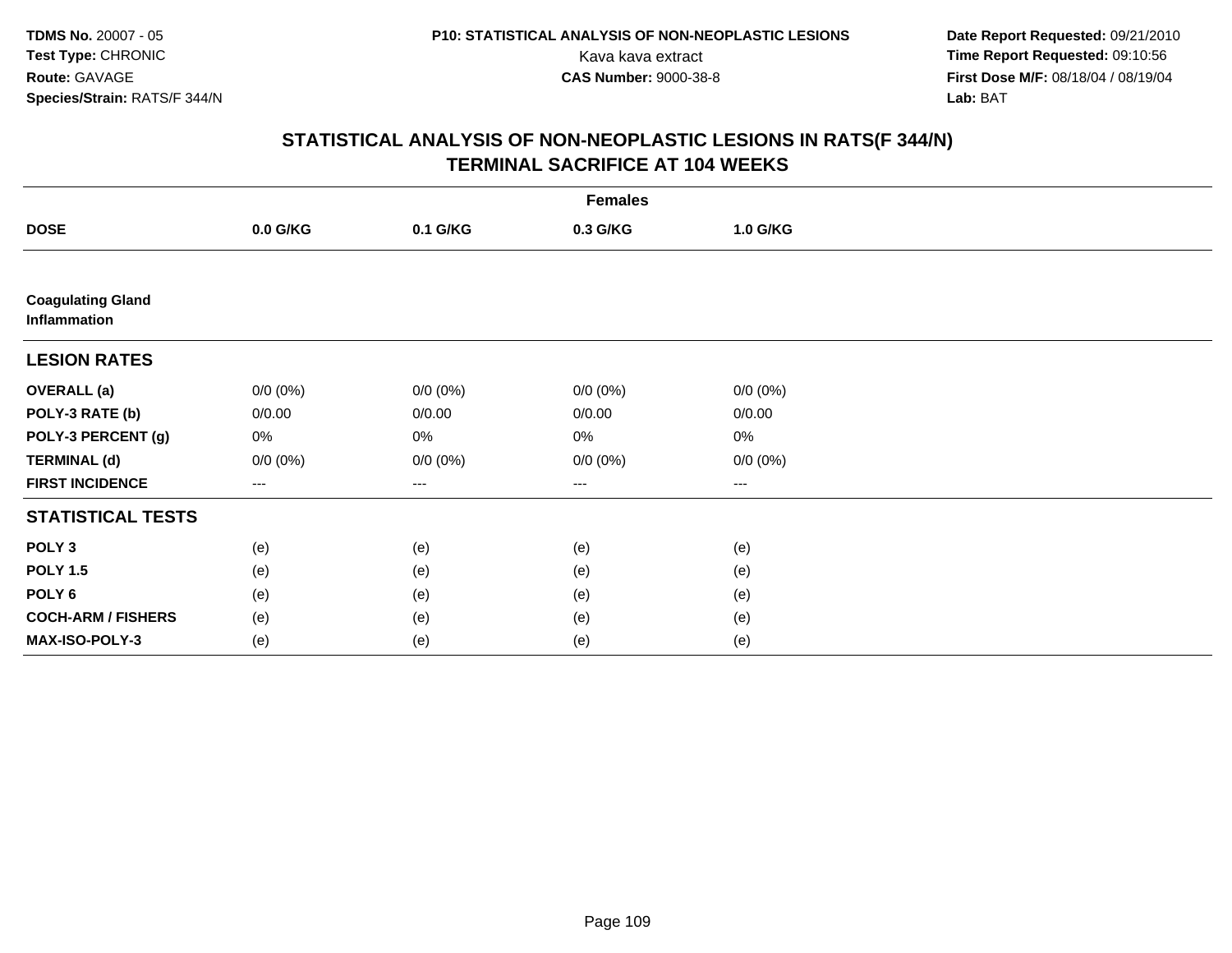**Date Report Requested:** 09/21/2010 Kava kava extract **Time Report Requested:** 09:10:56<br>**CAS Number:** 9000-38-8<br>**Tirst Dose M/F:** 08/18/04 / 08/19/04 **First Dose M/F:** 08/18/04 / 08/19/04 Lab: BAT **Lab:** BAT

|                             | <b>Females</b> |          |             |             |  |  |  |  |
|-----------------------------|----------------|----------|-------------|-------------|--|--|--|--|
| <b>DOSE</b>                 | $0.0$ G/KG     | 0.1 G/KG | 0.3 G/KG    | 1.0 G/KG    |  |  |  |  |
|                             |                |          |             |             |  |  |  |  |
| Eye: Cornea<br>Inflammation |                |          |             |             |  |  |  |  |
| <b>LESION RATES</b>         |                |          |             |             |  |  |  |  |
| <b>OVERALL</b> (a)          | 1/50(2%)       | 0/50(0%) | 2/50(4%)    | 2/50(4%)    |  |  |  |  |
| POLY-3 RATE (b)             | 1/44.00        | 0/44.40  | 2/40.89     | 2/41.52     |  |  |  |  |
| POLY-3 PERCENT (g)          | 2.3%           | 0%       | 4.9%        | 4.8%        |  |  |  |  |
| <b>TERMINAL (d)</b>         | 1/34(3%)       | 0/34(0%) | 0/24(0%)    | 2/34(6%)    |  |  |  |  |
| <b>FIRST INCIDENCE</b>      | 728 (T)        | ---      | 532         | 728 (T)     |  |  |  |  |
| <b>STATISTICAL TESTS</b>    |                |          |             |             |  |  |  |  |
| POLY <sub>3</sub>           | $P = 0.257$    | P=0.498N | $P = 0.474$ | $P = 0.480$ |  |  |  |  |
| <b>POLY 1.5</b>             | $P = 0.261$    | P=0.500N | $P = 0.487$ | $P = 0.481$ |  |  |  |  |
| POLY 6                      | $P = 0.259$    | P=0.497N | $P=0.455$   | $P = 0.483$ |  |  |  |  |
| <b>COCH-ARM / FISHERS</b>   | $P = 0.281$    | P=0.500N | $P = 0.500$ | $P = 0.500$ |  |  |  |  |
| <b>MAX-ISO-POLY-3</b>       | $P = 0.262$    | P=0.158N | $P = 0.266$ | $P = 0.269$ |  |  |  |  |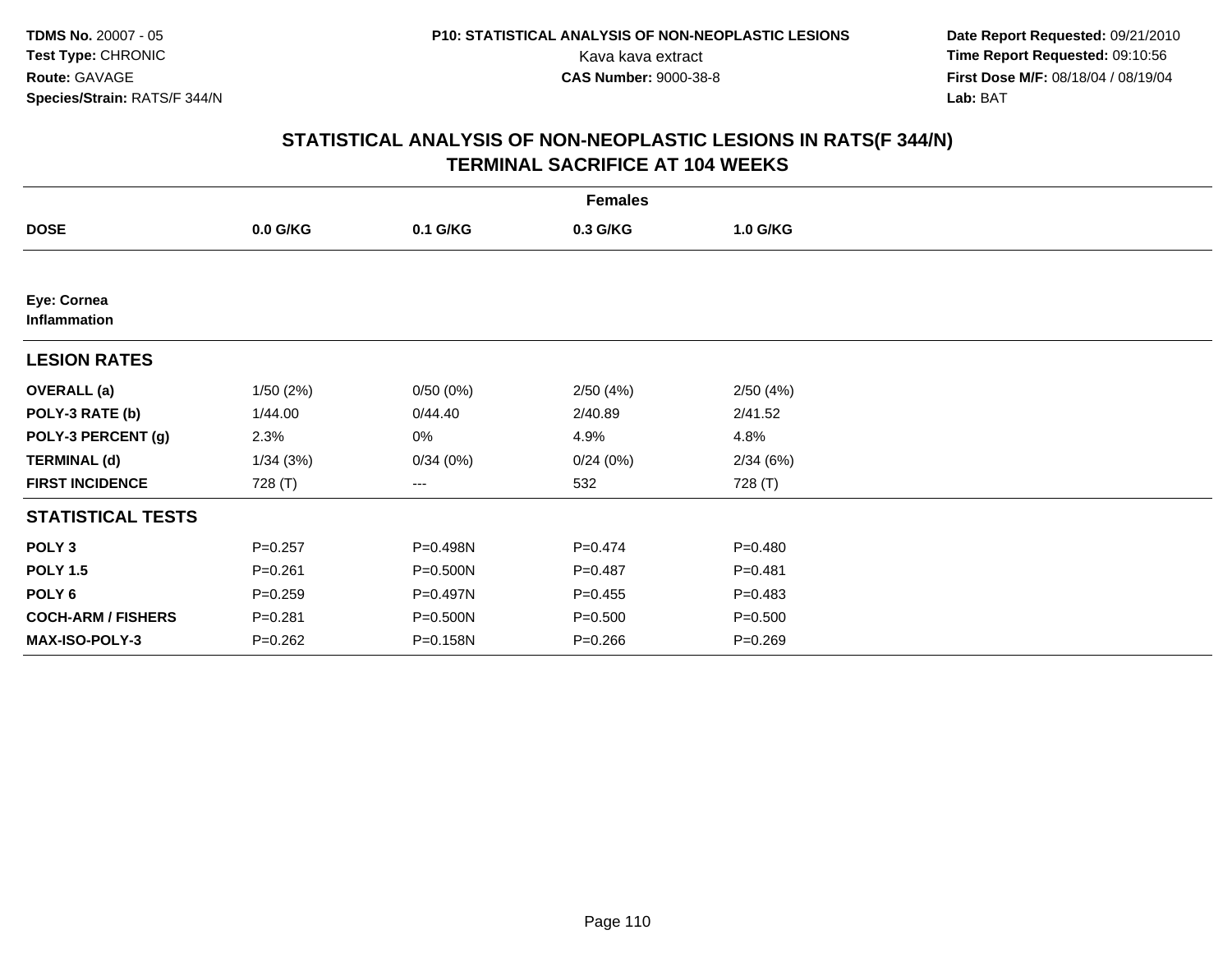**Date Report Requested:** 09/21/2010 Kava kava extract **Time Report Requested:** 09:10:56<br>**CAS Number:** 9000-38-8<br>**Tirst Dose M/F:** 08/18/04 / 08/19/04 **First Dose M/F:** 08/18/04 / 08/19/04 Lab: BAT **Lab:** BAT

|                           | <b>Females</b> |          |                        |          |  |  |  |  |
|---------------------------|----------------|----------|------------------------|----------|--|--|--|--|
| <b>DOSE</b>               | 0.0 G/KG       | 0.1 G/KG | 0.3 G/KG               | 1.0 G/KG |  |  |  |  |
|                           |                |          |                        |          |  |  |  |  |
| Eye: Iris<br>Inflammation |                |          |                        |          |  |  |  |  |
| <b>LESION RATES</b>       |                |          |                        |          |  |  |  |  |
| <b>OVERALL</b> (a)        | 0/50(0%)       | 0/50(0%) | 0/50(0%)               | 0/50(0%) |  |  |  |  |
| POLY-3 RATE (b)           | 0/44.00        | 0/44.40  | 0/40.19                | 0/41.52  |  |  |  |  |
| POLY-3 PERCENT (g)        | 0%             | 0%       | 0%                     | $0\%$    |  |  |  |  |
| <b>TERMINAL (d)</b>       | 0/34(0%)       | 0/34(0%) | 0/24(0%)               | 0/34(0%) |  |  |  |  |
| <b>FIRST INCIDENCE</b>    | ---            | $--$     | $\qquad \qquad \cdots$ | $---$    |  |  |  |  |
| <b>STATISTICAL TESTS</b>  |                |          |                        |          |  |  |  |  |
| POLY <sub>3</sub>         | (e)            | (e)      | (e)                    | (e)      |  |  |  |  |
| <b>POLY 1.5</b>           | (e)            | (e)      | (e)                    | (e)      |  |  |  |  |
| POLY <sub>6</sub>         | (e)            | (e)      | (e)                    | (e)      |  |  |  |  |
| <b>COCH-ARM / FISHERS</b> | (e)            | (e)      | (e)                    | (e)      |  |  |  |  |
| MAX-ISO-POLY-3            | (e)            | (e)      | (e)                    | (e)      |  |  |  |  |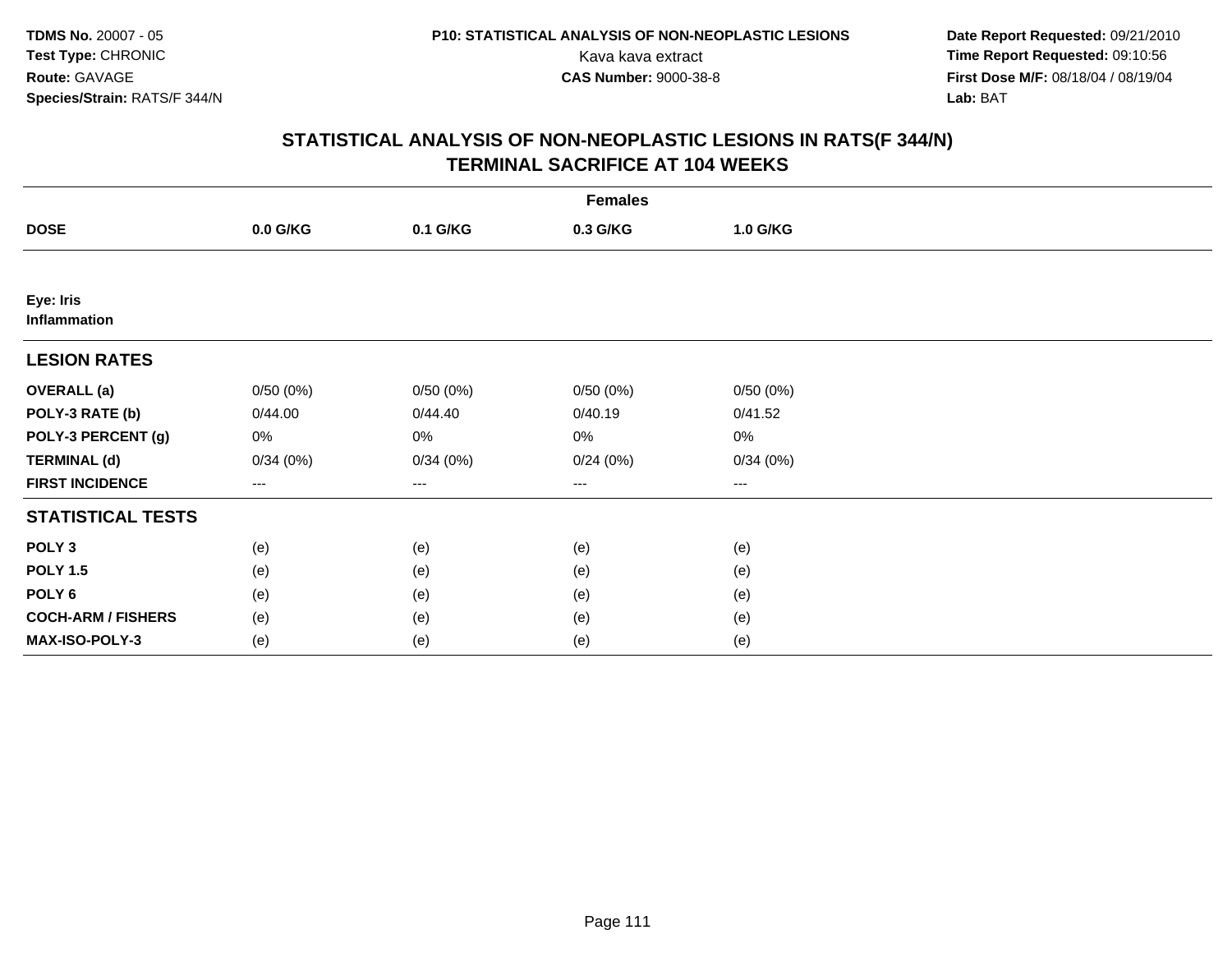**Date Report Requested:** 09/21/2010 Kava kava extract **Time Report Requested:** 09:10:56<br>**CAS Number:** 9000-38-8<br>**Tirst Dose M/F:** 08/18/04 / 08/19/04 **First Dose M/F:** 08/18/04 / 08/19/04 Lab: BAT **Lab:** BAT

|                           | <b>Females</b> |             |              |             |  |  |  |  |
|---------------------------|----------------|-------------|--------------|-------------|--|--|--|--|
| <b>DOSE</b>               | $0.0$ G/KG     | 0.1 G/KG    | 0.3 G/KG     | 1.0 G/KG    |  |  |  |  |
|                           |                |             |              |             |  |  |  |  |
| Eye: Lens<br>Cataract     |                |             |              |             |  |  |  |  |
| <b>LESION RATES</b>       |                |             |              |             |  |  |  |  |
| <b>OVERALL</b> (a)        | 2/50(4%)       | 3/50(6%)    | 1/50(2%)     | 3/50(6%)    |  |  |  |  |
| POLY-3 RATE (b)           | 2/44.24        | 3/44.62     | 1/40.47      | 3/41.52     |  |  |  |  |
| POLY-3 PERCENT (g)        | 4.5%           | 6.7%        | 2.5%         | 7.2%        |  |  |  |  |
| <b>TERMINAL (d)</b>       | 1/34(3%)       | 2/34(6%)    | 0/24(0%)     | 3/34(9%)    |  |  |  |  |
| <b>FIRST INCIDENCE</b>    | 664            | 670         | 652          | 728 (T)     |  |  |  |  |
| <b>STATISTICAL TESTS</b>  |                |             |              |             |  |  |  |  |
| POLY <sub>3</sub>         | $P = 0.438$    | $P = 0.504$ | $P = 0.531N$ | $P = 0.471$ |  |  |  |  |
| <b>POLY 1.5</b>           | $P = 0.441$    | $P = 0.500$ | P=0.516N     | $P = 0.474$ |  |  |  |  |
| POLY 6                    | $P=0.441$      | $P = 0.506$ | P=0.553N     | $P=0.474$   |  |  |  |  |
| <b>COCH-ARM / FISHERS</b> | $P = 0.465$    | $P = 0.500$ | P=0.500N     | $P = 0.500$ |  |  |  |  |
| <b>MAX-ISO-POLY-3</b>     | $P=0.472$      | $P = 0.328$ | P=0.314N     | $P = 0.303$ |  |  |  |  |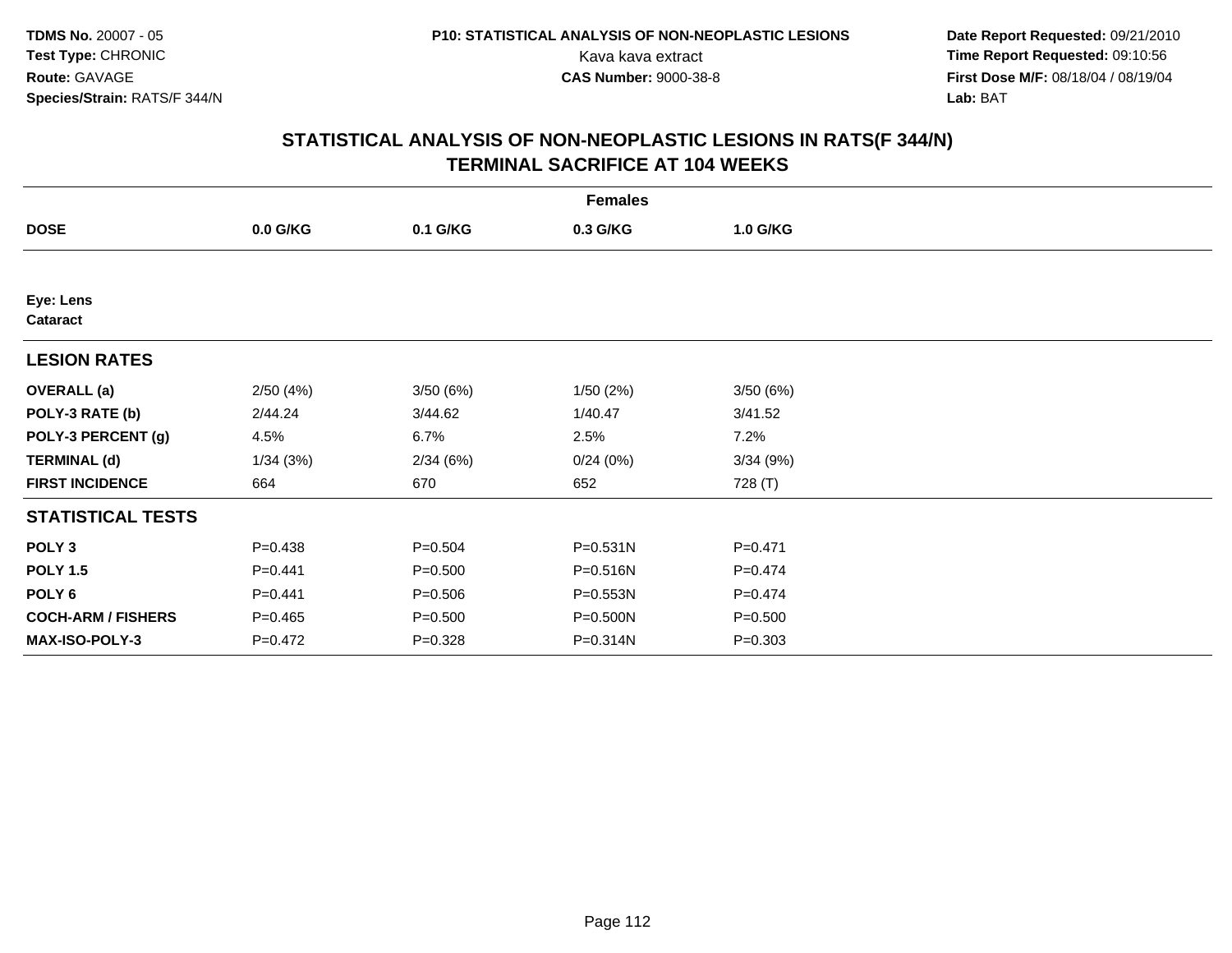**Date Report Requested:** 09/21/2010 Kava kava extract **Time Report Requested:** 09:10:56<br>**CAS Number:** 9000-38-8<br>**Tirst Dose M/F:** 08/18/04 / 08/19/04 **First Dose M/F:** 08/18/04 / 08/19/04 Lab: BAT **Lab:** BAT

|                             | <b>Females</b> |            |             |             |  |  |  |  |
|-----------------------------|----------------|------------|-------------|-------------|--|--|--|--|
| <b>DOSE</b>                 | $0.0$ G/KG     | 0.1 G/KG   | 0.3 G/KG    | 1.0 G/KG    |  |  |  |  |
|                             |                |            |             |             |  |  |  |  |
| Eye: Retina<br>Degeneration |                |            |             |             |  |  |  |  |
| <b>LESION RATES</b>         |                |            |             |             |  |  |  |  |
| <b>OVERALL</b> (a)          | 5/50 (10%)     | 5/50 (10%) | 5/50 (10%)  | 12/50 (24%) |  |  |  |  |
| POLY-3 RATE (b)             | 5/44.24        | 5/45.05    | 5/40.65     | 12/41.81    |  |  |  |  |
| POLY-3 PERCENT (g)          | 11.3%          | 11.1%      | 12.3%       | 28.7%       |  |  |  |  |
| <b>TERMINAL (d)</b>         | 4/34 (12%)     | 3/34(9%)   | 2/24(8%)    | 10/34 (29%) |  |  |  |  |
| <b>FIRST INCIDENCE</b>      | 664            | 605        | 652         | 688         |  |  |  |  |
| <b>STATISTICAL TESTS</b>    |                |            |             |             |  |  |  |  |
| POLY <sub>3</sub>           | P=0.008**      | P=0.619N   | $P = 0.577$ | P=0.037*    |  |  |  |  |
| <b>POLY 1.5</b>             | P=0.008**      | P=0.627N   | $P = 0.602$ | P=0.039*    |  |  |  |  |
| POLY <sub>6</sub>           | P=0.008**      | P=0.613N   | $P = 0.538$ | P=0.039*    |  |  |  |  |
| <b>COCH-ARM / FISHERS</b>   | $P=0.013*$     | P=0.630N   | P=0.630N    | $P = 0.054$ |  |  |  |  |
| <b>MAX-ISO-POLY-3</b>       | $P=0.013*$     | P=0.487N   | $P = 0.444$ | $P=0.023*$  |  |  |  |  |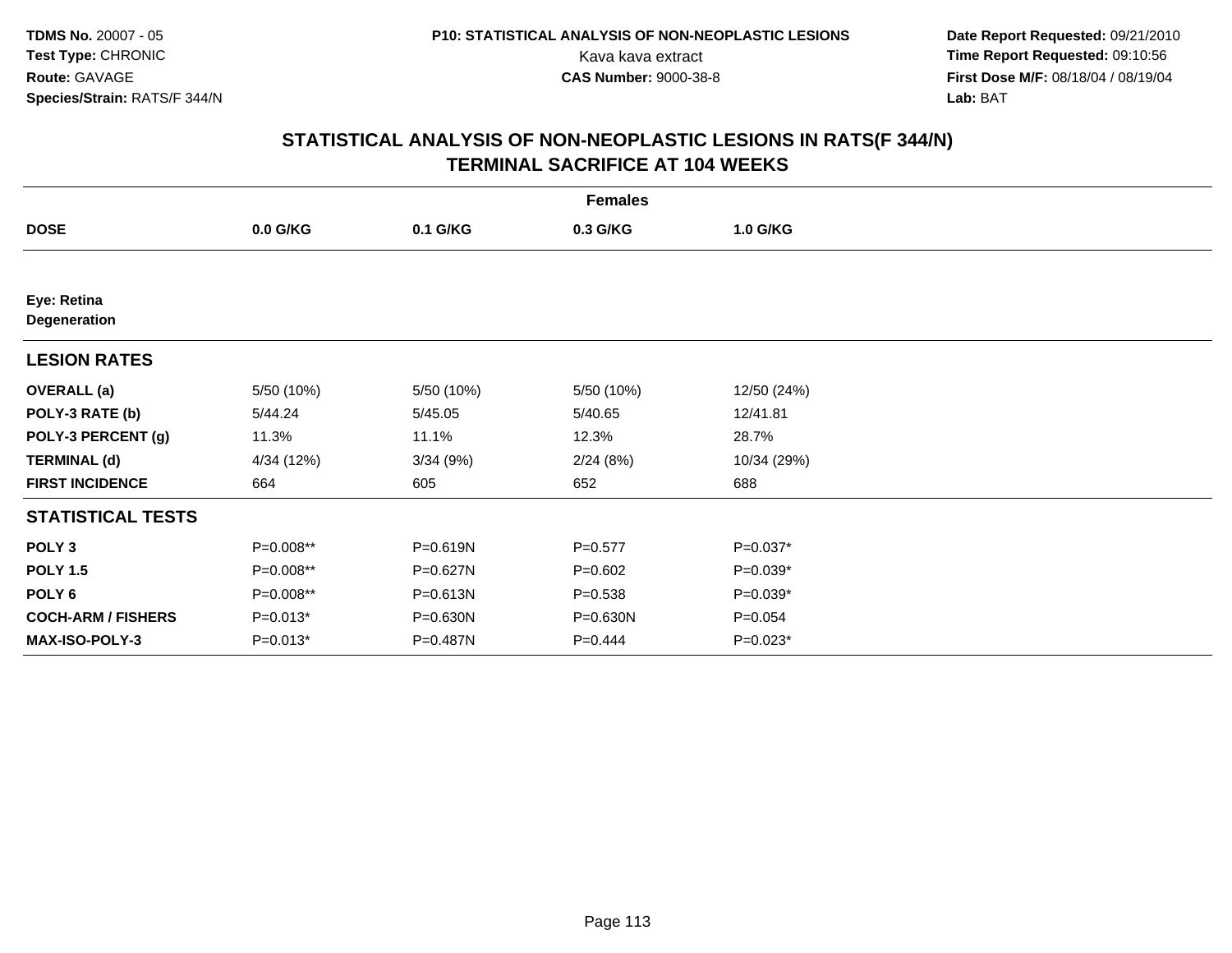**Date Report Requested:** 09/21/2010 Kava kava extract **Time Report Requested:** 09:10:56<br>**CAS Number:** 9000-38-8<br>**Tirst Dose M/F:** 08/18/04 / 08/19/04 **First Dose M/F:** 08/18/04 / 08/19/04 Lab: BAT **Lab:** BAT

|                               |             |          | <b>Females</b> |             |  |
|-------------------------------|-------------|----------|----------------|-------------|--|
| <b>DOSE</b>                   | $0.0$ G/KG  | 0.1 G/KG | 0.3 G/KG       | 1.0 G/KG    |  |
|                               |             |          |                |             |  |
| Eye: Retina<br><b>Gliosis</b> |             |          |                |             |  |
| <b>LESION RATES</b>           |             |          |                |             |  |
| <b>OVERALL</b> (a)            | 1/50(2%)    | 0/50(0%) | 3/50(6%)       | 1/50(2%)    |  |
| POLY-3 RATE (b)               | 1/44.00     | 0/44.40  | 3/40.27        | 1/41.52     |  |
| POLY-3 PERCENT (g)            | 2.3%        | 0%       | 7.5%           | 2.4%        |  |
| <b>TERMINAL (d)</b>           | 1/34(3%)    | 0/34(0%) | 2/24(8%)       | 1/34(3%)    |  |
| <b>FIRST INCIDENCE</b>        | 728 (T)     | ---      | 708            | 728 (T)     |  |
| <b>STATISTICAL TESTS</b>      |             |          |                |             |  |
| POLY <sub>3</sub>             | $P = 0.557$ | P=0.498N | $P = 0.274$    | $P = 0.748$ |  |
| <b>POLY 1.5</b>               | $P = 0.563$ | P=0.500N | $P = 0.289$    | $P = 0.749$ |  |
| POLY <sub>6</sub>             | $P = 0.560$ | P=0.497N | $P=0.252$      | $P=0.750$   |  |
| <b>COCH-ARM / FISHERS</b>     | $P = 0.592$ | P=0.500N | $P = 0.309$    | P=0.753N    |  |
| <b>MAX-ISO-POLY-3</b>         | $P = 0.257$ | P=0.158N | $P = 0.143$    | $P = 0.483$ |  |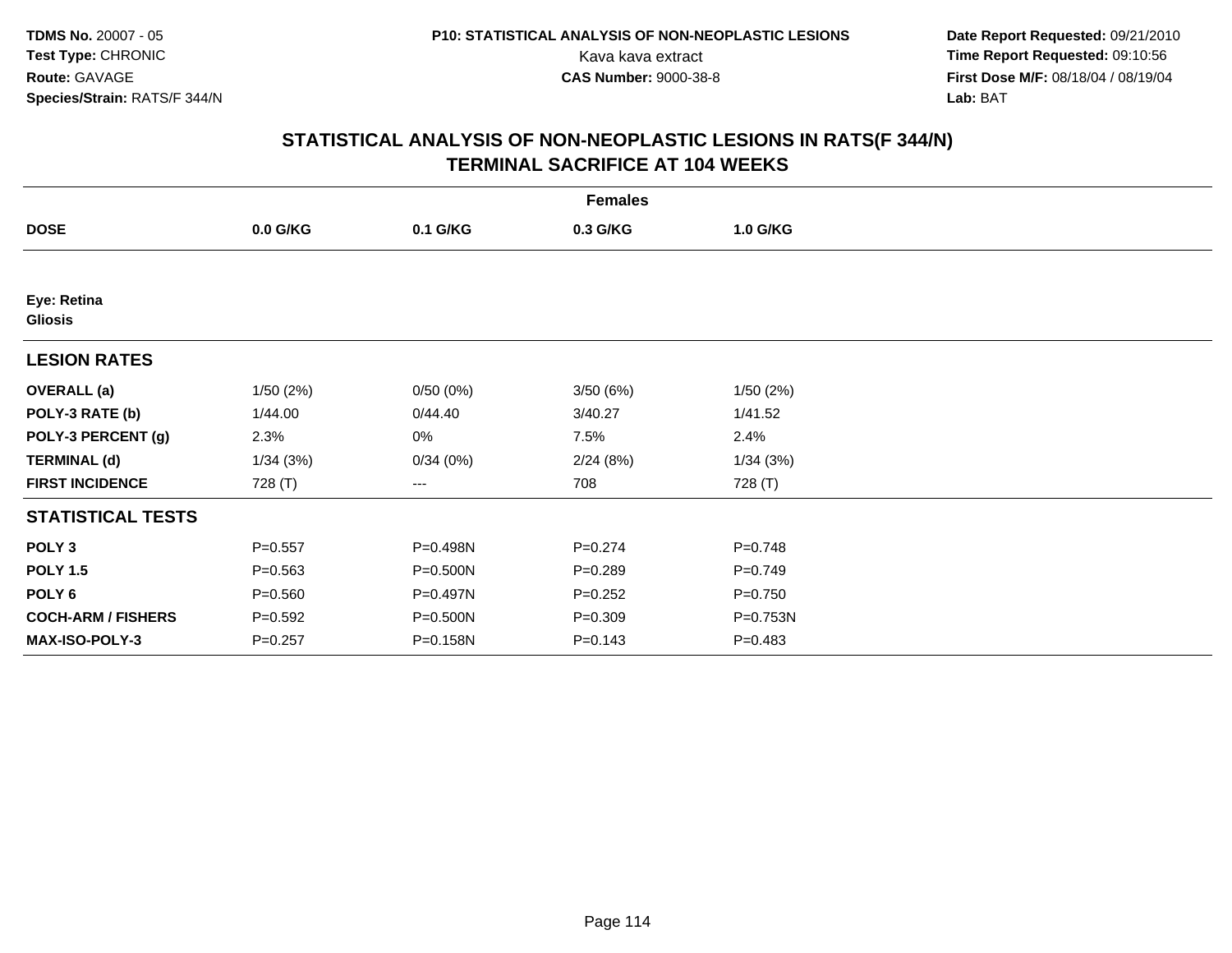**Date Report Requested:** 09/21/2010 Kava kava extract **Time Report Requested:** 09:10:56<br>**CAS Number:** 9000-38-8<br>**Tirst Dose M/F:** 08/18/04 / 08/19/04 **First Dose M/F:** 08/18/04 / 08/19/04 Lab: BAT **Lab:** BAT

| <b>Females</b>            |             |              |              |              |  |  |  |
|---------------------------|-------------|--------------|--------------|--------------|--|--|--|
| <b>DOSE</b>               | 0.0 G/KG    | 0.1 G/KG     | 0.3 G/KG     | 1.0 G/KG     |  |  |  |
|                           |             |              |              |              |  |  |  |
| Heart<br>Cardiomyopathy   |             |              |              |              |  |  |  |
| <b>LESION RATES</b>       |             |              |              |              |  |  |  |
| <b>OVERALL</b> (a)        | 42/50 (84%) | 45/50 (90%)  | 45/50 (90%)  | 47/50 (94%)  |  |  |  |
| POLY-3 RATE (b)           | 42/46.05    | 45/47.22     | 45/47.17     | 47/47.15     |  |  |  |
| POLY-3 PERCENT (g)        | 91.2%       | 95.3%        | 95.4%        | 99.7%        |  |  |  |
| <b>TERMINAL (d)</b>       | 33/34 (97%) | 34/34 (100%) | 24/24 (100%) | 34/34 (100%) |  |  |  |
| <b>FIRST INCIDENCE</b>    | 615         | 558          | 518          | 194          |  |  |  |
| <b>STATISTICAL TESTS</b>  |             |              |              |              |  |  |  |
| POLY <sub>3</sub>         | $P=0.043*$  | $P = 0.336$  | $P = 0.322$  | P=0.040*     |  |  |  |
| <b>POLY 1.5</b>           | P=0.044*    | $P = 0.257$  | $P = 0.296$  | $P=0.033*$   |  |  |  |
| POLY 6                    | $P = 0.069$ | $P=0.429$    | $P = 0.363$  | $P = 0.084$  |  |  |  |
| <b>COCH-ARM / FISHERS</b> | $P = 0.119$ | $P=0.277$    | $P=0.277$    | $P = 0.100$  |  |  |  |
| <b>MAX-ISO-POLY-3</b>     | P=0.019*    | $P = 0.189$  | $P = 0.175$  | P=0.010**    |  |  |  |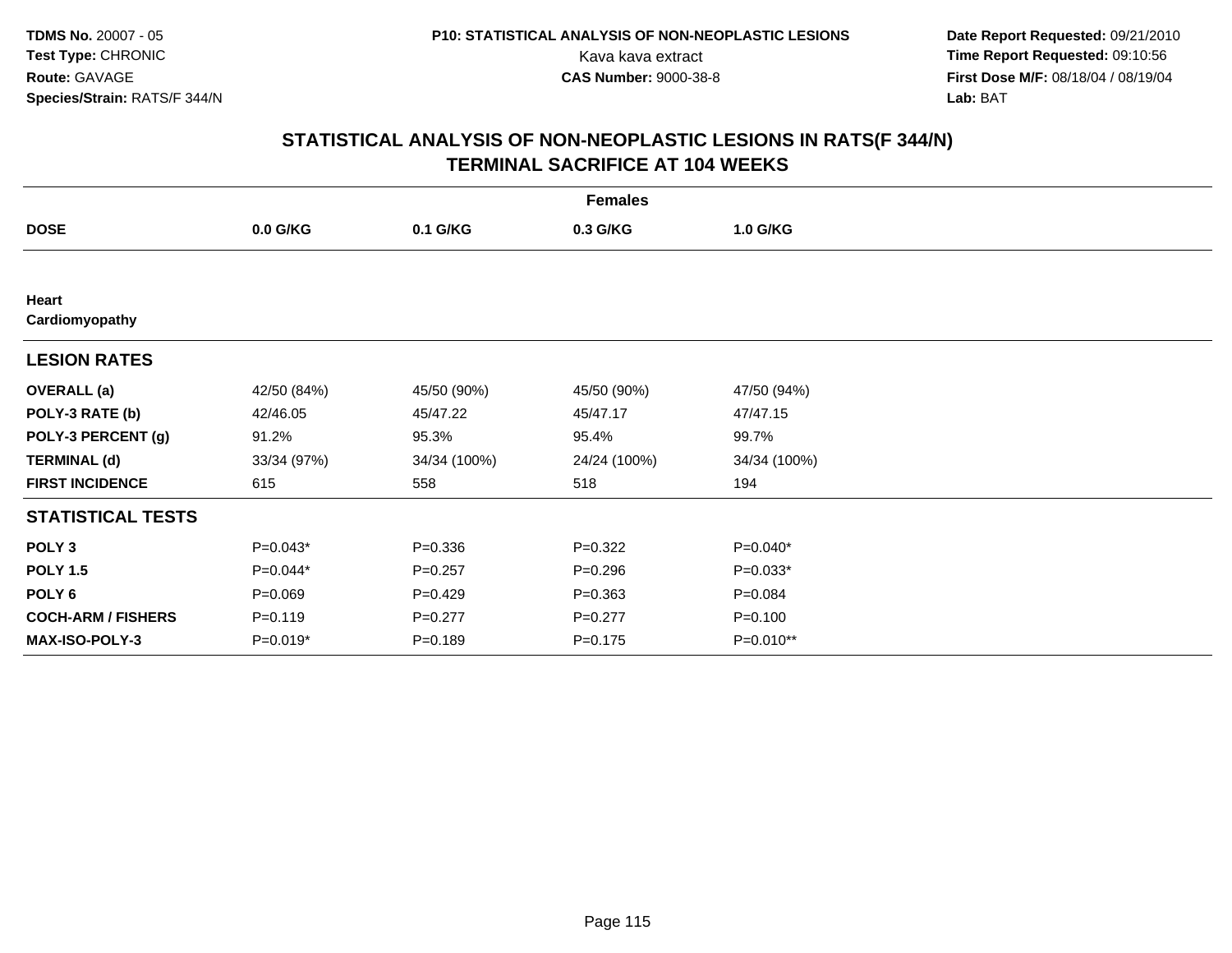**Date Report Requested:** 09/21/2010 Kava kava extract **Time Report Requested:** 09:10:56<br>**CAS Number:** 9000-38-8<br>**Tirst Dose M/F:** 08/18/04 / 08/19/04 **First Dose M/F:** 08/18/04 / 08/19/04 Lab: BAT **Lab:** BAT

|                                           | <b>Females</b>    |             |                   |             |  |  |  |  |
|-------------------------------------------|-------------------|-------------|-------------------|-------------|--|--|--|--|
| <b>DOSE</b>                               | 0.0 G/KG          | 0.1 G/KG    | 0.3 G/KG          | 1.0 G/KG    |  |  |  |  |
|                                           |                   |             |                   |             |  |  |  |  |
| <b>Heart: Atrium</b><br><b>Thrombosis</b> |                   |             |                   |             |  |  |  |  |
| <b>LESION RATES</b>                       |                   |             |                   |             |  |  |  |  |
| <b>OVERALL</b> (a)                        | 0/50(0%)          | 1/50(2%)    | 0/50(0%)          | 1/50(2%)    |  |  |  |  |
| POLY-3 RATE (b)                           | 0/44.00           | 1/44.51     | 0/40.19           | 1/41.67     |  |  |  |  |
| POLY-3 PERCENT (g)                        | 0%                | 2.3%        | 0%                | 2.4%        |  |  |  |  |
| <b>TERMINAL (d)</b>                       | 0/34(0%)          | 0/34(0%)    | 0/24(0%)          | 0/34(0%)    |  |  |  |  |
| <b>FIRST INCIDENCE</b>                    | $\qquad \qquad -$ | 701         | $\qquad \qquad -$ | 688         |  |  |  |  |
| <b>STATISTICAL TESTS</b>                  |                   |             |                   |             |  |  |  |  |
| POLY <sub>3</sub>                         | $P = 0.451$       | $P = 0.502$ | (e)               | $P = 0.489$ |  |  |  |  |
| <b>POLY 1.5</b>                           | $P = 0.451$       | $P = 0.500$ | (e)               | $P = 0.490$ |  |  |  |  |
| POLY 6                                    | $P=0.455$         | $P = 0.504$ | (e)               | $P=0.492$   |  |  |  |  |
| <b>COCH-ARM / FISHERS</b>                 | $P = 0.464$       | $P = 0.500$ | (e)               | $P = 0.500$ |  |  |  |  |
| MAX-ISO-POLY-3                            | $P = 0.257$       | $P = 0.161$ | (e)               | $P = 0.158$ |  |  |  |  |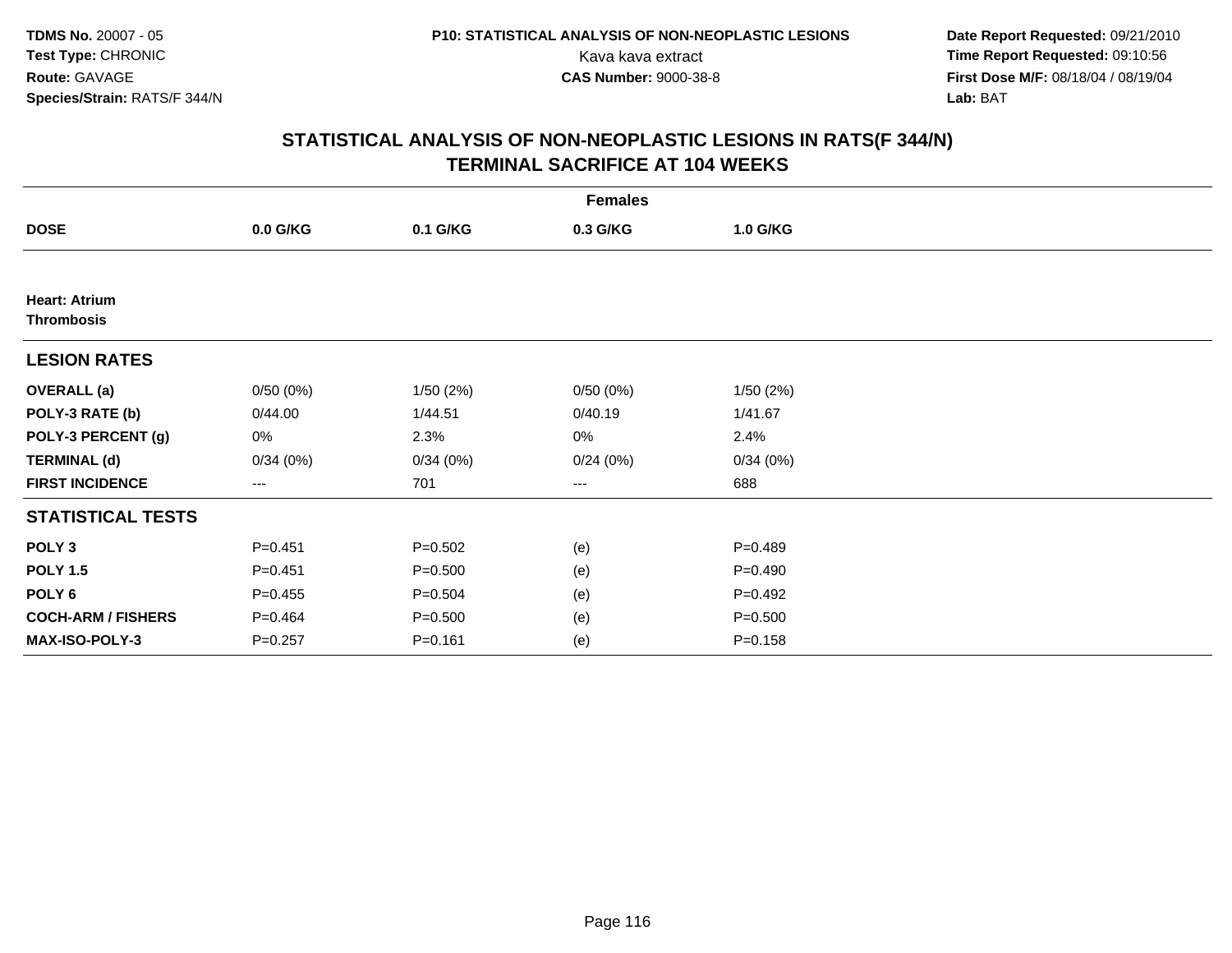**Date Report Requested:** 09/21/2010 Kava kava extract **Time Report Requested:** 09:10:56<br>**CAS Number:** 9000-38-8<br>**Tirst Dose M/F:** 08/18/04 / 08/19/04 **First Dose M/F:** 08/18/04 / 08/19/04 Lab: BAT **Lab:** BAT

|                                                           |             |          | <b>Females</b> |             |  |
|-----------------------------------------------------------|-------------|----------|----------------|-------------|--|
| <b>DOSE</b>                                               | $0.0$ G/KG  | 0.1 G/KG | 0.3 G/KG       | 1.0 G/KG    |  |
|                                                           |             |          |                |             |  |
| <b>Intestine Large, Colon</b><br><b>Parasite Metazoan</b> |             |          |                |             |  |
| <b>LESION RATES</b>                                       |             |          |                |             |  |
| <b>OVERALL</b> (a)                                        | 3/50 (6%)   | 1/50(2%) | 8/50 (16%)     | 6/50 (12%)  |  |
| POLY-3 RATE (b)                                           | 3/44.40     | 1/44.40  | 8/42.87        | 6/42.24     |  |
| POLY-3 PERCENT (g)                                        | 6.8%        | 2.3%     | 18.7%          | 14.2%       |  |
| <b>TERMINAL (d)</b>                                       | 2/34(6%)    | 1/34(3%) | 3/24(13%)      | 4/34 (12%)  |  |
| <b>FIRST INCIDENCE</b>                                    | 615         | 728 (T)  | 98             | 489         |  |
| <b>STATISTICAL TESTS</b>                                  |             |          |                |             |  |
| POLY <sub>3</sub>                                         | $P = 0.095$ | P=0.305N | $P = 0.086$    | $P = 0.217$ |  |
| <b>POLY 1.5</b>                                           | $P = 0.098$ | P=0.307N | $P = 0.095$    | $P = 0.219$ |  |
| POLY <sub>6</sub>                                         | $P = 0.099$ | P=0.305N | $P = 0.073$    | $P = 0.221$ |  |
| <b>COCH-ARM / FISHERS</b>                                 | $P = 0.121$ | P=0.309N | $P = 0.100$    | $P = 0.243$ |  |
| <b>MAX-ISO-POLY-3</b>                                     | $P = 0.058$ | P=0.154N | $P=0.048*$     | $P = 0.134$ |  |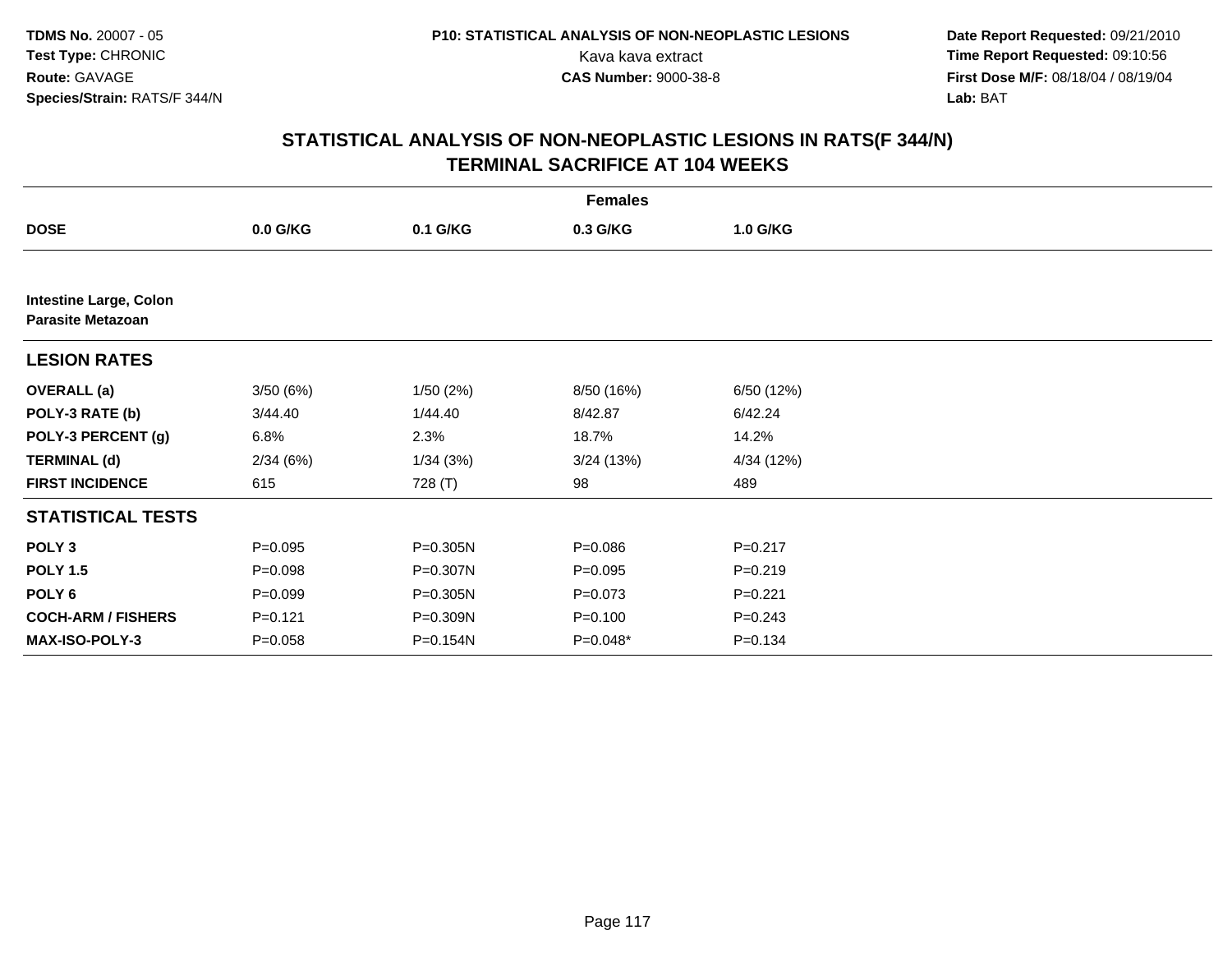**Date Report Requested:** 09/21/2010 Kava kava extract **Time Report Requested:** 09:10:56<br>**CAS Number:** 9000-38-8<br>**Tirst Dose M/F:** 08/18/04 / 08/19/04 **First Dose M/F:** 08/18/04 / 08/19/04 Lab: BAT **Lab:** BAT

|                                          | <b>Females</b> |          |             |             |  |  |  |  |
|------------------------------------------|----------------|----------|-------------|-------------|--|--|--|--|
| <b>DOSE</b>                              | $0.0$ G/KG     | 0.1 G/KG | 0.3 G/KG    | 1.0 G/KG    |  |  |  |  |
|                                          |                |          |             |             |  |  |  |  |
| <b>Islets, Pancreatic</b><br>Hyperplasia |                |          |             |             |  |  |  |  |
| <b>LESION RATES</b>                      |                |          |             |             |  |  |  |  |
| <b>OVERALL</b> (a)                       | 1/50(2%)       | 0/50(0%) | 3/50(6%)    | 1/50(2%)    |  |  |  |  |
| POLY-3 RATE (b)                          | 1/44.14        | 0/44.40  | 3/40.49     | 1/41.52     |  |  |  |  |
| POLY-3 PERCENT (g)                       | 2.3%           | 0%       | 7.4%        | 2.4%        |  |  |  |  |
| <b>TERMINAL (d)</b>                      | 0/34(0%)       | 0/34(0%) | 1/24(4%)    | 1/34(3%)    |  |  |  |  |
| <b>FIRST INCIDENCE</b>                   | 692            | ---      | 672         | 728 (T)     |  |  |  |  |
| <b>STATISTICAL TESTS</b>                 |                |          |             |             |  |  |  |  |
| POLY <sub>3</sub>                        | $P = 0.557$    | P=0.499N | $P = 0.275$ | $P = 0.747$ |  |  |  |  |
| <b>POLY 1.5</b>                          | $P = 0.563$    | P=0.500N | $P = 0.289$ | $P = 0.748$ |  |  |  |  |
| POLY 6                                   | $P = 0.559$    | P=0.498N | $P = 0.254$ | $P = 0.749$ |  |  |  |  |
| <b>COCH-ARM / FISHERS</b>                | $P = 0.592$    | P=0.500N | $P = 0.309$ | P=0.753N    |  |  |  |  |
| <b>MAX-ISO-POLY-3</b>                    | $P = 0.258$    | P=0.158N | $P = 0.143$ | $P = 0.482$ |  |  |  |  |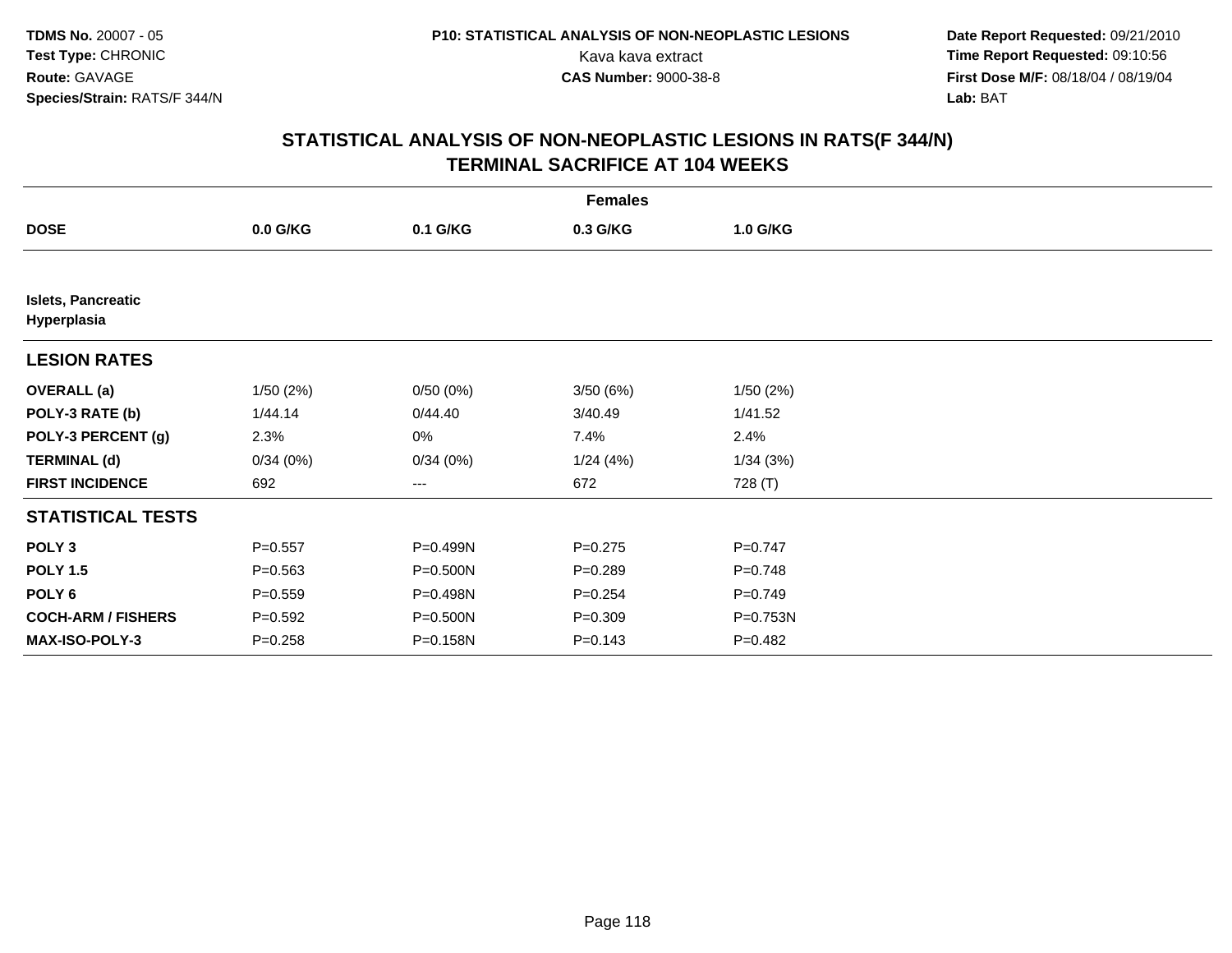**Date Report Requested:** 09/21/2010 Kava kava extract **Time Report Requested:** 09:10:56<br>**CAS Number:** 9000-38-8<br>**Tirst Dose M/F:** 08/18/04 / 08/19/04 **First Dose M/F:** 08/18/04 / 08/19/04 Lab: BAT **Lab:** BAT

| <b>Females</b>                                 |             |             |             |             |  |  |  |
|------------------------------------------------|-------------|-------------|-------------|-------------|--|--|--|
| <b>DOSE</b>                                    | $0.0$ G/KG  | 0.1 G/KG    | 0.3 G/KG    | 1.0 G/KG    |  |  |  |
|                                                |             |             |             |             |  |  |  |
| Kidney<br><b>Accumulation, Hyaline Droplet</b> |             |             |             |             |  |  |  |
| <b>LESION RATES</b>                            |             |             |             |             |  |  |  |
| <b>OVERALL</b> (a)                             | 0/50(0%)    | 2/50(4%)    | 1/50(2%)    | 1/50(2%)    |  |  |  |
| POLY-3 RATE (b)                                | 0/44.00     | 2/45.09     | 1/40.19     | 1/41.52     |  |  |  |
| POLY-3 PERCENT (g)                             | 0%          | 4.4%        | 2.5%        | 2.4%        |  |  |  |
| <b>TERMINAL (d)</b>                            | 0/34(0%)    | 0/34(0%)    | 1/24(4%)    | 1/34(3%)    |  |  |  |
| <b>FIRST INCIDENCE</b>                         | ---         | 631         | 728 (T)     | 728 (T)     |  |  |  |
| <b>STATISTICAL TESTS</b>                       |             |             |             |             |  |  |  |
| POLY <sub>3</sub>                              | $P = 0.604$ | $P = 0.243$ | $P=0.482$   | $P = 0.488$ |  |  |  |
| <b>POLY 1.5</b>                                | $P = 0.606$ | $P = 0.239$ | $P = 0.491$ | $P=0.489$   |  |  |  |
| POLY <sub>6</sub>                              | $P = 0.608$ | $P = 0.246$ | $P=0.469$   | $P = 0.490$ |  |  |  |
| <b>COCH-ARM / FISHERS</b>                      | $P = 0.627$ | $P = 0.247$ | $P = 0.500$ | $P = 0.500$ |  |  |  |
| MAX-ISO-POLY-3                                 | $P = 0.285$ | $P = 0.081$ | $P = 0.158$ | $P = 0.158$ |  |  |  |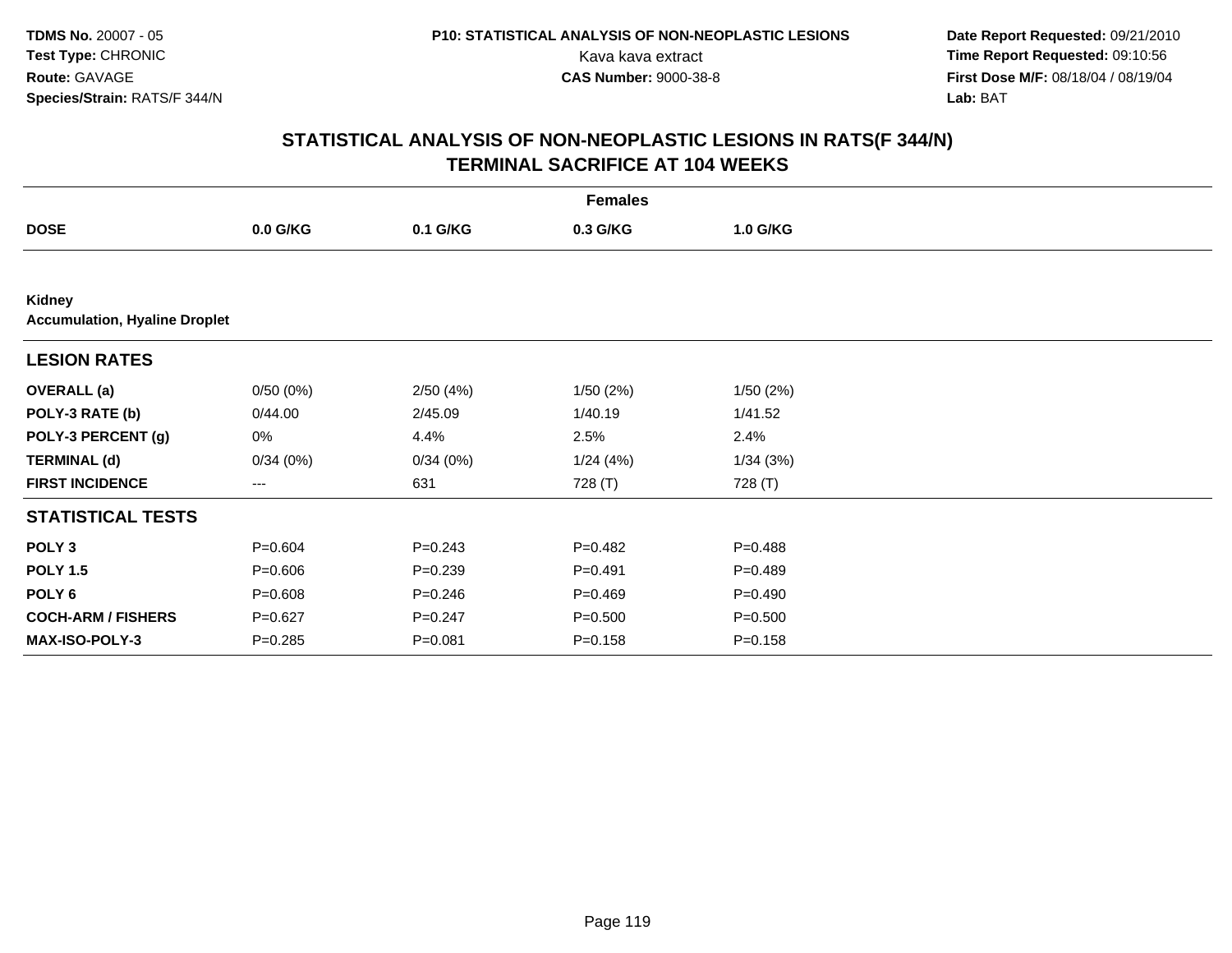**Date Report Requested:** 09/21/2010 Kava kava extract **Time Report Requested:** 09:10:56<br>**CAS Number:** 9000-38-8<br>**Tirst Dose M/F:** 08/18/04 / 08/19/04 **First Dose M/F:** 08/18/04 / 08/19/04 Lab: BAT **Lab:** BAT

|                           |             |             | <b>Females</b> |             |  |
|---------------------------|-------------|-------------|----------------|-------------|--|
| <b>DOSE</b>               | $0.0$ G/KG  | 0.1 G/KG    | 0.3 G/KG       | 1.0 G/KG    |  |
|                           |             |             |                |             |  |
| Kidney<br><b>Infarct</b>  |             |             |                |             |  |
| <b>LESION RATES</b>       |             |             |                |             |  |
| <b>OVERALL</b> (a)        | 2/50(4%)    | 3/50(6%)    | 4/50(8%)       | 3/50(6%)    |  |
| POLY-3 RATE (b)           | 2/44.00     | 3/44.40     | 4/41.07        | 3/41.52     |  |
| POLY-3 PERCENT (g)        | 4.6%        | 6.8%        | 9.7%           | 7.2%        |  |
| <b>TERMINAL (d)</b>       | 2/34(6%)    | 3/34(9%)    | 2/24(8%)       | 3/34(9%)    |  |
| <b>FIRST INCIDENCE</b>    | 728 (T)     | 728 (T)     | 518            | 728 (T)     |  |
| <b>STATISTICAL TESTS</b>  |             |             |                |             |  |
| POLY <sub>3</sub>         | $P=0.475$   | $P = 0.504$ | $P = 0.305$    | $P = 0.474$ |  |
| <b>POLY 1.5</b>           | $P=0.480$   | $P = 0.500$ | $P = 0.321$    | $P = 0.476$ |  |
| POLY <sub>6</sub>         | $P = 0.481$ | $P = 0.506$ | $P = 0.282$    | $P = 0.478$ |  |
| <b>COCH-ARM / FISHERS</b> | $P = 0.515$ | $P = 0.500$ | $P = 0.339$    | $P = 0.500$ |  |
| <b>MAX-ISO-POLY-3</b>     | $P = 0.398$ | $P = 0.328$ | $P = 0.184$    | $P = 0.305$ |  |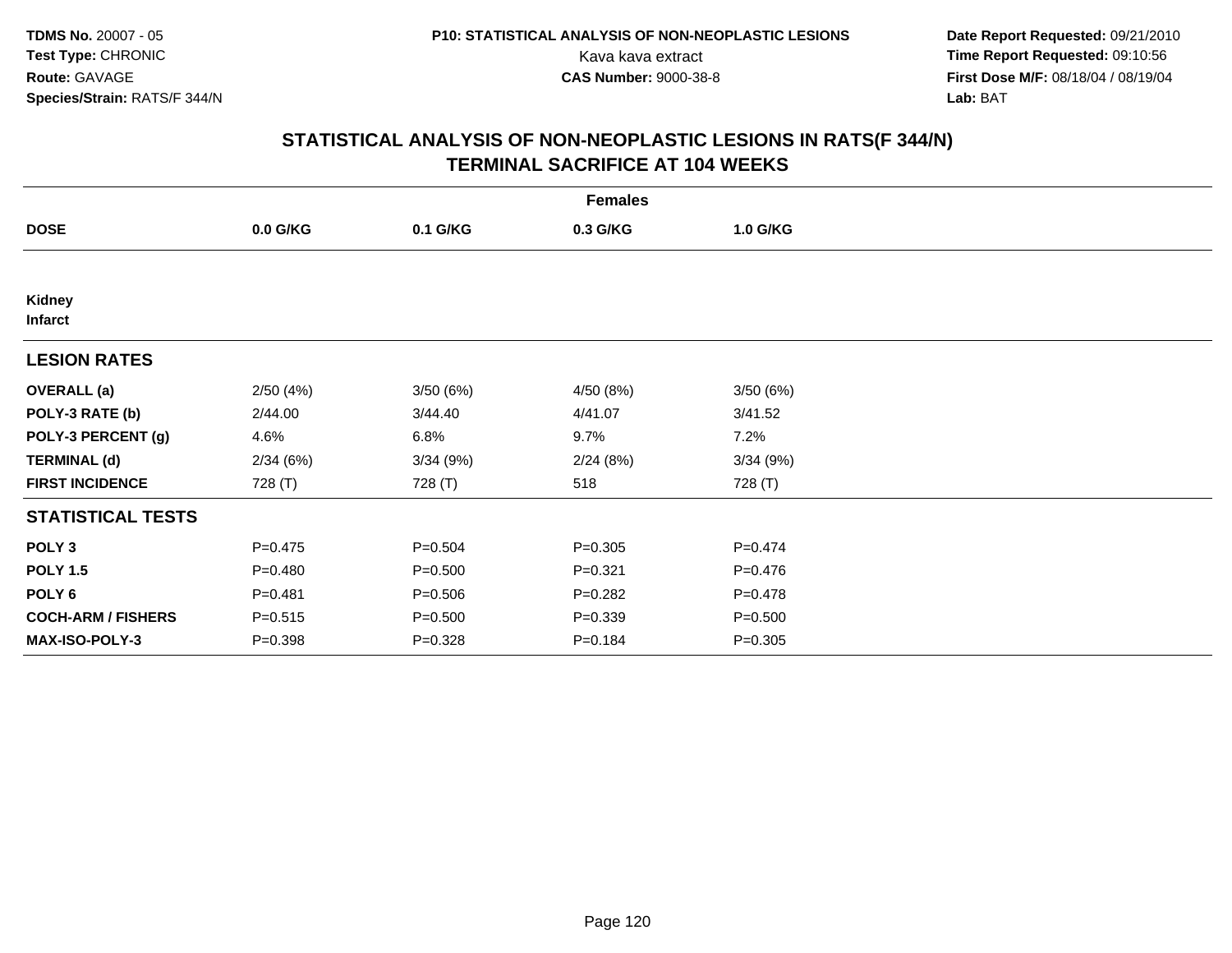**Date Report Requested:** 09/21/2010 Kava kava extract **Time Report Requested:** 09:10:56<br>**CAS Number:** 9000-38-8<br>**Tirst Dose M/F:** 08/18/04 / 08/19/04 **First Dose M/F:** 08/18/04 / 08/19/04 Lab: BAT **Lab:** BAT

| <b>Females</b>                  |             |             |             |             |  |  |  |
|---------------------------------|-------------|-------------|-------------|-------------|--|--|--|
| <b>DOSE</b>                     | 0.0 G/KG    | 0.1 G/KG    | 0.3 G/KG    | 1.0 G/KG    |  |  |  |
|                                 |             |             |             |             |  |  |  |
| Kidney<br><b>Mineralization</b> |             |             |             |             |  |  |  |
| <b>LESION RATES</b>             |             |             |             |             |  |  |  |
| <b>OVERALL (a)</b>              | 43/50 (86%) | 43/50 (86%) | 45/50 (90%) | 46/50 (92%) |  |  |  |
| POLY-3 RATE (b)                 | 43/48.86    | 43/47.41    | 45/49.37    | 46/48.47    |  |  |  |
| POLY-3 PERCENT (g)              | 88%         | 90.7%       | 91.2%       | 94.9%       |  |  |  |
| <b>TERMINAL (d)</b>             | 29/34 (85%) | 31/34 (91%) | 21/24 (88%) | 32/34 (94%) |  |  |  |
| <b>FIRST INCIDENCE</b>          | 450         | 558         | 98          | 111         |  |  |  |
| <b>STATISTICAL TESTS</b>        |             |             |             |             |  |  |  |
| POLY <sub>3</sub>               | $P = 0.171$ | $P = 0.461$ | $P=0.427$   | $P = 0.192$ |  |  |  |
| <b>POLY 1.5</b>                 | $P = 0.197$ | $P = 0.487$ | $P=0.454$   | $P=0.223$   |  |  |  |
| POLY 6                          | $P = 0.159$ | $P=0.425$   | $P = 0.388$ | $P = 0.174$ |  |  |  |
| <b>COCH-ARM / FISHERS</b>       | $P = 0.197$ | P=0.613N    | $P = 0.380$ | $P = 0.262$ |  |  |  |
| MAX-ISO-POLY-3                  | $P = 0.177$ | $P = 0.334$ | $P = 0.303$ | $P = 0.108$ |  |  |  |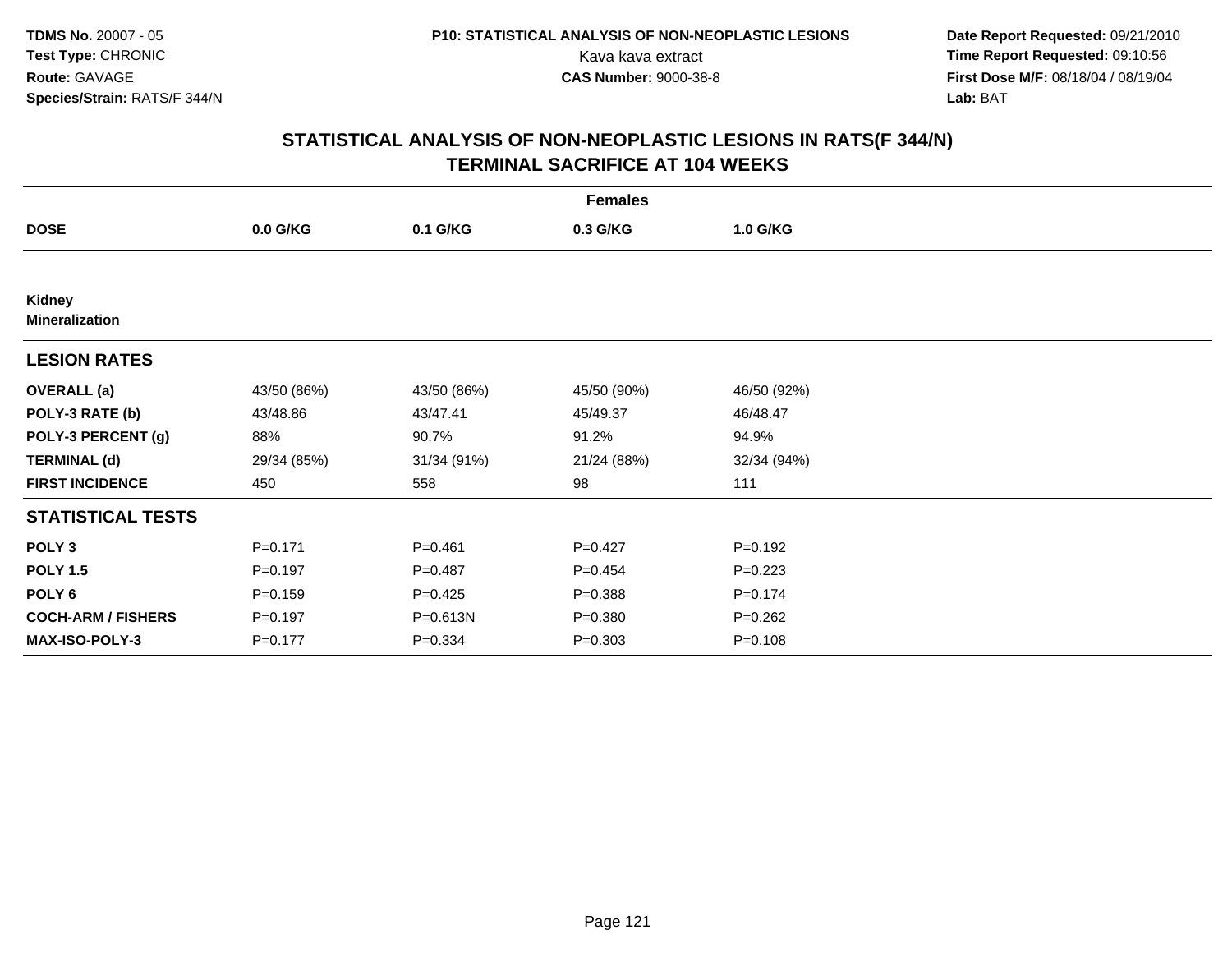**Date Report Requested:** 09/21/2010 Kava kava extract **Time Report Requested:** 09:10:56<br>**CAS Number:** 9000-38-8<br>**Tirst Dose M/F:** 08/18/04 / 08/19/04 **First Dose M/F:** 08/18/04 / 08/19/04 Lab: BAT **Lab:** BAT

| <b>Females</b>            |             |             |             |              |  |  |  |
|---------------------------|-------------|-------------|-------------|--------------|--|--|--|
| <b>DOSE</b>               | 0.0 G/KG    | 0.1 G/KG    | 0.3 G/KG    | 1.0 G/KG     |  |  |  |
|                           |             |             |             |              |  |  |  |
| Kidney<br>Nephropathy     |             |             |             |              |  |  |  |
| <b>LESION RATES</b>       |             |             |             |              |  |  |  |
| <b>OVERALL</b> (a)        | 34/50 (68%) | 35/50 (70%) | 37/50 (74%) | 43/50 (86%)  |  |  |  |
| POLY-3 RATE (b)           | 34/45.98    | 35/46.59    | 37/46.71    | 43/44.94     |  |  |  |
| POLY-3 PERCENT (g)        | 74%         | 75.1%       | 79.2%       | 95.7%        |  |  |  |
| <b>TERMINAL (d)</b>       | 26/34 (77%) | 27/34 (79%) | 19/24 (79%) | 34/34 (100%) |  |  |  |
| <b>FIRST INCIDENCE</b>    | 510         | 605         | 518         | 194          |  |  |  |
| <b>STATISTICAL TESTS</b>  |             |             |             |              |  |  |  |
| POLY <sub>3</sub>         | P=0.002**   | $P = 0.545$ | $P = 0.357$ | P=0.002**    |  |  |  |
| <b>POLY 1.5</b>           | P=0.003**   | $P = 0.506$ | $P = 0.347$ | P=0.003**    |  |  |  |
| POLY 6                    | P=0.002**   | $P = 0.579$ | $P = 0.370$ | P=0.002**    |  |  |  |
| <b>COCH-ARM / FISHERS</b> | P=0.017*    | $P = 0.500$ | $P = 0.330$ | P=0.028*     |  |  |  |
| <b>MAX-ISO-POLY-3</b>     | P=0.003**   | $P = 0.446$ | $P = 0.269$ | P<0.001**    |  |  |  |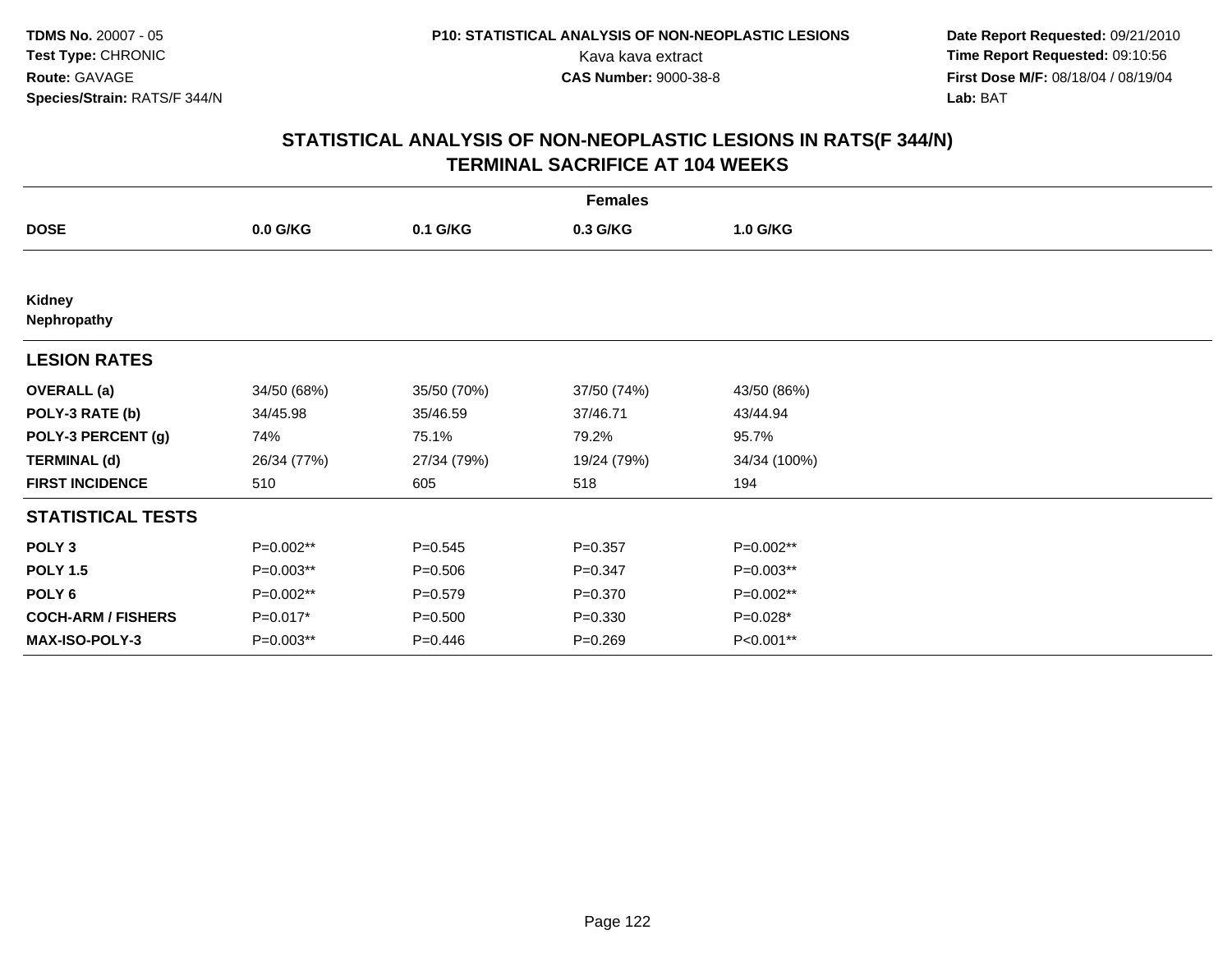**Date Report Requested:** 09/21/2010 Kava kava extract **Time Report Requested:** 09:10:56<br>**CAS Number:** 9000-38-8<br>**Tirst Dose M/F:** 08/18/04 / 08/19/04 **First Dose M/F:** 08/18/04 / 08/19/04 Lab: BAT **Lab:** BAT

|                               | <b>Females</b> |          |                        |          |  |  |  |  |
|-------------------------------|----------------|----------|------------------------|----------|--|--|--|--|
| <b>DOSE</b>                   | $0.0$ G/KG     | 0.1 G/KG | 0.3 G/KG               | 1.0 G/KG |  |  |  |  |
|                               |                |          |                        |          |  |  |  |  |
| <b>Kidney: Cortex</b><br>Cyst |                |          |                        |          |  |  |  |  |
| <b>LESION RATES</b>           |                |          |                        |          |  |  |  |  |
| <b>OVERALL</b> (a)            | 2/50(4%)       | 0/50(0%) | 0/50(0%)               | 0/50(0%) |  |  |  |  |
| POLY-3 RATE (b)               | 2/44.38        | 0/44.40  | 0/40.19                | 0/41.52  |  |  |  |  |
| POLY-3 PERCENT (g)            | 4.5%           | 0%       | 0%                     | $0\%$    |  |  |  |  |
| <b>TERMINAL (d)</b>           | 1/34(3%)       | 0/34(0%) | 0/24(0%)               | 0/34(0%) |  |  |  |  |
| <b>FIRST INCIDENCE</b>        | 621            | ---      | $\qquad \qquad \cdots$ | ---      |  |  |  |  |
| <b>STATISTICAL TESTS</b>      |                |          |                        |          |  |  |  |  |
| POLY <sub>3</sub>             | $P = 0.261N$   | P=0.237N | P=0.260N               | P=0.252N |  |  |  |  |
| <b>POLY 1.5</b>               | $P = 0.261N$   | P=0.238N | P=0.249N               | P=0.250N |  |  |  |  |
| POLY 6                        | P=0.258N       | P=0.237N | P=0.277N               | P=0.251N |  |  |  |  |
| <b>COCH-ARM / FISHERS</b>     | P=0.262N       | P=0.247N | P=0.247N               | P=0.247N |  |  |  |  |
| <b>MAX-ISO-POLY-3</b>         | P=0.047N*      | P=0.076N | P=0.097N               | P=0.090N |  |  |  |  |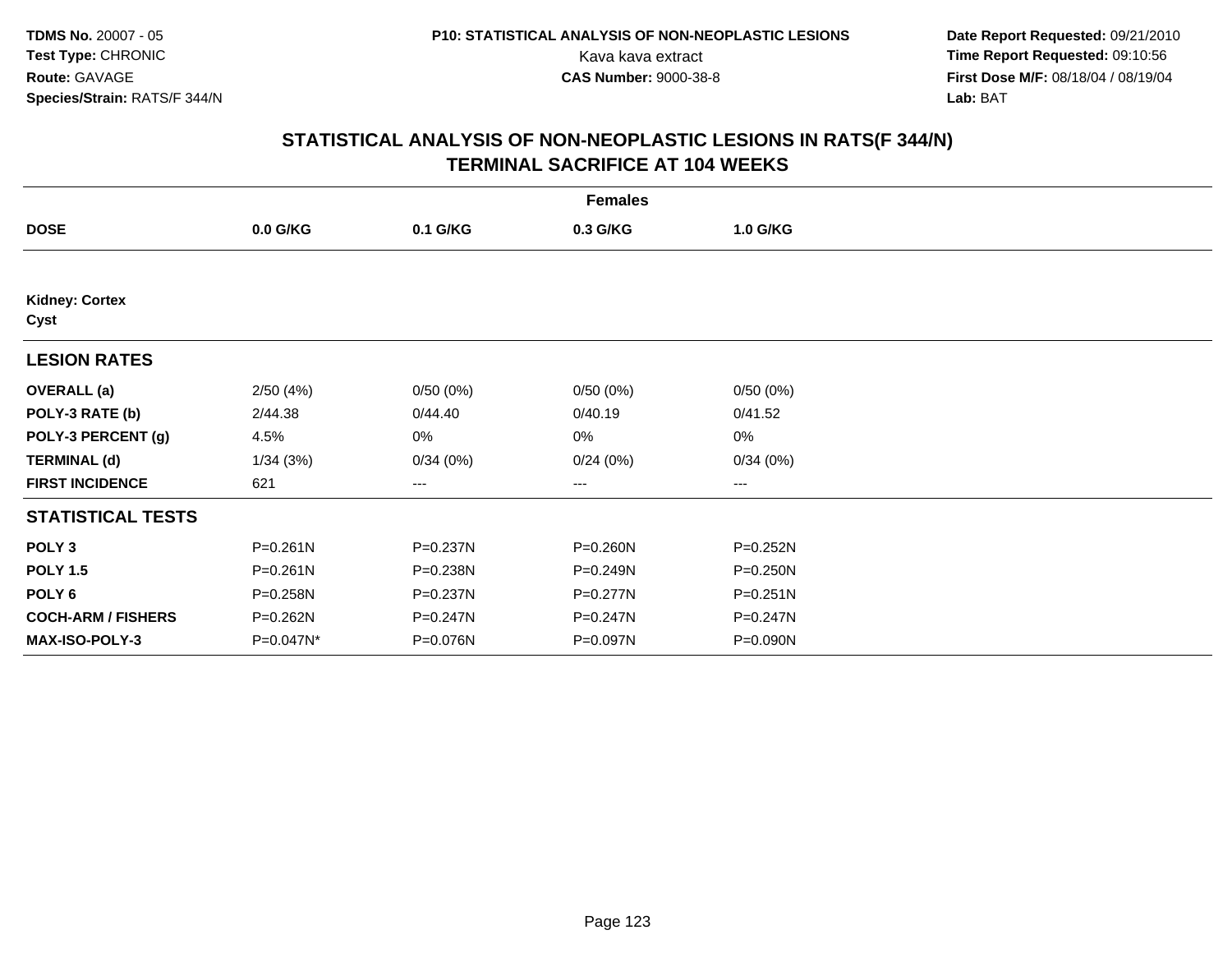**Date Report Requested:** 09/21/2010 Kava kava extract **Time Report Requested:** 09:10:56<br>**CAS Number:** 9000-38-8<br>**Tirst Dose M/F:** 08/18/04 / 08/19/04 **First Dose M/F:** 08/18/04 / 08/19/04 Lab: BAT **Lab:** BAT

| <b>Females</b>                        |             |             |             |             |  |  |  |
|---------------------------------------|-------------|-------------|-------------|-------------|--|--|--|
| <b>DOSE</b>                           | $0.0$ G/KG  | 0.1 G/KG    | 0.3 G/KG    | 1.0 G/KG    |  |  |  |
|                                       |             |             |             |             |  |  |  |
| <b>Kidney: Pelvis</b><br>Inflammation |             |             |             |             |  |  |  |
| <b>LESION RATES</b>                   |             |             |             |             |  |  |  |
| <b>OVERALL</b> (a)                    | 1/50(2%)    | 1/50(2%)    | 5/50 (10%)  | 4/50 (8%)   |  |  |  |
| POLY-3 RATE (b)                       | 1/44.00     | 1/44.40     | 5/40.43     | 4/41.52     |  |  |  |
| POLY-3 PERCENT (g)                    | 2.3%        | 2.3%        | 12.4%       | 9.6%        |  |  |  |
| <b>TERMINAL (d)</b>                   | 1/34(3%)    | 1/34(3%)    | 4/24 (17%)  | 4/34 (12%)  |  |  |  |
| <b>FIRST INCIDENCE</b>                | 728 (T)     | 728 (T)     | 664         | 728 (T)     |  |  |  |
| <b>STATISTICAL TESTS</b>              |             |             |             |             |  |  |  |
| POLY <sub>3</sub>                     | $P = 0.108$ | P=0.759N    | $P = 0.082$ | $P = 0.161$ |  |  |  |
| <b>POLY 1.5</b>                       | $P = 0.112$ | $P = 0.761$ | $P = 0.091$ | $P = 0.163$ |  |  |  |
| POLY <sub>6</sub>                     | $P = 0.110$ | P=0.758N    | $P = 0.070$ | $P = 0.163$ |  |  |  |
| <b>COCH-ARM / FISHERS</b>             | $P = 0.133$ | P=0.753N    | $P = 0.102$ | $P = 0.181$ |  |  |  |
| <b>MAX-ISO-POLY-3</b>                 | $P = 0.087$ | P=0.497N    | P=0.040*    | $P = 0.079$ |  |  |  |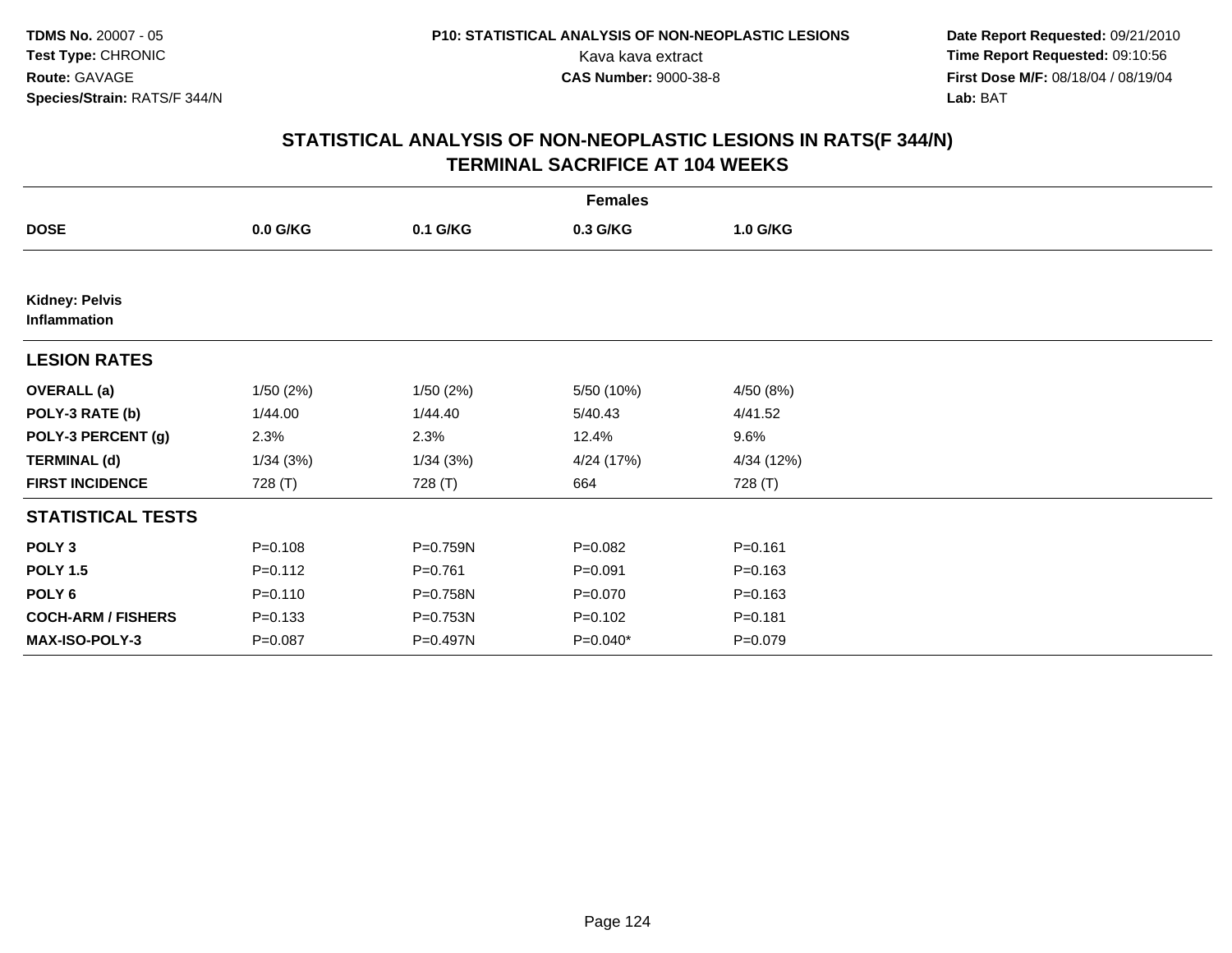**Date Report Requested:** 09/21/2010 Kava kava extract **Time Report Requested:** 09:10:56<br>**CAS Number:** 9000-38-8<br>**Tirst Dose M/F:** 08/18/04 / 08/19/04 **First Dose M/F:** 08/18/04 / 08/19/04 Lab: BAT **Lab:** BAT

| <b>Females</b>            |                                         |                   |             |            |  |  |  |  |  |
|---------------------------|-----------------------------------------|-------------------|-------------|------------|--|--|--|--|--|
| <b>DOSE</b>               | $0.0$ G/KG                              | 0.1 G/KG          | 0.3 G/KG    | 1.0 G/KG   |  |  |  |  |  |
|                           |                                         |                   |             |            |  |  |  |  |  |
| Hyperplasia               | Kidney: Pelvis, Transitional Epithelium |                   |             |            |  |  |  |  |  |
| <b>LESION RATES</b>       |                                         |                   |             |            |  |  |  |  |  |
| <b>OVERALL</b> (a)        | 0/50(0%)                                | 0/50(0%)          | 4/50 (8%)   | 6/50 (12%) |  |  |  |  |  |
| POLY-3 RATE (b)           | 0/44.00                                 | 0/44.40           | 4/40.43     | 6/41.55    |  |  |  |  |  |
| POLY-3 PERCENT (g)        | 0%                                      | 0%                | 9.9%        | 14.4%      |  |  |  |  |  |
| <b>TERMINAL (d)</b>       | 0/34(0%)                                | 0/34(0%)          | 3/24(13%)   | 5/34(15%)  |  |  |  |  |  |
| <b>FIRST INCIDENCE</b>    | $---$                                   | $\qquad \qquad -$ | 664         | 721        |  |  |  |  |  |
| <b>STATISTICAL TESTS</b>  |                                         |                   |             |            |  |  |  |  |  |
| POLY <sub>3</sub>         | P=0.002**                               | (e)               | $P=0.050*$  | $P=0.012*$ |  |  |  |  |  |
| <b>POLY 1.5</b>           | P=0.002**                               | (e)               | $P = 0.055$ | $P=0.013*$ |  |  |  |  |  |
| POLY <sub>6</sub>         | P=0.002**                               | (e)               | $P=0.043*$  | $P=0.013*$ |  |  |  |  |  |
| <b>COCH-ARM / FISHERS</b> | P=0.003**                               | (e)               | $P = 0.059$ | $P=0.013*$ |  |  |  |  |  |
| <b>MAX-ISO-POLY-3</b>     | P=0.002**                               | (e)               | $P=0.019*$  | P=0.004**  |  |  |  |  |  |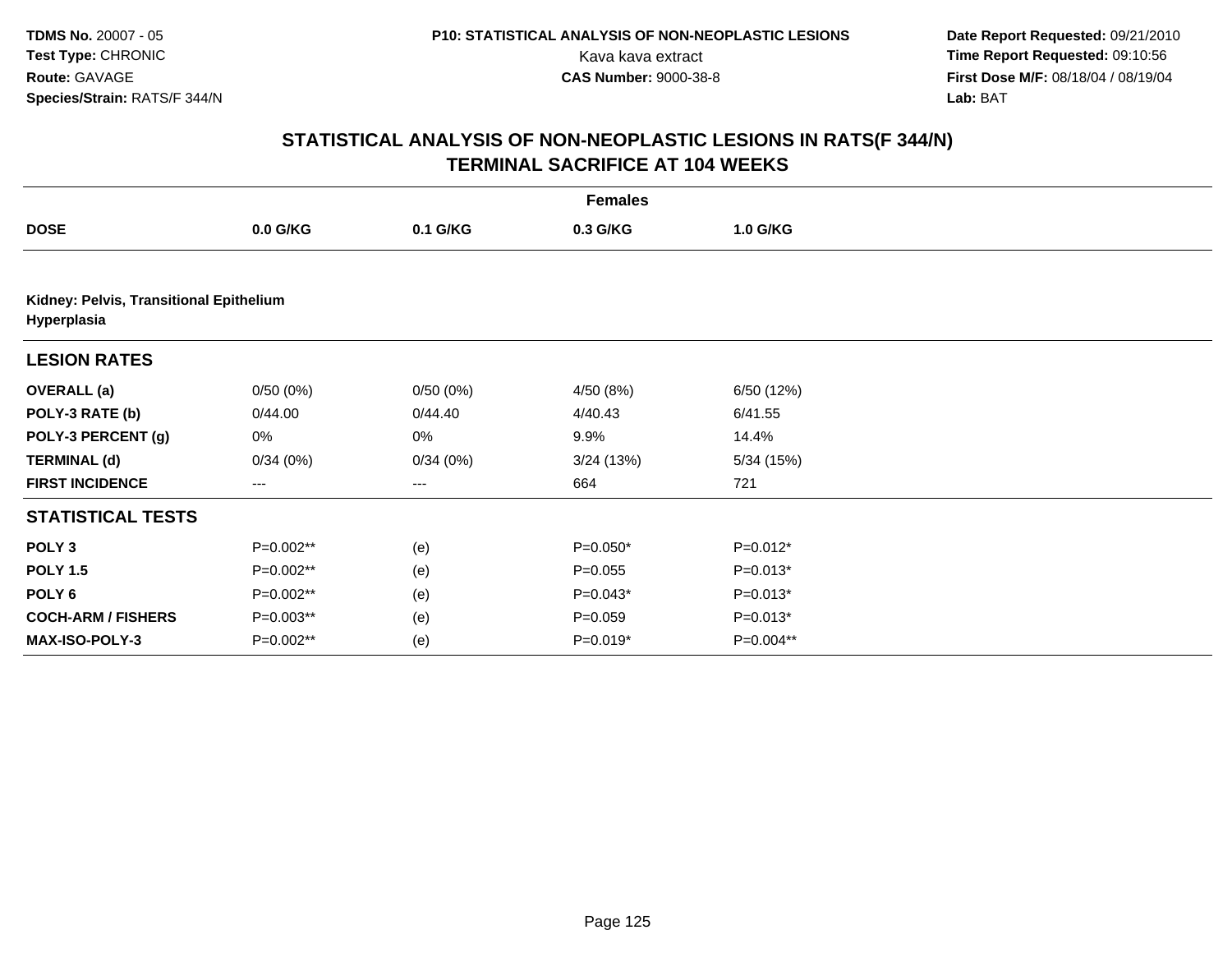**Date Report Requested:** 09/21/2010 Kava kava extract **Time Report Requested:** 09:10:56<br>**CAS Number:** 9000-38-8<br>**Tirst Dose M/F:** 08/18/04 / 08/19/04 **First Dose M/F:** 08/18/04 / 08/19/04 Lab: BAT **Lab:** BAT

| <b>Females</b>                                 |             |          |             |             |  |  |  |
|------------------------------------------------|-------------|----------|-------------|-------------|--|--|--|
| <b>DOSE</b>                                    | $0.0$ G/KG  | 0.1 G/KG | 0.3 G/KG    | 1.0 G/KG    |  |  |  |
|                                                |             |          |             |             |  |  |  |
| <b>Kidney: Renal Tubule</b><br><b>Necrosis</b> |             |          |             |             |  |  |  |
| <b>LESION RATES</b>                            |             |          |             |             |  |  |  |
| <b>OVERALL (a)</b>                             | 0/50(0%)    | 0/50(0%) | 1/50(2%)    | 2/50(4%)    |  |  |  |
| POLY-3 RATE (b)                                | 0/44.00     | 0/44.40  | 1/40.97     | 2/43.35     |  |  |  |
| POLY-3 PERCENT (g)                             | 0%          | 0%       | 2.4%        | 4.6%        |  |  |  |
| <b>TERMINAL (d)</b>                            | 0/34(0%)    | 0/34(0%) | 0/24(0%)    | 0/34(0%)    |  |  |  |
| <b>FIRST INCIDENCE</b>                         | ---         | $\cdots$ | 439         | 140         |  |  |  |
| <b>STATISTICAL TESTS</b>                       |             |          |             |             |  |  |  |
| POLY <sub>3</sub>                              | $P = 0.087$ | (e)      | $P=0.486$   | $P = 0.234$ |  |  |  |
| <b>POLY 1.5</b>                                | $P = 0.087$ | (e)      | $P=0.493$   | $P = 0.233$ |  |  |  |
| POLY <sub>6</sub>                              | $P = 0.088$ | (e)      | $P=0.474$   | $P = 0.237$ |  |  |  |
| <b>COCH-ARM / FISHERS</b>                      | $P = 0.090$ | (e)      | $P = 0.500$ | $P = 0.247$ |  |  |  |
| MAX-ISO-POLY-3                                 | $P = 0.080$ | (e)      | $P = 0.158$ | $P = 0.076$ |  |  |  |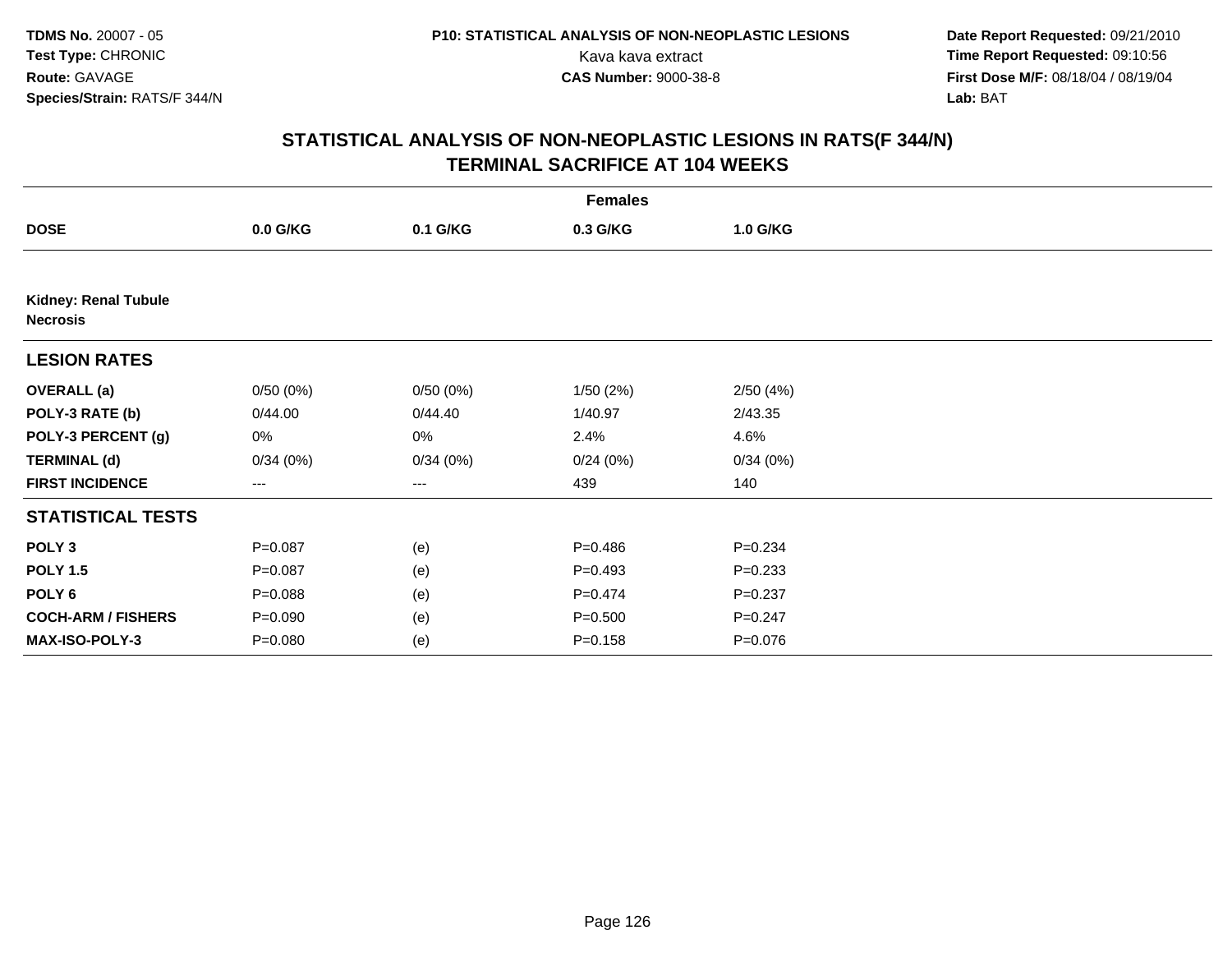**Date Report Requested:** 09/21/2010 Kava kava extract **Time Report Requested:** 09:10:56<br>**CAS Number:** 9000-38-8<br>**Tirst Dose M/F:** 08/18/04 / 08/19/04 **First Dose M/F:** 08/18/04 / 08/19/04 Lab: BAT **Lab:** BAT

| <b>Females</b>            |             |             |                        |             |  |  |  |
|---------------------------|-------------|-------------|------------------------|-------------|--|--|--|
| <b>DOSE</b>               | $0.0$ G/KG  | 0.1 G/KG    | 0.3 G/KG               | 1.0 G/KG    |  |  |  |
|                           |             |             |                        |             |  |  |  |
| Liver<br>Angiectasis      |             |             |                        |             |  |  |  |
| <b>LESION RATES</b>       |             |             |                        |             |  |  |  |
| <b>OVERALL</b> (a)        | 1/50(2%)    | 2/50(4%)    | 0/50(0%)               | 3/50(6%)    |  |  |  |
| POLY-3 RATE (b)           | 1/44.00     | 2/44.40     | 0/40.19                | 3/41.52     |  |  |  |
| POLY-3 PERCENT (g)        | 2.3%        | 4.5%        | 0%                     | 7.2%        |  |  |  |
| <b>TERMINAL (d)</b>       | 1/34(3%)    | 2/34(6%)    | 0/24(0%)               | 3/34(9%)    |  |  |  |
| <b>FIRST INCIDENCE</b>    | 728 (T)     | 728 (T)     | $\qquad \qquad \cdots$ | 728 (T)     |  |  |  |
| <b>STATISTICAL TESTS</b>  |             |             |                        |             |  |  |  |
| POLY <sub>3</sub>         | $P = 0.200$ | $P = 0.503$ | P=0.518N               | $P = 0.284$ |  |  |  |
| <b>POLY 1.5</b>           | $P = 0.201$ | $P = 0.500$ | P=0.509N               | $P = 0.286$ |  |  |  |
| POLY <sub>6</sub>         | $P = 0.203$ | $P = 0.505$ | $P = 0.531N$           | $P = 0.288$ |  |  |  |
| <b>COCH-ARM / FISHERS</b> | $P = 0.213$ | $P = 0.500$ | P=0.500N               | $P = 0.309$ |  |  |  |
| <b>MAX-ISO-POLY-3</b>     | $P = 0.184$ | $P = 0.284$ | P=0.180N               | $P = 0.146$ |  |  |  |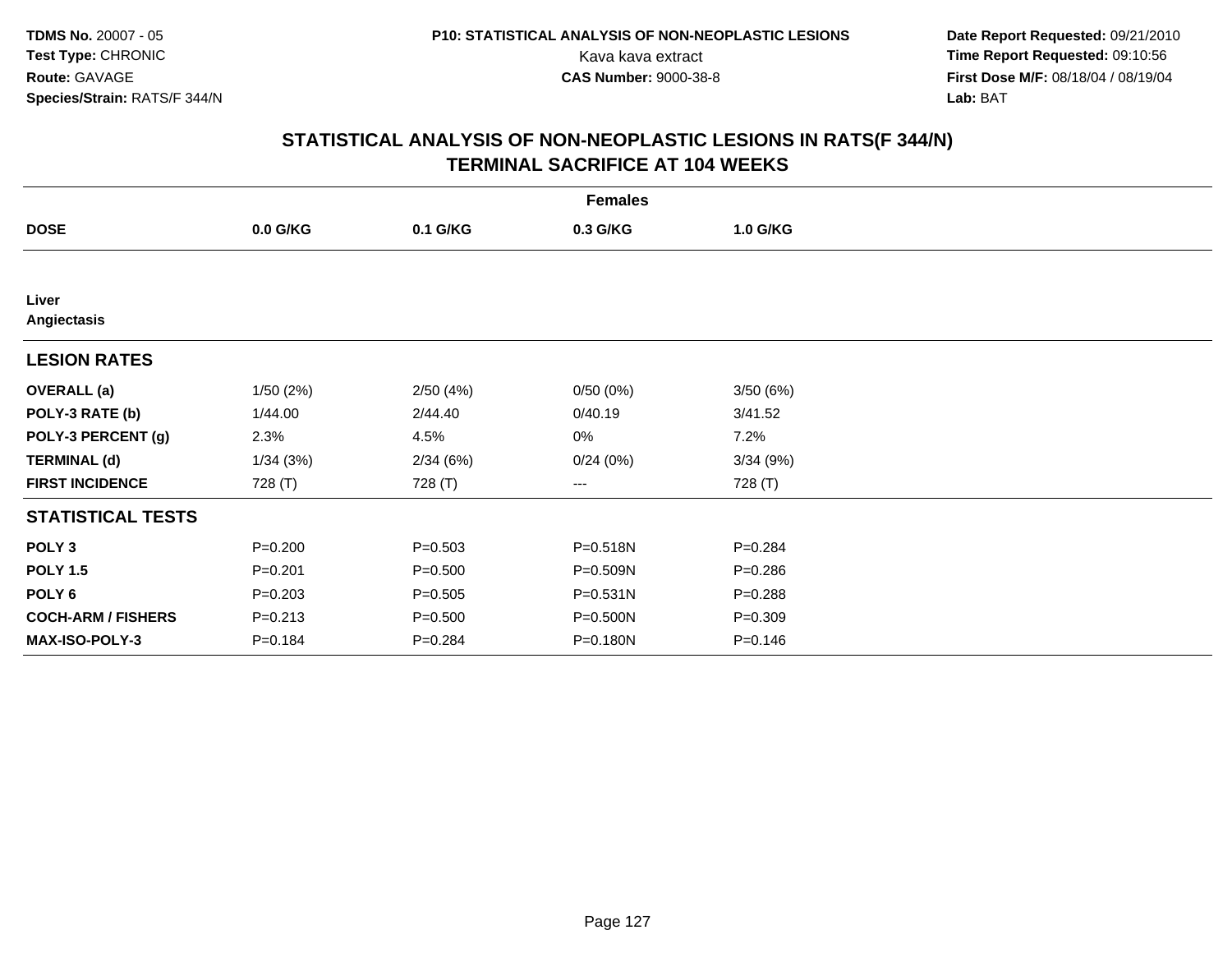**Date Report Requested:** 09/21/2010 Kava kava extract **Time Report Requested:** 09:10:56<br>**CAS Number:** 9000-38-8<br>**Tirst Dose M/F:** 08/18/04 / 08/19/04 **First Dose M/F:** 08/18/04 / 08/19/04 Lab: BAT **Lab:** BAT

| <b>Females</b>                   |              |             |             |             |  |  |  |
|----------------------------------|--------------|-------------|-------------|-------------|--|--|--|
| <b>DOSE</b>                      | 0.0 G/KG     | 0.1 G/KG    | 0.3 G/KG    | 1.0 G/KG    |  |  |  |
|                                  |              |             |             |             |  |  |  |
| Liver<br><b>Basophilic Focus</b> |              |             |             |             |  |  |  |
| <b>LESION RATES</b>              |              |             |             |             |  |  |  |
| <b>OVERALL</b> (a)               | 44/50 (88%)  | 42/50 (84%) | 41/50 (82%) | 11/50 (22%) |  |  |  |
| POLY-3 RATE (b)                  | 44/46.81     | 42/46.66    | 41/46.58    | 11/42.21    |  |  |  |
| POLY-3 PERCENT (g)               | 94%          | 90%         | 88%         | 26.1%       |  |  |  |
| <b>TERMINAL (d)</b>              | 34/34 (100%) | 33/34 (97%) | 22/24 (92%) | 7/34 (21%)  |  |  |  |
| <b>FIRST INCIDENCE</b>           | 450          | 558         | 519         | 664         |  |  |  |
| <b>STATISTICAL TESTS</b>         |              |             |             |             |  |  |  |
| POLY <sub>3</sub>                | P<0.001N**   | P=0.357N    | P=0.233N    | P<0.001N**  |  |  |  |
| <b>POLY 1.5</b>                  | P<0.001N**   | P=0.402N    | P=0.244N    | P<0.001N**  |  |  |  |
| POLY <sub>6</sub>                | P<0.001N**   | P=0.332N    | P=0.229N    | P<0.001N**  |  |  |  |
| <b>COCH-ARM / FISHERS</b>        | P<0.001N**   | P=0.387N    | P=0.288N    | P<0.001N**  |  |  |  |
| <b>MAX-ISO-POLY-3</b>            | P<0.001N**   | P=0.214N    | P=0.129N    | P<0.001N**  |  |  |  |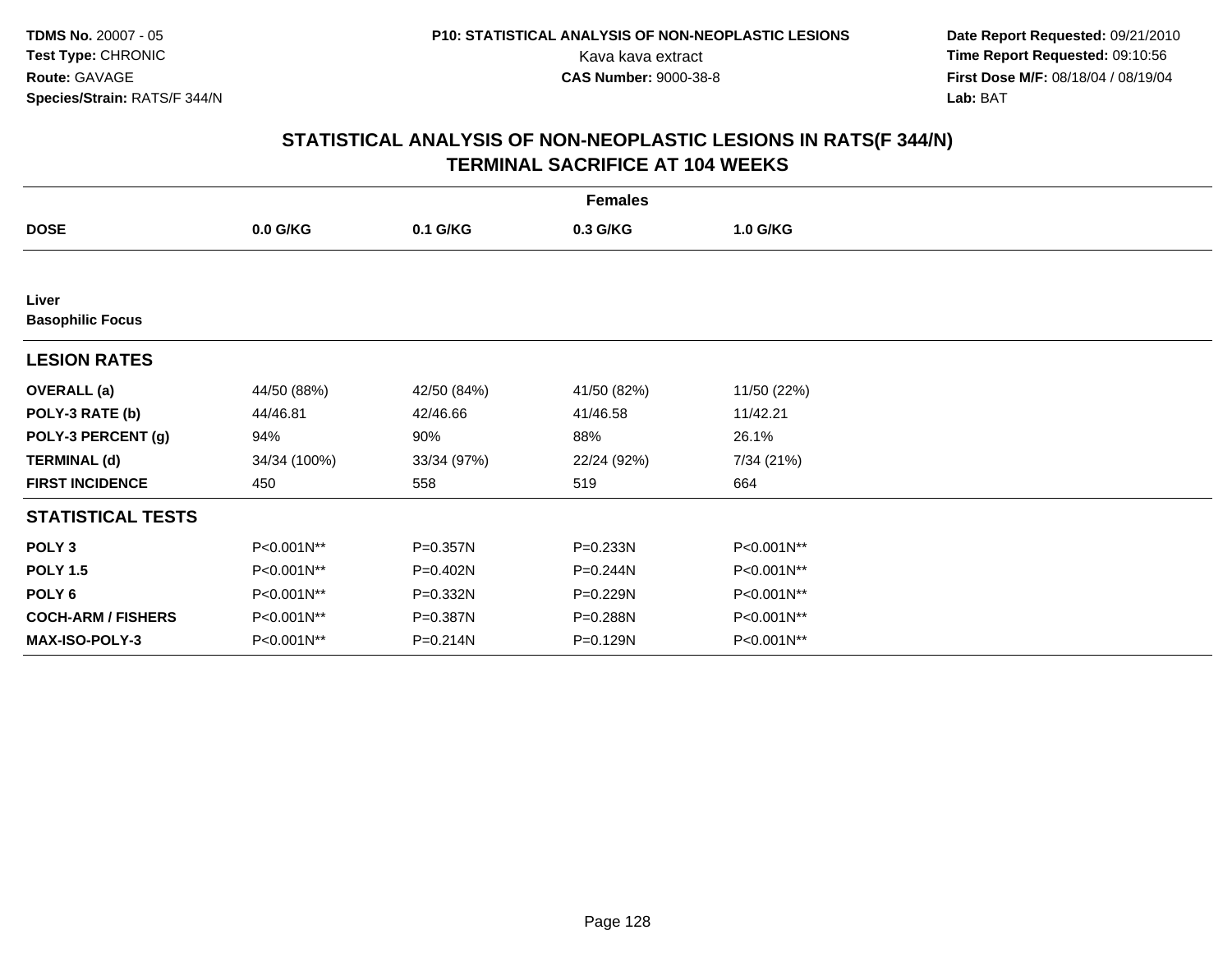**Date Report Requested:** 09/21/2010 Kava kava extract **Time Report Requested:** 09:10:56<br>**CAS Number:** 9000-38-8<br>**Tirst Dose M/F:** 08/18/04 / 08/19/04 **First Dose M/F:** 08/18/04 / 08/19/04 Lab: BAT **Lab:** BAT

| <b>Females</b>                   |              |             |             |            |  |  |  |
|----------------------------------|--------------|-------------|-------------|------------|--|--|--|
| <b>DOSE</b>                      | 0.0 G/KG     | 0.1 G/KG    | 0.3 G/KG    | 1.0 G/KG   |  |  |  |
|                                  |              |             |             |            |  |  |  |
| Liver<br><b>Clear Cell Focus</b> |              |             |             |            |  |  |  |
| <b>LESION RATES</b>              |              |             |             |            |  |  |  |
| <b>OVERALL (a)</b>               | 12/50 (24%)  | 14/50 (28%) | 11/50 (22%) | 8/50 (16%) |  |  |  |
| POLY-3 RATE (b)                  | 12/44.11     | 14/44.72    | 11/40.19    | 8/41.52    |  |  |  |
| POLY-3 PERCENT (g)               | 27.2%        | 31.3%       | 27.4%       | 19.3%      |  |  |  |
| <b>TERMINAL (d)</b>              | 11/34 (32%)  | 13/34 (38%) | 11/24 (46%) | 8/34 (24%) |  |  |  |
| <b>FIRST INCIDENCE</b>           | 701          | 639         | 728 (T)     | 728 (T)    |  |  |  |
| <b>STATISTICAL TESTS</b>         |              |             |             |            |  |  |  |
| POLY <sub>3</sub>                | P=0.155N     | $P=0.424$   | $P = 0.590$ | P=0.270N   |  |  |  |
| <b>POLY 1.5</b>                  | P=0.152N     | $P = 0.412$ | P=0.554N    | P=0.267N   |  |  |  |
| POLY 6                           | P=0.145N     | $P=0.433$   | $P = 0.514$ | P=0.262N   |  |  |  |
| <b>COCH-ARM / FISHERS</b>        | $P = 0.121N$ | $P = 0.410$ | P=0.500N    | P=0.227N   |  |  |  |
| MAX-ISO-POLY-3                   | P=0.248N     | $P = 0.336$ | $P = 0.493$ | P=0.200N   |  |  |  |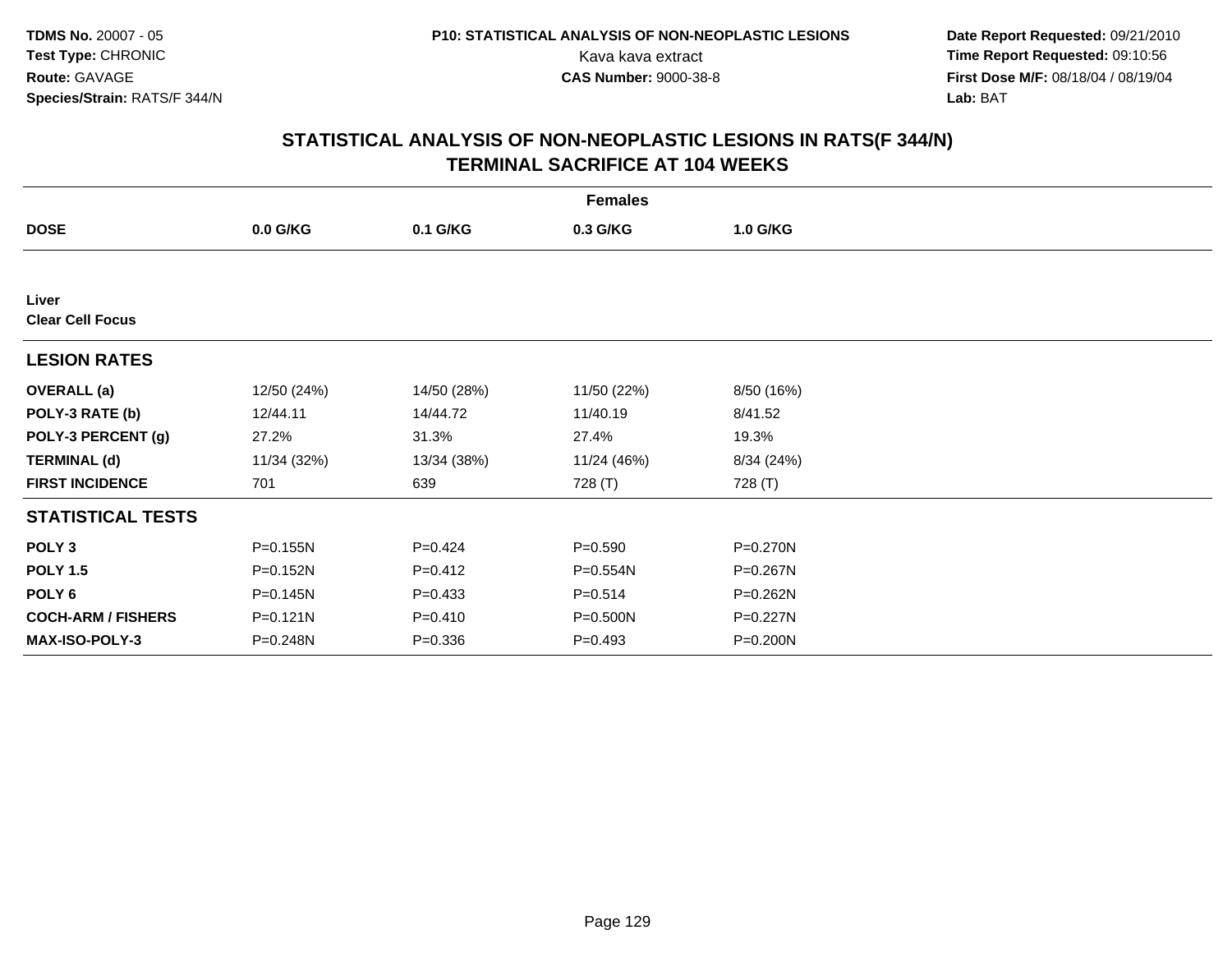**Date Report Requested:** 09/21/2010 Kava kava extract **Time Report Requested:** 09:10:56<br>**CAS Number:** 9000-38-8<br>**Tirst Dose M/F:** 08/18/04 / 08/19/04 **First Dose M/F:** 08/18/04 / 08/19/04 Lab: BAT **Lab:** BAT

|                                     | <b>Females</b> |          |          |             |  |  |  |  |
|-------------------------------------|----------------|----------|----------|-------------|--|--|--|--|
| <b>DOSE</b>                         | 0.0 G/KG       | 0.1 G/KG | 0.3 G/KG | 1.0 G/KG    |  |  |  |  |
|                                     |                |          |          |             |  |  |  |  |
| Liver<br><b>Degeneration Cystic</b> |                |          |          |             |  |  |  |  |
| <b>LESION RATES</b>                 |                |          |          |             |  |  |  |  |
| <b>OVERALL</b> (a)                  | 0/50(0%)       | 0/50(0%) | 0/50(0%) | 1/50(2%)    |  |  |  |  |
| POLY-3 RATE (b)                     | 0/44.00        | 0/44.40  | 0/40.19  | 1/41.67     |  |  |  |  |
| POLY-3 PERCENT (g)                  | 0%             | 0%       | 0%       | 2.4%        |  |  |  |  |
| <b>TERMINAL (d)</b>                 | 0/34(0%)       | 0/34(0%) | 0/24(0%) | 0/34(0%)    |  |  |  |  |
| <b>FIRST INCIDENCE</b>              | $--$           | ---      | $--$     | 688         |  |  |  |  |
| <b>STATISTICAL TESTS</b>            |                |          |          |             |  |  |  |  |
| POLY <sub>3</sub>                   | $P = 0.212$    | (e)      | (e)      | $P = 0.489$ |  |  |  |  |
| <b>POLY 1.5</b>                     | $P = 0.213$    | (e)      | (e)      | $P = 0.490$ |  |  |  |  |
| POLY <sub>6</sub>                   | $P = 0.213$    | (e)      | (e)      | $P=0.492$   |  |  |  |  |
| <b>COCH-ARM / FISHERS</b>           | $P = 0.221$    | (e)      | (e)      | $P = 0.500$ |  |  |  |  |
| MAX-ISO-POLY-3                      | $P = 0.126$    | (e)      | (e)      | $P = 0.158$ |  |  |  |  |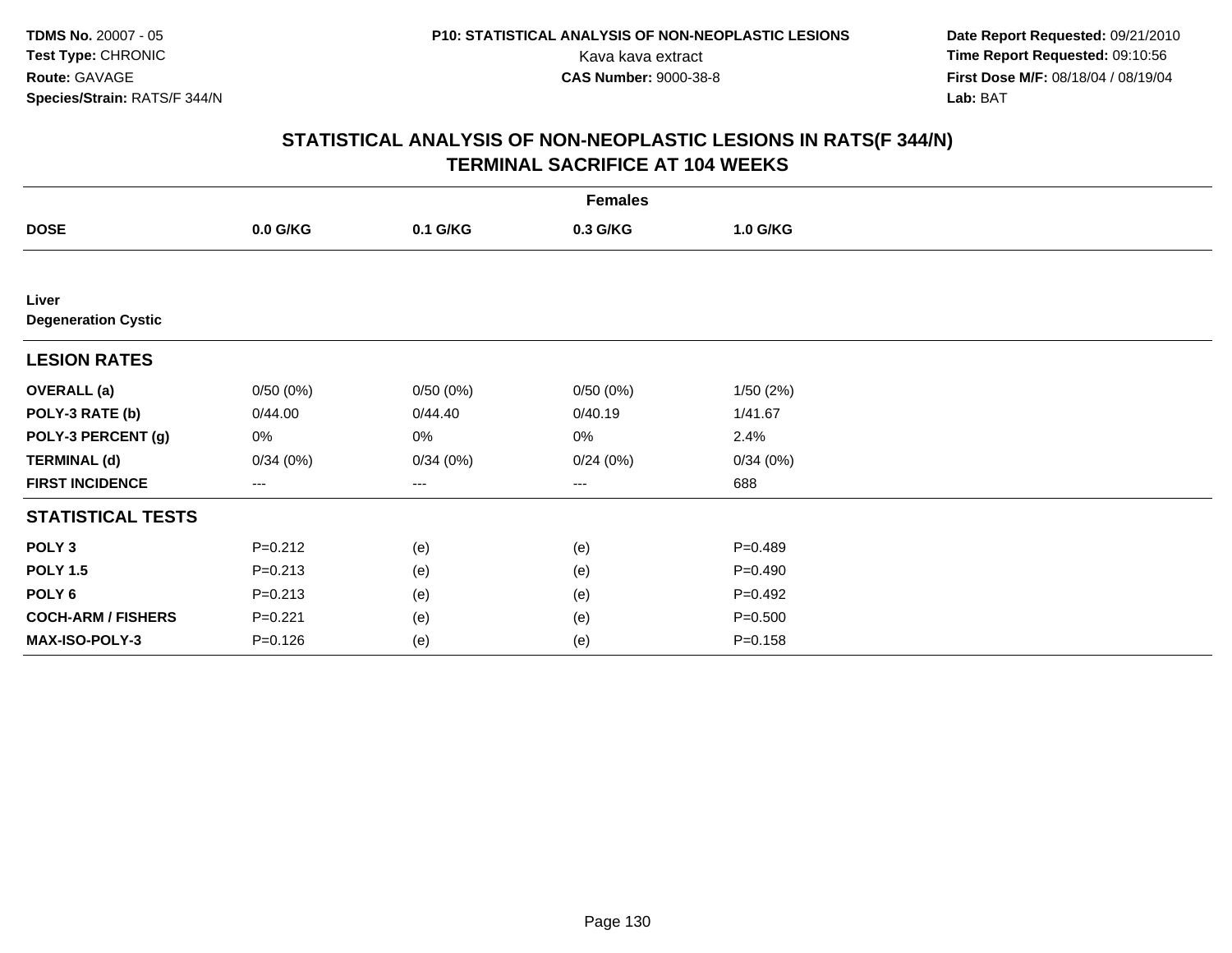**Date Report Requested:** 09/21/2010 Kava kava extract **Time Report Requested:** 09:10:56<br>**CAS Number:** 9000-38-8<br>**Tirst Dose M/F:** 08/18/04 / 08/19/04 **First Dose M/F:** 08/18/04 / 08/19/04 Lab: BAT **Lab:** BAT

| <b>Females</b>                     |             |             |             |             |  |  |  |
|------------------------------------|-------------|-------------|-------------|-------------|--|--|--|
| <b>DOSE</b>                        | 0.0 G/KG    | 0.1 G/KG    | 0.3 G/KG    | 1.0 G/KG    |  |  |  |
|                                    |             |             |             |             |  |  |  |
| Liver<br><b>Eosinophilic Focus</b> |             |             |             |             |  |  |  |
| <b>LESION RATES</b>                |             |             |             |             |  |  |  |
| <b>OVERALL</b> (a)                 | 23/50 (46%) | 31/50 (62%) | 24/50 (48%) | 23/50 (46%) |  |  |  |
| POLY-3 RATE (b)                    | 23/44.00    | 31/45.66    | 24/42.29    | 23/41.52    |  |  |  |
| POLY-3 PERCENT (g)                 | 52.3%       | 67.9%       | 56.8%       | 55.4%       |  |  |  |
| <b>TERMINAL (d)</b>                | 23/34 (68%) | 27/34 (79%) | 17/24 (71%) | 23/34 (68%) |  |  |  |
| <b>FIRST INCIDENCE</b>             | 728 (T)     | 615         | 532         | 728 (T)     |  |  |  |
| <b>STATISTICAL TESTS</b>           |             |             |             |             |  |  |  |
| POLY <sub>3</sub>                  | P=0.402N    | $P = 0.089$ | $P = 0.418$ | $P = 0.470$ |  |  |  |
| <b>POLY 1.5</b>                    | P=0.379N    | $P = 0.077$ | $P = 0.459$ | $P=0.480$   |  |  |  |
| POLY 6                             | P=0.391N    | $P = 0.106$ | $P = 0.358$ | $P=0.491$   |  |  |  |
| <b>COCH-ARM / FISHERS</b>          | P=0.269N    | $P = 0.080$ | $P = 0.500$ | P=0.579N    |  |  |  |
| <b>MAX-ISO-POLY-3</b>              | $P = 0.369$ | $P = 0.061$ | $P = 0.335$ | $P = 0.385$ |  |  |  |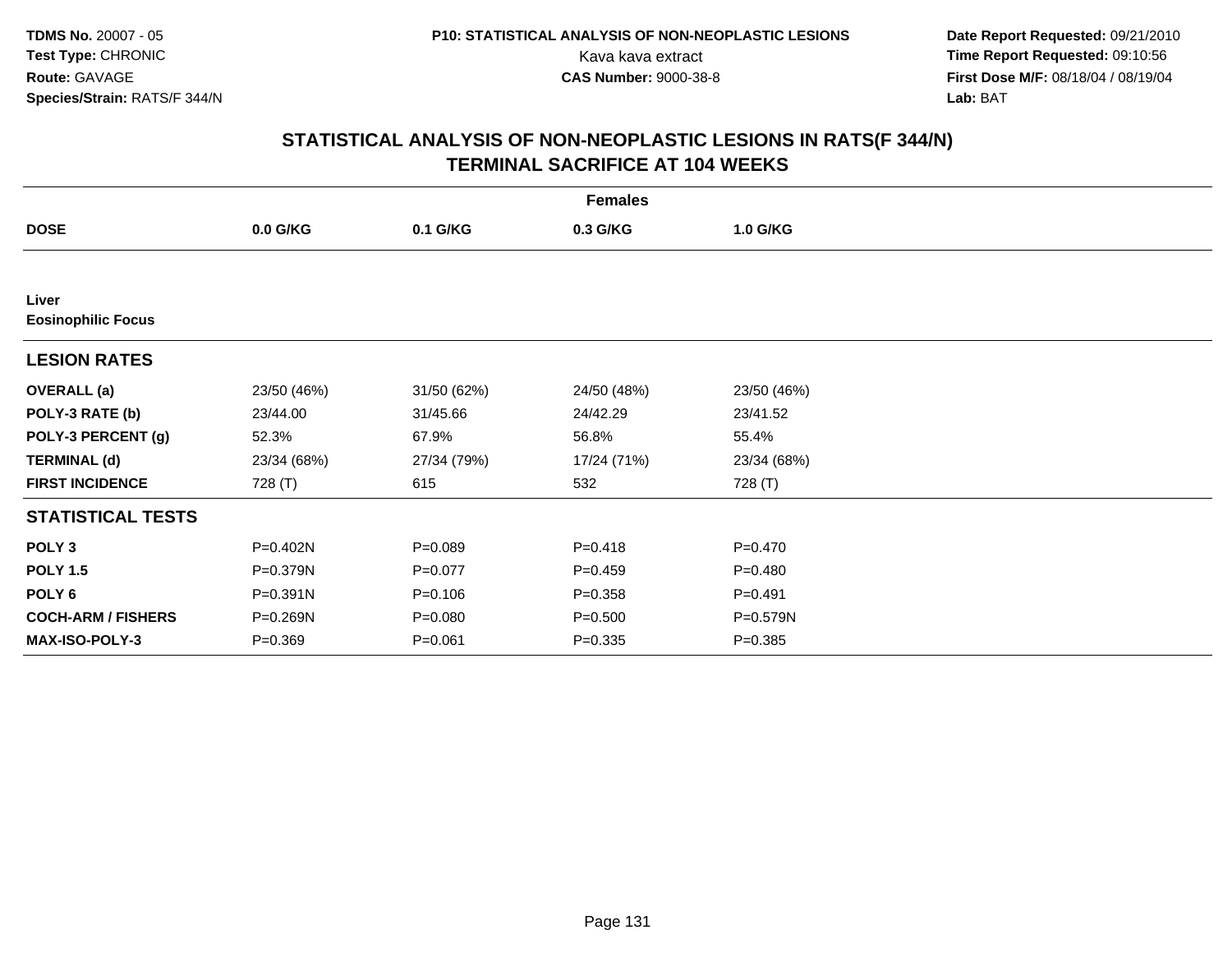**Date Report Requested:** 09/21/2010 Kava kava extract **Time Report Requested:** 09:10:56<br>**CAS Number:** 9000-38-8<br>**Tirst Dose M/F:** 08/18/04 / 08/19/04 **First Dose M/F:** 08/18/04 / 08/19/04 Lab: BAT **Lab:** BAT

| <b>Females</b>                       |             |             |             |             |  |  |  |
|--------------------------------------|-------------|-------------|-------------|-------------|--|--|--|
| <b>DOSE</b>                          | $0.0$ G/KG  | 0.1 G/KG    | 0.3 G/KG    | 1.0 G/KG    |  |  |  |
|                                      |             |             |             |             |  |  |  |
| Liver<br><b>Fatty Change Diffuse</b> |             |             |             |             |  |  |  |
| <b>LESION RATES</b>                  |             |             |             |             |  |  |  |
| <b>OVERALL</b> (a)                   | 9/50 (18%)  | 10/50 (20%) | 10/50 (20%) | 11/50 (22%) |  |  |  |
| POLY-3 RATE (b)                      | 9/45.64     | 10/45.96    | 10/42.10    | 11/41.67    |  |  |  |
| POLY-3 PERCENT (g)                   | 19.7%       | 21.8%       | 23.8%       | 26.4%       |  |  |  |
| <b>TERMINAL (d)</b>                  | 4/34 (12%)  | 4/34 (12%)  | 4/24 (17%)  | 10/34 (29%) |  |  |  |
| <b>FIRST INCIDENCE</b>               | 450         | 605         | 532         | 688         |  |  |  |
| <b>STATISTICAL TESTS</b>             |             |             |             |             |  |  |  |
| POLY <sub>3</sub>                    | $P = 0.285$ | $P = 0.507$ | $P = 0.421$ | $P = 0.314$ |  |  |  |
| <b>POLY 1.5</b>                      | $P = 0.307$ | $P=0.497$   | $P=0.457$   | $P = 0.331$ |  |  |  |
| POLY 6                               | $P = 0.274$ | $P = 0.515$ | $P = 0.372$ | $P = 0.306$ |  |  |  |
| <b>COCH-ARM / FISHERS</b>            | $P = 0.384$ | $P = 0.500$ | $P = 0.500$ | $P = 0.402$ |  |  |  |
| <b>MAX-ISO-POLY-3</b>                | $P = 0.389$ | $P = 0.403$ | $P = 0.330$ | $P = 0.240$ |  |  |  |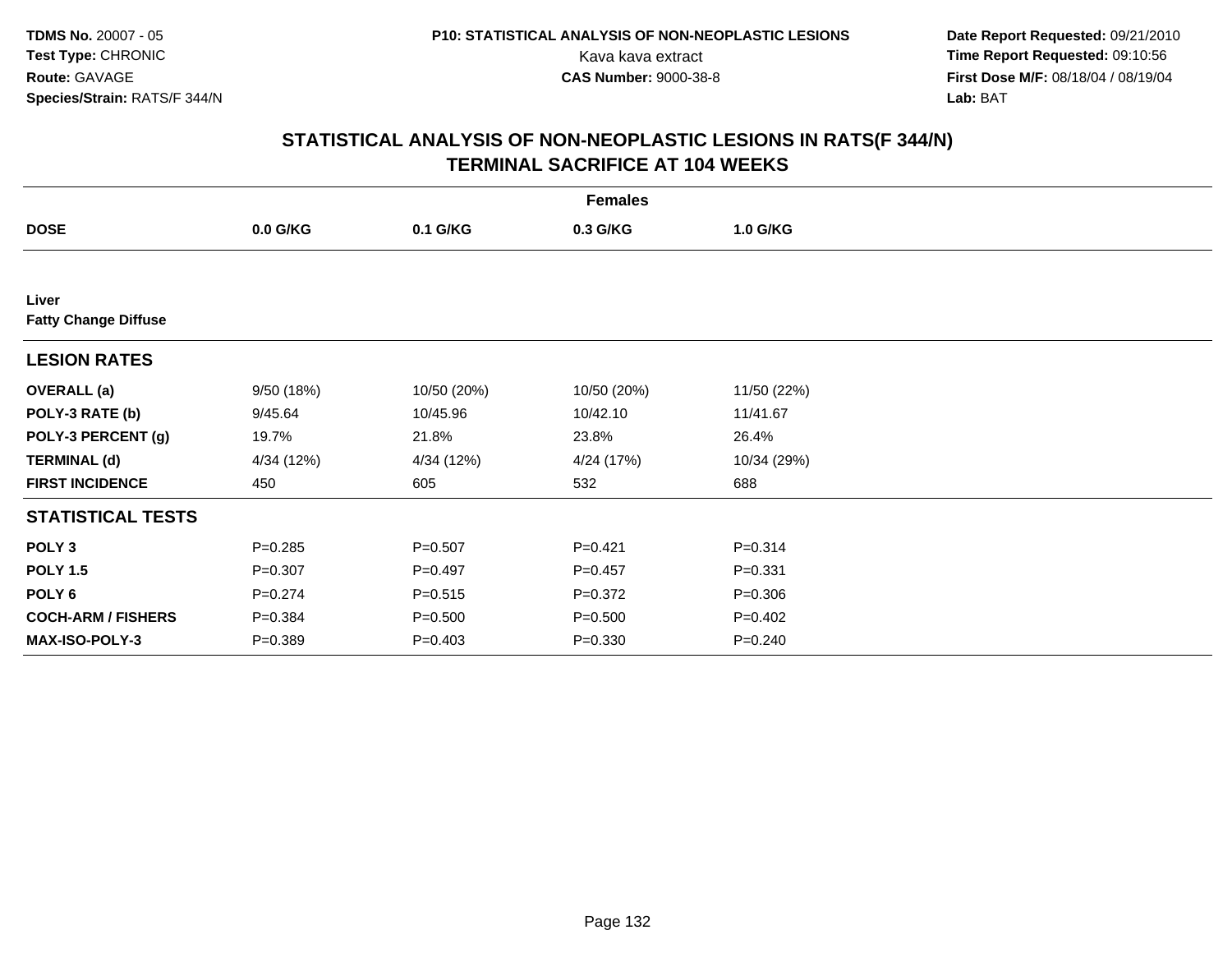**Date Report Requested:** 09/21/2010 Kava kava extract **Time Report Requested:** 09:10:56<br>**CAS Number:** 9000-38-8<br>**Tirst Dose M/F:** 08/18/04 / 08/19/04 **First Dose M/F:** 08/18/04 / 08/19/04 Lab: BAT **Lab:** BAT

|                                                  |              |             | <b>Females</b> |          |  |
|--------------------------------------------------|--------------|-------------|----------------|----------|--|
| <b>DOSE</b>                                      | $0.0$ G/KG   | 0.1 G/KG    | 0.3 G/KG       | 1.0 G/KG |  |
|                                                  |              |             |                |          |  |
| Liver<br><b>Hematopoietic Cell Proliferation</b> |              |             |                |          |  |
| <b>LESION RATES</b>                              |              |             |                |          |  |
| <b>OVERALL</b> (a)                               | 1/50(2%)     | 3/50(6%)    | 0/50(0%)       | 0/50(0%) |  |
| POLY-3 RATE (b)                                  | 1/44.40      | 3/44.40     | 0/40.19        | 0/41.52  |  |
| POLY-3 PERCENT (g)                               | 2.3%         | 6.8%        | 0%             | 0%       |  |
| <b>TERMINAL (d)</b>                              | 0/34(0%)     | 3/34(9%)    | 0/24(0%)       | 0/34(0%) |  |
| <b>FIRST INCIDENCE</b>                           | 615          | 728 (T)     | ---            | ---      |  |
| <b>STATISTICAL TESTS</b>                         |              |             |                |          |  |
| POLY <sub>3</sub>                                | $P = 0.171N$ | $P = 0.305$ | P=0.520N       | P=0.513N |  |
| <b>POLY 1.5</b>                                  | P=0.172N     | $P = 0.304$ | P=0.510N       | P=0.512N |  |
| POLY 6                                           | P=0.169N     | $P = 0.304$ | $P = 0.534N$   | P=0.513N |  |
| <b>COCH-ARM / FISHERS</b>                        | P=0.166N     | $P = 0.309$ | P=0.500N       | P=0.500N |  |
| <b>MAX-ISO-POLY-3</b>                            | P=0.144N     | $P = 0.154$ | P=0.183N       | P=0.175N |  |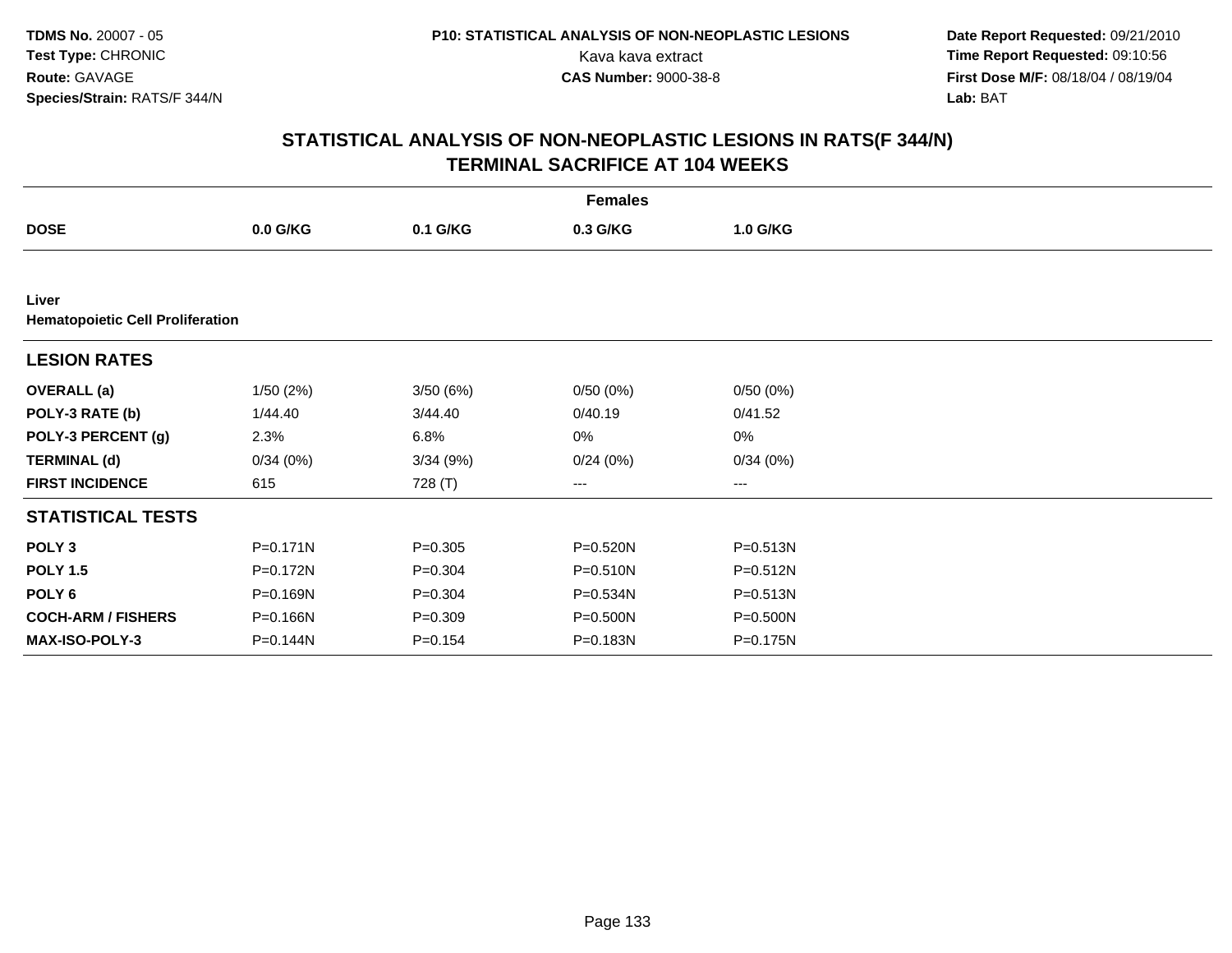**Date Report Requested:** 09/21/2010 Kava kava extract **Time Report Requested:** 09:10:56<br>**CAS Number:** 9000-38-8<br>**Tirst Dose M/F:** 08/18/04 / 08/19/04 **First Dose M/F:** 08/18/04 / 08/19/04 Lab: BAT **Lab:** BAT

| <b>Females</b>                      |              |             |              |              |  |  |
|-------------------------------------|--------------|-------------|--------------|--------------|--|--|
| <b>DOSE</b>                         | 0.0 G/KG     | 0.1 G/KG    | 0.3 G/KG     | 1.0 G/KG     |  |  |
|                                     |              |             |              |              |  |  |
| Liver<br>Hepatodiaphragmatic Nodule |              |             |              |              |  |  |
| <b>LESION RATES</b>                 |              |             |              |              |  |  |
| <b>OVERALL</b> (a)                  | 5/50 (10%)   | 6/50 (12%)  | 1/50(2%)     | 2/50(4%)     |  |  |
| POLY-3 RATE (b)                     | 5/44.14      | 6/44.72     | 1/40.47      | 2/41.52      |  |  |
| POLY-3 PERCENT (g)                  | 11.3%        | 13.4%       | 2.5%         | 4.8%         |  |  |
| <b>TERMINAL (d)</b>                 | 4/34 (12%)   | 5/34(15%)   | 0/24(0%)     | 2/34(6%)     |  |  |
| <b>FIRST INCIDENCE</b>              | 693          | 639         | 653          | 728 (T)      |  |  |
| <b>STATISTICAL TESTS</b>            |              |             |              |              |  |  |
| POLY <sub>3</sub>                   | P=0.132N     | $P = 0.509$ | P=0.122N     | $P = 0.241N$ |  |  |
| <b>POLY 1.5</b>                     | P=0.132N     | $P = 0.502$ | P=0.112N     | P=0.239N     |  |  |
| POLY 6                              | P=0.128N     | $P = 0.514$ | $P = 0.139N$ | P=0.237N     |  |  |
| <b>COCH-ARM / FISHERS</b>           | $P = 0.121N$ | $P = 0.500$ | P=0.102N     | P=0.218N     |  |  |
| MAX-ISO-POLY-3                      | P=0.122N     | $P = 0.383$ | P=0.063N     | P=0.143N     |  |  |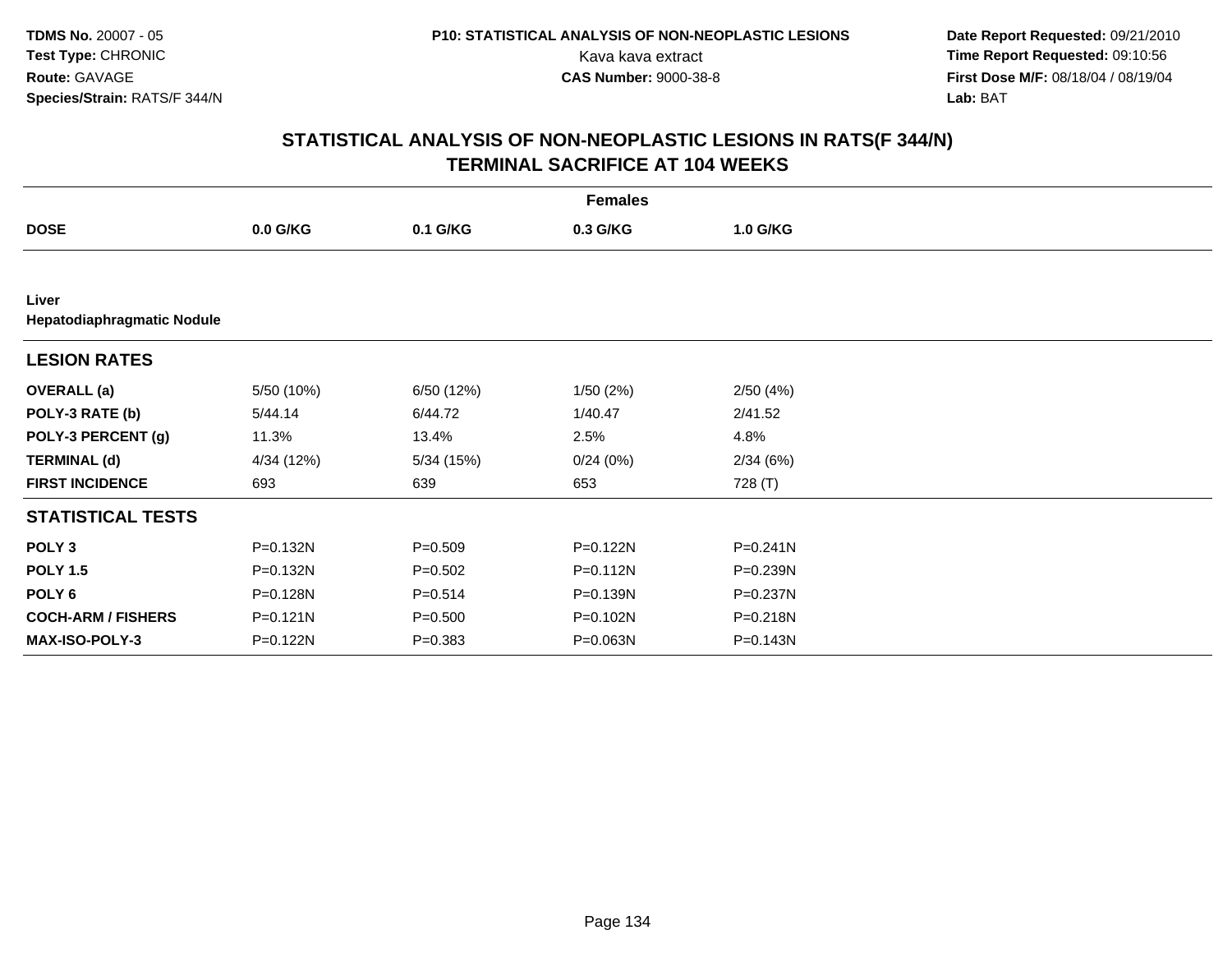**Date Report Requested:** 09/21/2010 Kava kava extract **Time Report Requested:** 09:10:56<br>**CAS Number:** 9000-38-8<br>**Tirst Dose M/F:** 08/18/04 / 08/19/04 **First Dose M/F:** 08/18/04 / 08/19/04 Lab: BAT **Lab:** BAT

|                                      | <b>Females</b> |              |              |              |  |  |  |  |
|--------------------------------------|----------------|--------------|--------------|--------------|--|--|--|--|
| <b>DOSE</b>                          | $0.0$ G/KG     | 0.1 G/KG     | 0.3 G/KG     | 1.0 G/KG     |  |  |  |  |
|                                      |                |              |              |              |  |  |  |  |
| Liver<br><b>Inflammation Chronic</b> |                |              |              |              |  |  |  |  |
| <b>LESION RATES</b>                  |                |              |              |              |  |  |  |  |
| <b>OVERALL</b> (a)                   | 43/50 (86%)    | 40/50 (80%)  | 38/50 (76%)  | 35/50 (70%)  |  |  |  |  |
| POLY-3 RATE (b)                      | 43/47.47       | 40/47.55     | 38/46.20     | 35/45.07     |  |  |  |  |
| POLY-3 PERCENT (g)                   | 90.6%          | 84.1%        | 82.3%        | 77.7%        |  |  |  |  |
| <b>TERMINAL (d)</b>                  | 32/34 (94%)    | 31/34 (91%)  | 22/24 (92%)  | 28/34 (82%)  |  |  |  |  |
| <b>FIRST INCIDENCE</b>               | 450            | 51           | 98           | 194          |  |  |  |  |
| <b>STATISTICAL TESTS</b>             |                |              |              |              |  |  |  |  |
| POLY <sub>3</sub>                    | P=0.080N       | P=0.250N     | P=0.168N     | P=0.067N     |  |  |  |  |
| <b>POLY 1.5</b>                      | P=0.077N       | $P = 0.259N$ | $P = 0.131N$ | $P = 0.061N$ |  |  |  |  |
| POLY 6                               | P=0.067N       | $P = 0.263N$ | $P = 0.255N$ | $P = 0.067N$ |  |  |  |  |
| <b>COCH-ARM / FISHERS</b>            | P=0.046N*      | P=0.298N     | P=0.154N     | P=0.045N*    |  |  |  |  |
| MAX-ISO-POLY-3                       | $P = 0.065N$   | P=0.158N     | $P = 0.101N$ | P=0.039N*    |  |  |  |  |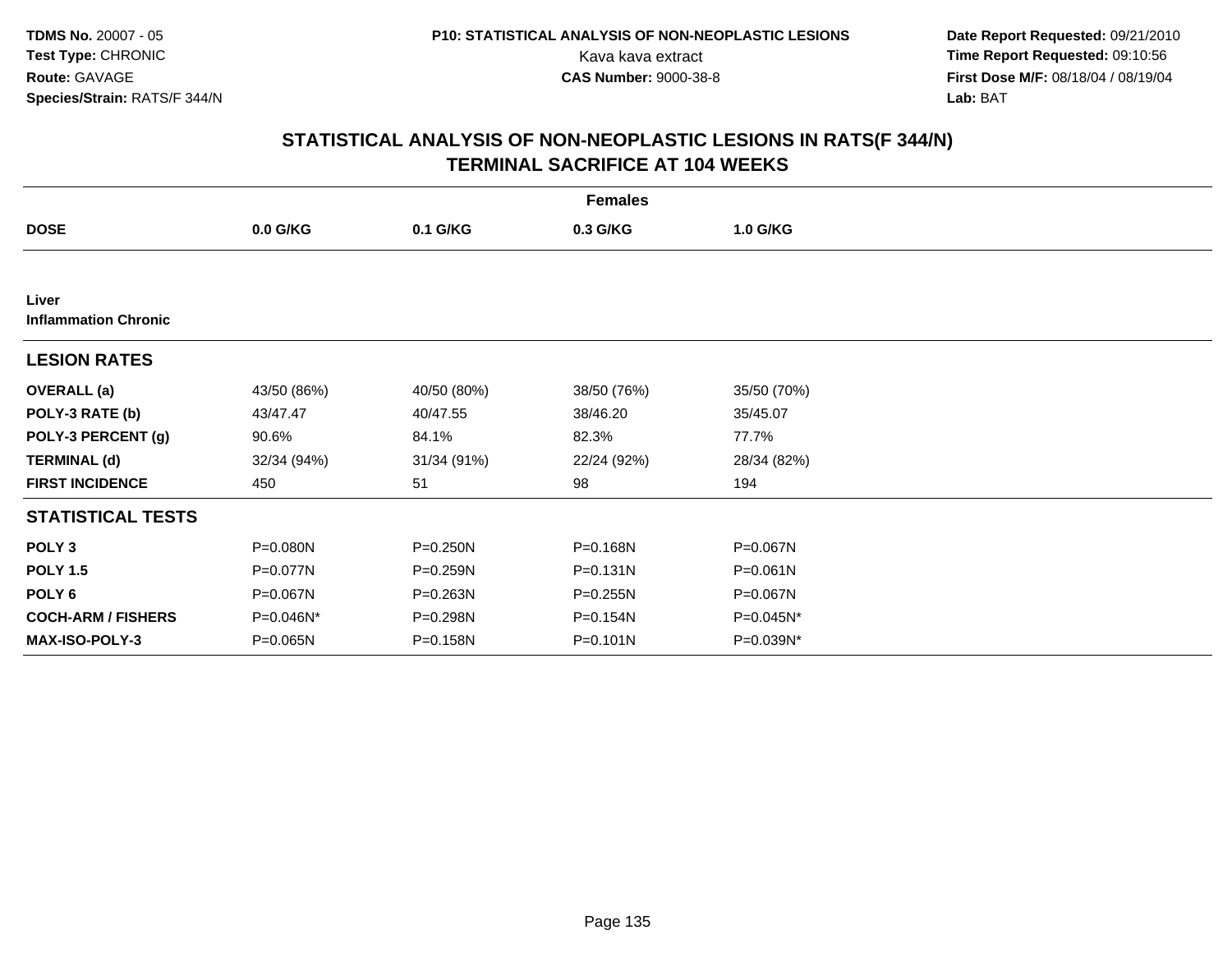**Date Report Requested:** 09/21/2010 Kava kava extract **Time Report Requested:** 09:10:56<br>**CAS Number:** 9000-38-8<br>**Tirst Dose M/F:** 08/18/04 / 08/19/04 **First Dose M/F:** 08/18/04 / 08/19/04 Lab: BAT **Lab:** BAT

| <b>Females</b>                   |             |              |              |            |  |  |  |
|----------------------------------|-------------|--------------|--------------|------------|--|--|--|
| <b>DOSE</b>                      | 0.0 G/KG    | 0.1 G/KG     | 0.3 G/KG     | 1.0 G/KG   |  |  |  |
|                                  |             |              |              |            |  |  |  |
| Liver<br><b>Mixed Cell Focus</b> |             |              |              |            |  |  |  |
| <b>LESION RATES</b>              |             |              |              |            |  |  |  |
| <b>OVERALL</b> (a)               | 15/50 (30%) | 10/50 (20%)  | 9/50(18%)    | 3/50(6%)   |  |  |  |
| POLY-3 RATE (b)                  | 15/44.70    | 10/44.72     | 9/41.66      | 3/41.52    |  |  |  |
| POLY-3 PERCENT (g)               | 33.6%       | 22.4%        | 21.6%        | 7.2%       |  |  |  |
| <b>TERMINAL (d)</b>              | 12/34 (35%) | 9/34(27%)    | 4/24 (17%)   | 3/34(9%)   |  |  |  |
| <b>FIRST INCIDENCE</b>           | 621         | 639          | 532          | 728 (T)    |  |  |  |
| <b>STATISTICAL TESTS</b>         |             |              |              |            |  |  |  |
| POLY <sub>3</sub>                | P=0.004N**  | $P = 0.171N$ | P=0.156N     | P=0.002N** |  |  |  |
| <b>POLY 1.5</b>                  | P=0.004N**  | P=0.177N     | $P = 0.137N$ | P=0.002N** |  |  |  |
| POLY 6                           | P=0.003N**  | P=0.170N     | $P = 0.191N$ | P=0.002N** |  |  |  |
| <b>COCH-ARM / FISHERS</b>        | P=0.003N**  | P=0.178N     | $P = 0.121N$ | P=0.002N** |  |  |  |
| <b>MAX-ISO-POLY-3</b>            | P=0.003N**  | P=0.117N     | P=0.113N     | P<0.001N** |  |  |  |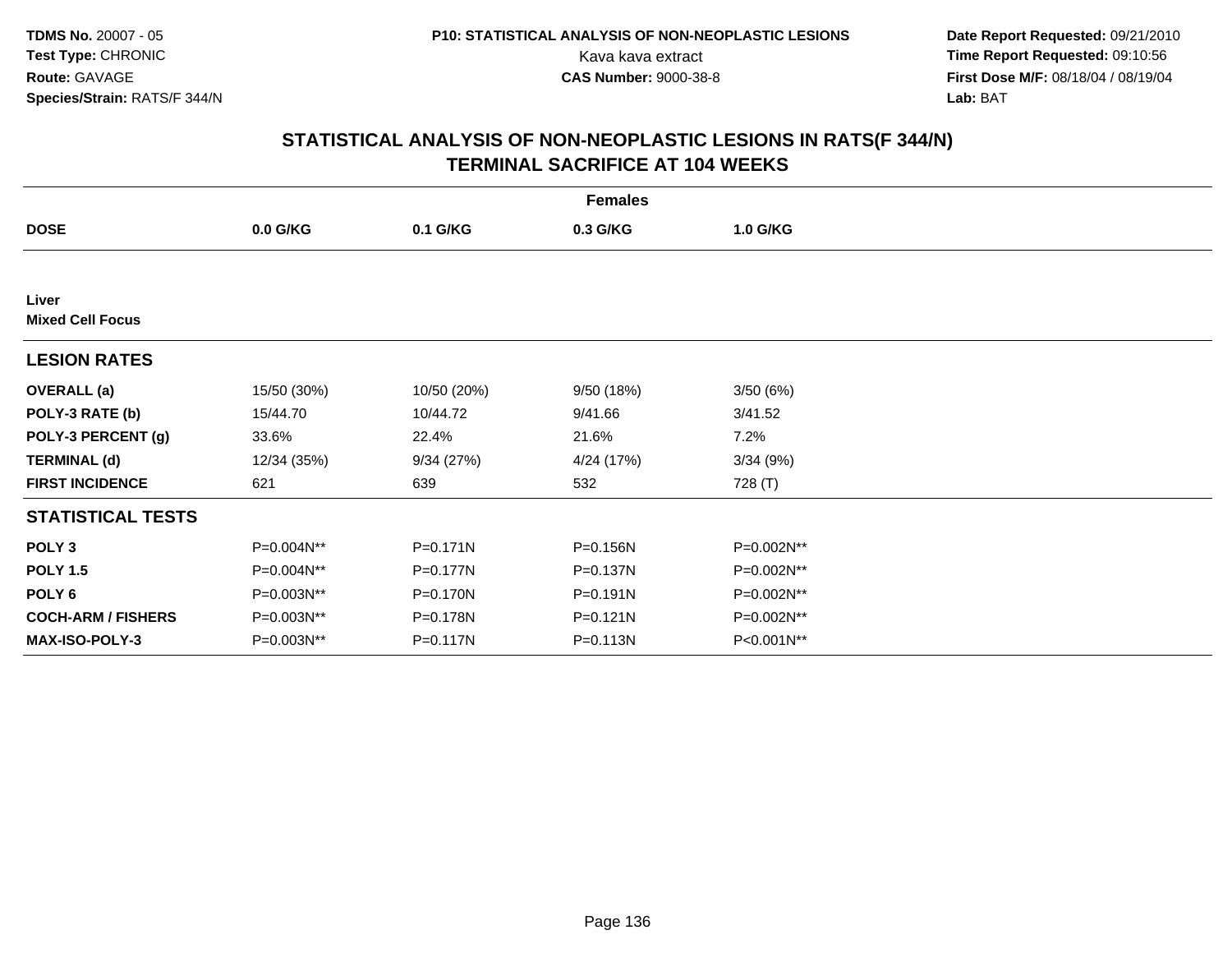**Date Report Requested:** 09/21/2010 Kava kava extract **Time Report Requested:** 09:10:56<br>**CAS Number:** 9000-38-8<br>**Tirst Dose M/F:** 08/18/04 / 08/19/04 **First Dose M/F:** 08/18/04 / 08/19/04 Lab: BAT **Lab:** BAT

| <b>Females</b>            |            |          |              |              |  |  |  |
|---------------------------|------------|----------|--------------|--------------|--|--|--|
| <b>DOSE</b>               | $0.0$ G/KG | 0.1 G/KG | 0.3 G/KG     | 1.0 G/KG     |  |  |  |
|                           |            |          |              |              |  |  |  |
| Liver<br><b>Necrosis</b>  |            |          |              |              |  |  |  |
| <b>LESION RATES</b>       |            |          |              |              |  |  |  |
| <b>OVERALL</b> (a)        | 2/50(4%)   | 1/50(2%) | 0/50(0%)     | 0/50(0%)     |  |  |  |
| POLY-3 RATE (b)           | 2/44.14    | 1/44.40  | 0/40.19      | 0/41.52      |  |  |  |
| POLY-3 PERCENT (g)        | 4.5%       | 2.3%     | 0%           | 0%           |  |  |  |
| <b>TERMINAL (d)</b>       | 1/34(3%)   | 1/34(3%) | 0/24(0%)     | 0/34(0%)     |  |  |  |
| <b>FIRST INCIDENCE</b>    | 692        | 728 (T)  | ---          | ---          |  |  |  |
| <b>STATISTICAL TESTS</b>  |            |          |              |              |  |  |  |
| POLY <sub>3</sub>         | P=0.189N   | P=0.498N | P=0.258N     | $P = 0.251N$ |  |  |  |
| <b>POLY 1.5</b>           | P=0.189N   | P=0.501N | P=0.248N     | P=0.250N     |  |  |  |
| POLY 6                    | P=0.187N   | P=0.497N | $P = 0.275N$ | P=0.249N     |  |  |  |
| <b>COCH-ARM / FISHERS</b> | P=0.186N   | P=0.500N | P=0.247N     | P=0.247N     |  |  |  |
| <b>MAX-ISO-POLY-3</b>     | P=0.097N   | P=0.279N | P=0.096N     | P=0.089N     |  |  |  |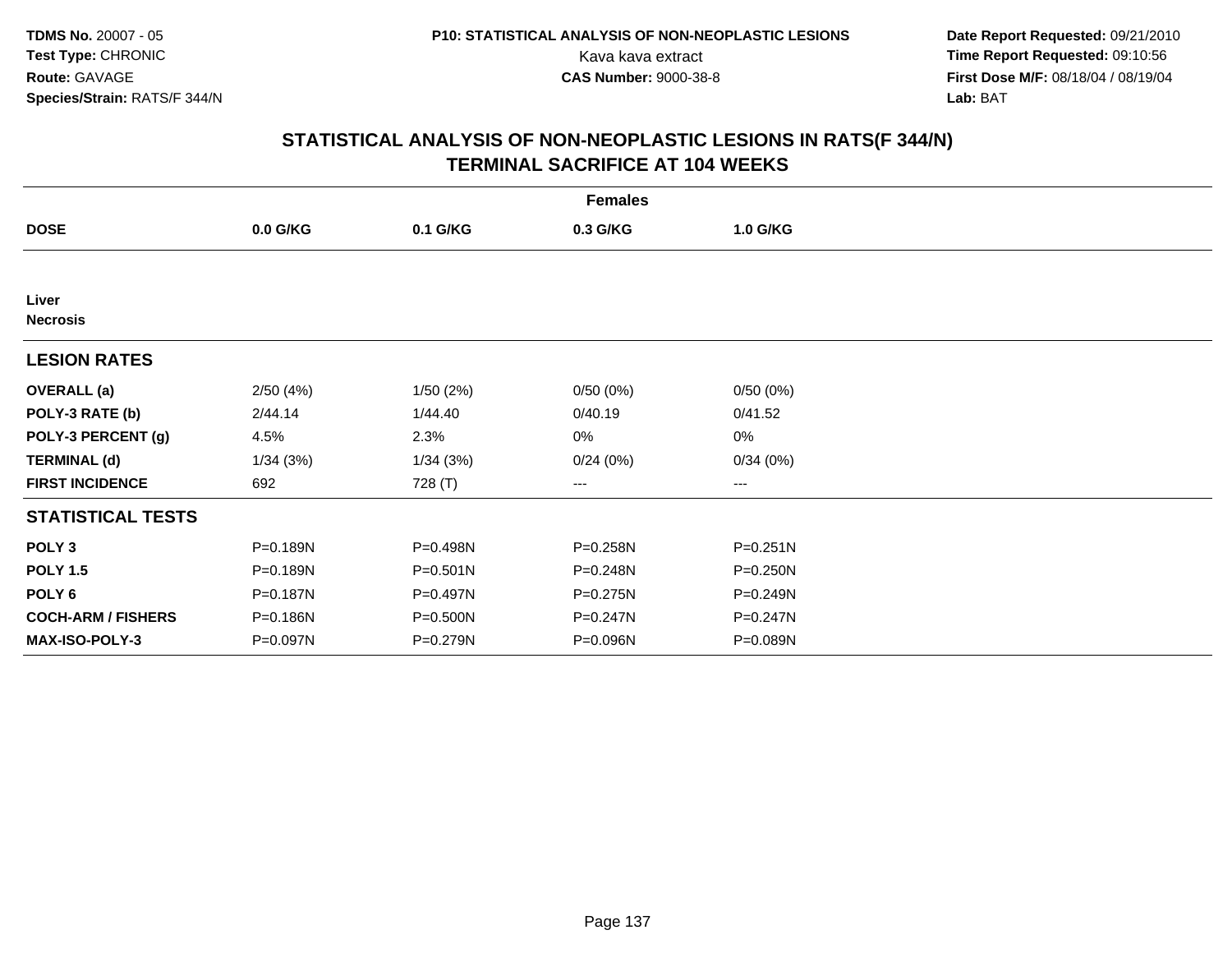**Date Report Requested:** 09/21/2010 Kava kava extract **Time Report Requested:** 09:10:56<br>**CAS Number:** 9000-38-8<br>**Tirst Dose M/F:** 08/18/04 / 08/19/04 **First Dose M/F:** 08/18/04 / 08/19/04 Lab: BAT **Lab:** BAT

| <b>Females</b>                           |             |          |             |             |  |  |
|------------------------------------------|-------------|----------|-------------|-------------|--|--|
| <b>DOSE</b>                              | $0.0$ G/KG  | 0.1 G/KG | 0.3 G/KG    | 1.0 G/KG    |  |  |
|                                          |             |          |             |             |  |  |
| Liver<br><b>Pigmentation Hemosiderin</b> |             |          |             |             |  |  |
| <b>LESION RATES</b>                      |             |          |             |             |  |  |
| <b>OVERALL</b> (a)                       | 1/50(2%)    | 0/50(0%) | 1/50(2%)    | 1/50(2%)    |  |  |
| POLY-3 RATE (b)                          | 1/44.00     | 0/44.40  | 1/40.58     | 1/41.76     |  |  |
| POLY-3 PERCENT (g)                       | 2.3%        | 0%       | 2.5%        | 2.4%        |  |  |
| <b>TERMINAL (d)</b>                      | 1/34(3%)    | 0/34(0%) | 0/24(0%)    | 0/34(0%)    |  |  |
| <b>FIRST INCIDENCE</b>                   | 728 (T)     | ---      | 618         | 664         |  |  |
| <b>STATISTICAL TESTS</b>                 |             |          |             |             |  |  |
| POLY <sub>3</sub>                        | $P = 0.539$ | P=0.498N | $P = 0.743$ | $P = 0.749$ |  |  |
| <b>POLY 1.5</b>                          | $P = 0.542$ | P=0.500N | $P = 0.751$ | $P=0.749$   |  |  |
| POLY 6                                   | $P = 0.543$ | P=0.497N | $P=0.729$   | $P = 0.753$ |  |  |
| <b>COCH-ARM / FISHERS</b>                | $P = 0.559$ | P=0.500N | P=0.753N    | P=0.753N    |  |  |
| MAX-ISO-POLY-3                           | $P = 0.523$ | P=0.158N | $P=0.477$   | $P = 0.485$ |  |  |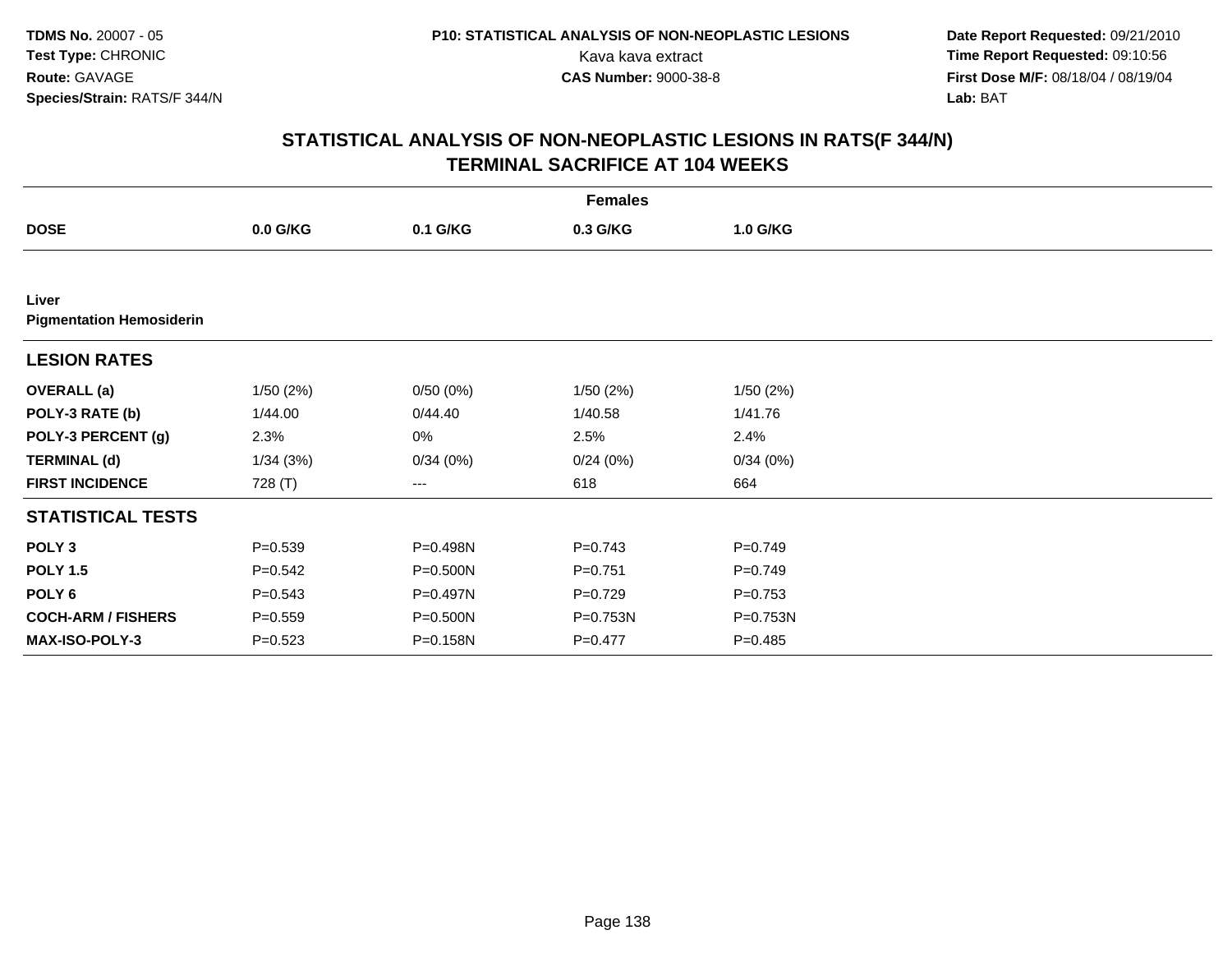**Date Report Requested:** 09/21/2010 Kava kava extract **Time Report Requested:** 09:10:56<br>**CAS Number:** 9000-38-8<br>**Tirst Dose M/F:** 08/18/04 / 08/19/04 **First Dose M/F:** 08/18/04 / 08/19/04 Lab: BAT **Lab:** BAT

| <b>Females</b>                  |             |             |             |             |  |  |
|---------------------------------|-------------|-------------|-------------|-------------|--|--|
| <b>DOSE</b>                     | $0.0$ G/KG  | 0.1 G/KG    | 0.3 G/KG    | 1.0 G/KG    |  |  |
|                                 |             |             |             |             |  |  |
| Liver: Bile Duct<br>Hyperplasia |             |             |             |             |  |  |
| <b>LESION RATES</b>             |             |             |             |             |  |  |
| <b>OVERALL</b> (a)              | 12/50 (24%) | 15/50 (30%) | 10/50 (20%) | 10/50 (20%) |  |  |
| POLY-3 RATE (b)                 | 12/45.91    | 15/45.75    | 10/41.15    | 10/43.19    |  |  |
| POLY-3 PERCENT (g)              | 26.1%       | 32.8%       | 24.3%       | 23.2%       |  |  |
| <b>TERMINAL (d)</b>             | 7/34 (21%)  | 8/34 (24%)  | 5/24(21%)   | 6/34(18%)   |  |  |
| <b>FIRST INCIDENCE</b>          | 506         | 605         | 632         | 380         |  |  |
| <b>STATISTICAL TESTS</b>        |             |             |             |             |  |  |
| POLY <sub>3</sub>               | P=0.298N    | $P = 0.320$ | P=0.520N    | P=0.468N    |  |  |
| <b>POLY 1.5</b>                 | P=0.292N    | $P = 0.315$ | P=0.467N    | P=0.460N    |  |  |
| POLY <sub>6</sub>               | P=0.290N    | $P = 0.324$ | P=0.592N    | P=0.464N    |  |  |
| <b>COCH-ARM / FISHERS</b>       | P=0.247N    | $P = 0.326$ | P=0.405N    | P=0.405N    |  |  |
| <b>MAX-ISO-POLY-3</b>           | P=0.413N    | $P = 0.244$ | P=0.424N    | P=0.375N    |  |  |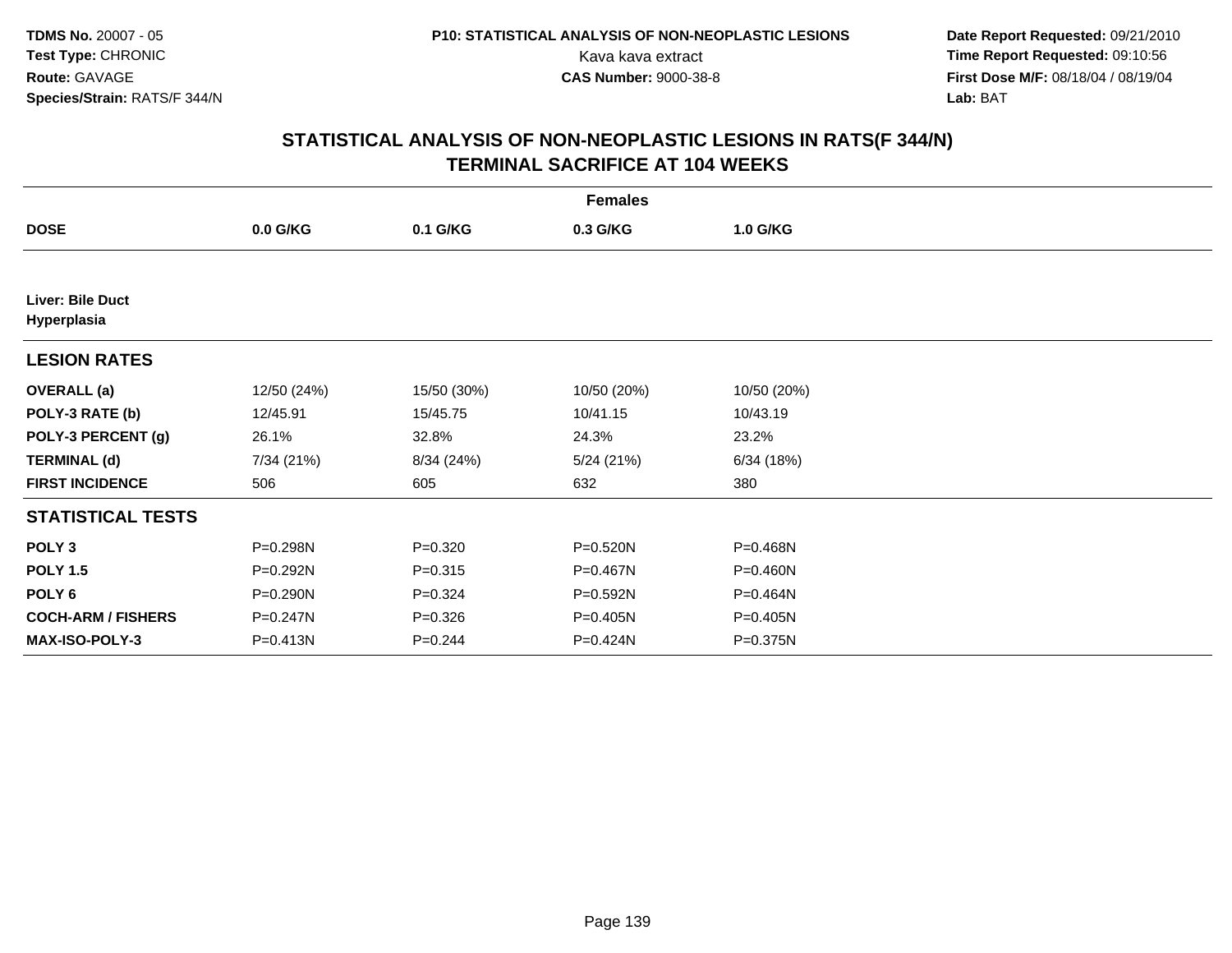**Date Report Requested:** 09/21/2010 Kava kava extract **Time Report Requested:** 09:10:56<br>**CAS Number:** 9000-38-8<br>**Tirst Dose M/F:** 08/18/04 / 08/19/04 **First Dose M/F:** 08/18/04 / 08/19/04 Lab: BAT **Lab:** BAT

| <b>Females</b>                              |            |          |          |             |  |  |
|---------------------------------------------|------------|----------|----------|-------------|--|--|
| <b>DOSE</b>                                 | 0.0 G/KG   | 0.1 G/KG | 0.3 G/KG | 1.0 G/KG    |  |  |
|                                             |            |          |          |             |  |  |
| Liver: Centrilobular<br><b>Fatty Change</b> |            |          |          |             |  |  |
| <b>LESION RATES</b>                         |            |          |          |             |  |  |
| <b>OVERALL</b> (a)                          | 0/50(0%)   | 0/50(0%) | 0/50(0%) | 2/50(4%)    |  |  |
| POLY-3 RATE (b)                             | 0/44.00    | 0/44.40  | 0/40.19  | 2/41.52     |  |  |
| POLY-3 PERCENT (g)                          | 0%         | 0%       | 0%       | 4.8%        |  |  |
| <b>TERMINAL (d)</b>                         | 0/34(0%)   | 0/34(0%) | 0/24(0%) | 2/34(6%)    |  |  |
| <b>FIRST INCIDENCE</b>                      | ---        | ---      | ---      | 728 (T)     |  |  |
| <b>STATISTICAL TESTS</b>                    |            |          |          |             |  |  |
| POLY <sub>3</sub>                           | $P=0.038*$ | (e)      | (e)      | $P=0.224$   |  |  |
| <b>POLY 1.5</b>                             | $P=0.038*$ | (e)      | (e)      | $P=0.225$   |  |  |
| POLY 6                                      | $P=0.038*$ | (e)      | (e)      | $P = 0.226$ |  |  |
| <b>COCH-ARM / FISHERS</b>                   | $P=0.042*$ | (e)      | (e)      | $P = 0.247$ |  |  |
| MAX-ISO-POLY-3                              | $P=0.034*$ | (e)      | (e)      | $P = 0.076$ |  |  |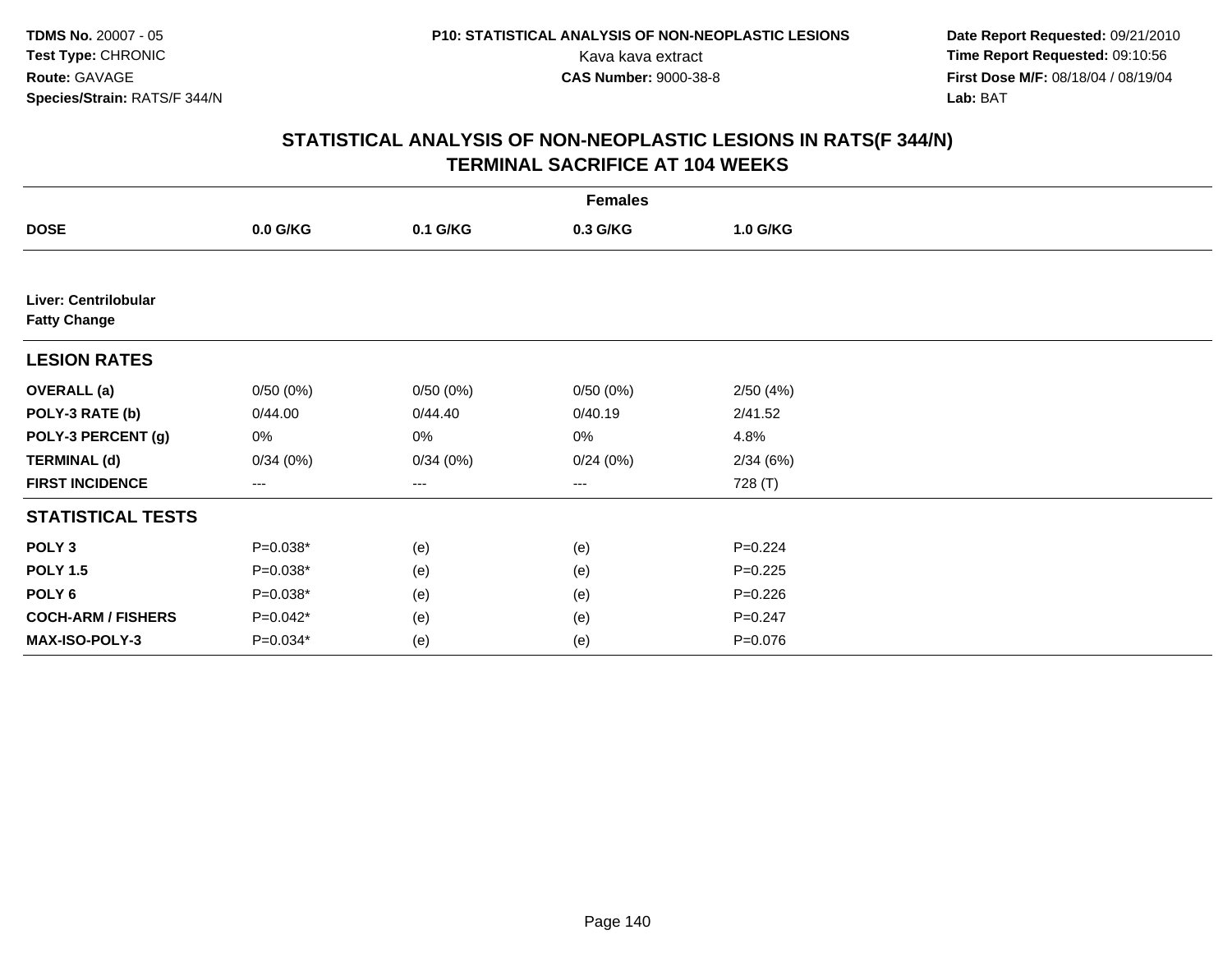**Date Report Requested:** 09/21/2010 Kava kava extract **Time Report Requested:** 09:10:56<br>**CAS Number:** 9000-38-8<br>**Tirst Dose M/F:** 08/18/04 / 08/19/04 **First Dose M/F:** 08/18/04 / 08/19/04 Lab: BAT **Lab:** BAT

| <b>Females</b>                          |             |             |          |             |  |  |
|-----------------------------------------|-------------|-------------|----------|-------------|--|--|
| <b>DOSE</b>                             | 0.0 G/KG    | 0.1 G/KG    | 0.3 G/KG | 1.0 G/KG    |  |  |
|                                         |             |             |          |             |  |  |
| Liver: Centrilobular<br><b>Necrosis</b> |             |             |          |             |  |  |
| <b>LESION RATES</b>                     |             |             |          |             |  |  |
| <b>OVERALL</b> (a)                      | 0/50(0%)    | 1/50(2%)    | 0/50(0%) | 1/50(2%)    |  |  |
| POLY-3 RATE (b)                         | 0/44.00     | 1/44.40     | 0/40.19  | 1/41.65     |  |  |
| POLY-3 PERCENT (g)                      | 0%          | 2.3%        | 0%       | 2.4%        |  |  |
| <b>TERMINAL (d)</b>                     | 0/34(0%)    | 1/34(3%)    | 0/24(0%) | 0/34(0%)    |  |  |
| <b>FIRST INCIDENCE</b>                  | ---         | 728 (T)     | ---      | 694         |  |  |
| <b>STATISTICAL TESTS</b>                |             |             |          |             |  |  |
| POLY <sub>3</sub>                       | $P = 0.451$ | $P = 0.502$ | (e)      | $P = 0.489$ |  |  |
| <b>POLY 1.5</b>                         | $P = 0.451$ | $P = 0.500$ | (e)      | $P=0.490$   |  |  |
| POLY 6                                  | $P=0.455$   | $P = 0.503$ | (e)      | $P = 0.492$ |  |  |
| <b>COCH-ARM / FISHERS</b>               | $P=0.464$   | $P = 0.500$ | (e)      | $P = 0.500$ |  |  |
| MAX-ISO-POLY-3                          | $P = 0.257$ | $P = 0.161$ | (e)      | $P = 0.158$ |  |  |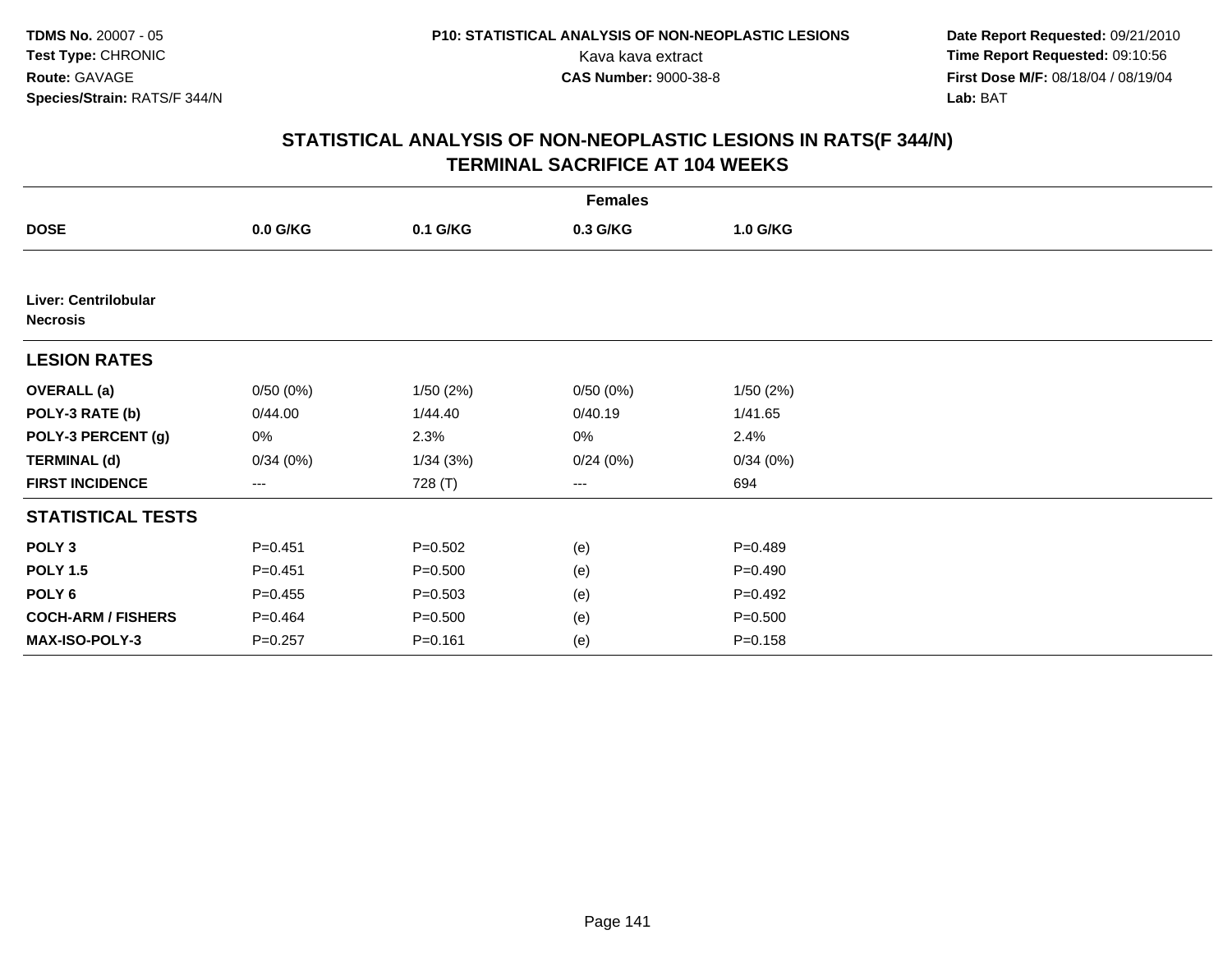**Date Report Requested:** 09/21/2010 Kava kava extract **Time Report Requested:** 09:10:56<br>**CAS Number:** 9000-38-8<br>**Tirst Dose M/F:** 08/18/04 / 08/19/04 **First Dose M/F:** 08/18/04 / 08/19/04 Lab: BAT **Lab:** BAT

|                                         | <b>Females</b> |              |          |             |  |  |  |
|-----------------------------------------|----------------|--------------|----------|-------------|--|--|--|
| <b>DOSE</b>                             | 0.0 G/KG       | 0.1 G/KG     | 0.3 G/KG | 1.0 G/KG    |  |  |  |
|                                         |                |              |          |             |  |  |  |
| Liver: Hepatocyte<br><b>Hypertrophy</b> |                |              |          |             |  |  |  |
| <b>LESION RATES</b>                     |                |              |          |             |  |  |  |
| <b>OVERALL</b> (a)                      | 5/50 (10%)     | 2/50(4%)     | 3/50(6%) | 33/50 (66%) |  |  |  |
| POLY-3 RATE (b)                         | 5/44.24        | 2/44.40      | 3/40.27  | 33/41.81    |  |  |  |
| POLY-3 PERCENT (g)                      | 11.3%          | 4.5%         | 7.5%     | 78.9%       |  |  |  |
| <b>TERMINAL (d)</b>                     | 3/34(9%)       | 2/34(6%)     | 2/24(8%) | 31/34 (91%) |  |  |  |
| <b>FIRST INCIDENCE</b>                  | 693            | 728 (T)      | 708      | 688         |  |  |  |
| <b>STATISTICAL TESTS</b>                |                |              |          |             |  |  |  |
| POLY <sub>3</sub>                       | P<0.001**      | $P = 0.214N$ | P=0.409N | P<0.001**   |  |  |  |
| <b>POLY 1.5</b>                         | P<0.001**      | $P = 0.217N$ | P=0.384N | P<0.001**   |  |  |  |
| POLY 6                                  | P<0.001**      | P=0.214N     | P=0.449N | P<0.001**   |  |  |  |
| <b>COCH-ARM / FISHERS</b>               | P<0.001**      | P=0.218N     | P=0.357N | P<0.001**   |  |  |  |
| <b>MAX-ISO-POLY-3</b>                   | P<0.001**      | P=0.118N     | P=0.283N | P<0.001**   |  |  |  |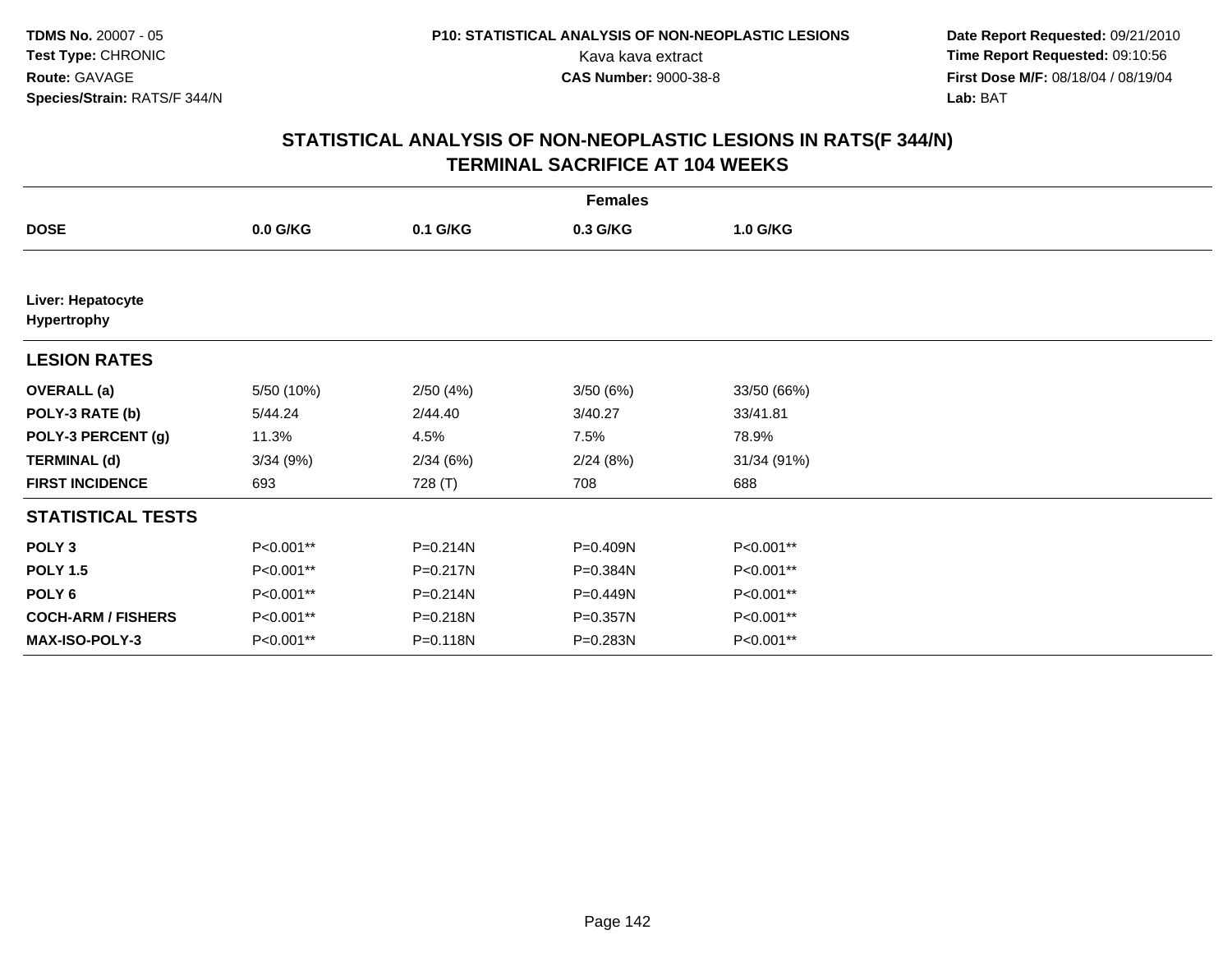**Date Report Requested:** 09/21/2010 Kava kava extract **Time Report Requested:** 09:10:56<br>**CAS Number:** 9000-38-8<br>**Tirst Dose M/F:** 08/18/04 / 08/19/04 **First Dose M/F:** 08/18/04 / 08/19/04 Lab: BAT **Lab:** BAT

| <b>Females</b>                  |             |             |             |          |  |  |
|---------------------------------|-------------|-------------|-------------|----------|--|--|
| <b>DOSE</b>                     | $0.0$ G/KG  | 0.1 G/KG    | 0.3 G/KG    | 1.0 G/KG |  |  |
|                                 |             |             |             |          |  |  |
| Liver: Oval Cell<br>Hyperplasia |             |             |             |          |  |  |
| <b>LESION RATES</b>             |             |             |             |          |  |  |
| <b>OVERALL</b> (a)              | 0/50(0%)    | 2/50(4%)    | 2/50(4%)    | 0/50(0%) |  |  |
| POLY-3 RATE (b)                 | 0/44.00     | 2/44.83     | 2/40.37     | 0/41.52  |  |  |
| POLY-3 PERCENT (g)              | 0%          | 4.5%        | 5%          | 0%       |  |  |
| <b>TERMINAL (d)</b>             | 0/34(0%)    | 0/34(0%)    | 0/24(0%)    | 0/34(0%) |  |  |
| <b>FIRST INCIDENCE</b>          | ---         | 605         | 705         | ---      |  |  |
| <b>STATISTICAL TESTS</b>        |             |             |             |          |  |  |
| POLY <sub>3</sub>               | P=0.396N    | $P = 0.241$ | $P = 0.218$ | (e)      |  |  |
| <b>POLY 1.5</b>                 | P=0.394N    | $P = 0.238$ | $P=0.227$   | (e)      |  |  |
| POLY 6                          | P=0.391N    | $P = 0.244$ | $P = 0.205$ | (e)      |  |  |
| <b>COCH-ARM / FISHERS</b>       | P=0.373N    | $P = 0.247$ | $P = 0.247$ | (e)      |  |  |
| MAX-ISO-POLY-3                  | $P = 0.283$ | $P = 0.080$ | $P = 0.075$ | (e)      |  |  |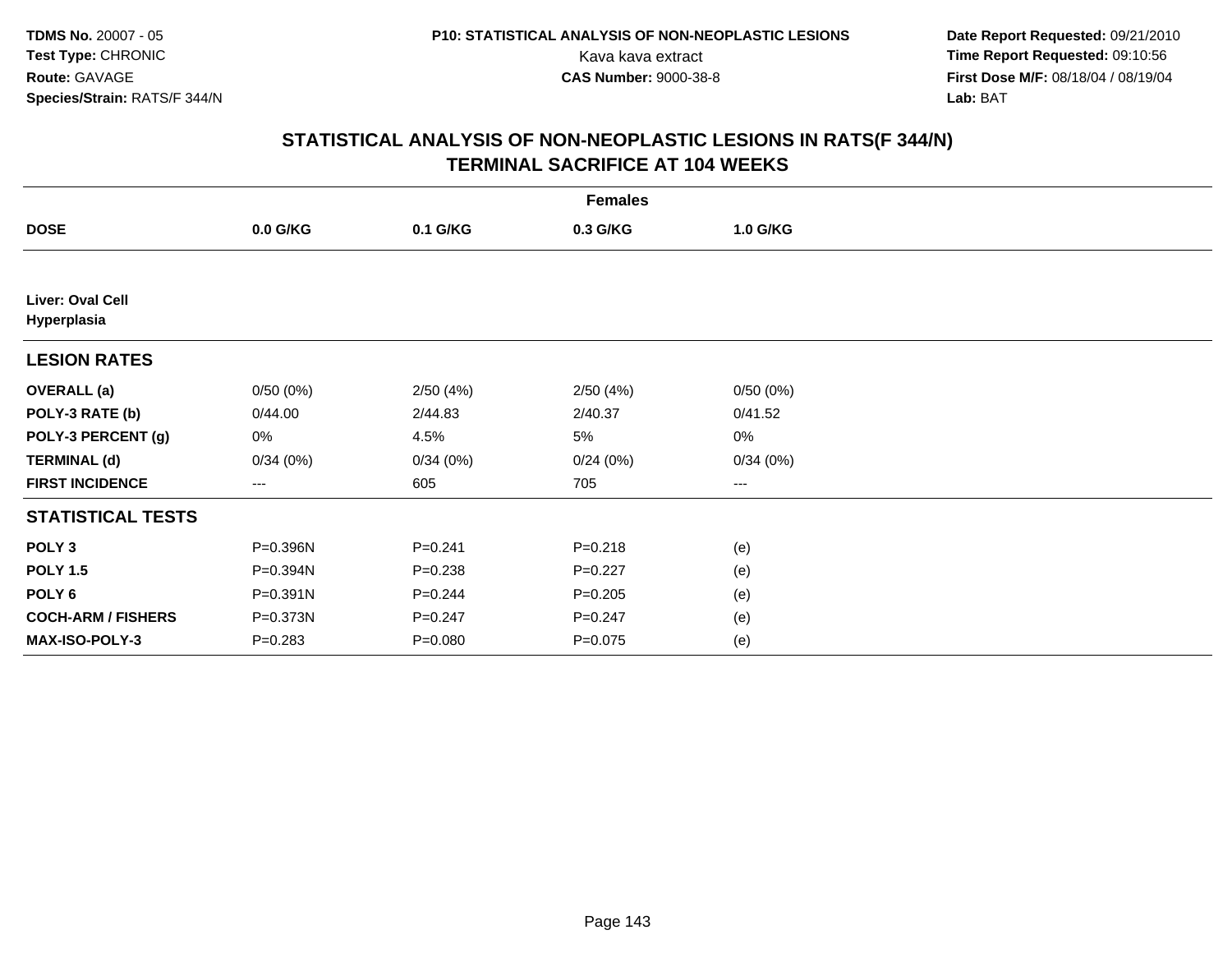**Date Report Requested:** 09/21/2010 Kava kava extract **Time Report Requested:** 09:10:56<br>**CAS Number:** 9000-38-8<br>**Tirst Dose M/F:** 08/18/04 / 08/19/04 **First Dose M/F:** 08/18/04 / 08/19/04 Lab: BAT **Lab:** BAT

| <b>Females</b>                      |             |             |          |             |  |  |
|-------------------------------------|-------------|-------------|----------|-------------|--|--|
| <b>DOSE</b>                         | 0.0 G/KG    | 0.1 G/KG    | 0.3 G/KG | 1.0 G/KG    |  |  |
|                                     |             |             |          |             |  |  |
| Lung<br><b>Inflammation Chronic</b> |             |             |          |             |  |  |
| <b>LESION RATES</b>                 |             |             |          |             |  |  |
| <b>OVERALL</b> (a)                  | 4/50 (8%)   | 5/50 (10%)  | 2/50(4%) | 7/50 (14%)  |  |  |
| POLY-3 RATE (b)                     | 4/44.14     | 5/44.83     | 2/40.34  | 7/41.76     |  |  |
| POLY-3 PERCENT (g)                  | 9.1%        | 11.2%       | 5%       | 16.8%       |  |  |
| <b>TERMINAL (d)</b>                 | 3/34(9%)    | 3/34(9%)    | 1/24(4%) | 6/34(18%)   |  |  |
| <b>FIRST INCIDENCE</b>              | 693         | 605         | 688      | 664         |  |  |
| <b>STATISTICAL TESTS</b>            |             |             |          |             |  |  |
| POLY <sub>3</sub>                   | $P = 0.155$ | $P = 0.510$ | P=0.379N | $P=0.229$   |  |  |
| <b>POLY 1.5</b>                     | $P = 0.158$ | $P = 0.502$ | P=0.359N | $P = 0.231$ |  |  |
| POLY 6                              | $P = 0.160$ | $P = 0.515$ | P=0.411N | $P = 0.234$ |  |  |
| <b>COCH-ARM / FISHERS</b>           | $P = 0.179$ | $P = 0.500$ | P=0.339N | $P = 0.262$ |  |  |
| <b>MAX-ISO-POLY-3</b>               | $P = 0.181$ | $P = 0.372$ | P=0.243N | $P = 0.149$ |  |  |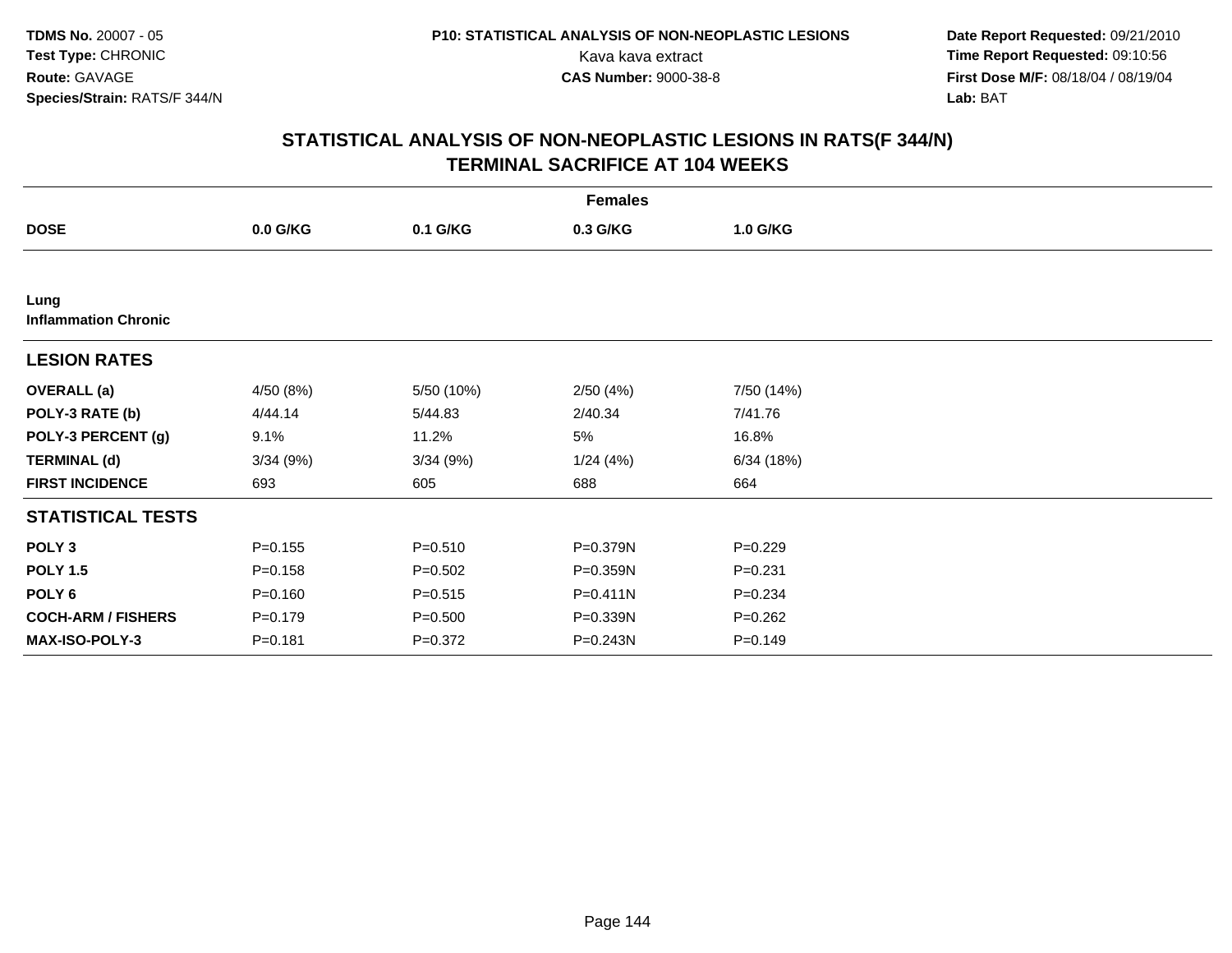**Date Report Requested:** 09/21/2010 Kava kava extract **Time Report Requested:** 09:10:56<br>**CAS Number:** 9000-38-8<br>**Tirst Dose M/F:** 08/18/04 / 08/19/04 **First Dose M/F:** 08/18/04 / 08/19/04 Lab: BAT **Lab:** BAT

|                                           | <b>Females</b> |          |          |          |  |  |  |  |
|-------------------------------------------|----------------|----------|----------|----------|--|--|--|--|
| <b>DOSE</b>                               | 0.0 G/KG       | 0.1 G/KG | 0.3 G/KG | 1.0 G/KG |  |  |  |  |
|                                           |                |          |          |          |  |  |  |  |
| Lung<br><b>Inflammation Granulomatous</b> |                |          |          |          |  |  |  |  |
| <b>LESION RATES</b>                       |                |          |          |          |  |  |  |  |
| <b>OVERALL</b> (a)                        | 0/50(0%)       | 0/50(0%) | 0/50(0%) | 0/50(0%) |  |  |  |  |
| POLY-3 RATE (b)                           | 0/44.00        | 0/44.40  | 0/40.19  | 0/41.52  |  |  |  |  |
| POLY-3 PERCENT (g)                        | 0%             | 0%       | 0%       | 0%       |  |  |  |  |
| <b>TERMINAL (d)</b>                       | 0/34(0%)       | 0/34(0%) | 0/24(0%) | 0/34(0%) |  |  |  |  |
| <b>FIRST INCIDENCE</b>                    | ---            | ---      | $--$     | ---      |  |  |  |  |
| <b>STATISTICAL TESTS</b>                  |                |          |          |          |  |  |  |  |
| POLY <sub>3</sub>                         | (e)            | (e)      | (e)      | (e)      |  |  |  |  |
| <b>POLY 1.5</b>                           | (e)            | (e)      | (e)      | (e)      |  |  |  |  |
| POLY <sub>6</sub>                         | (e)            | (e)      | (e)      | (e)      |  |  |  |  |
| <b>COCH-ARM / FISHERS</b>                 | (e)            | (e)      | (e)      | (e)      |  |  |  |  |
| MAX-ISO-POLY-3                            | (e)            | (e)      | (e)      | (e)      |  |  |  |  |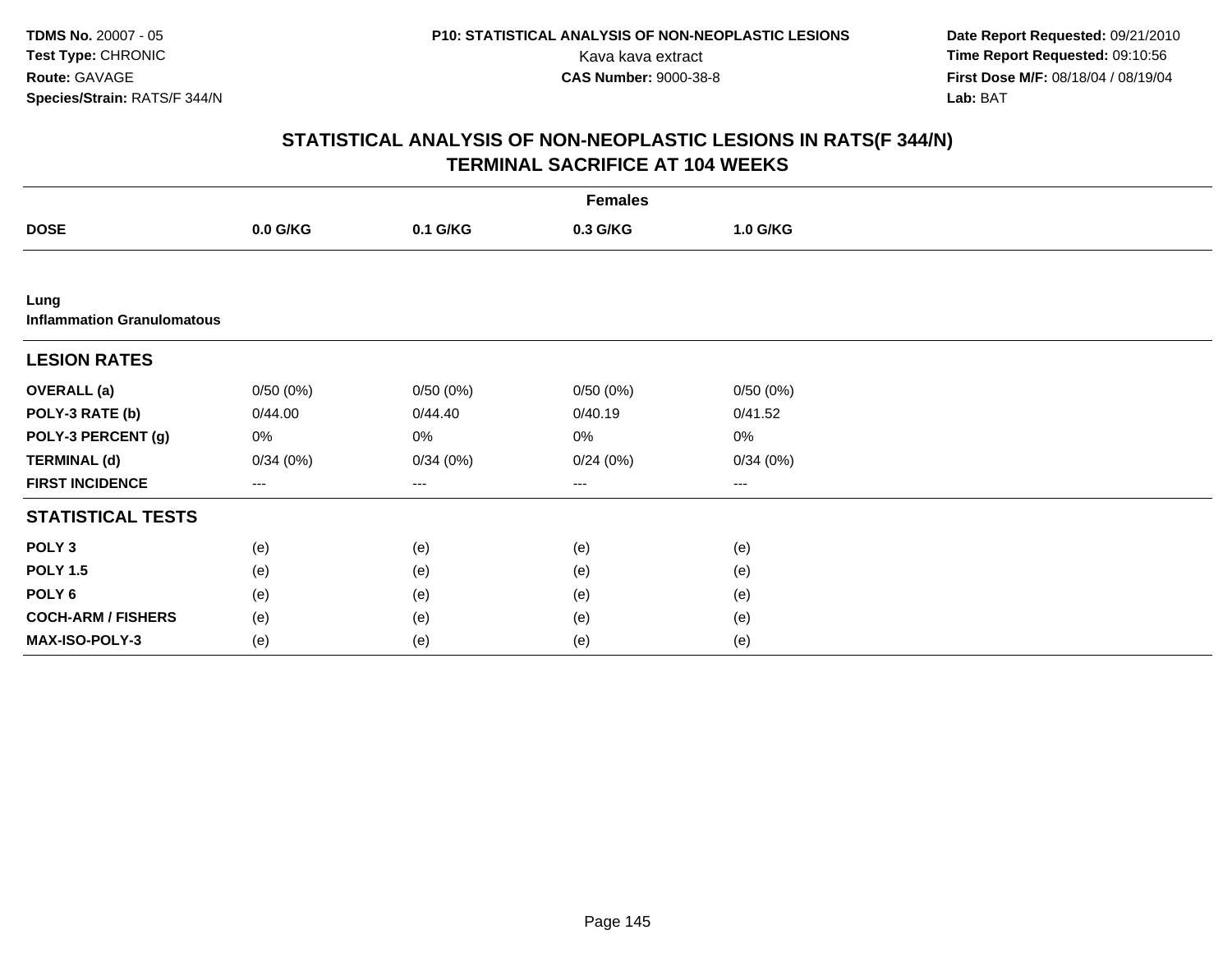**Date Report Requested:** 09/21/2010 Kava kava extract **Time Report Requested:** 09:10:56<br>**CAS Number:** 9000-38-8<br>**Tirst Dose M/F:** 08/18/04 / 08/19/04 **First Dose M/F:** 08/18/04 / 08/19/04 Lab: BAT **Lab:** BAT

|                           | <b>Females</b>    |          |                        |                        |  |  |  |  |
|---------------------------|-------------------|----------|------------------------|------------------------|--|--|--|--|
| <b>DOSE</b>               | 0.0 G/KG          | 0.1 G/KG | 0.3 G/KG               | 1.0 G/KG               |  |  |  |  |
|                           |                   |          |                        |                        |  |  |  |  |
| Lung<br><b>Necrosis</b>   |                   |          |                        |                        |  |  |  |  |
| <b>LESION RATES</b>       |                   |          |                        |                        |  |  |  |  |
| <b>OVERALL</b> (a)        | 0/50(0%)          | 0/50(0%) | 0/50(0%)               | 0/50(0%)               |  |  |  |  |
| POLY-3 RATE (b)           | 0/44.00           | 0/44.40  | 0/40.19                | 0/41.52                |  |  |  |  |
| POLY-3 PERCENT (g)        | 0%                | 0%       | 0%                     | $0\%$                  |  |  |  |  |
| <b>TERMINAL (d)</b>       | 0/34(0%)          | 0/34(0%) | 0/24(0%)               | 0/34(0%)               |  |  |  |  |
| <b>FIRST INCIDENCE</b>    | $\qquad \qquad -$ | $--$     | $\qquad \qquad \cdots$ | $\qquad \qquad \cdots$ |  |  |  |  |
| <b>STATISTICAL TESTS</b>  |                   |          |                        |                        |  |  |  |  |
| POLY <sub>3</sub>         | (e)               | (e)      | (e)                    | (e)                    |  |  |  |  |
| <b>POLY 1.5</b>           | (e)               | (e)      | (e)                    | (e)                    |  |  |  |  |
| POLY <sub>6</sub>         | (e)               | (e)      | (e)                    | (e)                    |  |  |  |  |
| <b>COCH-ARM / FISHERS</b> | (e)               | (e)      | (e)                    | (e)                    |  |  |  |  |
| MAX-ISO-POLY-3            | (e)               | (e)      | (e)                    | (e)                    |  |  |  |  |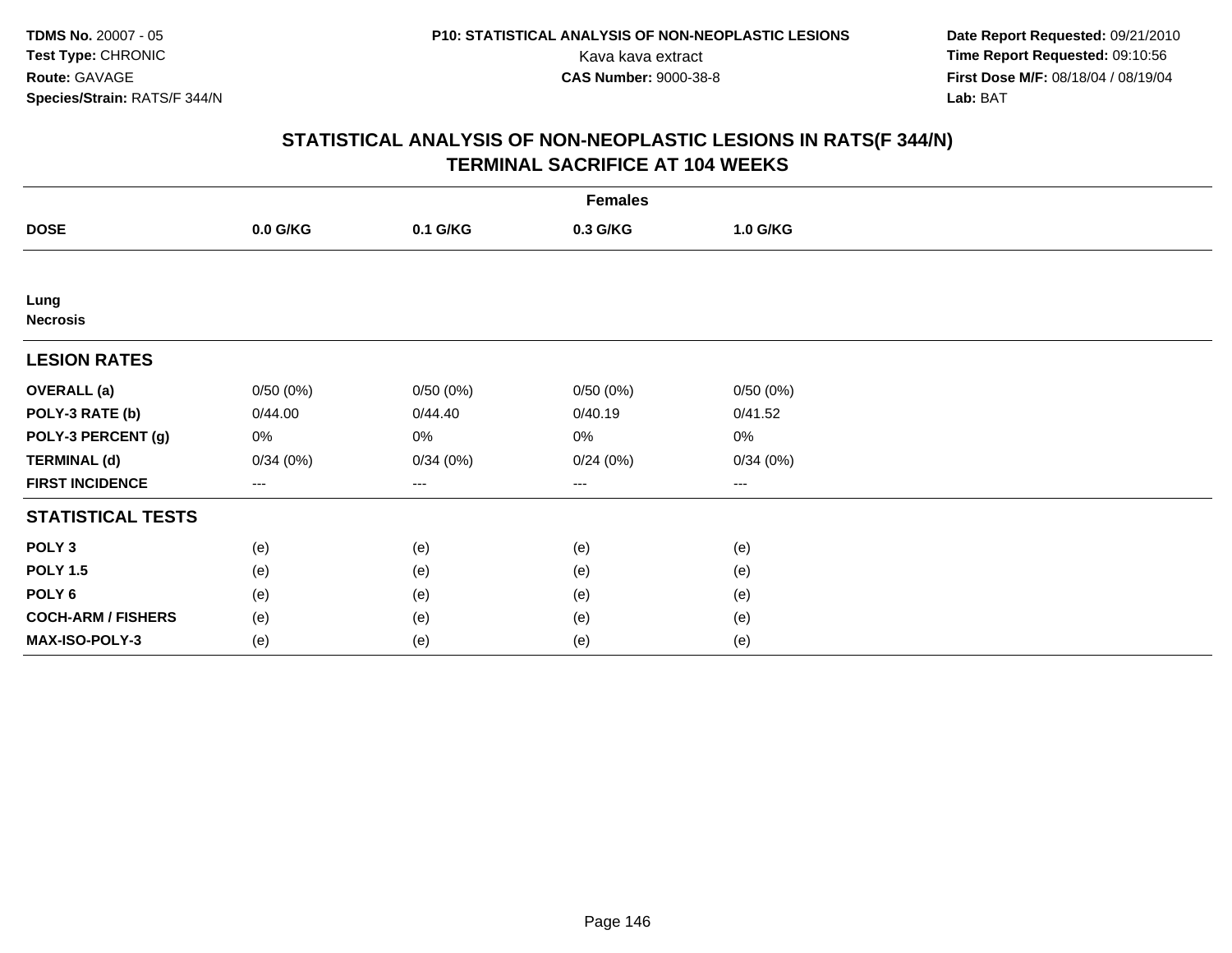| <b>Females</b>                           |              |             |            |              |  |  |  |
|------------------------------------------|--------------|-------------|------------|--------------|--|--|--|
| <b>DOSE</b>                              | 0.0 G/KG     | 0.1 G/KG    | 0.3 G/KG   | 1.0 G/KG     |  |  |  |
|                                          |              |             |            |              |  |  |  |
| Lung: Alveolar Epithelium<br>Hyperplasia |              |             |            |              |  |  |  |
| <b>LESION RATES</b>                      |              |             |            |              |  |  |  |
| <b>OVERALL</b> (a)                       | 11/50 (22%)  | 14/50 (28%) | 6/50 (12%) | 7/50 (14%)   |  |  |  |
| POLY-3 RATE (b)                          | 11/44.09     | 14/45.47    | 6/40.19    | 7/41.67      |  |  |  |
| POLY-3 PERCENT (g)                       | 25%          | 30.8%       | 14.9%      | 16.8%        |  |  |  |
| <b>TERMINAL (d)</b>                      | 10/34 (29%)  | 9/34(27%)   | 6/24(25%)  | 6/34(18%)    |  |  |  |
| <b>FIRST INCIDENCE</b>                   | 705          | 632         | 728 (T)    | 688          |  |  |  |
| <b>STATISTICAL TESTS</b>                 |              |             |            |              |  |  |  |
| POLY <sub>3</sub>                        | P=0.124N     | $P = 0.352$ | P=0.190N   | P=0.254N     |  |  |  |
| <b>POLY 1.5</b>                          | P=0.122N     | $P = 0.332$ | P=0.166N   | P=0.253N     |  |  |  |
| POLY <sub>6</sub>                        | $P = 0.117N$ | $P = 0.375$ | P=0.234N   | $P = 0.244N$ |  |  |  |
| <b>COCH-ARM / FISHERS</b>                | P=0.102N     | $P=0.322$   | P=0.143N   | P=0.218N     |  |  |  |
| <b>MAX-ISO-POLY-3</b>                    | P=0.153N     | $P=0.272$   | P=0.135N   | P=0.184N     |  |  |  |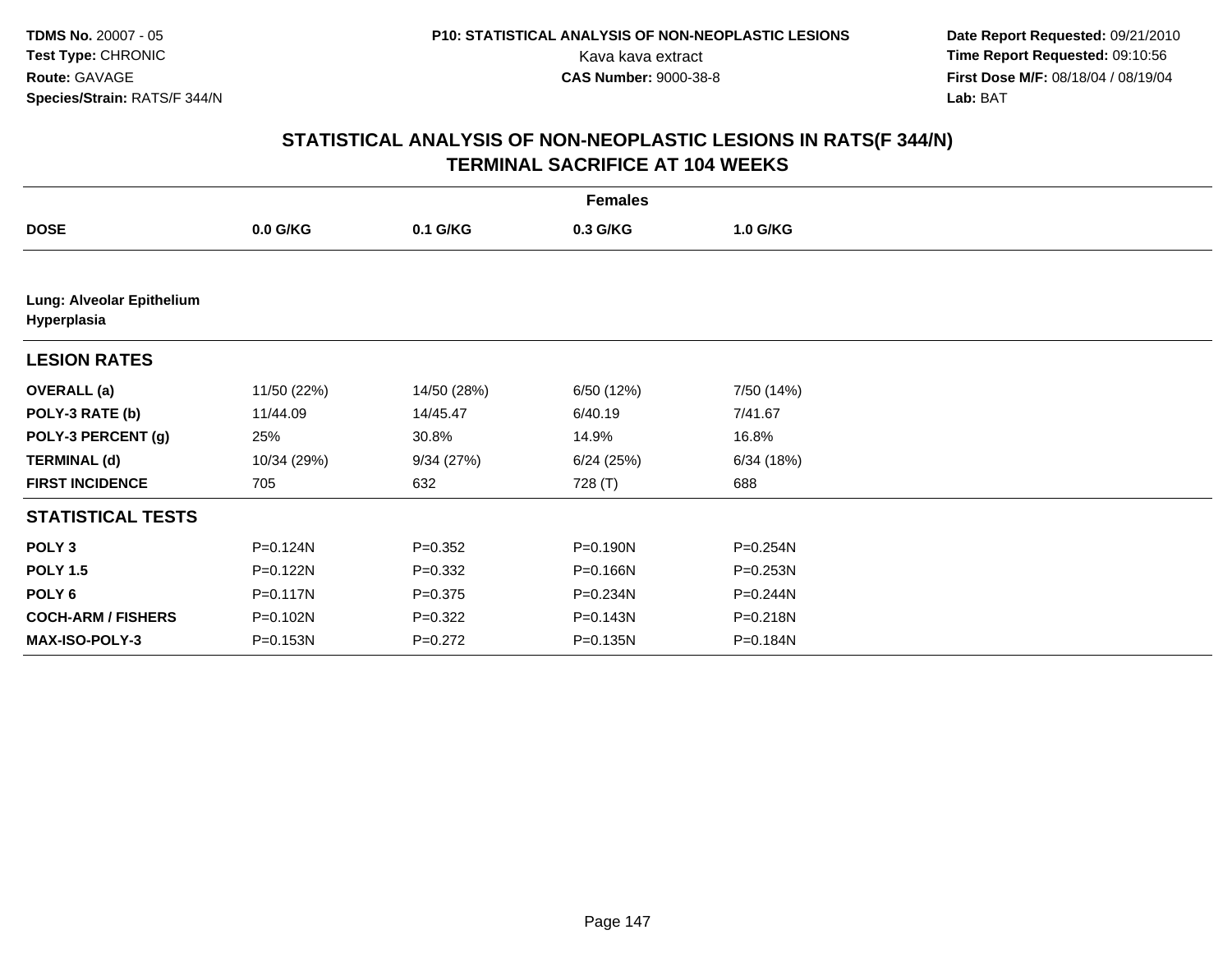| <b>Females</b>                           |            |              |              |              |  |  |  |  |
|------------------------------------------|------------|--------------|--------------|--------------|--|--|--|--|
| <b>DOSE</b>                              | $0.0$ G/KG | 0.1 G/KG     | 0.3 G/KG     | 1.0 G/KG     |  |  |  |  |
|                                          |            |              |              |              |  |  |  |  |
| Lung: Alveolar Epithelium<br>Hypertrophy |            |              |              |              |  |  |  |  |
| <b>LESION RATES</b>                      |            |              |              |              |  |  |  |  |
| <b>OVERALL</b> (a)                       | 1/50(2%)   | 1/50(2%)     | 0/50(0%)     | 0/50(0%)     |  |  |  |  |
| POLY-3 RATE (b)                          | 1/44.00    | 1/44.40      | 0/40.19      | 0/41.52      |  |  |  |  |
| POLY-3 PERCENT (g)                       | 2.3%       | 2.3%         | 0%           | 0%           |  |  |  |  |
| <b>TERMINAL (d)</b>                      | 1/34(3%)   | 1/34(3%)     | 0/24(0%)     | 0/34(0%)     |  |  |  |  |
| <b>FIRST INCIDENCE</b>                   | 728 (T)    | 728 (T)      | ---          | ---          |  |  |  |  |
| <b>STATISTICAL TESTS</b>                 |            |              |              |              |  |  |  |  |
| POLY <sub>3</sub>                        | P=0.328N   | $P = 0.759N$ | P=0.518N     | $P = 0.512N$ |  |  |  |  |
| <b>POLY 1.5</b>                          | P=0.329N   | $P = 0.761$  | P=0.509N     | $P = 0.511N$ |  |  |  |  |
| POLY <sub>6</sub>                        | P=0.325N   | P=0.758N     | $P = 0.531N$ | $P = 0.510N$ |  |  |  |  |
| <b>COCH-ARM / FISHERS</b>                | P=0.325N   | $P = 0.753N$ | $P = 0.500N$ | $P = 0.500N$ |  |  |  |  |
| <b>MAX-ISO-POLY-3</b>                    | P=0.280N   | P=0.497N     | P=0.180N     | P=0.173N     |  |  |  |  |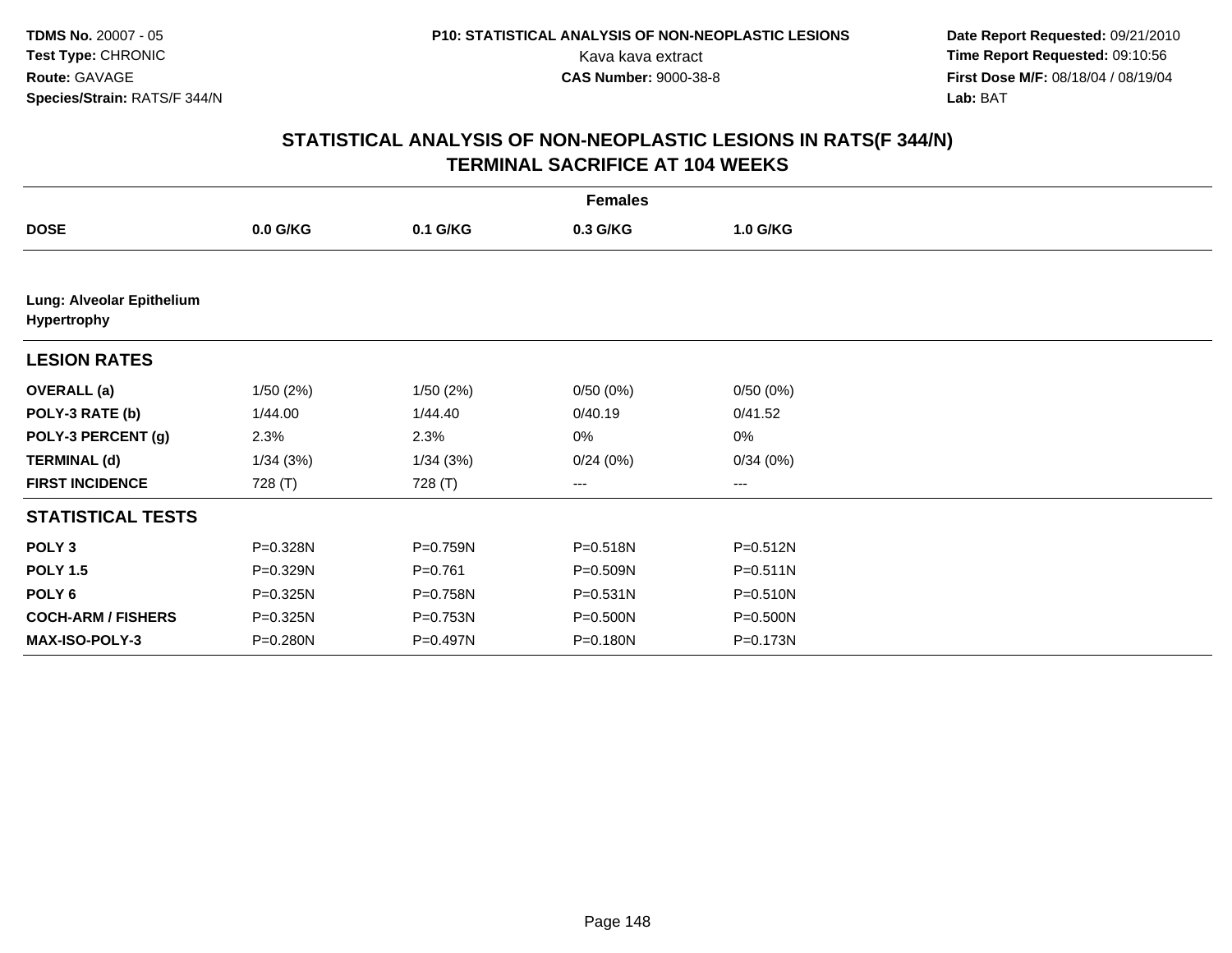| <b>Females</b>                          |            |             |              |              |  |  |  |  |
|-----------------------------------------|------------|-------------|--------------|--------------|--|--|--|--|
| <b>DOSE</b>                             | $0.0$ G/KG | 0.1 G/KG    | 0.3 G/KG     | 1.0 G/KG     |  |  |  |  |
|                                         |            |             |              |              |  |  |  |  |
| Lung: Alveolar Epithelium<br>Metaplasia |            |             |              |              |  |  |  |  |
| <b>LESION RATES</b>                     |            |             |              |              |  |  |  |  |
| <b>OVERALL</b> (a)                      | 2/50(4%)   | 3/50(6%)    | 0/50(0%)     | 0/50(0%)     |  |  |  |  |
| POLY-3 RATE (b)                         | 2/44.14    | 3/44.62     | 0/40.19      | 0/41.52      |  |  |  |  |
| POLY-3 PERCENT (g)                      | 4.5%       | 6.7%        | 0%           | 0%           |  |  |  |  |
| <b>TERMINAL (d)</b>                     | 1/34(3%)   | 2/34(6%)    | 0/24(0%)     | 0/34(0%)     |  |  |  |  |
| <b>FIRST INCIDENCE</b>                  | 693        | 670         | ---          | ---          |  |  |  |  |
| <b>STATISTICAL TESTS</b>                |            |             |              |              |  |  |  |  |
| POLY <sub>3</sub>                       | P=0.104N   | $P = 0.505$ | P=0.258N     | $P = 0.251N$ |  |  |  |  |
| <b>POLY 1.5</b>                         | P=0.105N   | $P = 0.500$ | P=0.248N     | P=0.250N     |  |  |  |  |
| POLY <sub>6</sub>                       | P=0.102N   | $P = 0.508$ | $P = 0.275N$ | $P = 0.249N$ |  |  |  |  |
| <b>COCH-ARM / FISHERS</b>               | P=0.101N   | $P = 0.500$ | P=0.247N     | P=0.247N     |  |  |  |  |
| <b>MAX-ISO-POLY-3</b>                   | P=0.106N   | $P = 0.329$ | P=0.096N     | P=0.089N     |  |  |  |  |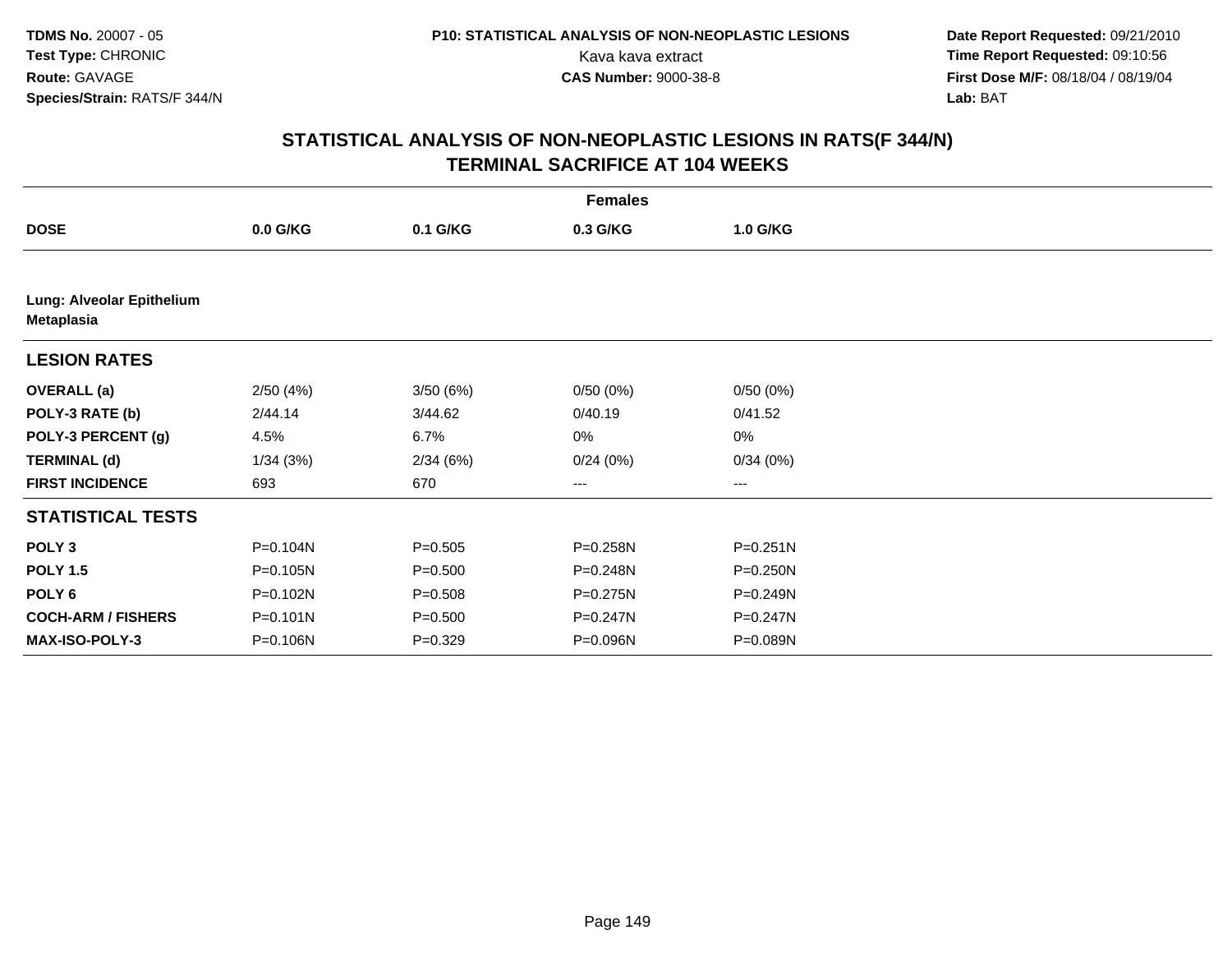**Date Report Requested:** 09/21/2010 Kava kava extract **Time Report Requested:** 09:10:56<br>**CAS Number:** 9000-38-8<br>**Tirst Dose M/F:** 08/18/04 / 08/19/04 **First Dose M/F:** 08/18/04 / 08/19/04 Lab: BAT **Lab:** BAT

| <b>Females</b>                                                   |             |             |             |             |  |  |  |  |
|------------------------------------------------------------------|-------------|-------------|-------------|-------------|--|--|--|--|
| <b>DOSE</b>                                                      | 0.0 G/KG    | 0.1 G/KG    | 0.3 G/KG    | 1.0 G/KG    |  |  |  |  |
|                                                                  |             |             |             |             |  |  |  |  |
| <b>Lung: Alveolus</b><br><b>Infiltration Cellular Histiocyte</b> |             |             |             |             |  |  |  |  |
| <b>LESION RATES</b>                                              |             |             |             |             |  |  |  |  |
| <b>OVERALL</b> (a)                                               | 12/50 (24%) | 17/50 (34%) | 12/50 (24%) | 16/50 (32%) |  |  |  |  |
| POLY-3 RATE (b)                                                  | 12/44.32    | 17/45.55    | 12/41.38    | 16/42.24    |  |  |  |  |
| POLY-3 PERCENT (g)                                               | 27.1%       | 37.3%       | 29%         | 37.9%       |  |  |  |  |
| <b>TERMINAL (d)</b>                                              | 10/34 (29%) | 13/34 (38%) | 7/24 (29%)  | 14/34 (41%) |  |  |  |  |
| <b>FIRST INCIDENCE</b>                                           | 669         | 558         | 628         | 489         |  |  |  |  |
| <b>STATISTICAL TESTS</b>                                         |             |             |             |             |  |  |  |  |
| POLY <sub>3</sub>                                                | $P = 0.269$ | $P = 0.207$ | $P = 0.517$ | $P = 0.198$ |  |  |  |  |
| <b>POLY 1.5</b>                                                  | $P=0.278$   | $P = 0.194$ | $P = 0.553$ | $P=0.202$   |  |  |  |  |
| POLY <sub>6</sub>                                                | $P = 0.276$ | $P = 0.218$ | $P = 0.463$ | $P = 0.204$ |  |  |  |  |
| <b>COCH-ARM / FISHERS</b>                                        | $P = 0.344$ | $P = 0.189$ | P=0.592N    | $P=0.252$   |  |  |  |  |
| <b>MAX-ISO-POLY-3</b>                                            | $P = 0.238$ | $P = 0.151$ | $P=0.422$   | $P = 0.145$ |  |  |  |  |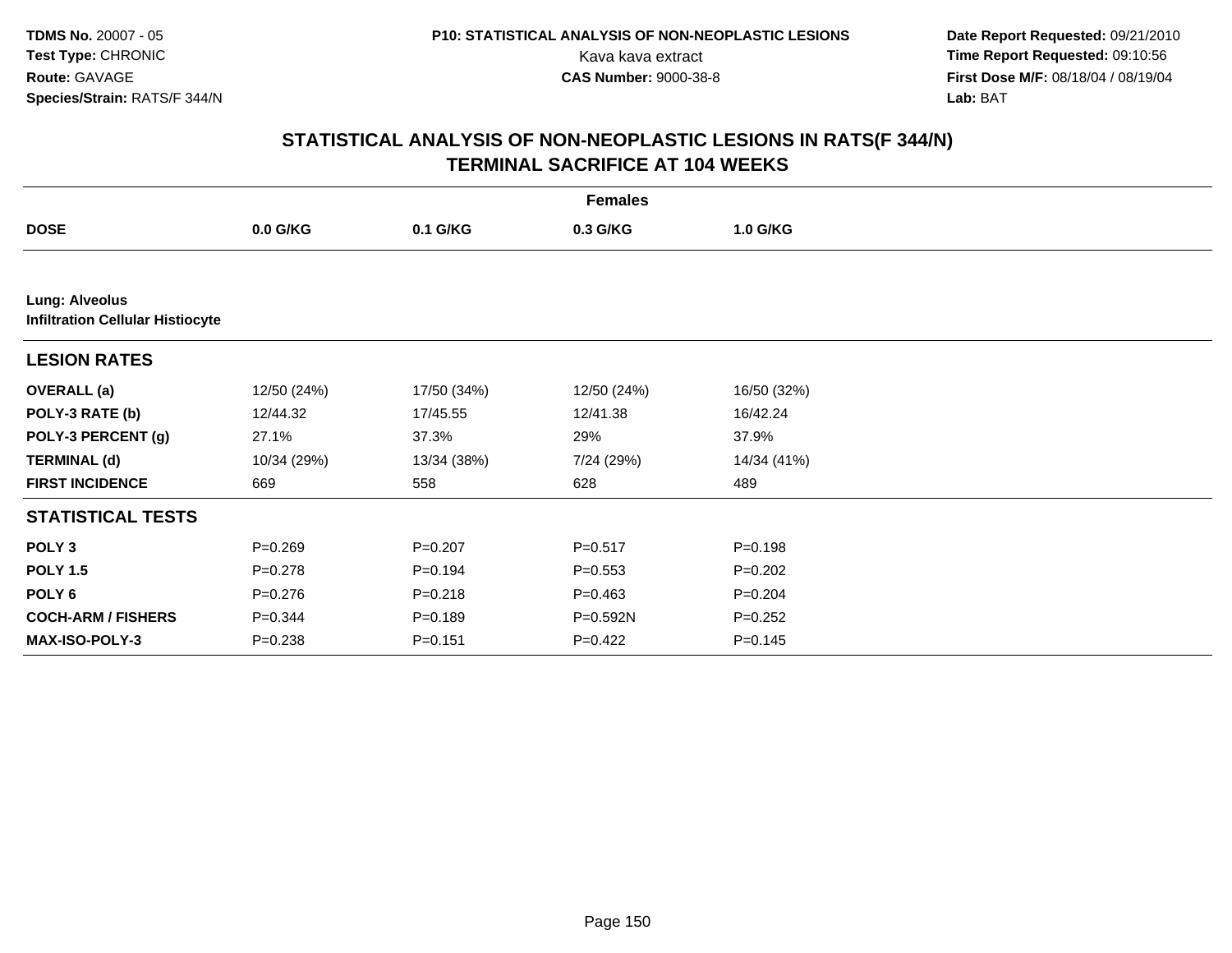| <b>Females</b>                           |            |             |             |              |  |  |  |
|------------------------------------------|------------|-------------|-------------|--------------|--|--|--|
| <b>DOSE</b>                              | $0.0$ G/KG | 0.1 G/KG    | 0.3 G/KG    | 1.0 G/KG     |  |  |  |
|                                          |            |             |             |              |  |  |  |
| Lymph Node, Mesenteric<br><b>Atrophy</b> |            |             |             |              |  |  |  |
| <b>LESION RATES</b>                      |            |             |             |              |  |  |  |
| <b>OVERALL</b> (a)                       | 1/50(2%)   | 1/50(2%)    | 1/50(2%)    | 0/50(0%)     |  |  |  |
| POLY-3 RATE (b)                          | 1/44.14    | 1/44.40     | 1/40.40     | 0/41.52      |  |  |  |
| POLY-3 PERCENT (g)                       | 2.3%       | 2.3%        | 2.5%        | $0\%$        |  |  |  |
| <b>TERMINAL (d)</b>                      | 0/34(0%)   | 1/34(3%)    | 0/24(0%)    | 0/34(0%)     |  |  |  |
| <b>FIRST INCIDENCE</b>                   | 693        | 728 (T)     | 672         | ---          |  |  |  |
| <b>STATISTICAL TESTS</b>                 |            |             |             |              |  |  |  |
| POLY <sub>3</sub>                        | P=0.342N   | P=0.759N    | $P=0.741$   | P=0.512N     |  |  |  |
| <b>POLY 1.5</b>                          | P=0.340N   | $P = 0.760$ | $P = 0.750$ | $P = 0.511N$ |  |  |  |
| POLY 6                                   | P=0.339N   | P=0.759N    | $P=0.726$   | $P = 0.511N$ |  |  |  |
| <b>COCH-ARM / FISHERS</b>                | P=0.327N   | P=0.753N    | P=0.753N    | P=0.500N     |  |  |  |
| <b>MAX-ISO-POLY-3</b>                    | P=0.349N   | P=0.498N    | $P = 0.475$ | P=0.174N     |  |  |  |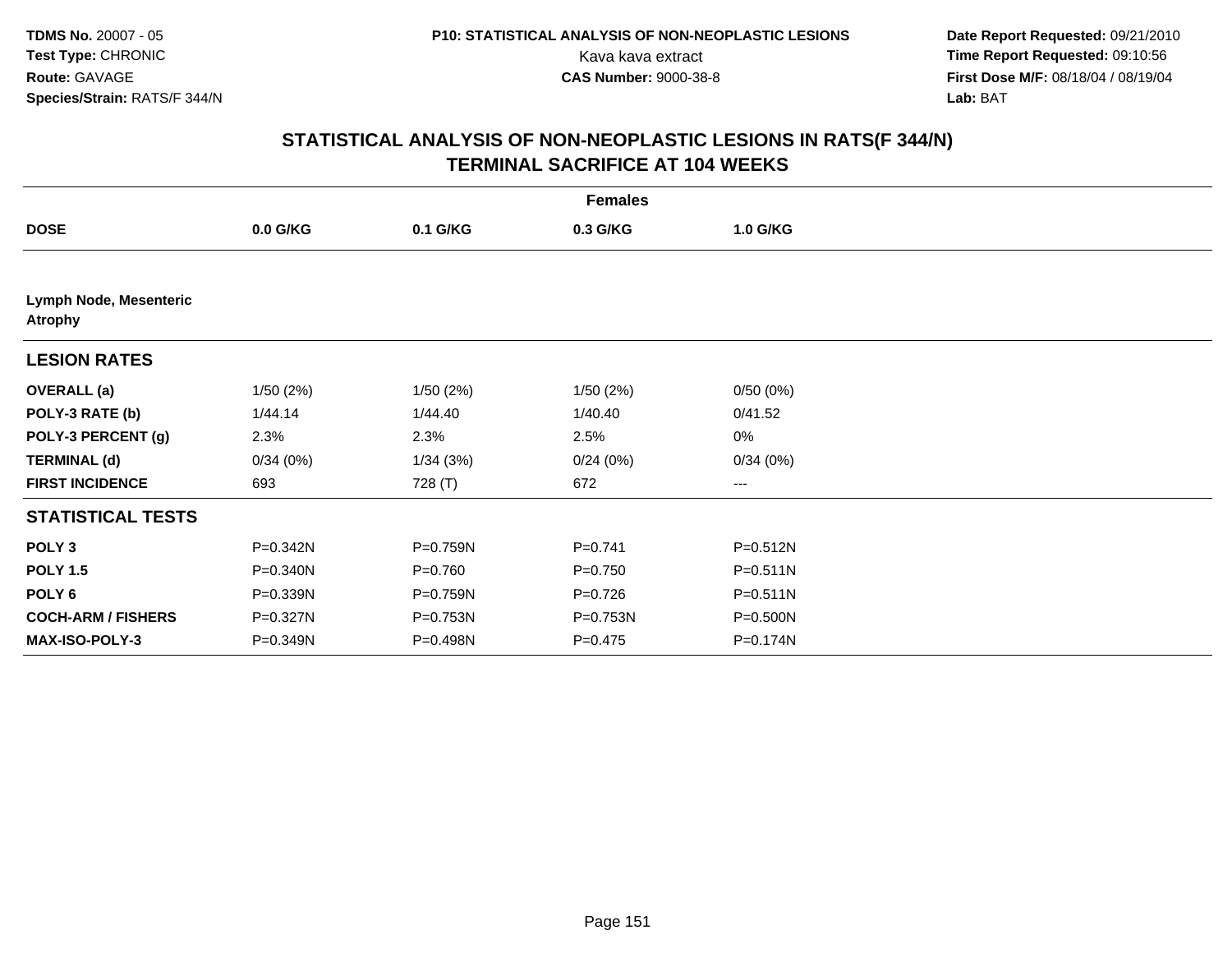| <b>Females</b>                                |            |              |              |              |  |  |  |  |
|-----------------------------------------------|------------|--------------|--------------|--------------|--|--|--|--|
| <b>DOSE</b>                                   | $0.0$ G/KG | 0.1 G/KG     | 0.3 G/KG     | 1.0 G/KG     |  |  |  |  |
|                                               |            |              |              |              |  |  |  |  |
| <b>Lymph Node, Mesenteric</b><br>Inflammation |            |              |              |              |  |  |  |  |
| <b>LESION RATES</b>                           |            |              |              |              |  |  |  |  |
| <b>OVERALL</b> (a)                            | 2/50(4%)   | 0/50(0%)     | 0/50(0%)     | 0/50(0%)     |  |  |  |  |
| POLY-3 RATE (b)                               | 2/44.00    | 0/44.40      | 0/40.19      | 0/41.52      |  |  |  |  |
| POLY-3 PERCENT (g)                            | 4.6%       | 0%           | 0%           | 0%           |  |  |  |  |
| <b>TERMINAL (d)</b>                           | 2/34(6%)   | 0/34(0%)     | 0/24(0%)     | 0/34(0%)     |  |  |  |  |
| <b>FIRST INCIDENCE</b>                        | 728 (T)    | $--$         | ---          | ---          |  |  |  |  |
| <b>STATISTICAL TESTS</b>                      |            |              |              |              |  |  |  |  |
| POLY <sub>3</sub>                             | P=0.262N   | $P = 0.235N$ | P=0.258N     | $P = 0.250N$ |  |  |  |  |
| <b>POLY 1.5</b>                               | P=0.262N   | P=0.237N     | P=0.248N     | $P = 0.249N$ |  |  |  |  |
| POLY <sub>6</sub>                             | P=0.260N   | P=0.234N     | $P = 0.274N$ | P=0.248N     |  |  |  |  |
| <b>COCH-ARM / FISHERS</b>                     | P=0.262N   | $P = 0.247N$ | $P = 0.247N$ | $P = 0.247N$ |  |  |  |  |
| <b>MAX-ISO-POLY-3</b>                         | P=0.045N*  | P=0.076N     | P=0.095N     | P=0.089N     |  |  |  |  |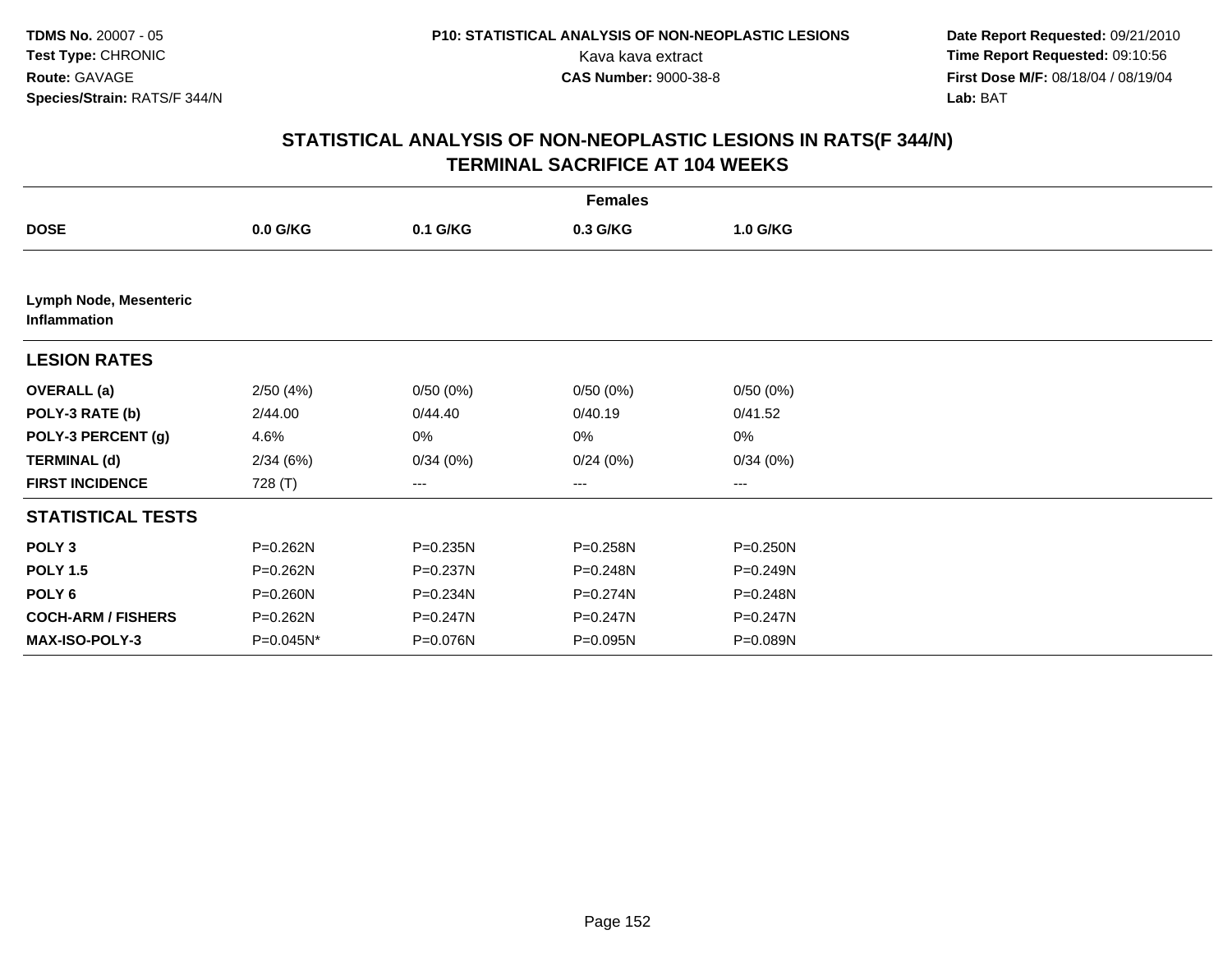**Date Report Requested:** 09/21/2010 Kava kava extract **Time Report Requested:** 09:10:56<br>**CAS Number:** 9000-38-8<br>**Tirst Dose M/F:** 08/18/04 / 08/19/04 **First Dose M/F:** 08/18/04 / 08/19/04 Lab: BAT **Lab:** BAT

| <b>Females</b>                                         |              |                   |             |          |  |  |  |  |  |
|--------------------------------------------------------|--------------|-------------------|-------------|----------|--|--|--|--|--|
| <b>DOSE</b>                                            | $0.0$ G/KG   | 0.1 G/KG          | 0.3 G/KG    | 1.0 G/KG |  |  |  |  |  |
|                                                        |              |                   |             |          |  |  |  |  |  |
| <b>Lymph Node: Mediastinal</b><br>Hyperplasia Lymphoid |              |                   |             |          |  |  |  |  |  |
| <b>LESION RATES</b>                                    |              |                   |             |          |  |  |  |  |  |
| <b>OVERALL</b> (a)                                     | $0/1$ $(0%)$ | $0/3(0\%)$        | $0/3(0\%)$  | 0/2(0%)  |  |  |  |  |  |
| POLY-3 RATE (b)                                        | 0/0.34       | 0/2.01            | 0/1.91      | 0/2.00   |  |  |  |  |  |
| POLY-3 PERCENT (g)                                     | 0%           | 0%                | 0%          | 0%       |  |  |  |  |  |
| <b>TERMINAL (d)</b>                                    | $0/0 (0\%)$  | $0/0 (0\%)$       | $0/0 (0\%)$ | 0/2(0%)  |  |  |  |  |  |
| <b>FIRST INCIDENCE</b>                                 | ---          | $\qquad \qquad -$ | ---         | ---      |  |  |  |  |  |
| <b>STATISTICAL TESTS</b>                               |              |                   |             |          |  |  |  |  |  |
| POLY <sub>3</sub>                                      | (e)          | (e)               | (e)         | (e)      |  |  |  |  |  |
| <b>POLY 1.5</b>                                        | (e)          | (e)               | (e)         | (e)      |  |  |  |  |  |
| POLY <sub>6</sub>                                      | (e)          | (e)               | (e)         | (e)      |  |  |  |  |  |
| <b>COCH-ARM / FISHERS</b>                              | (e)          | (e)               | (e)         | (e)      |  |  |  |  |  |
| MAX-ISO-POLY-3                                         | (e)          | (e)               | (e)         | (e)      |  |  |  |  |  |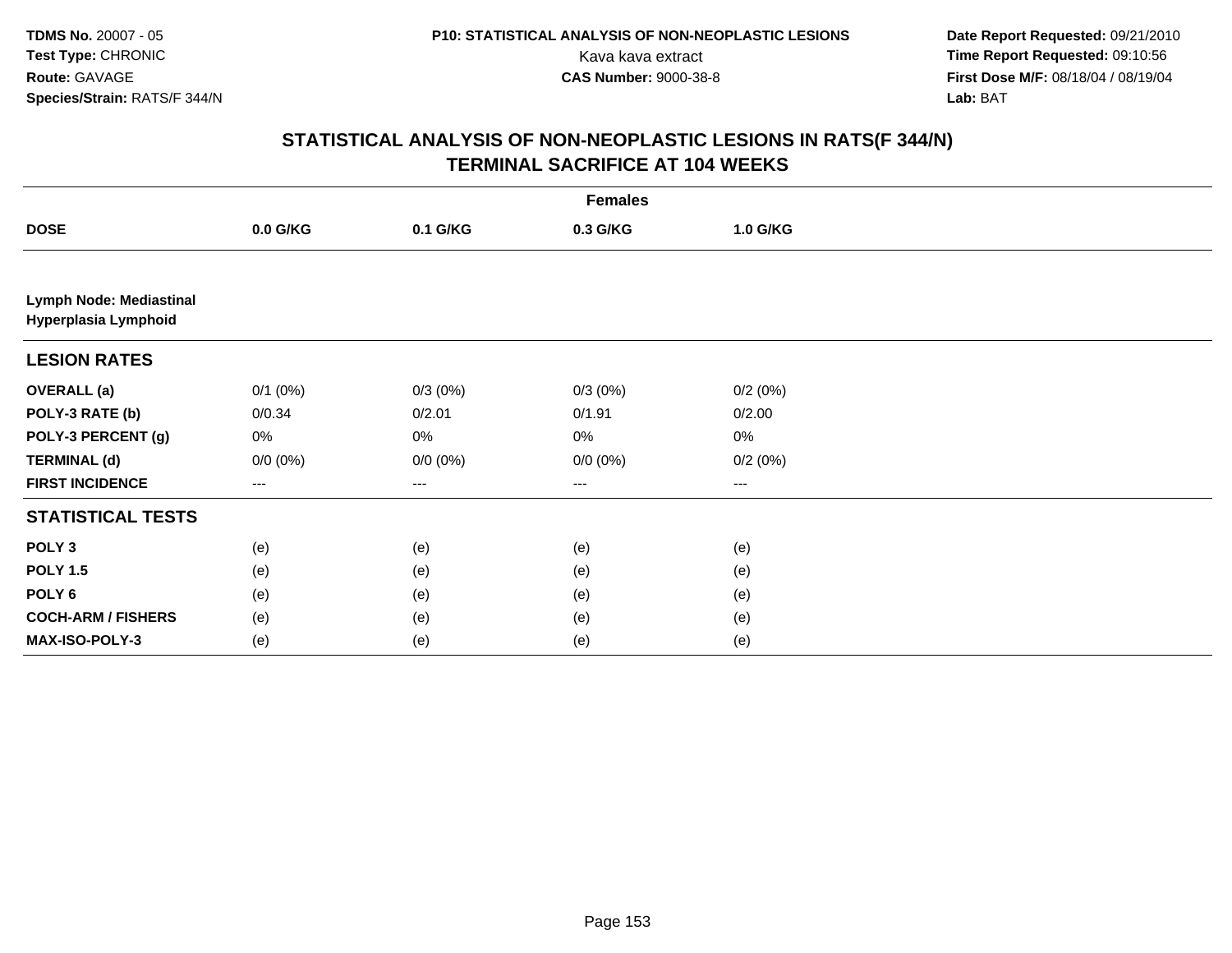**Date Report Requested:** 09/21/2010 Kava kava extract **Time Report Requested:** 09:10:56<br>**CAS Number:** 9000-38-8<br>**Tirst Dose M/F:** 08/18/04 / 08/19/04 **First Dose M/F:** 08/18/04 / 08/19/04 Lab: BAT **Lab:** BAT

| <b>Females</b>                      |                   |          |             |          |  |  |  |
|-------------------------------------|-------------------|----------|-------------|----------|--|--|--|
| <b>DOSE</b>                         | $0.0$ G/KG        | 0.1 G/KG | 0.3 G/KG    | 1.0 G/KG |  |  |  |
|                                     |                   |          |             |          |  |  |  |
| <b>Mammary Gland</b><br>Hyperplasia |                   |          |             |          |  |  |  |
| <b>LESION RATES</b>                 |                   |          |             |          |  |  |  |
| <b>OVERALL (a)</b>                  | 0/50(0%)          | 0/50(0%) | 2/50(4%)    | 0/50(0%) |  |  |  |
| POLY-3 RATE (b)                     | 0/44.00           | 0/44.40  | 2/40.51     | 0/41.52  |  |  |  |
| POLY-3 PERCENT (g)                  | 0%                | 0%       | 4.9%        | 0%       |  |  |  |
| <b>TERMINAL (d)</b>                 | 0/34(0%)          | 0/34(0%) | 1/24(4%)    | 0/34(0%) |  |  |  |
| <b>FIRST INCIDENCE</b>              | $\qquad \qquad -$ | ---      | 639         | ---      |  |  |  |
| <b>STATISTICAL TESTS</b>            |                   |          |             |          |  |  |  |
| POLY <sub>3</sub>                   | P=0.698N          | (e)      | $P = 0.219$ | (e)      |  |  |  |
| <b>POLY 1.5</b>                     | P=0.694N          | (e)      | $P = 0.228$ | (e)      |  |  |  |
| POLY 6                              | P=0.696N          | (e)      | $P = 0.207$ | (e)      |  |  |  |
| <b>COCH-ARM / FISHERS</b>           | P=0.675N          | (e)      | $P = 0.247$ | (e)      |  |  |  |
| MAX-ISO-POLY-3                      | $P = 0.249$       | (e)      | $P=0.075$   | (e)      |  |  |  |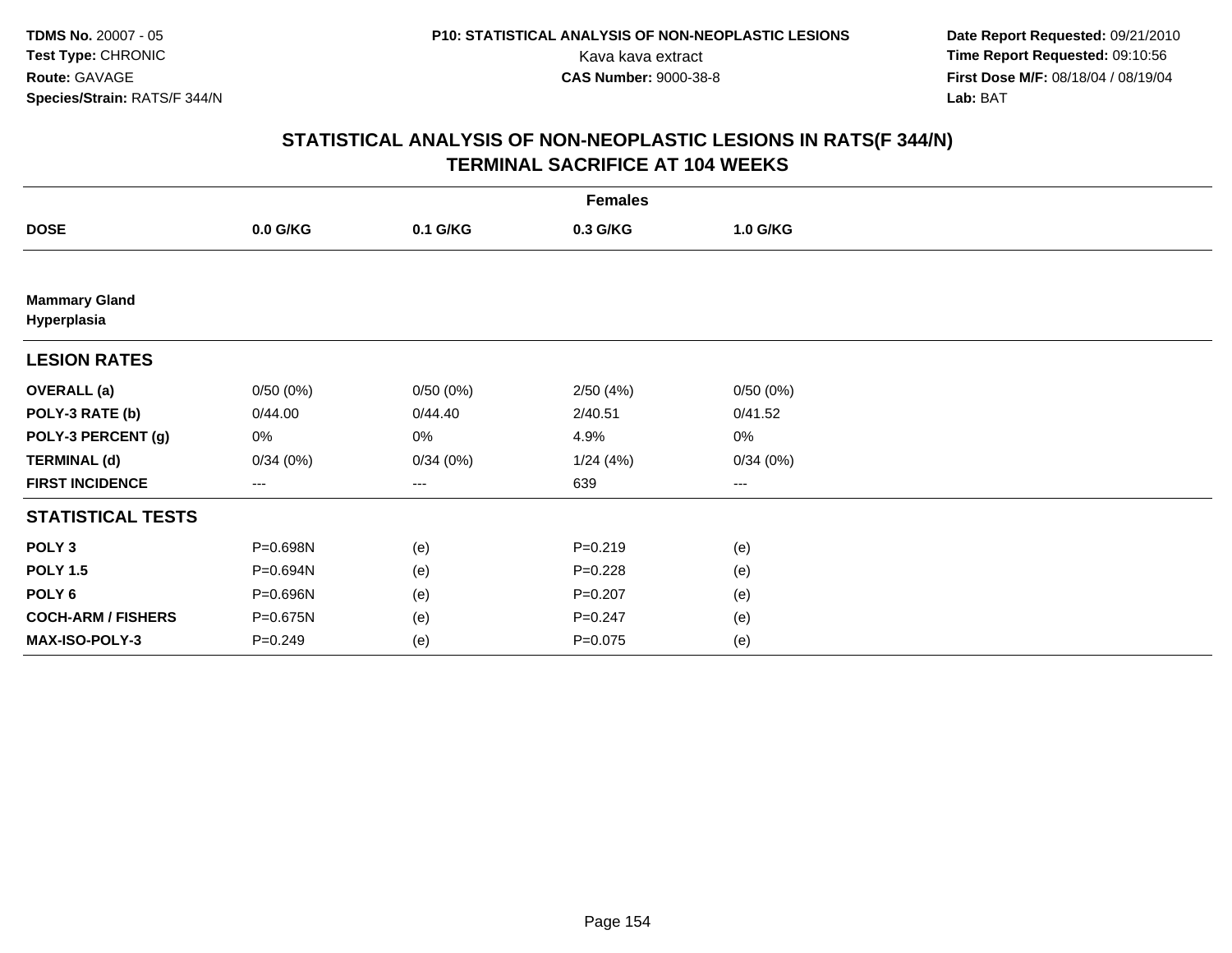**Date Report Requested:** 09/21/2010 Kava kava extract **Time Report Requested:** 09:10:56<br>**CAS Number:** 9000-38-8<br>**Tirst Dose M/F:** 08/18/04 / 08/19/04 **First Dose M/F:** 08/18/04 / 08/19/04 Lab: BAT **Lab:** BAT

|                                          | <b>Females</b> |            |            |            |  |  |  |  |
|------------------------------------------|----------------|------------|------------|------------|--|--|--|--|
| <b>DOSE</b>                              | 0.0 G/KG       | 0.1 G/KG   | 0.3 G/KG   | 1.0 G/KG   |  |  |  |  |
|                                          |                |            |            |            |  |  |  |  |
| <b>Mesentery: Fat</b><br><b>Necrosis</b> |                |            |            |            |  |  |  |  |
| <b>LESION RATES</b>                      |                |            |            |            |  |  |  |  |
| <b>OVERALL</b> (a)                       | 10/10 (100%)   | 9/9 (100%) | 7/7 (100%) | 9/9 (100%) |  |  |  |  |
| POLY-3 RATE (b)                          | 10/10.00       | 9/9.00     | 7/7.00     | 9/9.00     |  |  |  |  |
| POLY-3 PERCENT (g)                       | 100%           | 100%       | 100%       | 100%       |  |  |  |  |
| <b>TERMINAL (d)</b>                      | 5/5 (100%)     | 7/7 (100%) | 4/4 (100%) | 6/6 (100%) |  |  |  |  |
| <b>FIRST INCIDENCE</b>                   | 506            | 558        | 532        | 616        |  |  |  |  |
| <b>STATISTICAL TESTS</b>                 |                |            |            |            |  |  |  |  |
| POLY <sub>3</sub>                        | (e)            | (e)        | (e)        | (e)        |  |  |  |  |
| <b>POLY 1.5</b>                          | (e)            | (e)        | (e)        | (e)        |  |  |  |  |
| POLY 6                                   | (e)            | (e)        | (e)        | (e)        |  |  |  |  |
| <b>COCH-ARM / FISHERS</b>                | (e)            | (e)        | (e)        | (e)        |  |  |  |  |
| <b>MAX-ISO-POLY-3</b>                    | (e)            | (e)        | (e)        | (e)        |  |  |  |  |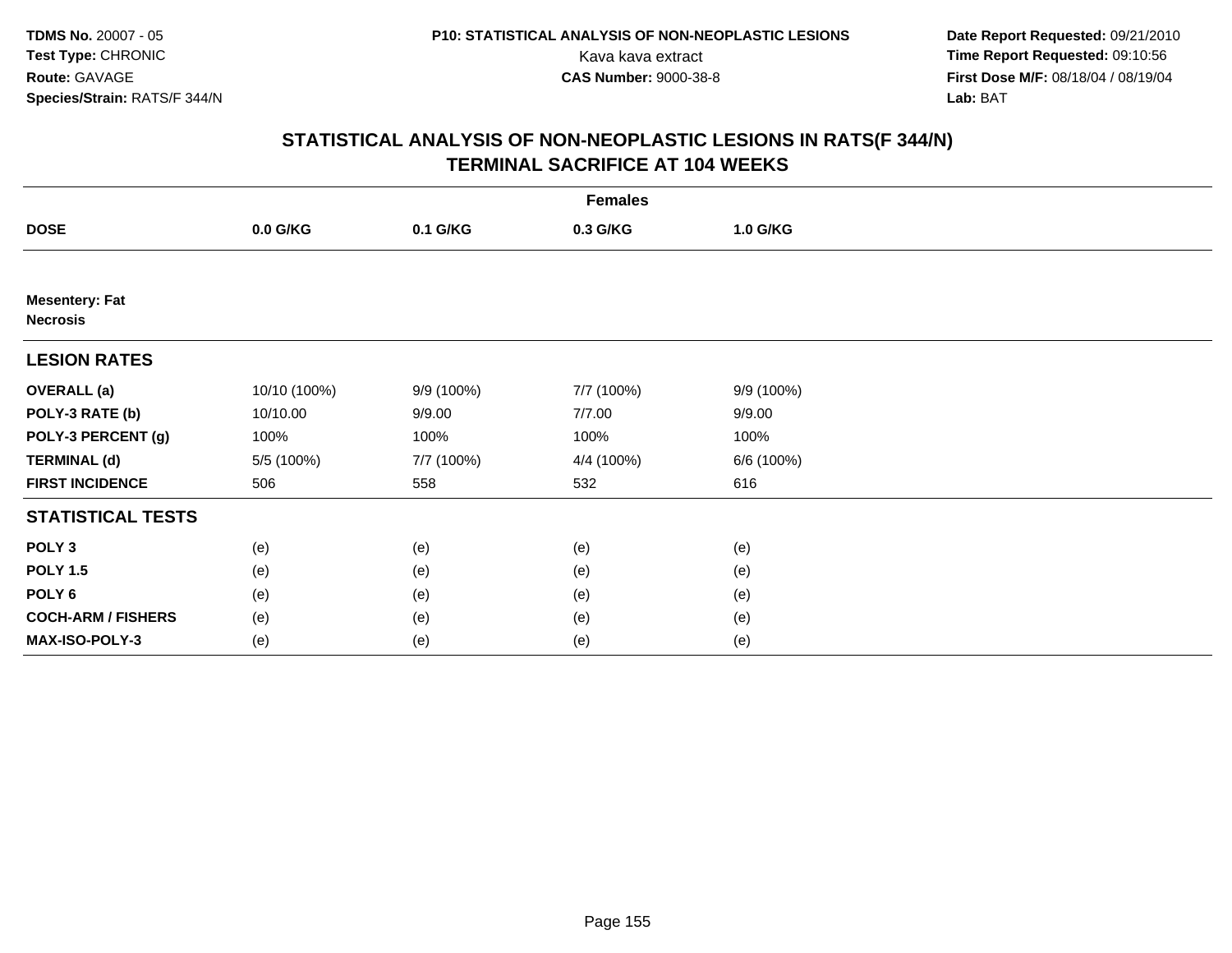**Date Report Requested:** 09/21/2010 Kava kava extract **Time Report Requested:** 09:10:56<br>**CAS Number:** 9000-38-8<br>**Tirst Dose M/F:** 08/18/04 / 08/19/04 **First Dose M/F:** 08/18/04 / 08/19/04 Lab: BAT **Lab:** BAT

|                                    | <b>Females</b> |          |          |          |  |  |  |  |
|------------------------------------|----------------|----------|----------|----------|--|--|--|--|
| <b>DOSE</b>                        | $0.0$ G/KG     | 0.1 G/KG | 0.3 G/KG | 1.0 G/KG |  |  |  |  |
|                                    |                |          |          |          |  |  |  |  |
| <b>Nose</b><br><b>Foreign Body</b> |                |          |          |          |  |  |  |  |
| <b>LESION RATES</b>                |                |          |          |          |  |  |  |  |
| <b>OVERALL</b> (a)                 | 2/50(4%)       | 0/50(0%) | 0/50(0%) | 0/50(0%) |  |  |  |  |
| POLY-3 RATE (b)                    | 2/44.00        | 0/44.40  | 0/40.19  | 0/41.52  |  |  |  |  |
| POLY-3 PERCENT (g)                 | 4.6%           | 0%       | 0%       | 0%       |  |  |  |  |
| <b>TERMINAL (d)</b>                | 2/34(6%)       | 0/34(0%) | 0/24(0%) | 0/34(0%) |  |  |  |  |
| <b>FIRST INCIDENCE</b>             | 728 (T)        | ---      | ---      | ---      |  |  |  |  |
| <b>STATISTICAL TESTS</b>           |                |          |          |          |  |  |  |  |
| POLY <sub>3</sub>                  | P=0.262N       | P=0.235N | P=0.258N | P=0.250N |  |  |  |  |
| <b>POLY 1.5</b>                    | P=0.262N       | P=0.237N | P=0.248N | P=0.249N |  |  |  |  |
| POLY <sub>6</sub>                  | $P = 0.260N$   | P=0.234N | P=0.274N | P=0.248N |  |  |  |  |
| <b>COCH-ARM / FISHERS</b>          | P=0.262N       | P=0.247N | P=0.247N | P=0.247N |  |  |  |  |
| <b>MAX-ISO-POLY-3</b>              | P=0.045N*      | P=0.076N | P=0.095N | P=0.089N |  |  |  |  |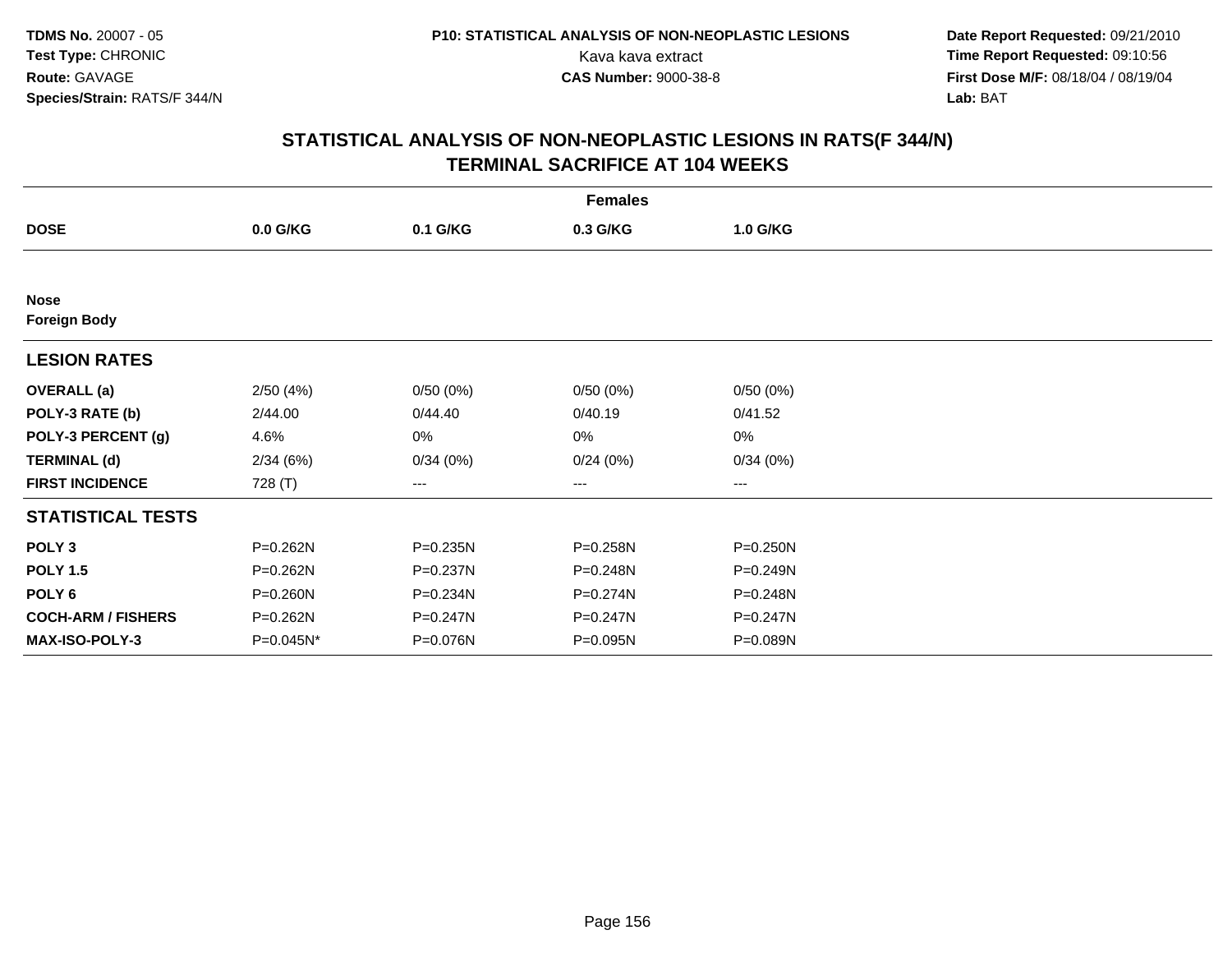**Date Report Requested:** 09/21/2010 Kava kava extract **Time Report Requested:** 09:10:56<br>**CAS Number:** 9000-38-8<br>**Tirst Dose M/F:** 08/18/04 / 08/19/04 **First Dose M/F:** 08/18/04 / 08/19/04 Lab: BAT **Lab:** BAT

| <b>Females</b>              |             |           |             |             |  |  |  |
|-----------------------------|-------------|-----------|-------------|-------------|--|--|--|
| <b>DOSE</b>                 | 0.0 G/KG    | 0.1 G/KG  | 0.3 G/KG    | 1.0 G/KG    |  |  |  |
|                             |             |           |             |             |  |  |  |
| <b>Nose</b><br>Inflammation |             |           |             |             |  |  |  |
| <b>LESION RATES</b>         |             |           |             |             |  |  |  |
| <b>OVERALL (a)</b>          | 8/50 (16%)  | 2/50(4%)  | 9/50 (18%)  | 8/50 (16%)  |  |  |  |
| POLY-3 RATE (b)             | 8/44.58     | 2/44.75   | 9/41.70     | 8/42.21     |  |  |  |
| POLY-3 PERCENT (g)          | 18%         | 4.5%      | 21.6%       | 19%         |  |  |  |
| <b>TERMINAL (d)</b>         | 5/34(15%)   | 1/34(3%)  | 5/24(21%)   | 7/34 (21%)  |  |  |  |
| <b>FIRST INCIDENCE</b>      | 621         | 632       | 539         | 489         |  |  |  |
| <b>STATISTICAL TESTS</b>    |             |           |             |             |  |  |  |
| POLY <sub>3</sub>           | $P=0.232$   | P=0.044N* | $P = 0.439$ | $P = 0.562$ |  |  |  |
| <b>POLY 1.5</b>             | $P = 0.239$ | P=0.045N* | $P = 0.469$ | $P = 0.565$ |  |  |  |
| POLY 6                      | $P = 0.235$ | P=0.043N* | $P = 0.394$ | $P = 0.567$ |  |  |  |
| <b>COCH-ARM / FISHERS</b>   | $P = 0.280$ | P=0.046N* | $P = 0.500$ | P=0.607N    |  |  |  |
| MAX-ISO-POLY-3              | $P = 0.204$ | P=0.021N* | $P = 0.340$ | $P = 0.452$ |  |  |  |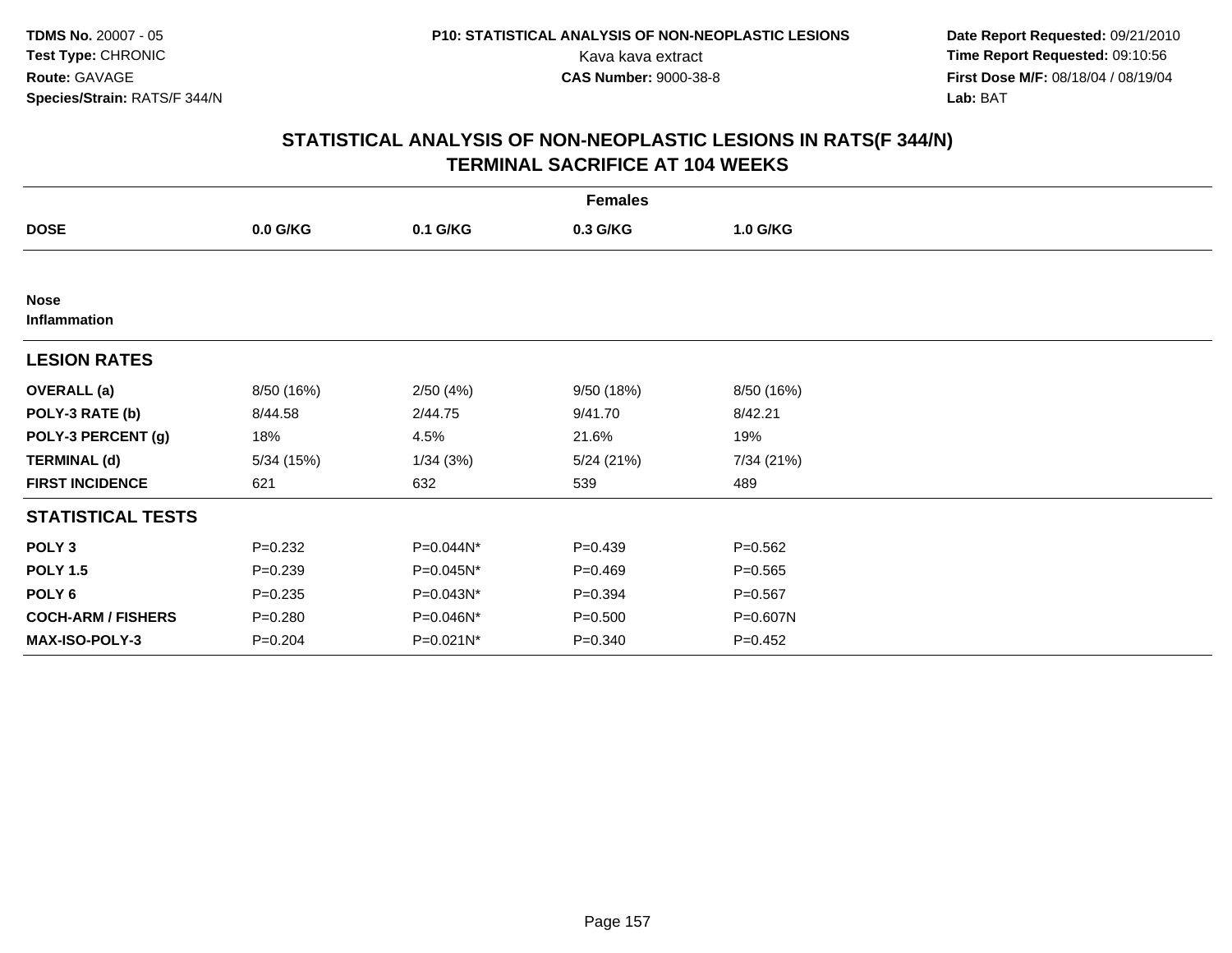| <b>Females</b>                                  |            |                        |             |              |  |  |  |  |
|-------------------------------------------------|------------|------------------------|-------------|--------------|--|--|--|--|
| <b>DOSE</b>                                     | $0.0$ G/KG | 0.1 G/KG               | 0.3 G/KG    | 1.0 G/KG     |  |  |  |  |
|                                                 |            |                        |             |              |  |  |  |  |
| <b>Nose: Olfactory Epithelium</b><br>Metaplasia |            |                        |             |              |  |  |  |  |
| <b>LESION RATES</b>                             |            |                        |             |              |  |  |  |  |
| <b>OVERALL</b> (a)                              | 1/50(2%)   | 0/50(0%)               | 1/50(2%)    | 0/50(0%)     |  |  |  |  |
| POLY-3 RATE (b)                                 | 1/44.00    | 0/44.40                | 1/40.19     | 0/41.52      |  |  |  |  |
| POLY-3 PERCENT (g)                              | 2.3%       | 0%                     | 2.5%        | 0%           |  |  |  |  |
| <b>TERMINAL (d)</b>                             | 1/34(3%)   | 0/34(0%)               | 1/24(4%)    | 0/34(0%)     |  |  |  |  |
| <b>FIRST INCIDENCE</b>                          | 728 (T)    | $\qquad \qquad \cdots$ | 728 (T)     | ---          |  |  |  |  |
| <b>STATISTICAL TESTS</b>                        |            |                        |             |              |  |  |  |  |
| POLY <sub>3</sub>                               | P=0.476N   | P=0.498N               | $P = 0.740$ | $P = 0.512N$ |  |  |  |  |
| <b>POLY 1.5</b>                                 | P=0.474N   | P=0.500N               | $P = 0.750$ | $P = 0.511N$ |  |  |  |  |
| POLY <sub>6</sub>                               | P=0.475N   | P=0.497N               | $P=0.725$   | P=0.510N     |  |  |  |  |
| <b>COCH-ARM / FISHERS</b>                       | P=0.464N   | P=0.500N               | P=0.753N    | $P = 0.500N$ |  |  |  |  |
| <b>MAX-ISO-POLY-3</b>                           | P=0.280N   | P=0.158N               | $P = 0.474$ | P=0.173N     |  |  |  |  |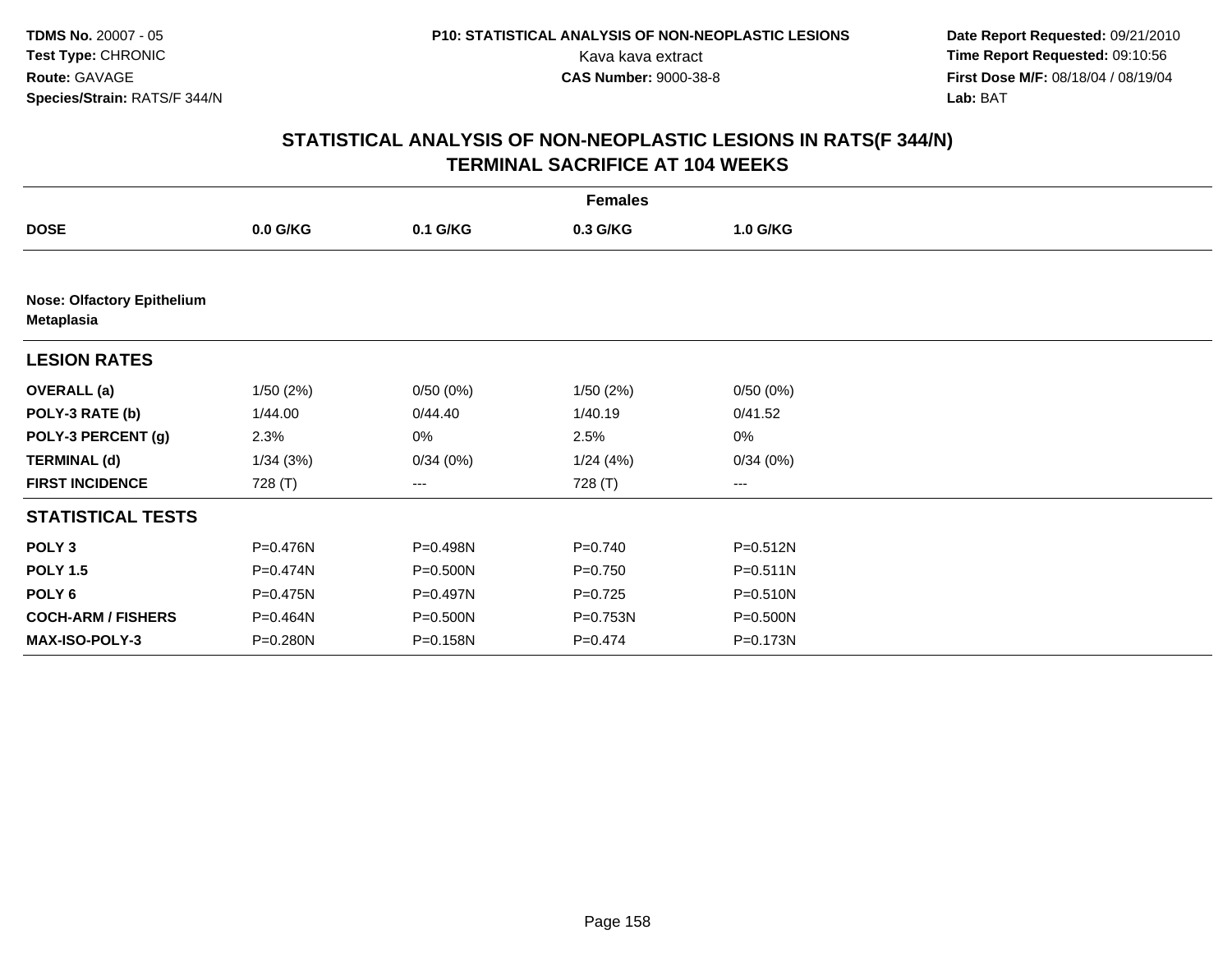| <b>Females</b>            |                                     |                   |             |          |  |  |  |  |  |
|---------------------------|-------------------------------------|-------------------|-------------|----------|--|--|--|--|--|
| <b>DOSE</b>               | $0.0$ G/KG                          | 0.1 G/KG          | 0.3 G/KG    | 1.0 G/KG |  |  |  |  |  |
|                           |                                     |                   |             |          |  |  |  |  |  |
| Hyperplasia               | <b>Nose: Respiratory Epithelium</b> |                   |             |          |  |  |  |  |  |
| <b>LESION RATES</b>       |                                     |                   |             |          |  |  |  |  |  |
| <b>OVERALL</b> (a)        | 0/50(0%)                            | 0/50(0%)          | 1/50(2%)    | 0/50(0%) |  |  |  |  |  |
| POLY-3 RATE (b)           | 0/44.00                             | 0/44.40           | 1/40.37     | 0/41.52  |  |  |  |  |  |
| POLY-3 PERCENT (g)        | 0%                                  | 0%                | 2.5%        | 0%       |  |  |  |  |  |
| <b>TERMINAL (d)</b>       | 0/34(0%)                            | 0/34(0%)          | 0/24(0%)    | 0/34(0%) |  |  |  |  |  |
| <b>FIRST INCIDENCE</b>    | ---                                 | $\qquad \qquad -$ | 681         | ---      |  |  |  |  |  |
| <b>STATISTICAL TESTS</b>  |                                     |                   |             |          |  |  |  |  |  |
| POLY <sub>3</sub>         | P=0.789N                            | (e)               | $P=0.483$   | (e)      |  |  |  |  |  |
| <b>POLY 1.5</b>           | P=0.787N                            | (e)               | $P = 0.491$ | (e)      |  |  |  |  |  |
| POLY <sub>6</sub>         | P=0.788N                            | (e)               | $P = 0.471$ | (e)      |  |  |  |  |  |
| <b>COCH-ARM / FISHERS</b> | P=0.779N                            | (e)               | $P = 0.500$ | (e)      |  |  |  |  |  |
| MAX-ISO-POLY-3            | $P = 0.384$                         | (e)               | $P = 0.158$ | (e)      |  |  |  |  |  |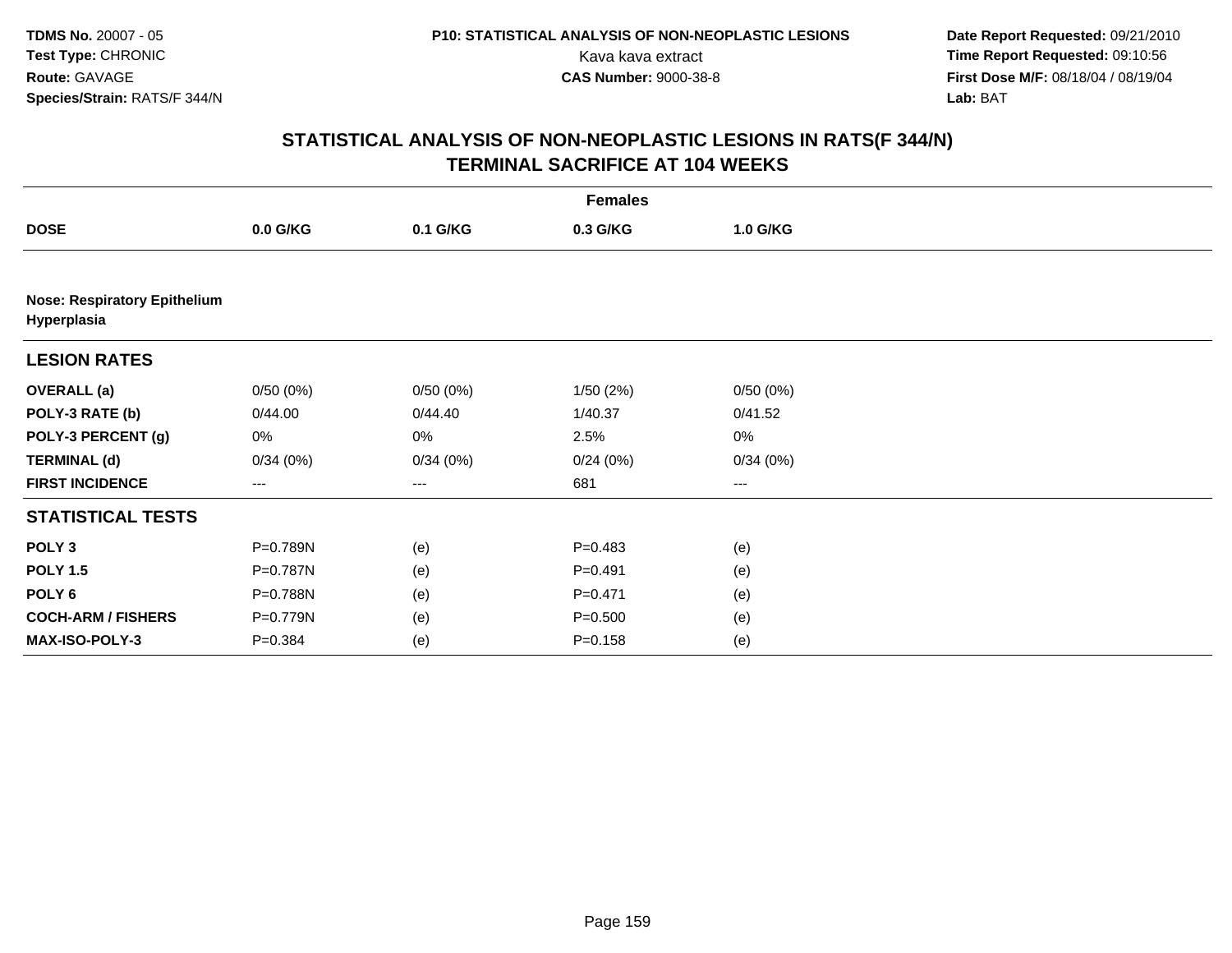**Date Report Requested:** 09/21/2010 Kava kava extract **Time Report Requested:** 09:10:56<br>**CAS Number:** 9000-38-8<br>**Tirst Dose M/F:** 08/18/04 / 08/19/04 **First Dose M/F:** 08/18/04 / 08/19/04 Lab: BAT **Lab:** BAT

| <b>Females</b>            |              |             |            |            |  |  |  |
|---------------------------|--------------|-------------|------------|------------|--|--|--|
| <b>DOSE</b>               | 0.0 G/KG     | 0.1 G/KG    | 0.3 G/KG   | 1.0 G/KG   |  |  |  |
|                           |              |             |            |            |  |  |  |
| Ovary<br>Cyst             |              |             |            |            |  |  |  |
| <b>LESION RATES</b>       |              |             |            |            |  |  |  |
| <b>OVERALL</b> (a)        | 8/50 (16%)   | 9/50 (18%)  | 6/50 (12%) | 5/50 (10%) |  |  |  |
| POLY-3 RATE (b)           | 8/44.33      | 9/44.56     | 6/40.92    | 5/41.92    |  |  |  |
| POLY-3 PERCENT (g)        | 18.1%        | 20.2%       | 14.7%      | 11.9%      |  |  |  |
| <b>TERMINAL (d)</b>       | 6/34(18%)    | 8/34 (24%)  | 4/24 (17%) | 3/34(9%)   |  |  |  |
| <b>FIRST INCIDENCE</b>    | 664          | 688         | 618        | 664        |  |  |  |
| <b>STATISTICAL TESTS</b>  |              |             |            |            |  |  |  |
| POLY <sub>3</sub>         | $P = 0.210N$ | $P = 0.505$ | P=0.449N   | P=0.312N   |  |  |  |
| <b>POLY 1.5</b>           | P=0.209N     | $P = 0.498$ | P=0.419N   | P=0.310N   |  |  |  |
| POLY 6                    | P=0.198N     | $P = 0.506$ | P=0.496N   | P=0.303N   |  |  |  |
| <b>COCH-ARM / FISHERS</b> | P=0.181N     | $P = 0.500$ | P=0.387N   | P=0.277N   |  |  |  |
| MAX-ISO-POLY-3            | P=0.308N     | $P = 0.397$ | P=0.342N   | P=0.221N   |  |  |  |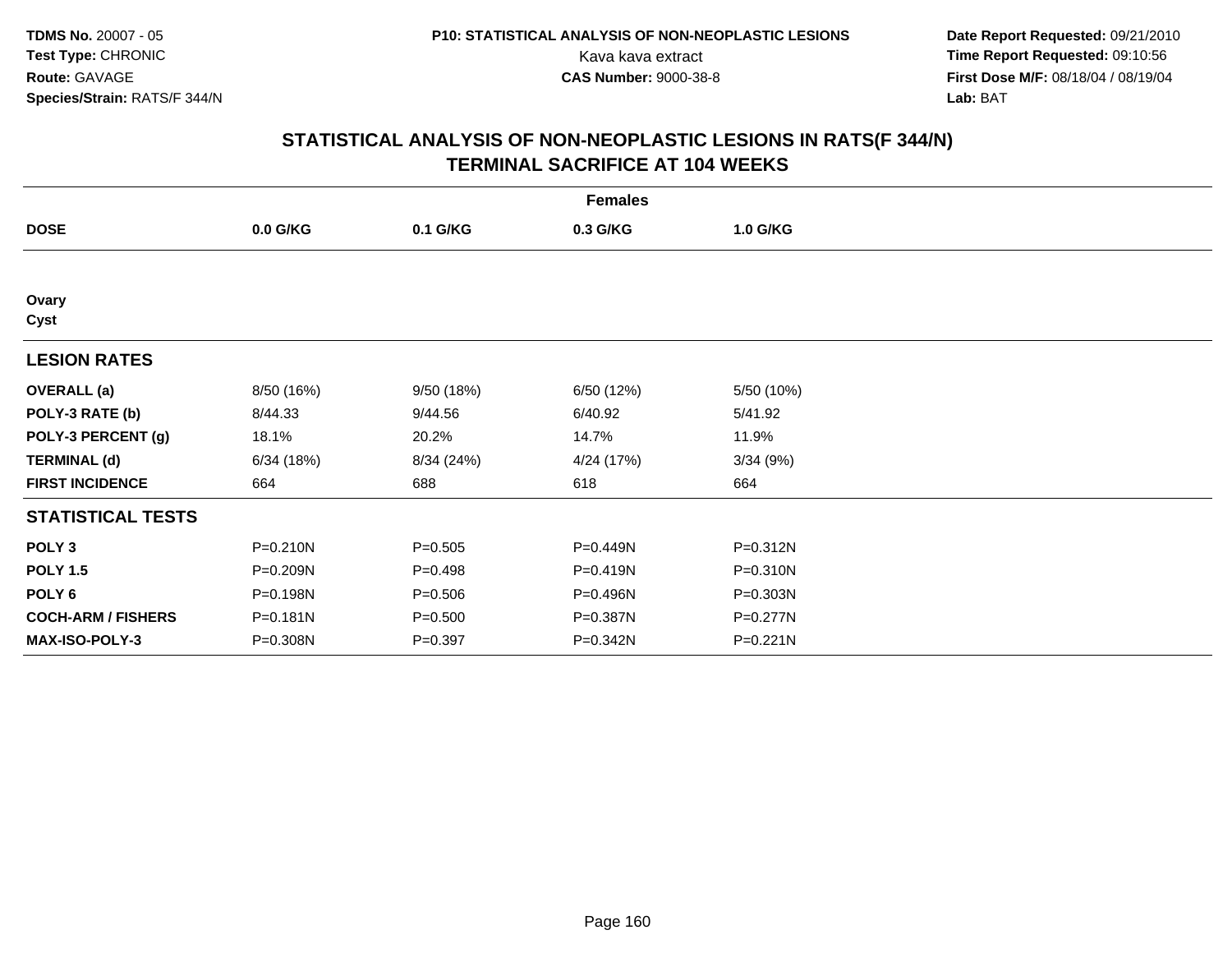**Date Report Requested:** 09/21/2010 Kava kava extract **Time Report Requested:** 09:10:56<br>**CAS Number:** 9000-38-8<br>**Tirst Dose M/F:** 08/18/04 / 08/19/04 **First Dose M/F:** 08/18/04 / 08/19/04 Lab: BAT **Lab:** BAT

| <b>Females</b>                    |             |             |             |             |  |  |  |
|-----------------------------------|-------------|-------------|-------------|-------------|--|--|--|
| <b>DOSE</b>                       | 0.0 G/KG    | 0.1 G/KG    | 0.3 G/KG    | 1.0 G/KG    |  |  |  |
|                                   |             |             |             |             |  |  |  |
| <b>Pancreas</b><br><b>Atrophy</b> |             |             |             |             |  |  |  |
| <b>LESION RATES</b>               |             |             |             |             |  |  |  |
| <b>OVERALL</b> (a)                | 13/50 (26%) | 10/50 (20%) | 16/50 (32%) | 17/50 (34%) |  |  |  |
| POLY-3 RATE (b)                   | 13/45.52    | 10/45.76    | 16/42.46    | 17/42.92    |  |  |  |
| POLY-3 PERCENT (g)                | 28.6%       | 21.9%       | 37.7%       | 39.6%       |  |  |  |
| <b>TERMINAL (d)</b>               | 10/34 (29%) | 6/34(18%)   | 10/24 (42%) | 14/34 (41%) |  |  |  |
| <b>FIRST INCIDENCE</b>            | 450         | 631         | 519         | 489         |  |  |  |
| <b>STATISTICAL TESTS</b>          |             |             |             |             |  |  |  |
| POLY <sub>3</sub>                 | $P = 0.077$ | P=0.310N    | $P = 0.246$ | $P = 0.190$ |  |  |  |
| <b>POLY 1.5</b>                   | $P = 0.084$ | P=0.321N    | $P = 0.282$ | $P = 0.196$ |  |  |  |
| POLY 6                            | $P = 0.079$ | P=0.295N    | $P = 0.199$ | $P = 0.199$ |  |  |  |
| <b>COCH-ARM / FISHERS</b>         | $P = 0.125$ | P=0.318N    | $P = 0.330$ | $P = 0.257$ |  |  |  |
| <b>MAX-ISO-POLY-3</b>             | $P = 0.123$ | P=0.231N    | $P = 0.188$ | $P = 0.142$ |  |  |  |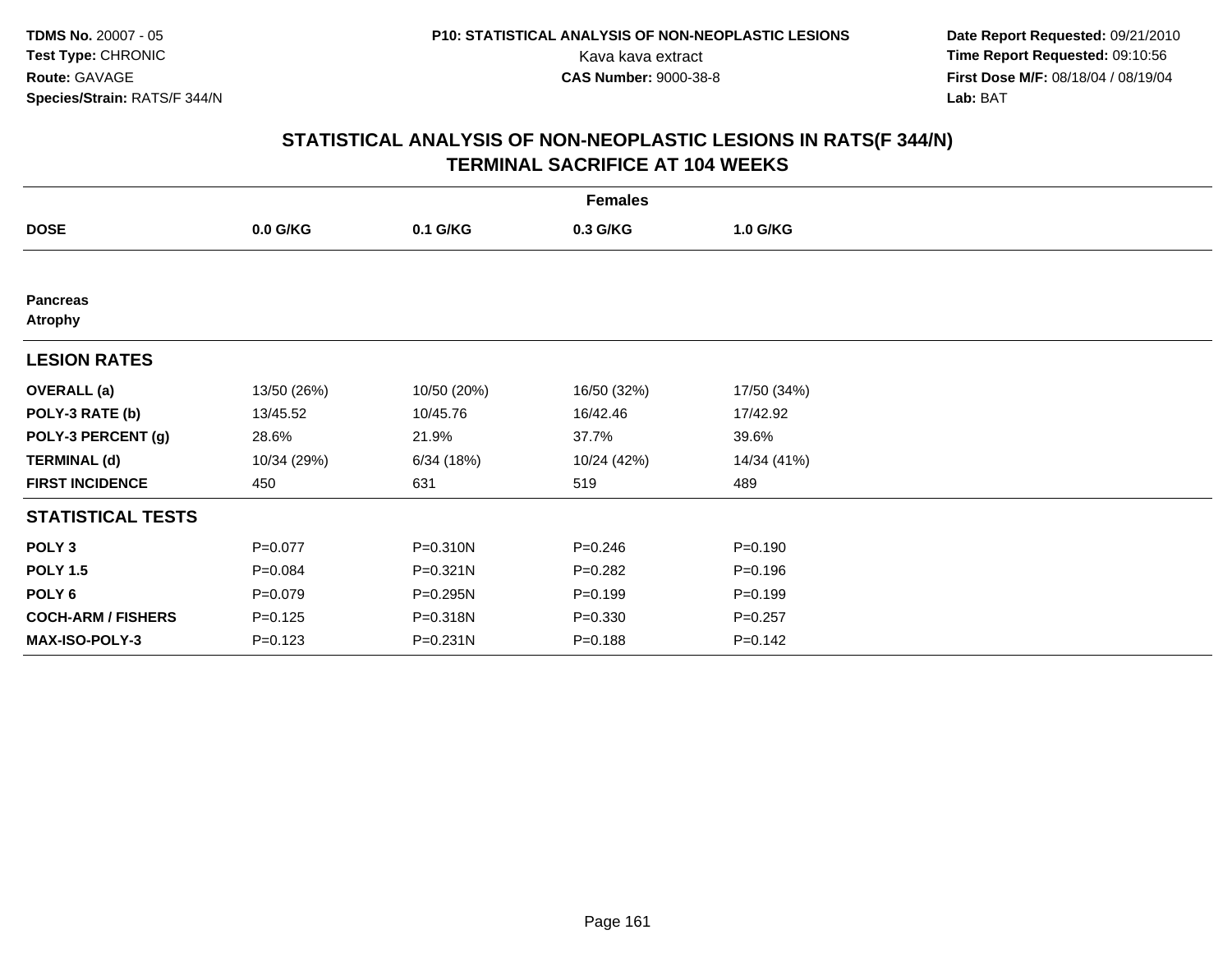**Date Report Requested:** 09/21/2010 Kava kava extract **Time Report Requested:** 09:10:56<br>**CAS Number:** 9000-38-8<br>**Tirst Dose M/F:** 08/18/04 / 08/19/04 **First Dose M/F:** 08/18/04 / 08/19/04 Lab: BAT **Lab:** BAT

| <b>Females</b>                  |                   |          |          |             |  |  |  |
|---------------------------------|-------------------|----------|----------|-------------|--|--|--|
| <b>DOSE</b>                     | 0.0 G/KG          | 0.1 G/KG | 0.3 G/KG | 1.0 G/KG    |  |  |  |
|                                 |                   |          |          |             |  |  |  |
| <b>Pancreas</b><br>Inflammation |                   |          |          |             |  |  |  |
| <b>LESION RATES</b>             |                   |          |          |             |  |  |  |
| <b>OVERALL</b> (a)              | 0/50(0%)          | 0/50(0%) | 0/50(0%) | 1/50(2%)    |  |  |  |
| POLY-3 RATE (b)                 | 0/44.00           | 0/44.40  | 0/40.19  | 1/41.52     |  |  |  |
| POLY-3 PERCENT (g)              | 0%                | 0%       | 0%       | 2.4%        |  |  |  |
| <b>TERMINAL (d)</b>             | 0/34(0%)          | 0/34(0%) | 0/24(0%) | 1/34(3%)    |  |  |  |
| <b>FIRST INCIDENCE</b>          | $\qquad \qquad -$ | ---      | $\cdots$ | 728 (T)     |  |  |  |
| <b>STATISTICAL TESTS</b>        |                   |          |          |             |  |  |  |
| POLY <sub>3</sub>               | $P = 0.211$       | (e)      | (e)      | $P = 0.488$ |  |  |  |
| <b>POLY 1.5</b>                 | $P = 0.213$       | (e)      | (e)      | $P=0.489$   |  |  |  |
| POLY 6                          | $P = 0.212$       | (e)      | (e)      | $P = 0.490$ |  |  |  |
| <b>COCH-ARM / FISHERS</b>       | $P = 0.221$       | (e)      | (e)      | $P = 0.500$ |  |  |  |
| MAX-ISO-POLY-3                  | $P = 0.126$       | (e)      | (e)      | $P = 0.158$ |  |  |  |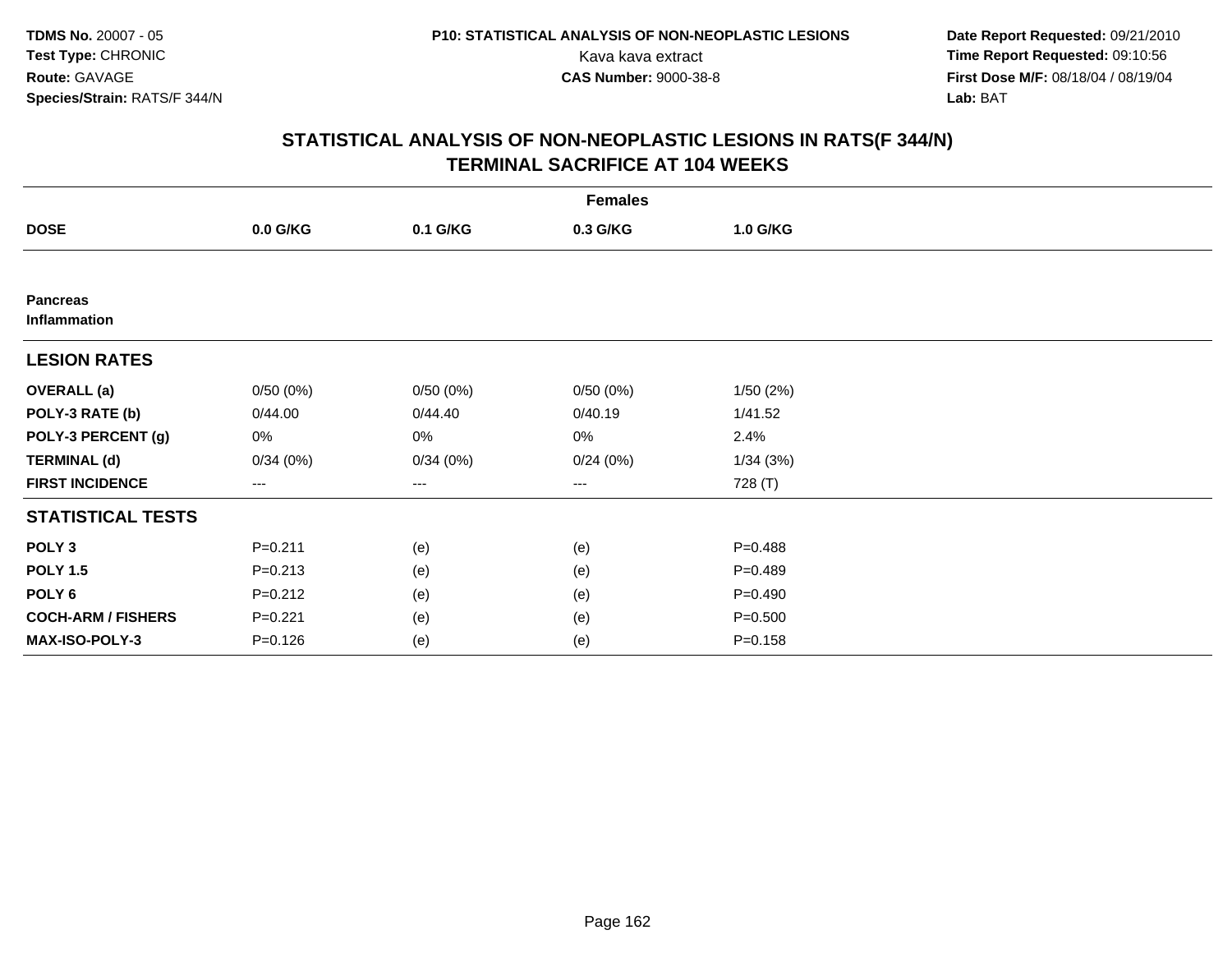**Date Report Requested:** 09/21/2010 Kava kava extract **Time Report Requested:** 09:10:56<br>**CAS Number:** 9000-38-8<br>**Tirst Dose M/F:** 08/18/04 / 08/19/04 **First Dose M/F:** 08/18/04 / 08/19/04 Lab: BAT **Lab:** BAT

| <b>Females</b>                         |            |             |                        |          |  |  |  |
|----------------------------------------|------------|-------------|------------------------|----------|--|--|--|
| <b>DOSE</b>                            | $0.0$ G/KG | 0.1 G/KG    | 0.3 G/KG               | 1.0 G/KG |  |  |  |
|                                        |            |             |                        |          |  |  |  |
| <b>Pancreas: Acinus</b><br>Hyperplasia |            |             |                        |          |  |  |  |
| <b>LESION RATES</b>                    |            |             |                        |          |  |  |  |
| <b>OVERALL</b> (a)                     | 1/50(2%)   | 3/50(6%)    | 0/50(0%)               | 0/50(0%) |  |  |  |
| POLY-3 RATE (b)                        | 1/44.00    | 3/44.40     | 0/40.19                | 0/41.52  |  |  |  |
| POLY-3 PERCENT (g)                     | 2.3%       | 6.8%        | 0%                     | 0%       |  |  |  |
| <b>TERMINAL (d)</b>                    | 1/34(3%)   | 3/34(9%)    | 0/24(0%)               | 0/34(0%) |  |  |  |
| <b>FIRST INCIDENCE</b>                 | 728 (T)    | 728 (T)     | $\qquad \qquad \cdots$ | ---      |  |  |  |
| <b>STATISTICAL TESTS</b>               |            |             |                        |          |  |  |  |
| POLY <sub>3</sub>                      | P=0.170N   | $P = 0.308$ | P=0.518N               | P=0.512N |  |  |  |
| <b>POLY 1.5</b>                        | P=0.171N   | $P = 0.305$ | P=0.509N               | P=0.511N |  |  |  |
| POLY 6                                 | P=0.166N   | $P = 0.310$ | $P = 0.531N$           | P=0.510N |  |  |  |
| <b>COCH-ARM / FISHERS</b>              | P=0.166N   | $P = 0.309$ | P=0.500N               | P=0.500N |  |  |  |
| <b>MAX-ISO-POLY-3</b>                  | P=0.143N   | $P = 0.157$ | P=0.180N               | P=0.173N |  |  |  |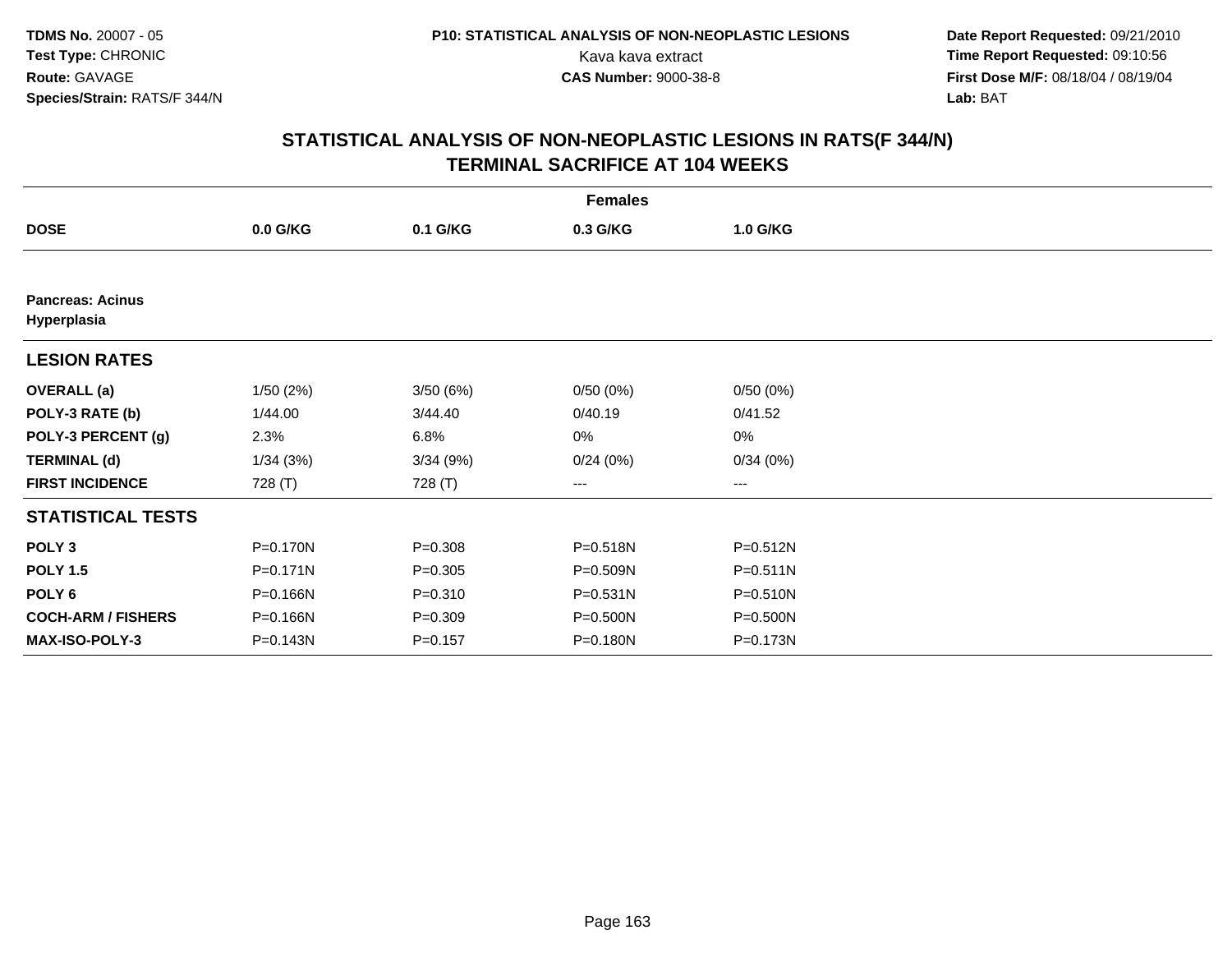**Date Report Requested:** 09/21/2010 Kava kava extract **Time Report Requested:** 09:10:56<br>**CAS Number:** 9000-38-8<br>**Tirst Dose M/F:** 08/18/04 / 08/19/04 **First Dose M/F:** 08/18/04 / 08/19/04 Lab: BAT **Lab:** BAT

| <b>Females</b>                                   |            |             |          |             |  |  |  |
|--------------------------------------------------|------------|-------------|----------|-------------|--|--|--|
| <b>DOSE</b>                                      | $0.0$ G/KG | 0.1 G/KG    | 0.3 G/KG | 1.0 G/KG    |  |  |  |
|                                                  |            |             |          |             |  |  |  |
| <b>Pancreas: Acinus</b><br>Metaplasia Hepatocyte |            |             |          |             |  |  |  |
| <b>LESION RATES</b>                              |            |             |          |             |  |  |  |
| <b>OVERALL</b> (a)                               | 0/50(0%)   | 1/50(2%)    | 0/50(0%) | 4/50 (8%)   |  |  |  |
| POLY-3 RATE (b)                                  | 0/44.00    | 1/44.40     | 0/40.19  | 4/41.83     |  |  |  |
| POLY-3 PERCENT (g)                               | 0%         | 2.3%        | 0%       | 9.6%        |  |  |  |
| <b>TERMINAL (d)</b>                              | 0/34(0%)   | 1/34(3%)    | 0/24(0%) | 2/34(6%)    |  |  |  |
| <b>FIRST INCIDENCE</b>                           | ---        | 728 (T)     | ---      | 687         |  |  |  |
| <b>STATISTICAL TESTS</b>                         |            |             |          |             |  |  |  |
| POLY <sub>3</sub>                                | P=0.008**  | $P = 0.502$ | (e)      | $P = 0.054$ |  |  |  |
| <b>POLY 1.5</b>                                  | P=0.008**  | $P = 0.500$ | (e)      | $P = 0.054$ |  |  |  |
| POLY <sub>6</sub>                                | P=0.009**  | $P = 0.503$ | (e)      | $P = 0.056$ |  |  |  |
| <b>COCH-ARM / FISHERS</b>                        | P=0.010**  | $P = 0.500$ | (e)      | $P = 0.059$ |  |  |  |
| <b>MAX-ISO-POLY-3</b>                            | P=0.008**  | $P = 0.161$ | (e)      | $P=0.019*$  |  |  |  |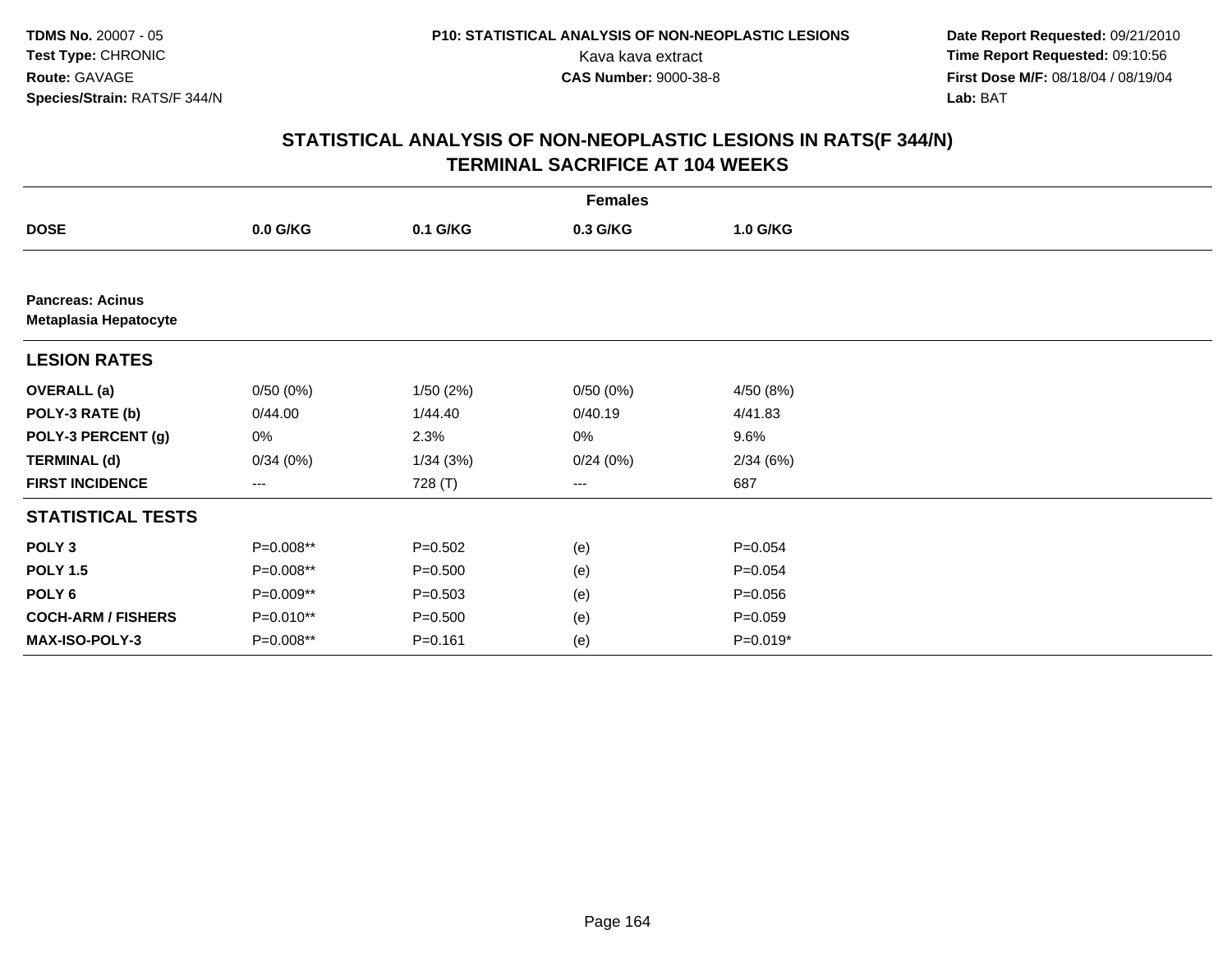**Date Report Requested:** 09/21/2010 Kava kava extract **Time Report Requested:** 09:10:56<br>**CAS Number:** 9000-38-8<br>**Tirst Dose M/F:** 08/18/04 / 08/19/04 **First Dose M/F:** 08/18/04 / 08/19/04 Lab: BAT **Lab:** BAT

| <b>Females</b>                          |          |          |                        |          |  |  |  |
|-----------------------------------------|----------|----------|------------------------|----------|--|--|--|
| <b>DOSE</b>                             | 0.0 G/KG | 0.1 G/KG | 0.3 G/KG               | 1.0 G/KG |  |  |  |
|                                         |          |          |                        |          |  |  |  |
| <b>Parathyroid Gland</b><br>Hyperplasia |          |          |                        |          |  |  |  |
| <b>LESION RATES</b>                     |          |          |                        |          |  |  |  |
| <b>OVERALL</b> (a)                      | 0/44(0%) | 0/47(0%) | 0/44(0%)               | 0/47(0%) |  |  |  |
| POLY-3 RATE (b)                         | 0/38.47  | 0/41.49  | 0/36.06                | 0/39.92  |  |  |  |
| POLY-3 PERCENT (g)                      | 0%       | 0%       | 0%                     | $0\%$    |  |  |  |
| <b>TERMINAL (d)</b>                     | 0/31(0%) | 0/32(0%) | 0/24(0%)               | 0/33(0%) |  |  |  |
| <b>FIRST INCIDENCE</b>                  | ---      | ---      | $\qquad \qquad \cdots$ | $---$    |  |  |  |
| <b>STATISTICAL TESTS</b>                |          |          |                        |          |  |  |  |
| POLY <sub>3</sub>                       | (e)      | (e)      | (e)                    | (e)      |  |  |  |
| <b>POLY 1.5</b>                         | (e)      | (e)      | (e)                    | (e)      |  |  |  |
| POLY <sub>6</sub>                       | (e)      | (e)      | (e)                    | (e)      |  |  |  |
| <b>COCH-ARM / FISHERS</b>               | (e)      | (e)      | (e)                    | (e)      |  |  |  |
| MAX-ISO-POLY-3                          | (e)      | (e)      | (e)                    | (e)      |  |  |  |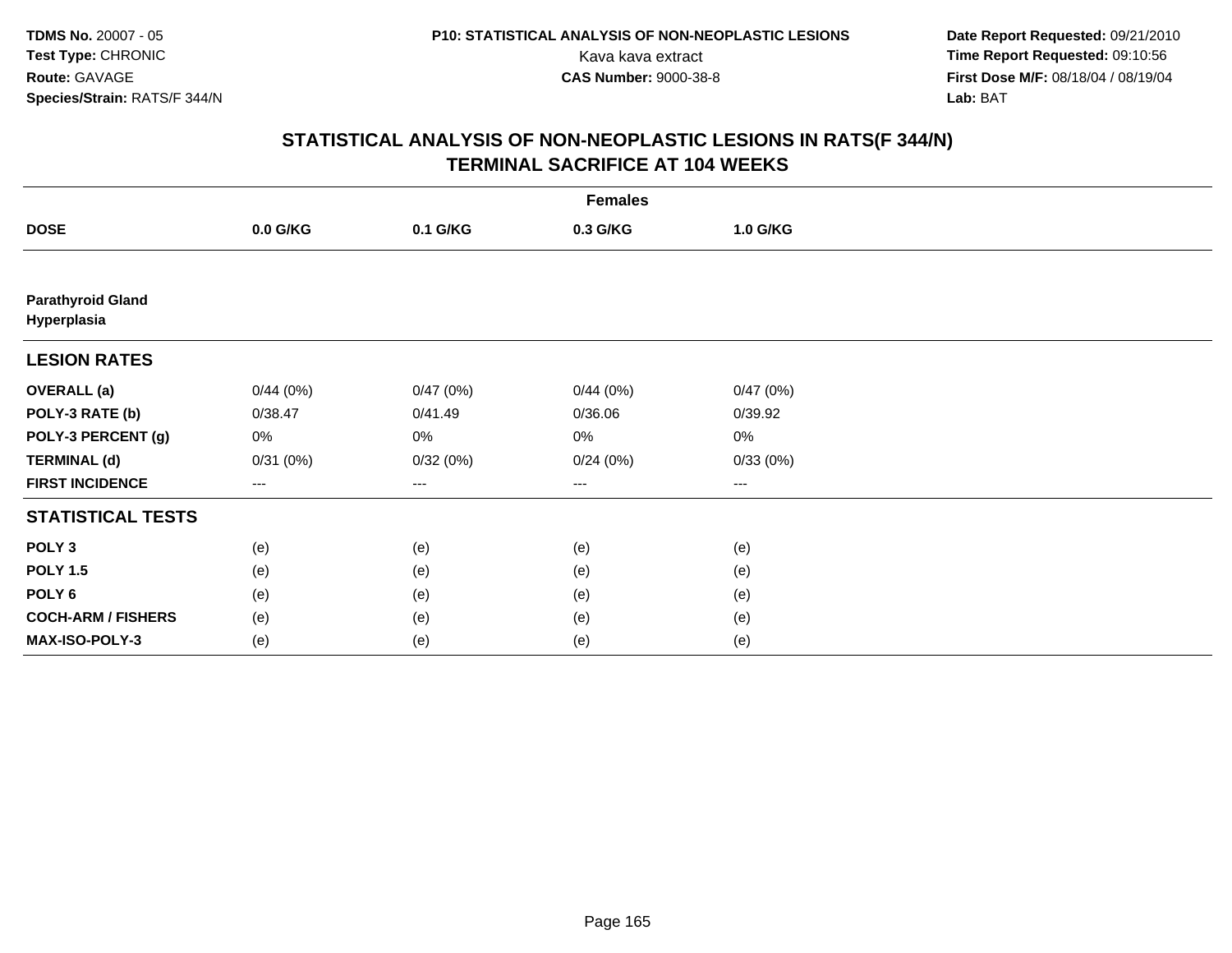| <b>Females</b>                                       |             |             |             |             |  |  |  |  |
|------------------------------------------------------|-------------|-------------|-------------|-------------|--|--|--|--|
| <b>DOSE</b>                                          | 0.0 G/KG    | 0.1 G/KG    | 0.3 G/KG    | 1.0 G/KG    |  |  |  |  |
|                                                      |             |             |             |             |  |  |  |  |
| <b>Pituitary Gland: Pars Distalis</b><br>Angiectasis |             |             |             |             |  |  |  |  |
| <b>LESION RATES</b>                                  |             |             |             |             |  |  |  |  |
| <b>OVERALL</b> (a)                                   | 1/50(2%)    | 1/50(2%)    | 1/50(2%)    | 2/50(4%)    |  |  |  |  |
| POLY-3 RATE (b)                                      | 1/44.00     | 1/44.40     | 1/40.19     | 2/41.52     |  |  |  |  |
| POLY-3 PERCENT (g)                                   | 2.3%        | 2.3%        | 2.5%        | 4.8%        |  |  |  |  |
| <b>TERMINAL (d)</b>                                  | 1/34(3%)    | 0/34(0%)    | 1/24(4%)    | 2/34(6%)    |  |  |  |  |
| <b>FIRST INCIDENCE</b>                               | 728 (T)     | 727         | 728 (T)     | 728 (T)     |  |  |  |  |
| <b>STATISTICAL TESTS</b>                             |             |             |             |             |  |  |  |  |
| POLY <sub>3</sub>                                    | $P = 0.343$ | P=0.759N    | $P = 0.740$ | $P=0.480$   |  |  |  |  |
| <b>POLY 1.5</b>                                      | $P = 0.346$ | $P = 0.761$ | $P = 0.750$ | $P = 0.481$ |  |  |  |  |
| POLY <sub>6</sub>                                    | $P = 0.347$ | P=0.758N    | $P=0.725$   | $P=0.483$   |  |  |  |  |
| <b>COCH-ARM / FISHERS</b>                            | $P = 0.364$ | P=0.753N    | P=0.753N    | $P = 0.500$ |  |  |  |  |
| <b>MAX-ISO-POLY-3</b>                                | $P=0.404$   | P=0.497N    | $P = 0.474$ | $P = 0.269$ |  |  |  |  |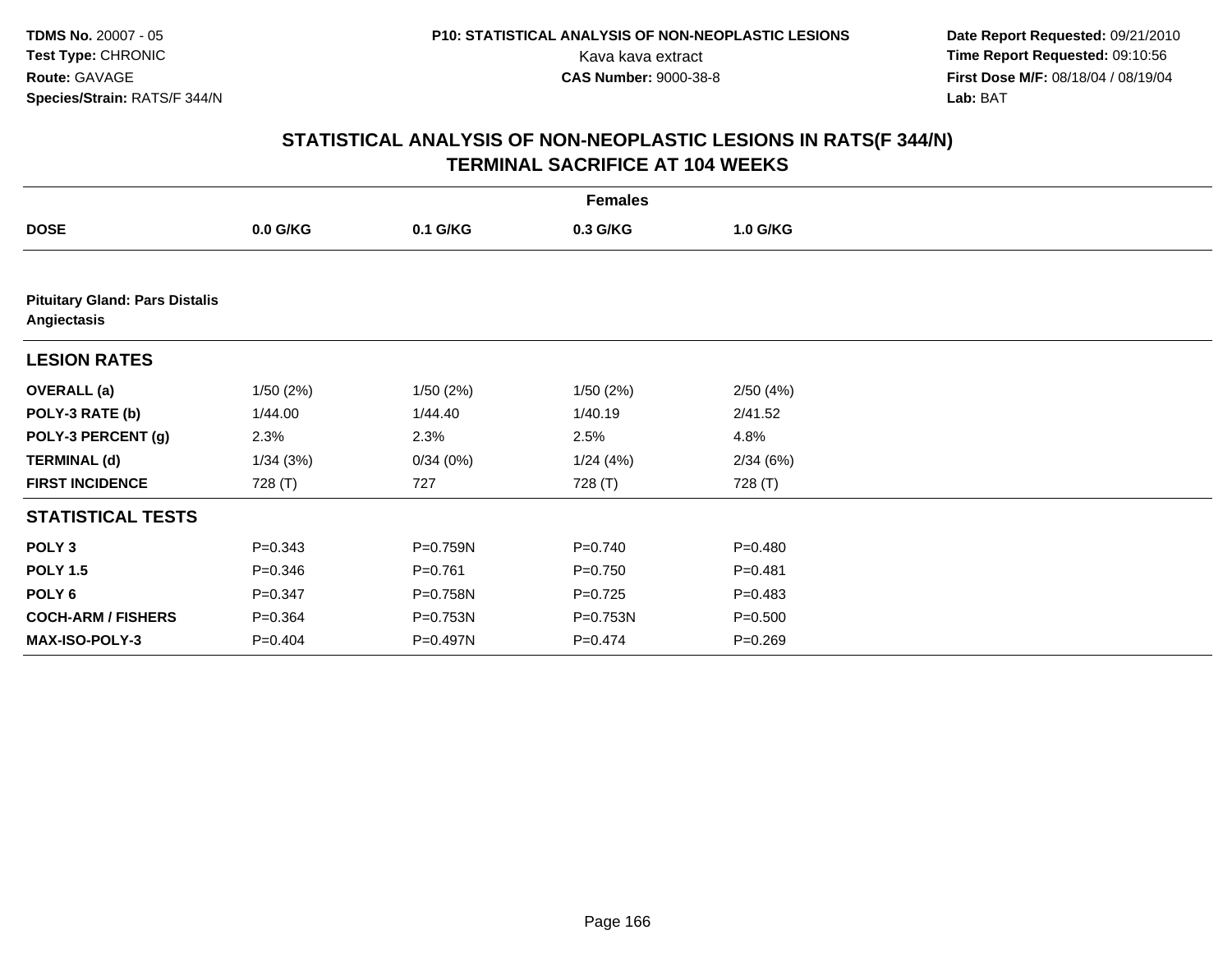| <b>Females</b>                                       |             |             |             |             |  |  |  |  |
|------------------------------------------------------|-------------|-------------|-------------|-------------|--|--|--|--|
| <b>DOSE</b>                                          | $0.0$ G/KG  | 0.1 G/KG    | 0.3 G/KG    | 1.0 G/KG    |  |  |  |  |
|                                                      |             |             |             |             |  |  |  |  |
| <b>Pituitary Gland: Pars Distalis</b><br>Hyperplasia |             |             |             |             |  |  |  |  |
| <b>LESION RATES</b>                                  |             |             |             |             |  |  |  |  |
| <b>OVERALL</b> (a)                                   | 11/50 (22%) | 20/50 (40%) | 16/50 (32%) | 23/50 (46%) |  |  |  |  |
| POLY-3 RATE (b)                                      | 11/45.96    | 20/45.49    | 16/42.99    | 23/43.72    |  |  |  |  |
| POLY-3 PERCENT (g)                                   | 23.9%       | 44%         | 37.2%       | 52.6%       |  |  |  |  |
| <b>TERMINAL (d)</b>                                  | 8/34 (24%)  | 15/34 (44%) | 10/24 (42%) | 17/34 (50%) |  |  |  |  |
| <b>FIRST INCIDENCE</b>                               | 506         | 632         | 439         | 399         |  |  |  |  |
| <b>STATISTICAL TESTS</b>                             |             |             |             |             |  |  |  |  |
| POLY <sub>3</sub>                                    | $P=0.014*$  | $P=0.033*$  | $P = 0.126$ | P=0.004**   |  |  |  |  |
| <b>POLY 1.5</b>                                      | P=0.016*    | $P=0.033*$  | $P = 0.151$ | P=0.004**   |  |  |  |  |
| POLY <sub>6</sub>                                    | $P=0.015*$  | $P=0.033*$  | $P = 0.095$ | P=0.004**   |  |  |  |  |
| <b>COCH-ARM / FISHERS</b>                            | $P=0.030*$  | $P=0.041*$  | $P = 0.184$ | P=0.010**   |  |  |  |  |
| <b>MAX-ISO-POLY-3</b>                                | P=0.005**   | P=0.020*    | $P = 0.091$ | P=0.002**   |  |  |  |  |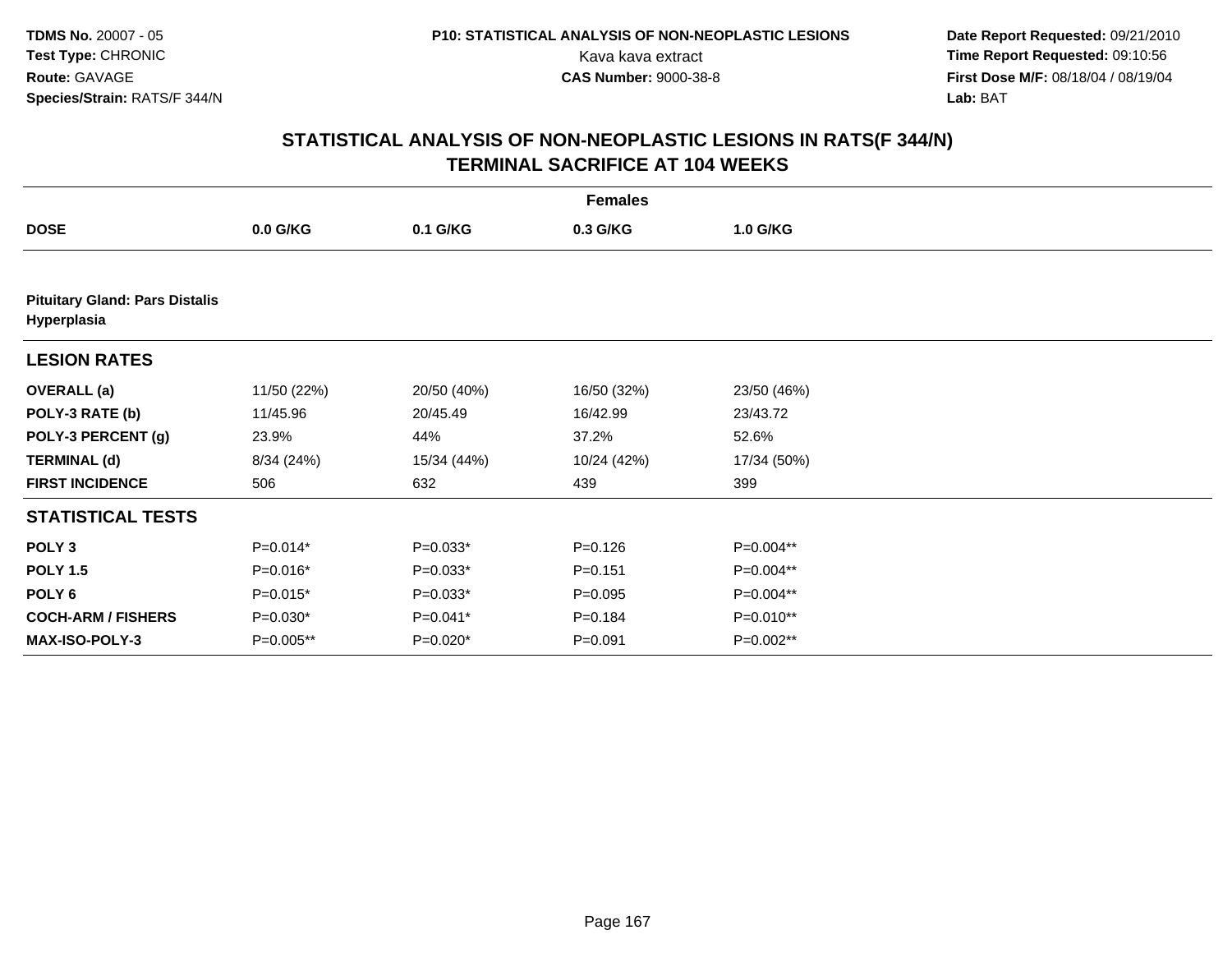**Date Report Requested:** 09/21/2010 Kava kava extract **Time Report Requested:** 09:10:56<br>**CAS Number:** 9000-38-8<br>**Tirst Dose M/F:** 08/18/04 / 08/19/04 **First Dose M/F:** 08/18/04 / 08/19/04 Lab: BAT **Lab:** BAT

| <b>Females</b>              |          |          |                        |                        |  |  |  |
|-----------------------------|----------|----------|------------------------|------------------------|--|--|--|
| <b>DOSE</b>                 | 0.0 G/KG | 0.1 G/KG | 0.3 G/KG               | 1.0 G/KG               |  |  |  |
|                             |          |          |                        |                        |  |  |  |
| <b>Skin</b><br>Inflammation |          |          |                        |                        |  |  |  |
| <b>LESION RATES</b>         |          |          |                        |                        |  |  |  |
| <b>OVERALL</b> (a)          | 0/50(0%) | 0/50(0%) | 0/50(0%)               | 0/50(0%)               |  |  |  |
| POLY-3 RATE (b)             | 0/44.00  | 0/44.40  | 0/40.19                | 0/41.52                |  |  |  |
| POLY-3 PERCENT (g)          | 0%       | 0%       | 0%                     | $0\%$                  |  |  |  |
| <b>TERMINAL (d)</b>         | 0/34(0%) | 0/34(0%) | 0/24(0%)               | 0/34(0%)               |  |  |  |
| <b>FIRST INCIDENCE</b>      | $---$    | $--$     | $\qquad \qquad \cdots$ | $\qquad \qquad \cdots$ |  |  |  |
| <b>STATISTICAL TESTS</b>    |          |          |                        |                        |  |  |  |
| POLY <sub>3</sub>           | (e)      | (e)      | (e)                    | (e)                    |  |  |  |
| <b>POLY 1.5</b>             | (e)      | (e)      | (e)                    | (e)                    |  |  |  |
| POLY <sub>6</sub>           | (e)      | (e)      | (e)                    | (e)                    |  |  |  |
| <b>COCH-ARM / FISHERS</b>   | (e)      | (e)      | (e)                    | (e)                    |  |  |  |
| MAX-ISO-POLY-3              | (e)      | (e)      | (e)                    | (e)                    |  |  |  |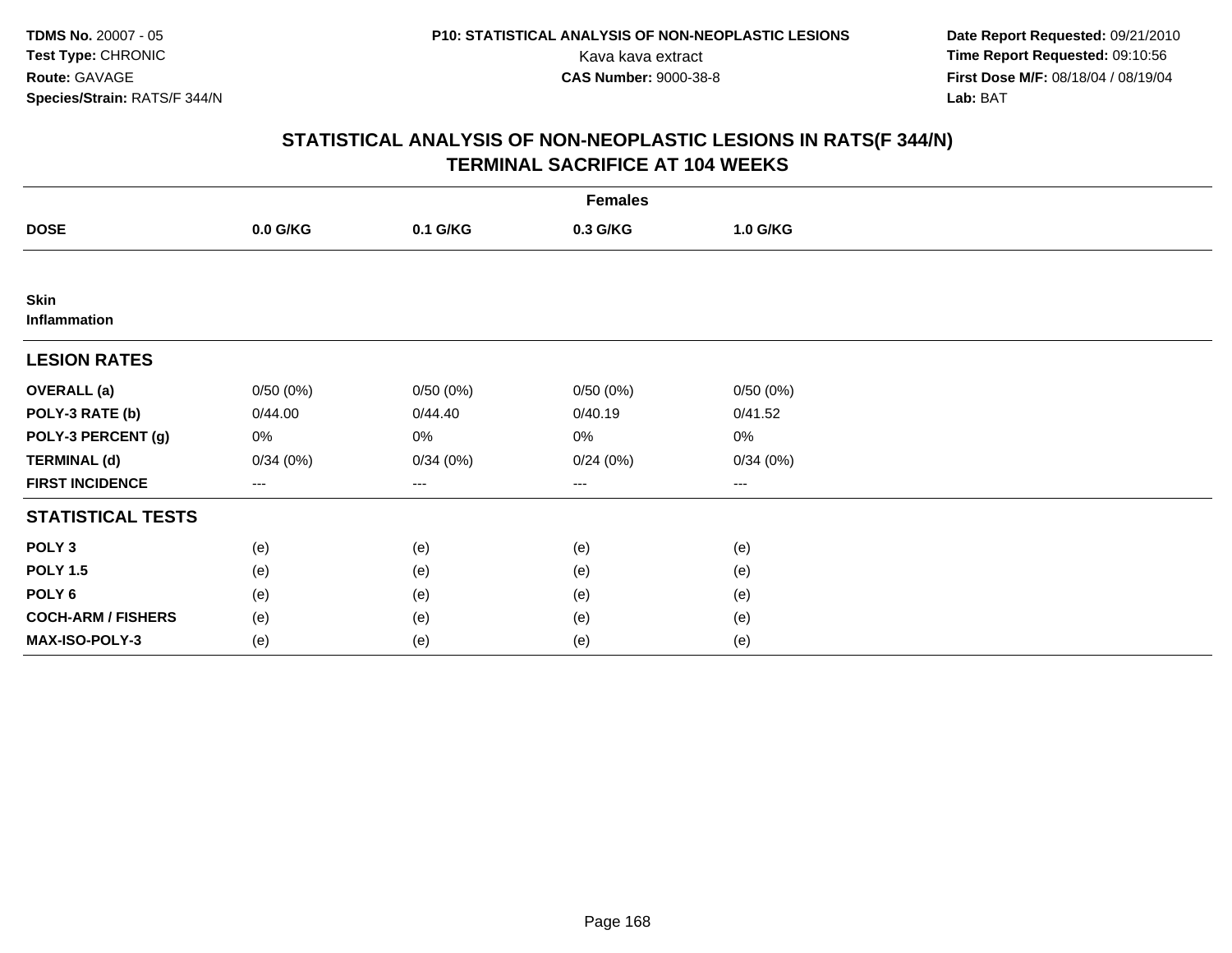**Date Report Requested:** 09/21/2010 Kava kava extract **Time Report Requested:** 09:10:56<br>**CAS Number:** 9000-38-8<br>**Tirst Dose M/F:** 08/18/04 / 08/19/04 **First Dose M/F:** 08/18/04 / 08/19/04 Lab: BAT **Lab:** BAT

| <b>Females</b>                   |             |             |                        |             |  |  |  |
|----------------------------------|-------------|-------------|------------------------|-------------|--|--|--|
| <b>DOSE</b>                      | 0.0 G/KG    | 0.1 G/KG    | 0.3 G/KG               | 1.0 G/KG    |  |  |  |
|                                  |             |             |                        |             |  |  |  |
| <b>Spleen</b><br><b>Fibrosis</b> |             |             |                        |             |  |  |  |
| <b>LESION RATES</b>              |             |             |                        |             |  |  |  |
| <b>OVERALL</b> (a)               | 0/50(0%)    | 3/50 (6%)   | 0/50(0%)               | 2/50(4%)    |  |  |  |
| POLY-3 RATE (b)                  | 0/44.00     | 3/45.18     | 0/40.19                | 2/41.79     |  |  |  |
| POLY-3 PERCENT (g)               | 0%          | 6.6%        | 0%                     | 4.8%        |  |  |  |
| <b>TERMINAL (d)</b>              | 0/34(0%)    | 0/34(0%)    | 0/24(0%)               | 0/34(0%)    |  |  |  |
| <b>FIRST INCIDENCE</b>           | ---         | 605         | $\qquad \qquad \cdots$ | 664         |  |  |  |
| <b>STATISTICAL TESTS</b>         |             |             |                        |             |  |  |  |
| POLY <sub>3</sub>                | $P = 0.394$ | $P = 0.123$ | (e)                    | $P = 0.226$ |  |  |  |
| <b>POLY 1.5</b>                  | $P = 0.392$ | $P = 0.120$ | (e)                    | $P = 0.226$ |  |  |  |
| POLY <sub>6</sub>                | $P = 0.402$ | $P = 0.126$ | (e)                    | $P=0.229$   |  |  |  |
| <b>COCH-ARM / FISHERS</b>        | $P = 0.408$ | $P = 0.121$ | (e)                    | $P = 0.247$ |  |  |  |
| MAX-ISO-POLY-3                   | $P = 0.160$ | P=0.042*    | (e)                    | $P = 0.076$ |  |  |  |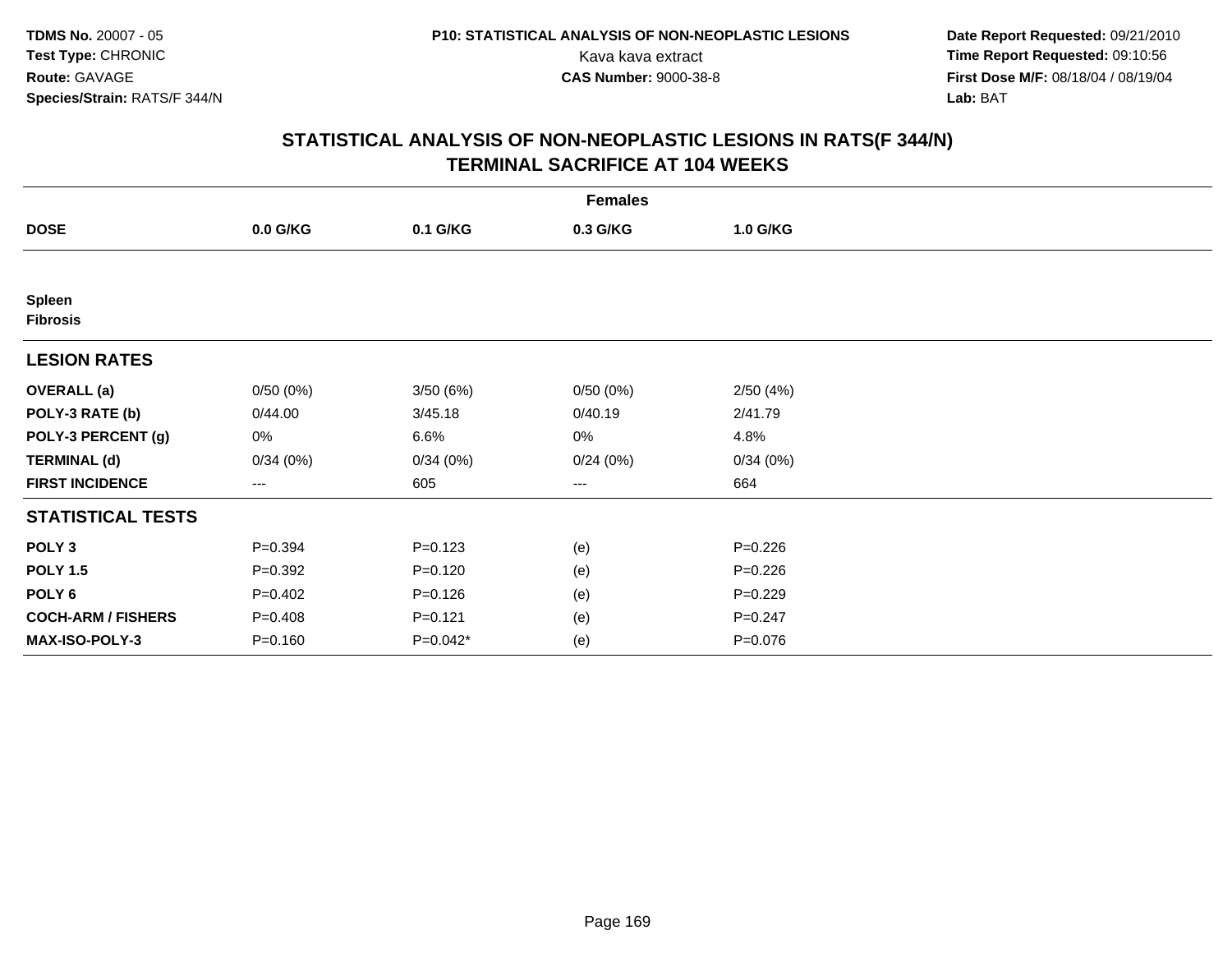**Date Report Requested:** 09/21/2010 Kava kava extract **Time Report Requested:** 09:10:56<br>**CAS Number:** 9000-38-8<br>**Tirst Dose M/F:** 08/18/04 / 08/19/04 **First Dose M/F:** 08/18/04 / 08/19/04 Lab: BAT **Lab:** BAT

|                                                          | <b>Females</b> |              |             |            |  |  |  |  |
|----------------------------------------------------------|----------------|--------------|-------------|------------|--|--|--|--|
| <b>DOSE</b>                                              | $0.0$ G/KG     | 0.1 G/KG     | 0.3 G/KG    | 1.0 G/KG   |  |  |  |  |
|                                                          |                |              |             |            |  |  |  |  |
| <b>Spleen</b><br><b>Hematopoietic Cell Proliferation</b> |                |              |             |            |  |  |  |  |
| <b>LESION RATES</b>                                      |                |              |             |            |  |  |  |  |
| <b>OVERALL</b> (a)                                       | 19/50 (38%)    | 18/50 (36%)  | 17/50 (34%) | 7/50 (14%) |  |  |  |  |
| POLY-3 RATE (b)                                          | 19/45.60       | 18/45.65     | 17/43.26    | 7/42.04    |  |  |  |  |
| POLY-3 PERCENT (g)                                       | 41.7%          | 39.4%        | 39.3%       | 16.7%      |  |  |  |  |
| <b>TERMINAL (d)</b>                                      | 14/34 (41%)    | 13/34 (38%)  | 8/24 (33%)  | 5/34 (15%) |  |  |  |  |
| <b>FIRST INCIDENCE</b>                                   | 450            | 615          | 532         | 616        |  |  |  |  |
| <b>STATISTICAL TESTS</b>                                 |                |              |             |            |  |  |  |  |
| POLY <sub>3</sub>                                        | P=0.004N**     | P=0.498N     | P=0.496N    | P=0.008N** |  |  |  |  |
| <b>POLY 1.5</b>                                          | P=0.004N**     | $P = 0.510N$ | P=0.459N    | P=0.008N** |  |  |  |  |
| POLY <sub>6</sub>                                        | P=0.004N**     | P=0.489N     | P=0.548N    | P=0.008N** |  |  |  |  |
| <b>COCH-ARM / FISHERS</b>                                | P=0.003N**     | $P = 0.500N$ | P=0.418N    | P=0.006N** |  |  |  |  |
| <b>MAX-ISO-POLY-3</b>                                    | P=0.007N**     | P=0.412N     | P=0.410N    | P=0.005N** |  |  |  |  |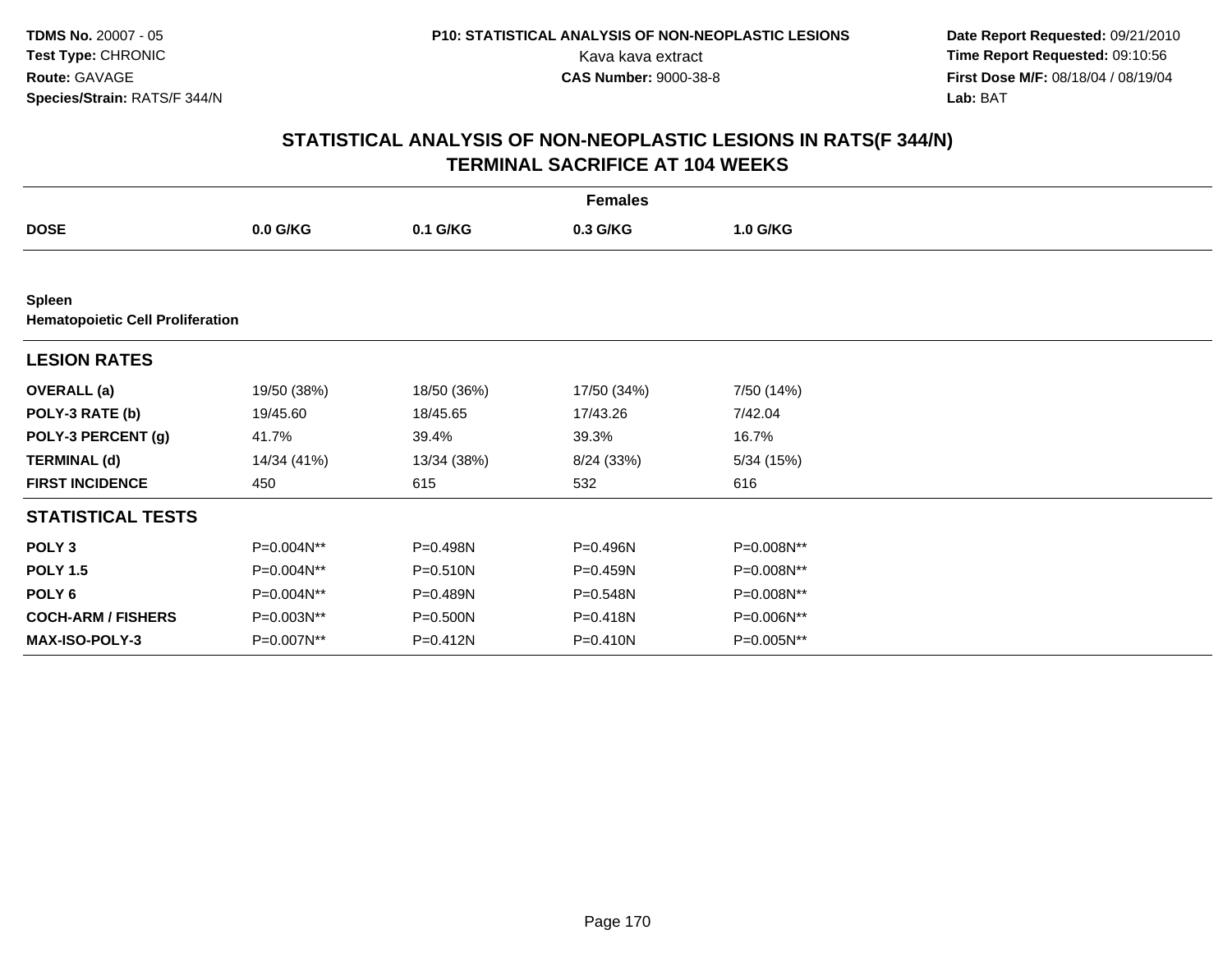**Date Report Requested:** 09/21/2010 Kava kava extract **Time Report Requested:** 09:10:56<br>**CAS Number:** 9000-38-8<br>**Tirst Dose M/F:** 08/18/04 / 08/19/04 **First Dose M/F:** 08/18/04 / 08/19/04 Lab: BAT **Lab:** BAT

| <b>Females</b>                                   |             |              |             |             |  |  |  |  |
|--------------------------------------------------|-------------|--------------|-------------|-------------|--|--|--|--|
| <b>DOSE</b>                                      | $0.0$ G/KG  | 0.1 G/KG     | 0.3 G/KG    | 1.0 G/KG    |  |  |  |  |
|                                                  |             |              |             |             |  |  |  |  |
| <b>Spleen</b><br><b>Pigmentation Hemosiderin</b> |             |              |             |             |  |  |  |  |
| <b>LESION RATES</b>                              |             |              |             |             |  |  |  |  |
| <b>OVERALL</b> (a)                               | 37/50 (74%) | 37/50 (74%)  | 41/50 (82%) | 42/50 (84%) |  |  |  |  |
| POLY-3 RATE (b)                                  | 37/45.64    | 37/46.20     | 41/48.57    | 42/48.99    |  |  |  |  |
| POLY-3 PERCENT (g)                               | 81.1%       | 80.1%        | 84.4%       | 85.7%       |  |  |  |  |
| <b>TERMINAL (d)</b>                              | 29/34 (85%) | 30/34 (88%)  | 19/24 (79%) | 28/34 (82%) |  |  |  |  |
| <b>FIRST INCIDENCE</b>                           | 621         | 558          | 98          | 111         |  |  |  |  |
| <b>STATISTICAL TESTS</b>                         |             |              |             |             |  |  |  |  |
| POLY <sub>3</sub>                                | $P = 0.283$ | P=0.560N     | $P=0.435$   | $P = 0.365$ |  |  |  |  |
| <b>POLY 1.5</b>                                  | $P = 0.226$ | $P = 0.593N$ | $P = 0.376$ | $P = 0.288$ |  |  |  |  |
| POLY 6                                           | $P = 0.383$ | $P = 0.551N$ | $P=0.493$   | $P=0.470$   |  |  |  |  |
| <b>COCH-ARM / FISHERS</b>                        | $P = 0.117$ | $P = 0.590N$ | $P = 0.235$ | $P = 0.163$ |  |  |  |  |
| MAX-ISO-POLY-3                                   | $P = 0.407$ | P=0.449N     | $P = 0.331$ | $P = 0.271$ |  |  |  |  |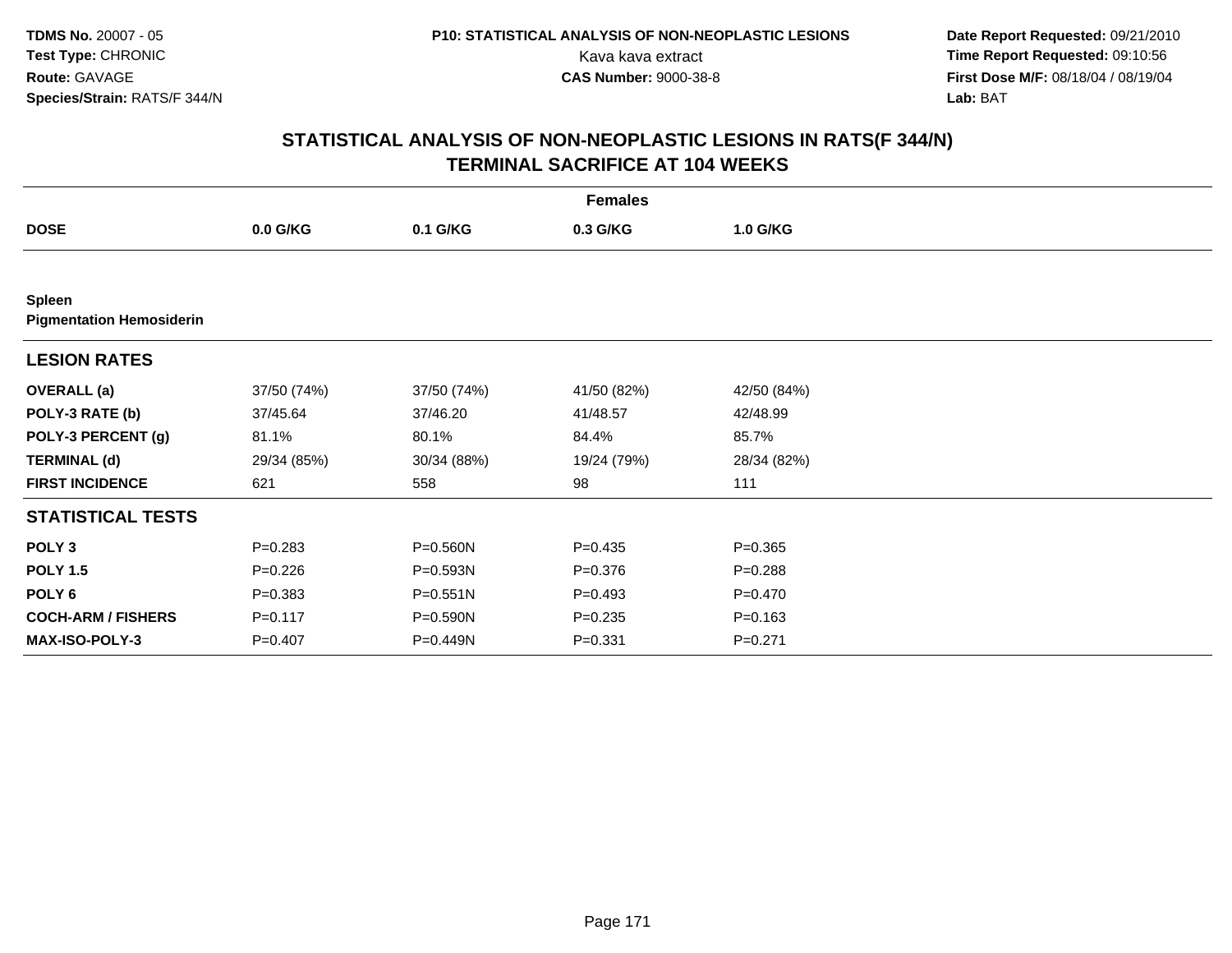**Date Report Requested:** 09/21/2010 Kava kava extract **Time Report Requested:** 09:10:56<br>**CAS Number:** 9000-38-8<br>**Tirst Dose M/F:** 08/18/04 / 08/19/04 **First Dose M/F:** 08/18/04 / 08/19/04 Lab: BAT **Lab:** BAT

|                                    | <b>Females</b> |          |                        |          |  |  |  |  |
|------------------------------------|----------------|----------|------------------------|----------|--|--|--|--|
| <b>DOSE</b>                        | 0.0 G/KG       | 0.1 G/KG | 0.3 G/KG               | 1.0 G/KG |  |  |  |  |
|                                    |                |          |                        |          |  |  |  |  |
| <b>Spleen</b><br><b>Thrombosis</b> |                |          |                        |          |  |  |  |  |
| <b>LESION RATES</b>                |                |          |                        |          |  |  |  |  |
| <b>OVERALL</b> (a)                 | 0/50(0%)       | 0/50(0%) | 0/50(0%)               | 0/50(0%) |  |  |  |  |
| POLY-3 RATE (b)                    | 0/44.00        | 0/44.40  | 0/40.19                | 0/41.52  |  |  |  |  |
| POLY-3 PERCENT (g)                 | 0%             | 0%       | 0%                     | $0\%$    |  |  |  |  |
| <b>TERMINAL (d)</b>                | 0/34(0%)       | 0/34(0%) | 0/24(0%)               | 0/34(0%) |  |  |  |  |
| <b>FIRST INCIDENCE</b>             | ---            | $--$     | $\qquad \qquad \cdots$ | $---$    |  |  |  |  |
| <b>STATISTICAL TESTS</b>           |                |          |                        |          |  |  |  |  |
| POLY <sub>3</sub>                  | (e)            | (e)      | (e)                    | (e)      |  |  |  |  |
| <b>POLY 1.5</b>                    | (e)            | (e)      | (e)                    | (e)      |  |  |  |  |
| POLY <sub>6</sub>                  | (e)            | (e)      | (e)                    | (e)      |  |  |  |  |
| <b>COCH-ARM / FISHERS</b>          | (e)            | (e)      | (e)                    | (e)      |  |  |  |  |
| MAX-ISO-POLY-3                     | (e)            | (e)      | (e)                    | (e)      |  |  |  |  |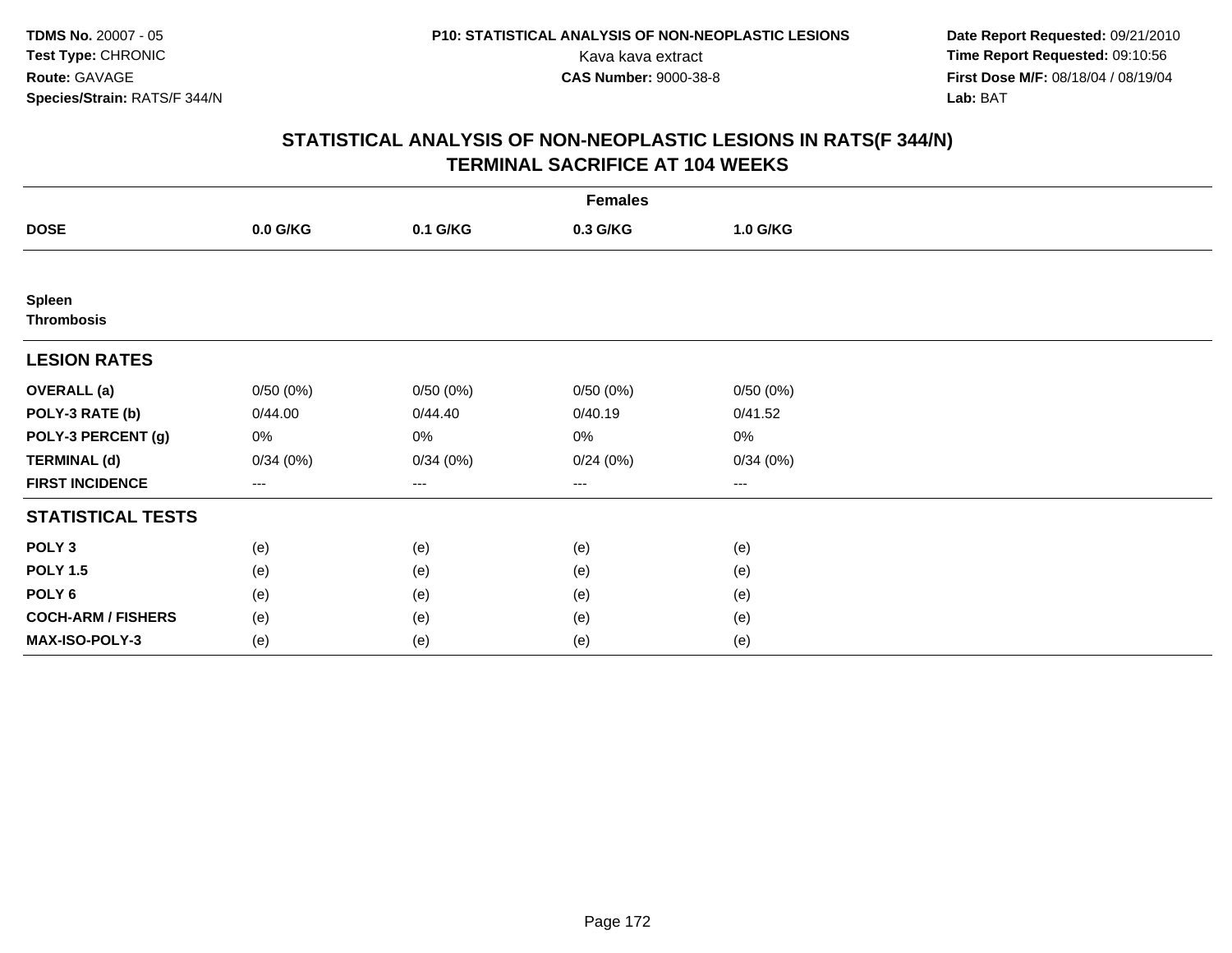|                                                    | <b>Females</b> |           |             |             |  |  |  |  |
|----------------------------------------------------|----------------|-----------|-------------|-------------|--|--|--|--|
| <b>DOSE</b>                                        | $0.0$ G/KG     | 0.1 G/KG  | 0.3 G/KG    | 1.0 G/KG    |  |  |  |  |
|                                                    |                |           |             |             |  |  |  |  |
| <b>Spleen: Lymphoid Follicle</b><br><b>Atrophy</b> |                |           |             |             |  |  |  |  |
| <b>LESION RATES</b>                                |                |           |             |             |  |  |  |  |
| <b>OVERALL</b> (a)                                 | 1/50(2%)       | 1/50 (2%) | 4/50 (8%)   | 2/50(4%)    |  |  |  |  |
| POLY-3 RATE (b)                                    | 1/44.00        | 1/44.56   | 4/41.62     | 2/43.35     |  |  |  |  |
| POLY-3 PERCENT (g)                                 | 2.3%           | 2.2%      | 9.6%        | 4.6%        |  |  |  |  |
| <b>TERMINAL (d)</b>                                | 1/34(3%)       | 0/34(0%)  | 0/24(0%)    | 0/34(0%)    |  |  |  |  |
| <b>FIRST INCIDENCE</b>                             | 728 (T)        | 688       | 439         | 140         |  |  |  |  |
| <b>STATISTICAL TESTS</b>                           |                |           |             |             |  |  |  |  |
| POLY <sub>3</sub>                                  | $P = 0.431$    | P=0.758N  | $P = 0.161$ | $P = 0.495$ |  |  |  |  |
| <b>POLY 1.5</b>                                    | $P = 0.432$    | P=0.760N  | $P = 0.170$ | $P = 0.493$ |  |  |  |  |
| POLY <sub>6</sub>                                  | $P = 0.438$    | P=0.756N  | $P=0.149$   | $P = 0.500$ |  |  |  |  |
| <b>COCH-ARM / FISHERS</b>                          | $P = 0.445$    | P=0.753N  | $P = 0.181$ | $P = 0.500$ |  |  |  |  |
| <b>MAX-ISO-POLY-3</b>                              | $P = 0.233$    | P=0.496N  | $P = 0.079$ | $P=0.277$   |  |  |  |  |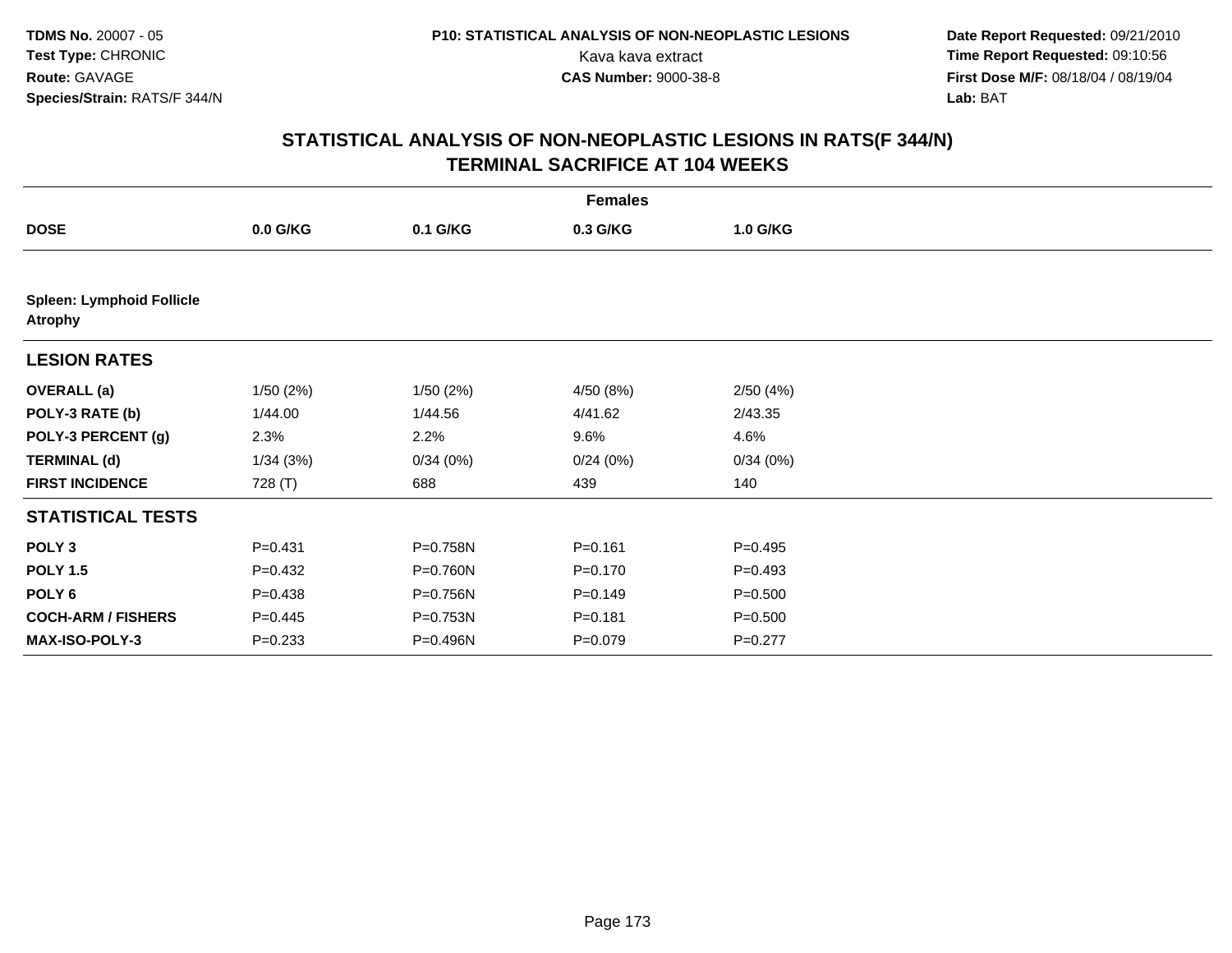| <b>Females</b>                  |              |             |             |          |  |  |  |
|---------------------------------|--------------|-------------|-------------|----------|--|--|--|
| <b>DOSE</b>                     | $0.0$ G/KG   | 0.1 G/KG    | 0.3 G/KG    | 1.0 G/KG |  |  |  |
|                                 |              |             |             |          |  |  |  |
| Stomach, Forestomach<br>Erosion |              |             |             |          |  |  |  |
| <b>LESION RATES</b>             |              |             |             |          |  |  |  |
| <b>OVERALL</b> (a)              | 0/50(0%)     | 1/50(2%)    | 2/50(4%)    | 0/50(0%) |  |  |  |
| POLY-3 RATE (b)                 | 0/44.00      | 1/44.75     | 2/40.63     | 0/41.52  |  |  |  |
| POLY-3 PERCENT (g)              | 0%           | 2.2%        | 4.9%        | 0%       |  |  |  |
| <b>TERMINAL (d)</b>             | 0/34(0%)     | 0/34(0%)    | 0/24(0%)    | 0/34(0%) |  |  |  |
| <b>FIRST INCIDENCE</b>          | ---          | 631         | 652         | ---      |  |  |  |
| <b>STATISTICAL TESTS</b>        |              |             |             |          |  |  |  |
| POLY <sub>3</sub>               | P=0.524N     | $P = 0.503$ | $P = 0.220$ | (e)      |  |  |  |
| <b>POLY 1.5</b>                 | P=0.521N     | $P = 0.501$ | $P=0.228$   | (e)      |  |  |  |
| POLY 6                          | $P = 0.521N$ | $P = 0.505$ | $P = 0.208$ | (e)      |  |  |  |
| <b>COCH-ARM / FISHERS</b>       | P=0.500N     | $P = 0.500$ | $P=0.247$   | (e)      |  |  |  |
| MAX-ISO-POLY-3                  | $P = 0.329$  | $P = 0.163$ | $P=0.075$   | (e)      |  |  |  |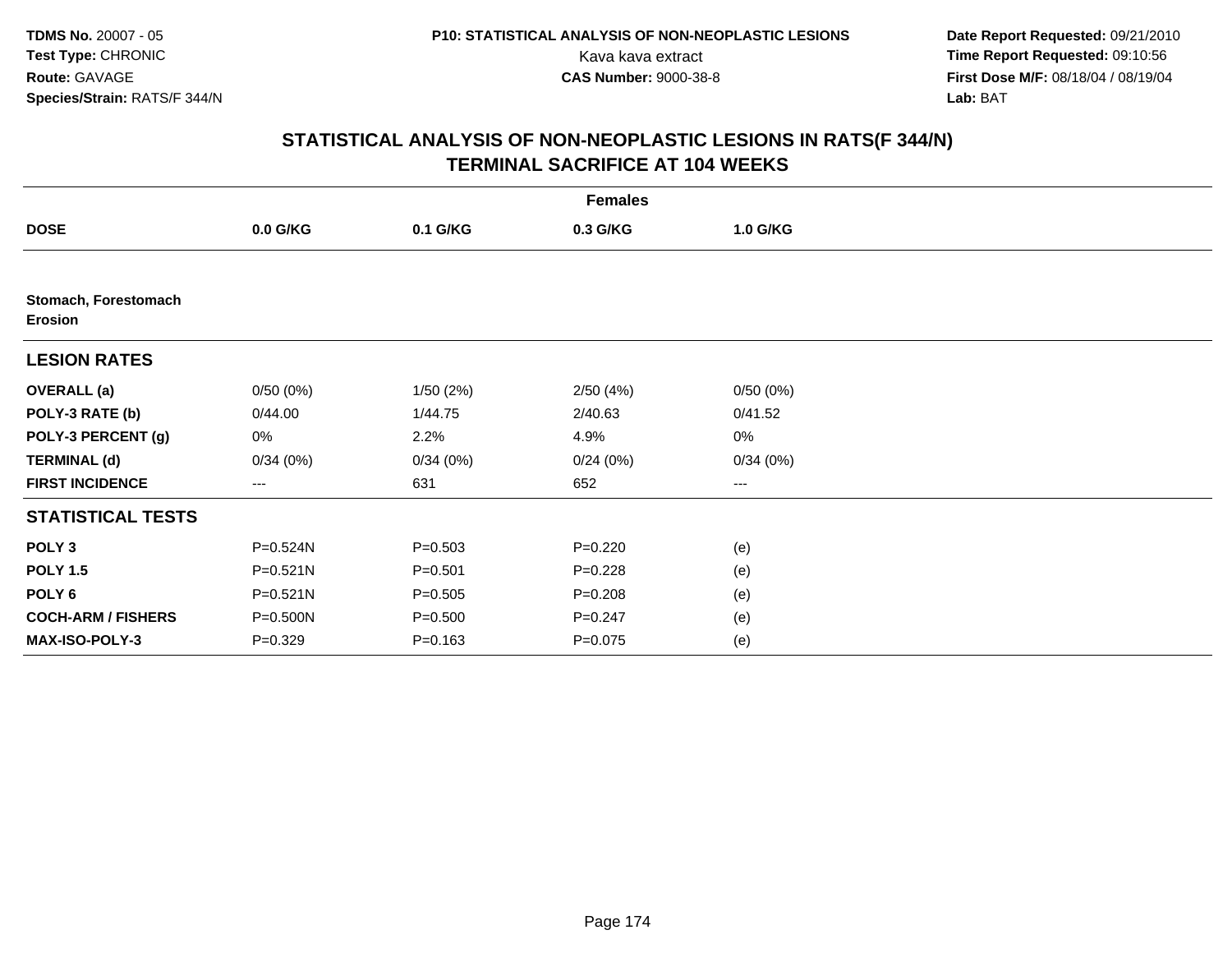**Date Report Requested:** 09/21/2010 Kava kava extract **Time Report Requested:** 09:10:56<br>**CAS Number:** 9000-38-8<br>**Tirst Dose M/F:** 08/18/04 / 08/19/04 **First Dose M/F:** 08/18/04 / 08/19/04 Lab: BAT **Lab:** BAT

|                                      | <b>Females</b> |             |             |             |  |  |  |  |
|--------------------------------------|----------------|-------------|-------------|-------------|--|--|--|--|
| <b>DOSE</b>                          | $0.0$ G/KG     | 0.1 G/KG    | 0.3 G/KG    | 1.0 G/KG    |  |  |  |  |
|                                      |                |             |             |             |  |  |  |  |
| Stomach, Forestomach<br>Inflammation |                |             |             |             |  |  |  |  |
| <b>LESION RATES</b>                  |                |             |             |             |  |  |  |  |
| <b>OVERALL</b> (a)                   | 5/50 (10%)     | 7/50 (14%)  | 7/50 (14%)  | 13/50 (26%) |  |  |  |  |
| POLY-3 RATE (b)                      | 5/46.44        | 7/45.23     | 7/41.82     | 13/44.73    |  |  |  |  |
| POLY-3 PERCENT (g)                   | 10.8%          | 15.5%       | 16.7%       | 29.1%       |  |  |  |  |
| <b>TERMINAL (d)</b>                  | 1/34(3%)       | 3/34(9%)    | 1/24(4%)    | 9/34(27%)   |  |  |  |  |
| <b>FIRST INCIDENCE</b>               | 450            | 631         | 579         | 111         |  |  |  |  |
| <b>STATISTICAL TESTS</b>             |                |             |             |             |  |  |  |  |
| POLY <sub>3</sub>                    | $P=0.014*$     | $P = 0.361$ | $P = 0.307$ | $P=0.025*$  |  |  |  |  |
| <b>POLY 1.5</b>                      | $P=0.015*$     | $P = 0.363$ | $P = 0.338$ | P=0.027*    |  |  |  |  |
| POLY <sub>6</sub>                    | $P=0.013*$     | $P = 0.358$ | $P = 0.271$ | $P=0.023*$  |  |  |  |  |
| <b>COCH-ARM / FISHERS</b>            | $P=0.018*$     | $P = 0.380$ | $P = 0.380$ | $P=0.033*$  |  |  |  |  |
| <b>MAX-ISO-POLY-3</b>                | P=0.018*       | $P = 0.256$ | $P = 0.220$ | $P=0.014*$  |  |  |  |  |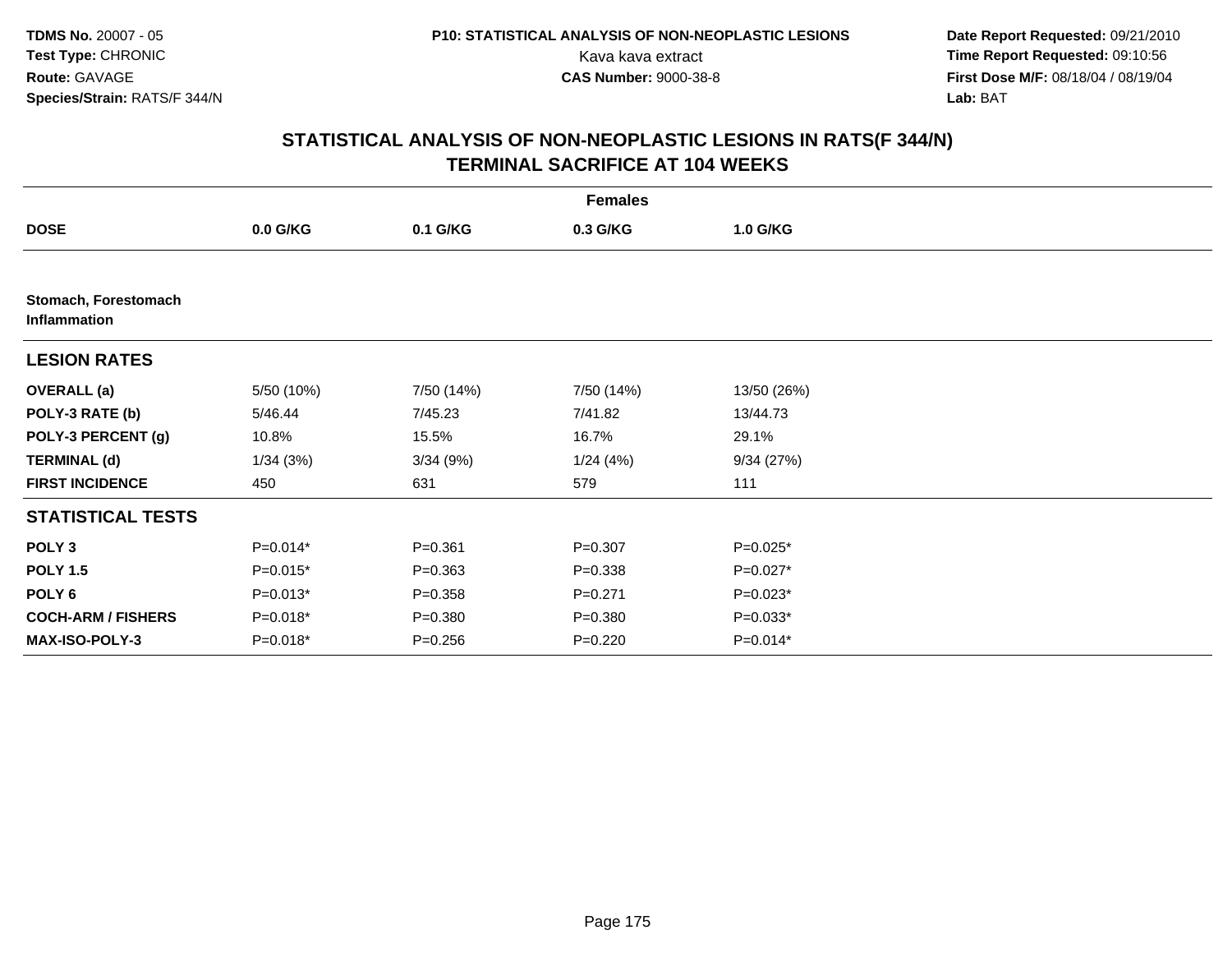**Date Report Requested:** 09/21/2010 Kava kava extract **Time Report Requested:** 09:10:56<br>**CAS Number:** 9000-38-8<br>**Tirst Dose M/F:** 08/18/04 / 08/19/04 **First Dose M/F:** 08/18/04 / 08/19/04 Lab: BAT **Lab:** BAT

| <b>Females</b>                                |          |          |          |          |  |  |  |
|-----------------------------------------------|----------|----------|----------|----------|--|--|--|
| <b>DOSE</b>                                   | 0.0 G/KG | 0.1 G/KG | 0.3 G/KG | 1.0 G/KG |  |  |  |
|                                               |          |          |          |          |  |  |  |
| Stomach, Forestomach<br><b>Mineralization</b> |          |          |          |          |  |  |  |
| <b>LESION RATES</b>                           |          |          |          |          |  |  |  |
| <b>OVERALL (a)</b>                            | 0/50(0%) | 0/50(0%) | 0/50(0%) | 0/50(0%) |  |  |  |
| POLY-3 RATE (b)                               | 0/44.00  | 0/44.40  | 0/40.19  | 0/41.52  |  |  |  |
| POLY-3 PERCENT (g)                            | 0%       | 0%       | 0%       | $0\%$    |  |  |  |
| <b>TERMINAL (d)</b>                           | 0/34(0%) | 0/34(0%) | 0/24(0%) | 0/34(0%) |  |  |  |
| <b>FIRST INCIDENCE</b>                        | ---      | ---      | $---$    | $---$    |  |  |  |
| <b>STATISTICAL TESTS</b>                      |          |          |          |          |  |  |  |
| POLY <sub>3</sub>                             | (e)      | (e)      | (e)      | (e)      |  |  |  |
| <b>POLY 1.5</b>                               | (e)      | (e)      | (e)      | (e)      |  |  |  |
| POLY <sub>6</sub>                             | (e)      | (e)      | (e)      | (e)      |  |  |  |
| <b>COCH-ARM / FISHERS</b>                     | (e)      | (e)      | (e)      | (e)      |  |  |  |
| MAX-ISO-POLY-3                                | (e)      | (e)      | (e)      | (e)      |  |  |  |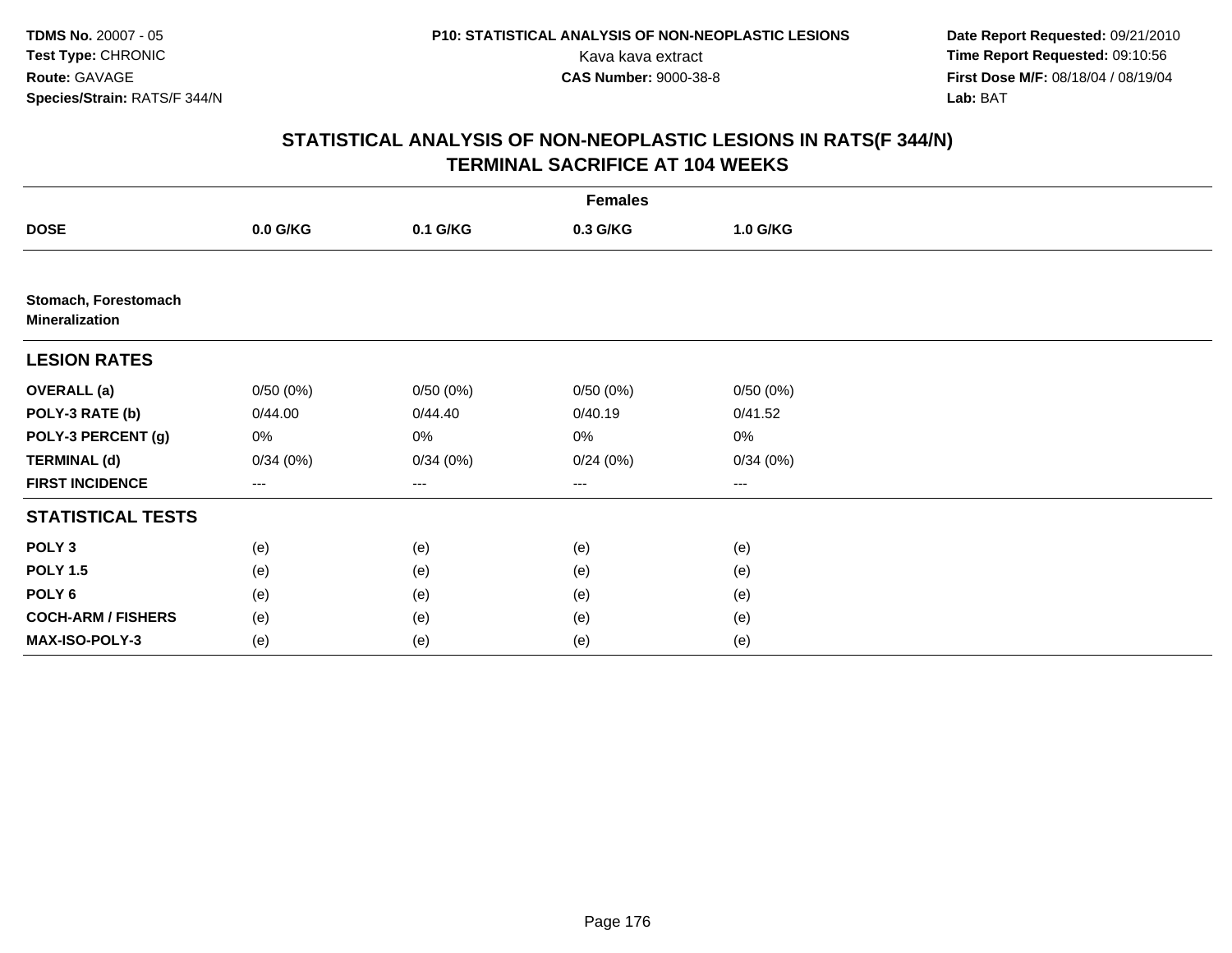|                                      | <b>Females</b> |             |             |            |  |  |  |  |
|--------------------------------------|----------------|-------------|-------------|------------|--|--|--|--|
| <b>DOSE</b>                          | 0.0 G/KG       | 0.1 G/KG    | 0.3 G/KG    | 1.0 G/KG   |  |  |  |  |
|                                      |                |             |             |            |  |  |  |  |
| Stomach, Forestomach<br><b>Ulcer</b> |                |             |             |            |  |  |  |  |
| <b>LESION RATES</b>                  |                |             |             |            |  |  |  |  |
| <b>OVERALL</b> (a)                   | 1/50(2%)       | 1/50(2%)    | 3/50(6%)    | 7/50 (14%) |  |  |  |  |
| POLY-3 RATE (b)                      | 1/44.76        | 1/44.40     | 3/40.90     | 7/42.75    |  |  |  |  |
| POLY-3 PERCENT (g)                   | 2.2%           | 2.3%        | 7.3%        | 16.4%      |  |  |  |  |
| <b>TERMINAL (d)</b>                  | 0/34(0%)       | 0/34(0%)    | 1/24(4%)    | 5/34(15%)  |  |  |  |  |
| <b>FIRST INCIDENCE</b>               | 450            | 727         | 579         | 140        |  |  |  |  |
| <b>STATISTICAL TESTS</b>             |                |             |             |            |  |  |  |  |
| POLY <sub>3</sub>                    | P=0.003**      | $P = 0.759$ | $P = 0.273$ | P=0.025*   |  |  |  |  |
| <b>POLY 1.5</b>                      | P=0.003**      | $P = 0.758$ | $P = 0.288$ | P=0.026*   |  |  |  |  |
| POLY 6                               | P=0.003**      | $P = 0.759$ | $P = 0.254$ | P=0.026*   |  |  |  |  |
| <b>COCH-ARM / FISHERS</b>            | P=0.004**      | P=0.753N    | $P = 0.309$ | $P=0.030*$ |  |  |  |  |
| <b>MAX-ISO-POLY-3</b>                | P=0.005**      | $P = 0.497$ | $P = 0.143$ | P=0.011*   |  |  |  |  |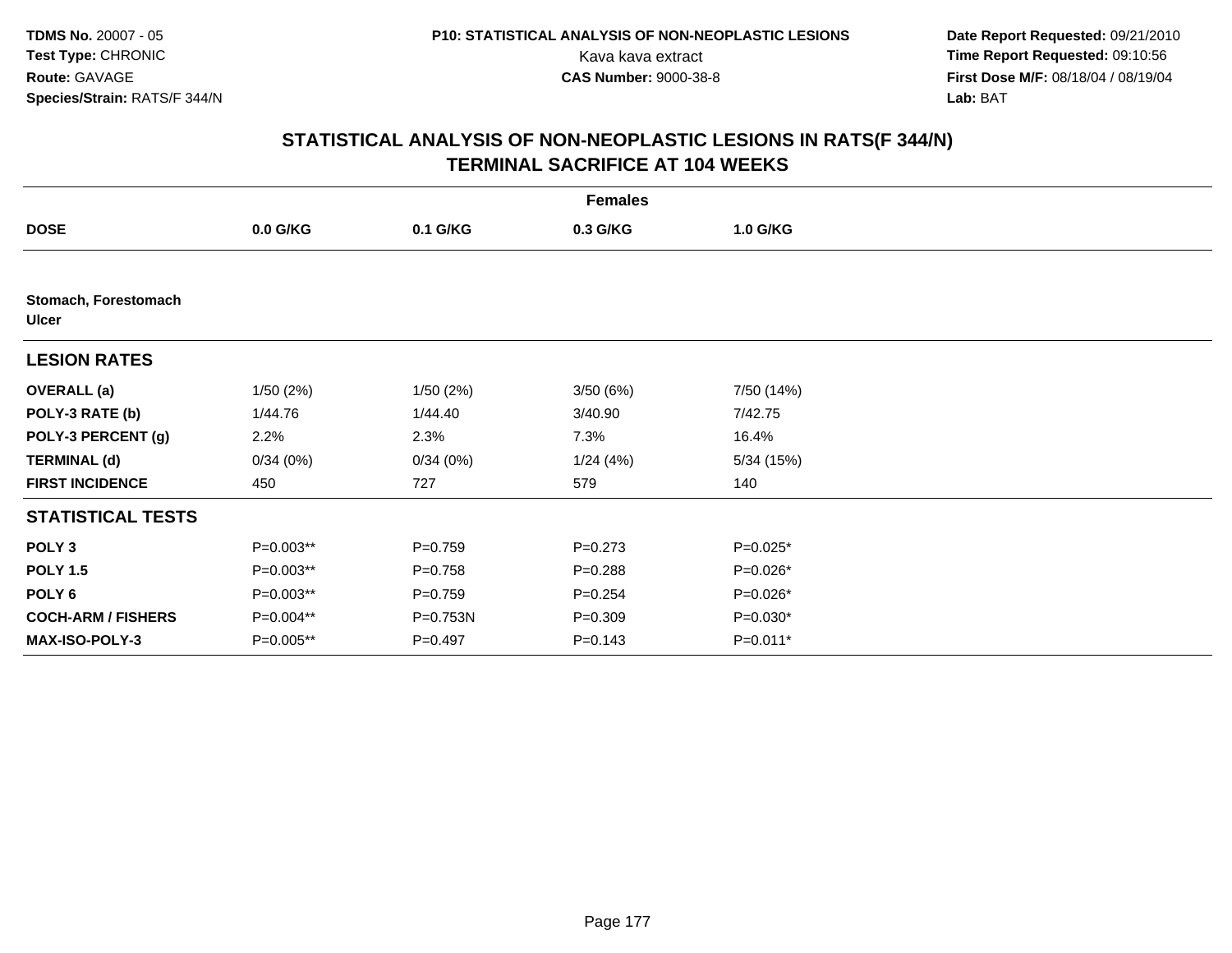**Date Report Requested:** 09/21/2010 Kava kava extract **Time Report Requested:** 09:10:56<br>**CAS Number:** 9000-38-8<br>**Tirst Dose M/F:** 08/18/04 / 08/19/04 **First Dose M/F:** 08/18/04 / 08/19/04 Lab: BAT **Lab:** BAT

|                                                      | <b>Females</b> |          |          |          |  |  |  |  |
|------------------------------------------------------|----------------|----------|----------|----------|--|--|--|--|
| <b>DOSE</b>                                          | 0.0 G/KG       | 0.1 G/KG | 0.3 G/KG | 1.0 G/KG |  |  |  |  |
|                                                      |                |          |          |          |  |  |  |  |
| Stomach, Forestomach: Epithelium<br><b>Dysplasia</b> |                |          |          |          |  |  |  |  |
| <b>LESION RATES</b>                                  |                |          |          |          |  |  |  |  |
| <b>OVERALL (a)</b>                                   | 0/50(0%)       | 0/50(0%) | 0/50(0%) | 0/50(0%) |  |  |  |  |
| POLY-3 RATE (b)                                      | 0/44.00        | 0/44.40  | 0/40.19  | 0/41.52  |  |  |  |  |
| POLY-3 PERCENT (g)                                   | 0%             | 0%       | 0%       | 0%       |  |  |  |  |
| <b>TERMINAL (d)</b>                                  | 0/34(0%)       | 0/34(0%) | 0/24(0%) | 0/34(0%) |  |  |  |  |
| <b>FIRST INCIDENCE</b>                               | ---            | ---      | $--$     | ---      |  |  |  |  |
| <b>STATISTICAL TESTS</b>                             |                |          |          |          |  |  |  |  |
| POLY <sub>3</sub>                                    | (e)            | (e)      | (e)      | (e)      |  |  |  |  |
| <b>POLY 1.5</b>                                      | (e)            | (e)      | (e)      | (e)      |  |  |  |  |
| POLY <sub>6</sub>                                    | (e)            | (e)      | (e)      | (e)      |  |  |  |  |
| <b>COCH-ARM / FISHERS</b>                            | (e)            | (e)      | (e)      | (e)      |  |  |  |  |
| MAX-ISO-POLY-3                                       | (e)            | (e)      | (e)      | (e)      |  |  |  |  |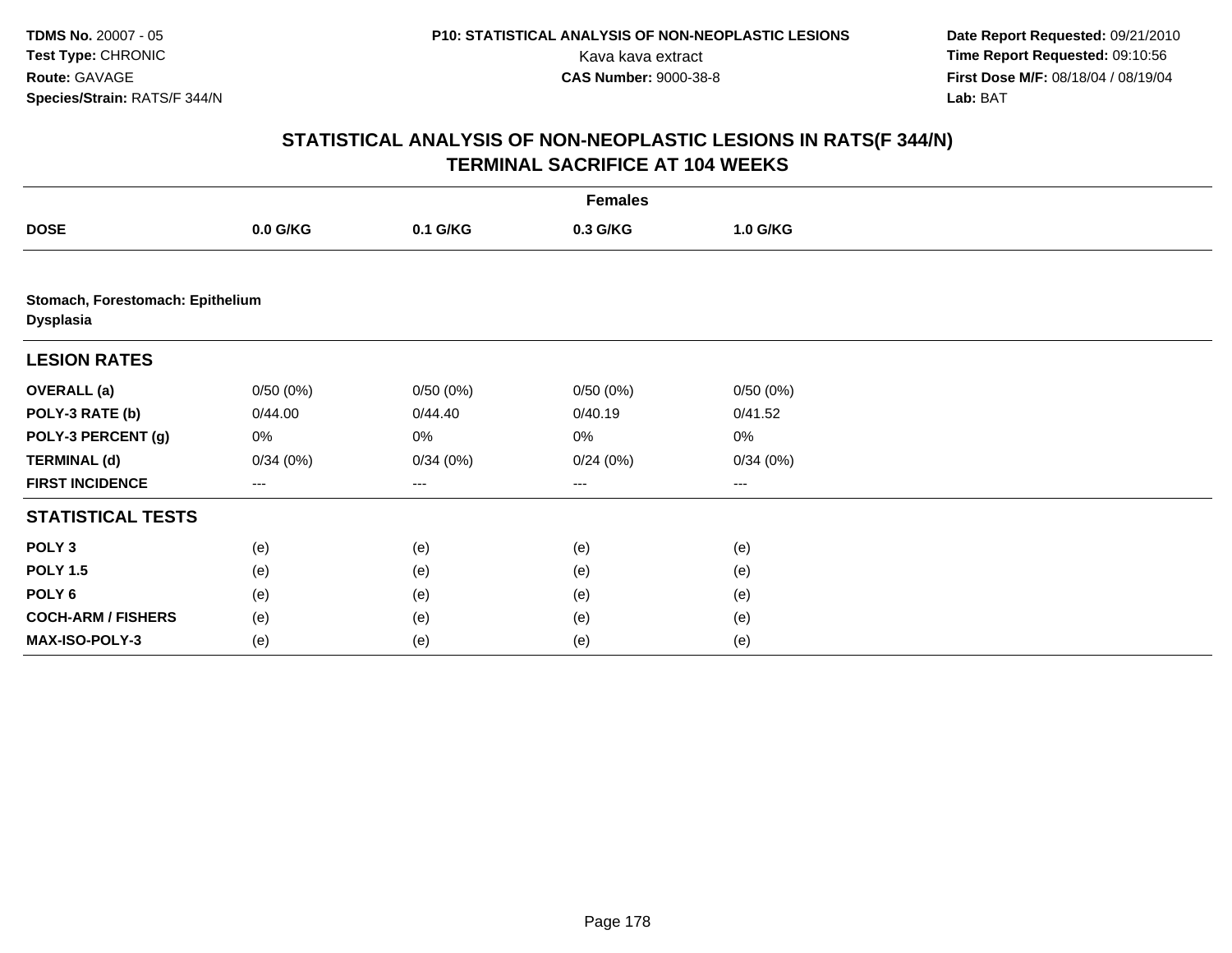**Date Report Requested:** 09/21/2010 Kava kava extract **Time Report Requested:** 09:10:56<br>**CAS Number:** 9000-38-8<br>**Tirst Dose M/F:** 08/18/04 / 08/19/04 **First Dose M/F:** 08/18/04 / 08/19/04 Lab: BAT **Lab:** BAT

|                                                 | <b>Females</b> |             |             |             |  |  |  |  |
|-------------------------------------------------|----------------|-------------|-------------|-------------|--|--|--|--|
| <b>DOSE</b>                                     | $0.0$ G/KG     | 0.1 G/KG    | 0.3 G/KG    | 1.0 G/KG    |  |  |  |  |
|                                                 |                |             |             |             |  |  |  |  |
| Stomach, Forestomach: Epithelium<br>Hyperplasia |                |             |             |             |  |  |  |  |
| <b>LESION RATES</b>                             |                |             |             |             |  |  |  |  |
| <b>OVERALL</b> (a)                              | 5/50 (10%)     | 6/50 (12%)  | 8/50 (16%)  | 19/50 (38%) |  |  |  |  |
| POLY-3 RATE (b)                                 | 5/46.57        | 6/45.30     | 8/41.82     | 19/43.90    |  |  |  |  |
| POLY-3 PERCENT (g)                              | 10.7%          | 13.3%       | 19.1%       | 43.3%       |  |  |  |  |
| <b>TERMINAL (d)</b>                             | 0/34(0%)       | 2/34(6%)    | 2/24(8%)    | 15/34 (44%) |  |  |  |  |
| <b>FIRST INCIDENCE</b>                          | 450            | 631         | 579         | 111         |  |  |  |  |
| <b>STATISTICAL TESTS</b>                        |                |             |             |             |  |  |  |  |
| POLY <sub>3</sub>                               | P<0.001**      | $P = 0.481$ | $P = 0.209$ | P<0.001**   |  |  |  |  |
| <b>POLY 1.5</b>                                 | P<0.001**      | $P=0.483$   | $P = 0.237$ | P<0.001**   |  |  |  |  |
| POLY <sub>6</sub>                               | P<0.001**      | $P=0.477$   | $P = 0.176$ | P<0.001**   |  |  |  |  |
| <b>COCH-ARM / FISHERS</b>                       | P<0.001**      | $P = 0.500$ | $P=0.277$   | P<0.001**   |  |  |  |  |
| MAX-ISO-POLY-3                                  | P<0.001**      | $P = 0.357$ | $P = 0.145$ | P<0.001**   |  |  |  |  |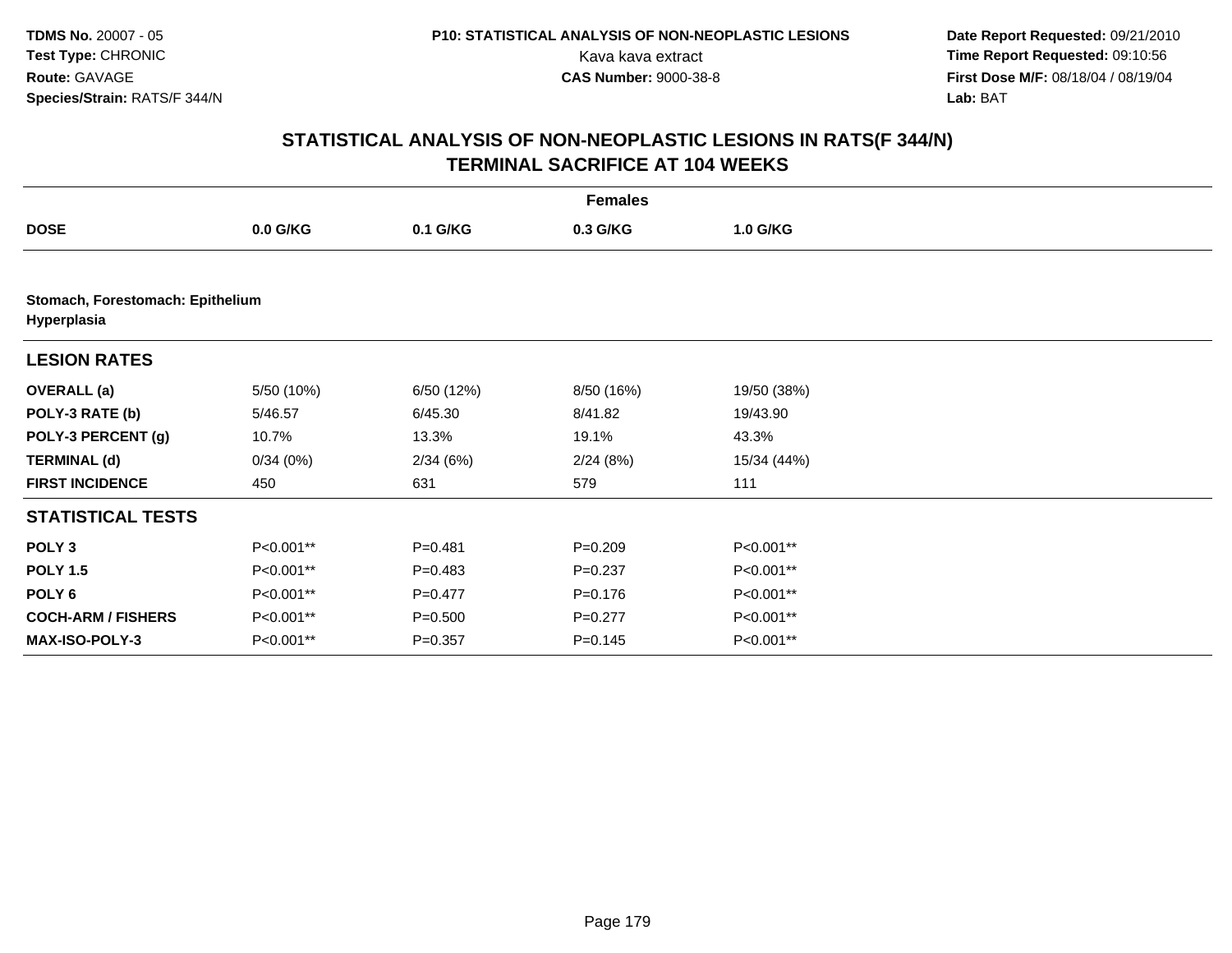**Date Report Requested:** 09/21/2010 Kava kava extract **Time Report Requested:** 09:10:56<br>**CAS Number:** 9000-38-8<br>**Tirst Dose M/F:** 08/18/04 / 08/19/04 **First Dose M/F:** 08/18/04 / 08/19/04 Lab: BAT **Lab:** BAT

| <b>Females</b>                     |          |             |          |          |  |  |  |
|------------------------------------|----------|-------------|----------|----------|--|--|--|
| <b>DOSE</b>                        | 0.0 G/KG | 0.1 G/KG    | 0.3 G/KG | 1.0 G/KG |  |  |  |
|                                    |          |             |          |          |  |  |  |
| Stomach, Glandular<br>Inflammation |          |             |          |          |  |  |  |
| <b>LESION RATES</b>                |          |             |          |          |  |  |  |
| <b>OVERALL</b> (a)                 | 0/50(0%) | 2/50(4%)    | 0/50(0%) | 0/50(0%) |  |  |  |
| POLY-3 RATE (b)                    | 0/44.00  | 2/44.75     | 0/40.19  | 0/41.52  |  |  |  |
| POLY-3 PERCENT (g)                 | 0%       | 4.5%        | 0%       | 0%       |  |  |  |
| <b>TERMINAL (d)</b>                | 0/34(0%) | 0/34(0%)    | 0/24(0%) | 0/34(0%) |  |  |  |
| <b>FIRST INCIDENCE</b>             | ---      | 631         | ---      | ---      |  |  |  |
| <b>STATISTICAL TESTS</b>           |          |             |          |          |  |  |  |
| POLY <sub>3</sub>                  | P=0.395N | $P = 0.241$ | (e)      | (e)      |  |  |  |
| <b>POLY 1.5</b>                    | P=0.397N | $P = 0.238$ | (e)      | (e)      |  |  |  |
| POLY 6                             | P=0.389N | $P = 0.243$ | (e)      | (e)      |  |  |  |
| <b>COCH-ARM / FISHERS</b>          | P=0.392N | $P = 0.247$ | (e)      | (e)      |  |  |  |
| MAX-ISO-POLY-3                     | P=0.280N | $P = 0.080$ | (e)      | (e)      |  |  |  |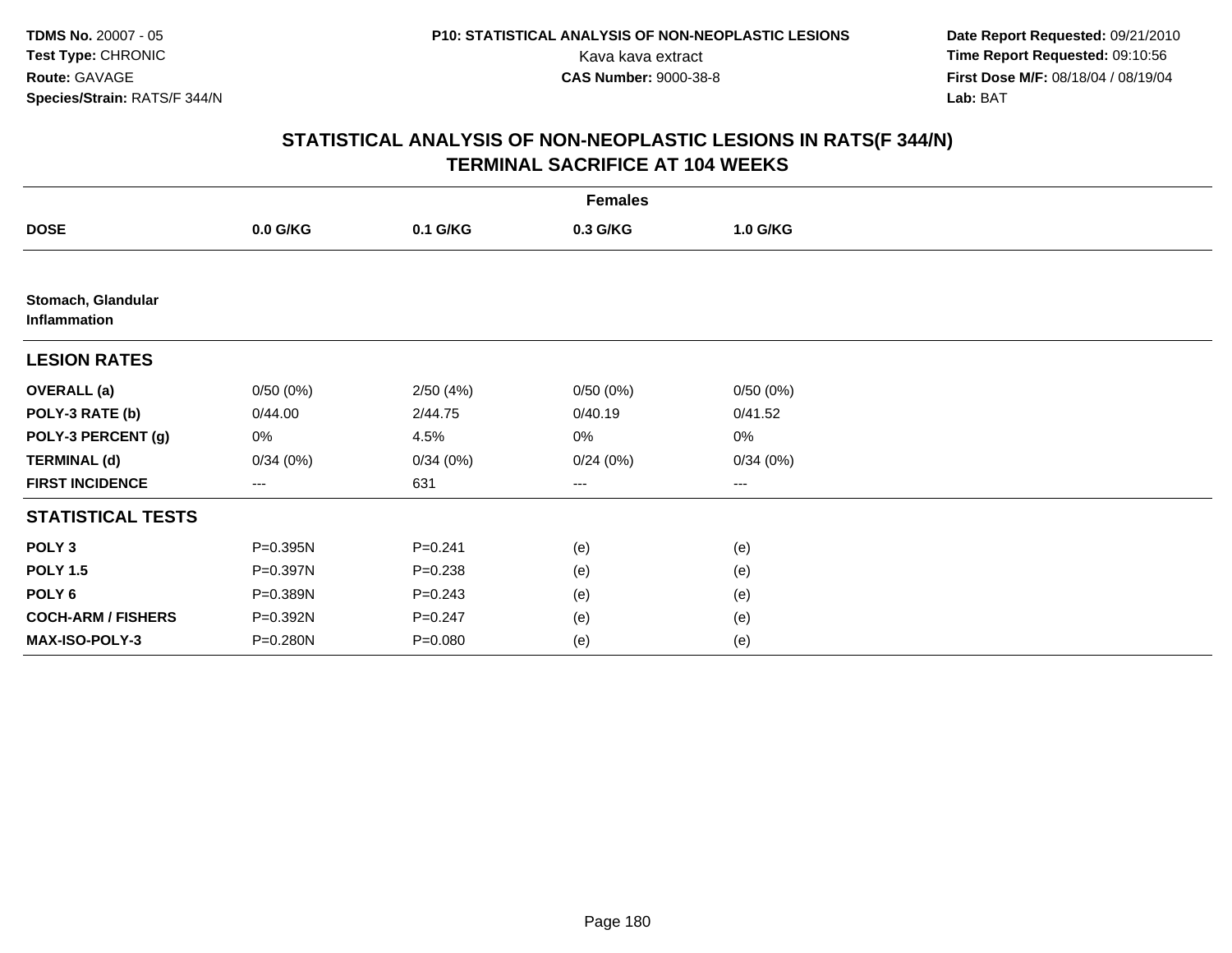|                                                   |            |             | <b>Females</b> |              |  |
|---------------------------------------------------|------------|-------------|----------------|--------------|--|
| <b>DOSE</b>                                       | $0.0$ G/KG | 0.1 G/KG    | 0.3 G/KG       | 1.0 G/KG     |  |
|                                                   |            |             |                |              |  |
| Stomach, Glandular: Epithelium<br><b>Necrosis</b> |            |             |                |              |  |
| <b>LESION RATES</b>                               |            |             |                |              |  |
| <b>OVERALL</b> (a)                                | 1/50(2%)   | 1/50(2%)    | 0/50(0%)       | 0/50(0%)     |  |
| POLY-3 RATE (b)                                   | 1/44.64    | 1/44.75     | 0/40.19        | 0/41.52      |  |
| POLY-3 PERCENT (g)                                | 2.2%       | 2.2%        | 0%             | 0%           |  |
| <b>TERMINAL (d)</b>                               | 0/34(0%)   | 0/34(0%)    | 0/24(0%)       | 0/34(0%)     |  |
| <b>FIRST INCIDENCE</b>                            | 519        | 631         | ---            | ---          |  |
| <b>STATISTICAL TESTS</b>                          |            |             |                |              |  |
| POLY <sub>3</sub>                                 | P=0.329N   | P=0.760N    | $P = 0.521N$   | $P = 0.514N$ |  |
| <b>POLY 1.5</b>                                   | P=0.329N   | $P = 0.760$ | $P = 0.511N$   | $P = 0.512N$ |  |
| POLY 6                                            | P=0.327N   | P=0.759N    | $P = 0.535N$   | $P = 0.514N$ |  |
| <b>COCH-ARM / FISHERS</b>                         | P=0.325N   | P=0.753N    | P=0.500N       | P=0.500N     |  |
| MAX-ISO-POLY-3                                    | P=0.286N   | P=0.499N    | P=0.184N       | P=0.176N     |  |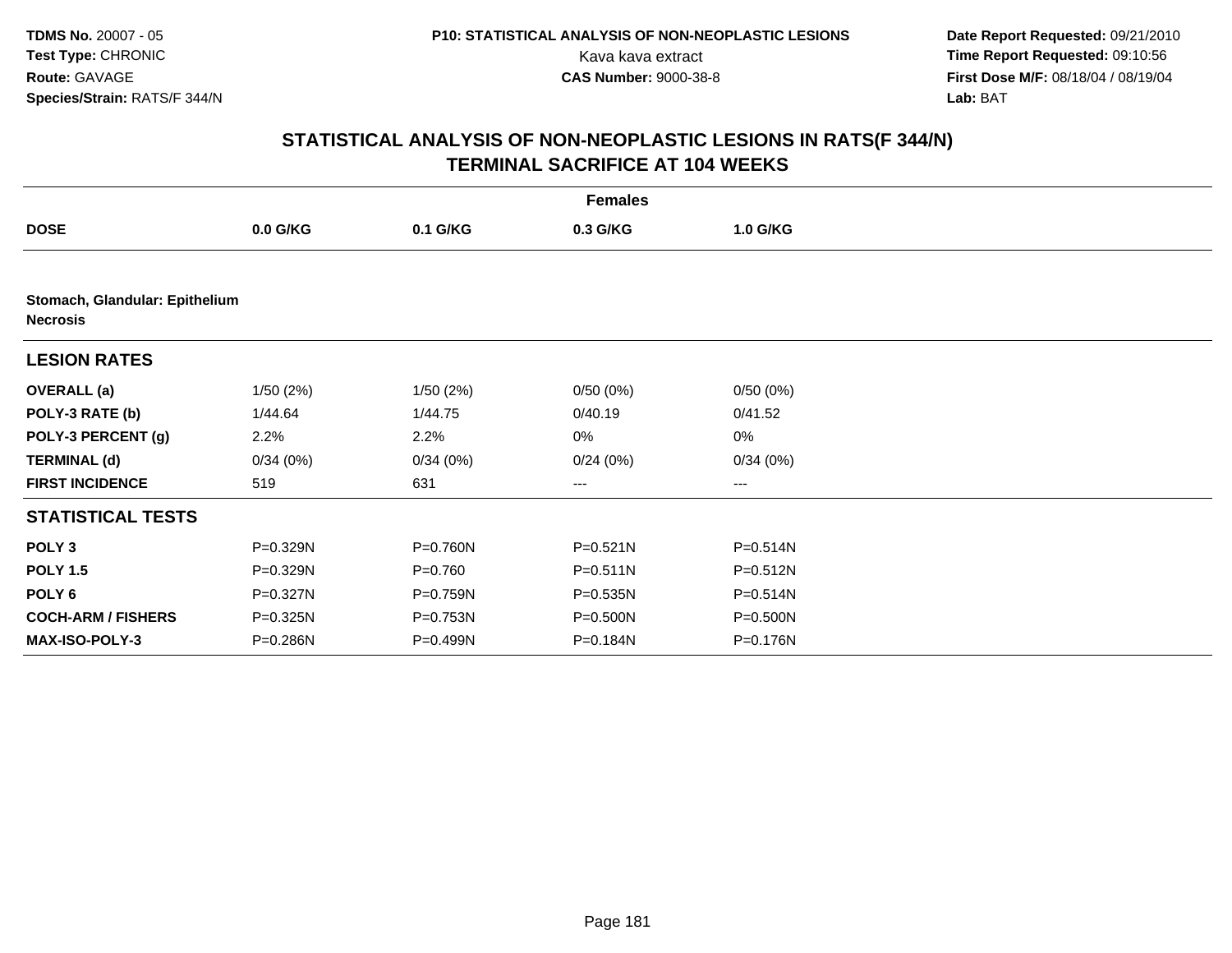**Date Report Requested:** 09/21/2010 Kava kava extract **Time Report Requested:** 09:10:56<br>**CAS Number:** 9000-38-8<br>**Tirst Dose M/F:** 08/18/04 / 08/19/04 **First Dose M/F:** 08/18/04 / 08/19/04 Lab: BAT **Lab:** BAT

|                                 |              |             | <b>Females</b> |              |  |
|---------------------------------|--------------|-------------|----------------|--------------|--|
| <b>DOSE</b>                     | $0.0$ G/KG   | 0.1 G/KG    | 0.3 G/KG       | 1.0 G/KG     |  |
|                                 |              |             |                |              |  |
| <b>Thymus</b><br><b>Atrophy</b> |              |             |                |              |  |
| <b>LESION RATES</b>             |              |             |                |              |  |
| <b>OVERALL</b> (a)              | 48/50 (96%)  | 43/50 (86%) | 47/49 (96%)    | 45/48 (94%)  |  |
| POLY-3 RATE (b)                 | 48/48.34     | 43/46.91    | 47/47.65       | 45/45.92     |  |
| POLY-3 PERCENT (g)              | 99.3%        | 91.7%       | 98.6%          | 98%          |  |
| <b>TERMINAL (d)</b>             | 34/34 (100%) | 33/34 (97%) | 23/23 (100%)   | 33/33 (100%) |  |
| <b>FIRST INCIDENCE</b>          | 450          | 558         | 439            | 140          |  |
| <b>STATISTICAL TESTS</b>        |              |             |                |              |  |
| POLY <sub>3</sub>               | $P = 0.435$  | P=0.068N    | P=0.825N       | P=0.663N     |  |
| <b>POLY 1.5</b>                 | $P=0.432$    | P=0.074N    | P=0.765N       | P=0.616N     |  |
| POLY 6                          | $P = 0.515$  | P=0.077N    | P=0.945N       | P=0.674N     |  |
| <b>COCH-ARM / FISHERS</b>       | $P = 0.454$  | P=0.080N    | P=0.684N       | P=0.480N     |  |
| <b>MAX-ISO-POLY-3</b>           | P=0.253N     | P=0.022N*   | P=0.336N       | P=0.262N     |  |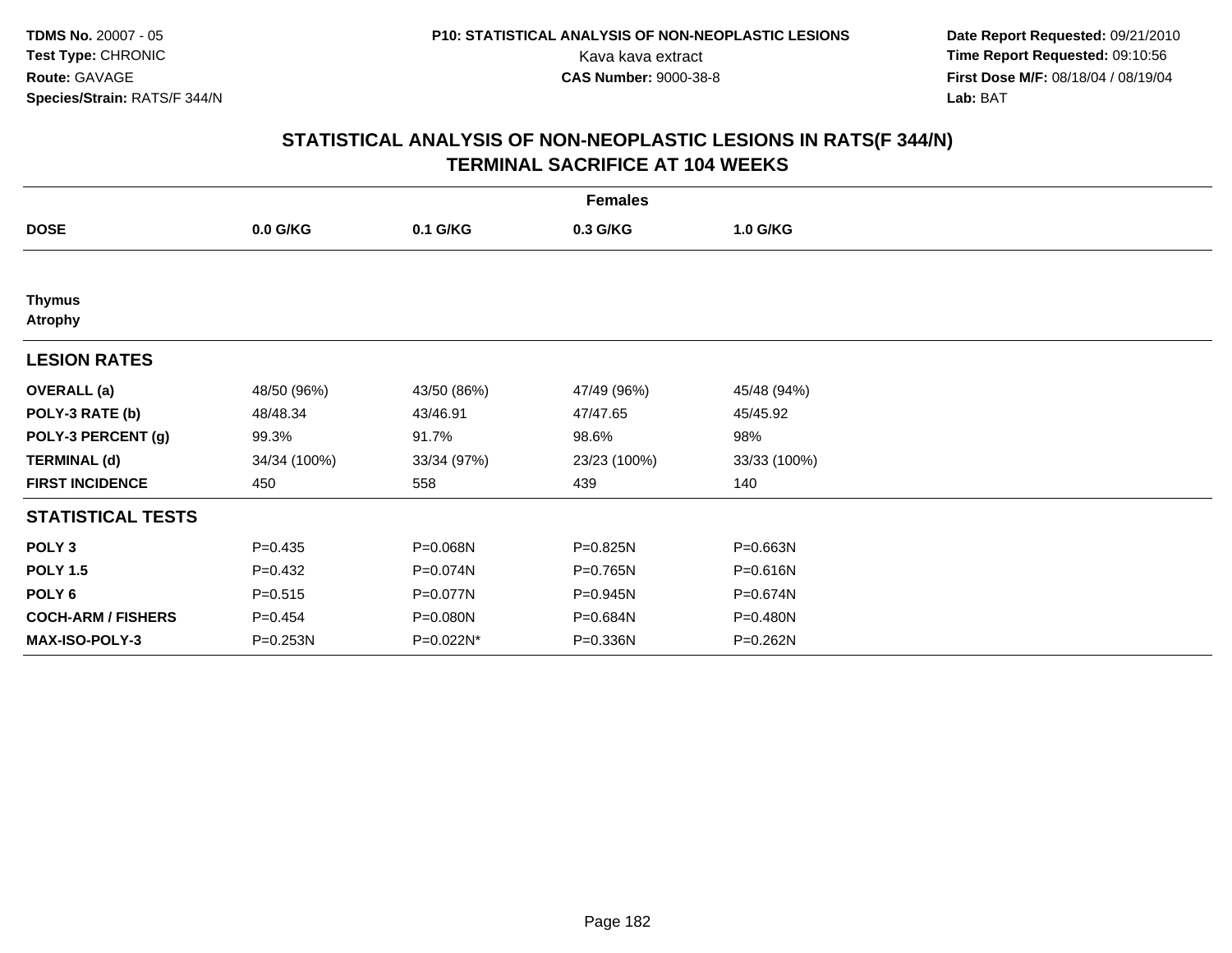|                                             |             |             | <b>Females</b> |            |  |
|---------------------------------------------|-------------|-------------|----------------|------------|--|
| <b>DOSE</b>                                 | $0.0$ G/KG  | 0.1 G/KG    | 0.3 G/KG       | 1.0 G/KG   |  |
|                                             |             |             |                |            |  |
| <b>Thyroid Gland: C-Cell</b><br>Hyperplasia |             |             |                |            |  |
| <b>LESION RATES</b>                         |             |             |                |            |  |
| <b>OVERALL</b> (a)                          | 15/50 (30%) | 15/50 (30%) | 6/50 (12%)     | 4/50 (8%)  |  |
| POLY-3 RATE (b)                             | 15/44.52    | 15/45.00    | 6/40.89        | 4/41.52    |  |
| POLY-3 PERCENT (g)                          | 33.7%       | 33.3%       | 14.7%          | 9.6%       |  |
| <b>TERMINAL (d)</b>                         | 12/34 (35%) | 11/34 (32%) | 4/24 (17%)     | 4/34 (12%) |  |
| <b>FIRST INCIDENCE</b>                      | 664         | 632         | 629            | 728 (T)    |  |
| <b>STATISTICAL TESTS</b>                    |             |             |                |            |  |
| POLY <sub>3</sub>                           | P=0.002N**  | P=0.575N    | P=0.034N*      | P=0.006N** |  |
| <b>POLY 1.5</b>                             | P=0.002N**  | P=0.586N    | P=0.028N*      | P=0.006N** |  |
| POLY 6                                      | P=0.002N**  | P=0.569N    | P=0.047N*      | P=0.006N** |  |
| <b>COCH-ARM / FISHERS</b>                   | P=0.002N**  | P=0.586N    | P=0.024N*      | P=0.005N** |  |
| MAX-ISO-POLY-3                              | P=0.004N**  | P=0.485N    | P=0.023N*      | P=0.003N** |  |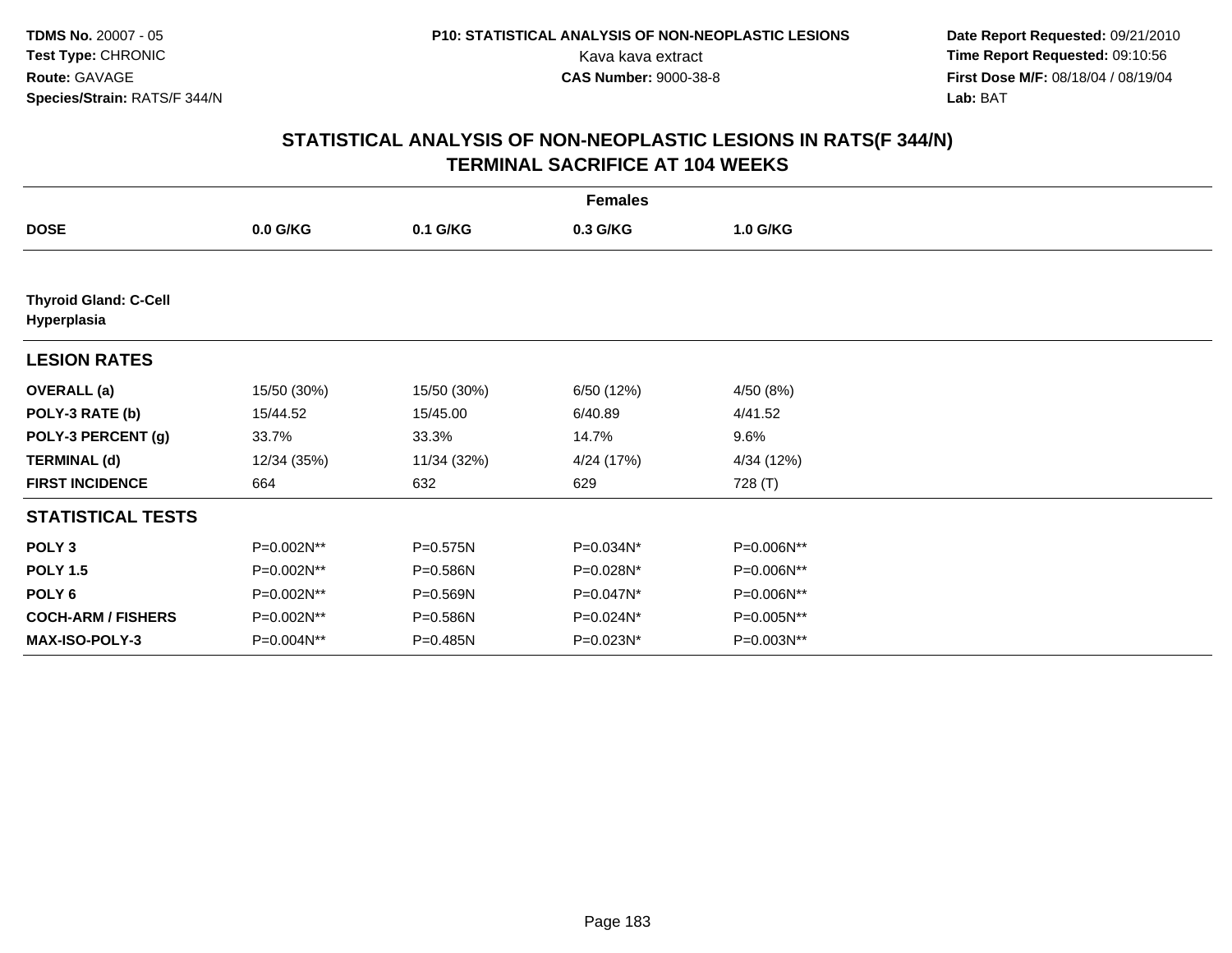|                                        |                   |          | <b>Females</b> |             |  |
|----------------------------------------|-------------------|----------|----------------|-------------|--|
| <b>DOSE</b>                            | 0.0 G/KG          | 0.1 G/KG | 0.3 G/KG       | 1.0 G/KG    |  |
|                                        |                   |          |                |             |  |
| <b>Thyroid Gland: Follicle</b><br>Cyst |                   |          |                |             |  |
| <b>LESION RATES</b>                    |                   |          |                |             |  |
| <b>OVERALL</b> (a)                     | 0/50(0%)          | 0/50(0%) | 0/50(0%)       | 2/50(4%)    |  |
| POLY-3 RATE (b)                        | 0/44.00           | 0/44.40  | 0/40.19        | 2/41.65     |  |
| POLY-3 PERCENT (g)                     | 0%                | 0%       | 0%             | 4.8%        |  |
| <b>TERMINAL (d)</b>                    | 0/34(0%)          | 0/34(0%) | 0/24(0%)       | 1/34(3%)    |  |
| <b>FIRST INCIDENCE</b>                 | $\qquad \qquad -$ | ---      | $\cdots$       | 694         |  |
| <b>STATISTICAL TESTS</b>               |                   |          |                |             |  |
| POLY <sub>3</sub>                      | P=0.038*          | (e)      | (e)            | $P=0.225$   |  |
| <b>POLY 1.5</b>                        | P=0.038*          | (e)      | (e)            | $P = 0.226$ |  |
| POLY 6                                 | P=0.039*          | (e)      | (e)            | $P = 0.228$ |  |
| <b>COCH-ARM / FISHERS</b>              | P=0.042*          | (e)      | (e)            | $P = 0.247$ |  |
| MAX-ISO-POLY-3                         | P=0.034*          | (e)      | (e)            | $P = 0.076$ |  |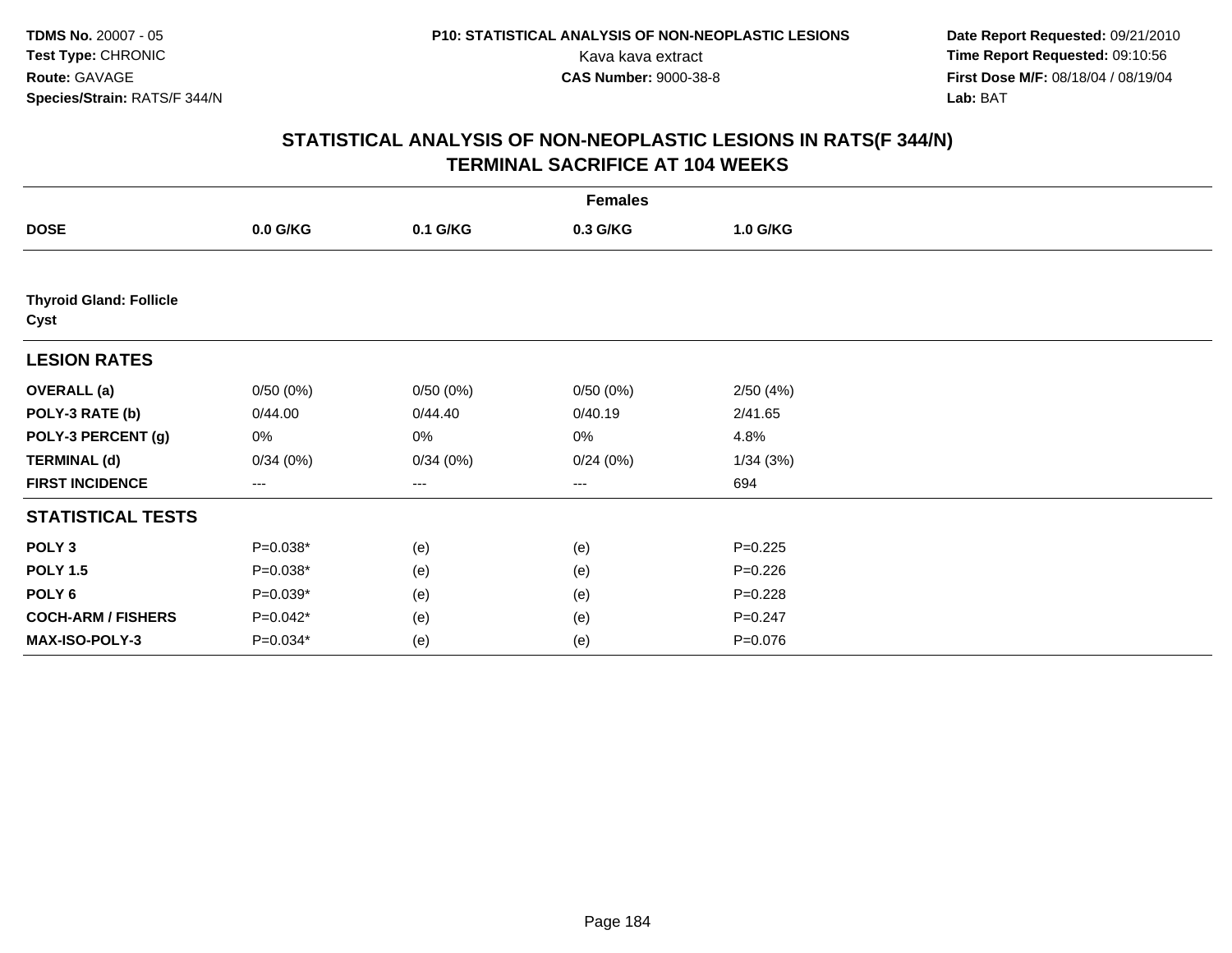|                                                      |             |          | <b>Females</b> |             |  |
|------------------------------------------------------|-------------|----------|----------------|-------------|--|
| <b>DOSE</b>                                          | $0.0$ G/KG  | 0.1 G/KG | 0.3 G/KG       | 1.0 G/KG    |  |
|                                                      |             |          |                |             |  |
| <b>Thyroid Gland: Follicular Cell</b><br>Hyperplasia |             |          |                |             |  |
| <b>LESION RATES</b>                                  |             |          |                |             |  |
| <b>OVERALL</b> (a)                                   | 1/50(2%)    | 1/50(2%) | 4/50 (8%)      | 4/50 (8%)   |  |
| POLY-3 RATE (b)                                      | 1/44.00     | 1/44.59  | 4/40.40        | 4/41.67     |  |
| POLY-3 PERCENT (g)                                   | 2.3%        | 2.2%     | 9.9%           | 9.6%        |  |
| <b>TERMINAL (d)</b>                                  | 1/34(3%)    | 0/34(0%) | 3/24(13%)      | 3/34(9%)    |  |
| <b>FIRST INCIDENCE</b>                               | 728 (T)     | 678      | 672            | 688         |  |
| <b>STATISTICAL TESTS</b>                             |             |          |                |             |  |
| POLY <sub>3</sub>                                    | $P = 0.095$ | P=0.758N | $P = 0.153$    | $P = 0.162$ |  |
| <b>POLY 1.5</b>                                      | $P = 0.098$ | P=0.760N | $P = 0.165$    | $P = 0.163$ |  |
| POLY <sub>6</sub>                                    | $P = 0.097$ | P=0.756N | $P = 0.136$    | $P = 0.166$ |  |
| <b>COCH-ARM / FISHERS</b>                            | $P = 0.114$ | P=0.753N | $P = 0.181$    | $P = 0.181$ |  |
| <b>MAX-ISO-POLY-3</b>                                | $P = 0.120$ | P=0.495N | $P=0.077$      | $P = 0.079$ |  |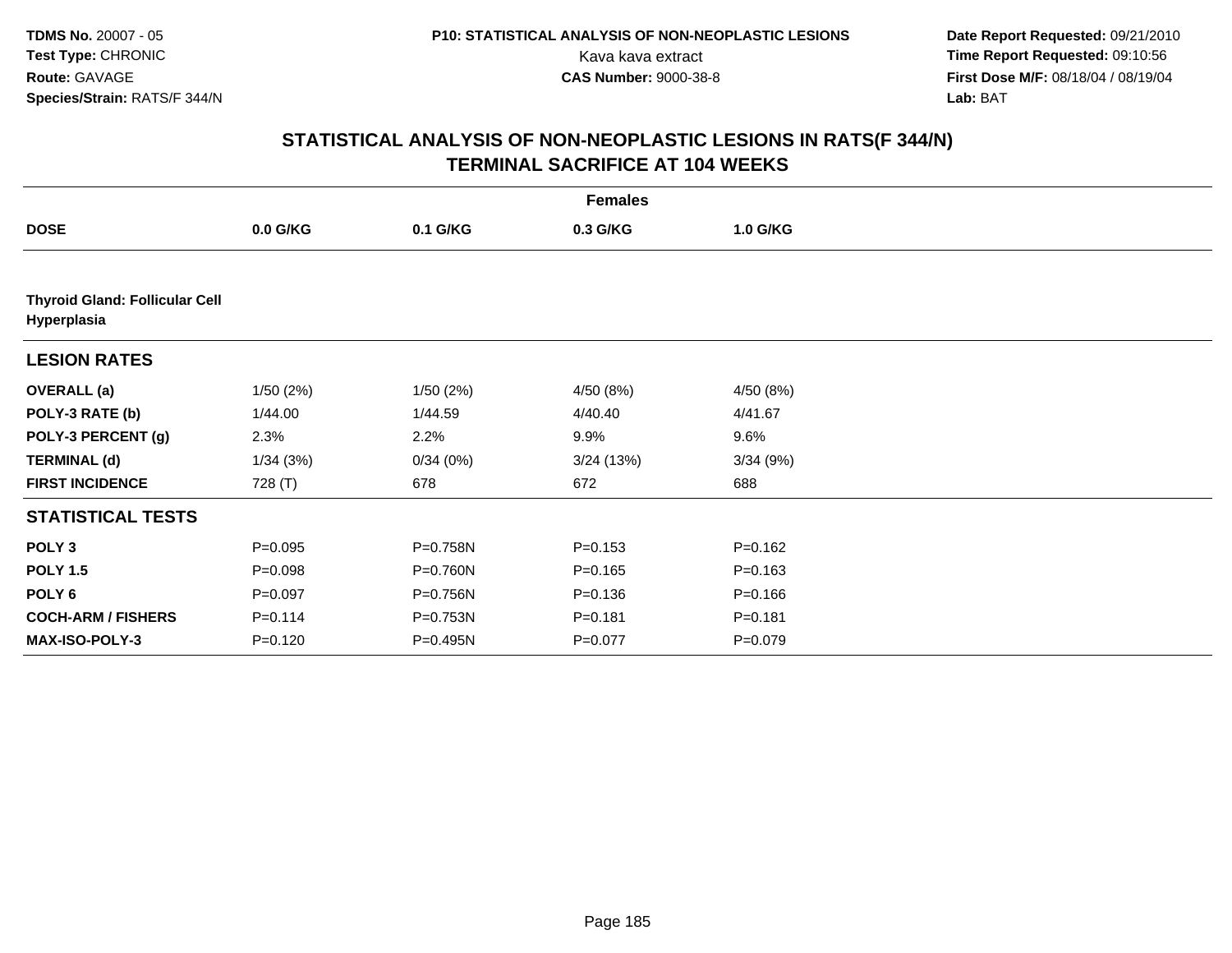**Date Report Requested:** 09/21/2010 Kava kava extract **Time Report Requested:** 09:10:56<br>**CAS Number:** 9000-38-8<br>**Tirst Dose M/F:** 08/18/04 / 08/19/04 **First Dose M/F:** 08/18/04 / 08/19/04 Lab: BAT **Lab:** BAT

|                              |            |            | <b>Females</b> |            |  |
|------------------------------|------------|------------|----------------|------------|--|
| <b>DOSE</b>                  | 0.0 G/KG   | 0.1 G/KG   | 0.3 G/KG       | 1.0 G/KG   |  |
|                              |            |            |                |            |  |
| Tooth<br><b>Malformation</b> |            |            |                |            |  |
| <b>LESION RATES</b>          |            |            |                |            |  |
| <b>OVERALL</b> (a)           | 5/5 (100%) | 3/3 (100%) | 4/4 (100%)     | 2/2 (100%) |  |
| POLY-3 RATE (b)              | 5/5.00     | 3/3.00     | 4/4.00         | 2/2.00     |  |
| POLY-3 PERCENT (g)           | 100%       | 100%       | 100%           | 100%       |  |
| <b>TERMINAL (d)</b>          | 5/5 (100%) | 2/2 (100%) | 1/1 (100%)     | 2/2 (100%) |  |
| <b>FIRST INCIDENCE</b>       | 728 (T)    | 678        | 629            | 728 (T)    |  |
| <b>STATISTICAL TESTS</b>     |            |            |                |            |  |
| POLY <sub>3</sub>            | (e)        | (e)        | (e)            | (e)        |  |
| <b>POLY 1.5</b>              | (e)        | (e)        | (e)            | (e)        |  |
| POLY <sub>6</sub>            | (e)        | (e)        | (e)            | (e)        |  |
| <b>COCH-ARM / FISHERS</b>    | (e)        | (e)        | (e)            | (e)        |  |
| MAX-ISO-POLY-3               | (e)        | (e)        | (e)            | (e)        |  |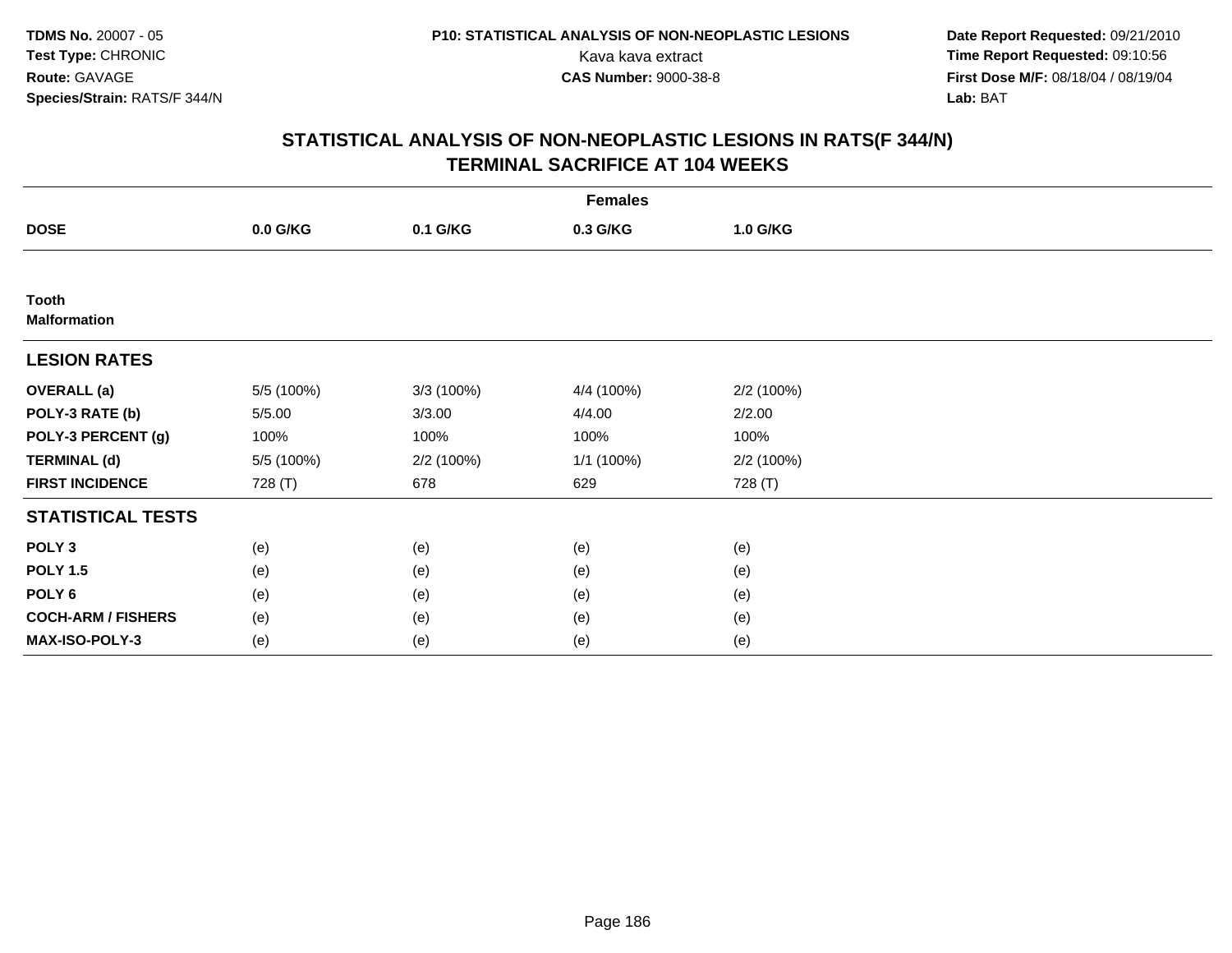**Date Report Requested:** 09/21/2010 Kava kava extract **Time Report Requested:** 09:10:56<br>**CAS Number:** 9000-38-8<br>**Tirst Dose M/F:** 08/18/04 / 08/19/04 **First Dose M/F:** 08/18/04 / 08/19/04 Lab: BAT **Lab:** BAT

|                                               |          |          | <b>Females</b>         |                        |  |
|-----------------------------------------------|----------|----------|------------------------|------------------------|--|
| <b>DOSE</b>                                   | 0.0 G/KG | 0.1 G/KG | 0.3 G/KG               | 1.0 G/KG               |  |
|                                               |          |          |                        |                        |  |
| <b>Urinary Bladder</b><br><b>Inflammation</b> |          |          |                        |                        |  |
| <b>LESION RATES</b>                           |          |          |                        |                        |  |
| <b>OVERALL</b> (a)                            | 0/50(0%) | 0/50(0%) | 0/50(0%)               | 0/50(0%)               |  |
| POLY-3 RATE (b)                               | 0/44.00  | 0/44.40  | 0/40.19                | 0/41.52                |  |
| POLY-3 PERCENT (g)                            | 0%       | 0%       | 0%                     | $0\%$                  |  |
| <b>TERMINAL (d)</b>                           | 0/34(0%) | 0/34(0%) | 0/24(0%)               | 0/34(0%)               |  |
| <b>FIRST INCIDENCE</b>                        | ---      | $--$     | $\qquad \qquad \cdots$ | $\qquad \qquad \cdots$ |  |
| <b>STATISTICAL TESTS</b>                      |          |          |                        |                        |  |
| POLY <sub>3</sub>                             | (e)      | (e)      | (e)                    | (e)                    |  |
| <b>POLY 1.5</b>                               | (e)      | (e)      | (e)                    | (e)                    |  |
| POLY <sub>6</sub>                             | (e)      | (e)      | (e)                    | (e)                    |  |
| <b>COCH-ARM / FISHERS</b>                     | (e)      | (e)      | (e)                    | (e)                    |  |
| MAX-ISO-POLY-3                                | (e)      | (e)      | (e)                    | (e)                    |  |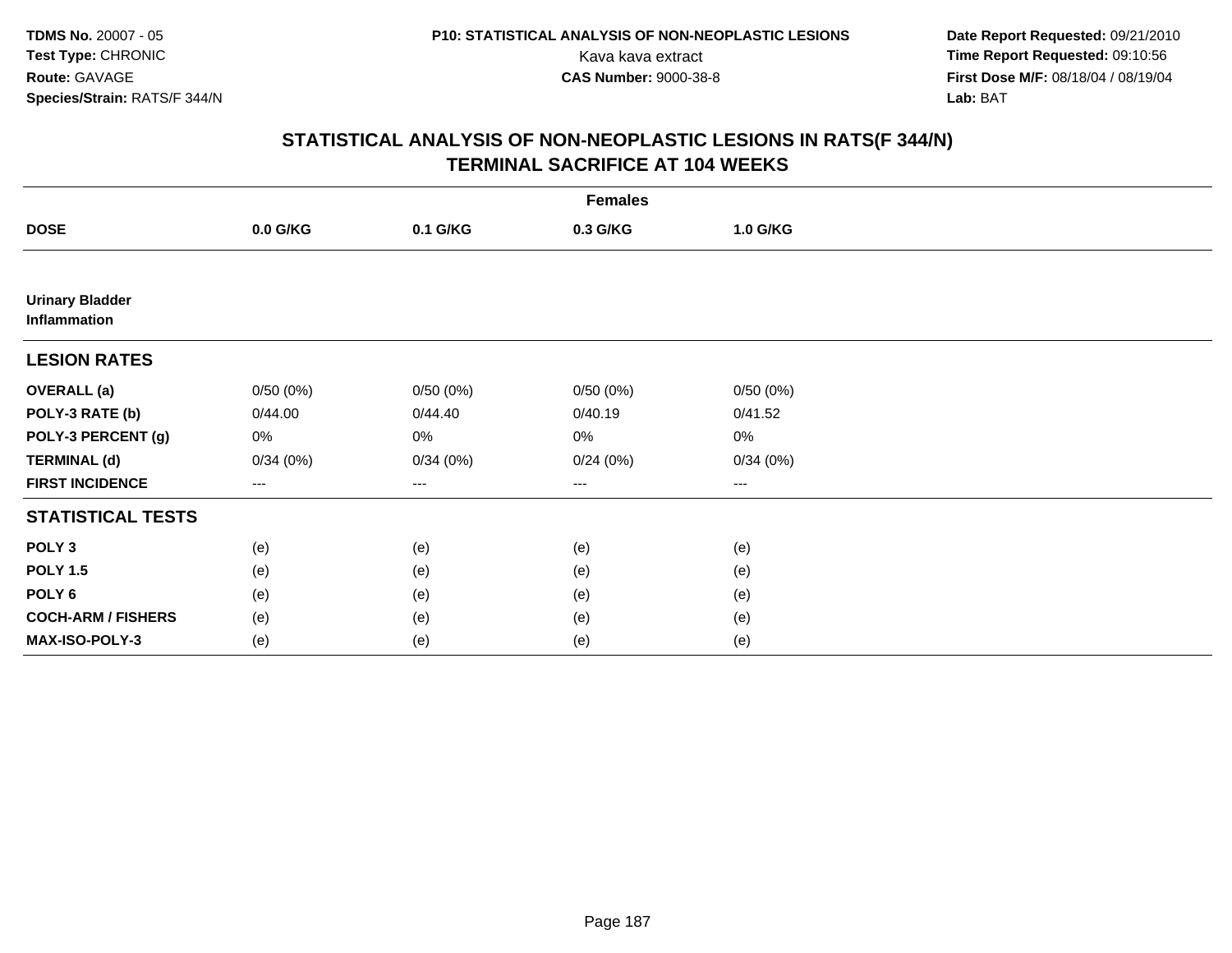**Date Report Requested:** 09/21/2010 Kava kava extract **Time Report Requested:** 09:10:56<br>**CAS Number:** 9000-38-8<br>**Tirst Dose M/F:** 08/18/04 / 08/19/04 **First Dose M/F:** 08/18/04 / 08/19/04 Lab: BAT **Lab:** BAT

|                             |             |             | <b>Females</b>         |             |  |
|-----------------------------|-------------|-------------|------------------------|-------------|--|
| <b>DOSE</b>                 | $0.0$ G/KG  | 0.1 G/KG    | 0.3 G/KG               | 1.0 G/KG    |  |
|                             |             |             |                        |             |  |
| <b>Uterus</b><br>Hemorrhage |             |             |                        |             |  |
| <b>LESION RATES</b>         |             |             |                        |             |  |
| <b>OVERALL</b> (a)          | 0/50(0%)    | 2/50(4%)    | 0/50(0%)               | 1/50(2%)    |  |
| POLY-3 RATE (b)             | 0/44.00     | 2/44.40     | 0/40.19                | 1/41.52     |  |
| POLY-3 PERCENT (g)          | 0%          | 4.5%        | 0%                     | 2.4%        |  |
| <b>TERMINAL (d)</b>         | 0/34(0%)    | 2/34(6%)    | 0/24(0%)               | 1/34(3%)    |  |
| <b>FIRST INCIDENCE</b>      | ---         | 728 (T)     | $\qquad \qquad \cdots$ | 728 (T)     |  |
| <b>STATISTICAL TESTS</b>    |             |             |                        |             |  |
| POLY <sub>3</sub>           | $P = 0.603$ | $P = 0.239$ | (e)                    | $P = 0.488$ |  |
| <b>POLY 1.5</b>             | $P = 0.603$ | $P = 0.237$ | (e)                    | $P = 0.489$ |  |
| POLY 6                      | $P = 0.607$ | $P = 0.240$ | (e)                    | $P=0.490$   |  |
| <b>COCH-ARM / FISHERS</b>   | $P = 0.617$ | $P = 0.247$ | (e)                    | $P = 0.500$ |  |
| MAX-ISO-POLY-3              | $P = 0.334$ | $P = 0.078$ | (e)                    | $P = 0.158$ |  |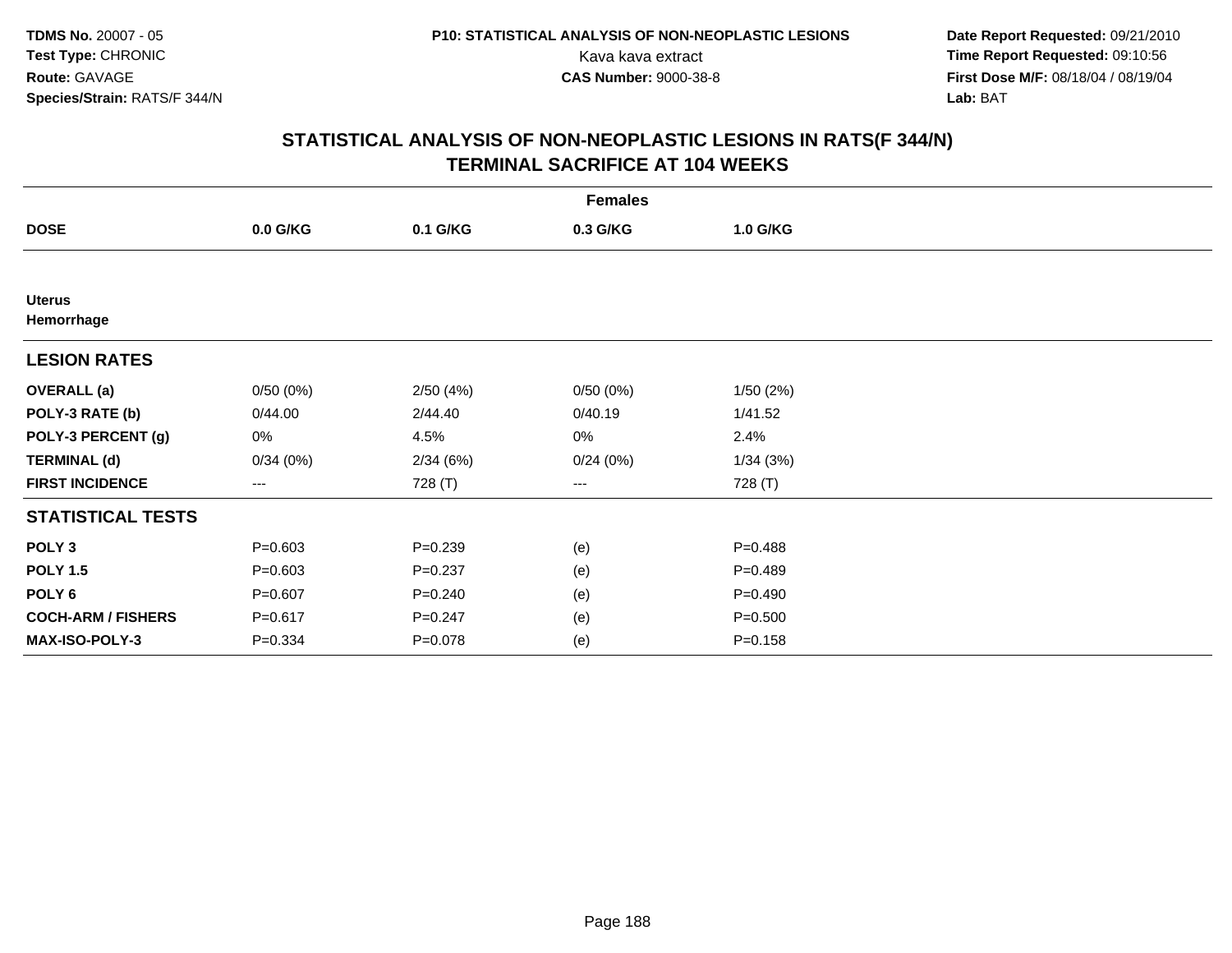**Date Report Requested:** 09/21/2010 Kava kava extract **Time Report Requested:** 09:10:56<br>**CAS Number:** 9000-38-8<br>**Tirst Dose M/F:** 08/18/04 / 08/19/04 **First Dose M/F:** 08/18/04 / 08/19/04 Lab: BAT **Lab:** BAT

|                                                         |             |              | <b>Females</b> |             |  |
|---------------------------------------------------------|-------------|--------------|----------------|-------------|--|
| <b>DOSE</b>                                             | $0.0$ G/KG  | 0.1 G/KG     | 0.3 G/KG       | 1.0 G/KG    |  |
|                                                         |             |              |                |             |  |
| <b>Uterus: Endometrium</b><br><b>Hyperplasia Cystic</b> |             |              |                |             |  |
| <b>LESION RATES</b>                                     |             |              |                |             |  |
| <b>OVERALL</b> (a)                                      | 5/50 (10%)  | 5/50 (10%)   | 6/50 (12%)     | 10/50 (20%) |  |
| POLY-3 RATE (b)                                         | 5/44.14     | 5/44.40      | 6/41.37        | 10/41.68    |  |
| POLY-3 PERCENT (g)                                      | 11.3%       | 11.3%        | 14.5%          | 24%         |  |
| <b>TERMINAL (d)</b>                                     | 4/34 (12%)  | 5/34(15%)    | 3/24(13%)      | 9/34(27%)   |  |
| <b>FIRST INCIDENCE</b>                                  | 692         | 728 (T)      | 439            | 687         |  |
| <b>STATISTICAL TESTS</b>                                |             |              |                |             |  |
| POLY <sub>3</sub>                                       | $P=0.045*$  | P=0.627N     | $P=0.454$      | $P = 0.102$ |  |
| <b>POLY 1.5</b>                                         | P=0.048*    | $P = 0.629$  | $P = 0.478$    | $P = 0.105$ |  |
| POLY 6                                                  | $P=0.047*$  | P=0.626N     | $P = 0.417$    | $P = 0.105$ |  |
| <b>COCH-ARM / FISHERS</b>                               | $P=0.062$   | $P = 0.630N$ | $P = 0.500$    | $P = 0.131$ |  |
| <b>MAX-ISO-POLY-3</b>                                   | $P = 0.073$ | P=0.495N     | $P = 0.335$    | $P = 0.065$ |  |